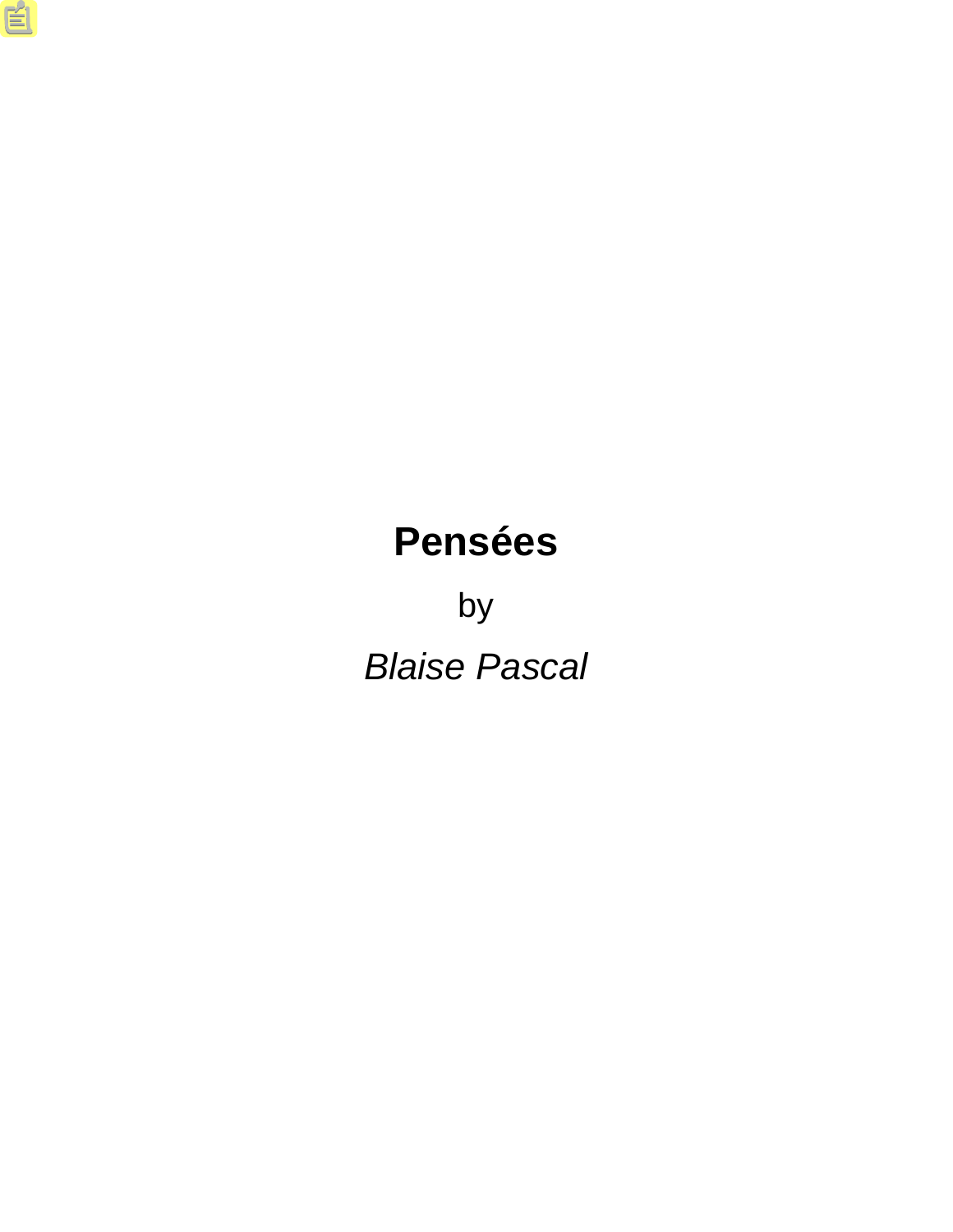## About *Pensées* by Blaise Pascal

<span id="page-1-0"></span>

| Title:                | Pensées                                                     |
|-----------------------|-------------------------------------------------------------|
| URL:                  | http://www.ccel.org/ccel/pascal/pensees.html                |
| Author(s):            | Pascal, Blaise (1623-1662)                                  |
|                       | Trotter, W.F. (Translator)                                  |
| <b>Publisher:</b>     | Christian Classics Ethereal Library, Grand Rapids, MI       |
| <b>Description:</b>   |                                                             |
| <b>Rights:</b>        | <b>Public Domain</b>                                        |
| <b>Date Created:</b>  | 2002-07-10                                                  |
| Contributor(s):       | Jon Van Hofwegen (Markup)                                   |
| <b>CCEL Subjects:</b> | All; Theology; Classic                                      |
| <b>LC Call no:</b>    | B1901.P4 1944                                               |
| <b>LC Subjects:</b>   | Philosophy (General)                                        |
|                       | By Period (Including individual philosophers and schools of |
|                       | philosophy)                                                 |
|                       | Modern                                                      |
|                       | By region or country                                        |
|                       |                                                             |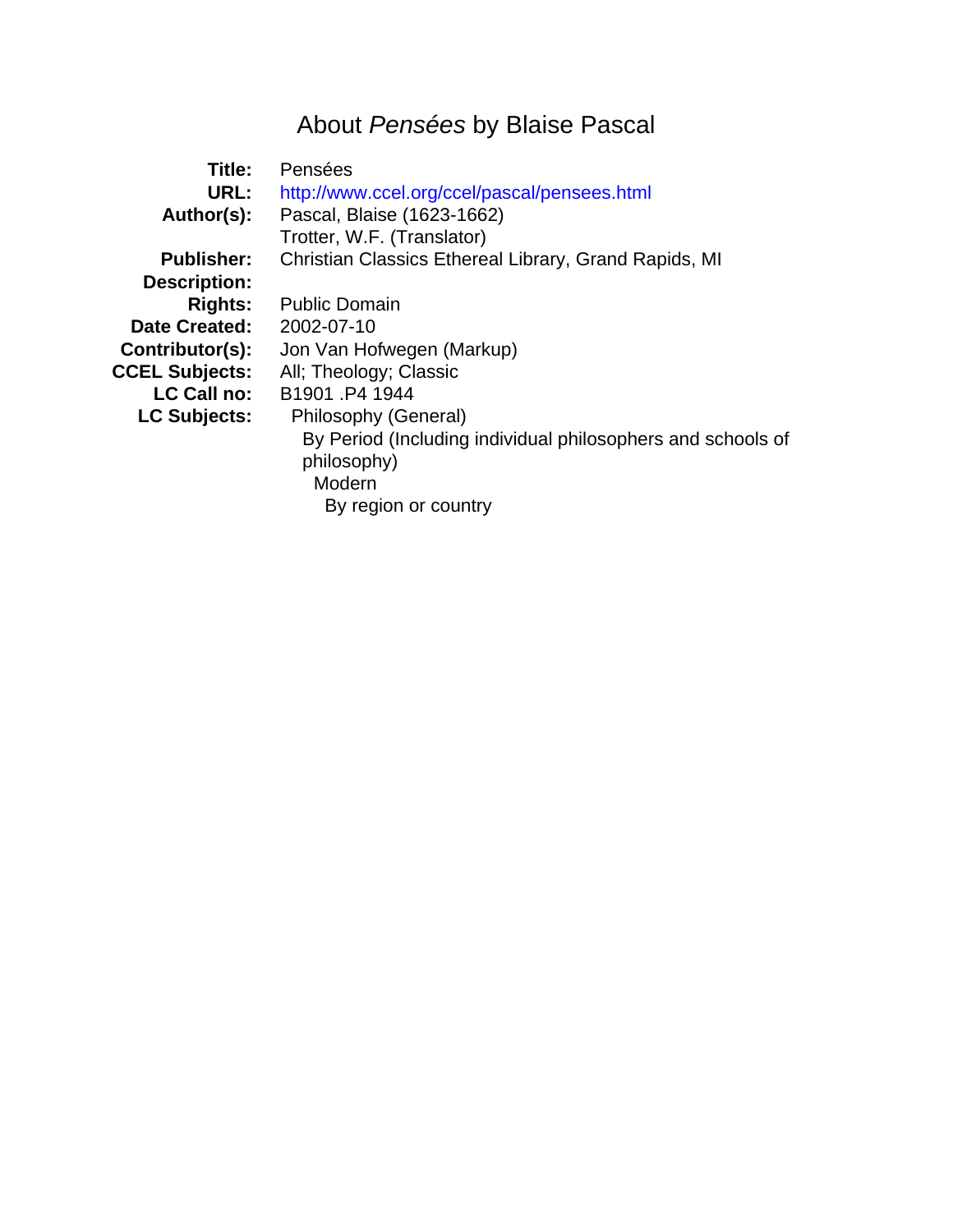# Table of Contents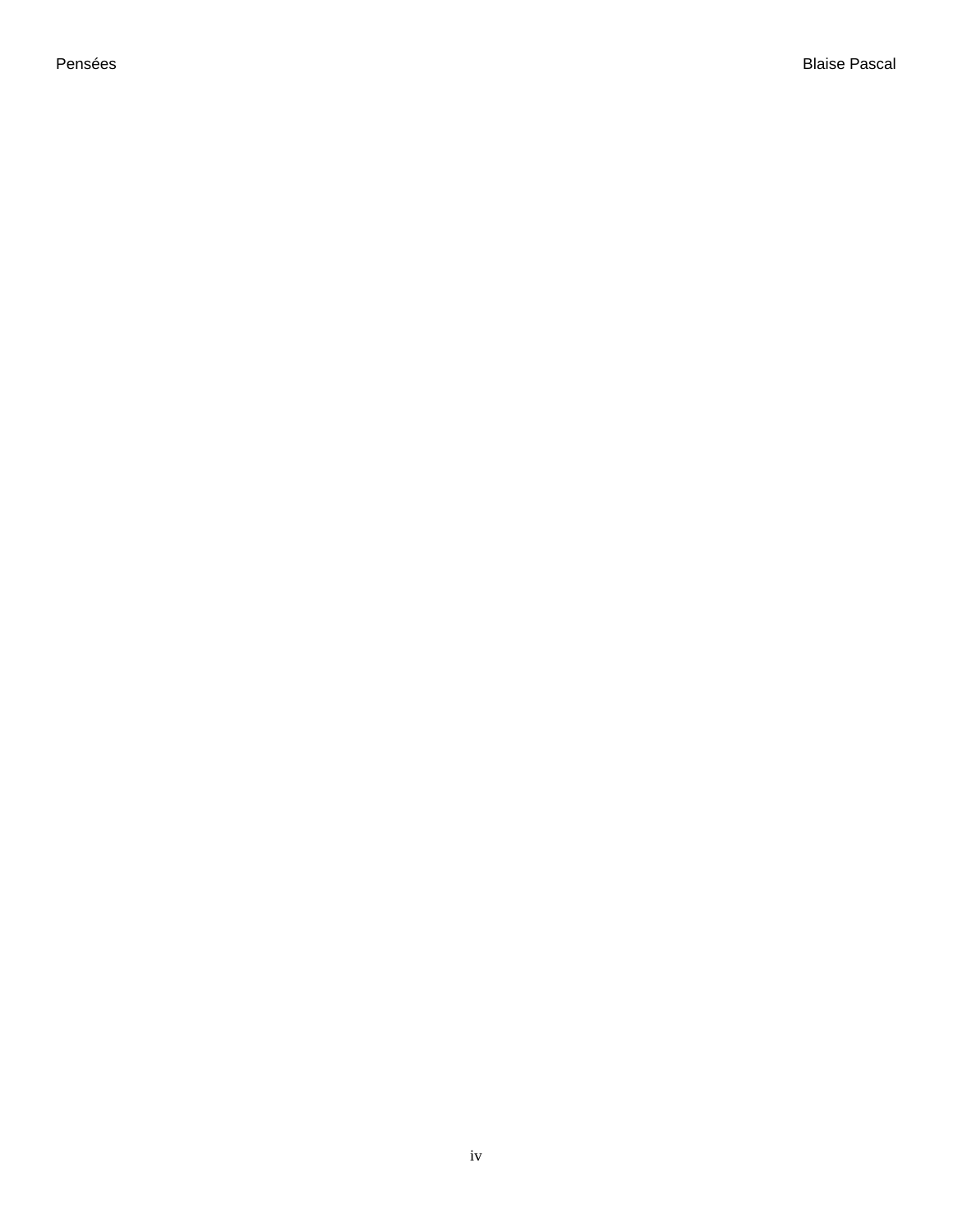## <span id="page-4-0"></span>**PENSÉES**

### **by Blaise Pascal**

**1660**

**translated by W. F. Trotter**

## **PENSÉES**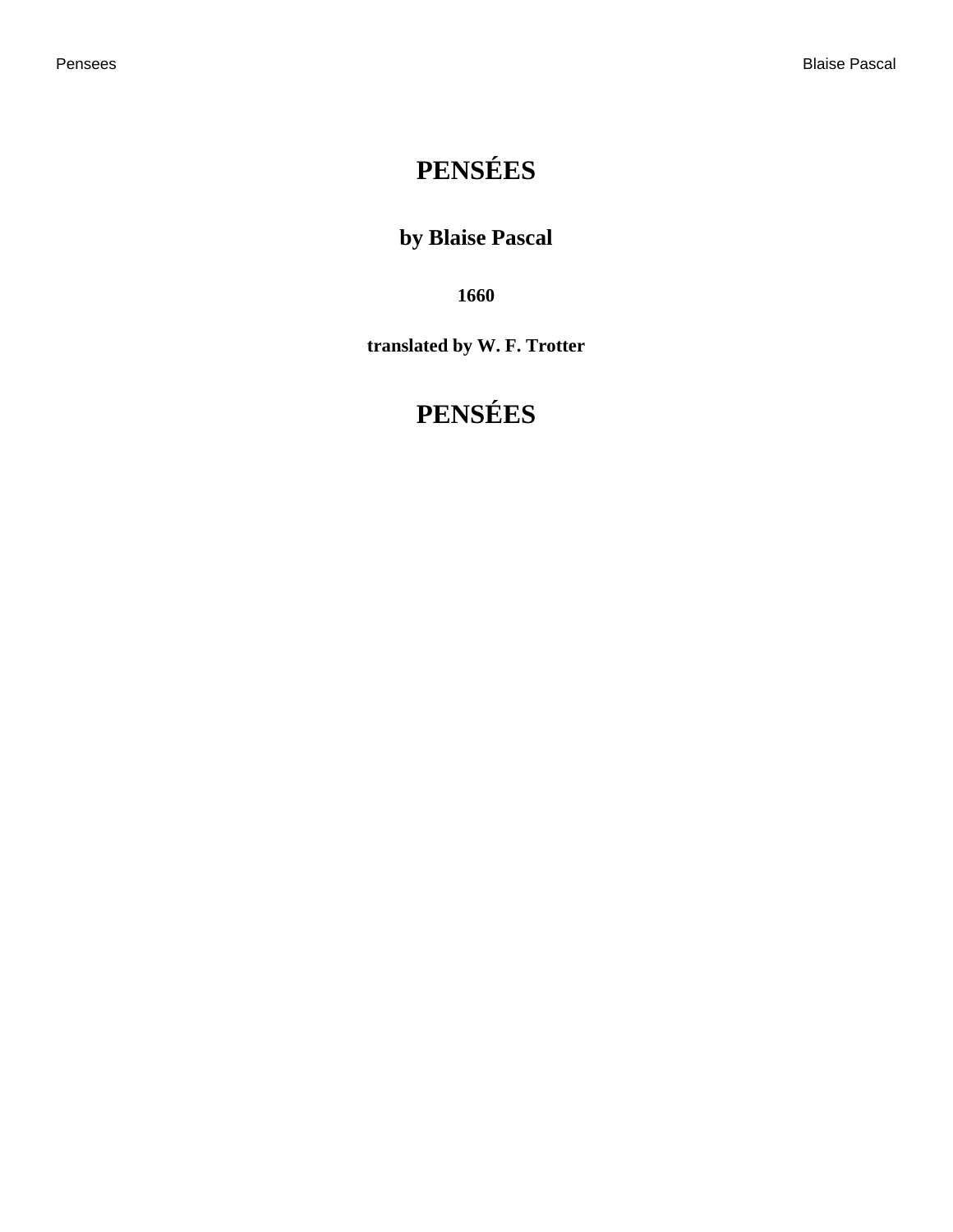### **SECTION I: THOUGHTS ON MIND AND ON STYLE**

<span id="page-5-0"></span>1. The difference between the mathematical and the intuitive mind.—In the one, the principles are palpable, but removed from ordinary use; so that for want of habit it is difficult to turn one's mind in that direction: but if one turns it thither ever so little, one sees the principles fully, and one must have a quite inaccurate mind who reasons wrongly from principles so plain that it is almost impossible they should escape notice.

But in the intuitive mind the principles are found in common use and are before the eyes of everybody. One has only to look, and no effort is necessary; it is only a question of good eyesight, but it must be good, for the principles are so subtle and so numerous that it is almost impossible but that some escape notice. Now the omission of one principle leads to error; thus one must have very clear sight to see all the principles and, in the next place, an accurate mind not to draw false deductions from known principles.

All mathematicians would then be intuitive if they had clear sight, for they do not reason incorrectly from principles known to them; and intuitive minds would be mathematical if they could turn their eyes to the principles of mathematics to which they are unused.

The reason, therefore, that some intuitive minds are not mathematical is that they cannot at all turn their attention to the principles of mathematics. But the reason that mathematicians are not intuitive is that they do not see what is before them, and that, accustomed to the exact and plain principles of mathematics, and not reasoning till they have well inspected and arranged their principles, they are lost in matters of intuition where the principles do not allow of such arrangement. They are scarcely seen; they are felt rather than seen; there is the greatest difficulty in making them felt by those who do not of themselves perceive them. These principles are so fine and so numerous that a very delicate and very clear sense is needed to perceive them, and to judge rightly and justly when they are perceived, without for the most part being able to demonstrate them in order as in mathematics, because the principles are not known to us in the same way, and because it would be an endless matter to undertake it. We must see the matter at once, at one glance, and not by a process of reasoning, at least to a certain degree. And thus it is rare that mathematicians are intuitive and that men of intuition are mathematicians, because mathematicians wish to treat matters of intuition mathematically and make themselves ridiculous, wishing to begin with definitions and then with axioms, which is not the way to proceed in this kind of reasoning. Not that the mind does not do so, but it does it tacitly, naturally, and without technical rules; for the expression of it is beyond all men, and only a few can feel it.

Intuitive minds, on the contrary, being thus accustomed to judge at a single glance, are so astonished when they are presented with propositions of which they understand nothing, and the way to which is through definitions and axioms so sterile, and which they are not accustomed to see thus in detail, that they are repelled and disheartened.

But dull minds are never either intuitive or mathematical.

Mathematicians who are only mathematicians have exact minds, provided all things are explained to them by means of definitions and axioms; otherwise they are inaccurate and insufferable, for they are only right when the principles are quite clear.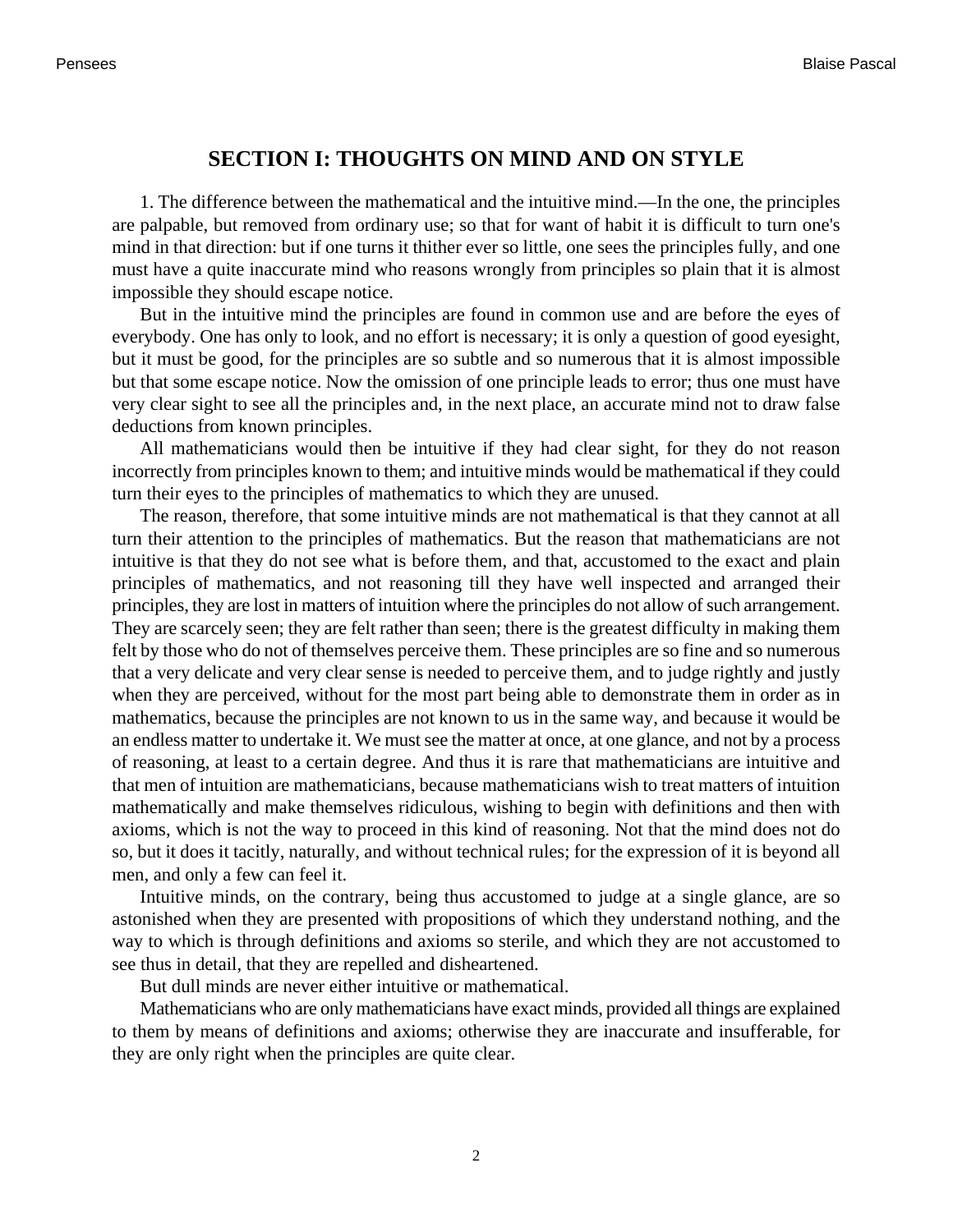And men of intuition who are only intuitive cannot have the patience to reach to first principles of things speculative and conceptual, which they have never seen in the world and which are altogether out of the common.

2. There are different kinds of right understanding; some have right understanding in a certain order of things, and not in others, where they go astray. Some draw conclusions well from a few premises, and this displays an acute judgment.

Others draw conclusions well where there are many premises.

For example, the former easily learn hydrostatics, where the premises are few, but the conclusions are so fine that only the greatest acuteness can reach them.

And in spite of that these persons would perhaps not be great mathematicians, because mathematics contain a great number of premises, and there is perhaps a kind of intellect that can search with ease a few premises to the bottom and cannot in the least penetrate those matters in which there are many premises.

There are then two kinds of intellect: the one able to penetrate acutely and deeply into the conclusions of given premises, and this is the precise intellect; the other able to comprehend a great number of premises without confusing them, and this is the mathematical intellect. The one has force and exactness, the other comprehension. Now the one quality can exist without the other; the intellect can be strong and narrow, and can also be comprehensive and weak.

3. Those who are accustomed to judge by feeling do not understand the process of reasoning, for they would understand at first sight and are not used to seek for principles. And others, on the contrary, who are accustomed to reason from principles, do not at all understand matters of feeling, seeking principles and being unable to see at a glance.

4. Mathematics, intuition.—True eloquence makes light of eloquence, true morality makes light of morality; that is to say, the morality of the judgement, which has no rules, makes light of the morality of the intellect.

For it is to judgement that perception belongs, as science belongs to intellect. Intuition is the part of judgement, mathematics of intellect.

To make light of philosophy is to be a true philosopher.

5. Those who judge of a work by rule are in regard to others as those who have a watch are in regard to others. One says, "It is two hours ago"; the other says, "It is only three-quarters of an hour." I look at my watch, and say to the one, "You are weary," and to the other, "Time gallops with you"; for it is only an hour and a half ago, and I laugh at those who tell me that time goes slowly with me and that I judge by imagination. They do not know that I judge by my watch.

6. Just as we harm the understanding, we harm the feelings also.

The understanding and the feelings are moulded by intercourse; the understanding and feelings are corrupted by intercourse. Thus good or bad society improves or corrupts them. It is, then, all-important to know how to choose in order to improve and not to corrupt them; and we cannot make this choice, if they be not already improved and not corrupted. Thus a circle is formed, and those are fortunate who escape it.

7. The greater intellect one has, the more originality one finds in men. Ordinary persons find no difference between men.

8. There are many people who listen to a sermon in the same way as they listen to vespers.

9. When we wish to correct with advantage and to show another that he errs, we must notice from what side he views the matter, for on that side it is usually true, and admit that truth to him,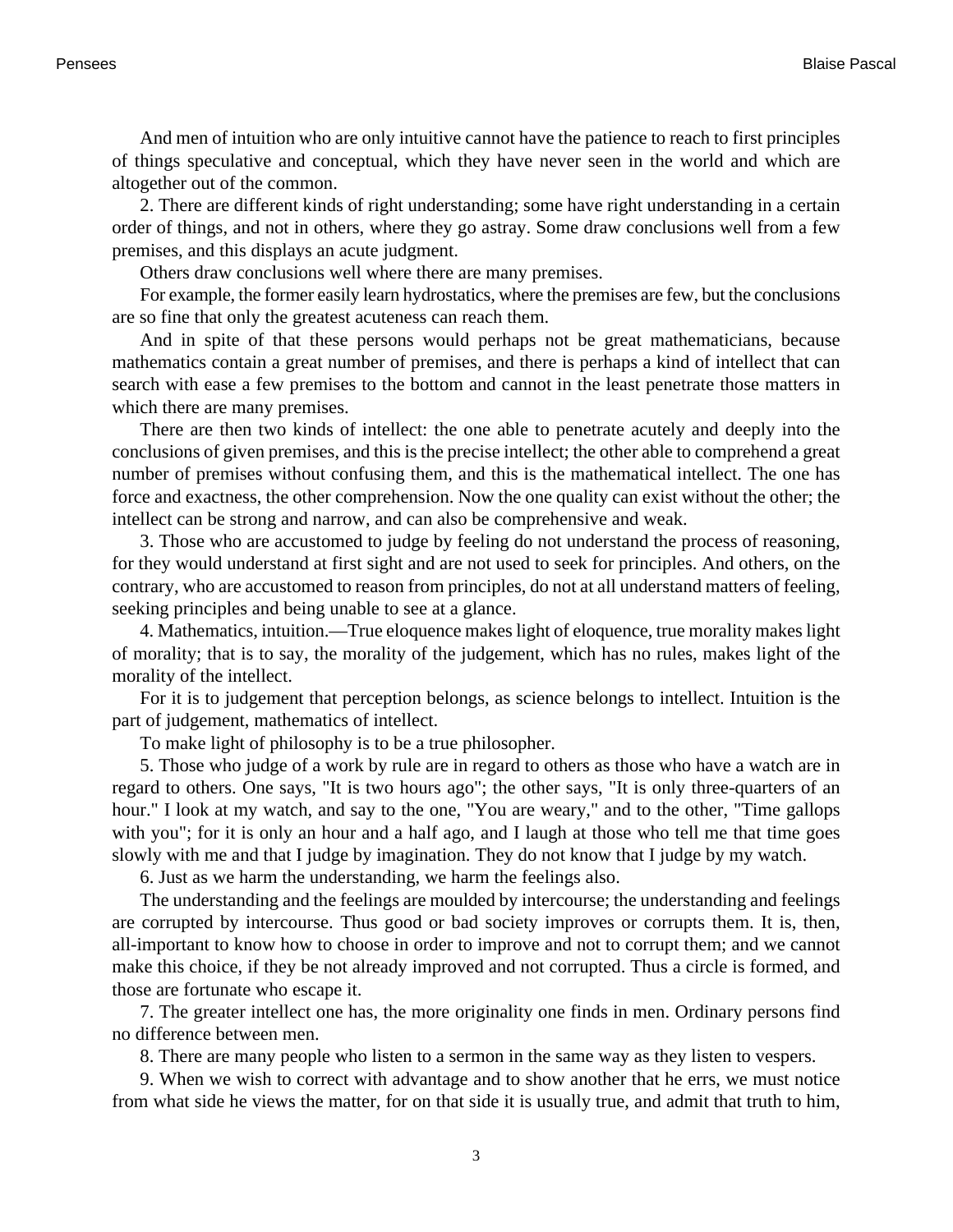but reveal to him the side on which it is false. He is satisfied with that, for he sees that he was not mistaken and that he only failed to see all sides. Now, no one is offended at not seeing everything; but one does not like to be mistaken, and that perhaps arises from the fact that man naturally cannot see everything, and that naturally he cannot err in the side he looks at, since the perceptions of our senses are always true.

10. People are generally better persuaded by the reasons which they have themselves discovered than by those which have come into the mind of others.

11. All great amusements are dangerous to the Christian life; but among all those which the world has invented there is none more to be feared than the theatre. It is a representation of the passions so natural and so delicate that it excites them and gives birth to them in our hearts, and, above all, to that of love, principally when it is represented as very chaste and virtuous. For the more innocent it appears to innocent souls, the more they are likely to be touched by it. Its violence pleases our self-love, which immediately forms a desire to produce the same effects which are seen so well represented; and, at the same time, we make ourselves a conscience founded on the propriety of the feelings which we see there, by which the fear of pure souls is removed, since they imagine that it cannot hurt their purity to love with a love which seems to them so reasonable.

So we depart from the theatre with our heart so filled with all the beauty and tenderness of love, the soul and the mind so persuaded of its innocence, that we are quite ready to receive its first impressions, or rather to seek an opportunity of awakening them in the heart of another, in order that we may receive the same pleasures and the same sacrifices which we have seen so well represented in the theatre.

12. Scaramouch, who only thinks of one thing.

The doctor, who speaks for a quarter of an hour after he has said everything, so full is he of the desire of talking.

13. One likes to see the error, the passion of Cleobuline, because she is unconscious of it. She would be displeasing, if she were not deceived.

14. When a natural discourse paints a passion or an effect, one feels within oneself the truth of what one reads, which was there before, although one did not know it. Hence one is inclined to love him who makes us feel it, for he has not shown us his own riches, but ours. And thus this benefit renders him pleasing to us, besides that such community of intellect as we have with him necessarily inclines the heart to love.

15. Eloquence, which persuades by sweetness, not by authority; as a tyrant, not as a king.

16. Eloquence is an art of saying things in such a way (1) that those to whom we speak may listen to them without pain and with pleasure; (2) that they feel themselves interested, so that self-love leads them more willingly to reflection upon it.

It consists, then, in a correspondence which we seek to establish between the head and the heart of those to whom we speak, on the one hand, and, on the other, between the thoughts and the expressions which we employ. This assumes that we have studied well the heart of man so as to know all its powers and, then, to find the just proportions of the discourse which we wish to adapt to them. We must put ourselves in the place of those who are to hear us, and make trial on our own heart of the turn which we give to our discourse in order to see whether one is made for the other, and whether we can assure ourselves that the hearer will be, as it were, forced to surrender. We ought to restrict ourselves, so far as possible, to the simple and natural, and not to magnify that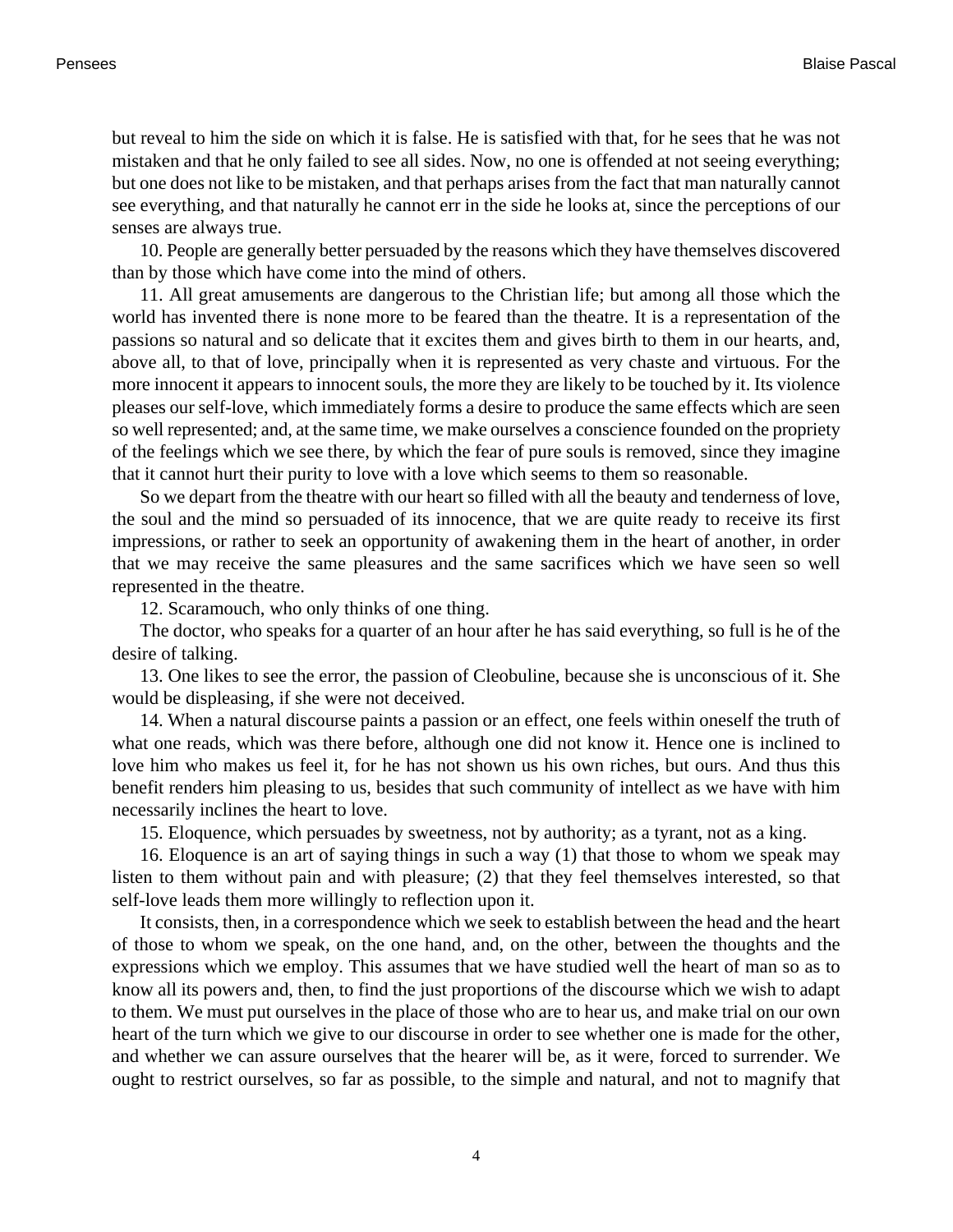which is little, or belittle that which is great. It is not enough that a thing be beautiful; it must be suitable to the subject, and there must be in it nothing of excess or defect.

17. Rivers are roads which move, and which carry us whither we desire to go.

18. When we do not know the truth of a thing, it is of advantage that there should exist a common error which determines the mind of man, as, for example, the moon, to which is attributed the change of seasons, the progress of diseases, etc. For the chief malady of man is restless curiosity about things which he cannot understand; and it is not so bad for him to be in error as to be curious to no purpose.

The manner in which Epictetus, Montaigne, and Salomon de Tultie wrote is the most usual, the most suggestive, the most remembered, and the oftenest quoted, because it is entirely composed of thoughts born from the common talk of life. As when we speak of the common error which exists among men that the moon is the cause of everything, we never fail to say that Salomon de Tultie says that, when we do not know the truth of a thing, it is of advantage that there should exist a common error, etc.; which is the thought above.

19. The last thing one settles in writing a book is what one should put in first.

20. Order.—Why should I undertake to divide my virtues into four rather than into six? Why should I rather establish virtue in four, in two, in one? Why into *Abstine et sustine* <sup>1</sup> rather than into "Follow Nature," or, "Conduct your private affairs without injustice," as Plato, or anything else? But there, you will say, everything is contained in one word. Yes, but it is useless without explanation, and when we come to explain it, as soon as we unfold this maxim which contains all the rest, they emerge in that first confusion which you desired to avoid. So, when they are all included in one, they are hidden and useless, as in a chest, and never appear save in their natural confusion. Nature has established them all without including one in the other.

21. Nature has made all her truths independent of one another. Our art makes one dependent on the other. But this is not natural. Each keeps its own place.

22. Let no one say that I have said nothing new; the arrangement of the subject is new. When we play tennis, we both play with the same ball, but one of us places it better.

I had as soon it said that I used words employed before. And in the same way if the same thoughts in a different arrangement do not form a different discourse, no more do the same words in their different arrangement form different thoughts!

23. Words differently arranged have a different meaning, and meanings differently arranged have different effects.

24. Language.—We should not turn the mind from one thing to another, except for relaxation, and that when it is necessary and the time suitable, and not otherwise. For he that relaxes out of season wearies, and he who wearies us out of season makes us languid, since we turn quite away. So much does our perverse lust like to do the contrary of what those wish to obtain from us without giving us pleasure, the coin for which we will do whatever is wanted.

25. Eloquence.—It requires the pleasant and the real; but the pleasant must itself be drawn from the true.

26. Eloquence is a painting of thought; and thus those who, after having painted it, add something more, make a picture instead of a portrait.

<sup>&</sup>lt;sup>1</sup> "Abstain and uphold." Stoic maxim.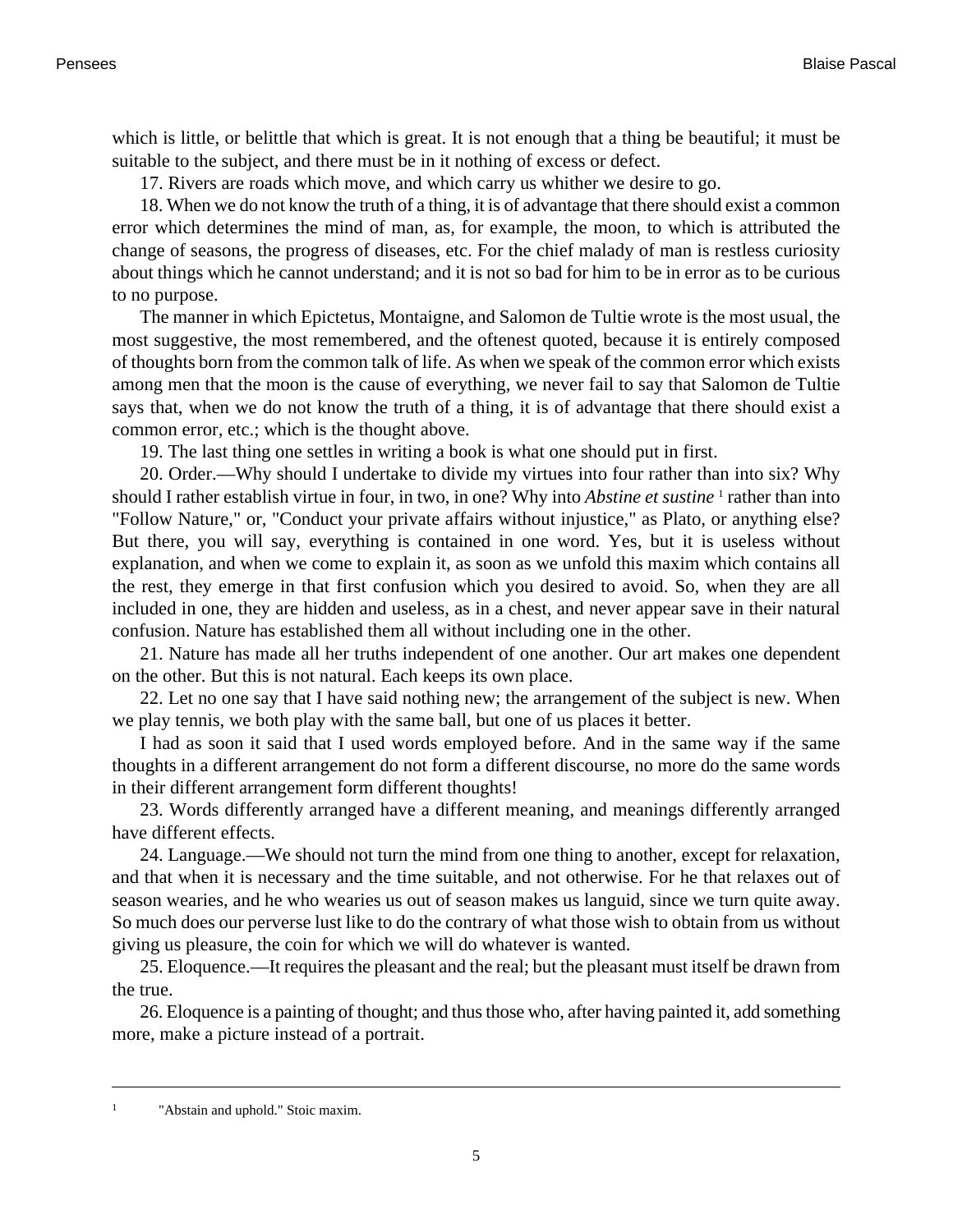27. Miscellaneous. Language.—Those who make antitheses by forcing words are like those who make false windows for symmetry. Their rule is not to speak accurately, but to make apt figures of speech.

28. Symmetry is what we see at a glance; based on the fact that there is no reason for any difference, and based also on the face of man; whence it happens that symmetry is only wanted in breadth, not in height or depth.

29. When we see a natural style, we are astonished and delighted; for we expected to see an author, and we find a man. Whereas those who have good taste, and who, seeing a book, expect to find a man, are quite surprised to find an author. Plus poetice quam humane locutus es. <sup>2</sup> Those honour Nature well who teach that she can speak on everything, even on theology.

30. We only consult the ear because the heart is wanting. The rule is uprightness.

Beauty of omission, of judgement.

31. All the false beauties which we blame in Cicero have their admirers, and in great number.

32. There is a certain standard of grace and beauty which consists in a certain relation between our nature, such as it is, weak or strong, and the thing which pleases us.

Whatever is formed according to this standard pleases us, be it house, song, discourse, verse, prose, woman, birds, rivers, trees, rooms, dress, etc. Whatever is not made according to this standard displeases those who have good taste.

And as there is a perfect relation between a song and a house which are made after a good model, because they are like this good model, though each after its kind; even so there is a perfect relation between things made after a bad model. Not that the bad model is unique, for there are many; but each bad sonnet, for example, on whatever false model it is formed, is just like a woman dressed after that model.

Nothing makes us understand better the ridiculousness of a false sonnet than to consider nature and the standard and, then, to imagine a woman or a house made according to that standard.

33. Poetical beauty.—As we speak of poetical beauty, so ought we to speak of mathematical beauty and medical beauty. But we do not do so; and the reason is that we know well what is the object of mathematics, and that it consists in proofs, and what is the object of medicine, and that it consists in healing. But we do not know in what grace consists, which is the object of poetry. We do not know the natural model which we ought to imitate; and through lack of this knowledge, we have coined fantastic terms, "The golden age," "The wonder of our times," "Fatal," etc., and call this jargon poetical beauty.

But whoever imagines a woman after this model, which consists in saying little things in big words, will see a pretty girl adorned with mirrors and chains, at whom he will smile; because we know better wherein consists the charm of woman than the charm of verse. But those who are ignorant would admire her in this dress, and there are many villages in which she would be taken for the queen; hence we call sonnets made after this model "Village Queens."

34. No one passes in the world as skilled in verse unless he has put up the sign of a poet, a mathematician, etc. But educated people do not want a sign and draw little distinction between the trade of a poet and that of an embroiderer.

People of education are not called poets or mathematicians, etc.; but they are all these and judges of all these. No one guesses what they are. When they come into society, they talk on matters

<sup>2</sup> Petronius, 90. "You have spoken more as a poet than as a man."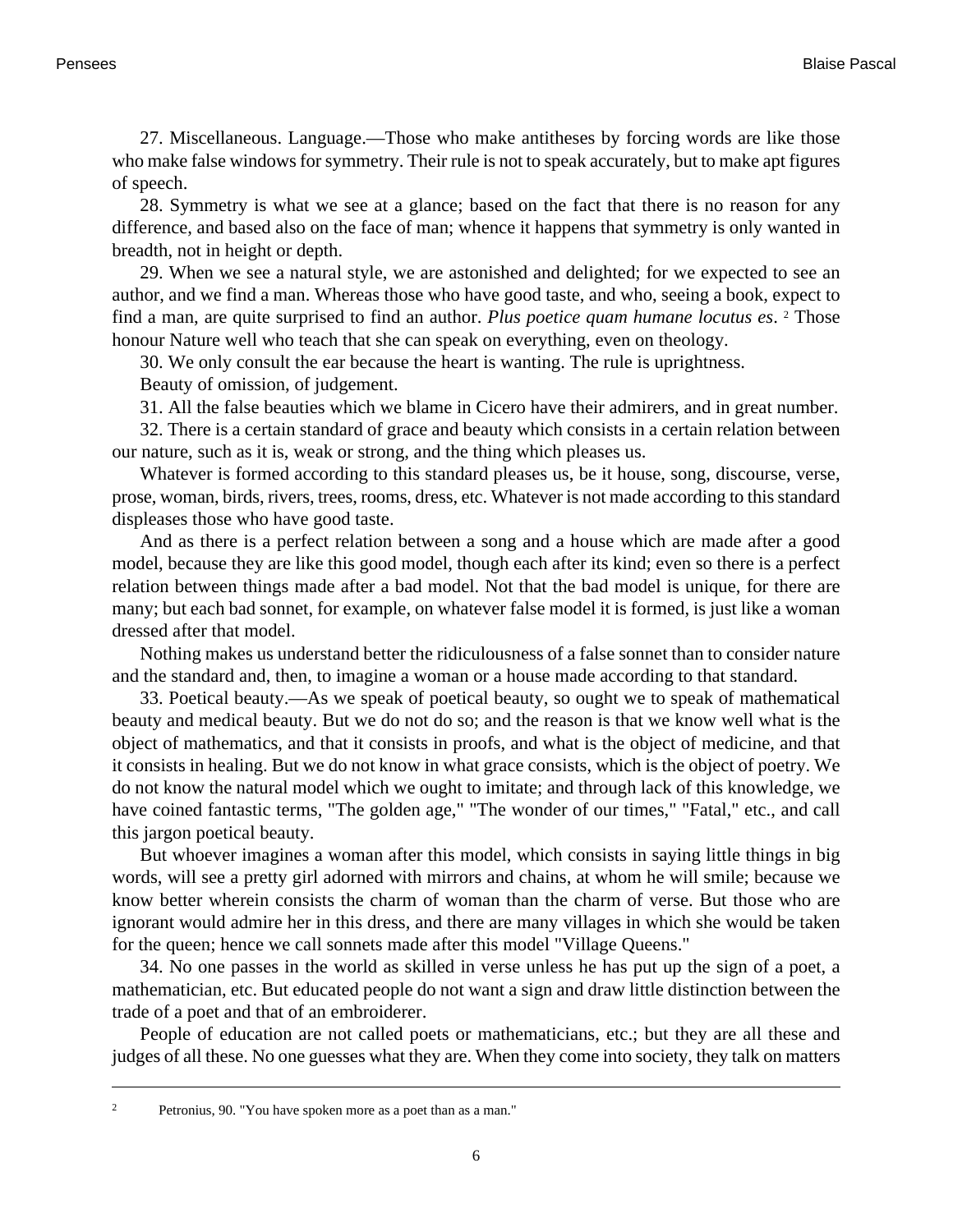about which the rest are talking. We do not observe in them one quality rather than another, save when they have to make use of it. But then we remember it, for it is characteristic of such persons that we do not say of them that they are fine speakers, when it is not a question of oratory, and that we say of them that they are fine speakers, when it is such a question.

It is therefore false praise to give a man when we say of him, on his entry, that he is a very clever poet; and it is a bad sign when a man is not asked to give his judgement on some verses.

35. We should not be able to say of a man, "He is a mathematician," or "a preacher," or "eloquent"; but that he is "a gentleman." That universal quality alone pleases me. It is a bad sign when, on seeing a person, you remember his book. I would prefer you to see no quality till you meet it and have occasion to use it (*Ne quid minis*), <sup>3</sup> for fear some one quality prevail and designate the man. Let none think him a fine speaker, unless oratory be in question, and then let them think it.

36. Man is full of wants: he loves only those who can satisfy them all. "This one is a good mathematician," one will say. But I have nothing to do with mathematics; he would take me for a proposition. "That one is a good soldier." He would take me for a besieged town. I need, then, an upright man who can accommodate himself generally to all my wants.

37. Since we cannot be universal and know all that is to be known of everything, we ought to know a little about everything. For it is far better to know something about everything than to know all about one thing. This universality is the best. If we can have both, still better; but if we must choose, we ought to choose the former. And the world feels this and does so; for the world is often a good judge.

38. A poet and not an honest man.

39. If lightning fell on low places, etc., poets, and those who can only reason about things of that kind, would lack proofs.

40. If we wished to prove the examples which we take to prove other things, we should have to take those other things to be examples; for, as we always believe the difficulty is in what we wish to prove, we find the examples clearer and a help to demonstration.

Thus, when we wish to demonstrate a general theorem, we must give the rule as applied to a particular case; but if we wish to demonstrate a particular case, we must begin with the general rule. For we always find the thing obscure which we wish to prove and that clear which we use for the proof; for, when a thing is put forward to be proved, we first fill ourselves with the imagination that it is, therefore, obscure and, on the contrary, that what is to prove it is clear, and so we understand it easily.

41. Epigrams of Martial.—Man loves malice, but not against one-eyed men nor the unfortunate, but against the fortunate and proud. People are mistaken in thinking otherwise.

For lust is the source of all our actions, and humanity, etc. We must please those who have humane and tender feelings. That epigram about two one-eyed people is worthless, for it does not console them and only gives a point to the author's glory. All that is only for the sake of the author is worthless. Ambitiosa recident ornamenta. <sup>4</sup>

42. To call a king "Prince" is pleasing, because it diminishes his rank.

<sup>3</sup> "Nothing in excess."

<sup>4</sup> Horace, Epistle to the pisos, 447. "They curtailed pretentious ornaments."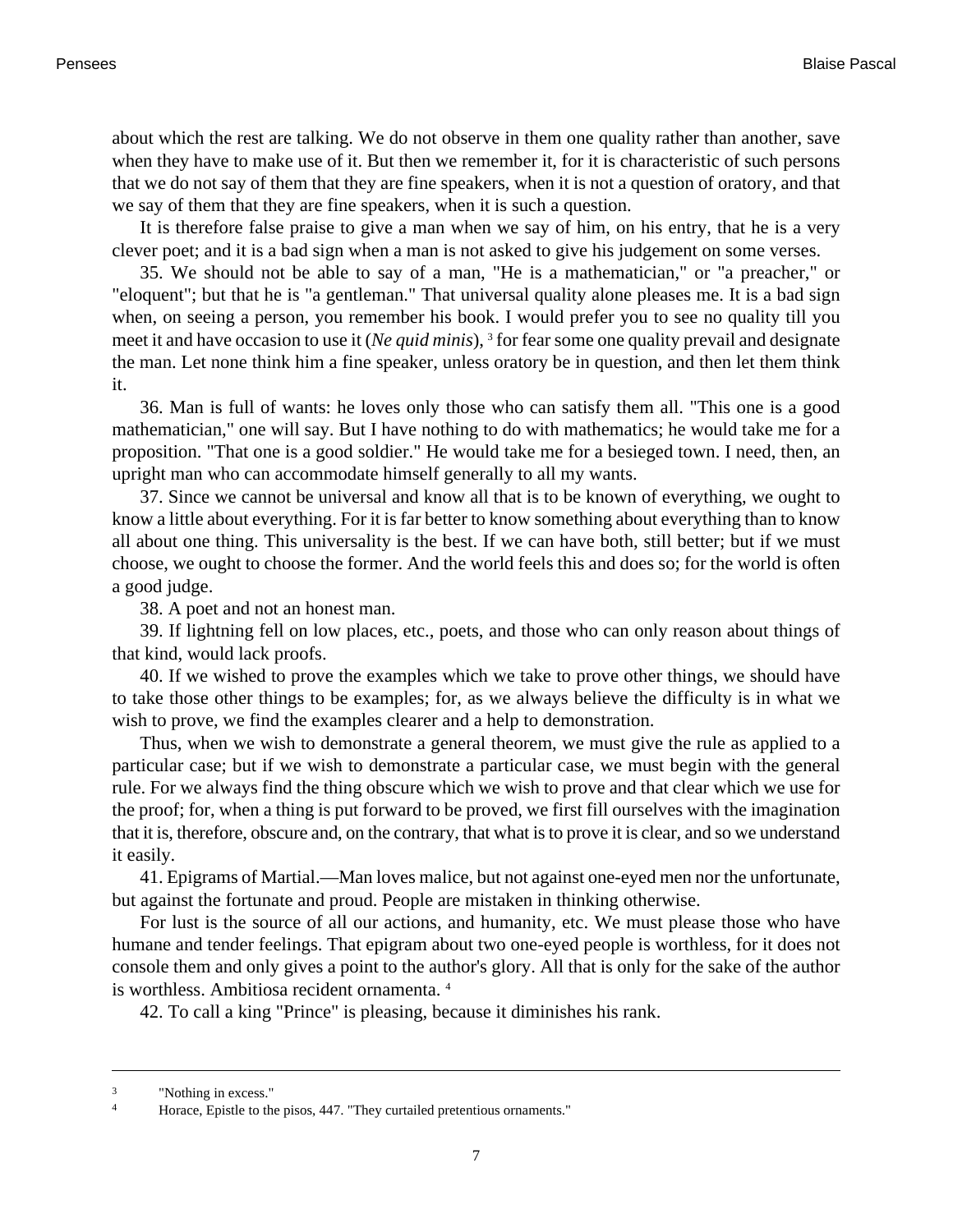43. Certain authors, speaking of their works, say: "My book," "My commentary," "My history," etc. They resemble middle-class people who have a house of their own and always have "My house" on their tongue. They would do better to say: "Our book," "Our commentary," "Our history," etc., because there is in them usually more of other people's than their own.

44. Do you wish people to believe good of you? Don't speak.

45. Languages are ciphers, wherein letters are not changed into letters, but words into words, so that an unknown language is decipherable.

46. A maker of witticisms, a bad character.

47. There are some who speak well and write badly. For the place and the audience warm them, and draw from their minds more than they think of without that warmth.

48. When we find words repeated in a discourse and, in trying to correct them, discover that they are so appropriate that we would spoil the discourse, we must leave them alone. This is the test; and our attempt is the work of envy, which is blind, and does not see that repetition is not in this place a fault; for there is no general rule.

49. To mask nature and disguise her. No more king, pope, bishop—but august monarch, etc.; not Paris—the capital of the kingdom. There are places in which we ought to call Paris, "Paris," others in which we ought to call it the capital of the kingdom.

50. The same meaning changes with the words which express it. Meanings receive their dignity from words instead of giving it to them. Examples should be sought....

51. Sceptic, for obstinate.

52. No one calls another a Cartesian but he who is one himself, a pedant but a pedant, a provincial but a provincial; and I would wager it was the printer who put it on the title of Letters to a Provincial.

53. A carriage upset or overturned, according to the meaning. To spread abroad or upset, according to the meaning. (The argument by force of M. le Maitre over the friar.)

54. Miscellaneous.—A form of speech, "I should have liked to apply myself to that."

55. The aperitive virtue of a key, the attractive virtue of a hook.

56. To guess: "The part that I take in your trouble." The Cardinal did not want to be guessed.

"My mind is disquieted." I am disquieted is better.

57. I always feel uncomfortable under such compliments as these: "I have given you a great deal of trouble," "I am afraid I am boring you," "I fear this is too long." We either carry our audience with us, or irritate them.

58. You are ungraceful: "Excuse me, pray." Without that excuse I would not have known there was anything amiss. "With reverence be it spoken..." The only thing bad is their excuse.

59. "To extinguish the torch of sedition"; too luxuriant. "The restlessness of his genius"; two superfluous grand words.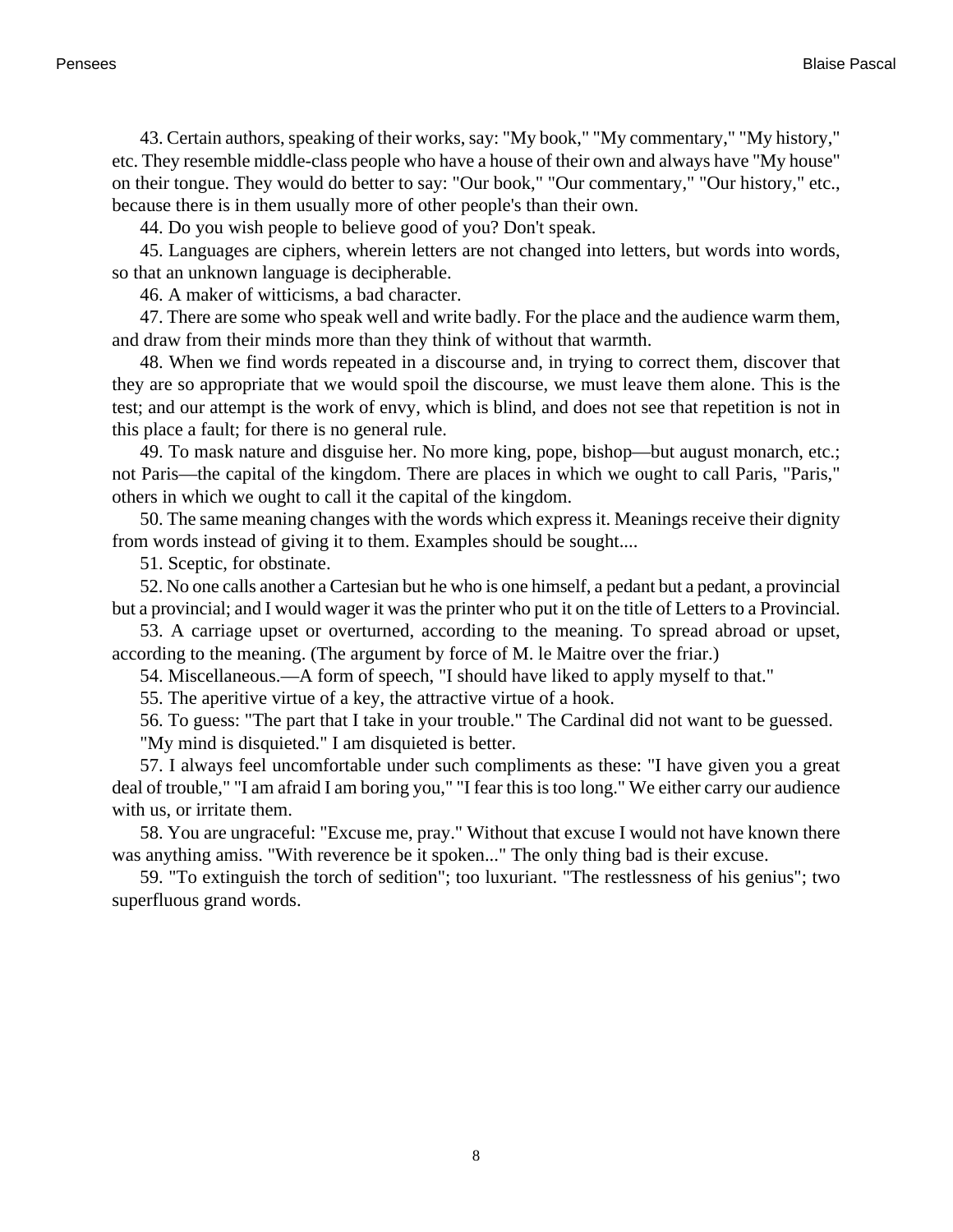### **SECTION II: THE MISERY OF MAN WITHOUT GOD**

<span id="page-12-0"></span>60. First part: Misery of man without God.

Second part: Happiness of man with God.

Or, First part: That nature is corrupt. Proved by nature itself.

Second part: That there is a Redeemer. Proved by Scripture.

61. Order.—I might well have taken this discourse in an order like this: to show the vanity of all conditions of men, to show the vanity of ordinary lives, and then the vanity of philosophic lives, sceptics, stoics; but the order would not have been kept. I know a little what it is, and how few people understand it. No human science can keep it. Saint Thomas did not keep it. Mathematics keep it, but they are useless on account of their depth.

62. Preface to the first part.—To speak of those who have treated of the knowledge of self; of the divisions of Charron, which sadden and weary us; of the confusion of Montaigne; that he was quite aware of his want of method and shunned it by jumping from subject to subject; that he sought to be fashionable.

His foolish project of describing himself! And this not casually and against his maxims, since every one makes mistakes, but by his maxims themselves, and by first and chief design. For to say silly things by chance and weakness is a common misfortune, but to say them intentionally is intolerable, and to say such as that...

63. Montaigne.—Montaigne's faults are great. Lewd words; this is bad, notwithstanding Mademoiselle de Gournay. Credulous; people without eyes. Ignorant; squaring the circle, a greater world. His opinions on suicide, on death. He suggests an indifference about salvation, without fear and without repentance. As his book was not written with a religious purpose, he was not bound to mention religion; but it is always our duty not to turn men from it. One can excuse his rather free and licentious opinions on some relations of life; but one cannot excuse his thoroughly pagan views on death, for a man must renounce piety altogether, if he does not at least wish to die like a Christian. Now, through the whole of his book his only conception of death is a cowardly and effeminate one.

64. It is not in Montaigne, but in myself, that I find all that I see in him.

65. What good there is in Montaigne can only have been acquired with difficulty. The evil that is in him, I mean apart from his morality, could have been corrected in a moment, if he had been informed that he made too much of trifles and spoke too much of himself.

66. One must know oneself. If this does not serve to discover truth, it at least serves as a rule of life, and there is nothing better.

67. The vanity of the sciences.—Physical science will not console me for the ignorance of morality in the time of affliction. But the science of ethics will always console me for the ignorance of the physical sciences.

68. Men are never taught to be gentlemen and are taught everything else; and they never plume themselves so much on the rest of their knowledge as on knowing how to be gentlemen. They only plume themselves on knowing the one thing they do not know.

69. The infinites, the mean.—When we read too fast or too slowly, we understand nothing.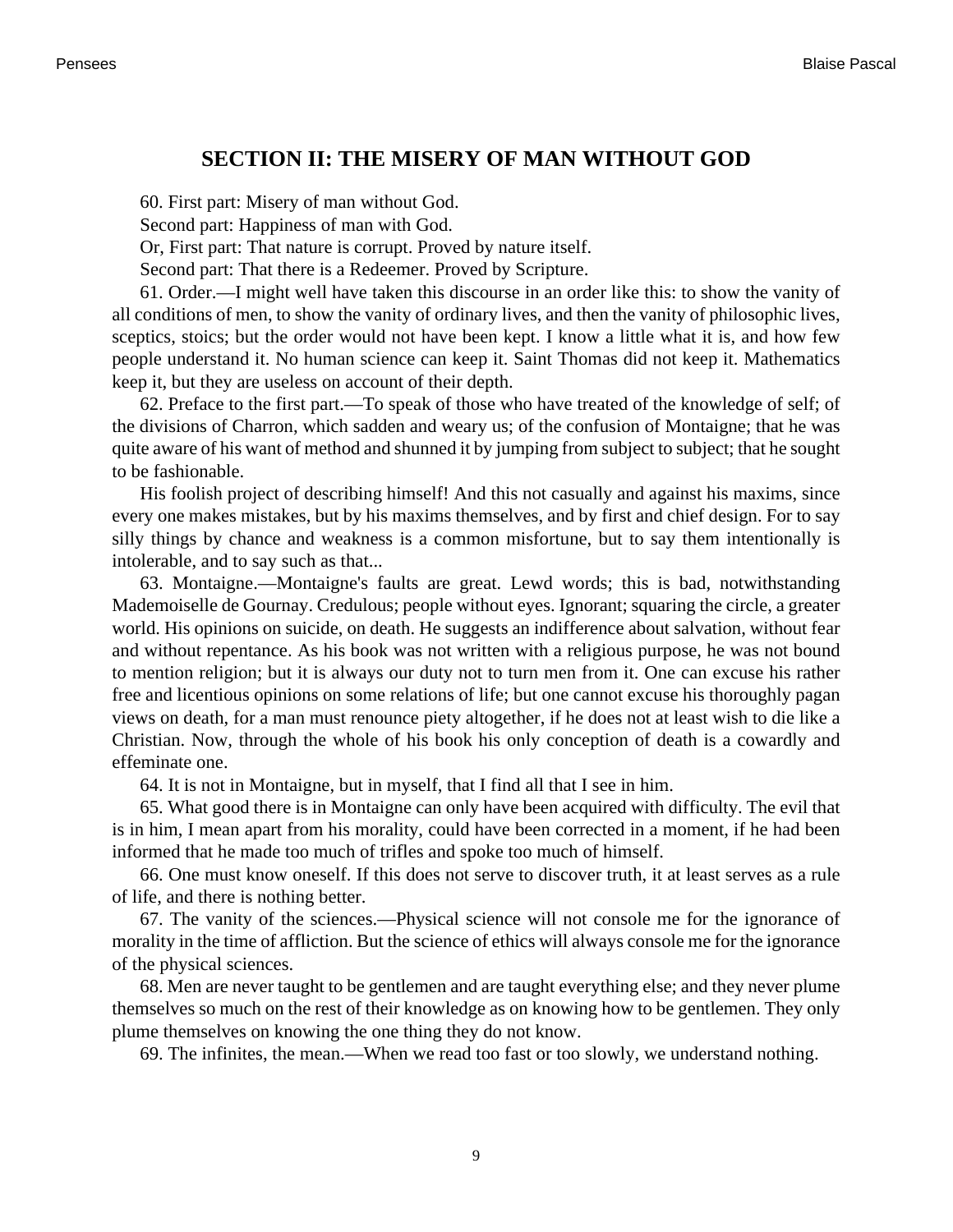70. Nature... —Nature has set us so well in the centre, that if we change one side of the balance, we change the other also. This makes me believe that the springs in our brain are so adjusted that he who touches one touches also its contrary.

71. Too much and too little wine. Give him none, he cannot find truth; give him too much, the same.

72. Man's disproportion.—This is where our innate knowledge leads us. If it be not true, there is no truth in man; and if it be true, he finds therein great cause for humiliation, being compelled to abase himself in one way or another. And since he cannot exist without this knowledge, I wish that, before entering on deeper researches into nature, he would consider her both seriously and at leisure, that he would reflect upon himself also, and knowing what proportion there is... Let man then contemplate the whole of nature in her full and grand majesty, and turn his vision from the low objects which surround him. Let him gaze on that brilliant light, set like an eternal lamp to illumine the universe; let the earth appear to him a point in comparison with the vast circle described by the sun; and let him wonder at the fact that this vast circle is itself but a very fine point in comparison with that described by the stars in their revolution round the firmament. But if our view be arrested there, let our imagination pass beyond; it will sooner exhaust the power of conception than nature that of supplying material for conception. The whole visible world is only an imperceptible atom in the ample bosom of nature. No idea approaches it. We may enlarge our conceptions beyond an imaginable space; we only produce atoms in comparison with the reality of things. It is an infinite sphere, the centre of which is everywhere, the circumference nowhere. In short, it is the greatest sensible mark of the almighty power of God that imagination loses itself in that thought.

Returning to himself, let man consider what he is in comparison with all existence; let him regard himself as lost in this remote corner of nature; and from the little cell in which he finds himself lodged, I mean the universe, let him estimate at their true value the earth, kingdoms, cities, and himself. What is a man in the Infinite?

But to show him another prodigy equally astonishing, let him examine the most delicate things he knows. Let a mite be given him, with its minute body and parts incomparably more minute, limbs with their joints, veins in the limbs, blood in the veins, humours in the blood, drops in the humours, vapours in the drops. Dividing these last things again, let him exhaust his powers of conception, and let the last object at which he can arrive be now that of our discourse. Perhaps he will think that here is the smallest point in nature. I will let him see therein a new abyss. I will paint for him not only the visible universe, but all that he can conceive of nature's immensity in the womb of this abridged atom. Let him see therein an infinity of universes, each of which has its firmament, its planets, its earth, in the same proportion as in the visible world; in each earth animals, and in the last mites, in which he will find again all that the first had, finding still in these others the same thing without end and without cessation. Let him lose himself in wonders as amazing in their littleness as the others in their vastness. For who will not be astounded at the fact that our body, which a little while ago was imperceptible in the universe, itself imperceptible in the bosom of the whole, is now a colossus, a world, or rather a whole, in respect of the nothingness which we cannot reach? He who regards himself in this light will be afraid of himself, and observing himself sustained in the body given him by nature between those two abysses of the Infinite and Nothing, will tremble at the sight of these marvels; and I think that, as his curiosity changes into admiration, he will be more disposed to contemplate them in silence than to examine them with presumption.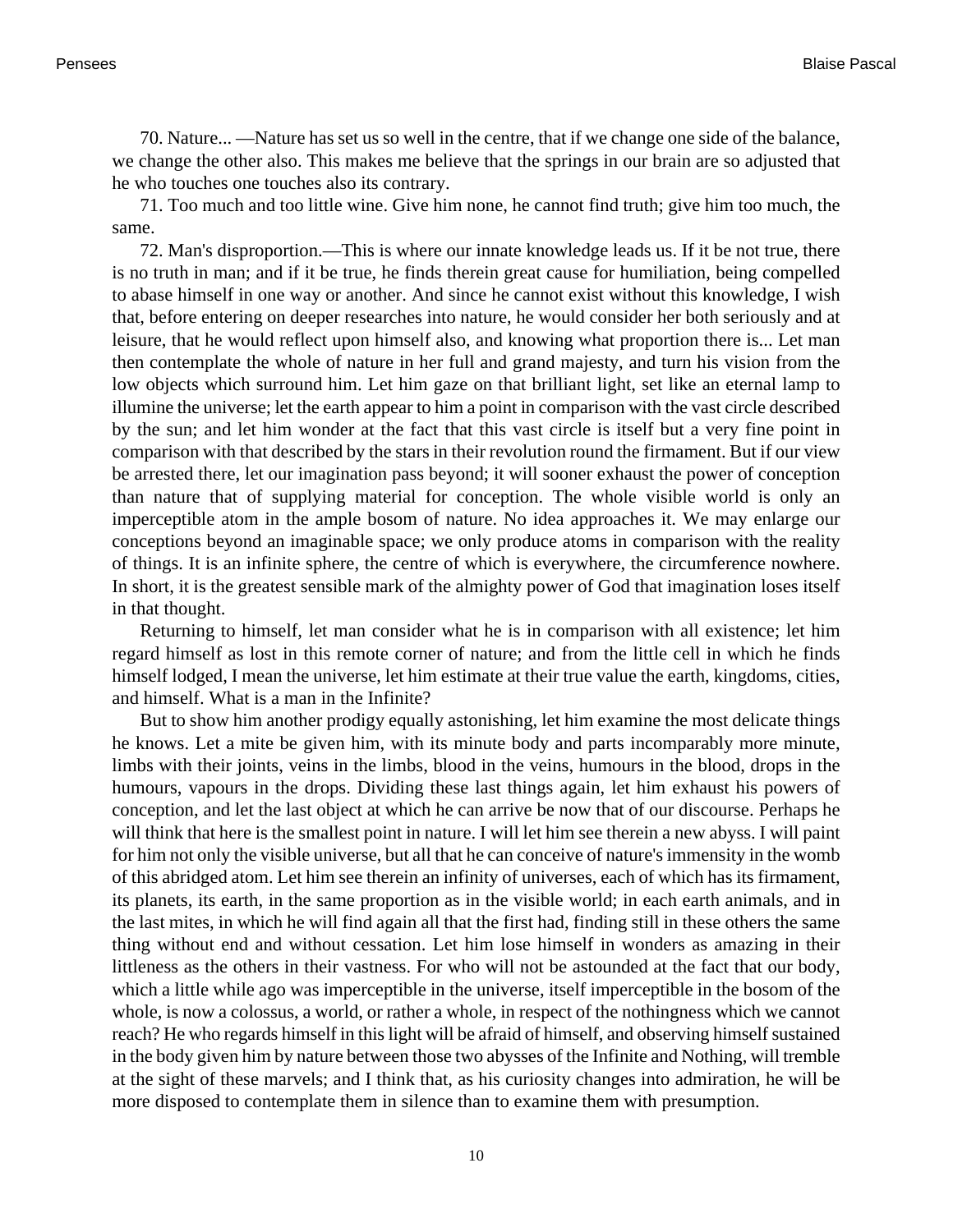For, in fact, what is man in nature? A Nothing in comparison with the Infinite, an All in comparison with the Nothing, a mean between nothing and everything. Since he is infinitely removed from comprehending the extremes, the end of things and their beginning are hopelessly hidden from him in an impenetrable secret; he is equally incapable of seeing the Nothing from which he was made, and the Infinite in which he is swallowed up.

What will he do then, but perceive the appearance of the middle of things, in an eternal despair of knowing either their beginning or their end. All things proceed from the Nothing, and are borne towards the Infinite. Who will follow these marvellous processes? The Author of these wonders understands them. None other can do so.

Through failure to contemplate these Infinites, men have rashly rushed into the examination of nature, as though they bore some proportion to her. It is strange that they have wished to understand the beginnings of things, and thence to arrive at the knowledge of the whole, with a presumption as infinite as their object. For surely this design cannot be formed without presumption or without a capacity infinite like nature.

If we are well informed, we understand that, as nature has graven her image and that of her Author on all things, they almost all partake of her double infinity. Thus we see that all the sciences are infinite in the extent of their researches. For who doubts that geometry, for instance, has an infinite infinity of problems to solve? They are also infinite in the multitude and fineness of their premises; for it is clear that those which are put forward as ultimate are not self-supporting, but are based on others which, again having others for their support, do not permit of finality. But we represent some as ultimate for reason, in the same way as in regard to material objects we call that an indivisible point beyond which our senses can no longer perceive anything, although by its nature it is infinitely divisible.

Of these two Infinites of science, that of greatness is the most palpable, and hence a few persons have pretended to know all things. "I will speak of the whole," said Democritus.

But the infinitely little is the least obvious. Philosophers have much oftener claimed to have reached it, and it is here they have all stumbled. This has given rise to such common titles as First Principles, Principles of Philosophy, and the like, as ostentatious in fact, though not in appearance, as that one which blinds us, *De omni scibili*. 5

We naturally believe ourselves far more capable of reaching the centre of things than of embracing their circumference. The visible extent of the world visibly exceeds us; but as we exceed little things, we think ourselves more capable of knowing them. And yet we need no less capacity for attaining the Nothing than the All. Infinite capacity is required for both, and it seems to me that whoever shall have understood the ultimate principles of being might also attain to the knowledge of the Infinite. The one depends on the other, and one leads to the other. These extremes meet and reunite by force of distance and find each other in God, and in God alone.

Let us, then, take our compass; we are something, and we are not everything. The nature of our existence hides from us the knowledge of first beginnings which are born of the Nothing; and the littleness of our being conceals from us the sight of the Infinite.

Our intellect holds the same position in the world of thought as our body occupies in the expanse of nature.

<sup>5</sup> Title given by Pico della Mirandola to one of his proposed nine hundred theses, in 1486.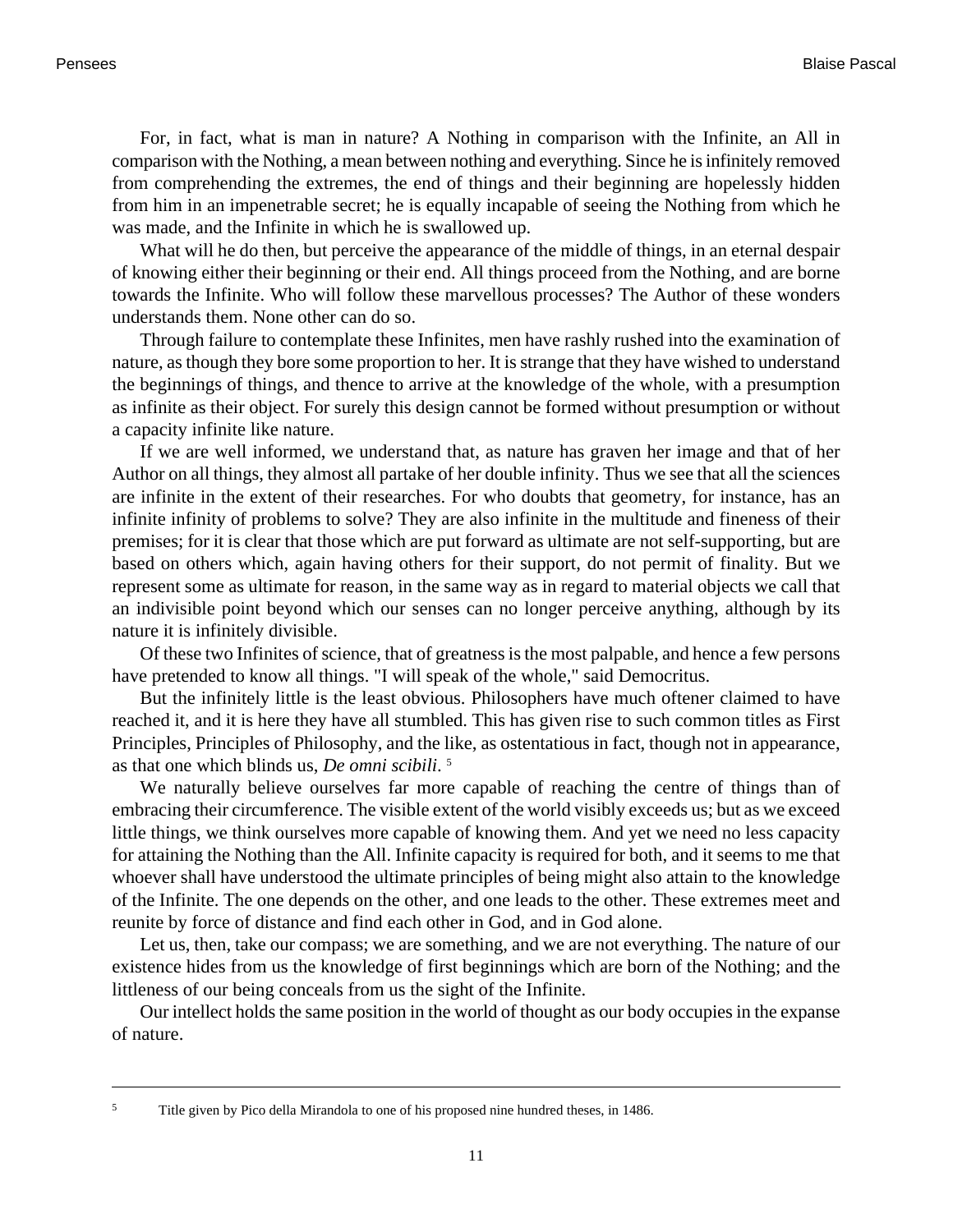Limited as we are in every way, this state which holds the mean between two extremes is present in all our impotence. Our senses perceive no extreme. Too much sound deafens us; too much light dazzles us; too great distance or proximity hinders our view. Too great length and too great brevity of discourse tend to obscurity; too much truth is paralysing (I know some who cannot understand that to take four from nothing leaves nothing). First principles are too self-evident for us; too much pleasure disagrees with us. Too many concords are annoying in music; too many benefits irritate us; we wish to have the wherewithal to overpay our debts. Beneficia eo usque laeta sunt dum videntur exsolvi posse; ubi multum antevenere, pro gratia odium redditur. <sup>6</sup> We feel neither extreme heat nor extreme cold. Excessive qualities are prejudicial to us and not perceptible by the senses; we do not feel but suffer them. Extreme youth and extreme age hinder the mind, as also too much and too little education. In short, extremes are for us as though they were not, and we are not within their notice. They escape us, or we them.

This is our true state; this is what makes us incapable of certain knowledge and of absolute ignorance. We sail within a vast sphere, ever drifting in uncertainty, driven from end to end. When we think to attach ourselves to any point and to fasten to it, it wavers and leaves us; and if we follow it, it eludes our grasp, slips past us, and vanishes for ever. Nothing stays for us. This is our natural condition and yet most contrary to our inclination; we burn with desire to find solid ground and an ultimate sure foundation whereon to build a tower reaching to the Infinite. But our whole groundwork cracks, and the earth opens to abysses.

Let us, therefore, not look for certainty and stability. Our reason is always deceived by fickle shadows; nothing can fix the finite between the two Infinites, which both enclose and fly from it.

If this be well understood, I think that we shall remain at rest, each in the state wherein nature has placed him. As this sphere which has fallen to us as our lot is always distant from either extreme, what matters it that man should have a little more knowledge of the universe? If he has it, he but gets a little higher. Is he not always infinitely removed from the end, and is not the duration of our life equally removed from eternity, even if it lasts ten years longer?

In comparison with these Infinites, all finites are equal, and I see no reason for fixing our imagination on one more than on another. The only comparison which we make of ourselves to the finite is painful to us.

If man made himself the first object of study, he would see how incapable he is of going further. How can a part know the whole? But he may perhaps aspire to know at least the parts to which he bears some proportion. But the parts of the world are all so related and linked to one another that I believe it impossible to know one without the other and without the whole.

Man, for instance, is related to all he knows. He needs a place wherein to abide, time through which to live, motion in order to live, elements to compose him, warmth and food to nourish him, air to breathe. He sees light; he feels bodies; in short, he is in a dependent alliance with everything. To know man, then, it is necessary to know how it happens that he needs air to live, and, to know the air, we must know how it is thus related to the life of man, etc. Flame cannot exist without air; therefore, to understand the one, we must understand the other.

Since everything, then, is cause and effect, dependent and supporting, mediate and immediate, and all is held together by a natural though imperceptible chain which binds together things most

<sup>6</sup> Tacitus, Annals, iv. "Kindnesses are agreeable so long as one thinks them possible to render; further, recognition makes way for hatred."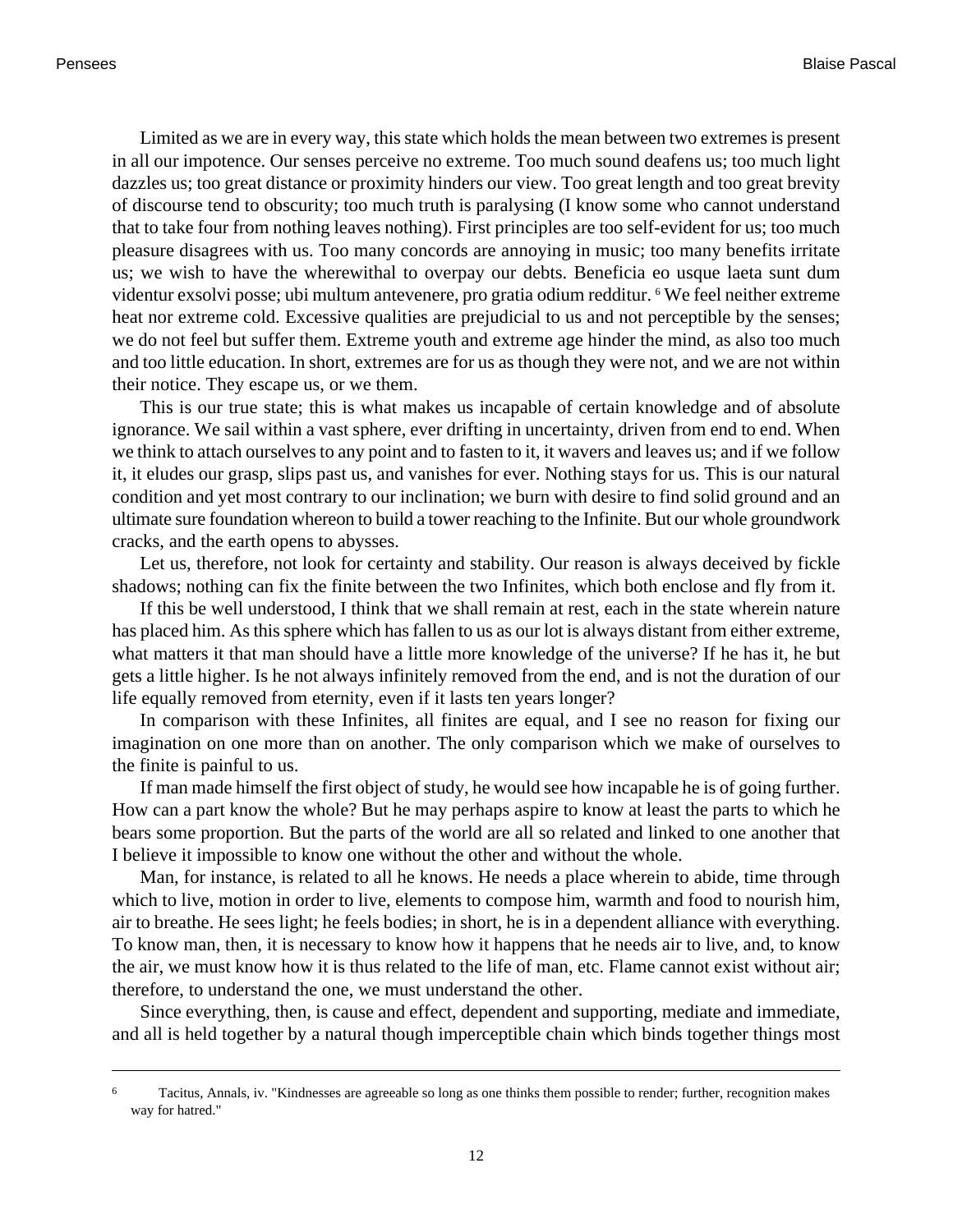distant and most different, I hold it equally impossible to know the parts without knowing the whole and to know the whole without knowing the parts in detail.

The eternity of things in itself or in God must also astonish our brief duration. The fixed and constant immobility of nature, in comparison with the continual change which goes on within us, must have the same effect.

And what completes our incapability of knowing things is the fact that they are simple and that we are composed of two opposite natures, different in kind, soul and body. For it is impossible that our rational part should be other than spiritual; and if any one maintain that we are simply corporeal, this would far more exclude us from the knowledge of things, there being nothing so inconceivable as to say that matter knows itself. It is impossible to imagine how it should know itself.

So, if we are simply material, we can know nothing at all; and if we are composed of mind and matter, we cannot know perfectly things which are simple, whether spiritual or corporeal. Hence it comes that almost all philosophers have confused ideas of things, and speak of material things in spiritual terms, and of spiritual things in material terms. For they say boldly that bodies have a tendency to fall, that they seek after their centre, that they fly from destruction, that they fear the void, that they have inclinations, sympathies, antipathies, all of which attributes pertain only to mind. And in speaking of minds, they consider them as in a place, and attribute to them movement from one place to another; and these are qualities which belong only to bodies.

Instead of receiving the ideas of these things in their purity, we colour them with our own qualities, and stamp with our composite being all the simple things which we contemplate.

Who would not think, seeing us compose all things of mind and body, but that this mixture would be quite intelligible to us? Yet it is the very thing we least understand. Man is to himself the most wonderful object in nature; for he cannot conceive what the body is, still less what the mind is, and least of all how a body should be united to a mind. This is the consummation of his difficulties, and yet it is his very being. *Modus quo corporibus adhaerent spiritus comprehendi ab hominibus non potest, et hoc tamen homo est*. 7 Finally, to complete the proof of our weakness, I shall conclude with these two considerations...

73. But perhaps this subject goes beyond the capacity of reason. Let us therefore examine her solutions to problems within her powers. If there be anything to which her own interest must have made her apply herself most seriously, it is the inquiry into her own sovereign good. Let us see, then, wherein these strong and clear-sighted souls have placed it and whether they agree.

One says that the sovereign good consists in virtue, another in pleasure, another in the knowledge of nature, another in truth, Felix qui potuit rerum cognoscere causas, <sup>8</sup> another in total ignorance, another in indolence, others in disregarding appearances, another in wondering at nothing, nihil admirari prope res una quae possit facere et servare beatum, <sup>9</sup> and the true sceptics in their indifference, doubt, and perpetual suspense, and others, wiser, think to find a better definition. We are well satisfied.

We must see if this fine philosophy has gained nothing certain from so long and so intent study; perhaps at least the soul will know itself. Let us hear the rulers of the world on this subject. What

<sup>7</sup> St. Augustine, City of God, xxi. 10. "The manner in which the spirit is united to the body can not be understood by man; and yet it is man."

<sup>8</sup> Virgil, Georgics, ii. "Happy is he who is able to know the causes of things."

<sup>9</sup> Horace, Epistles, I. vi. 1. " To be astonished at nothing is nearly the only thing which can give and conserve happiness."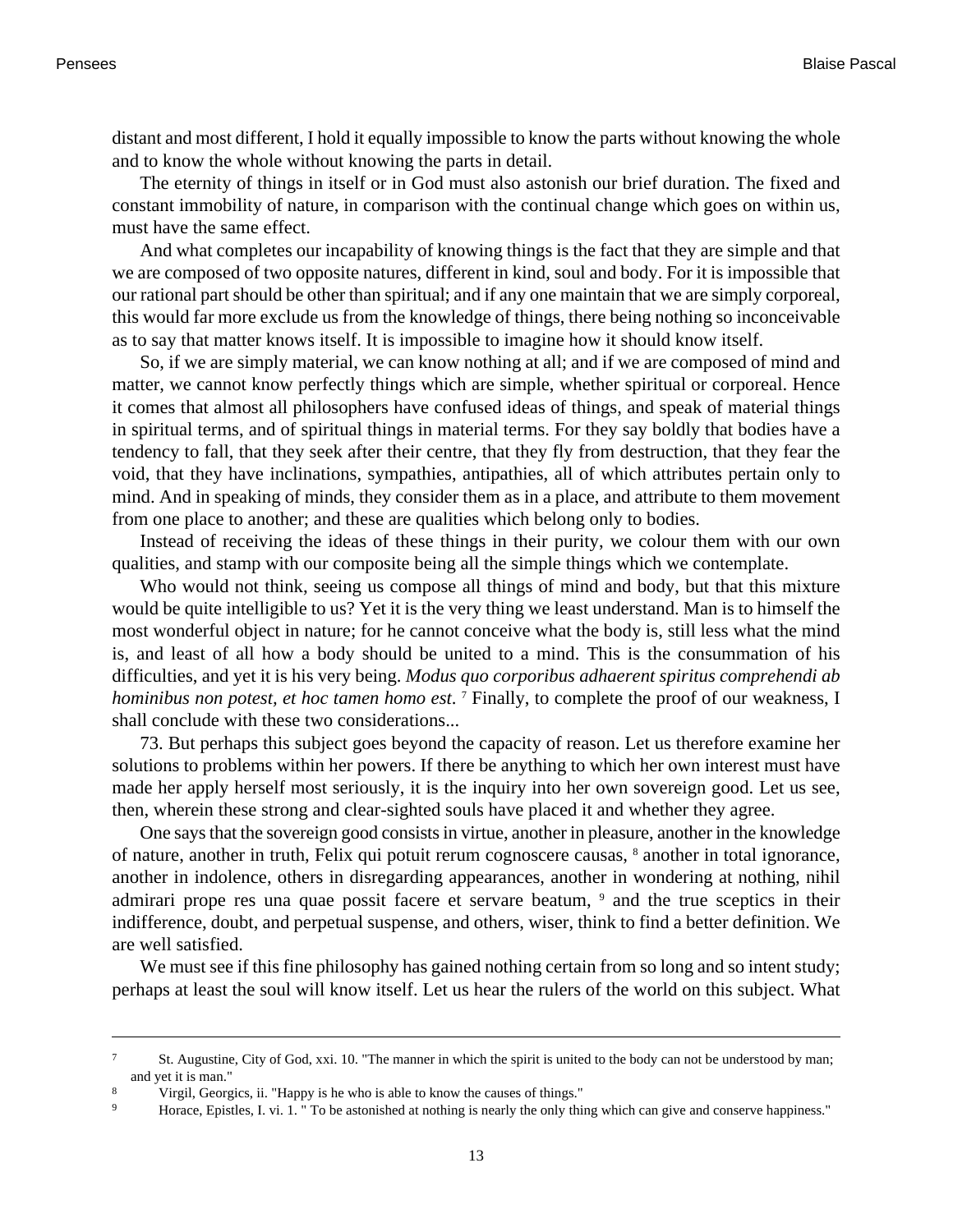have they thought of her substance? 394. <sup>10</sup> Have they been more fortunate in locating her? 395. What have they found out about her origin, duration, and departure? *Harum sententiarum*, 399. <sup>11</sup>

Is, then, the soul too noble a subject for their feeble lights? Let us, then, abase her to matter and see if she knows whereof is made the very body which she animates and those others which she contemplates and moves at her will. What have those great dogmatists, who are ignorant of nothing, known of this matter? 393. <sup>12</sup>

This would doubtless suffice, if Reason were reasonable. She is reasonable enough to admit that she has been unable to find anything durable, but she does not yet despair of reaching it; she is as ardent as ever in this search, and is confident she has within her the necessary powers for this conquest. We must therefore conclude, and, after having examined her powers in their effects, observe them in themselves, and see if she has a nature and a grasp capable of laying hold of the truth.

74. A letter On the Foolishness of Human Knowledge and Philosophy.

This letter before Diversion.

*Felix qui potuit... Nihil admirari*.

280 kinds of sovereign good in Montaigne.

75. Part I, 1, 2, c. 1, section 4. <sup>13</sup>

Probability.—It will not be difficult to put the case a stage lower, and make it appear ridiculous. To begin at the very beginning. What is more absurd than to say that lifeless bodies have passions, fears, hatreds—that insensible bodies, lifeless and incapable of life, have passions which presuppose at least a sensitive soul to feel them, nay more, that the object of their dread is the void? What is there in the void that could make them afraid? Nothing is more shallow and ridiculous. This is not all; it is said that they have in themselves a source of movement to shun the void. Have they arms, legs, muscles, nerves?

76. To write against those who made too profound a study of science: Descartes.

77. I cannot forgive Descartes. In all his philosophy he would have been quite willing to dispense with God. But he had to make Him give a fillip to set the world in motion; beyond this, he has no further need of God.

78. Descartes useless and uncertain.

79. Descartes.—We must say summarily: "This is made by figure and motion," for it is true. But to say what these are, and to compose the machine, is ridiculous. For it is useless, uncertain, and painful. And were it true, we do not think all Philosophy is worth one hour of pain.

80. How comes it that a cripple does not offend us, but that a fool does? Because a cripple recognises that we walk straight, whereas a fool declares that it is we who are silly; if it were not so, we should feel pity and not anger.

Epictetus asks still more strongly: "Why are we not angry if we are told that we have a headache, and why are we angry if we are told that we reason badly, or choose wrongly"? The reason is that we are quite certain that we have not a headache, or are not lame, but we are not so sure that we make a true choice. So, having assurance only because we see with our whole sight, it puts us into

<sup>10</sup> Cicero, Disputationes Tusculanae, i, ii Harum sententiarum quae vera sit, Deus aliquis viderit. "Which of these opinions in the truth, a god will see."

<sup>11</sup> Montaigne, Essays, ii.

<sup>12</sup> Montaigne, Essays, ii.

<sup>13</sup> Treatise on the Vacuum.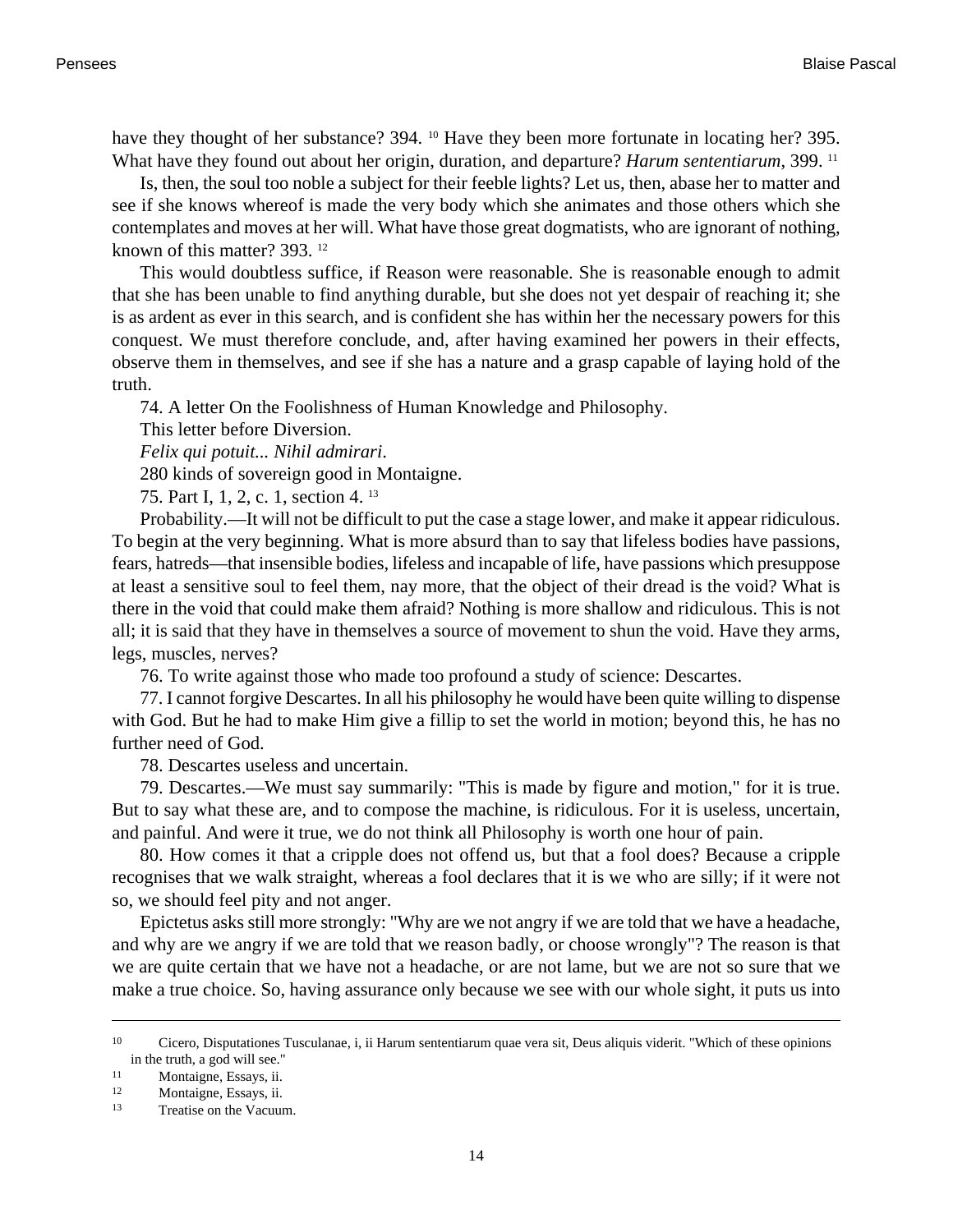suspense and surprise when another with his whole sight sees the opposite, and still more so when a thousand others deride our choice. For we must prefer our own lights to those of so many others, and that is bold and difficult. There is never this contradiction in the feelings towards a cripple.

81. It is natural for the mind to believe and for the will to love; so that, for want of true objects, they must attach themselves to false.

82. Imagination.—It is that deceitful part in man, that mistress of error and falsity, the more deceptive that she is not always so; for she would be an infallible rule of truth, if she were an infallible rule of falsehood. But being most generally false, she gives no sign of her nature, impressing the same character on the true and the false.

I do not speak of fools, I speak of the wisest men; and it is among them that the imagination has the great gift of persuasion. Reason protests in vain; it cannot set a true value on things.

This arrogant power, the enemy of reason, who likes to rule and dominate it, has established in man a second nature to show how all-powerful she is. She makes men happy and sad, healthy and sick, rich and poor; she compels reason to believe, doubt, and deny; she blunts the senses, or quickens them; she has her fools and sages; and nothing vexes us more than to see that she fills her devotees with a satisfaction far more full and entire than does reason. Those who have a lively imagination are a great deal more pleased with themselves than the wise can reasonably be. They look down upon men with haughtiness; they argue with boldness and confidence, others with fear and diffidence; and this gaiety of countenance often gives them the advantage in the opinion of the hearers, such favour have the imaginary wise in the eyes of judges of like nature. Imagination cannot make fools wise; but she can make them happy, to the envy of reason which can only make its friends miserable; the one covers them with glory, the other with shame.

What but this faculty of imagination dispenses reputation, awards respect and veneration to persons, works, laws, and the great? How insufficient are all the riches of the earth without her consent!

Would you not say that this magistrate, whose venerable age commands the respect of a whole people, is governed by pure and lofty reason, and that he judges causes according to their true nature without considering those mere trifles which only affect the imagination of the weak? See him go to sermon, full of devout zeal, strengthening his reason with the ardour of his love. He is ready to listen with exemplary respect. Let the preacher appear, and let nature have given him a hoarse voice or a comical cast of countenance, or let his barber have given him a bad shave, or let by chance his dress be more dirtied than usual, then, however great the truths he announces, I wager our senator loses his gravity.

If the greatest philosopher in the world find himself upon a plank wider than actually necessary, but hanging over a precipice, his imagination will prevail, though his reason convince him of his safety. Many cannot bear the thought without a cold sweat. I will not state all its effects.

Every one knows that the sight of cats or rats, the crushing of a coal, etc., may unhinge the reason. The tone of voice affects the wisest, and changes the force of a discourse or a poem.

Love or hate alters the aspect of justice. How much greater confidence has an advocate, retained with a large fee, in the justice of his cause! How much better does his bold manner make his case appear to the judges, deceived as they are by appearances! How ludicrous is reason, blown with a breath in every direction!

I should have to enumerate almost every action of men who scarce waver save under her assaults. For reason has been obliged to yield, and the wisest reason takes as her own principles those which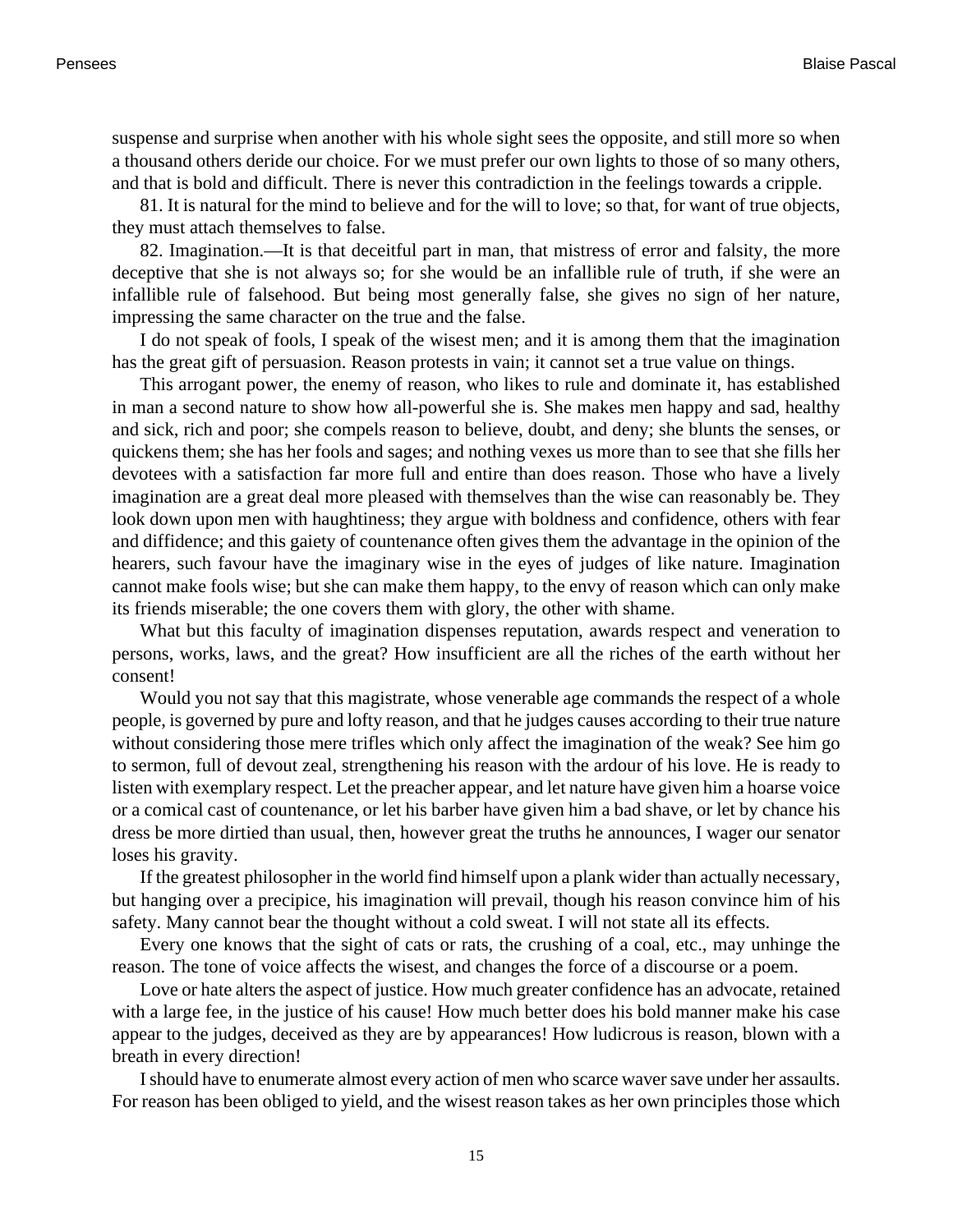the imagination of man has everywhere rashly introduced. He who would follow reason only would be deemed foolish by the generality of men. We must judge by the opinion of the majority of mankind. Because it has pleased them, we must work all day for pleasures seen to be imaginary; and, after sleep has refreshed our tired reason, we must forthwith start up and rush after phantoms, and suffer the impressions of this mistress of the world. This is one of the sources of error, but it is not the only one.

Our magistrates have known well this mystery. Their red robes, the ermine in which they wrap themselves like furry cats, the courts in which they administer justice, the fleurs-de-lis, and all such august apparel were necessary; if the physicians had not their cassocks and their mules, if the doctors had not their square caps and their robes four times too wide, they would never have duped the world, which cannot resist so original an appearance. If magistrates had true justice, and if physicians had the true art of healing, they would have no occasion for square caps; the majesty of these sciences would of itself be venerable enough. But having only imaginary knowledge, they must employ those silly tools that strike the imagination with which they have to deal; and thereby, in fact, they inspire respect. Soldiers alone are not disguised in this manner, because indeed their part is the most essential; they establish themselves by force, the others by show.

Therefore our kings seek out no disguises. They do not mask themselves in extraordinary costumes to appear such; but they are accompanied by guards and halberdiers. Those armed and red-faced puppets who have hands and power for them alone, those trumpets and drums which go before them, and those legions round about them, make the stoutest tremble. They have not dress only, they have might. A very refined reason is required to regard as an ordinary man the Grand Turk, in his superb seraglio, surrounded by forty thousand janissaries.

We cannot even see an advocate in his robe and with his cap on his head, without a favourable opinion of his ability. The imagination disposes of everything; it makes beauty, justice, and happiness, which is everything in the world. I should much like to see an Italian work, of which I only know the title, which alone is worth many books, Della opinione regina del mondo. I approve of the book without knowing it, save the evil in it, if any. These are pretty much the effects of that deceptive faculty, which seems to have been expressly given us to lead us into necessary error. We have, however, many other sources of error.

Not only are old impressions capable of misleading us; the charms of novelty have the same power. Hence arise all the disputes of men, who taunt each other either with following the false impressions of childhood or with running rashly after the new. Who keeps the due mean? Let him appear and prove it. There is no principle, however natural to us from infancy, which may not be made to pass for a false impression either of education or of sense.

"Because," say some, "you have believed from childhood that a box was empty when you saw nothing in it, you have believed in the possibility of a vacuum. This is an illusion of your senses, strengthened by custom, which science must correct." "Because," say others, "you have been taught at school that there is no vacuum, you have perverted your common sense which clearly comprehended it, and you must correct this by returning to your first state." Which has deceived you, your senses or your education?

We have another source of error in diseases. They spoil the judgement and the senses; and if the more serious produce a sensible change, I do not doubt that slighter ills produce a proportionate impression.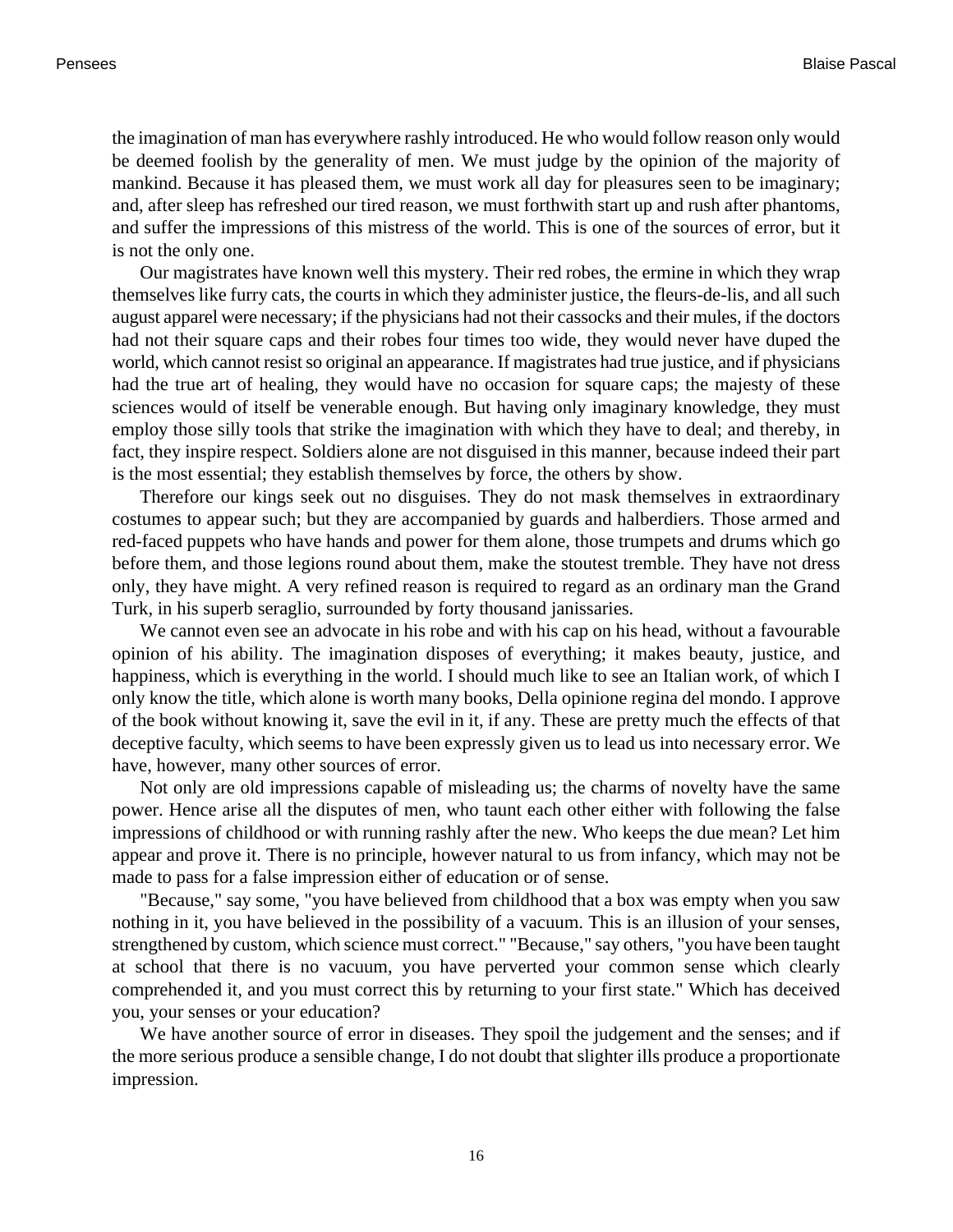Our own interest is again a marvellous instrument for nicely putting out our eyes. The justest man in the world is not allowed to be judge in his own cause; I know some who, in order not to fall into this self-love, have been perfectly unjust out of opposition. The sure way of losing a just cause has been to get it recommended to these men by their near relatives.

Justice and truth are two such subtle points that our tools are too blunt to touch them accurately. If they reach the point, they either crush it, or lean all round, more on the false than on the true.

Man is so happily formed that he has no... good of the true, and several excellent of the false. Let us now see how much... But the most powerful cause of error is the war existing between the senses and reason.

83. We must thus begin the chapter on the deceptive powers. Man is only a subject full of error, natural and ineffaceable, without grace. Nothing shows him the truth. Everything deceives him. These two sources of truth, reason and the senses, besides being both wanting in sincerity, deceive each other in turn. The senses mislead the Reason with false appearances, and receive from Reason in their turn the same trickery which they apply to her; Reason has her revenge. The passions of the soul trouble the senses, and make false impressions upon them. They rival each other in falsehood and deception.

But besides those errors which arise accidentally and through lack of intelligence, with these heterogeneous faculties...

84. The imagination enlarges little objects so as to fill our souls with a fantastic estimate; and, with rash insolence, it belittles the great to its own measure, as when talking of God.

85. Things which have most hold on us, as the concealment of our few possessions, are often a mere nothing. It is a nothing which our imagination magnifies into a mountain. Another turn of the imagination would make us discover this without difficulty.

86. My fancy makes me hate a croaker, and one who pants when eating. Fancy has great weight. Shall we profit by it? Shall we yield to this weight because it is natural? No, but by resisting it...

87. Nae iste magno conatu magnas nugas dixerit. <sup>14</sup>

583. 15 Quasi quidquam infelicius sit homini cui sua figmenta dominantur. <sup>16</sup>

88. Children who are frightened at the face they have blackened are but children. But how shall one who is so weak in his childhood become really strong when he grows older? We only change our fancies. All that is made perfect by progress perishes also by progress. All that has been weak can never become absolutely strong. We say in vain, "He has grown, he has changed"; he is also the same.

89. Custom is our nature. He who is accustomed to the faith believes in it, can no longer fear hell, and believes in nothing else. He who is accustomed to believe that the king is terrible... etc. Who doubts, then, that our soul, being accustomed to see number, space, motion, believes that and nothing else?

90. *Quod crebro videt non miratur, etiamsi cur fiat nescit; quod ante non viderit, id si evenerit, ostentum esse censet*. 17

<sup>14</sup> Terence, Heauton Timorumenos, III. v. 8. "There is one who will say great foolishness with great effort."

<sup>&</sup>lt;sup>15</sup> Montaigne, Essays, ii.<br> $\frac{16}{16}$  Pliny ii. "As though the

<sup>16</sup> Pliny, ii. "As though there were anyone more unhappy than a man dominated by his imagination."

<sup>17</sup> Cicero, De Divinatione ii. 22. "A common happening does not astonish, even though the cause is unknown; an event such as one has never seen before passes for a prodigy."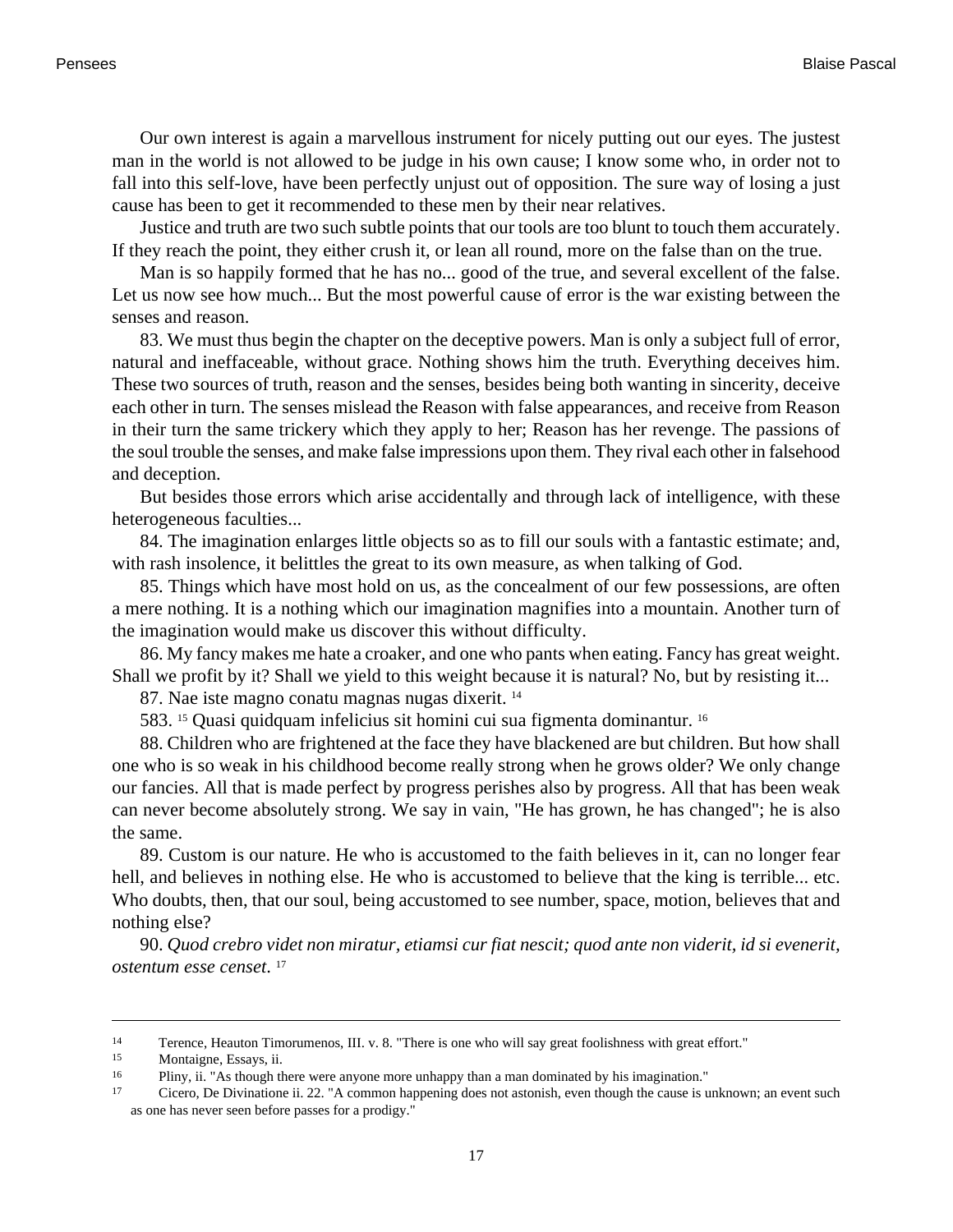91. *Spongia solis*.—When we see the same effect always recur, we infer a natural necessity in it, as that there will be a tomorrow, etc. But Nature often deceives us, and does not subject herself to her own rules.

92. What are our natural principles but principles of custom? In children they are those which they have received from the habits of their fathers, as hunting in animals. A different custom will cause different natural principles. This is seen in experience; and if there are some natural principles ineradicable by custom, there are also some customs opposed to nature, ineradicable by nature or by a second custom. This depends on disposition.

93. Parents fear lest the natural love of their children may fade away. What kind of nature is that which is subject to decay? Custom is a second nature which destroys the former. But what is nature? For is custom not natural? I am much afraid that nature is itself only a first custom, as custom is a second nature.

94. The nature of man is wholly natural, omne animal. <sup>18</sup>

There is nothing he may not make natural; there is nothing natural he may not lose.

95. Memory, joy, are intuitions; and even mathematical propositions become intuitions, for education produces natural intuitions, and natural intuitions are erased by education.

96. When we are accustomed to use bad reasons for proving natural effects, we are not willing to receive good reasons when they are discovered. An example may be given from the circulation of the blood as a reason why the vein swells below the ligature.

97. The most important affair in life is the choice of a calling; chance decides it. Custom makes men masons, soldiers, slaters. "He is a good slater," says one, and, speaking of soldiers, remarks, "They are perfect fools." But others affirm, "There is nothing great but war; the rest of men are good for nothing." We choose our callings according as we hear this or that praised or despised in our childhood, for we naturally love truth and hate folly. These words move us; the only error is in their application. So great is the force of custom that, out of those whom nature has only made men, are created all conditions of men. For some districts are full of masons, others of soldiers, etc. Certainly nature is not so uniform. It is custom then which does this, for it constrains nature. But sometimes nature gains the ascendancy and preserves man's instinct, in spite of all custom, good or bad.

98. Bias leading to error.—It is a deplorable thing to see all men deliberating on means alone, and not on the end. Each thinks how he will acquit himself in his condition; but as for the choice of condition, or of country, chance gives them to us.

It is a pitiable thing to see so many Turks, heretics, and infidels follow the way of their fathers for the sole reason that each has been imbued with the prejudice that it is the best. And that fixes for each man his condition of locksmith, soldier, etc.

Hence savages care nothing for Providence.

99. There is an universal and essential difference between the actions of the will and all other actions.

The will is one of the chief factors in belief, not that it creates belief, but because things are true or false according to the aspect in which we look at them. The will, which prefers one aspect to another, turns away the mind from considering the qualities of all that it does not like to see; and

<sup>18</sup> Allusion to [Gen. 7. 14.](http://www.ccel.org/b/bible/asv/xml/asv.Genesis.7.xml#Genesis.7.14) Ipsi et omne animal secundus genus suum. "And every beast after his kind."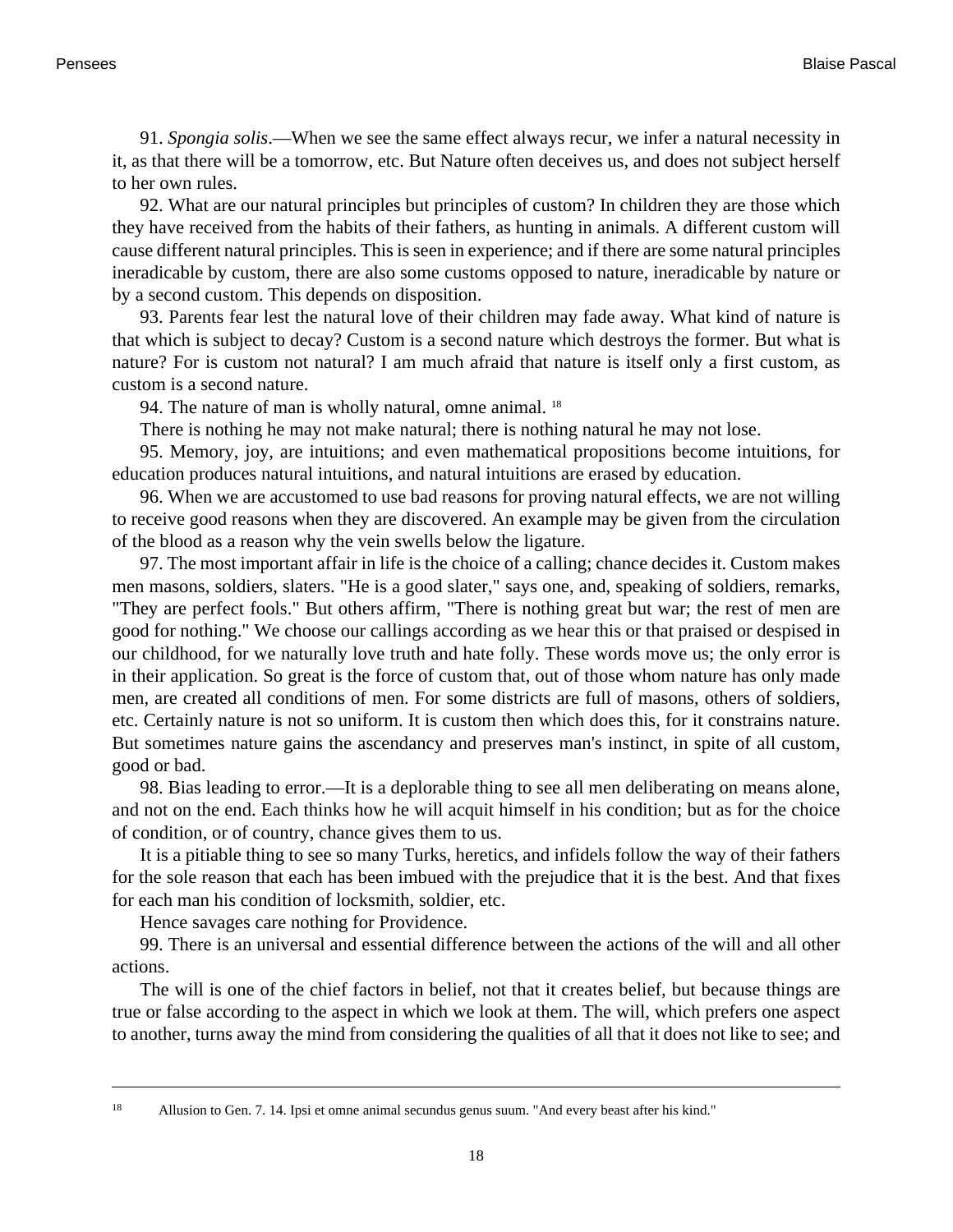thus the mind, moving in accord with the will, stops to consider the aspect which it likes and so judges by what it sees.

100. Self-love. The nature of self-love and of this human Ego is to love self only and consider self only. But what will man do? He cannot prevent this object that he loves from being full of faults and wants. He wants to be great, and he sees himself small. He wants to be happy, and he sees himself miserable. He wants to be perfect, and he sees himself full of imperfections. He wants to be the object of love and esteem among men, and he sees that his faults merit only their hatred and contempt. This embarrassment in which he finds himself produces in him the most unrighteous and criminal passion that can be imagined; for he conceives a mortal enmity against that truth which reproves him and which convinces him of his faults. He would annihilate it, but, unable to destroy it in its essence, he destroys it as far as possible in his own knowledge and in that of others; that is to say, he devotes all his attention to hiding his faults both from others and from himself, and he cannot endure either that others should point them out to him, or that they should see them.

Truly it is an evil to be full of faults; but it is a still greater evil to be full of them and to be unwilling to recognise them, since that is to add the further fault of a voluntary illusion. We do not like others to deceive us; we do not think it fair that they should be held in higher esteem by us than they deserve; it is not, then, fair that we should deceive them and should wish them to esteem us more highly than we deserve.

Thus, when they discover only the imperfections and vices which we really have, it is plain they do us no wrong, since it is not they who cause them; they rather do us good, since they help us to free ourselves from an evil, namely, the ignorance of these imperfections. We ought not to be angry at their knowing our faults and despising us; it is but right that they should know us for what we are and should despise us, if we are contemptible.

Such are the feelings that would arise in a heart full of equity and justice. What must we say then of our own heart, when we see it in a wholly different disposition? For is it not true that we hate truth and those who tell it us, and that we like them to be deceived in our favour, and prefer to be esteemed by them as being other than what we are in fact? One proof of this makes me shudder. The Catholic religion does not bind us to confess our sins indiscriminately to everybody; it allows them to remain hidden from all other men save one, to whom she bids us reveal the innermost recesses of our heart and show ourselves as we are. There is only this one man in the world whom she orders us to undeceive, and she binds him to an inviolable secrecy, which makes this knowledge to him as if it were not. Can we imagine anything more charitable and pleasant? And yet the corruption of man is such that he finds even this law harsh; and it is one of the main reasons which has caused a great part of Europe to rebel against the Church.

How unjust and unreasonable is the heart of man, which feels it disagreeable to be obliged to do in regard to one man what in some measure it were right to do to all men! For is it right that we should deceive men?

There are different degrees in this aversion to truth; but all may perhaps be said to have it in some degree, because it is inseparable from self-love. It is this false delicacy which makes those who are under the necessity of reproving others choose so many windings and middle courses to avoid offence. They must lessen our faults, appear to excuse them, intersperse praises and evidence of love and esteem. Despite all this, the medicine does not cease to be bitter to self-love. It takes as little as it can, always with disgust, and often with a secret spite against those who administer it.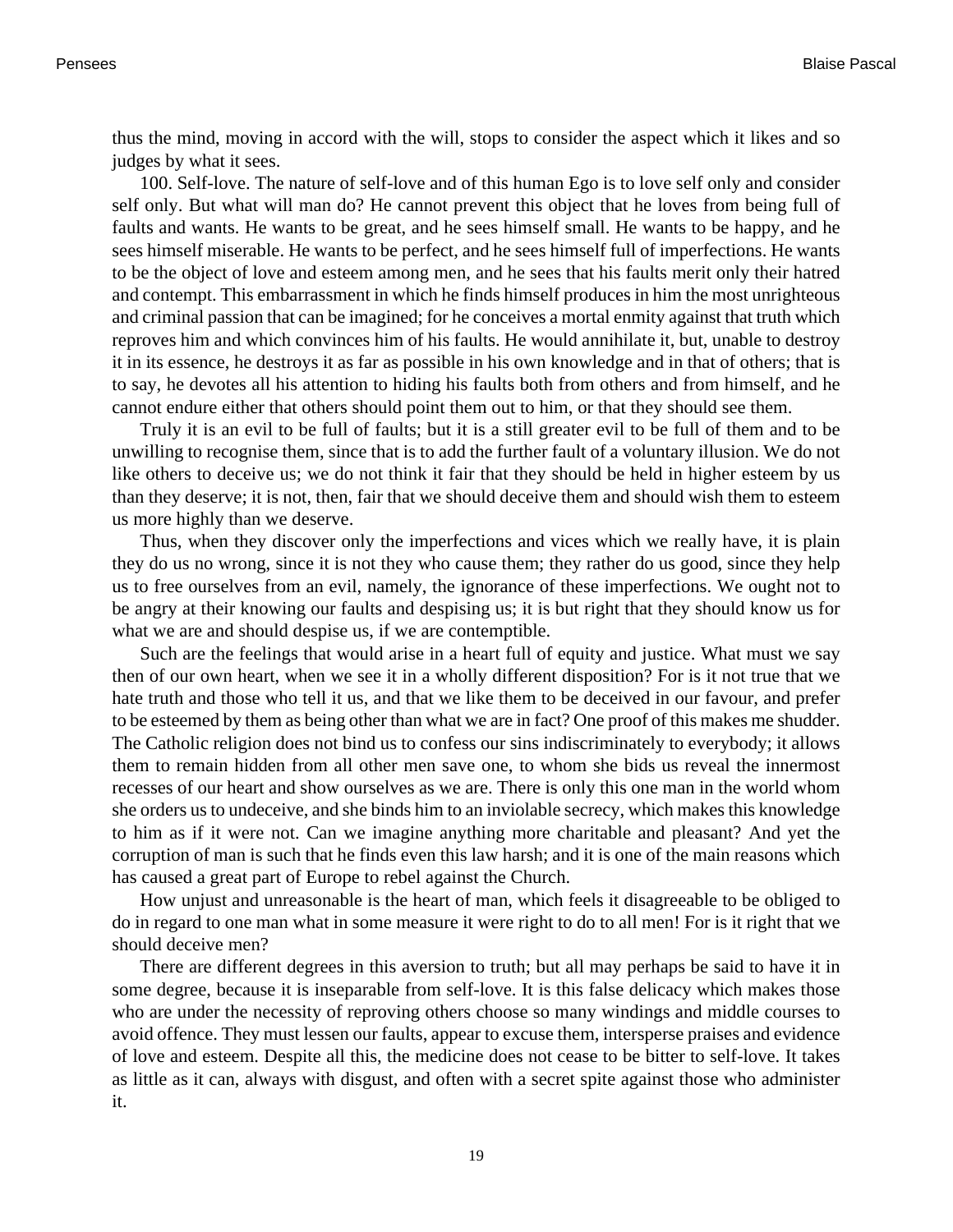Hence it happens that, if any have some interest in being loved by us, they are averse to render us a service which they know to be disagreeable. They treat us as we wish to be treated. We hate the truth, and they hide it from us. We desire flattery, and they flatter us. We like to be deceived, and they deceive us.

So each degree of good fortune which raises us in the world removes us farther from truth, because we are most afraid of wounding those whose affection is most useful and whose dislike is most dangerous. A prince may be the byword of all Europe, and he alone will know nothing of it. I am not astonished. To tell the truth is useful to those to whom it is spoken, but disadvantageous to those who tell it, because it makes them disliked. Now those who live with princes love their own interests more than that of the prince whom they serve; and so they take care not to confer on him a benefit so as to injure themselves.

This evil is no doubt greater and more common among the higher classes; but the lower are not exempt from it, since there is always some advantage in making men love us. Human life is thus only a perpetual illusion; men deceive and flatter each other. No one speaks of us in our presence as he does of us in our absence. Human society is founded on mutual deceit; few friendships would endure if each knew what his friend said of him in his absence, although he then spoke in sincerity and without passion.

Man is, then, only disguise, falsehood, and hypocrisy, both in himself and in regard to others. He does not wish any one to tell him the truth; he avoids telling it to others, and all these dispositions, so removed from justice and reason, have a natural root in his heart.

101. I set it down as a fact that if all men knew what each said of the other, there would not be four friends in the world. This is apparent from the quarrels which arise from the indiscreet tales told from time to time. I say, further, all men would be...

102. Some vices only lay hold of us by means of others, and these, like branches, fall on removal of the trunk.

103. The example of Alexander's chastity has not made so many continent as that of his drunkenness has made intemperate. It is not shameful not to be as virtuous as he, and it seems excusable to be no more vicious. We do not believe ourselves to be exactly sharing in the vices of the vulgar when we see that we are sharing in those of great men; and yet we do not observe that in these matters they are ordinary men. We hold on to them by the same end by which they hold on to the rabble; for, however exalted they are, they are still united at some point to the lowest of men. They are not suspended in the air, quite removed from our society. No, no; if they are greater than we, it is because their heads are higher; but their feet are as low as ours. They are all on the same level, and rest on the same earth; and by that extremity they are as low as we are, as the meanest folk, as infants, and as the beasts.

104. When our passion leads us to do something, we forget our duty; for example, we like a book and read it, when we ought to be doing something else. Now, to remind ourselves of our duty, we must set ourselves a task we dislike; we then plead that we have something else to do and by this means remember our duty.

105. How difficult it is to submit anything to the judgement of another, without prejudicing his judgement by the manner in which we submit it! If we say, "I think it beautiful," "I think it obscure," or the like, we either entice the imagination into that view, or irritate it to the contrary. It is better to say nothing; and then the other judges according to what really is, that is to say, according as it then is and according as the other circumstances, not of our making, have placed it. But we at least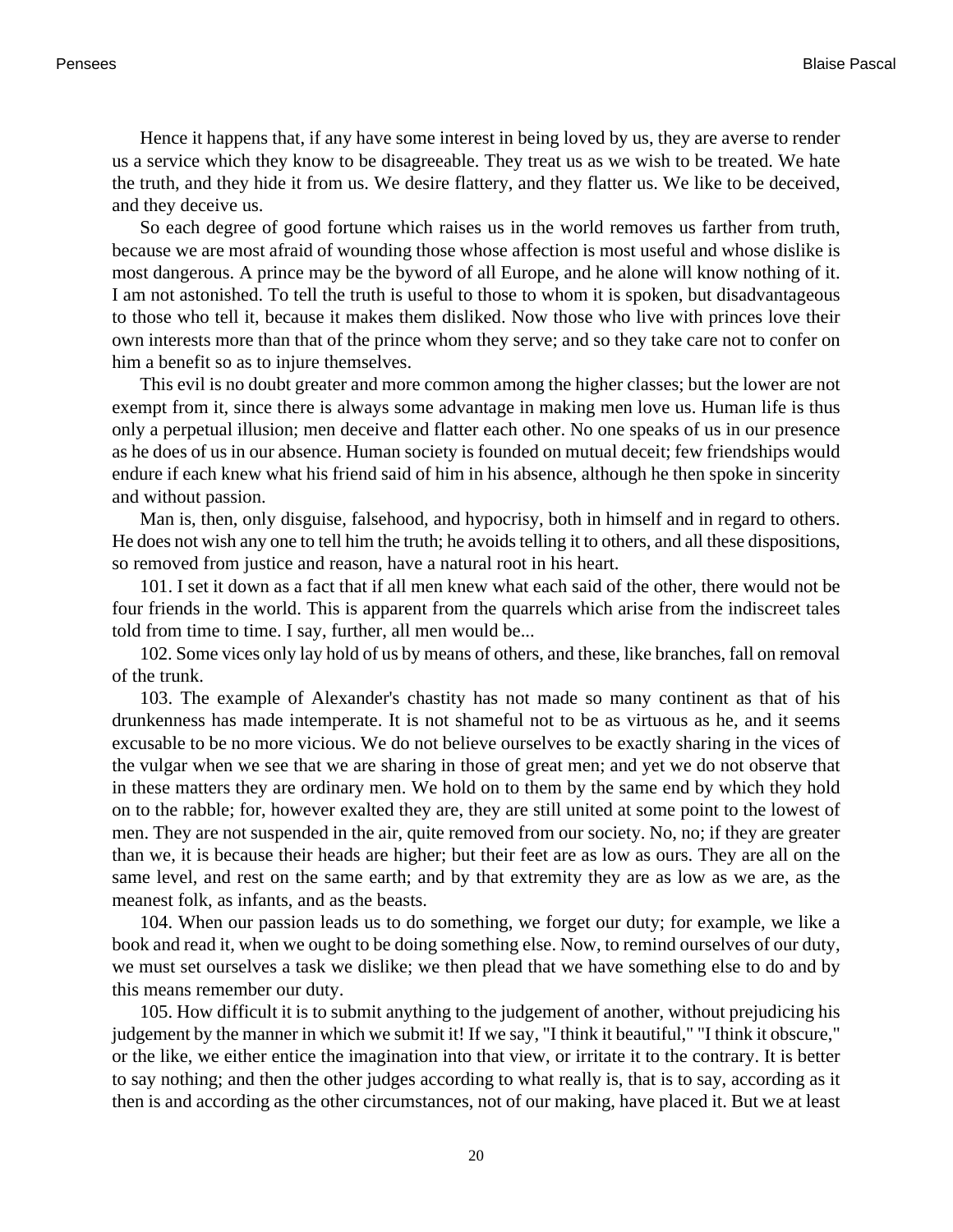shall have added nothing, unless it be that silence also produces an effect, according to the turn and the interpretation which the other will be disposed to give it, or as he will guess it from gestures or countenance, or from the tone of the voice, if he is a physiognomist. So difficult is it not to upset a judgement from its natural place, or, rather, so rarely is it firm and stable!

106. By knowing each man's ruling passion, we are sure of pleasing him; and yet each has his fancies, opposed to his true good, in the very idea which he has of the good. It is a singularly puzzling fact.

107. *Lustravit lampade terras*. <sup>19</sup> — The weather and my mood have little connection. I have my foggy and my fine days within me; my prosperity or misfortune has little to do with the matter. I sometimes struggle against luck, the glory of mastering it makes me master it gaily; whereas I am sometimes surfeited in the midst of good fortune.

108. Although people may have no interest in what they are saying, we must not absolutely conclude from this that they are not lying; for there are some people who lie for the mere sake of lying.

109. When we are well we wonder what we would do if we were ill, but when we are ill we take medicine cheerfully; the illness persuades us to do so. We have no longer the passions and desires for amusements and promenades which health gave to us, but which are incompatible with the necessities of illness. Nature gives us, then, passions and desires suitable to our present state. We are only troubled by the fears which we, and not nature, give ourselves, for they add to the state in which we are the passions of the state in which we are not.

As nature makes us always unhappy in every state, our desires picture to us a happy state; because they add to the state in which we are the pleasures of the state in which we are not. And if we attained to these pleasures, we should not be happy after all; because we should have other desires natural to this new state.

We must particularise this general proposition....

110. The consciousness of the falsity of present pleasures, and the ignorance of the vanity of absent pleasures, cause inconstancy.

111. Inconstancy.—We think we are playing on ordinary organs when playing upon man. Men are organs, it is true, but, odd, changeable, variable with pipes not arranged in proper order. Those who only know how to play on ordinary organs will not produce barmonies on these. We must know where are.

112. Inconstancy.—Things have different qualities, and the soul different inclinations; for nothing is simple which is presented to the soul, and the soul never presents itself simply to any object. Hence it comes that we weep and laugh at the same thing.

113. Inconstancy and oddity.—To live only by work, and to rule over the most powerful State in the world, are very opposite things. They are united in the person of the great Sultan of the Turks.

114. Variety is as abundant as all tones of the voice, all ways of walking, coughing, blowing the nose, sneezing. We distinguish vines by their fruit, and call them the Condrien, the Desargues, and such and such a stock. Is this all? Has a vine ever produced two bunches exactly the same, and has a bunch two grapes alike, etc.?

I can never judge of the same thing exactly in the same way. I cannot judge of my work, while doing it. I must do as the artists, stand at a distance, but not too far. How far, then? Guess.

<sup>19</sup> Homer, Odyssey, xviii.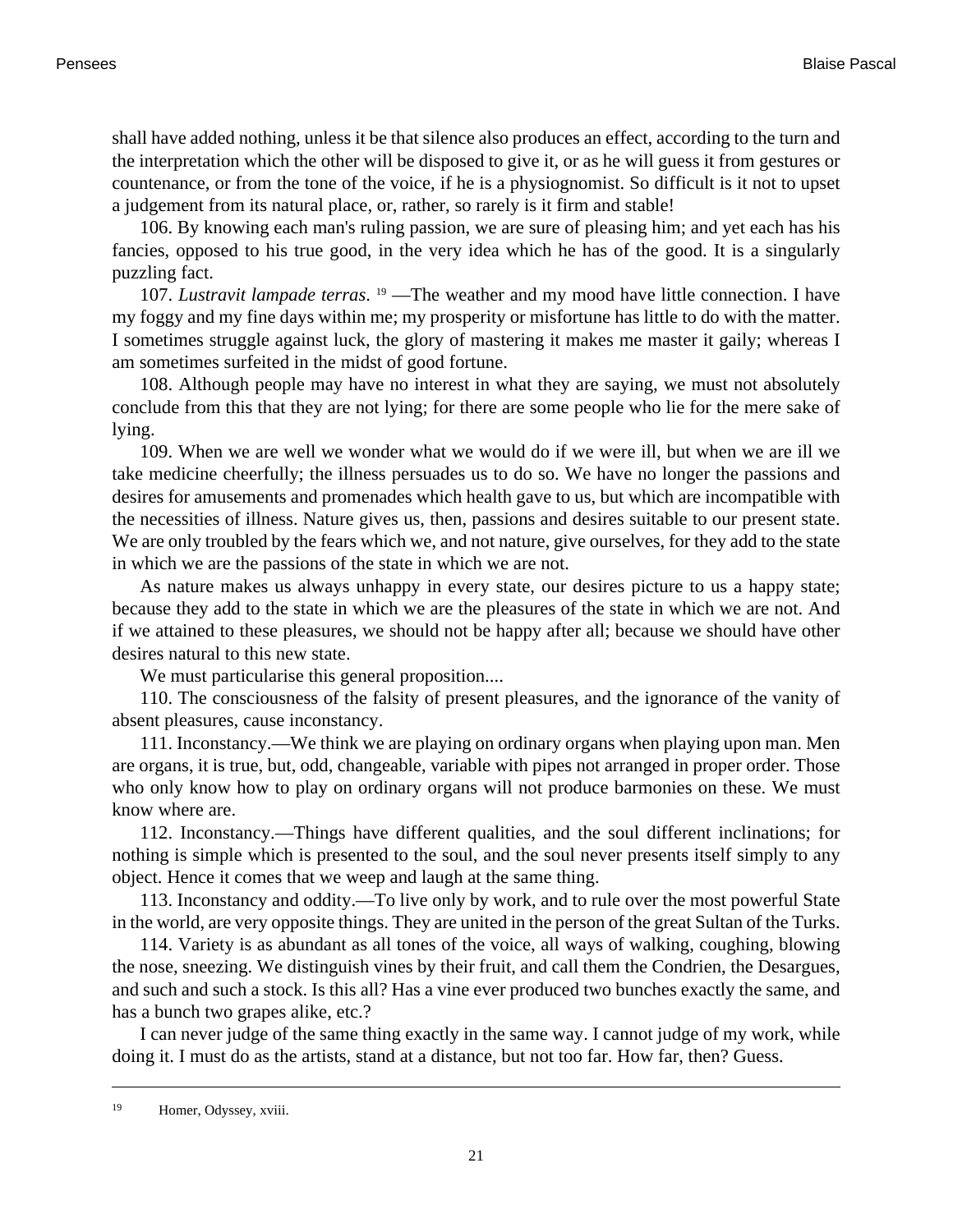115. Variety.—Theology is a science, but at the same time how many sciences? A man is a whole; but if we dissect him, will he be the head, the heart, the stomach, the veins, each vein, each portion of a vein, the blood, each humour in the blood?

A town, a country-place, is from afar a town and a country-place. But, as we draw near, there are houses, trees, tiles, leaves, grass, ants, limbs of ants, in infinity. All this is contained under the name of country-place.

116. Thoughts.—All is one, all is different. How many natures exist in man? How many vocations? And by what chance does each man ordinarily choose what he has heard praised? A well-turned heel.

117. The heel of a slipper.—"Ah! How well this is turned! Here is a clever workman! How brave is this soldier!" This is the source of our inclinations and of the choice of conditions. "How much this man drinks! How little that one"! This makes people sober or drunk, soldiers, cowards, etc.

118. Chief talent, that which rules the rest.

119. Nature imitates herself A seed grown in good ground brings forth fruit. A principle instilled into a good mind brings forth fruit. Numbers imitate space, which is of a different nature.

All is made and led by the same master, root, branches, and fruits; principles and consequences.

120. Nature diversifies and imitates; art imitates and diversifies.

121. Nature always begins the same things again, the years, the days, the hours; in like manner spaces and numbers follow each other from beginning to end. Thus is made a kind of infinity and eternity. Not that anything in all this is infinite and eternal, but these finite realities are infinitely multiplied. Thus it seems to me to be only the number which multiplies them that is infinite.

122. Time heals griefs and quarrels, for we change and are no longer the same persons. Neither the offender nor the offended are any more themselves. It is like a nation which we have provoked, but meet again after two generations. They are still Frenchmen, but not the same.

123. He no longer loves the person whom he loved ten years ago. I quite believe it. She is no longer the same, nor is he. He was young, and she also; she is quite different. He would perhaps love her yet, if she were what she was then.

124. We view things not only from different sides, but with different eyes; we have no wish to find them alike.

125. Contraries.—Man is naturally credulous and incredulous, timid and rash.

126. Description of man: dependency, desire of independence, need.

127. Condition of man: inconstancy, weariness, unrest.

128. The weariness which is felt by us in leaving pursuits to which we are attached. A man dwells at home with pleasure; but if he sees a woman who charms him, or if he enjoys himself in play for five or six days, he is miserable if he returns to his former way of living. Nothing is more common than that.

129. Our nature consists in motion; complete rest is death.

130. Restlessness.—If a soldier, or labourer, complain of the hardship of his lot, set him to do nothing.

131. Weariness.—Nothing is so insufferable to man as to be completely at rest, without passions, without business, without diversion, without study. He then feels his nothingness, his forlornness, his insufficiency, his dependence, his weakness, his emptiness. There will immediately arise from the depth of his heart weariness, gloom, sadness, fretfulness, vexation, despair.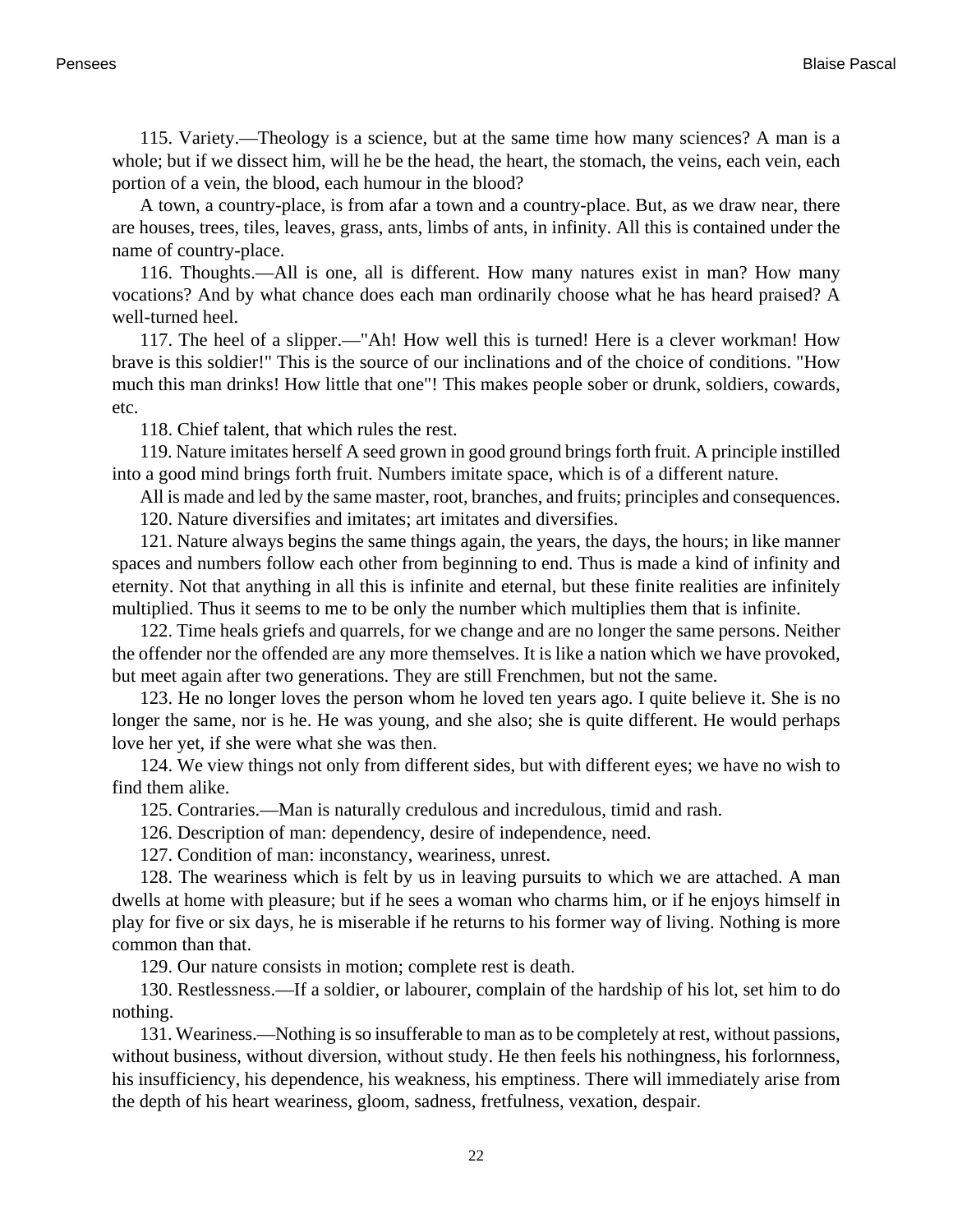132. Methinks Caesar was too old to set about amusing himself with conquering the world. Such sport was good for Augustus or Alexander. They were still young men and thus difficult to restrain. But Caesar should have been more mature.

133. Two faces which resemble each other make us laugh, when together, by their resemblance, though neither of them by itself makes us laugh.

134. How useless is painting, which attracts admiration by the resemblance of things, the originals of which we do not admire!

135. The struggle alone pleases us, not the victory. We love to see animals fighting, not the victor infuriated over the vanquished. We would only see the victorious end; and, as soon as it comes, we are satiated. It is the same in play, and the same in the search for truth. In disputes we like to see the clash of opinions, but not at all to contemplate truth when found. To observe it with pleasure, we have to see it emerge out of strife. So in the passions, there is pleasure in seeing the collision of two contraries; but when one acquires the mastery, it becomes only brutality. We never seek things for themselves, but for the search. Likewise in plays, scenes which do not rouse the emotion of fear are worthless, so are extreme and hopeless misery, brutal lust, and extreme cruelty.

136. A mere trifle consoles us, for a mere trifle distresses us.

137. Without examining every particular pursuit, it is enough to comprehend them under diversion.

138. Men naturally slaters and of all callings, save in their own rooms.

139. Diversion.—When I have occasionally set myself to consider the different distractions of men, the pains and perils to which they expose themselves at court or in war, whence arise so many quarrels, passions, bold and often bad ventures, etc., I have discovered that all the unhappiness of men arises from one single fact, that they cannot stay quietly in their own chamber. A man who has enough to live on, if he knew how to stay with pleasure at home, would not leave it to go to sea or to besiege a town. A commission in the army would not be bought so dearly, but that it is found insufferable not to budge from the town; and men only seek conversation and entering games, because they cannot remain with pleasure at home.

But, on further consideration, when, after finding the cause of all our ills, I have sought to discover the reason of it, I have found that there is one very real reason, namely, the natural poverty of our feeble and mortal condition, so miserable that nothing can comfort us when we think of it closely.

Whatever condition we picture to ourselves, if we muster all the good things which it is possible to possess, royalty is the finest position in the world. Yet, when we imagine a king attended with every pleasure he can feel, if he be without diversion and be left to consider and reflect on what he is, this feeble happiness will not sustain him; he will necessarily fall into forebodings of dangers, of revolutions which may happen, and, finally, of death and inevitable disease; so that, if he be without what is called diversion, he is unhappy and more unhappy than the least of his subjects who plays and diverts himself.

Hence it comes that play and the society of women, war and high posts, are so sought after. Not that there is in fact any happiness in them, or that men imagine true bliss to consist in money won at play, or in the hare which they hunt; we would not take these as a gift. We do not seek that easy and peaceful lot which permits us to think of our unhappy condition, nor the dangers of war, nor the labour of office, but the bustle which averts these thoughts of ours and amuses us.

Reasons why we like the chase better than the quarry.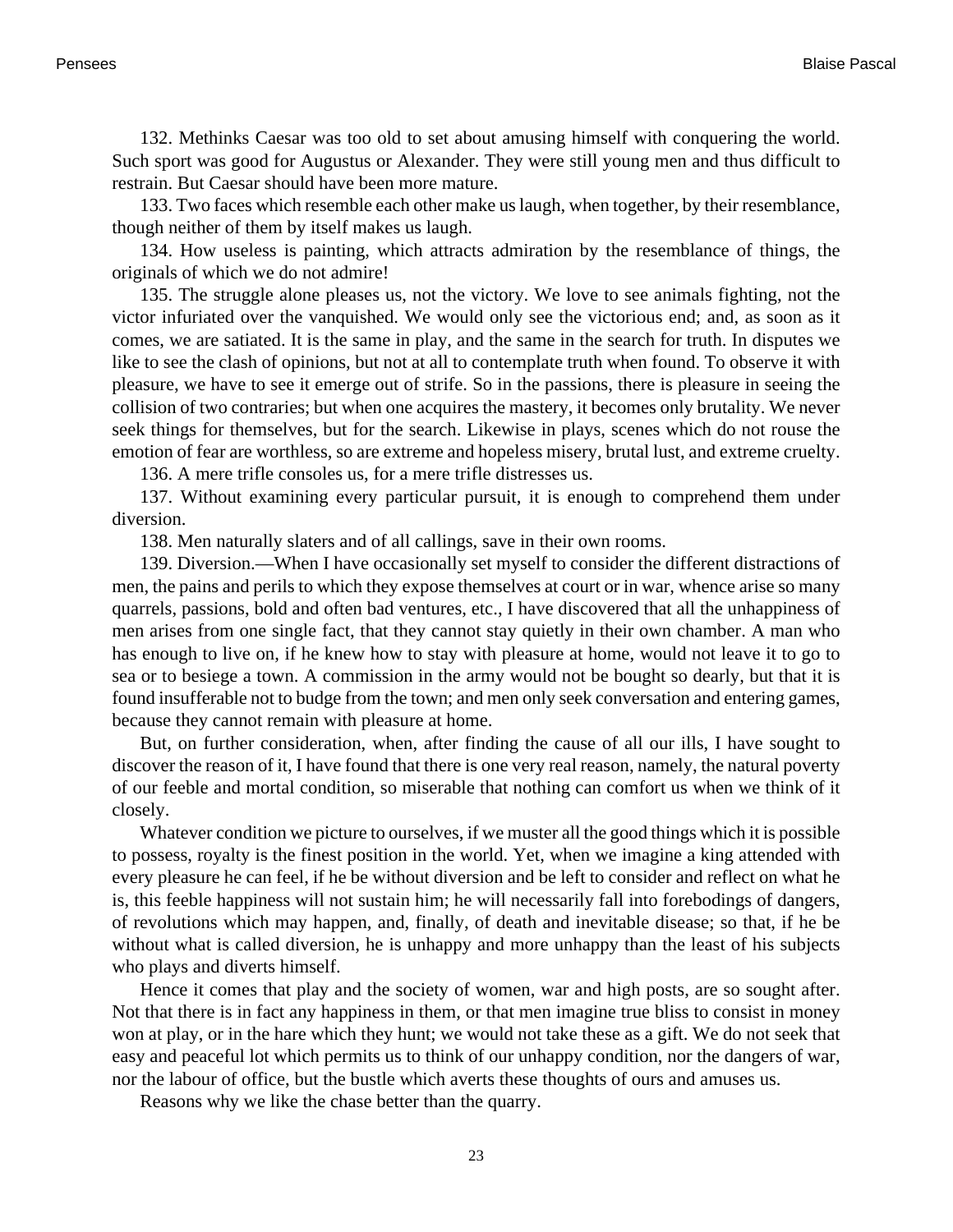Hence it comes that men so much love noise and stir; hence it comes that the prison is so horrible a punishment; hence it comes that the pleasure of solitude is a thing incomprehensible. And it is, in fact, the greatest source of happiness in the condition of kings that men try incessantly to divert them and to procure for them all kinds of pleasures.

The king is surrounded by persons whose only thought is to divert the king and to prevent his thinking of self. For he is unhappy, king though he be, if he think of himself.

This is all that men have been able to discover to make themselves happy. And those who philosophise on the matter, and who think men unreasonable for spending a whole day in chasing a hare which they would not have bought, scarce know our nature. The hare in itself would not screen us from the sight of death and calamities; but the chase, which turns away our attention from these, does screen us.

The advice given to Pyrrhus, to take the rest which he was about to seek with so much labour, was full of difficulties.

To bid a man live quietly is to bid him live happily. It is to advise him to be in a state perfectly happy, in which he can think at leisure without finding therein a cause of distress. This is to misunderstand nature.

As men who naturally understand their own condition avoid nothing so much as rest, so there is nothing they leave undone in seeking turmoil. Not that they have an instinctive knowledge of true happiness...

So we are wrong in blaming them. Their error does not lie in seeking excitement, if they seek it only as a diversion; the evil is that they seek it as if the possession of the objects of their quest would make them really happy. In this respect it is right to call their quest a vain one. Hence in all this both the censurers and the censured do not understand man's true nature.

And thus, when we take the exception against them, that what they seek with such fervour cannot satisfy them, if they replied—as they should do if they considered the matter thoroughly—that they sought in it only a violent and impetuous occupation which turned their thoughts from self, and that they therefore chose an attractive object to charm and ardently attract them, they would leave their opponents without a reply. But they do not make this reply, because they do not know themselves. They do not know that it is the chase, and not the quarry, which they seek.

Dancing: We must consider rightly where to place our feet.—A gentleman sincerely believes that hunting is great and royal sport; but a beater is not of this opinion.

They imagine that, if they obtained such a post, they would then rest with pleasure and are insensible of the insatiable nature of the if desire. They think they are truly seeking quiet, and they are only seeking excitement.

They have a secret instinct which impels them to seek amusement and occupation abroad, and which arises from the sense of their constant unhappiness. They have another secret instinct, a remnant of the greatness of our original nature, which teaches them that happiness in reality consists only in rest and not in stir. And of these two contrary instincts they form within themselves a confused idea, which hides itself from their view in the depths of their soul, inciting them to aim at rest through excitement, and always to fancy that the satisfaction which they have not will come to them, if, by surmounting whatever difficulties confront them, they can thereby open the door to rest.

Thus passes away all man's life. Men seek rest in a struggle against difficulties; and when they have conquered these, rest becomes insufferable. For we think either of the misfortunes we have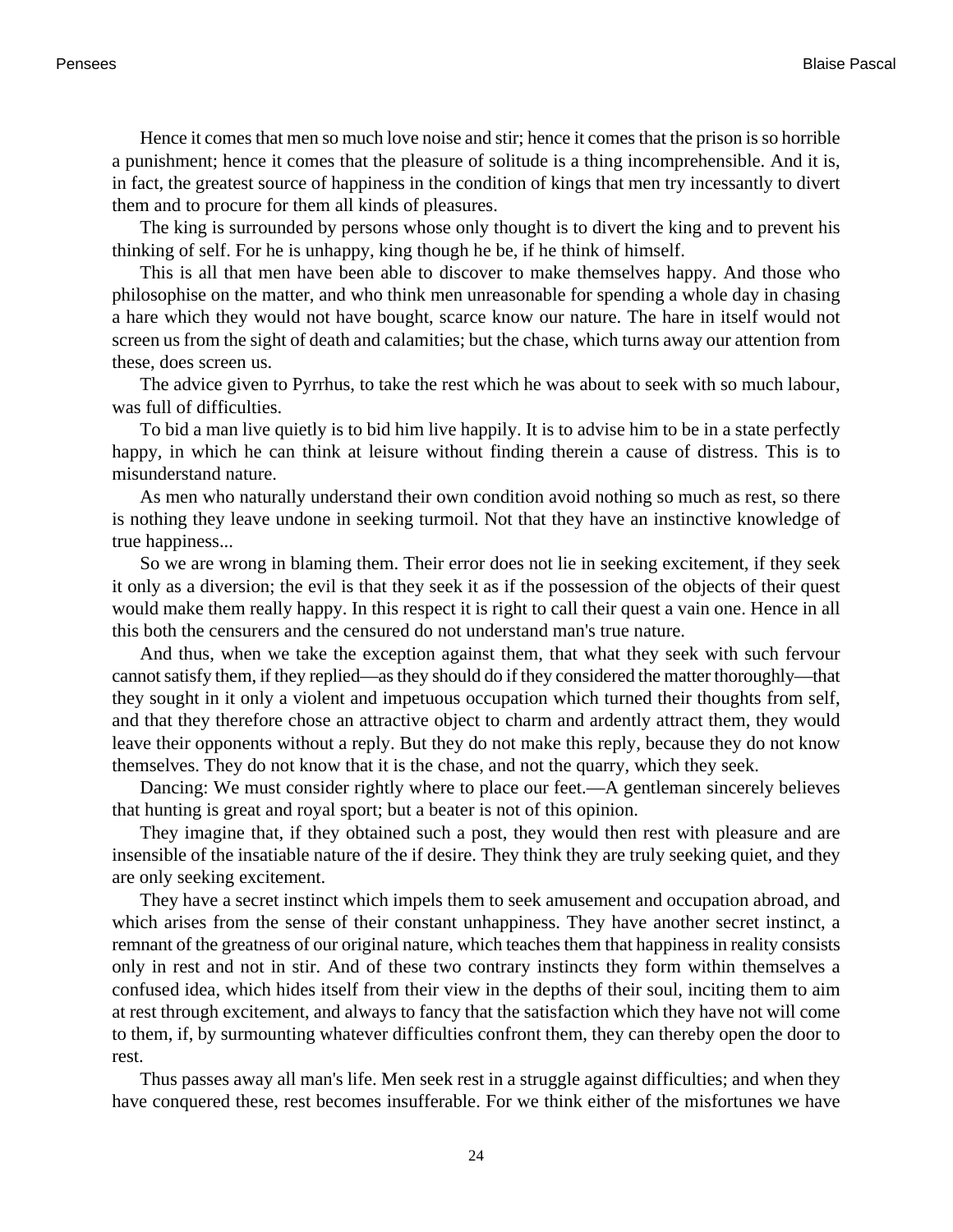or of those which threaten us. And even if we should see ourselves sufficiently sheltered on all sides, weariness of its own accord would not fail to arise from the depths of the heart wherein it has its natural roots and to fill the mind with its poison.

Thus so wretched is man that he would weary even without any cause for weariness from the peculiar state of his disposition; and so frivolous is he that, though full of a thousand reasons for weariness, the least thing, such as playing billiards or hitting a ball, is sufficient to amuse him.

But will you say what object has he in all this? The pleasure of bragging tomorrow among his friends that he has played better than another. So others sweat in their own rooms to show to the learned that they have solved a problem in algebra, which no one had hitherto been able to solve. Many more expose themselves to extreme perils, in my opinion as foolishly, in order to boast afterwards that they have captured a town. Lastly, others wear themselves out in studying all these things, not in order to become wiser, but only in order to prove that they know them; and these are the most senseless of the band, since they are so knowingly, whereas one may suppose of the others that, if they knew it, they would no longer be foolish.

This man spends his life without weariness in playing every day for a small stake. Give him each morning the money he can win each day, on condition he does not play; you make him miserable. It will perhaps be said that he seeks the amusement of play and not the winnings. Make him, then, play for nothing; he will not become excited over it and will feel bored. It is, then, not the amusement alone that he seeks; a languid and passionless amusement will weary him. He must get excited over it and deceive himself by the fancy that he will be happy to win what he would not have as a gift on condition of not playing; and he must make for himself an object of passion, and excite over it his desire, his anger, his fear, to obtain his imagined end, as children are frightened at the face they have blackened.

Whence comes it that this man, who lost his only son a few months ago, or who this morning was in such trouble through being distressed by lawsuits and quarrels, now no longer thinks of them? Do not wonder; he is quite taken up in looking out for the boar which his dogs have been hunting so hotly for the last six hours. He requires nothing more. However full of sadness a man may be, he is happy for the time, if you can prevail upon him to enter into some amusement; and however happy a man may be, he will soon be discontented and wretched, if he be not diverted and occupied by some passion or pursuit which prevents weariness from overcoming him. Without amusement there is no joy; with amusement there is no sadness. And this also constitutes the happiness of persons in high position, that they have a number of people to amuse them and have the power to keep themselves in this state.

Consider this. What is it to be superintendent, chancellor, first president, but to be in a condition wherein from early morning a large number of people come from all quarters to see them, so as not to leave them an hour in the day in which they can think of themselves? And when they are in disgrace and sent back to their country houses, where they lack neither wealth nor servants to help them on occasion, they do not fail to be wretched and desolate, because no one prevents them from thinking of themselves.

140. How does it happen that this man, so distressed at the death of his wife and his only son, or who has some great lawsuit which annoys him, is not at this moment sad, and that he seems so free from all painful and disquieting thoughts? We need not wonder; for a ball has been served him, and he must return it to his companion. He is occupied in catching it in its fall from the roof, to win a game. How can he think of his own affairs, pray, when he has this other matter in hand?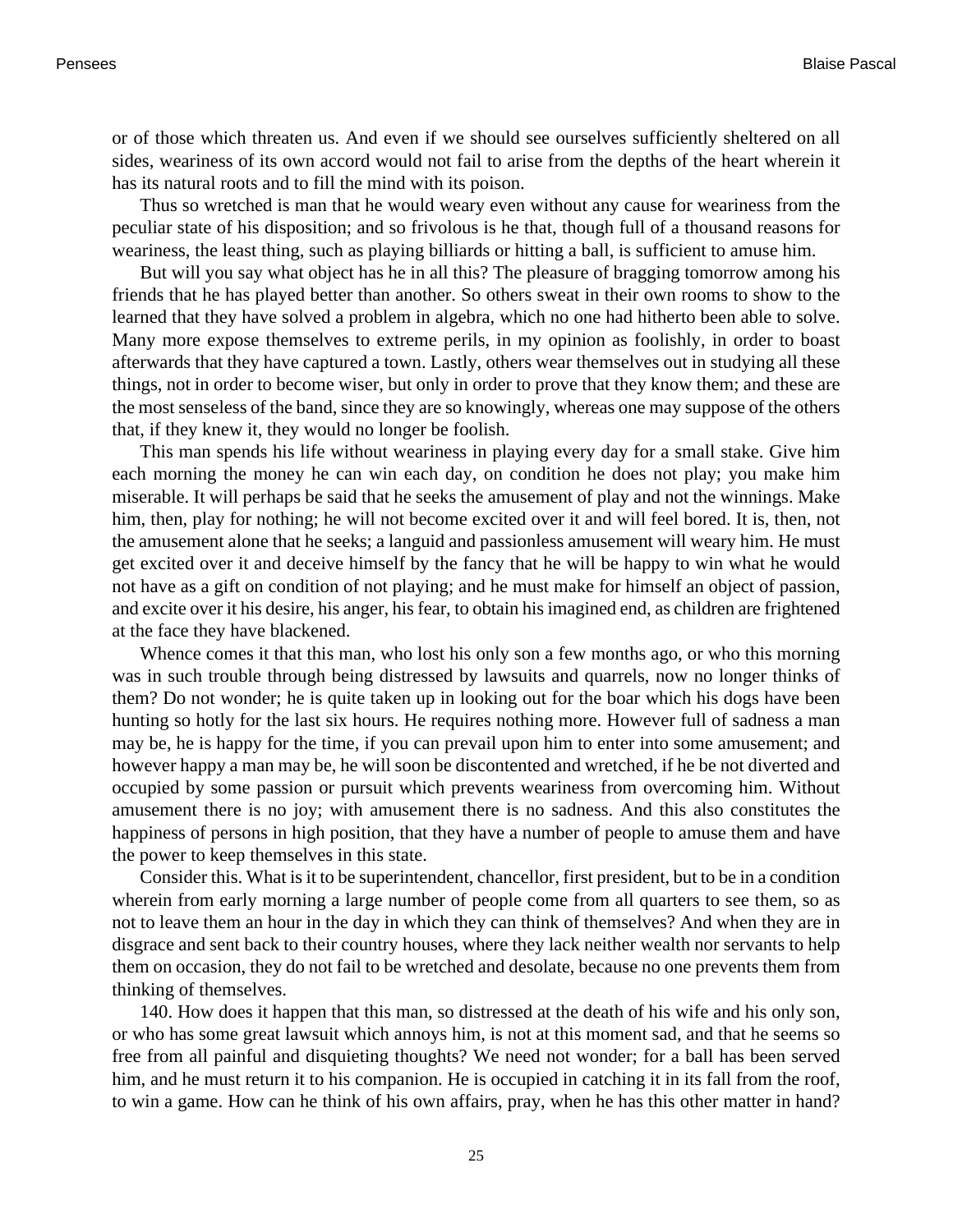Here is a care worthy of occupying this great soul and taking away from him every other thought of the mind. This man, born to know the universe, to judge all causes, to govern a whole state, is altogether occupied and taken up with the business of catching a hare. And if he does not lower himself to this and wants always to be on the strain, he will be more foolish still, because he would raise himself above humanity; and after all, he is only a man, that is to say capable of little and of much, of all and of nothing; he is neither angel nor brute, but man.

141. Men spend their time in following a ball or a hare; it is the pleasure even of kings.

142. Diversion—Is not the royal dignity sufficiently great in itself to make its possessor happy by the mere contemplation of what he is? Must he be diverted from this thought like ordinary folk? I see well that a man is made happy by diverting him from the view of his domestic sorrows so as to occupy all his thoughts with the care of dancing well. But will it be the same with a king, and will he be happier in the pursuit of these idle amusements than in the contemplation of his greatness? And what more satisfactory object could be presented to his mind? Would it not be a deprivation of his delight for him to occupy his soul with the thought of how to adjust his steps to the cadence of an air, or of how to throw a ball skilfully, instead of leaving it to enjoy quietly the contemplation of the majestic glory which encompasses him? Let us make the trial; let us leave a king all alone to reflect on himself quite at leisure, without any gratification of the senses, without any care in his mind, without society; and we will see that a king without diversion is a man full of wretchedness. So this is carefully avoided, and near the persons of kings there never fail to be a great number of people who see to it that amusement follows business, and who watch all the time of their leisure to supply them with delights and games, so that there is no blank in it. In fact, kings are surrounded with persons who are wonderfully attentive in taking care that the king be not alone and in a state to think of himself, knowing well that he will be miserable, king though he be, if he meditate on self.

In all this I am not talking of Christian kings as Christians, but only as kings.

143. Diversion.—Men are entrusted from infancy with the care of their honour, their property, their friends, and even with the property and the honour of their friends. They are overwhelmed with business, with the study of languages, and with physical exercise; and they are made to understand that they cannot be happy unless their health, their honour, their fortune and that of their friends be in good condition, and that a single thing wanting will make them unhappy. Thus they are given cares and business which make them bustle about from break of day. It is, you will exclaim, a strange way to make them happy! What more could be done to make them miserable?—Indeed! what could be done? We should only have to relieve them from all these cares; for then they would see themselves: they would reflect on what they are, whence they came, whither they go, and thus we cannot employ and divert them too much. And this is why, after having given them so much business, we advise them, if they have some time for relaxation, to employ it in amusement, in play, and to be always fully occupied.

How hollow and full of ribaldry is the heart of man!

144. I spent a long time in the study of the abstract sciences, and was disheartened by the small number of fellow-students in them. When I commenced the study of man, I saw that these abstract sciences are not suited to man and that I was wandering farther from my own state in examining them than others in not knowing them. I pardoned their little knowledge; but I thought at least to find many companions in the study of man and that it was the true study which is suited to him. I have been deceived; still fewer study it than geometry. It is only from the want of knowing how to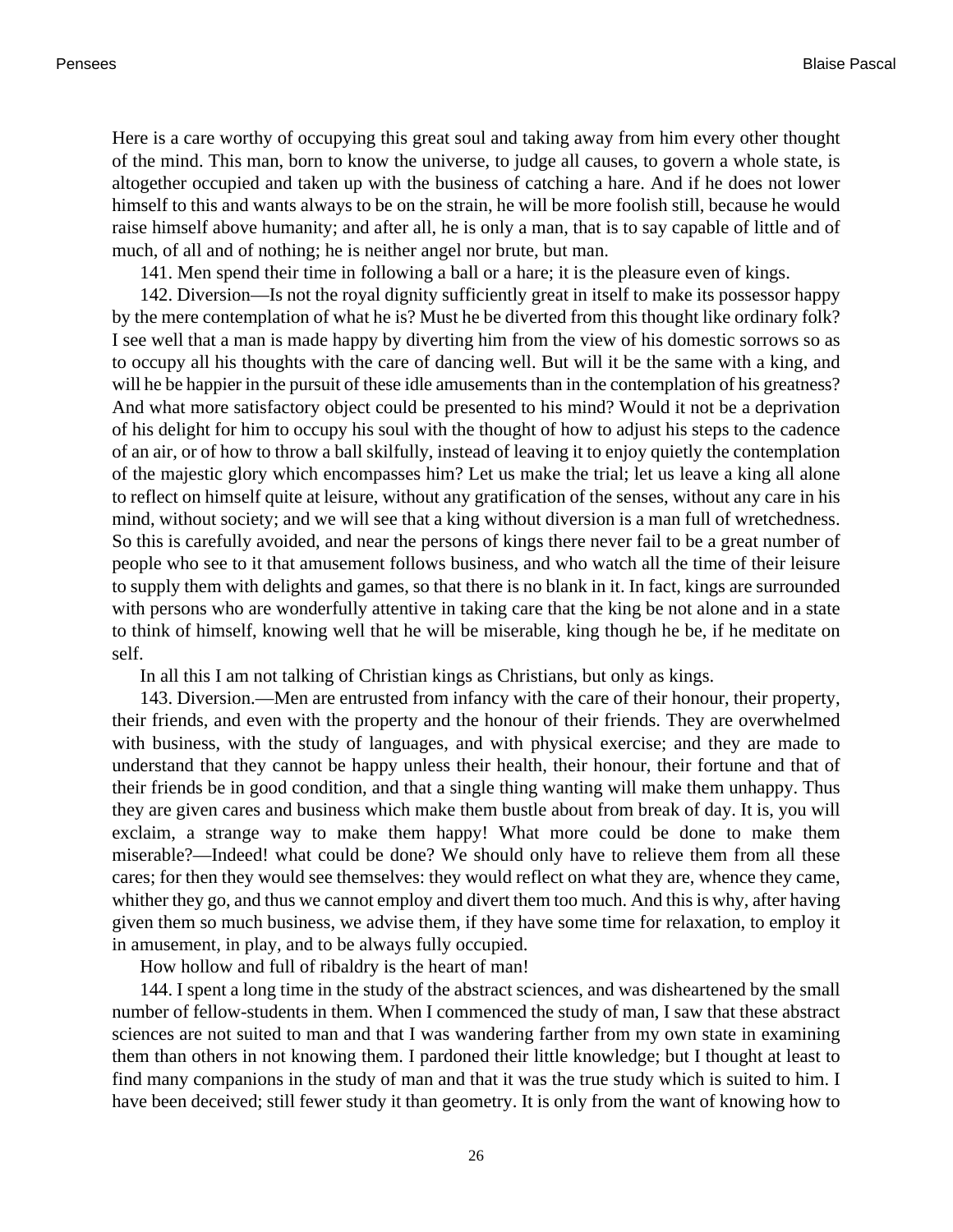study this that we seek the other studies. But is it not that even here is not the knowledge which man should have and that for the purpose of happiness it is better for him not to know himself.?

145. One thought alone occupies us; we cannot think of two things at the same time. This is lucky for us according to the world, not according to God.

146. Man is obviously made to think. It is his whole dignity and his whole merit; and his whole duty is to think as he ought. Now, the order of thought is to begin with self, and with its Author and its end.

Now, of what does the world think? Never of this, but of dancing, playing the lute, singing, making verses, running at the ring, etc., fighting, making oneself king, without thinking what it is to be a king and what to be a man.

147. We do not content ourselves with the life we have in ourselves and in our own being; we desire to live an imaginary life in the mind of others, and for this purpose we endeavour to shine. We labour unceasingly to adorn and preserve this imaginary existence and neglect the real. And if we possess calmness, or generosity, or truthfulness, we are eager to make it known, so as to attach these virtues to that imaginary existence. We would rather separate them from ourselves to join them to it; and we would willingly be cowards in order to acquire the reputation of being brave. A great proof of the nothingness of our being, not to be satisfied with the one without the other, and to renounce the one for the other! For he would be infamous who would not die to preserve his honour.

148. We are so presumptuous that we would wish to be known by all the world, even by people who shall come after, when we shall be no more; and we are so vain that the esteem of five or six neighbours delights and contents us.

149. We do not trouble ourselves about being esteemed in the towns through which we pass. But if we are to remain a little while there, we are so concerned. How long is necessary? A time commensurate with our vain and paltry life.

150. Vanity is so anchored in the heart of man that a soldier, a soldier's servant, a cook, a porter brags and wishes to have his admirers. Even philosophers wish for them. Those who write against it want to have the glory of having written well; and those who read it desire the glory of having read it. I who write this have perhaps this desire, and perhaps those who will read it...

151. Glory.—Admiration spoils all from infancy. Ah! How well said! Ah! How well done! How well-behaved he is! etc.

The children of Port-Royal, who do not receive this stimulus of envy and glory, fall into carelessness.

152. Pride.—Curiosity is only vanity. Most frequently we wish to know but to talk. Otherwise we would not take a sea voyage in order never to talk of it, and for the sole pleasure of seeing without hope of ever communicating it.

153. Of the desire of being esteemed by those with whom we are.—Pride takes such natural possession of us in the midst of our woes, errors, etc. We even lose our life with joy, provided people talk of it.

Vanity: play, hunting, visiting, false shame, a lasting name.

154. I have no friends to your advantage.

155. A true friend is so great an advantage, even for the greatest lords, in order that he may speak well of them and back them in their absence, that they should do all to have one. But they should choose well; for, if they spend all their efforts in the interests of fools, it will be of no use,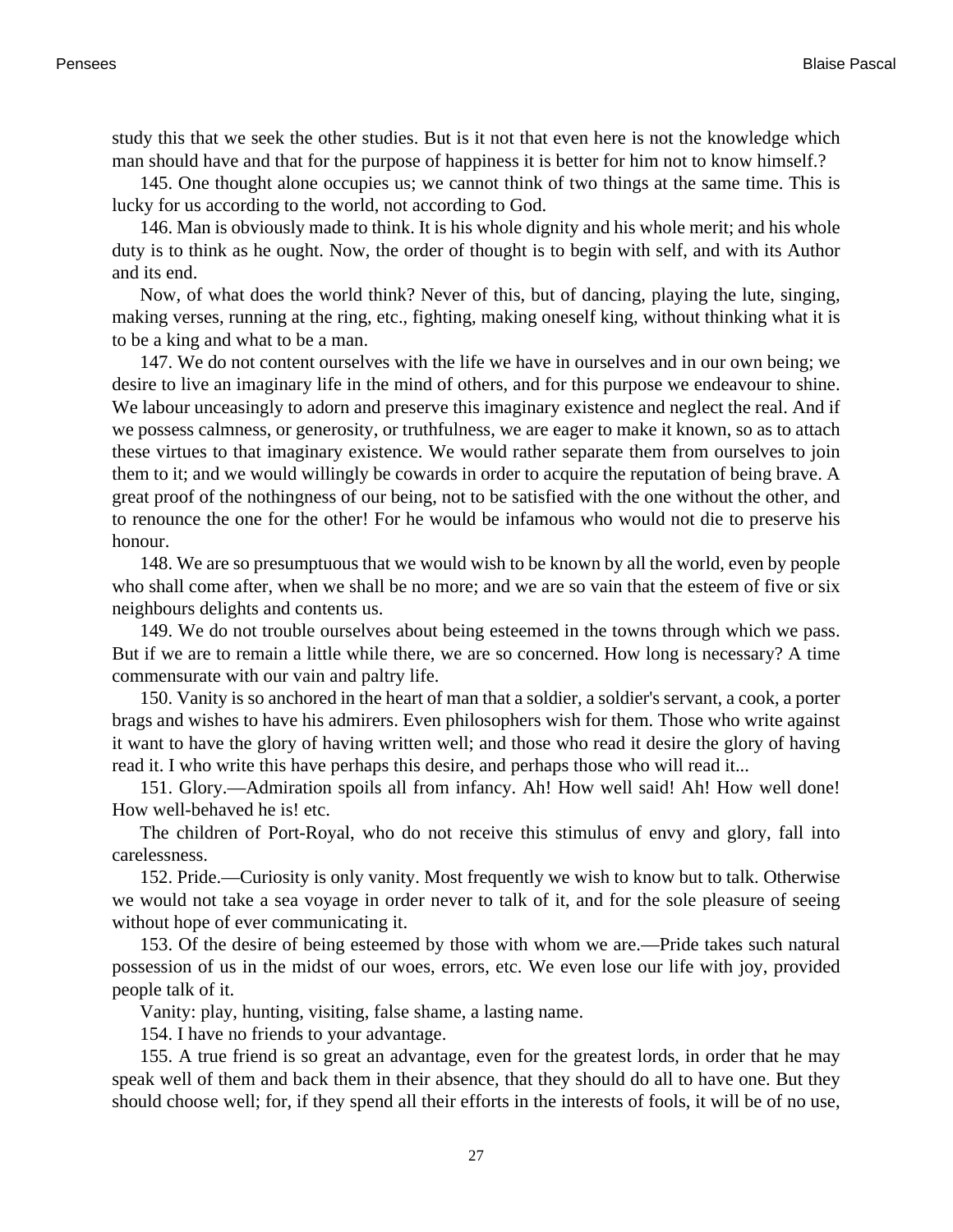however well these may speak of them; and these will not even speak well of them if they find themselves on the weakest side, for they have no influence; and thus they will speak ill of them in company.

156. *Ferox gens, nullam esse vitam sine armis rati*. <sup>20</sup> —They prefer death to peace; others prefer death to war.

Every opinion may be held preferable to life, the love of which is so strong and so natural.

157. Contradiction: contempt for our existence, to die for nothing, hatred of our existence.

158. Pursuits.—The charm of fame is so great that we like every object to which it is attached, even death.

159. Noble deeds are most estimable when hidden. When I see some of these in history, they please me greatly. But after all they have not been quite hidden, since they have been known; and though people have done what they could to hide them, the little publication of them spoils all, for what was best in them was the wish to hide them.

160. Sneezing absorbs all the functions of the soul, as well as work does; but we do not draw therefrom the same conclusions against the greatness of man, because it is against his will. And although we bring it on ourselves, it is nevertheless against our will that we sneeze. It is not in view of the act itself; it is for another end. And thus it is not a proof of the weakness of man and of his slavery under that action.

It is not disgraceful for man to yield to pain, and it is disgraceful to yield to pleasure. This is not because pain comes to us from without, and we ourselves seek pleasure; for it is possible to seek pain, and yield to it purposely, without this kind of baseness. Whence comes it, then, that reason thinks it honourable to succumb under stress of pain, and disgraceful to yield to the attack of pleasure? It is because pain does not tempt and attract us. It is we ourselves who choose it voluntarily, and will it to prevail over us. So that we are masters of the situation; and in this man yields to himself. But in pleasure it is man who yields to pleasure. Now only mastery and sovereignty bring glory, and only slavery brings shame.

161. Vanity.—How wonderful it is that a thing so evident as the vanity of the world is so little known, that it is a strange and surprising thing to say that it is foolish to seek greatness?

162. He who will know fully the vanity of man has only to consider the causes and effects of love. The cause is a je ne sais quoi (Corneille), and the effects are dreadful. This je ne sais quoi, so small an object that we cannot recognise it, agitates a whole country, princes, armies, the entire world.

Cleopatra's nose: had it been shorter, the whole aspect of the world would have been altered.

163. Vanity.—The cause and the effects of love: Cleopatra.

164. He who does not see the vanity of the world is himself very vain. Indeed who do not see it but youths who are absorbed in fame, diversion, and the thought of the future? But take away diversion, and you will see them dried up with weariness. They feel then their nothingness without knowing it; for it is indeed to be unhappy to be in insufferable sadness as soon as we are reduced to thinking of self and have no diversion.

165. Thoughts.—*In omnibus requiem quaesivi*. <sup>21</sup> If our condition were truly happy, we not need diversion from thinking of it in order to make ourselves happy.

<sup>20</sup> Livy, xxxiv. 17. "A brutal people, for whom, when they have not armour, there is not life."

<sup>21</sup> [Ecclus. 24:11.](http://www.ccel.org/b/bible/asv/xml/asv.Sir.24.xml#Sir.24.11) "With all these I have sought rest."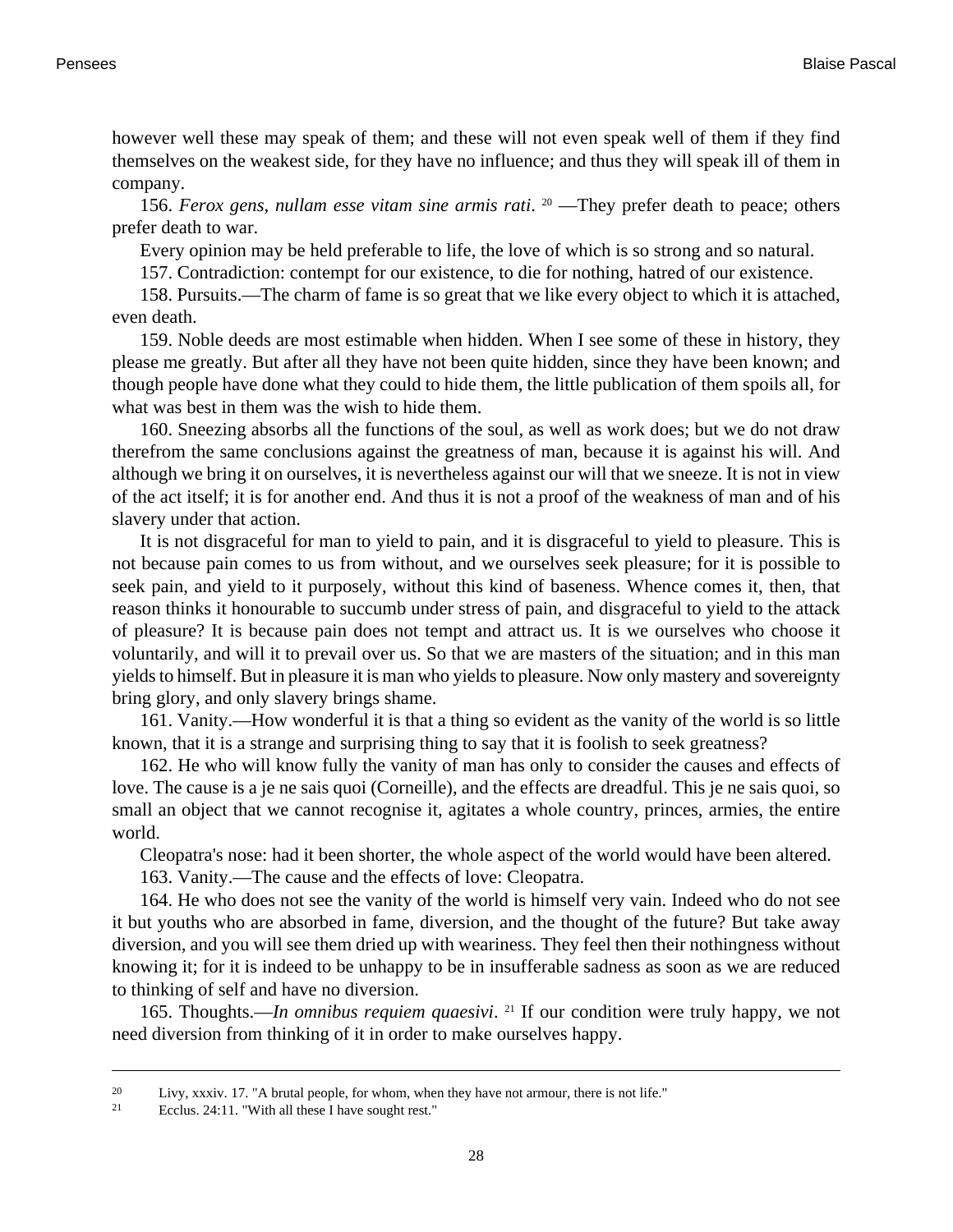166. Diversion.—Death is easier to bear without thinking of it than is the thought of death without peril.

167. The miseries of human life has established all this: as men have seen this, they have taken up diversion.

168. Diversion.—As men are not able to fight against death, misery, ignorance, they have taken it into their heads, in order to be happy, not to think of them at all.

169. Despite these miseries, man wishes to be happy, and only wishes to be happy, and cannot wish not to be so. But how will he set about it? To be happy he would have to make himself immortal; but, not being able to do so, it has occurred to him to prevent himself from thinking of death.

170. Diversion.—If man were happy, he would be the more so, the less he was diverted, like the Saints and God. Yes; but is it not to be happy to have a faculty of being amused by diversion? No; for that comes from elsewhere and from without, and thus is dependent, and therefore subject to be disturbed by a thousand accidents, which bring inevitable griefs.

171. Misery.—The only thing which consoles us for our miseries is diversion, and yet this is the greatest of our miseries. For it is this which principally hinders us from reflecting upon ourselves and which makes us insensibly ruin ourselves. Without this we should be in a state of weariness, and this weariness would spur us to seek a more solid means of escaping from it. But diversion amuses us, and leads us unconsciously to death.

172. We do not rest satisfied with the present. We anticipate the future as too slow in coming, as if in order to hasten its course; or we recall the past, to stop its too rapid flight. So imprudent are we that we wander in the times which are not ours and do not think of the only one which belongs to us; and so idle are we that we dream of those times which are no more and thoughtlessly overlook that which alone exists. For the present is generally painful to us. We conceal it from our sight, because it troubles us; and, if it be delightful to us, we regret to see it pass away. We try to sustain it by the future and think of arranging matters which are not in our power, for a time which we have no certainty of reaching.

Let each one examine his thoughts, and he will find them all occupied with the past and the future. We scarcely ever think of the present; and if we think of it, it is only to take light from it to arrange the future. The present is never our end. The past and the present are our means; the future alone is our end. So we never live, but we hope to live; and, as we are always preparing to be happy, it is inevitable we should never be so.

173. They say that eclipses foretoken misfortune, because misfortunes are common, so that, as evil happens so often, they often foretell it; whereas if they said that they predict good fortune, they would often be wrong. They attribute good fortune only to rare conjunctions of the heavens; so they seldom fail in prediction.

174. Misery.—Solomon and Job have best known and best spoken of the misery of man; the former the most fortunate, and the latter the most unfortunate of men; the former knowing the vanity of pleasures from experience, the latter the reality of evils.

175. We know ourselves so little that many think they are about to die when they are well, and many think they are well when they are near death, unconscious of approaching fever, or of the abscess ready to form itself.

176. Cromwell was about to ravage all Christendom; the royal family was undone, and his own for ever established, save for a little grain of sand which formed in his ureter. Rome herself was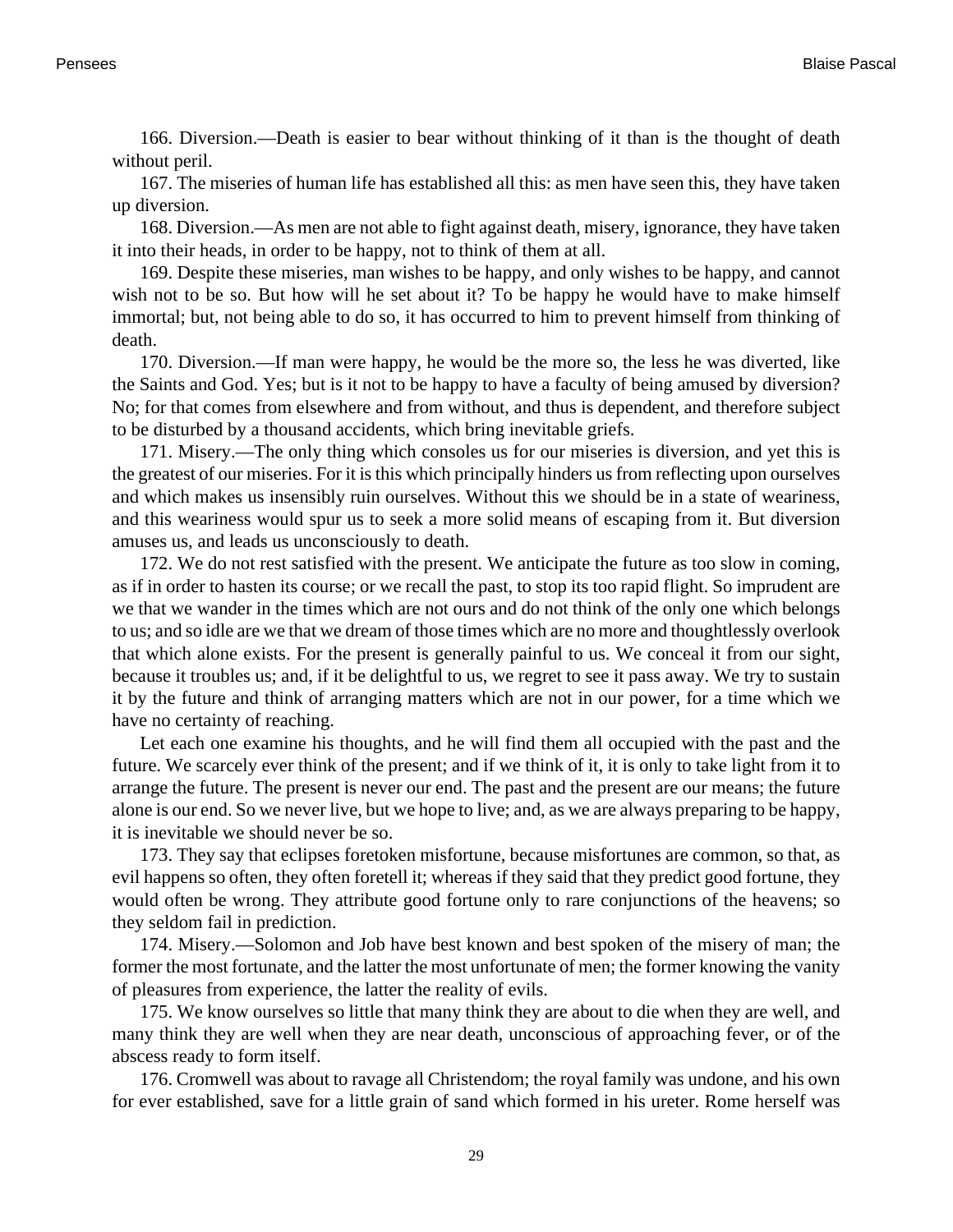trembling under him; but this small piece of gravel having formed there, he is dead, his family cast down, all is peaceful, and the king is restored.

177. Three hosts. Would he who had possessed the friendship of the King of England, the King of Poland, and the Queen of Sweden, have believed he would lack a refuge and shelter in the world?

178. Macrobius: on the innocents slain by Herod.

179. When Augustus learnt that Herod's own son was amongst the infants under two years of age, whom he had caused to be slain, he said that it was better to be Herod's pig than his son. Macrobius, Saturnalia, ii. 4.

180. The great and the humble have the same misfortunes, the same griefs, the same passions; but the one is at the top of the wheel, and the other near the centre, and so less disturbed by the same revolutions.

181. We are so unfortunate that we can only take pleasure in a thing on condition of being annoyed if it turn out ill, as a thousand things can do, and do every hour. He who should find the secret of rejoicing in the good, without troubling himself with its contrary evil, would have hit the mark. It is perpetual motion.

182. Those who have always good hope in the midst of misfortunes, and who are delighted with good luck, are suspected of being very pleased with the ill success of the affair, if they are not equally distressed by bad luck; and they are overjoyed to find these pretexts of hope, in order to show that they are concerned and to conceal by the joy which they feign to feel that which they have at seeing the failure of the matter.

183. We run carelessly to the precipice, after we have put something before us to prevent us seeing it.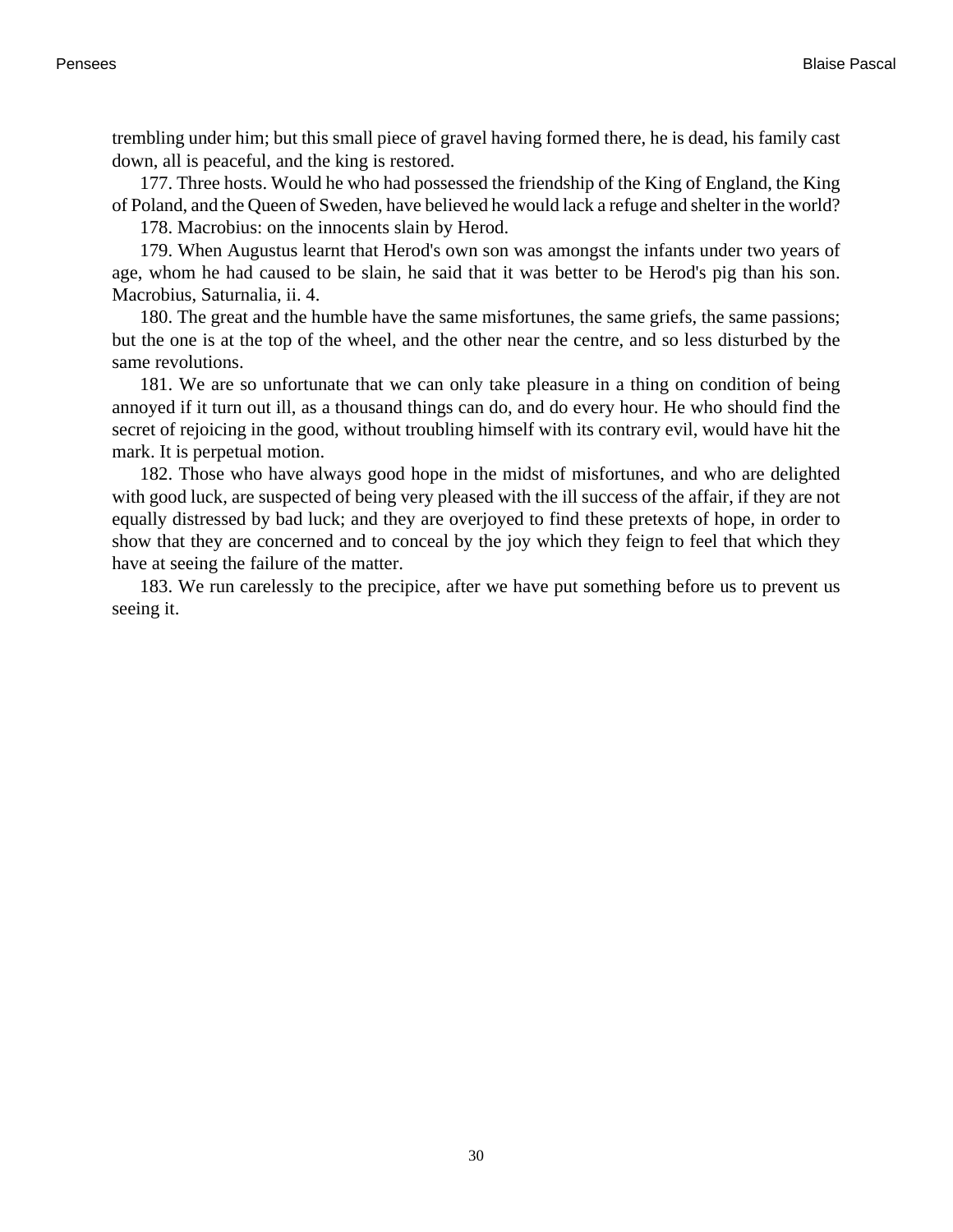#### **SECTION III: OF THE NECESSITY OF THE WAGER**

<span id="page-34-0"></span>184. A letter to incite to the search after God.

And then to make people seek Him among the philosophers, sceptics, and dogmatists, who disquiet him who inquires of them.

185. The conduct of God, who disposes all things kindly, is to put religion into the mind by reason, and into the heart by grace. But to will to put it into the mind and heart by force and threats is not to put religion there, but terror; *terorrem potius quam religionem*. 22

186. *Nisi terrerentur et non docerentur, improba quasi dominatio videretur* (St. Augustine, Epistle 48 or 49), <sup>23</sup> *Contra Mendacium ad Consentium*.

187. Order.—Men despise religion; they hate it and fear it is true. To remedy this, we must begin by showing that religion is not contrary to reason; that it is venerable, to inspire respect for it; then we must make it lovable, to make good men hope it is true; finally, we must prove it is true.

Venerable, because it has perfect knowledge of man; lovable because it promises the true good.

188. In every dialogue and discourse, we must be able to say to those who take offence, "Of what do you complain?"

189. To begin by pitying unbelievers; they are wretched enough by their condition. We ought only to revile them where it is beneficial; but this does them harm.

190. To pity atheists who seek, for are they not unhappy enough? To inveigh against those who make a boast of it.

191. And will this one scoff at the other? Who ought to scoff? And yet, the latter does not scoff at the other, but pities him.

192. To reproach Milton with not being troubled, since God will reproach him.

193. Quid fiet hominibus qui minima contemnunt, majora non credunt? <sup>24</sup>

194. ... Let them at least learn what is the religion they attack, before attacking it. If this religion boasted of having a clear view of God, and of possessing it open and unveiled, it would be attacking it to say that we see nothing in the world which shows it with this clearness. But since, on the contrary, it says that men are in darkness and estranged from God, that He has hidden Himself from their knowledge, that this is in fact the name which He gives Himself in the Scriptures, *Deus absconditus*; 25 and finally, if it endeavours equally to establish these two things: that God has set up in the Church visible signs to make Himself known to those who should seek Him sincerely, and that He has nevertheless so disguised them that He will only be perceived by those who seek Him with all their heart; what advantage can they obtain, when, in the negligence with which they make profession of being in search of the truth, they cry out that nothing reveals it to them; and since that darkness in which they are, and with which they upbraid the Church, establishes only one of the things which she affirms, without touching the other, and, very far from destroying, proves her doctrine?

<sup>&</sup>lt;sup>22</sup>  $^{\circ}$  "Terror which is more powerful than religion."

<sup>&</sup>quot;From fear that they are being led by terror, without guidance, domination appears tyrannical."

<sup>&</sup>lt;sup>24</sup> "What will become of men who mistake small things and do not believe in greater?"

<sup>25</sup> [Is. 45:15.](http://www.ccel.org/b/bible/asv/xml/asv.Isaiah.45.xml#Isaiah.45.15) "Thou art a God that hidest thyself."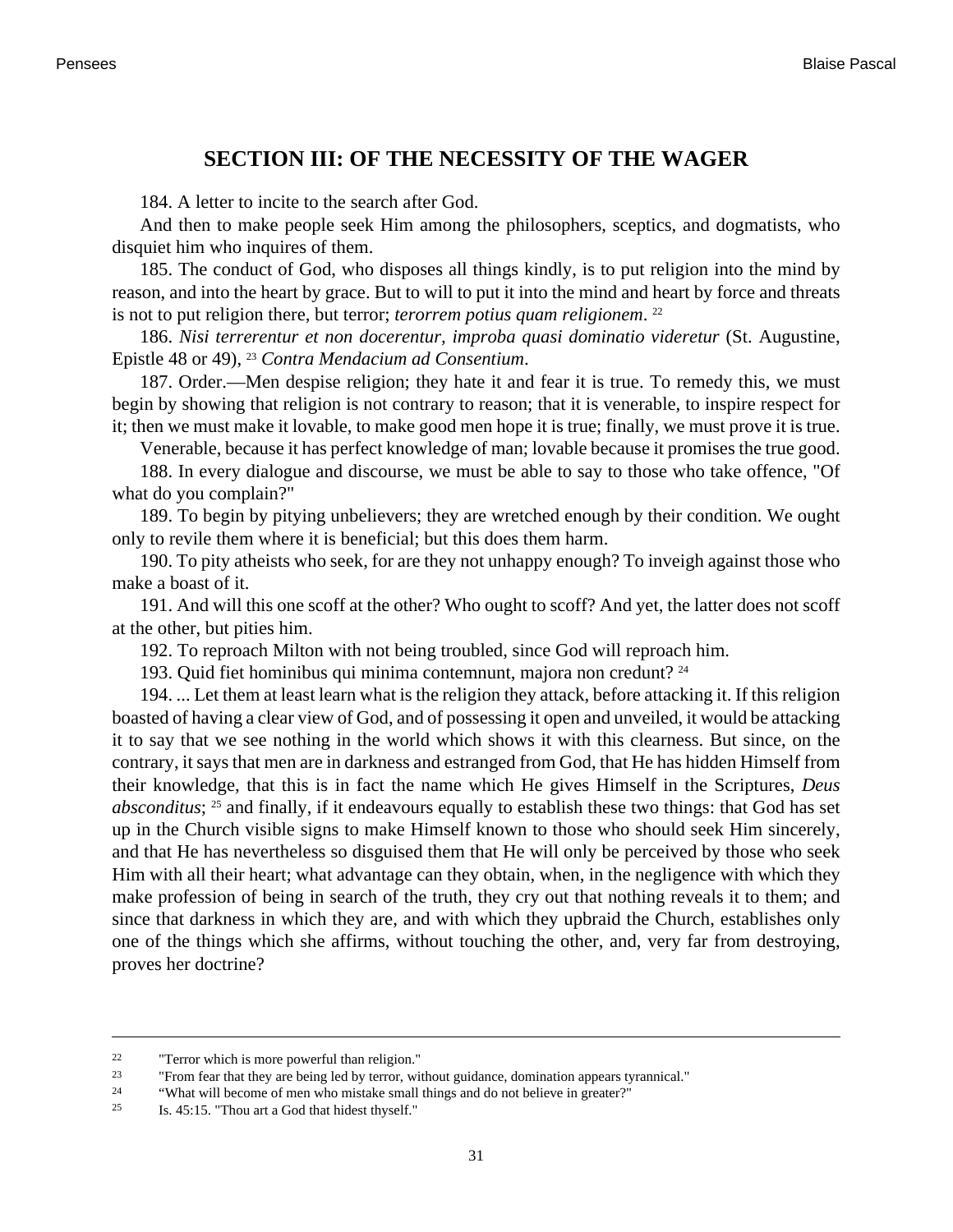In order to attack it, they should have protested that they had made every effort to seek Him everywhere, and even in that which the Church proposes for their instruction, but without satisfaction. If they talked in this manner, they would in truth be attacking one of her pretensions. But I hope here to show that no reasonable person can speak thus, and I venture even to say that no one has ever done so. We know well enough how those who are of this mind behave. They believe they have made great efforts for their instruction when they have spent a few hours in reading some book of Scripture and have questioned some priests on the truths of the faith. After that, they boast of having made vain search in books and among men. But, verily, I will tell them what I have often said, that this negligence is insufferable. We are not here concerned with the trifling interests of some stranger, that we should treat it in this fashion; the matter concerns ourselves and our all.

The immortality of the soul is a matter which is of so great consequence to us and which touches us so profoundly that we must have lost all feeling to be indifferent as to knowing what it is. All our actions and thoughts must take such different courses, according as there are or are not eternal joys to hope for, that it is impossible to take one step with sense and judgment unless we regulate our course by our view of this point which ought to be our ultimate end.

Thus our first interest and our first duty is to enlighten ourselves on this subject, whereon depends all our conduct. Therefore among those who do not believe, I make a vast difference between those who strive with all their power to inform themselves and those who live without troubling or thinking about it.

I can have only compassion for those who sincerely bewail their doubt, who regard it as the greatest of misfortunes, and who, sparing no effort to escape it, make of this inquiry their principal and most serious occupation.

But as for those who pass their life without thinking of this ultimate end of life, and who, for this sole reason that they do not find within themselves the lights which convince them of it, neglect to seek them elsewhere, and to examine thoroughly whether this opinion is one of those which people receive with credulous simplicity, or one of those which, although obscure in themselves, have nevertheless a solid and immovable foundation, I look upon them in a manner quite different.

This carelessness in a matter which concerns themselves, their eternity, their all, moves me more to anger than pity; it astonishes and shocks me; it is to me monstrous. I do not say this out of the pious zeal of a spiritual devotion. I expect, on the contrary, that we ought to have this feeling from principles of human interest and self-love; for this we need only see what the least enlightened persons see.

We do not require great education of the mind to understand that here is no real and lasting satisfaction; that our pleasures are only vanity; that our evils are infinite; and, lastly, that death, which threatens us every moment, must infallibly place us within a few years under the dreadful necessity of being for ever either annihilated or unhappy.

There is nothing more real than this, nothing more terrible. Be we as heroic as we like, that is the end which awaits the world. Let us reflect on this and then say whether it is not beyond doubt that there is no good in this life but in the hope of another; that we are happy only in proportion as we draw near it; and that, as there are no more woes for those who have complete assurance of eternity, so there is no more happiness for those who have no insight into it.

Surely then it is a great evil thus to be in doubt, but it is at least an indispensable duty to seek when we are in such doubt; and thus the doubter who does not seek is altogether completely unhappy and completely wrong. And if besides this he is easy and content, professes to be so, and indeed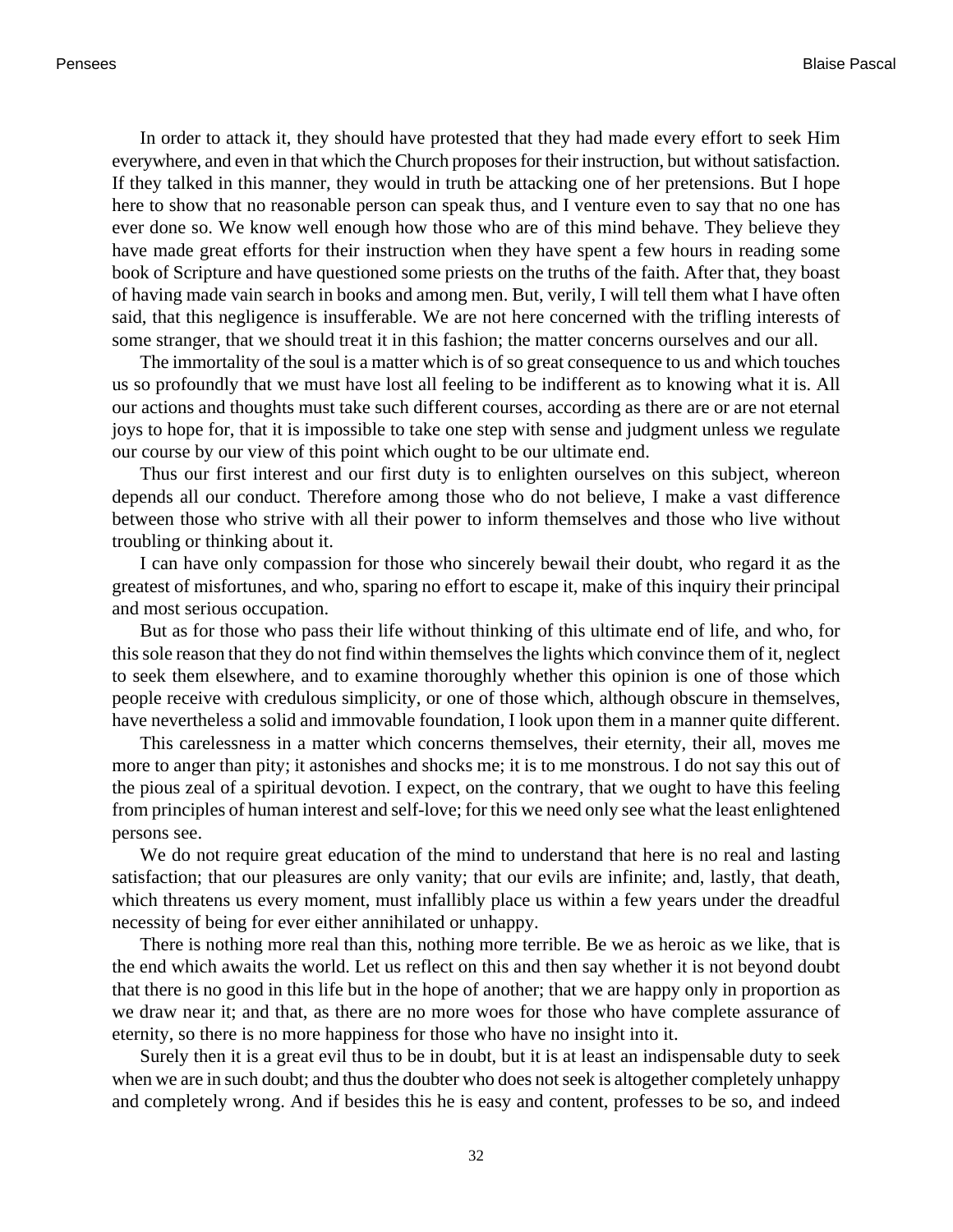boasts of it; if it is this state itself which is the subject of his joy and vanity, I have no words to describe so silly a creature.

How can people hold these opinions? What joy can we find in the expectation of nothing but hopeless misery? What reason for boasting that we are in impenetrable darkness? And how can it happen that the following argument occurs to a reasonable man?

"I know not who put me into the world, nor what the world is, nor what I myself am. I am in terrible ignorance of everything. I know not what my body is, nor my senses, nor my soul, not even that part of me which thinks what I say, which reflects on all and on itself, and knows itself no more than the rest. I see those frightful spaces of the universe which surround me, and I find myself tied to one corner of this vast expanse, without knowing why I am put in this place rather than in another, nor why the short time which is given me to live is assigned to me at this point rather than at another of the whole eternity which was before me or which shall come after me. I see nothing but infinites on all sides, which surround me as an atom and as a shadow which endures only for an instant and returns no more. All I know is that I must soon die, but what I know least is this very death which I cannot escape.

"As I know not whence I come, so I know not whither I go. I know only that, in leaving this world, I fall for ever either into annihilation or into the hands of an angry God, without knowing to which of these two states I shall be for ever assigned. Such is my state, full of weakness and uncertainty. And from all this I conclude that I ought to spend all the days of my life without caring to inquire into what must happen to me. Perhaps I might find some solution to my doubts, but I will not take the trouble, nor take a step to seek it; and after treating with scorn those who are concerned with this care, I will go without foresight and without fear to try the great event, and let myself be led carelessly to death, uncertain of the eternity of my future state."

Who would desire to have for a friend a man who talks in this fashion? Who would choose him out from others to tell him of his affairs? Who would have recourse to him in affliction? And indeed to what use in life could one put him?

In truth, it is the glory of religion to have for enemies men so unreasonable; and their opposition to it is so little dangerous that it serves, on the contrary, to establish its truths. For the Christian faith goes mainly to establish these two facts: the corruption of nature, and redemption by Jesus Christ. Now I contend that, if these men do not serve to prove the truth of the redemption by the holiness of their behaviour, they at least serve admirably to show the corruption of nature by sentiments so unnatural.

Nothing is so important to man as his own state, nothing is so formidable to him as eternity; and thus it is not natural that there should be men indifferent to the loss of their existence, and to the perils of everlasting suffering. They are quite different with regard to all other things. They are afraid of mere trifles; they foresee them; they feel them. And this same man who spends so many days and nights in rage and despair for the loss of office, or for some imaginary insult to his honour, is the very one who knows without anxiety and without emotion that he will lose all by death. It is a monstrous thing to see in the same heart and at the same time this sensibility to trifles and this strange insensibility to the greatest objects. It is an incomprehensible enchantment, and a supernatural slumber, which indicates as its cause an all-powerful force.

There must be a strange confusion in the nature of man, that he should boast of being in that state in which it seems incredible that a single individual should be. However, experience has shown me so great a number of such persons that the fact would be surprising, if we did not know that the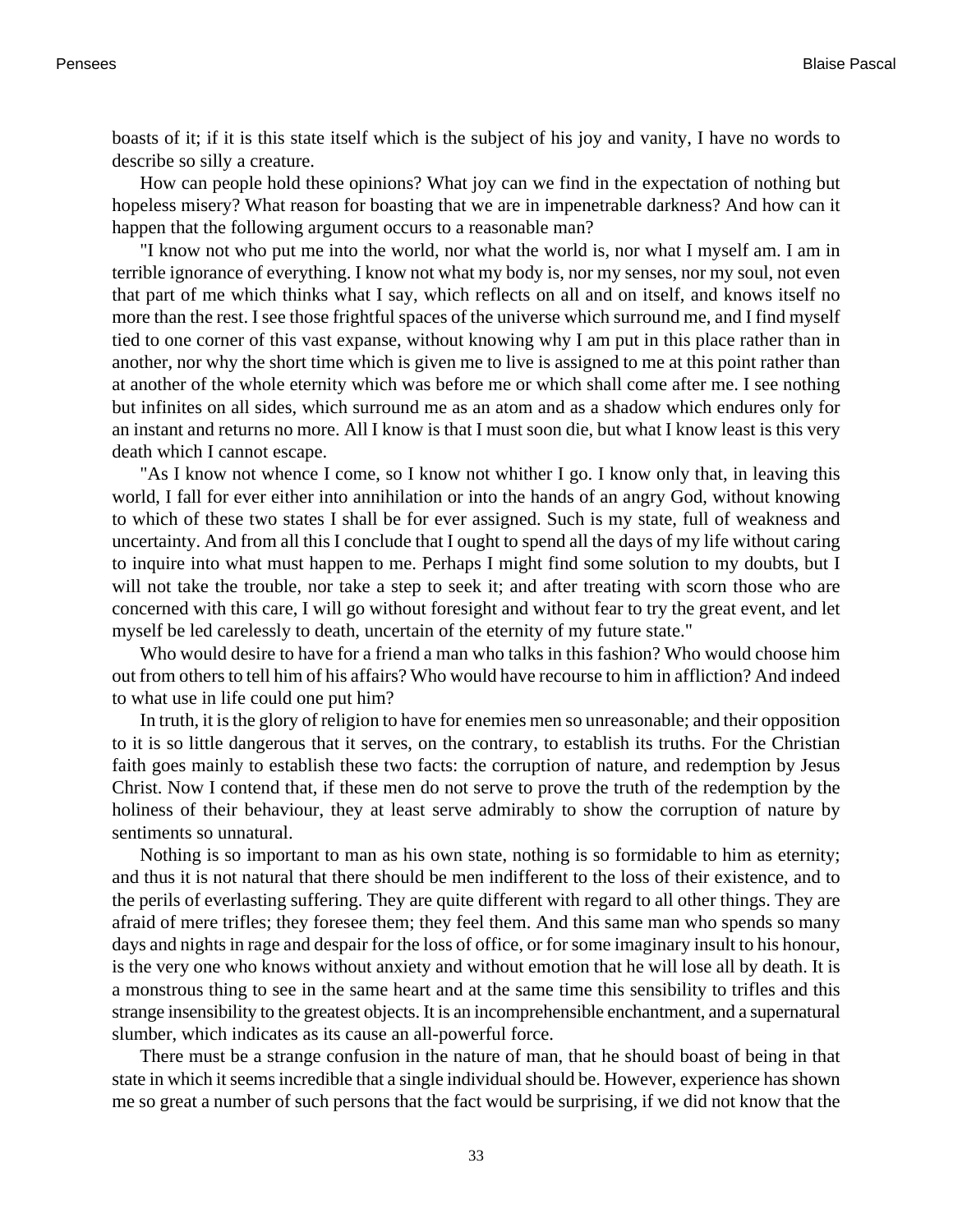greater part of those who trouble themselves about the matter are disingenuous and not, in fact, what they say. They are people who have heard it said that it is the fashion to be thus daring. It is what they call "shaking off the yoke," and they try to imitate this. But it would not be difficult to make them understand how greatly they deceive themselves in thus seeking esteem. This is not the way to gain it, even I say among those men of the world who take a healthy view of things and who know that the only way to succeed in this life is to make ourselves appear honourable, faithful, judicious, and capable of useful service to a friend; because naturally men love only what may be useful to them. Now, what do we gain by hearing it said of a man that he has now thrown off the yoke, that he does not believe there is a God who watches our actions, that he considers himself the sole master of his conduct, and that he thinks he is accountable for it only to himself.? Does he think that he has thus brought us to have henceforth complete confidence in him and to look to him for consolation, advice, and help in every need of life? Do they profess to have delighted us by telling us that they hold our soul to be only a little wind and smoke, especially by telling us this in a haughty and self-satisfied tone of voice? Is this a thing to say gaily? Is it not, on the contrary, a thing to say sadly, as the saddest thing in the world?

If they thought of it seriously, they would see that this is so bad a mistake, so contrary to good sense, so opposed to decency, and so removed in every respect from that good breeding which they seek, that they would be more likely to correct than to pervert those who had an inclination to follow them. And, indeed, make them give an account of their opinions, and of the reasons which they have for doubting religion, and they will say to you things so feeble and so petty, that they persuade you of the contrary. The following is what a person one day said to such a one very appositely: "If you continue to talk in this manner, you will really make me religious." And he was right, for who would not have a horror of holding opinions in which he would have such contemptible persons as companions!

Thus those who only feign these opinions would be very unhappy, if they restrained their natural feelings in order to make themselves the most conceited of men. If, at the bottom of their heart, they are troubled at not having more light, let them not disguise the fact; this avowal will not be shameful. The only shame is to have none. Nothing reveals more an extreme weakness of mind than not to know the misery of a godless man. Nothing is more indicative of a bad disposition of heart than not to desire the truth of eternal promises. Nothing is more dastardly than to act with bravado before God. Let them then leave these impieties to those who are sufficiently ill-bred to be really capable of them. Let them at least be honest men, if they cannot be Christians. Finally, let them recognise that there are two kinds of people one can call reasonable; those who serve God with all their heart because they know Him, and those who seek Him with all their heart because they do not know Him.

But as for those who live without knowing Him and without seeking Him, they judge themselves so little worthy of their own care, that they are not worthy of the care of others; and it needs all the charity of the religion which they despise, not to despise them even to the point of leaving them to their folly. But because this religion obliges us always to regard them, so long as they are in this life, as capable of the grace which can enlighten them, and to believe that they may, in a little time, be more replenished with faith than we are, and that, on the other hand, we may fall into the blindness wherein they are, we must do for them what we would they should do for us if we were in their place, and call upon them to have pity upon themselves, and to take at least some steps in the endeavour to find light. Let them give to reading this some of the hours which they otherwise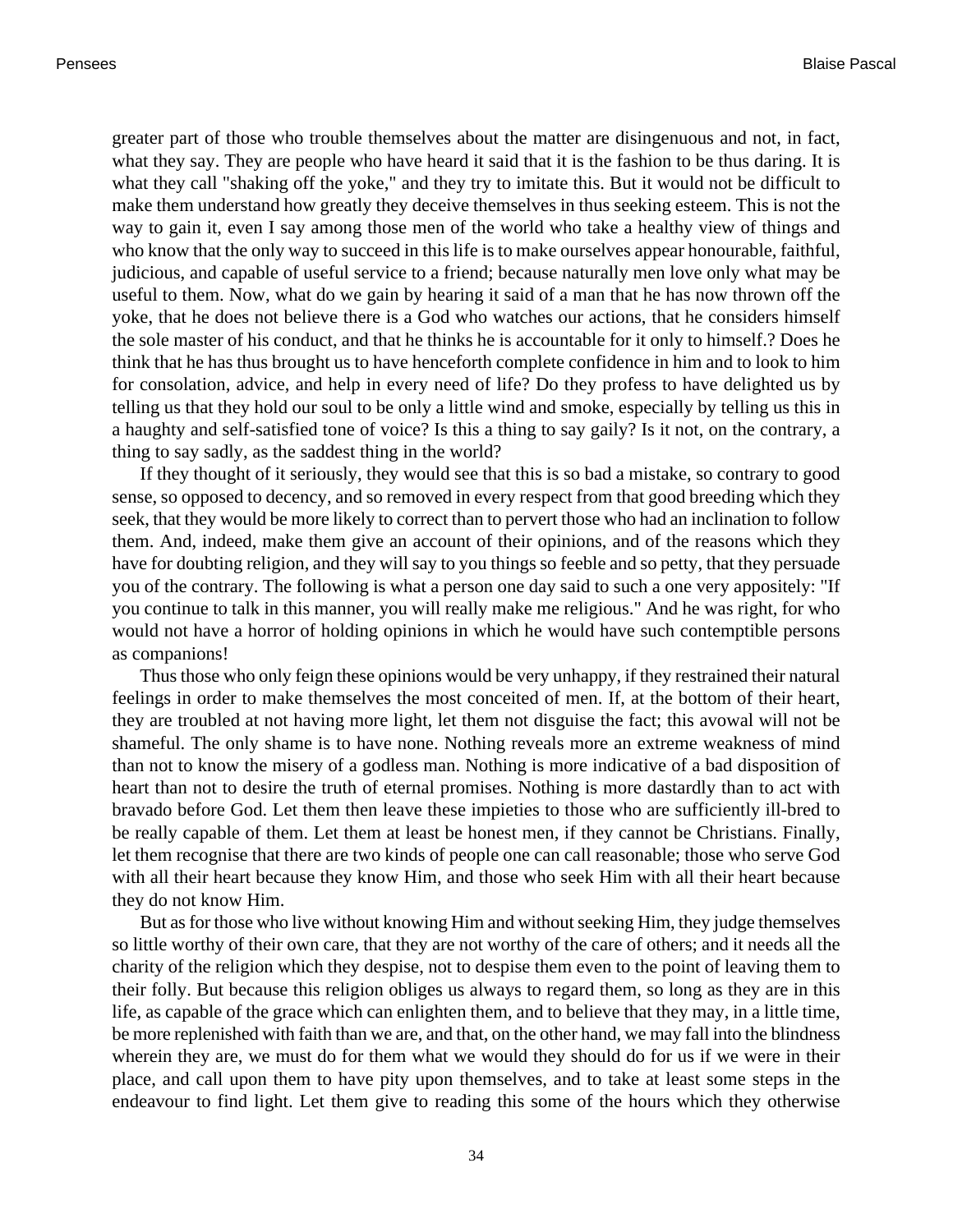employ so uselessly; whatever aversion they may bring to the task, they will perhaps gain something, and at least will not lose much. But as for those who bring to the task perfect sincerity and a real desire to meet with truth, those I hope will be satisfied and convinced of the proofs of a religion so divine, which I have here collected, and in which I have followed somewhat after this order...

195. Before entering into the proofs of the Christian religion, I find it necessary to point out the sinfulness of those men who live in indifference to the search for truth in a matter which is so important to them, and which touches them so nearly.

Of all their errors, this doubtless is the one which most convicts them of foolishness and blindness, and in which it is easiest to confound them by the first glimmerings of common sense and by natural feelings.

For it is not to be doubted that the duration of this life is but a moment; that the state of death is eternal, whatever may be its nature; and that thus all our actions and thoughts must take such different directions, according to the state of that eternity, that it is impossible to take one step with sense and judgement, unless we regulate our course by the truth of that point which ought to be our ultimate end.

There is nothing clearer than this; and thus, according to the principles of reason, the conduct of men is wholly unreasonable, if they do not take another course.

On this point, therefore, we condemn those who live without thought of the ultimate end of life, who let themselves be guided by their own inclinations and their own pleasures without reflection and without concern, and, as if they could annihilate eternity by turning away their thought from it, think only of making themselves happy for the moment.

Yet this eternity exists, and death, which must open into it and threatens them every hour, must in a little time infallibly put them under the dreadful necessity of being either annihilated or unhappy for ever, without knowing which of these eternities is for ever prepared for them.

This is a doubt of terrible consequence. They are in peril of eternal woe and thereupon, as if the matter were not worth the trouble, they neglect to inquire whether this is one of those opinions which people receive with too credulous a facility, or one of those which, obscure in themselves, have a very firm, though hidden, foundation. Thus they know not whether there be truth or falsity in the matter, nor whether there be strength or weakness in the proofs. They have them before their eyes; they refuse to look at them; and in that ignorance they choose all that is necessary to fall into this misfortune if it exists, to await death to make trial of it, yet to be very content in this state, to make profession of it, and indeed to boast of it. Can we think seriously of the importance of this subject without being horrified at conduct so extravagant?

This resting in ignorance is a monstrous thing, and they who pass their life in it must be made to feel its extravagance and stupidity, by having it shown to them, so that they may be confounded by the sight of their folly. For this is how men reason, when they choose to live in such ignorance of what they are and without seeking enlightenment. "I know not," they say...

196. Men lack heart; they would not make a friend of it.

197. To be insensible to the extent of despising interesting things, and to become insensible to the point which interests us most.

198. The sensibility of man to trifles, and his insensibility to great things, indicates a strange inversion.

199. Let us imagine a number of men in chains and all condemned to death, where some are killed each day in the sight of the others, and those who remain see their own fate in that of their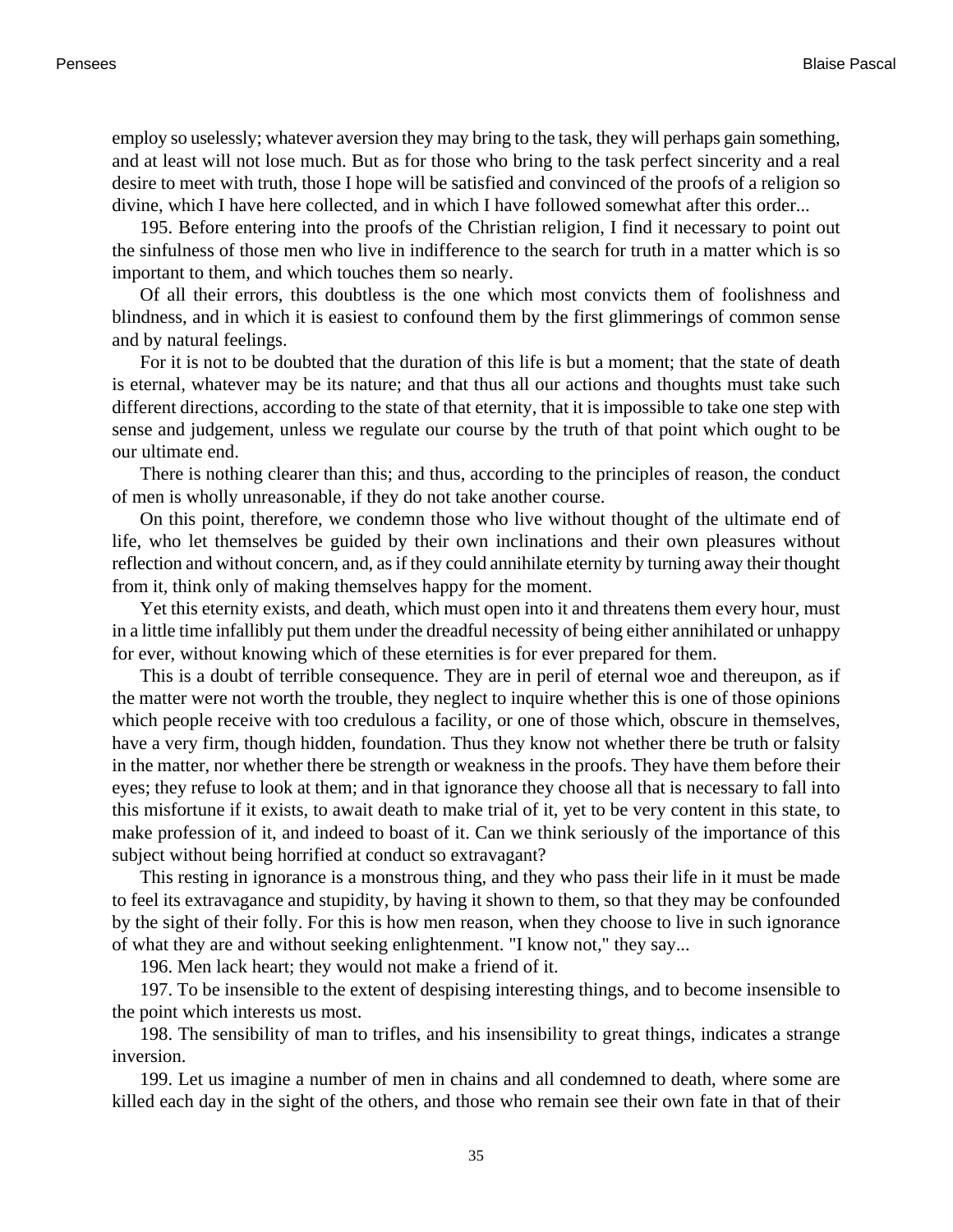fellows and wait their turn, looking at each other sorrowfully and without hope. It is an image of the condition of men.

200. A man in a dungeon, ignorant whether his sentence be pronounced and having only one hour to learn it, but this hour enough, if he knew that it is pronounced, to obtain its repeal, would act unnaturally in spending that hour, not in ascertaining his sentence, but in playing piquet. So it is against nature that man, etc. It is making heavy the hand of God.

Thus not only the zeal of those who seek Him proves God, but also the blindness of those who seek Him not.

201. All the objections of this one and that one only go against themselves, and not against religion. All that infidels say ...

202. From those who are in despair at being without faith, we see that God does not enlighten them; but as to the rest, we see there is a God who makes them blind.

203. Fascinatio nugacitatis.  $26 -$ That passion may not harm us, let us act as if we had only eight hours to live.

204. If we ought to devote eight hours of life, we ought to devote a hundred years.

205. When I consider the short duration of my life, swallowed up in the eternity before and after, the little space which I fill and even can see, engulfed in the infinite immensity of spaces of which I am ignorant and which know me not, I am frightened and am astonished at being here rather than there; for there is no reason why here rather than there, why now rather than then. Who has put me here? By whose order and direction have this place and time been allotted to me? Memoria hospitis unius diei praetereuntis. <sup>27</sup>

206. The eternal silence of these infinite spaces frightens me.

207. How many kingdoms know us not!

208. Why is my knowledge limited? Why my stature? Why my life to one hundred years rather than to a thousand? What reason has nature had for giving me such, and for choosing this number rather than another in the infinity of those from which there is no more reason to choose one than another, trying nothing else?

209. Art thou less a slave by being loved and favoured by thy master? Thou art indeed well off, slave. Thy master favours thee; he will soon beat thee.

210. The last act is tragic, however happy all the rest of the play is; at the last a little earth is thrown upon our head, and that is the end for ever.

211. We are fools to depend upon the society of our fellow-men. Wretched as we are, powerless as we are, they will not aid us; we shall die alone. We should therefore act as if we were alone, and in that case should we build fine houses, etc. We should seek the truth without hesitation; and, if we refuse it, we show that we value the esteem of men more than the search for truth.

212. Instability.—It is a horrible thing to feel all that we possess slipping away.

213. Between us and heaven or hell there is only life, which is the frailest thing in the world.

214. Injustice.—That presumption should be joined to meanness is extreme injustice.

215. To fear death without danger, and not in danger, for one must be a man.

216. Sudden death alone is feared; hence confessors stay with lords.

<sup>26</sup> [Wisd. of Sol. 4:12.](http://www.ccel.org/b/bible/asv/xml/asv.Wisdom.4.xml#Wisdom.4.12) "Bewitching of naughtiness."

<sup>27</sup> [Wisd. of Sol. 5:15.](http://www.ccel.org/b/bible/asv/xml/asv.Wisdom.5.xml#Wisdom.5.15) "The remembrance of a guest that tarrieth but a day."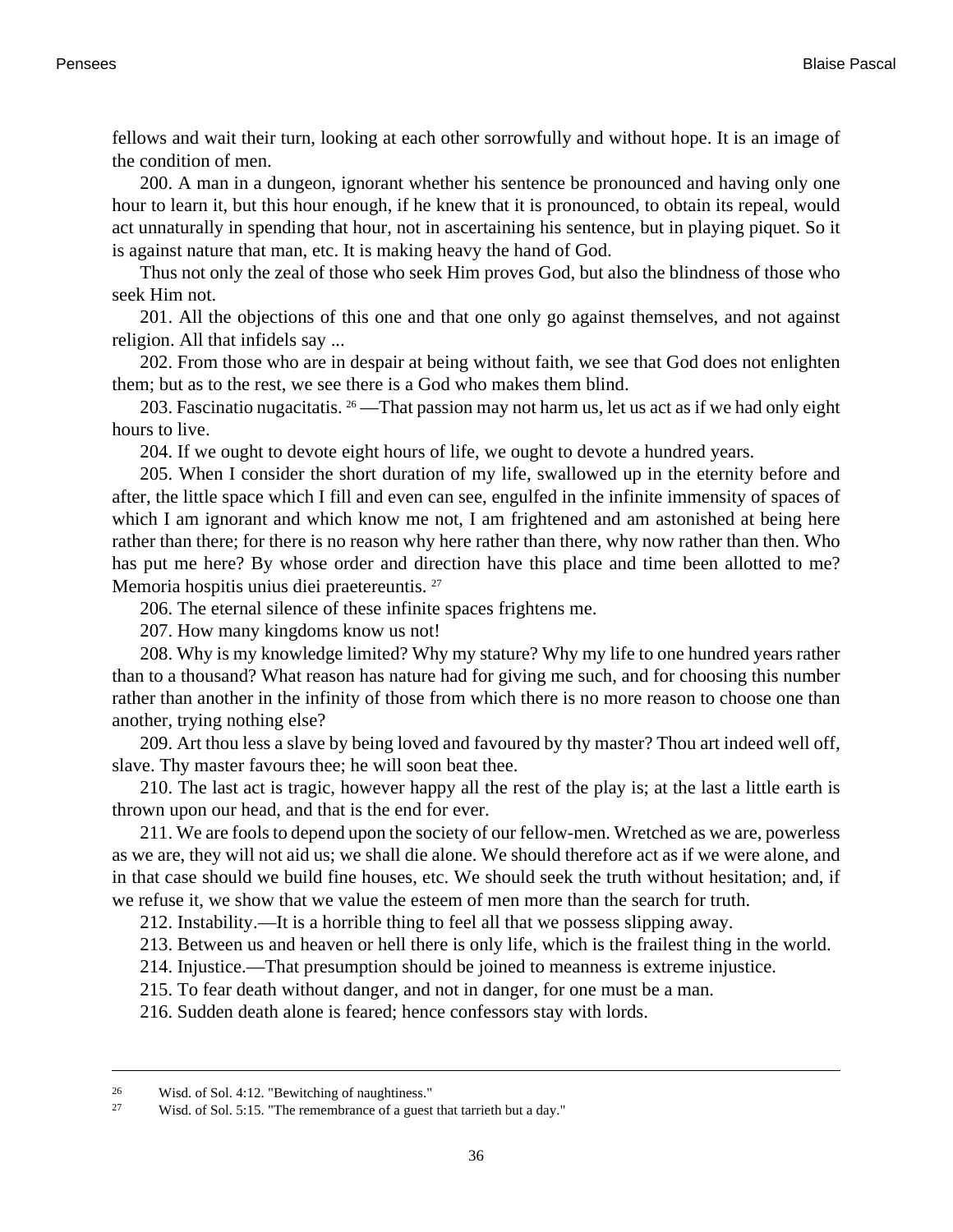217. An heir finds the title-deeds of his house. Will he say, "Perhaps they are forged" and neglect to examine them?

218. Dungeon.—I approve of not examining the opinion of Copernicus; but this...! It concerns all our life to know whether the soul be mortal or immortal.

219. It is certain that the mortality or immortality of the soul must make an entire difference to morality. And yet philosophers have constructed their ethics independently of this: they discuss to pass an hour.

Plato, to incline to Christianity.

220. The fallacy of philosophers who have not discussed the immortality of the soul. The fallacy of their dilemma in Montaigne.

221. Atheists ought to say what is perfectly evident; now it is not perfectly evident that the soul is material.

222. Atheists.—What reason have they for saying that we cannot rise from the dead? What is more difficult, to be born or to rise again; that what has never been should be, or that what has been should be again? Is it more difficult to come into existence than to return to it? Habit makes the one appear easy to us; want of habit makes the other impossible. A popular way of thinking!

Why cannot a virgin bear a child? Does a hen not lay eggs without a cock? What distinguishes these outwardly from others? And who has told us that the hen may not form the germ as well as the cock?

223. What have they to say against the resurrection, and against the child-bearing of the Virgin? Which is the more difficult, to produce a man or an animal, or to reproduce it? And if they had never seen any species of animals, could they have conjectured whether they were produced without connection with each other?

224. How I hate these follies of not believing in the Eucharist, etc.! If the Gospel be true, if Jesus Christ be God, what difficulty is there?

225. Atheism shows strength of mind, but only to a certain degree.

226. Infidels, who profess to follow reason, ought to be exceedingly strong in reason. What say they then? "Do we not see," say they, "that the brutes live and die like men, and Turks like Christians? They have their ceremonies, their prophets, their doctors, their saints, their monks, like us," etc. (Is this contrary to Scripture? Does it not say all this?)

If you care but little to know the truth, here is enough of it to leave you in repose. But if you desire with all your heart to know it, it is not enough; look at it in detail. This would be sufficient for a question in philosophy; but not here, where it concerns your all. And yet, after a trifling reflection of this kind, we go to amuse ourselves, etc. Let us inquire of this same religion whether it does not give a reason for this obscurity; perhaps it will teach it to us.

227. Order by dialogues.—What ought I to do? I see only darkness everywhere. Shall I believe I am nothing? Shall I believe I am God?

"All things change and succeed each other." You are mistaken; there is...

228. Objection of atheists: "But we have no light."

229. This is what I see and what troubles me. I look on all sides, and I see only darkness everywhere. Nature presents to me nothing which is not matter of doubt and concern. If I saw nothing there which revealed a Divinity, I would come to a negative conclusion; if I saw everywhere the signs of a Creator, I would remain peacefully in faith. But, seeing too much to deny and too little to be sure, I am in a state to be pitied; wherefore I have a hundred times wished that if a God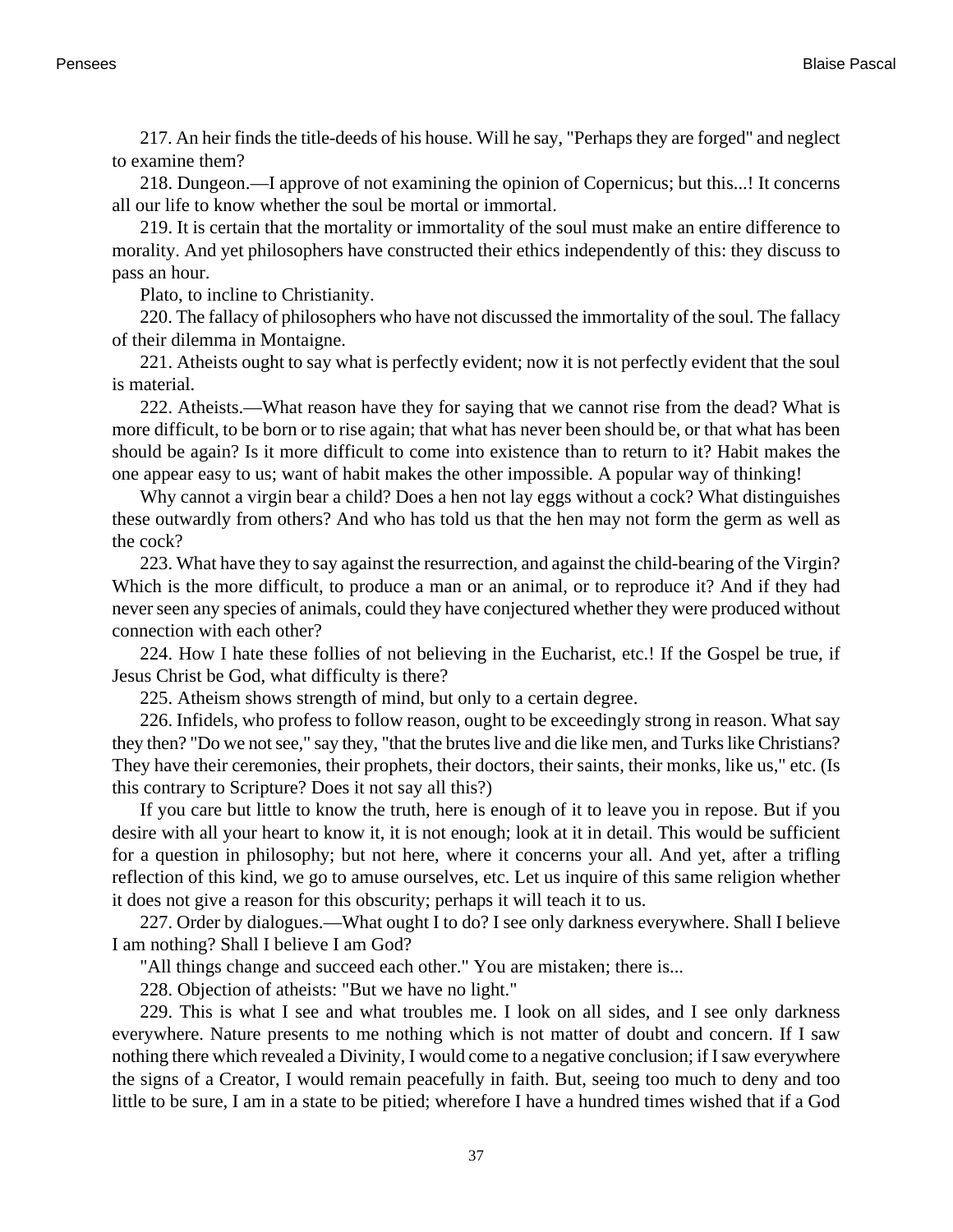maintains Nature, she should testify to Him unequivocally, and that, if the signs she gives are deceptive, she should suppress them altogether; that she should say everything or nothing, that I might see which cause I ought to follow. Whereas in my present state, ignorant of what I am or of what I ought to do, I know neither my condition nor my duty. My heart inclines wholly to know where is the true good, in order to follow it; nothing would be too dear to me for eternity.

I envy those whom I see living in the faith with such carelessness and who make such a bad use of a gift of which it seems to me I would make such a different use.

230. It is incomprehensible that God should exist, and it is incomprehensible that He should not exist; that the soul should be joined to the body, and that we should have no soul; that the world should be created, and that it should not be created, etc.; that original sin should be, and that it should not be.

231. Do you believe it to be impossible that God is infinite, without parts? Yes. I wish therefore to show you an infinite and indivisible thing. It is a point moving everywhere with an infinite velocity; for it is one in all places and is all totality in every place.

Let this effect of nature, which previously seemed to you impossible, make you know that there may be others of which you are still ignorant. Do not draw this conclusion from your experiment, that there remains nothing for you to know; but rather that there remains an infinity for you to know.

232. Infinite movement, the point which fills everything, the moment of rest; infinite without quantity, indivisible and infinite.

233. Infinite—nothing.—Our soul is cast into a body, where it finds number, dimension. Thereupon it reasons, and calls this nature necessity, and can believe nothing else.

Unity joined to infinity adds nothing to it, no more than one foot to an infinite measure. The finite is annihilated in the presence of the infinite, and becomes a pure nothing. So our spirit before God, so our justice before divine justice. There is not so great a disproportion between our justice and that of God as between unity and infinity.

The justice of God must be vast like His compassion. Now justice to the outcast is less vast and ought less to offend our feelings than mercy towards the elect.

We know that there is an infinite, and are ignorant of its nature. As we know it to be false that numbers are finite, it is therefore true that there is an infinity in number. But we do not know what it is. It is false that it is even, it is false that it is odd; for the addition of a unit can make no change in its nature. Yet it is a number, and every number is odd or even (this is certainly true of every finite number). So we may well know that there is a God without knowing what He is. Is there not one substantial truth, seeing there are so many things which are not the truth itself?

We know then the existence and nature of the finite, because we also are finite and have extension. We know the existence of the infinite and are ignorant of its nature, because it has extension like us, but not limits like us. But we know neither the existence nor the nature of God, because He has neither extension nor limits.

But by faith we know His existence; in glory we shall know His nature. Now, I have already shown that we may well know the existence of a thing, without knowing its nature.

Let us now speak according to natural lights.

If there is a God, He is infinitely incomprehensible, since, having neither parts nor limits, He has no affinity to us. We are then incapable of knowing either what He is or if He is. This being so, who will dare to undertake the decision of the question? Not we, who have no affinity to Him.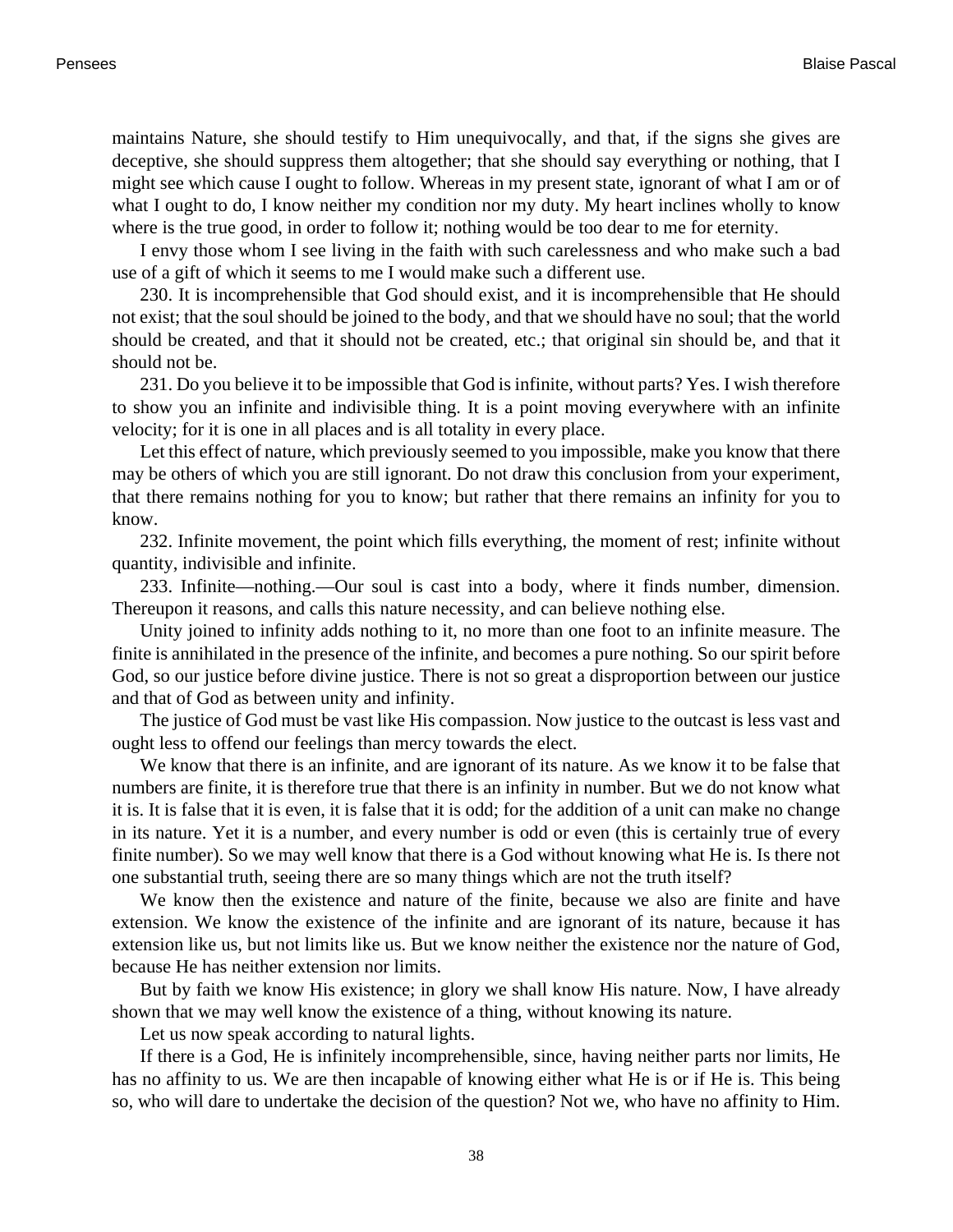Who then will blame Christians for not being able to give a reason for their belief, since they profess a religion for which they cannot give a reason? They declare, in expounding it to the world, that it is a foolishness, *stultitiam*; 28 and then you complain that they do not prove it! If they proved it, they would not keep their word; it is in lacking proofs that they are not lacking in sense. "Yes, but although this excuses those who offer it as such and takes away from them the blame of putting it forward without reason, it does not excuse those who receive it." Let us then examine this point, and say, "God is, or He is not." But to which side shall we incline? Reason can decide nothing here. There is an infinite chaos which separated us. A game is being played at the extremity of this infinite distance where heads or tails will turn up. What will you wager? According to reason, you can do neither the one thing nor the other; according to reason, you can defend neither of the propositions.

Do not, then, reprove for error those who have made a choice; for you know nothing about it. "No, but I blame them for having made, not this choice, but a choice; for again both he who chooses heads and he who chooses tails are equally at fault, they are both in the wrong. The true course is not to wager at all."

Yes; but you must wager. It is not optional. You are embarked. Which will you choose then? Let us see. Since you must choose, let us see which interests you least. You have two things to lose, the true and the good; and two things to stake, your reason and your will, your knowledge and your happiness; and your nature has two things to shun, error and misery. Your reason is no more shocked in choosing one rather than the other, since you must of necessity choose. This is one point settled. But your happiness? Let us weigh the gain and the loss in wagering that God is. Let us estimate these two chances. If you gain, you gain all; if you lose, you lose nothing. Wager, then, without hesitation that He is. "That is very fine. Yes, I must wager; but I may perhaps wager too much." Let us see. Since there is an equal risk of gain and of loss, if you had only to gain two lives, instead of one, you might still wager. But if there were three lives to gain, you would have to play (since you are under the necessity of playing), and you would be imprudent, when you are forced to play, not to chance your life to gain three at a game where there is an equal risk of loss and gain. But there is an eternity of life and happiness. And this being so, if there were an infinity of chances, of which one only would be for you, you would still be right in wagering one to win two, and you would act stupidly, being obliged to play, by refusing to stake one life against three at a game in which out of an infinity of chances there is one for you, if there were an infinity of an infinitely happy life to gain. But there is here an infinity of an infinitely happy life to gain, a chance of gain against a finite number of chances of loss, and what you stake is finite. It is all divided; where-ever the infinite is and there is not an infinity of chances of loss against that of gain, there is no time to hesitate, you must give all. And thus, when one is forced to play, he must renounce reason to preserve his life, rather than risk it for infinite gain, as likely to happen as the loss of nothingness.

For it is no use to say it is uncertain if we will gain, and it is certain that we risk, and that the infinite distance between the certainly of what is staked and the uncertainty of what will be gained, equals the finite good which is certainly staked against the uncertain infinite. It is not so, as every player stakes a certainty to gain an uncertainty, and yet he stakes a finite certainty to gain a finite uncertainty, without transgressing against reason. There is not an infinite distance between the certainty staked and the uncertainty of the gain; that is untrue. In truth, there is an infinity between the certainty of gain and the certainty of loss. But the uncertainty of the gain is proportioned to the

<sup>28</sup> [1 Cor. 1:21.](http://www.ccel.org/b/bible/asv/xml/asv.iCorinthians.1.xml#iCorinthians.1.21)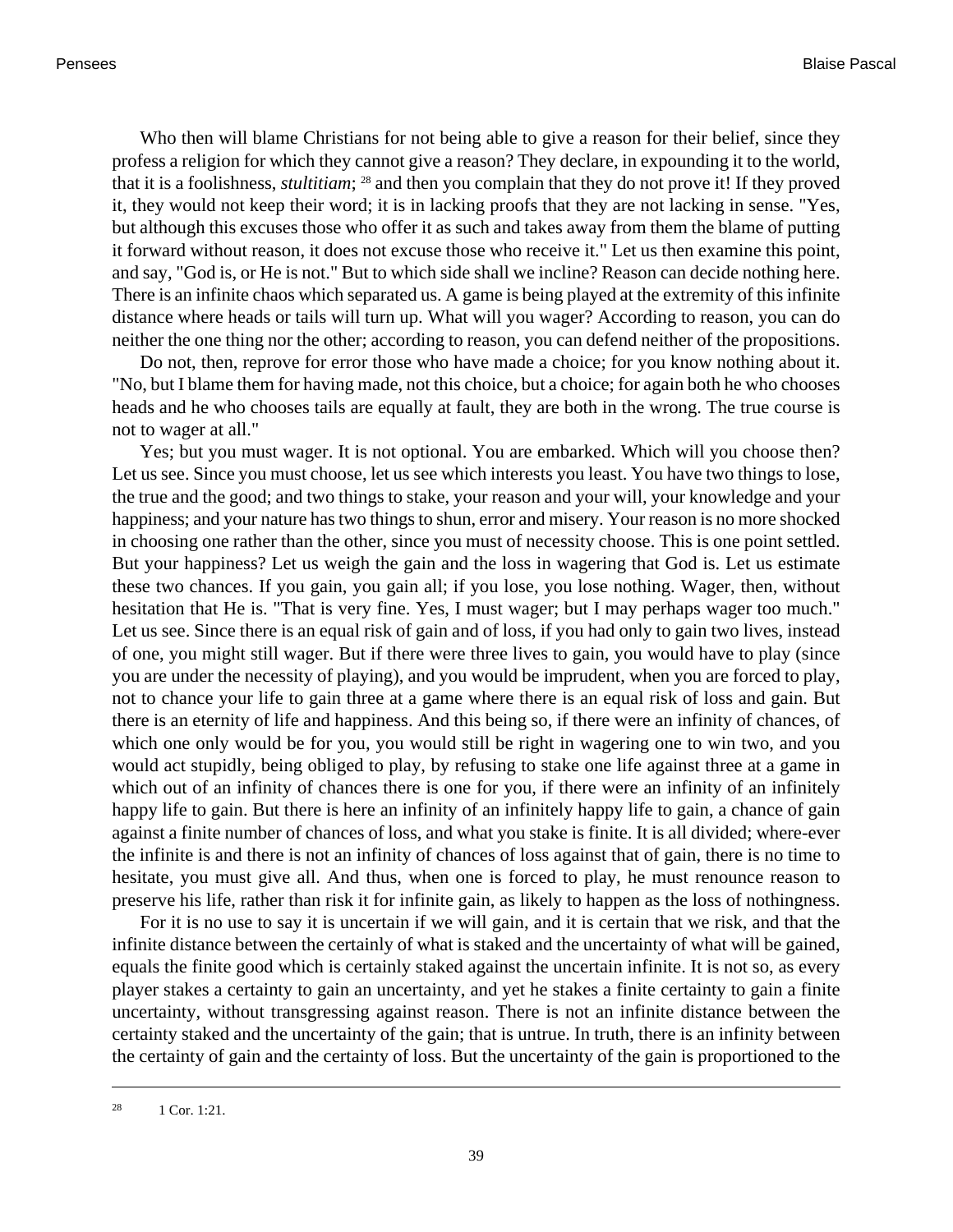certainty of the stake according to the proportion of the chances of gain and loss. Hence it comes that, if there are as many risks on one side as on the other, the course is to play even; and then the certainty of the stake is equal to the uncertainty of the gain, so far is it from fact that there is an infinite distance between them. And so our proposition is of infinite force, when there is the finite to stake in a game where there are equal risks of gain and of loss, and the infinite to gain. This is demonstrable; and if men are capable of any truths, this is one.

"I confess it, I admit it. But, still, is there no means of seeing the faces of the cards?" Yes, Scripture and the rest, etc. "Yes, but I have my hands tied and my mouth closed; I am forced to wager, and am not free. I am not released, and am so made that I cannot believe. What, then, would you have me do?"

True. But at least learn your inability to believe, since reason brings you to this, and yet you cannot believe. Endeavour, then, to convince yourself, not by increase of proofs of God, but by the abatement of your passions. You would like to attain faith and do not know the way; you would like to cure yourself of unbelief and ask the remedy for it. Learn of those who have been bound like you, and who now stake all their possessions. These are people who know the way which you would follow, and who are cured of an ill of which you would be cured. Follow the way by which they began; by acting as if they believed, taking the holy water, having masses said, etc. Even this will naturally make you believe, and deaden your acuteness. "But this is what I am afraid of." And why? What have you to lose?

But to show you that this leads you there, it is this which will lessen the passions, which are your stumbling-blocks.

The end of this discourse.—Now, what harm will befall you in taking this side? You will be faithful, humble, grateful, generous, a sincere friend, truthful. Certainly you will not have those poisonous pleasures, glory and luxury; but will you not have others? I will tell you that you will thereby gain in this life, and that, at each step you take on this road, you will see so great certainty of gain, so much nothingness in what you risk, that you will at last recognise that you have wagered for something certain and infinite, for which you have given nothing.

"Ah! This discourse transports me, charms me," etc.

If this discourse pleases you and seems impressive, know that it is made by a man who has knelt, both before and after it, in prayer to that Being, infinite and without parts, before whom he lays all he has, for you also to lay before Him all you have for your own good and for His glory, that so strength may be given to lowliness.

234. If we must not act save on a certainty, we ought not to act on religion, for it is not certain. But how many things we do on an uncertainty, sea voyages, battles! I say then we must do nothing at all, for nothing is certain, and that there is more certainty in religion than there is as to whether we may see to-morrow; for it is not certain that we may see to-morrow, and it is certainly possible that we may not, see it. We cannot say as much about religion. It is not certain that it is; but who will venture to say that it is certainly possible that it is not? Now when we work for to-morrow, and so on an uncertainty, we act reasonably; for we ought to work for an uncertainty according to the doctrine of chance which was demonstrated above.

Saint Augustine has seen that we work for an uncertainty, on sea, in battle, etc. But he has not seen the doctrine of chance which proves that we should do so. Montaigne has seen that we are shocked at a fool, and that habit is all-powerful; but he has not seen the reason of this effect.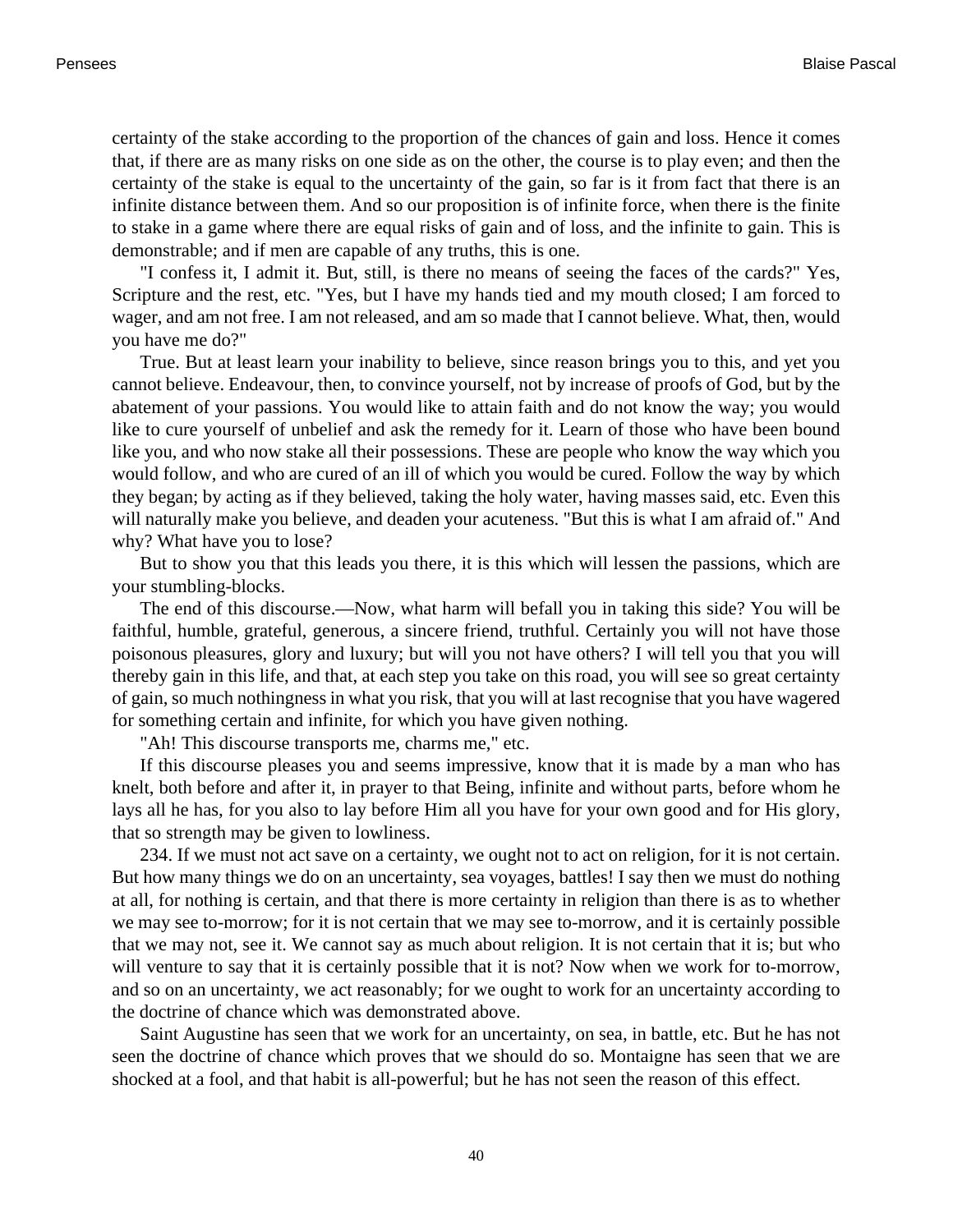All these persons have seen the effects, but they have not seen the causes. They are, in comparison with those who have discovered the causes, as those who have only eyes are in comparison with those who have intellect. For the effects are perceptible by sense, and the causes are visible only to the intellect. And although these effects are seen by the mind, this mind is, in comparison with the mind which sees the causes, as the bodily senses are in comparison with the intellect.

## 235. *Rem viderunt, causam non viderunt*. 29

236. According to the doctrine of chance, you ought to put yourself to the trouble of searching for the truth; for if you die without worshipping the True Cause, you are lost. "But," say you, "if He had wished me to worship Him, He would have left me signs of His will." He has done so; but you neglect them. Seek them, therefore; it is well worth it.

237. Chances.—We must live differently in the world, according to these different assumptions: (1) that we could always remain in it; (2) that it is certain that we shall not remain here long, and uncertain if we shall remain here one hour. This last assumption is our condition.

238. What do you then promise me, in addition to certain troubles, but ten years of self-love (for ten years is the chance), to try hard to please without success?

239. Objection.—Those who hope for salvation are so far happy; but they have as a counterpoise the fear of hell.

Reply.—Who has most reason to fear hell: he who is in ignorance whether there is a hell, and who is certain of damnation if there is; or he who certainly believes there is a hell and hopes to be saved if there is?

240. "I would soon have renounced pleasure," say they, "had I faith." For my part I tell you, "You would soon have faith, if you renounced pleasure." Now, it is for you to begin. If I could, I would give you faith. I cannot do so, nor therefore test the truth of what you say. But you can well renounce pleasure and test whether what I say is true.

241. Order.—I would have far more fear of being mistaken, and of finding that the Christian religion was true, than of not being mistaken in believing it true.

<sup>&</sup>lt;sup>29</sup> "They have seen the thing; they have not seen the cause." St. Augustine, Contra Pelagium, iv.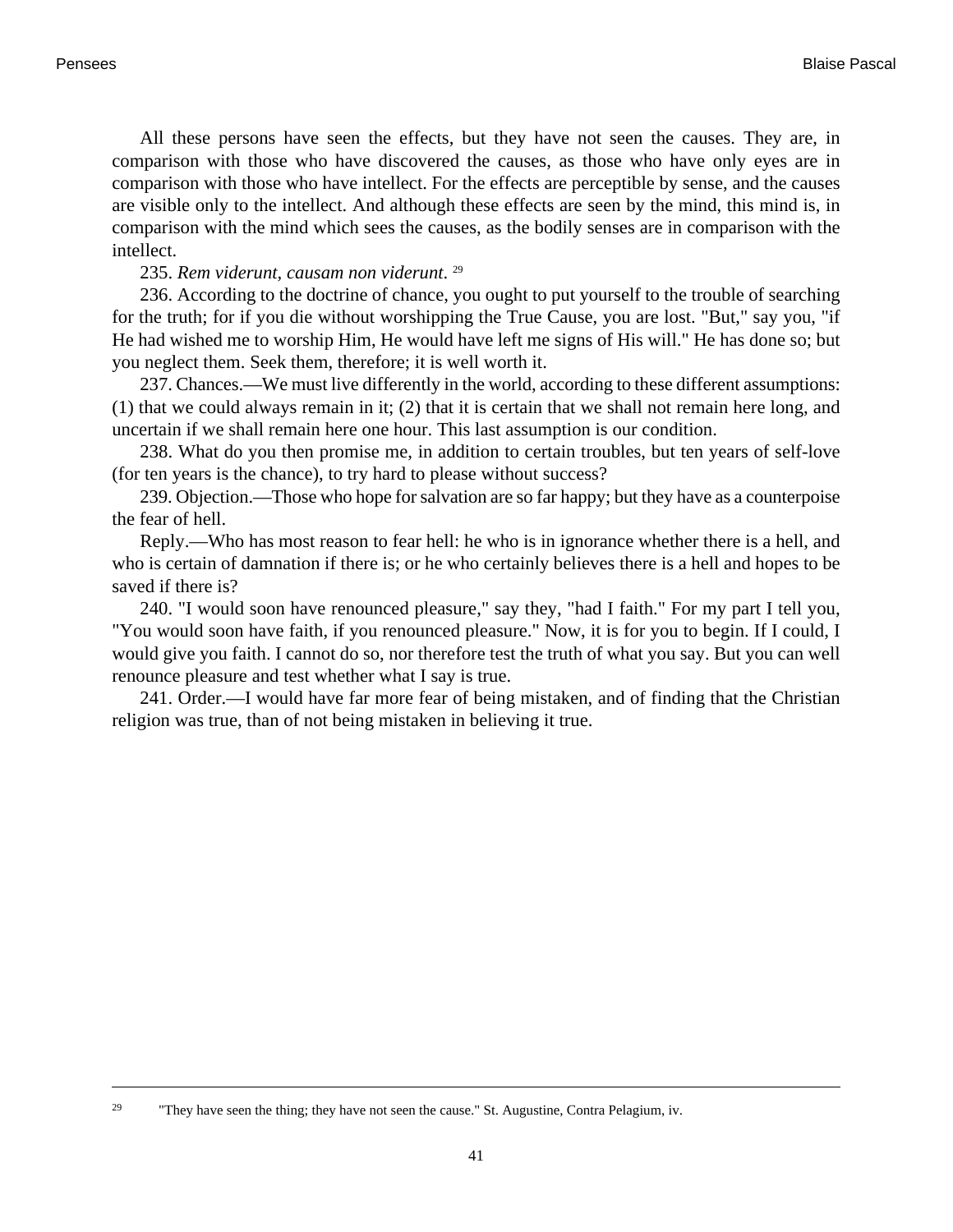### **SECTION IV: OF THE MEANS OF BELIEF**

242. Preface to the second part.—To speak of those who have treated of this matter.

I admire the boldness with which these persons undertake to speak of God. In addressing their argument to infidels, their first chapter is to prove Divinity from the works of nature. I should not be astonished at their enterprise, if they were addressing their argument to the faithful; for it is certain that those who have the living faith in their hearts see at once that all existence is none other than the work of the God whom they adore. But for those in whom this light is extinguished, and in whom we purpose to rekindle it, persons destitute of faith and grace, who, seeking with all their light whatever they see in nature that can bring them to this knowledge, find only obscurity and darkness; to tell them that they have only to look at the smallest things which surround them, and they will see God openly, to give them, as a complete proof of this great and important matter, the course of the moon and planets, and to claim to have concluded the proof with such an argument, is to give them ground for believing that the proofs of our religion are very weak. And I see by reason and experience that nothing is more calculated to arouse their contempt.

It is not after this manner that Scripture speaks, which has a better knowledge of the things that are of God. It says, on the contrary, that God is a hidden God, and that, since the corruption of nature, He has left men in a darkness from which they can escape only through Jesus Christ, without whom all communion with God is cut off. *Nemo novit Patrem, nisi Filius, et cui voluerit Filius revelare*. 30

This is what Scripture points out to us, when it says in so many places that those who seek God find Him. It is not of that light, "like the noonday sun," that this is said. We do not say that those who seek the noonday sun, or water in the sea, shall find them; and hence the evidence of God must not be of this nature. So it tells us elsewhere: *Vere tu es Deus absconditus*. 31

243. It is an astounding fact that no canonical writer has ever made use of nature to prove God. They all strive to make us believe in Him. David, Solomon, etc., have never said, "There is no void, therefore there is a God." They must have had more knowledge than the most learned people who came after them, and who have all made use of this argument. This is worthy of attention.

244. "Why! Do you not say yourself that the heavens and birds prove God?" No. "And does your religion not say so"? No. For although it is true in a sense for some souls to whom God gives this light, yet it is false with respect to the majority of men.

245. There are three sources of belief: reason, custom, inspiration. The Christian religion, which alone has reason, does not acknowledge as her true children those who believe without inspiration. It is not that she excludes reason and custom. On the contrary, the mind must be opened to proofs, must be confirmed by custom and offer itself in humbleness to inspirations, which alone can produce a true and saving effect. *Ne evacuetur crux Christi*. 32

246. Order.—After the letter That we ought to seek God, to write the letter On removing obstacles, which is the discourse on "the machine," on preparing the machine, on seeking by reason.

<sup>&</sup>lt;sup>30</sup> [Matt. 11:27](http://www.ccel.org/b/bible/asv/xml/asv.Matt.11.xml#Matt.11.27) "Neither knoweth any man the Father, save the Son, and he to whomsoever the Son will reveal him."

<sup>31</sup> [Is. 45:15.](http://www.ccel.org/b/bible/asv/xml/asv.Isaiah.45.xml#Isaiah.45.15) "Verily, thou art a God that hidest thyself."

 $32 \quad 1$  Cor. 1:17. "Lest the cross of Christ should be made of none effect."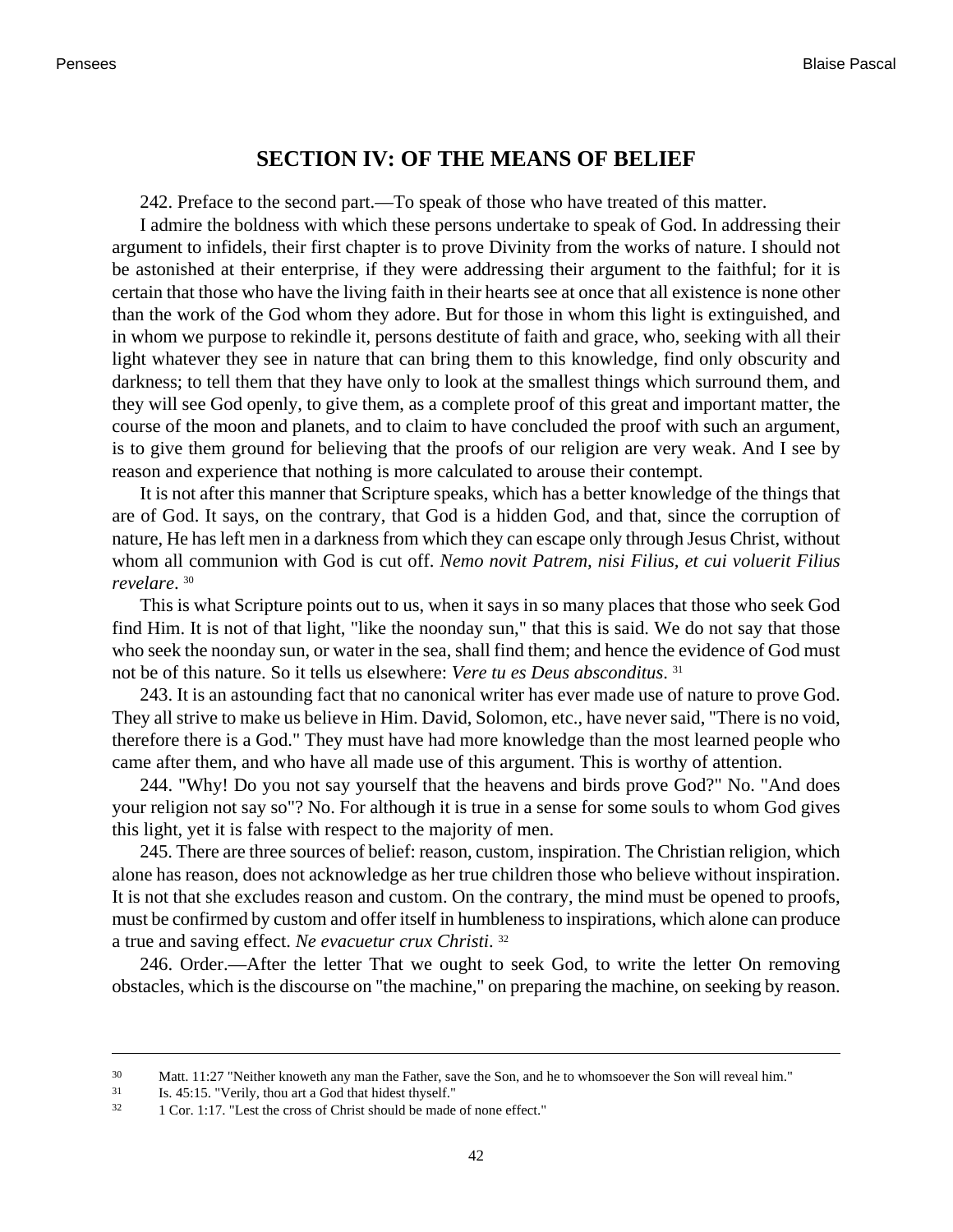247. Order.—A letter of exhortation to a friend to induce him to seek. And he will reply, "But what is the use of seeking? Nothing is seen." Then to reply to him, "Do not despair." And he will answer that he would be glad to find some light, but that, according to this very religion, if he believed in it, it will be of no use to him, and that therefore he prefers not to seek. And to answer to that: The machine.

248. A letter which indicates the use of proofs by the machine.—Faith is different from proof; the one is human, the other is a gift of God. *Justus ex fide vivit*. <sup>33</sup> It is this faith that God Himself puts into the heart, of which the proof is often the instrument, *fides ex auditu*; 34 but this faith is in the heart, and makes us not say *scio*, but *credo*. 35

249. It is superstition to put one's hope in formalities; but it is pride to be unwilling to submit to them.

250. The external must be joined to the internal to obtain anything from God, that is to say, we must kneel, pray with the lips, etc., in order that proud man, who would not submit himself to God, may be now subject to the creature. To expect help from these externals is superstition; to refuse to join them to the internal is pride.

251. Other religions, as the pagan, are more popular, for they consist in externals. But they are not for educated people. A purely intellectual religion would be more suited to the learned, but it would be of no use to the common people. The Christian religion alone is adapted to all, being composed of externals and internals. It raises the common people to the internal, and humbles the proud to the external; it is not perfect without the two, for the people must understand the spirit of the letter, and the learned must submit their spirit to the letter.

252. For we must not misunderstand ourselves; we are as much automatic as intellectual; and hence it comes that the instrument by which conviction is attained is not demonstrated alone. How few things are demonstrated! Proofs only convince the mind. Custom is the source of our strongest and most believed proofs. It bends the automaton, which persuades the mind without its thinking about the matter. Who has demonstrated that there will be a to-morrow and that we shall die? And what is more believed? It is, then, custom which persuades us of it; it is custom that makes so many men Christians; custom that makes them Turks, heathens, artisans, soldiers, etc. (Faith in baptism is more received among Christians than among Turks.) Finally, we must have recourse to it when once the mind has seen where the truth is, in order to quench our thirst, and steep ourselves in that belief, which escapes us at every hour; for always to have proofs ready is too much trouble. We must get an easier belief, which is that of custom, which, without violence, without art, without argument, makes us believe things and inclines all our powers to this belief, so that our soul falls naturally into it. It is not enough to believe only by force of conviction, when the automaton is inclined to believe the contrary. Both our parts must be made to believe, the mind by reasons which it is sufficient to have seen once in a lifetime, and the automaton by custom, and by not allowing it to incline to the contrary. *Inclina cor meum, Deus*. 36

The reason acts slowly, with so many examinations and on so many principles, which must be always present, that at every hour it falls asleep, or wanders, through want of having all its principles

 $\frac{33}{134}$  [Rom. 1:17.](http://www.ccel.org/b/bible/asv/xml/asv.Rom.1.xml#Rom.1.17) "The just shall live by faith."<br> $\frac{10 \cdot 17}{1500}$  "Eaith cometh by bearing"

[Rom. 10:17.](http://www.ccel.org/b/bible/asv/xml/asv.Rom.10.xml#Rom.10.17) "Faith cometh by hearing."

<sup>35</sup> "I know." "I believe."

<sup>36</sup> [Ps. 119. 36.](http://www.ccel.org/b/bible/asv/xml/asv.Ps.119.xml#Ps.119.36) "Incline my heart, O Lord."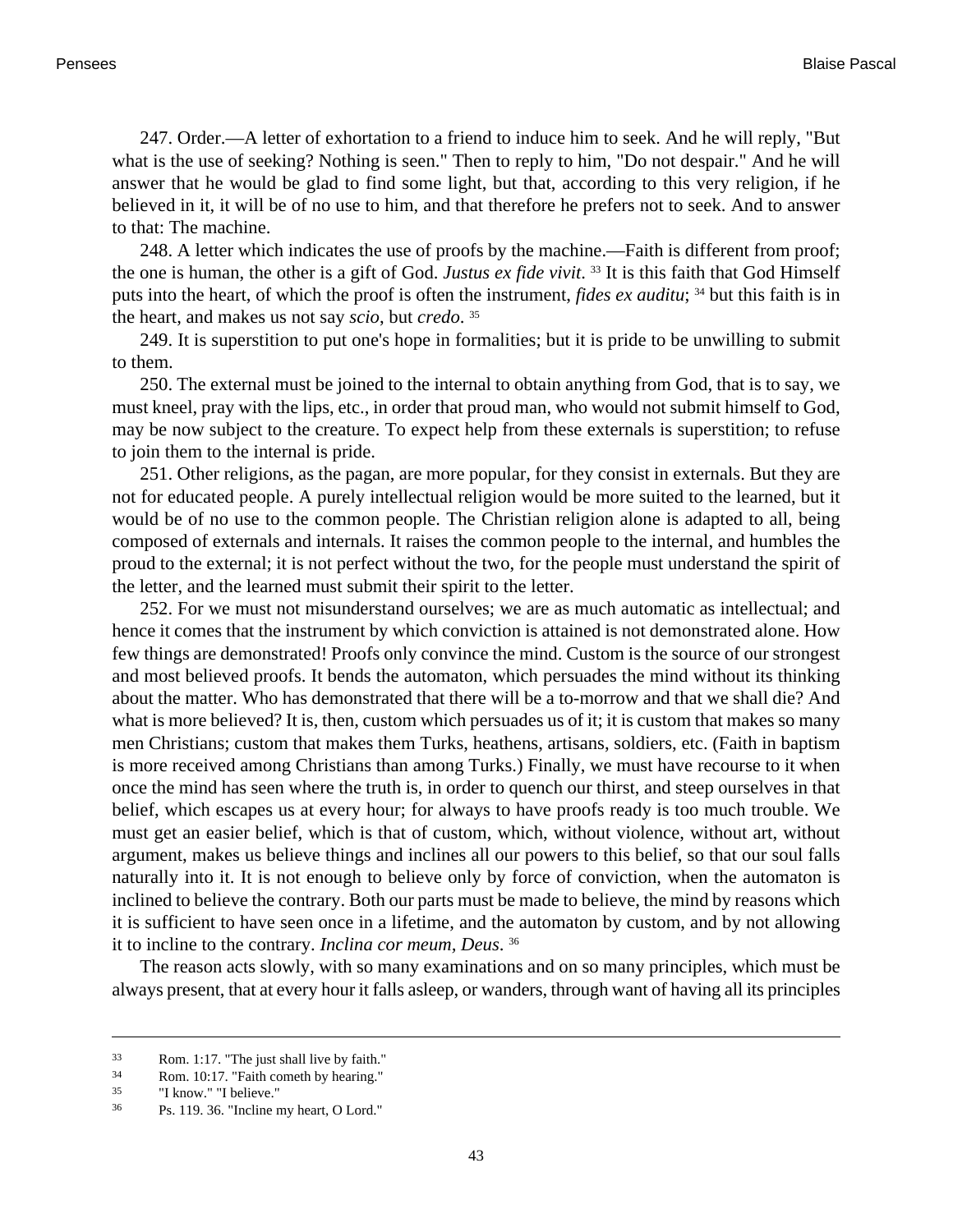present. Feeling does not act thus; it acts in a moment, and is always ready to act. We must then put our faith in feeling; otherwise it will be always vacillating.

253. Two extremes: to exclude reason, to admit reason only.

254. It is not a rare thing to have to reprove the world for too much docility. It is a natural vice like credulity, and as pernicious. Superstition.

255. Piety is different from superstition.

To carry piety as far as superstition is to destroy it.

The heretics reproach us for this superstitious submission. This is to do what they reproach us for...

Infidelity, not to believe in the Eucharist, because it is not seen.

Superstition to believe propositions. Faith, etc.

256. I say there are few true Christians, even as regards faith. There are many who believe but from superstition. There are many who do not believe solely from wickedness. Few are between the two.

In this I do not include those who are of truly pious character, nor all those who believe from a feeling in their heart.

257. There are only three kinds of persons; those who serve God, having found Him; others who are occupied in seeking Him, not having found Him; while the remainder live without seeking Him and without having found Him. The first are reasonable and happy, the last are foolish and unhappy; those between are unhappy and reasonable.

258. Unusquisque sibi Deum fingit. <sup>37</sup>

Disgust

259. Ordinary people have the power of not thinking of that about which they do not wish to think. "Do not meditate on the passages about the Messiah, said the Jew to his son. Thus our people often act. Thus are false religions preserved, and even the true one, in regard to many persons.

But there are some who have not the power of thus preventing thought, and who think so much the more as they are forbidden. These undo false religions and even the true one, if they do not find solid arguments.

260. They hide themselves in the press and call numbers to their rescue. Tumult.

Authority.—So far from making it a rule to believe a thing because you have heard it, you ought to believe nothing without putting yourself into the position as if you had never heard it.

It is your own assent to yourself, and the constant voice of your own reason, and not of others, that should make you believe.

Belief is so important! A hundred contradictions might be true. If antiquity were the rule of belief, men of ancient time would then be without rule. If general consent, if men had perished?

False humanity, pride.

Lift the curtain. You try in vain; if you must either believe, or deny, or doubt. Shall we then have no rule? We judge that animals do well what they do. Is there no rule whereby to judge men?

To deny, to believe, and to doubt well, are to a man what the race is to a horse.

Punishment of those who sin, error.

<sup>37</sup> [Wisd. of Sol. 15:8, 16. "](http://www.ccel.org/b/bible/asv/xml/asv...xml#..)He moulds a God... like unto himself."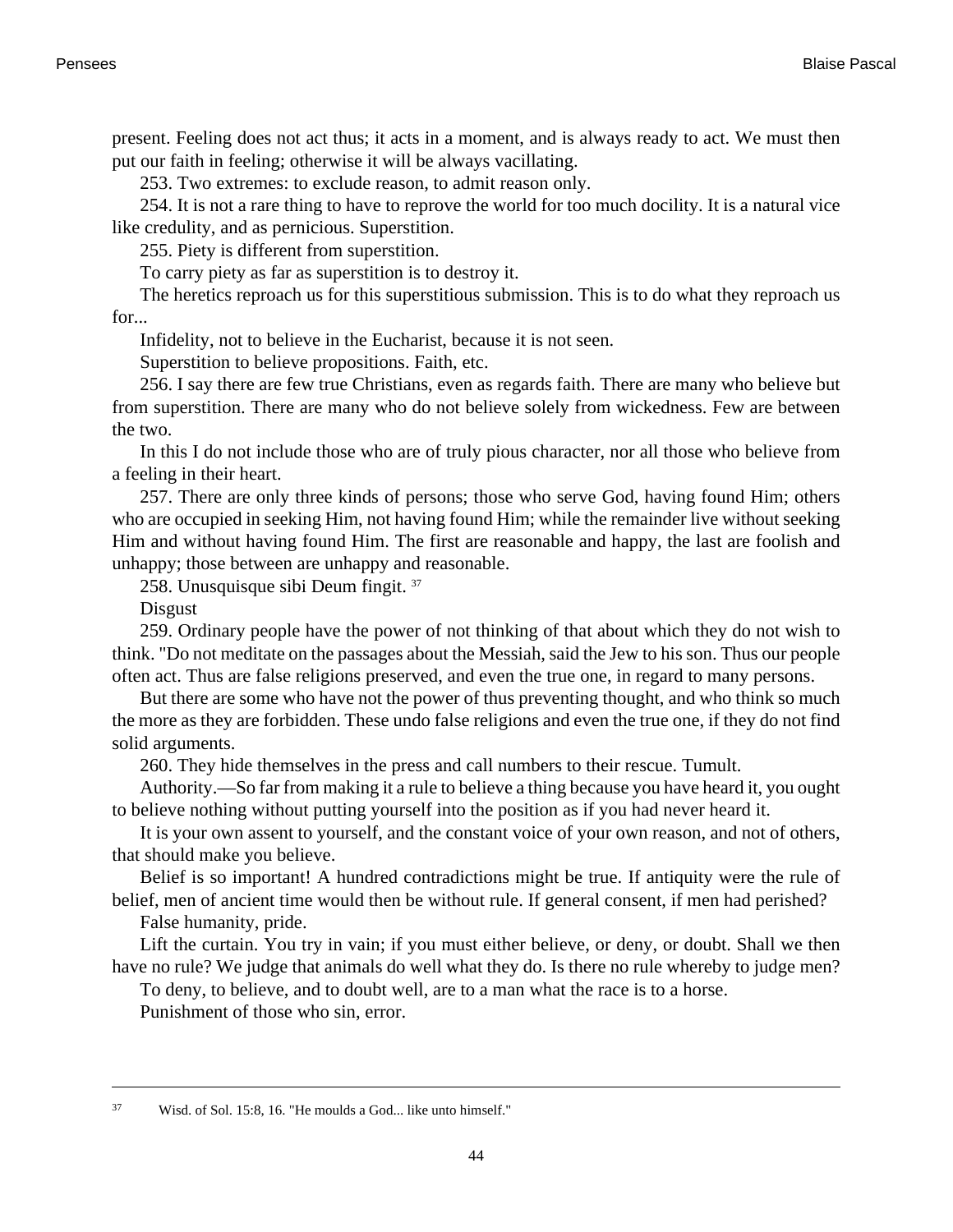261. Those who do not love the truth take as a pretext that it is disputed, and that a multitude deny it. And so their error arises only from this, that they do not love either truth or charity. Thus they are without excuse.

262. Superstition and lust. Scruples, evil desires. Evil fear; fear, not such as comes from a belief in God, but such as comes from a doubt whether He exists or not. True fear comes from faith; false fear comes from doubt. True fear is joined to hope, because it is born of faith, and because men hope in the God in whom they believe. False fear is joined to despair, because men fear the God in whom they have no belief. The former fear to lose Him; the latter fear to find Him.

263. "A miracle," says one, "would strengthen my faith." He says so when he does not see one. Reasons, seen from afar, appear to limit our view; but when they are reached, we begin to see beyond. Nothing stops the nimbleness of our mind. There is no rule, say we, which has not some exceptions, no truth so general which has not some aspect in which it fails. It is sufficient that it be not absolutely universal to give us a pretext for applying the exceptions to the present subject and for saying, "This is not always true; there are therefore cases where it is not so." It only remains to show that this is one of them; and that is why we are very awkward or unlucky, if we do not find one some day.

264. We do not weary of eating and sleeping every day, for hunger and sleepiness recur. Without that we should weary of them. So, without the hunger for spiritual things, we weary of them. Hunger after righteousness, the eighth beautitude.

265. Faith indeed tells what the senses do not tell, but not the contrary of what they see. It is above them and not contrary to them.

266. How many stars have telescopes revealed to us which did not exist for our philosophers of old! We freely attack Holy Scripture on the great number of stars, saying, "There are only one thousand and twenty-eight, we know it." There is grass on the earth, we see it—from the moon we would not see it—and on the grass are leaves, and in these leaves are small animals; but after that no more. O presumptuous man! The compounds are composed of elements, and the elements not. O presumptuous man! Here is a fine reflection. We must not say that there is anything which we do not see. We must then talk like others, but not think like them.

267. The last proceeding of reason is to recognise that there is an infinity of things which are beyond it. It is but feeble if it does not see so far as to know this. But if natural things are beyond it, what will be said of supernatural?

268. Submission.—We must know where to doubt, where to feel certain, where to submit. He who does not do so understands not the force of reason. There are some who offend against these three rules, either by affirming everything as demonstrative, from want of knowing what demonstration is; or by doubting everything, from want of knowing where to submit; or by submitting in everything, from want of knowing where they must judge.

269. Submission is the use of reason in which consists true Christianity.

270. Saint Augustine.—Reason would never submit, if it did not judge that there are some occasions on which it ought to submit. It is then right for it to submit, when it judges that it ought to submit.

271. Wisdom sends us to childhood. *Nisi efficiamini sicut parvuli*. 38

272. There is nothing so conformable to reason as this disavowal of reason.

<sup>38</sup> [Matt. 18:3.](http://www.ccel.org/b/bible/asv/xml/asv.Matt.18.xml#Matt.18.3) "Except ye become as little children."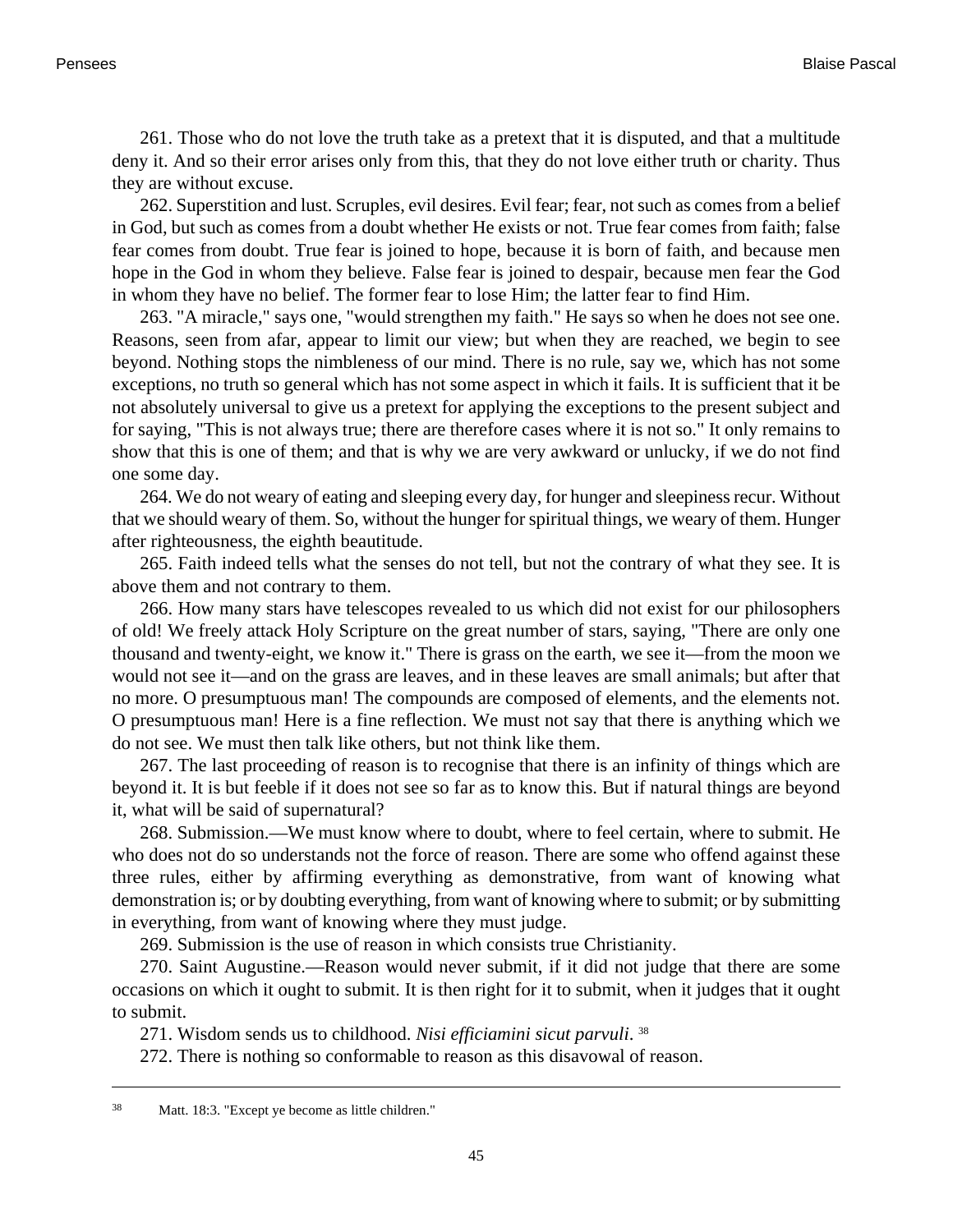273. If we submit everything to reason, our religion will have no mysterious and supernatural element. If we offend the principles of reason, our religion will be absurd and ridiculous.

274. All our reasoning reduces itself to yielding to feeling.

But fancy is like, though contrary to, feeling, so that we cannot distinguish between these contraries. One person says that my feeling is fancy, another that his fancy is feeling. We should have a rule. Reason offers itself; but it is pliable in every sense; and thus there is no rule.

275. Men often take their imagination for their heart; and they believe they are converted as soon as they think of being converted.

276. M. de Roannez said: "Reasons come to me afterwards, but at first a thing pleases or shocks me without my knowing the reason, and yet it shocks me for that reason which I only discover afterwards." But I believe, not that it shocked him for the reasons which were found afterwards, but that these reasons were only found because it shocked him.

277. The heart has its reasons, which reason does not know. We feel it in a thousand things. I say that the heart naturally loves the Universal Being, and also itself naturally, according as it gives itself to them; and it hardens itself against one or the other at its will. You have rejected the one and kept the other. Is it by reason that you love yourself?

278. It is the heart which experiences God, and not the reason. This, then, is faith: God felt by the heart, not by the reason.

Faith is a gift of God; do not believe that we said it was a gift of reasoning. Other religions do not say this of their faith. They only give reasoning in order to arrive at it, and yet it does not bring them to it.

279. Faith is a gift of God; do not believe that we said it was a gift of reasoning. Other religions do not say this of their faith. They only gave reasoning in order to arrive at it, and yet it does not bring them to it.

280. The knowledge of God is very far from the love of Him.

281. Heart, instinct, principles.

282. We know truth, not only by the reason, but also by the heart, and it is in this last way that we know first principles; and reason, which has no part in it, tries in vain to impugn them. The sceptics, who have only this for their object, labour to no purpose. We know that we do not dream, and, however impossible it is for us to prove it by reason, this inability demonstrates only the weakness of our reason, but not, as they affirm, the uncertainty of all our knowledge. For the knowledge of first principles, as space, time, motion, number, is as sure as any of those which we get from reasoning. And reason must trust these intuitions of the heart, and must base them on every argument. (We have intuitive knowledge of the tri-dimensional nature of space and of the infinity of number, and reason then shows that there are no two square numbers one of which is double of the other. Principles are intuited, propositions are inferred, all with certainty, though in different ways.) And it is as useless and absurd for reason to demand from the heart proofs of her first principles, before admitting them, as it would be for the heart to demand from reason an intuition of all demonstrated propositions before accepting them.

This inability ought, then, to serve only to humble reason, which would judge all, but not to impugn our certainty, as if only reason were capable of instructing us. Would to God, on the contrary, that we had never need of it, and that we knew everything by instinct and intuition! But nature has refused us this boon. On the contrary, she has given us but very little knowledge of this kind; and all the rest can be acquired only by reasoning.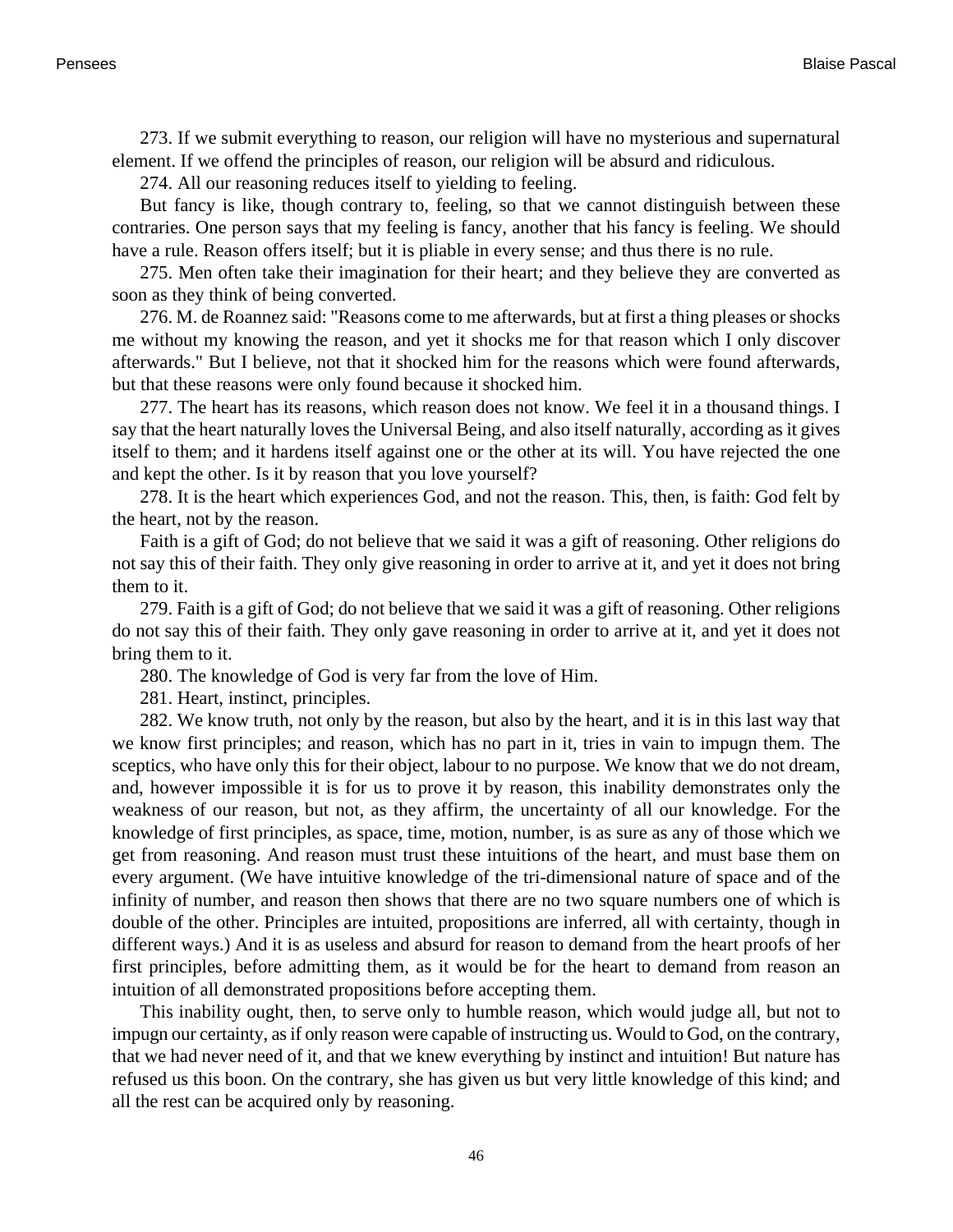Therefore, those to whom God has imparted religion by intuition are very fortunate and justly convinced. But to those who do not have it, we can give it only by reasoning, waiting for God to give them spiritual insight, without which faith is only human and useless for salvation.

283. Order.—Against the objection that Scripture has no order.

The heart has its own order; the intellect has its own, which is by principle and demonstration. The heart has another. We do not prove that we ought to be loved by enumerating in order the causes of love; that would be ridiculous.

Jesus Christ and Saint Paul employ the rule of love, not of intellect; for they would warm, not instruct. It is the same with Saint Augustine. This order consists chiefly in digressions on each point to indicate the end, and keep it always in sight.

284. Do not wonder to see simple people believe without reasoning. God imparts to them love of Him and hatred of self. He inclines their heart to believe. Men will never believe with a saving and real faith, unless God inclines their heart; and they will believe as soon as He inclines it. And this is what David knew well, when he said: *Inclina cor meum, Deus, in*... 39

285. Religion is suited to all kinds of minds. Some pay attention only to its establishment, and this religion is such that its very establishment suffices to prove its truth. Others trace it even to the apostles. The more learned go back to the beginning of the world. The angels see it better still, and from a more distant time.

286. Those who believe without having read the Testaments, do so because they have an inward disposition entirely holy, and all that they hear of our religion conforms to it. They feel that a God has made them; they desire only to love God; they desire to hate themselves only. They feel that they have no strength in themselves; that they are incapable of coming to God; and that if God does not come to them, they can have no communion with Him. And they hear our religion say that men must love God only, and hate self only; but that, all being corrupt and unworthy of God, God made Himself man to unite Himself to us. No more is required to persuade men who have this disposition in their heart, and who have this knowledge of their duty and of their inefficiency.

287. Those whom we see to be Christians without the knowledge of the prophets and evidences, nevertheless judge of their religion as well as those who have that knowledge. They judge of it by the heart, as others judge of it by the intellect. God himself inclines them to believe, and thus they are most effectively convinced.

I confess indeed that one of those Christians who believe without proofs will not, perhaps, be capable of convincing an infidel who will say the same of himself. But those who know the proofs of religion will prove without difficulty that such a believer is truly inspired by God, though he cannot prove it himself.

For God having said in His prophecies (which are undoubtedly prophecies) that in the reign of Jesus Christ He would spread His spirit abroad among nations, and that the youths and maidens and children of the Church would prophesy; it is certain that the Spirit of God is in these and not in the others.

288. Instead of complaining that God had hidden Himself, you will give Him thanks for not having revealed so much of Himself; and you will also give Him thanks for not having revealed Himself to haughty sages, unworthy to know so holy a God.

<sup>39</sup> [Ps. 119:36.](http://www.ccel.org/b/bible/asv/xml/asv.Ps.119.xml#Ps.119.36) "Incline my heart, O Lord, unto thy testimonies."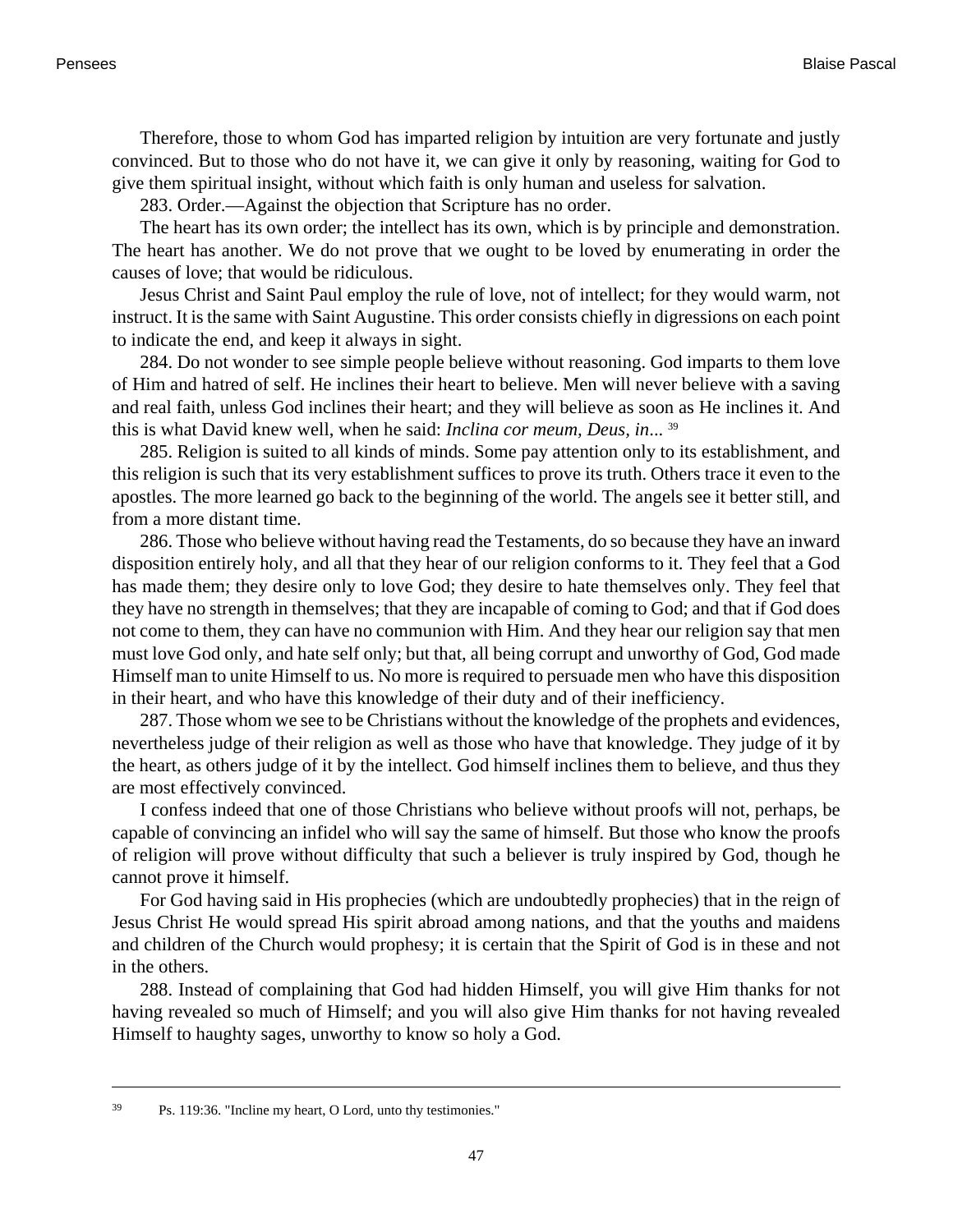Two kinds of persons know Him: those who have a humble heart, and who love lowliness, whatever kind of intellect they may have, high or low; and those who have sufficient understanding to see the truth, whatever opposition they may have to it.

289. Proof.—1. The Christian religion, by its establishment, having established itself so strongly, so gently, whilst so contrary to nature. 2. The sanctity, the dignity, and the humility of a Christian soul. 3. The miracles of Holy Scripture. 4. Jesus Christ in particular. 5. The apostles in particular. 6. Moses and the prophets in particular. 7. The Jewish people. 8. The prophecies. 9. Perpetuity; no religion has perpetuity. 10. The doctrine which gives a reason for everything. 11. The sanctity of this law. 12. By the course of the world.

Surely, after considering what is life and what is religion, we should not refuse to obey the inclination to follow it, if it comes into our heart; and it is certain that there is no ground for laughing at those who follow it.

290. Proofs of religion.—Morality, doctrine, miracles, prophecies, types.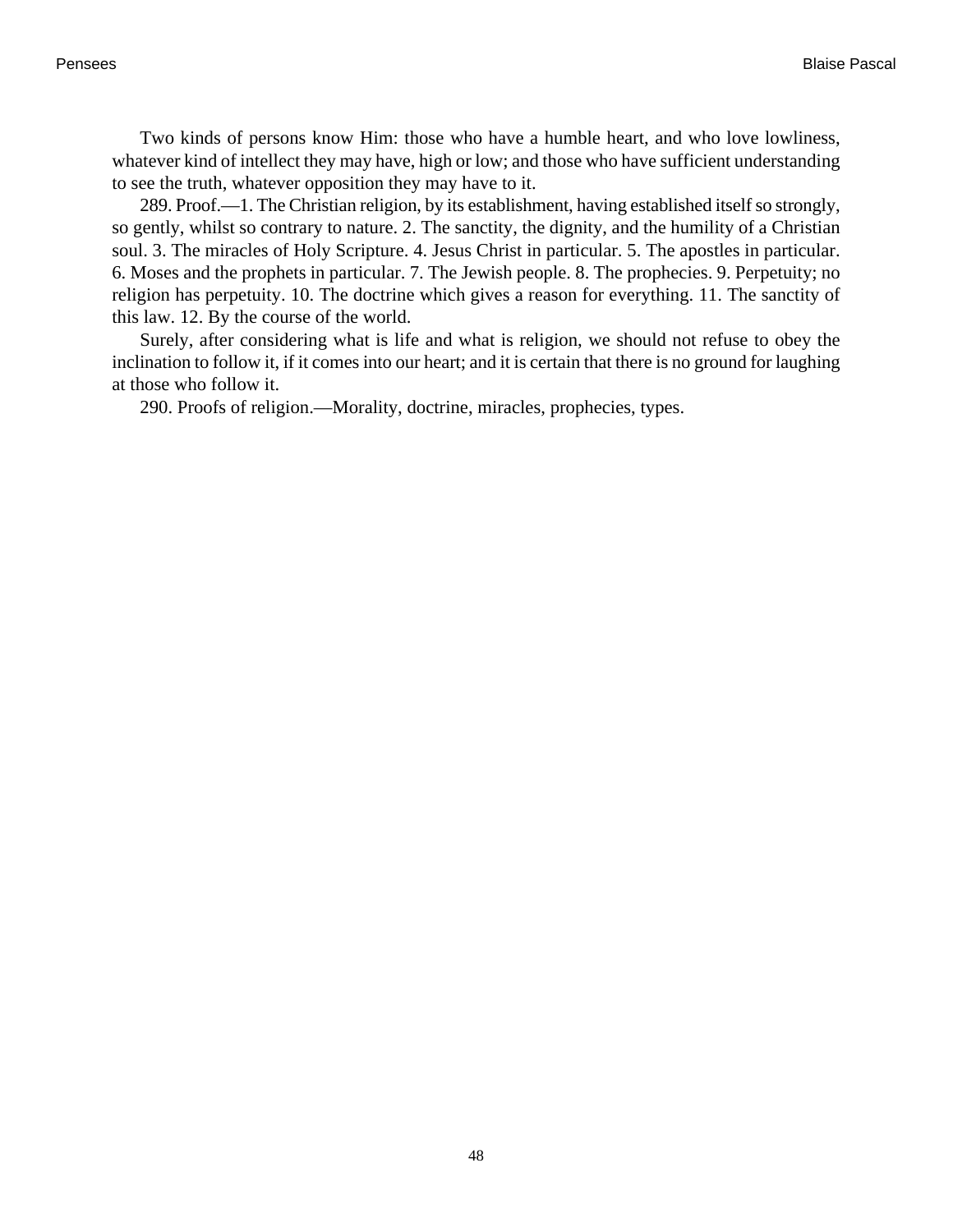## **SECTION V: JUSTICE AND THE REASON OF EFFECTS**

291. In the letter On Injustice can come the ridiculousness of the law that the elder gets all. "My friend, you were born on this side of the mountain, it is therefore just that your elder brother gets everything."

"Why do you kill me"?

292. He lives on the other side of the water.

293. "Why do you kill me? What! do you not live on the other side of the water? If you lived on this side, my friend, I should be an assassin, and it would be unjust to slay you in this manner. But since you live on the other side, I am a hero, and it is just."

294. On what shall man found the order of the world which he would govern? Shall it be on the caprice of each individual? What confusion! Shall it be on justice? Man is ignorant of it.

Certainly, had he known it, he would not have established this maxim, the most general of all that obtain among men, that each should follow the custom of his own country. The glory of true equity would have brought all nations under subjection, and legislators would not have taken as their model the fancies and caprice of Persians and Germans instead of this unchanging justice. We would have seen it set up in all the States on earth and in all times; whereas we see neither justice nor injustice which does not change its nature with change in climate. Three degrees of latitude reverse all jurisprudence; a meridian decides the truth. Fundamental laws change after a few years of possession; right has its epochs; the entry of Saturn into the Lion marks to us the origin of such and such a crime. A strange justice that is bounded by a river! Truth on this side of the Pyrenees, error on the other side.

Men admit that justice does not consist in these customs, but that it resides in natural laws, common to every country. They would certainly maintain it obstinately, if reckless chance which has distributed human laws had encountered even one which was universal; but the farce is that the caprice of men has so many vagaries that there is no such law.

Theft, incest, infanticide, parricide, have all had a place among virtuous actions. Can anything be more ridiculous than that a man should have the right to kill me because he lives on the other side of the water, and because his ruler has a quarrel with mine, though I have none with him?

Doubtless there are natural laws; but good reason once corrupted has corrupted all. *Nihil amplius nostrum est; quod nostrum dicimus, artis est*. <sup>40</sup> Ex senatus—consultis et plebiscitis crimina exercentur. 41 Ut olim vitiis, sic nunc legibus laboramus. <sup>42</sup>

The result of this confusion is that one affirms the essence of justice to be the authority of the legislator; another, the interest of the sovereign; another, present custom, and this is the most sure. Nothing, according to reason alone, is just itself; all changes with time. Custom creates the whole of equity, for the simple reason that it is accepted. It is the mystical foundation of its authority; whoever carries it back to first principles destroys it. Nothing is so faulty as those laws which correct faults. He who obeys them because they are just obeys a justice which is imaginary and not the essence of law; it is quite self-contained, it is law and nothing more. He who will examine its

<sup>40</sup> Cicero, De finibus, V. 21. "There is no longer anything which is ours; what I call ours is conventional."

<sup>41</sup> Seneca, Epistles, xcv. "It is by virtue of senatus-consultes and plebiscites that one commits crimes."

<sup>42</sup> Tacitus, Annals, iii. 25. "Once we suffered from our vices; today we suffer from our laws."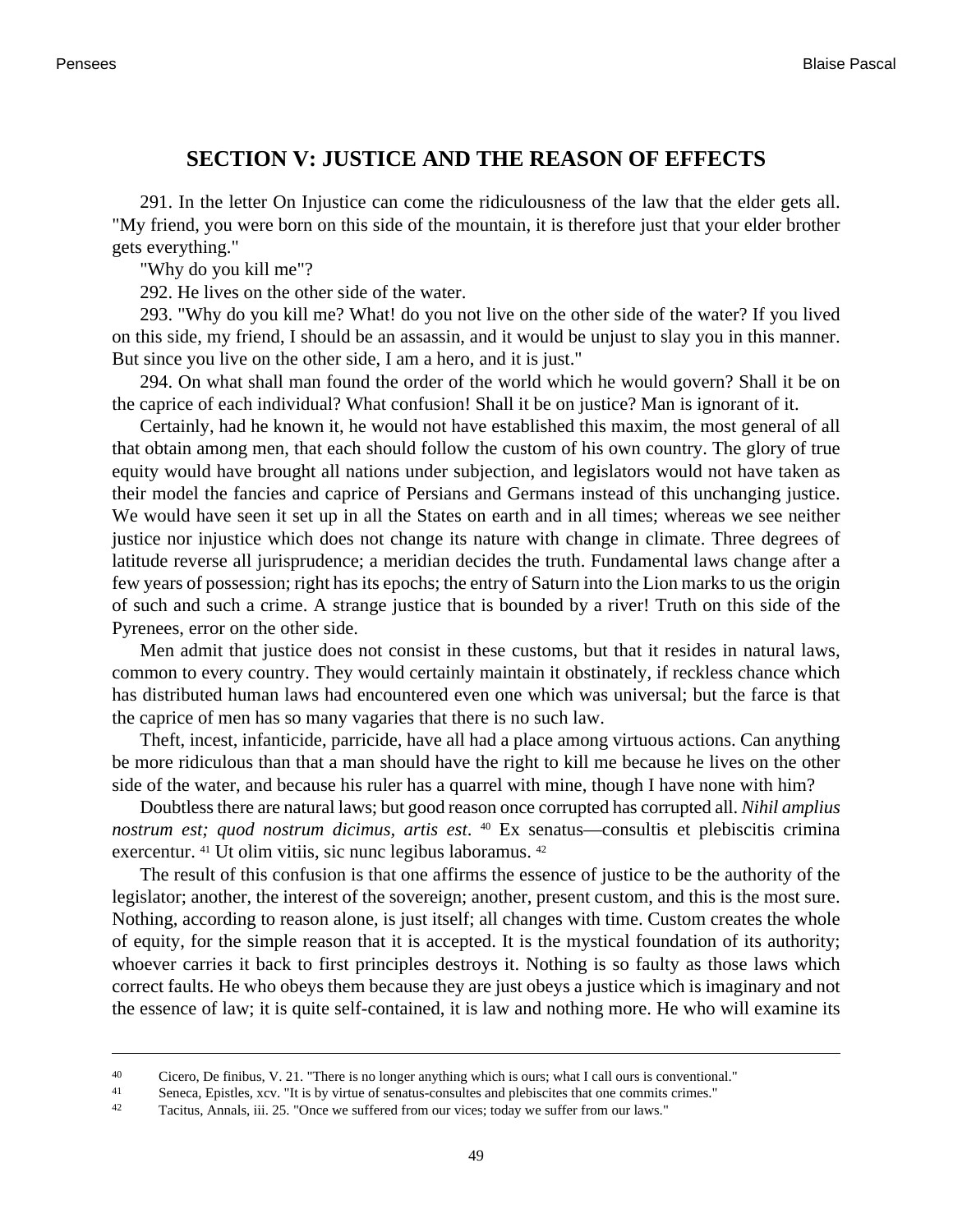motive will find it so feeble and so trifling that, if he be not accustomed to contemplate the wonders of human imagination, he will marvel that one century has gained for it so much pomp and reverence. The art of opposition and of revolution is to unsettle established customs, sounding them even to their source, to point out their want of authority and justice. We must, it is said, get back to the natural and fundamental laws of the State, which an unjust custom has abolished. It is a game certain to result in the loss of all; nothing will be just on the balance. Yet people readily lend their ear to such arguments. They shake off the yoke as soon as they recognise it; and the great profit by their ruin and by that of these curious investigators of accepted customs. But from a contrary mistake men sometimes think they can justly do everything which is not without an example. That is why the wisest of legislators said that it was necessary to deceive men for their own good; and another, a good politician, *Cum veritatem qua liberetur ignoret, expedit quod fallatur*. <sup>43</sup> We must not see the fact of usurpation; law was once introduced without reason, and has become reasonable. We must make it regarded as authoritative, eternal, and conceal its origin, if we do not wish that it should soon come to an end.

295. Mine, thine.—"This dog is mine," said those poor children; "that is my place in the sun." Here is the beginning and the image of the usurpation of all the earth.

296. When the question for consideration is whether we ought to make war and kill so many men—condemn so many Spaniards to death—only one man is judge, and he is an interested party. There should be a third, who is disinterested.

297. Veri juris. <sup>44</sup> —We have it no more; if we had it, we should take conformity to the customs of a country as the rule of justice. It is here that, not finding justice, we have found force, etc.

298. Justice, might.—It is right that what is just should be obeyed; it is necessary that what is strongest should be obeyed. Justice without might is helpless; might without justice is tyrannical. Justice without might is gainsaid, because there are always offenders; might without justice is condemned. We must then combine justice and might and, for this end, make what is just strong, or what is strong just.

Justice is subject to dispute; might is easily recognised and is not disputed. So we cannot give might to justice, because might has gainsaid justice and has declared that it is she herself who is just. And thus, being unable to make what is just strong, we have made what is strong just.

299. The only universal rules are the laws of the country in ordinary affairs and of the majority in others. Whence comes this? From the might which is in them. Hence it comes that kings, who have power of a different kind, do not follow the majority of their ministers.

No doubt equality of goods is just; but, being unable to cause might to obey justice, men have made it just to obey might. Unable to strengthen justice, they have justified might; so that the just and the strong should unite, and there should be peace, which is the sovereign good.

300. "When a strong man armed keepeth his goods, his goods are in peace."

301. Why do we follow the majority? Is it because they have more reason? No, because they have more power.

Why do we follow the ancient laws and opinions? Is it because they are more sound? No, but because they are unique and remove from us the root of difference.

<sup>43</sup> Saint Augustine, City of God, iv. 27. "As he has ignored the truth which frees, it is right he is mistaken."

<sup>44</sup> Cicero, De officiis, iii, 17. "Concerning true law."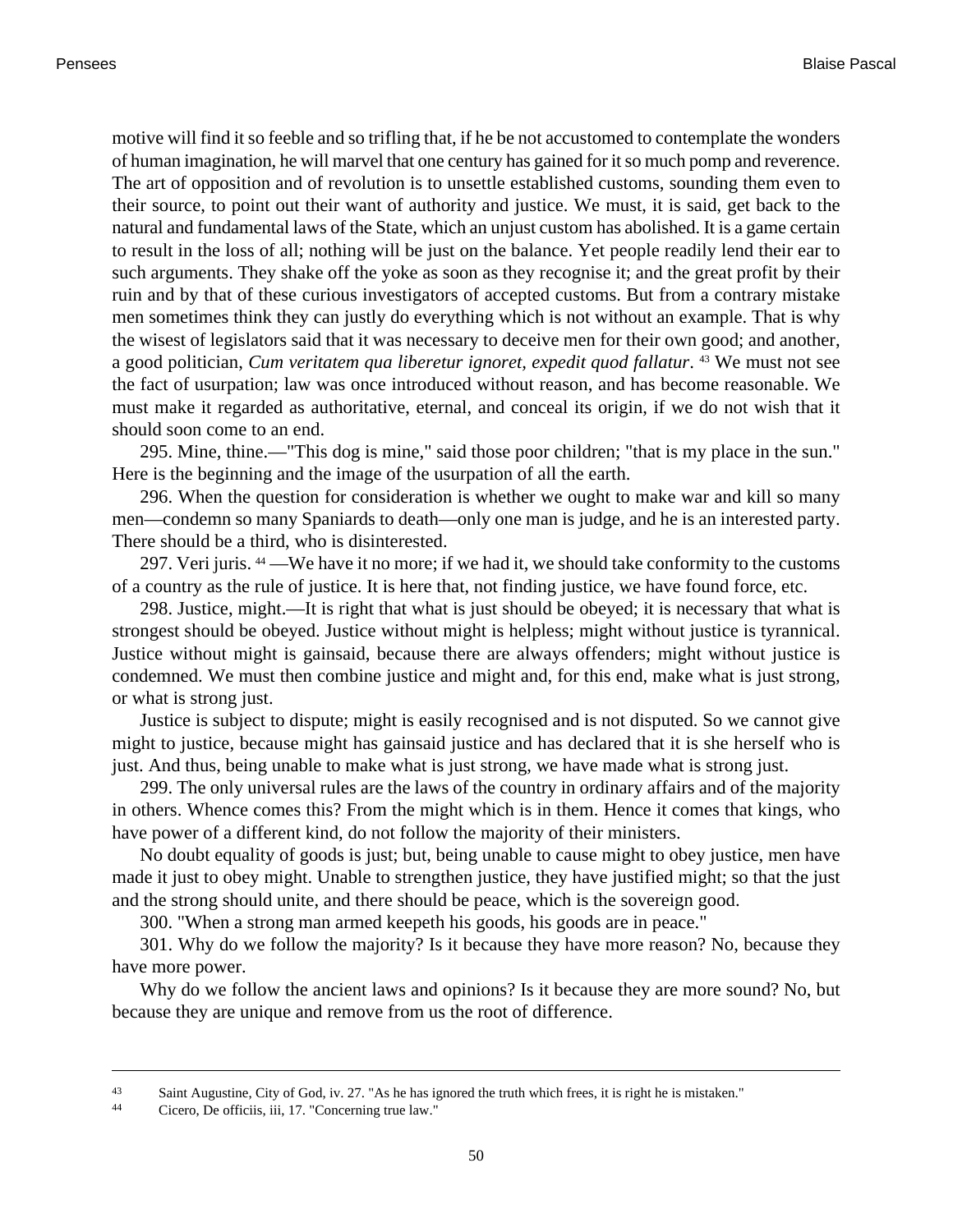302. ... It is the effect of might, not of custom. For those who are capable of originality are few; the greater number will only follow and refuse glory to those inventors who seek it by their inventions. And if these are obstinate in their wish to obtain glory and despise those who do not invent, the latter will call them ridiculous names and will beat them with a stick. Let no one, then, boast of his subtlety, or let him keep his complacency to himself.

303. Might is the sovereign of the world, and not opinion. But opinion makes use of might. It is might that makes opinion. Gentleness is beautiful in our opinion. Why? Because he who will dance on a rope will be alone, and I win gather a stronger mob of people who will say that it is unbecoming.

304. The cords which bind the respect of men to each other are in general cords of necessity; for there must be different degrees, all men wishing to rule, and not all being able to do so, but some being able.

Let us, then, imagine we see society in the process of formation. Men will doubtless fight till the stronger party overcomes the weaker, and a dominant party is established. But when this is once determined, the masters, who do not desire the continuation of strife, then decree that the power which is in their hands shall be transmitted as they please. Some place it in election by the people, others in hereditary succession, etc.

And this is the point where imagination begins to play its part. Till now power makes fact; now power is sustained by imagination in a certain party, in France in the nobility, in Switzerland in the burgesses, etc.

These cords which bind the respect of men to such and such an individual are therefore the cords of imagination.

305. The Swiss are offended by being called gentlemen, and prove themselves true plebeians in order to be thought worthy of great office.

306. As duchies, kingships, and magistracies are real and necessary, because might rules all, they exist everywhere and always. But since only caprice makes such and such a one a ruler, the principle is not constant, but subject to variation, etc.

307. The chancellor is grave and clothed with ornaments, for his position is unreal. Not so the king; he has power and has nothing to do with the imagination. Judges, physicians, etc., appeal only to the imagination.

308. The habit of seeing kings accompanied by guards, drums, officers, and all the paraphernalia which mechanically inspire respect and awe, makes their countenance, when sometimes seen alone without these accompaniments, impress respect and awe on their subjects; because we cannot separate in thought their persons from the surroundings with which we see them usually joined. And the world, which knows not that this effect is the result of habit, believes that it arises by a natural force, whence come these words, "The character of Divinity is stamped on his countenance," etc.

309. Justice.—As custom determines what is agreeable, so also does it determine justice.

310. King and tyrant.—I, too, will keep my thoughts secret.

I will take care on every journey.

Greatness of establishment, respect for establishment.

The pleasure of the great is the power to make people happy.

The property of riches is to be given liberally.

The property of each thing must be sought. The property of power is to protect.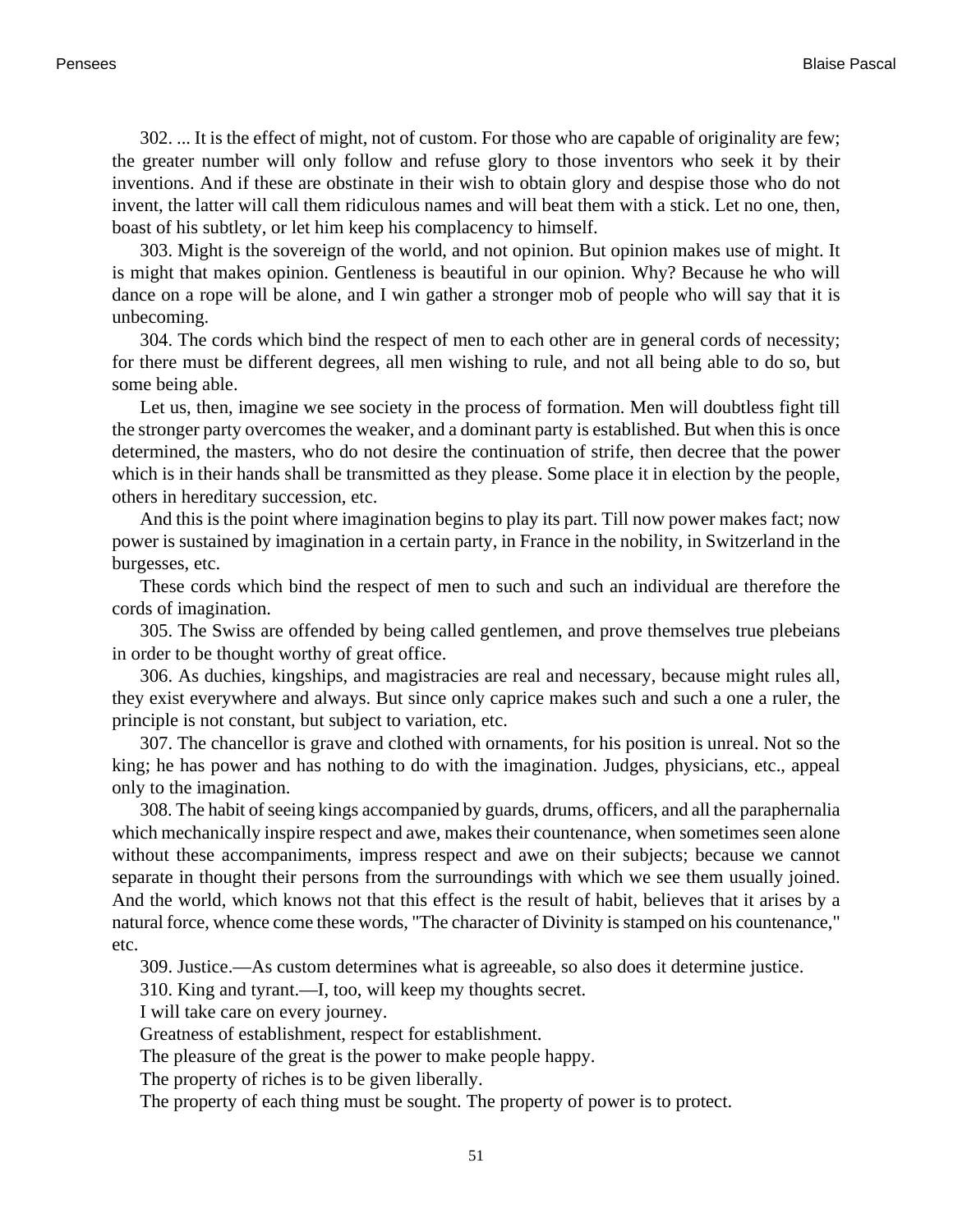When force attacks humbug, when a private soldier takes the square cap off a first president, and throws it out of the window.

311. The government founded on opinion and imagination reigns for some time, and this government is pleasant and voluntary; that founded on might lasts for ever. Thus opinion is the queen of the world, but might is its tyrant.

312. Justice is what is established; and thus all our established laws will necessarily be regarded as just without examination, since they are established.

313. Sound opinions of the people.—Civil wars are the greatest of evils. They are inevitable, if we wish to reward desert; for all will say they are deserving. The evil we have to fear from a fool who succeeds by right of birth, is neither so great nor so sure.

314. God has created all for Himself. He has bestowed upon Himself the power of pain and pleasure.

You can apply it to God, or to yourself. If to God, the Gospel is the rule. If to yourself, you will take the place of God. As God is surrounded by persons full of charity, who ask of Him the blessings of charity that are in His power, so... recognise, then, and learn that you are only a king of lust, and take the ways of lust.

315. The reason of effects.—It is wonderful that men would not have me honour a man clothed in brocade and followed by seven or eight lackeys! Why! He will have me thrashed, if I do not salute him. This custom is a farce. It is the same with a horse in fine trappings in comparison with another! Montaigne is a fool not to see what difference there is, to wonder at our finding any, and to ask the reason. "Indeed," says he, "how comes it," etc....

316. Sound opinions of the people.—To be spruce is not altogether foolish, for it proves that a great number of people work for one. It shows by one's hair, that one has a valet, a perfumer, etc., by one's band, thread, lace,... etc. Now it is not merely superficial nor merely outward show to have many arms at command. The more arms one has, the more powerful one is. To be spruce is to show one's power.

317. Deference means, "Put yourself to inconvenience." This is apparently silly, but is quite right. For it is to say, "I would indeed put myself to inconvenience if you required it, since indeed I do so when it is of no service to you." Deference further serves to distinguish the great. Now if deference was displayed by sitting in an arm-chair, we should show deference to everybody, and so no distinction would be made; but, being put to inconvenience, we distinguish very well.

318. He has four lackeys.

319. How rightly do we distinguish men by external appearances rather than by internal qualities! Which of us two shall have precedence? Who will give place to the other? The least clever. But I am as clever as he. We should have to fight over this. He has four lackeys, and I have only one. This can be seen; we have only to count. It falls to me to yield, and I am a fool if I contest the matter. By this means we are at peace, which is the greatest of boons.

320. The most unreasonable things in the world become most reasonable, because of the unruliness of men. What is less reasonable than to choose the eldest son of a queen to rule a State? We do not choose as captain of a ship the passenger who is of the best family.

This law would be absurd and unjust; but, because men are so themselves and always will be so, it becomes reasonable and just. For whom will men choose, as the most virtuous and able? We at once come to blows, as each claims to be the most virtuous and able. Let us then attach this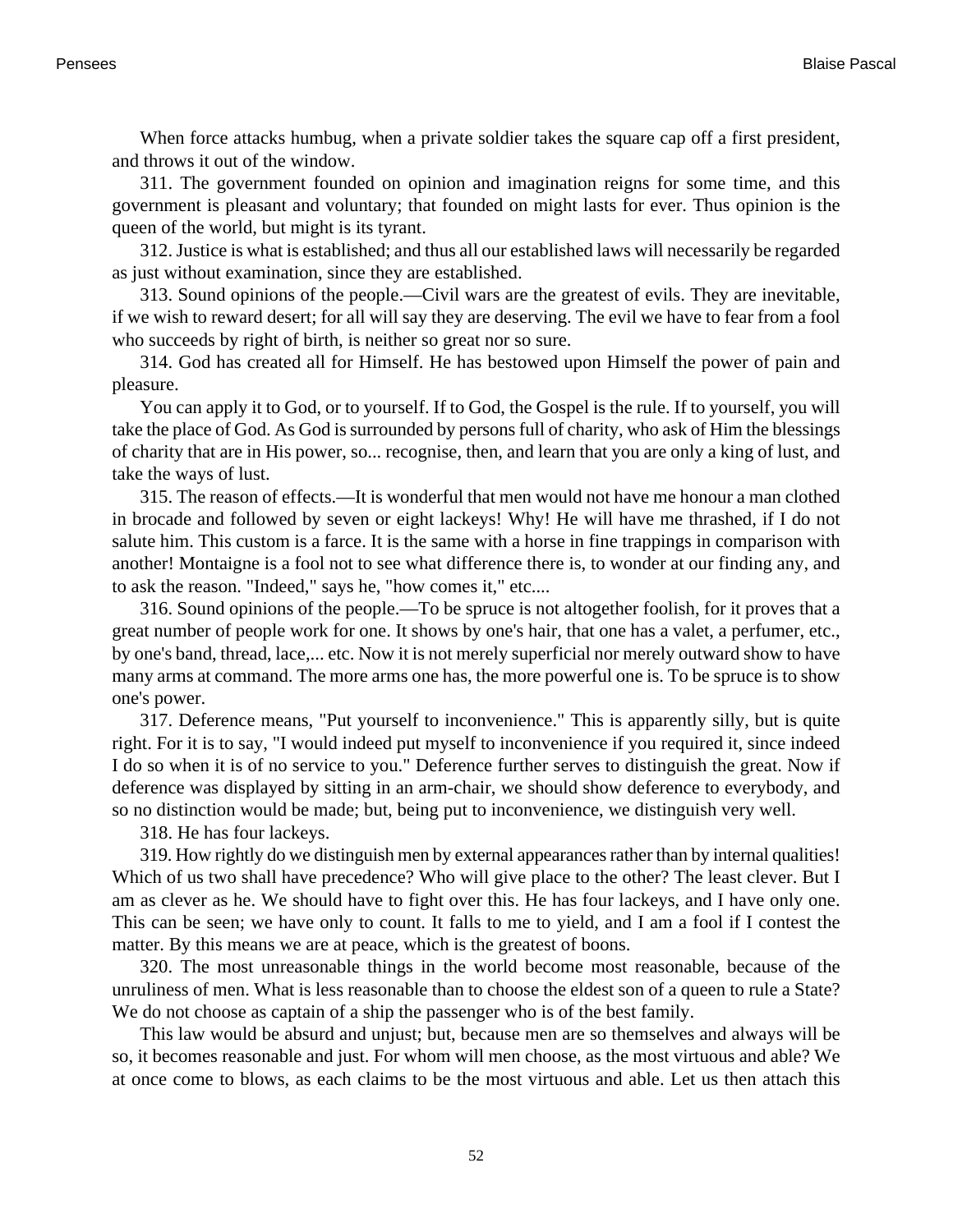quality to something indisputable. This is the king's eldest son. That is clear, and there is no dispute. Reason can do no better, for civil war is the greatest of evils.

321. Children are astonished to see their comrades respected.

322. To be of noble birth is a great advantage. In eighteen years it places a man within the select circle, known and respected, as another have merited in fifty years. It is a gain of thirty years without trouble.

323. What is the Ego?

Suppose a man puts himself at a window to see those who pass by. If I pass by, can I say that he placed himself there to see me? No; for he does not think of me in particular. But does he who loves someone on account of beauty really love that person? No; for the small-pox, which will kill beauty without killing the person, will cause him to love her no more.

And if one loves me for my judgement, memory, he does not love me, for I can lose these qualities without losing myself. Where, then, is this Ego, if it be neither in the body nor in the soul? And how love the body or the soul, except for these qualities which do not constitute me, since they are perishable? For it is impossible and would be unjust to love the soul of a person in the abstract and whatever qualities might be therein. We never, then, love a person, but only qualities.

Let us, then, jeer no more at those who are honoured on account of rank and office; for we love a person only on account of borrowed qualities.

324. The people have very sound opinions, for example:

1. In having preferred diversion and hunting to poetry. The half-learned laugh at it, and glory in being above the folly of the world; but the people are right for a reason which these do not fathom.

2. In having distinguished men by external marks, as birth or wealth. The world again exults in showing how unreasonable this is; but it is very reasonable. Savages laugh at an infant king.

3. In being offended at a blow, or in desiring glory so much. But it is very desirable on account of the other essential goods which are joined to it; and a man who has received a blow, without resenting it, is overwhelmed with taunts and indignities.

4. In working for the uncertain; in sailing on the sea; in walking over a plank.

325. Montaigne is wrong. Custom should be followed only because it is custom, and not because it is reasonable or just. But people follow it for this sole reason, that they think it just. Otherwise they would follow it no longer, although it were the custom; for they will only submit to reason or justice. Custom without this would pass for tyranny; but the sovereignty of reason and justice is no more tyrannical than that of desire. They are principles natural to man.

It would, therefore, be right to obey laws and customs, because they are laws; but we should know that there is neither truth nor justice to introduce into them, that we know nothing of these, and so must follow what is accepted. By this means we would never depart from them. But people cannot accept this doctrine; and, as they believe that truth can be found, and that it exists in law and custom, they believe them and take their antiquity as a proof of their truth, and not simply of their authority apart from truth. Thus they obey laws, but they are liable to revolt when these are proved to be valueless; and this can be shown of all, looked at from a certain aspect.

326. Injustice.—It is dangerous to tell the people that the laws are unjust; for they obey them only because they think them just. Therefore it is necessary to tell them at the same time that they must obey them because they are laws, just as they must obey superiors, not because they are just, but because they are superiors. In this way all sedition is prevented, if this can be made intelligible and it be understood what is the proper definition of justice.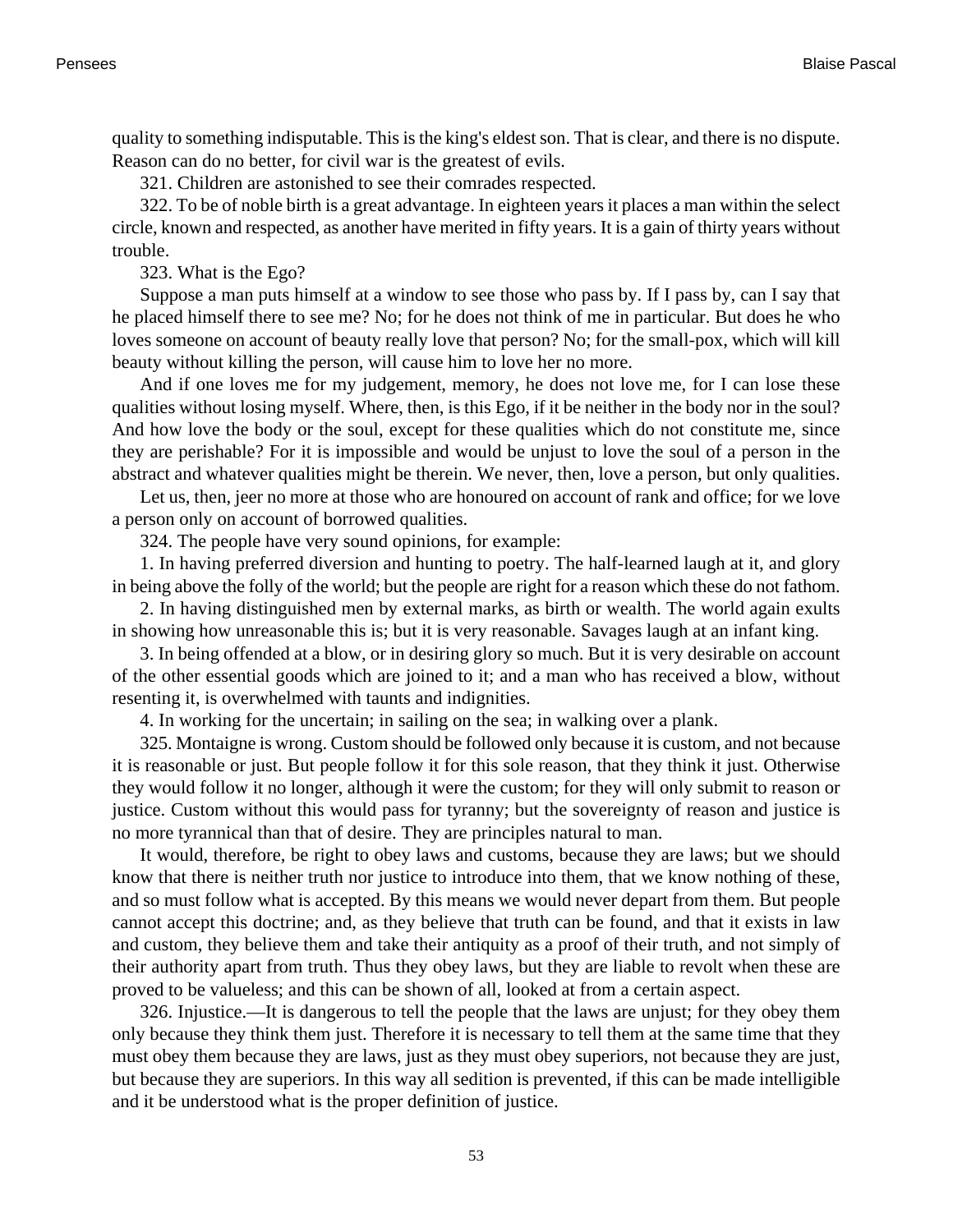327. The world is a good judge of things, for it is in natural ignorance, which is man's true state. The sciences have two extremes which meet. The first is the pure natural ignorance in which all men find themselves at birth. The other extreme is that reached by great intellects, who, having run through all that men can know, find they know nothing, and come back again to that same ignorance from which they set out; but this is a learned ignorance which is conscious of itself. Those between the two, who have departed from natural ignorance and not been able to reach the other, have some smattering of this vain knowledge and pretend to be wise. These trouble the world and are bad judges of everything. The people and the wise constitute the world; these despise it, and are despised. They judge badly of everything, and the world judges rightly of them.

328. The reason of effects.—Continual alternation of pro and con.

We have, then, shown that man is foolish, by the estimation he makes of things which are not essential; and all these opinions are destroyed. We have next shown that all these opinions are very sound and that thus, since all these vanities are well founded, the people are not so foolish as is said. And so we have destroyed the opinion which destroyed that of the people.

But we must now destroy this last proposition and show that it remains always true that the people are foolish, though their opinions are sound because they do not perceive the truth where it is, and, as they place it where it is not, their opinions are always very false and very unsound.

329. The reason of effects.—The weakness of man is the reason why so many things are considered fine, as to be good at playing the lute. It is only an evil because of our weakness.

330. The power of kings is founded on the reason and on the folly of the people, and specially on their folly. The greatest and most important thing in the world has weakness for its foundation, and this foundation is wonderfully sure; for there is nothing more sure than this, that the people will be weak. What is based on sound reason is very ill-founded as the estimate of wisdom.

331. We can only think of Plato and Aristotle in grand academic robes. They were honest men, like others, laughing with their friends, and, when they diverted themselves with writing their Laws and the Politics, they did it as an amusement. That part of their life was the least philosophic and the least serious; the most philosophic was to live simply and quietly. If they wrote on politics, it was as if laying down rules for a lunatic asylum; and if they presented the appearance of speaking of a great matter, it was because they knew that the madmen, to whom they spoke, thought they were kings and emperors. They entered into their principles in order to make their madness as little harmful as possible.

332. Tyranny consists in the desire of universal power beyond its scope.

There are different assemblies of the strong, the fair, the sensible, the pious, in which each man rules at home, not elsewhere. And sometimes they meet, and the strong and the fair foolishly fight as to who shall be master, for their mastery is of different kinds. They do not understand one another, and their fault is the desire to rule everywhere. Nothing can effect this, not even might, which is of no use in the kingdom of the wise, and is only mistress of external actions.

Tyranny—... So these expressions are false and tyrannical: "I am fair, therefore I must be feared. I am strong, therefore I must be loved. I am...

Tyranny is the wish to have in one way what can only be had in another. We render different duties to different merits; the duty of love to the pleasant; the duty of fear to the strong; duty of belief to the learned.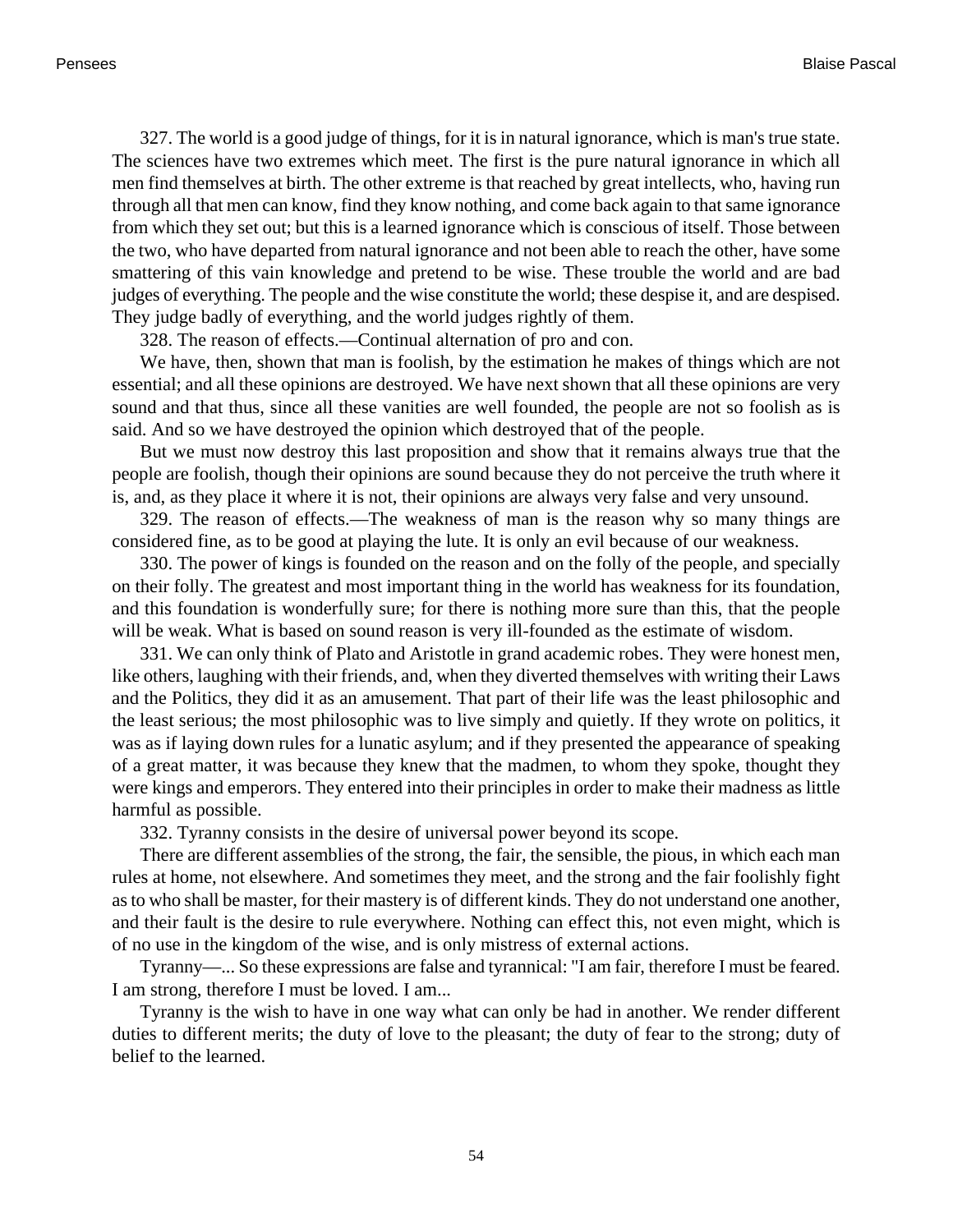We must render these duties; it is unjust to refuse them, and unjust to ask others. And so it is false and tyrannical to say, "He is not strong, therefore I will not esteem him; he is not able, therefore I will not fear him."

333. Have you never seen people who, in order to complain of the little fuss you make about them, parade before you the example of great men who esteem them? In answer I reply to them, "Show me the merit whereby you have charmed these persons, and I also will esteem you."

334. The reason of effects.—Lust and force are the source of all our actions; lust causes voluntary actions, force involuntary ones.

335. The reason of effects.—It is, then, true to say that all the world is under a delusion; for, although the opinions of the people are sound, they are not so as conceived by them, since they think the truth to be where it is not. Truth is indeed in their opinions, but not at the point where they imagine it. Thus it is true that we must honour noblemen, but not because noble birth is real superiority, etc.

336. The reason of effects.—We must keep our thought secret, and judge everything by it, while talking like the people.

337. The reason of effects. Degrees. The people honour persons of high birth. The semi-learned despise them, saying that birth is not a personal, but a chance superiority. The learned honour them, not for popular reasons, but for secret reasons. Devout persons, who have more zeal than knowledge, despise them, in spite of that consideration which makes them honoured by the learned, because they judge them by a new light which piety gives them. But perfect Christians honour them by another and higher light. So arise a succession of opinions for and against, according to the light one has.

338. True Christians, nevertheless, comply with folly, not because they respect folly, but the command of God, who for the punishment of men has made them subject to these follies. *Omnis creatura subjecta est vanitati*. <sup>45</sup> *Liberabitur*. <sup>46</sup> Thus Saint Thomas explains the passage in Saint James on giving place to the rich, that, if they do it not in the sight of God, they depart from the command of religion.

<sup>45</sup> [Eccles. 3:19.](http://www.ccel.org/b/bible/asv/xml/asv.Eccl.3.xml#Eccl.3.19) "for all is vanity."

<sup>46</sup> [Rom. 8:20-21.](http://www.ccel.org/b/bible/asv/xml/asv.Rom.8.xml#Rom.8.20 Bible:Rom.8.21) "It shall be delivered."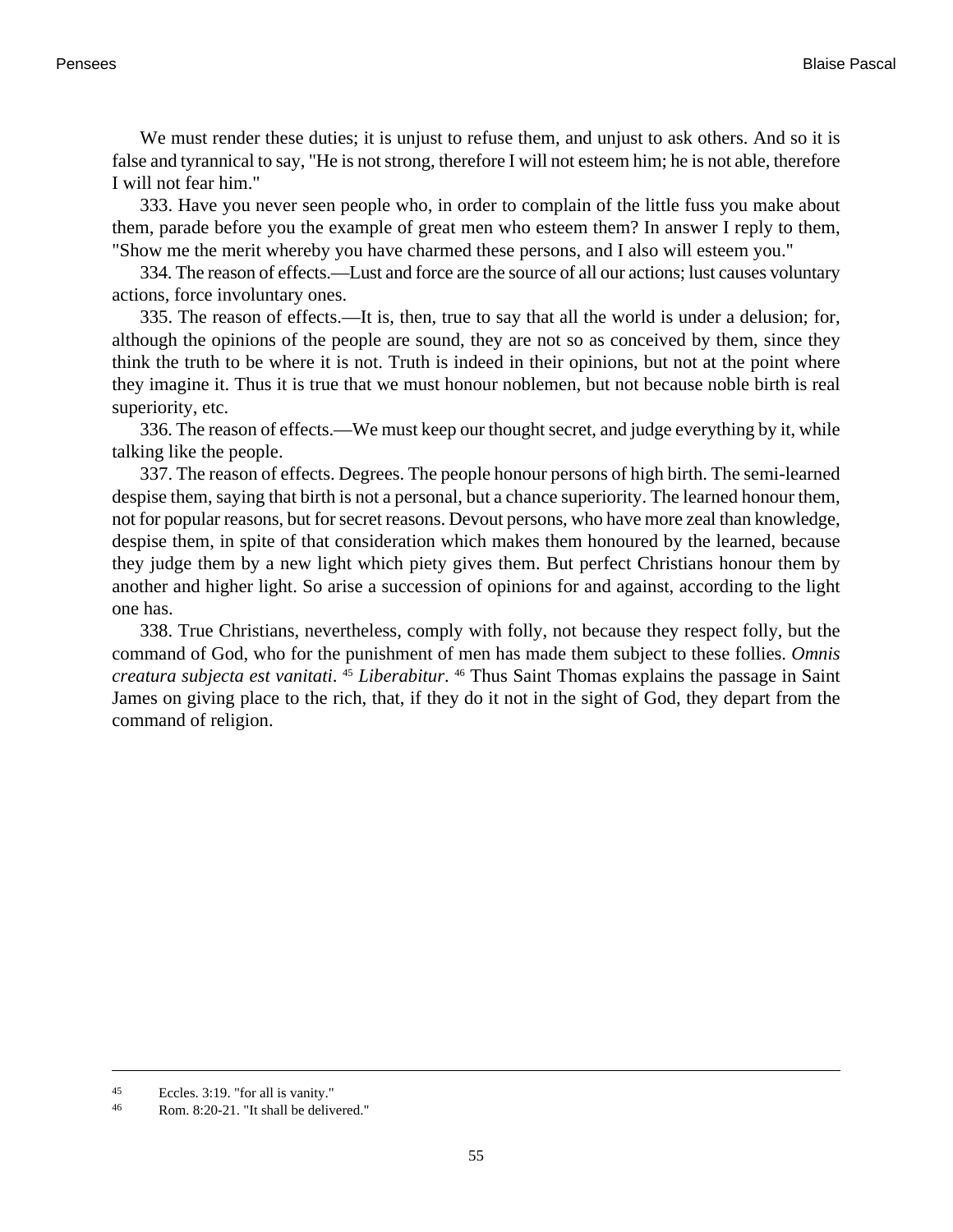# **SECTION VI: THE PHILOSOPHERS**

339. I can well conceive a man without hands, feet, head (for it is only experience which teaches us that the head is more necessary than feet). But I cannot conceive man without thought; he would be a stone or a brute.

340. The arithmetical machine produces effects which approach nearer to thought than all the actions of animals. But it does nothing which would enable us to attribute will to it, as to the animals.

341. The account of the pike and frog of Liancourt. They do it always, and never otherwise, nor any other thing showing mind.

342. If an animal did by mind what it does by instinct, and if it spoke by mind what it speaks by instinct, in hunting and in warning its mates that the prey is found or lost, it would indeed also speak in regard to those things which affect it closer, as example, "Gnaw me this cord which is wounding me, and which I cannot reach."

343. The beak of the parrot, which it wipes, although it is clean.

344. Instinct and reason, marks of two natures.

345. Reason commands us far more imperiously than a master; for in disobeying the one we are unfortunate, and in disobeying the other we are fools.

346. Thought constitutes the greatness of man.

347. Man is but a reed, the most feeble thing in nature; but he is a thinking reed. The entire universe need not arm itself to crush him. A vapour, a drop of water suffices to kill him. But, if the universe were to crush him, man would still be more noble than that which killed him, because he knows that he dies and the advantage which the universe has over him; the universe knows nothing of this.

All our dignity consists, then, in thought. By it we must elevate ourselves, and not by space and time which we cannot fill. Let us endeavour, then, to think well; this is the principle of morality.

348. A thinking reed.—It is not from space that I must seek my dignity, but from the government of my thought. I shall have no more if I possess worlds. By space the universe encompasses and swallows me up like an atom; by thought I comprehend the world.

349. Immateriality of the soul—Philosophers who have mastered their passions. What matter could do that?

350. The Stoics.—They conclude that what has been done once can be done always, and that, since the desire of glory imparts some power to those whom it possesses, others can do likewise. There are feverish movements which health cannot imitate.

Epictetus concludes that, since there are consistent Christians, every man can easily be so.

351. Those great spiritual efforts, which the soul sometimes assays, are things on which it does not lay hold. It only leaps to them, not as upon a throne, for ever, but merely for an instant.

352. The strength of a man's virtue must not be measured by his efforts, but by his ordinary life.

353. I do not admire the excess of a virtue as of valour, except I see at the same time the excess of the opposite virtue, as in Epaminondas, who had the greatest valour and the greatest kindness. For otherwise it is not to rise, it is to fall. We do not display greatness by going to one extreme, but in touching both at once, and filling all the intervening space. But perhaps this is only a sudden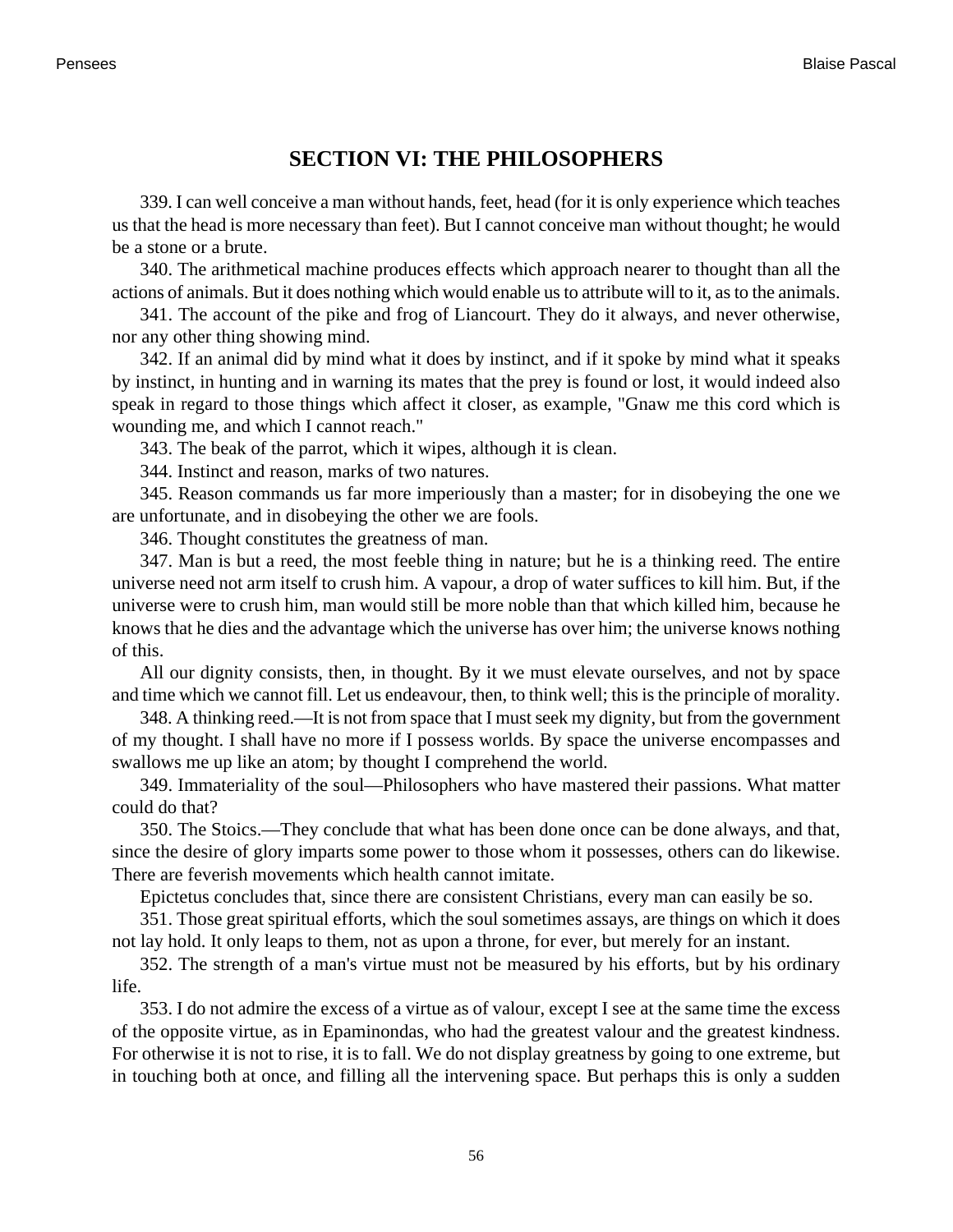movement of the soul from one to the other extreme, and in fact it is ever at one point only, as in the case of a firebrand. Be it so, but at least this indicates agility if not expanse of soul.

354. Man's nature is not always to advance; it has its advances and retreats.

Fever has its cold and hot fits; and the cold proves as well as the hot the greatness of the fire of fever.

The discoveries of men from age to age turn out the same. The kindness and the malice of the world in general are the same. Plerumque gratae principibus vices. <sup>47</sup>

355. Continuous eloquence wearies.

Princes and kings sometimes play. They are not always on their thrones. They weary there. Grandeur must be abandoned to be appreciated. Continuity in everything is unpleasant. Cold is agreeable, that we may get warm.

Nature acts by progress, itus et reditus. It goes and returns, then advances further, then twice as much backwards, then more forward than ever, etc.

The tide of the sea behaves in the same manner; and so, apparently, does the sun in its course.

356. The nourishment of the body is little by little. Fullness of nourishment and smallness of substance.

357. When we would pursue virtues to their extremes on either side, vices present themselves, which insinuate themselves insensibly there, in their insensible journey towards the infinitely little; and vices present themselves in a crowd towards the infinitely great, so that we lose ourselves in them and no longer see virtues. We find fault with perfection itself.

358. Man is neither angel nor brute, and the unfortunate thing is that he who would act the angel acts the brute.

359. We do not sustain ourselves in virtue by our own strength, but by the balancing of two opposed vices, just as we remain upright amidst two contrary gales. Remove one of the vices, and we fall into the other.

360. What the Stoics propose is so difficult and foolish!

The Stoics lay down that all those who are not at the high degree of wisdom are equally foolish and vicious, as those who are two inches under water.

361. The sovereign good. Dispute about the sovereign good.—*Ut sis contentus temetipso et ex te nascentibus bonis*. <sup>48</sup> There is a contradiction, for in the end they advise suicide. Oh! What a happy life, from which we are to free ourselves as from the plague!

362. *Ex senatus-consultis et plebiscitis*...

To ask like passages.

363. *Ex senatus-consultis et plebiscitis scelera exercentur*. Seneca. 588. <sup>49</sup> *Nihil tam absurde dici potest quod non dicatur ab aliquo philosophorum*. 50 *Quibusdam destinatis sententiis consecrati quae non probant coguntur defendere*. 51 *Ut omnium rerum sic litterarum quoque intemperantia laboramus*. 52

<sup>47</sup> Horace, Odes, III. xxix. 13. "Changes nearly always please the great."<br>48 Sepace Epistles xx 8 "In order that you are satisfied with yourself a

<sup>48</sup> Seneca, Epistles, xx. 8. "In order that you are satisfied with yourself and the good that is born from you."

Montaigne, Essays, ii. 12.

<sup>50</sup> Cicero, De Divinatione, ii. 58. "There is nothing so absurd that it has not been said by some philosopher."<br>Cicero, Disputationes Tusculange, ii. 2. "Devoted to certain fixed opinions, they are forced to defend what

<sup>51</sup> Cicero, Disputationes Tusculanae, ii. 2. "Devoted to certain fixed opinions, they are forced to defend what they hardly approve."

<sup>52</sup> Seneca, Epistles, cvi. "We suffer from an excess of literature as from an excess of anything."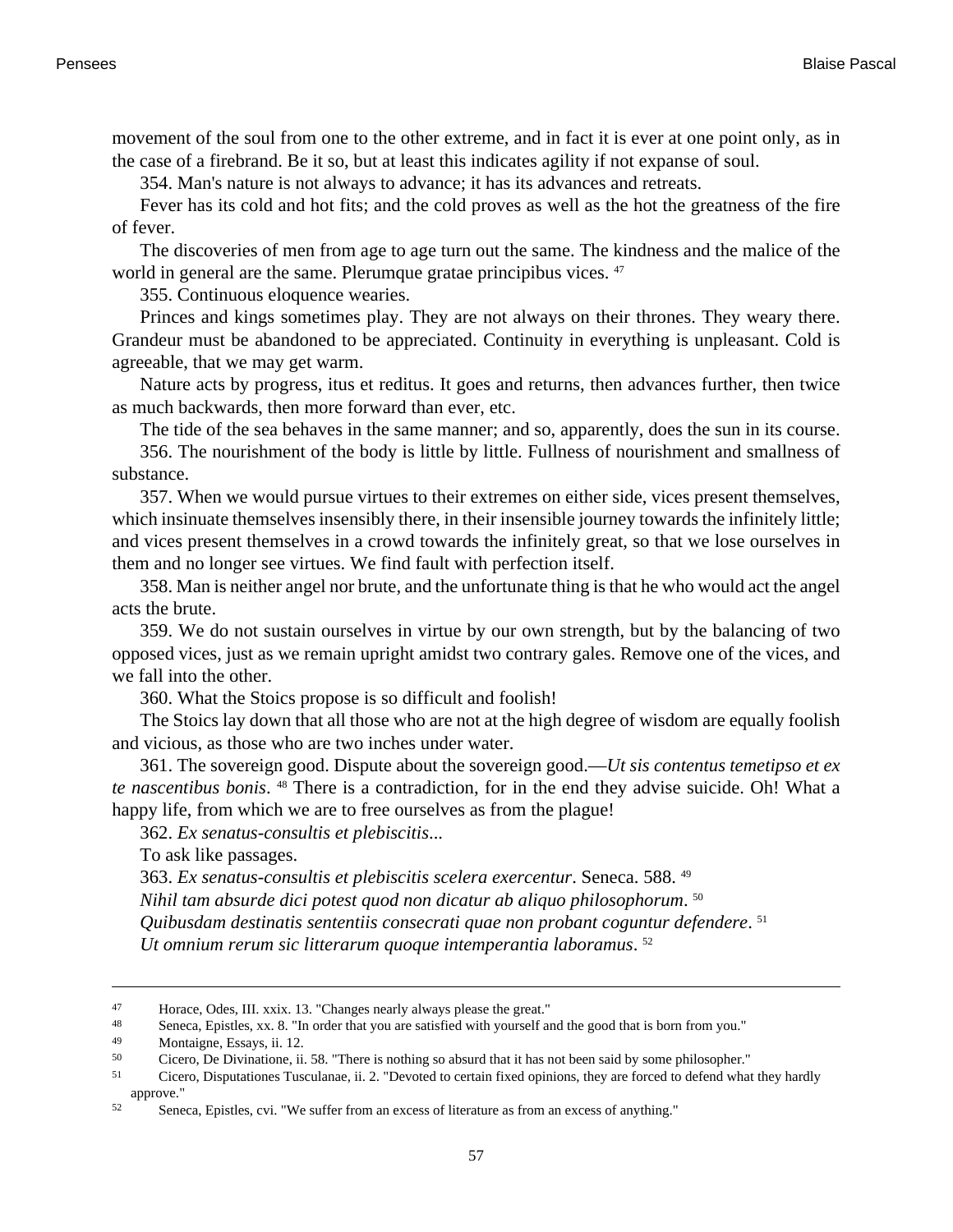*Id maxime quemque decet, quod est cujusque suum maxime*. 53 *Hos natura modos primum dedit*. 54 *Paucis opus est litteris ad bonam mentem*. 55 *Si quando turpe non sit, tamen non est non turpe quum id a multitudine laudetur*. 56 *Mihi sic usus est, tibi ut opus est facto, fac*. 57 364. *Rarum est enim ut satis se quisque vereatur*. 58 *Tot circa unum caput tumultuantes deos*. 59 *Nihil turpius quam cognitioni assertionem praecurrere*. 60 *Nec me pudet, ut istos, fateri nescire quid nesciam*. 61 *Melius non incipient*. 62

365. Thought.—All the dignity of man consists in thought. Thought is, therefore, by its nature a wonderful and incomparable thing. It must have strange defects to be contemptible. But it has such, so that nothing is more ridiculous. How great it is in its nature! How vile it is in its defects!

But what is this thought? How foolish it is!

366. The mind of this sovereign judge of the world is not so independent that it is not liable to be disturbed by the first din about it. The noise of a cannon is not necessary to hinder its thoughts; it needs only the creaking of a weathercock or pulley. Do not wonder if at present it does not reason well; a fly is buzzing in its ears; that is enough to render it incapable of good judgement. If you wish it to be able to reach the truth, chase away that animal which holds its reason in check and disturbs that powerful intellect which rules towns and kingdoms. Here is a comical god! O ridicolosissimo eroe!

367. The power of flies; they win battles, hinder our soul from acting, eat our body.

368. When it is said that heat is only the motions of certain molecules, and light the conatus recedendi which we feel, it astonishes us. What! Is pleasure only the ballet of our spirits? We have conceived so different an idea of it! And these sensations seem so removed from those others which we say are the same as those with which we compare them! The sensation from the fire, that warmth which affects us in a manner wholly different from touch, the reception of sound and light, all this appears to us mysterious, and yet it is material like the blow of a stone. It is true that the smallness of the spirits which enter into the pores touches other nerves, but there are always some nerves touched.

369. Memory is necessary for all the operations of reason.

370. Chance gives rise to thoughts, and chance removes them; no art can keep or acquire them. A thought has escaped me. I wanted to write it down. I write instead that it has escaped me.

371. When I was small, I hugged my book; and because it sometimes happened to me to... in believing I hugged it, I doubted....

<sup>53</sup> Cicero, De officiis, i. 31. "What suits each one best is what is to him the most natural."<br>
S<sub>4</sub> Virgil The Georgies ii "Nature gave them first these limits."

<sup>&</sup>lt;sup>54</sup> Virgil, The Georgics, ii. "Nature gave them first these limits."<br><sup>55</sup> Seneca Enistles cvi "Wisdom does not demand much teachii

<sup>55</sup> Seneca, Epistles, cvi. "Wisdom does not demand much teaching."

<sup>56</sup> Cicero, De finibus bonorum et malorum. "What is not shameful begins to become so when it is approved by the multitude."<br>57 Terence Heauton Timorumenos I i 21 "That is how I use it: you must do as you wish "

<sup>57</sup> Terence, Heauton Timorumenos, I. i. 21. "That is how I use it; you must do as you wish."<br>58 Opiniillian x  $7^{''}$  It is tere that one sufficiently respects one's self."

Quintillian, x. 7. "It is rare that one sufficiently respects one's self."

<sup>59</sup> Seneca the Elder, Suasoriae, i. 4. "So many gods are busy around a single head."<br> $\frac{60}{2}$  Cicero, Academica i. 45. "Nothing is more shameful than to affirm before know.

Cicero, Academica, i. 45. "Nothing is more shameful than to affirm before knowing."

<sup>61</sup> Cicero, Disputationes Tusculanae, i. 25. "I have not shame, as they do, to admit that I know not what I do not know."

<sup>62</sup> Seneca, Epistles, lxxii. "It is easier not to begin....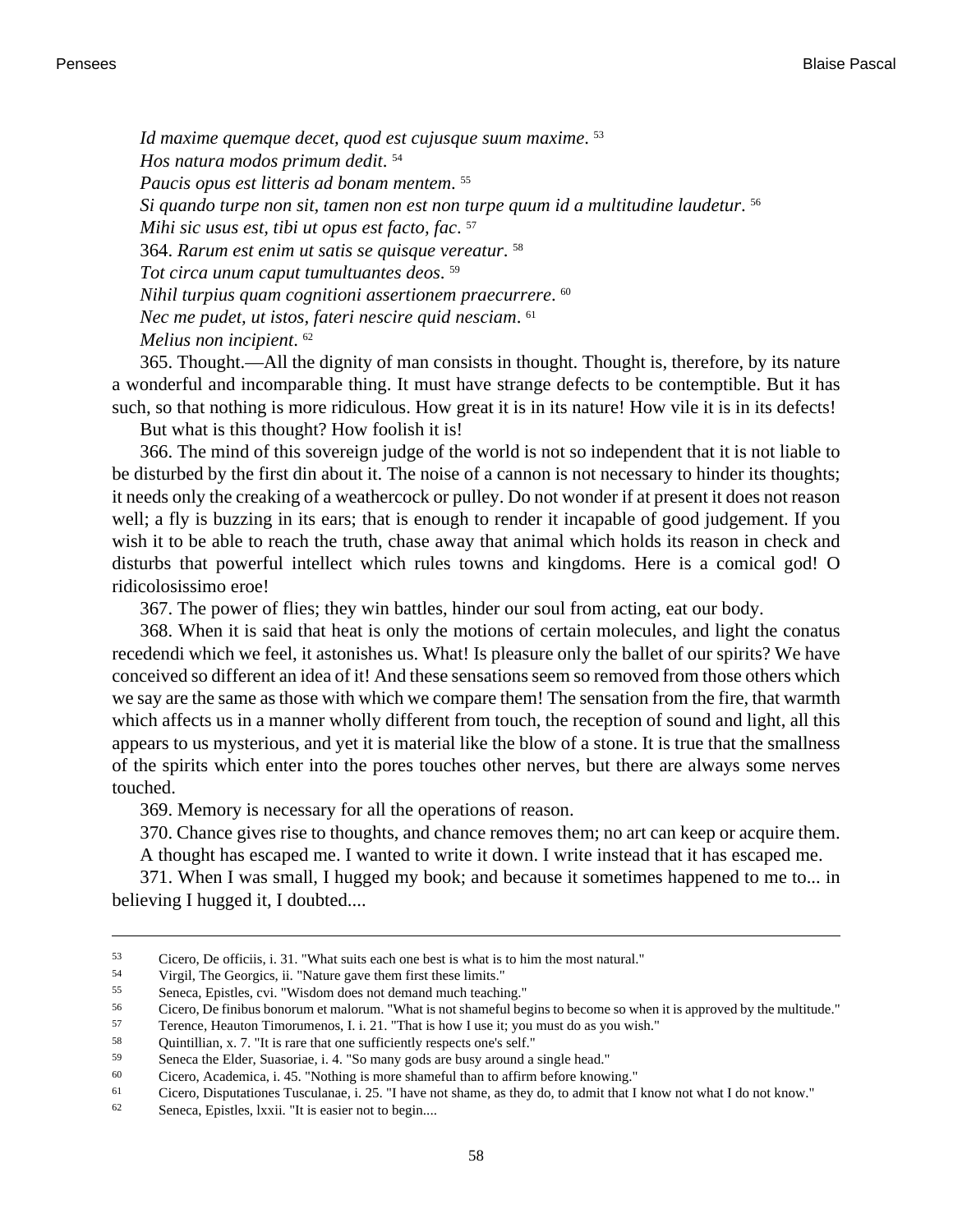372. In writing down my thought, it sometimes escapes me; but this makes me remember my weakness, that I constantly forget. This is as instructive to me as my forgotten thought; for I strive only to know my nothingness.

373. Scepticism.—I shall here write my thoughts without order, and not perhaps in unintentional confusion; that is true order, which will always indicate my object by its very disorder. I should do too much honour to my subject, if I treated it with order, since I want to show that it is incapable of it.

374. What astonishes me most is to see that all the world is not astonished at its own weakness. Men act seriously, and each follows his own mode of life, not because it is in fact good to follow since it is the custom, but as if each man knew certainly where reason and justice are. They find themselves continually deceived, and, by a comical humility, think it is their own fault and not that of the art which they claim always to possess. But it is well there are so many such people in the world, who are not sceptics for the glory of scepticism, in order to show that man is quite capable of the most extravagant opinions, since he is capable of believing that he is not in a state of natural and inevitable weakness, but, on the contrary, of natural wisdom.

Nothing fortifies scepticism more than that there are some who are not sceptics; if all were so, they would be wrong.

375. I have passed a great part of my life believing that there was justice, and in this I was not mistaken; for there is justice according as God has willed to reveal it to us. But I did not take it so, and this is where I made a mistake; for I believed that our justice was essentially just, and that I had that whereby to know and judge of it. But I have so often found my right judgement at fault, that at last I have come to distrust myself and then others. I have seen changes in all nations and men, and thus, after many changes of judgement regarding true justice, I have recognised that our nature was but in continual change, and I have not changed since; and if I changed, I would confirm my opinion.

The sceptic Arcesilaus, who became a dogmatist.

376. This sect derives more strength from its enemies than from its friends; for the weakness of man is far more evident in those who know it not than in those who know it.

377. Discourses on humility are a source of pride in the vain and of humility in the humble. So those on scepticism cause believers to affirm. Few men speak humbly of humility, chastely of chastity, few doubtingly of scepticism. We are only falsehood, duplicity, contradiction; we both conceal and disguise ourselves from ourselves.

378. Scepticism.—Excess, like defect of intellect, is accused of madness. Nothing is good but mediocrity. The majority has settled that and finds fault with him who escapes it at whichever end. I will not oppose it. I quite consent to put there, and refuse to be at the lower end, not because it is low, but because it is an end; for I would likewise refuse to be placed at the top. To leave the mean is to abandon humanity. The greatness of the human soul consists in knowing how to preserve the mean. So far from greatness consisting in leaving it, it consists in not leaving it.

379. It is not good to have too much liberty. It is not good to have all one wants.

380. All good maxims are in the world. We only need to apply them. For instance, we do not doubt that we ought to risk our lives in defence of the public good; but for religion, no.

It is true there must be inequality among men; but if this be conceded, the door is opened not only to the highest power, but to the highest tyranny.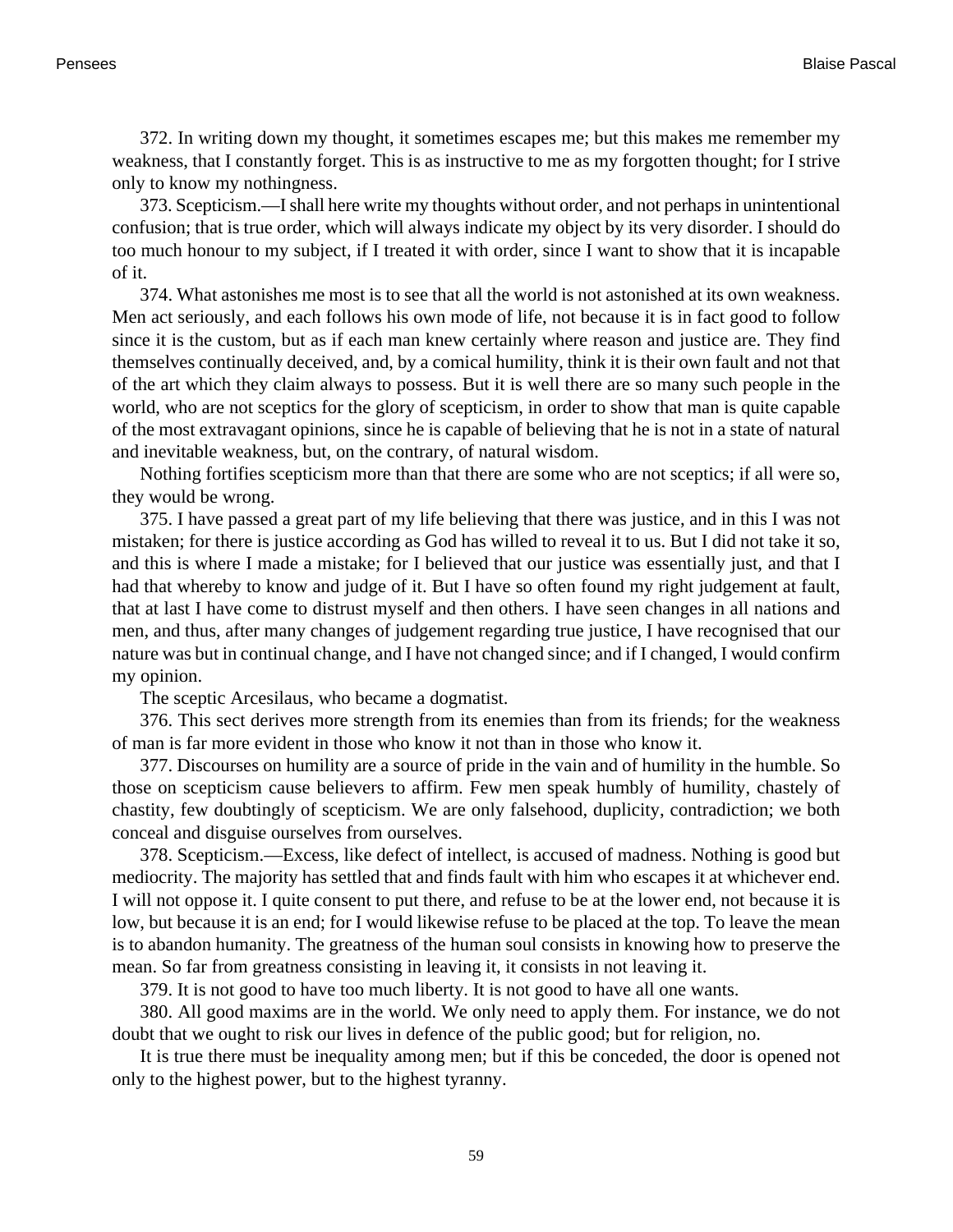We must relax our minds a little; but this opens the door to the greatest debauchery. Let us mark the limits. There are no limits in things. laws would put them there, and the mind cannot suffer it.

381. When we are too young, we do not judge well; so, also, when we are too old. If we do not think enough, or if we think too much on any matter, we get obstinate and infatuated with it. If one considers one's work immediately after having done it, one is entirely prepossessed in its favour; by delaying too long, one can no longer enter into the spirit of it. So with pictures seen from too far or too near; there is but one exact point which is the true place wherefrom to look at them: the rest are too near, too far, too high or too low. Perspective determines that point in the art of painting. But who shall determine it in truth and morality?

382. When all is equally agitated, nothing appears to be agitated, as in a ship. When all tend to debauchery, none appears to do so. He who stops draws attention to the excess of others, like a fixed point.

383. The licentious tell men of orderly lives that they stray from nature's path, while they themselves follow it; as people in a ship think those move who are on the shore. On all sides the language is similar. We must have a fixed point in order to judge. The harbour decides for those who are in a ship; but where shall we find a harbour in morality?

384. Contradiction is a bad sign of truth; several things which are certain are contradicted; several things which are false pass without contradiction. Contradiction is not a sign of falsity, nor the want of contradiction a sign of truth.

385. Scepticism.—Each thing here is partly true and partly false. Essential truth is not so; it is altogether pure and altogether true. This mixture dishonours and annihilates it. Nothing is purely true, and thus nothing is true, meaning by that pure truth. You will say it is true that homicide is wrong. Yes; for we know well the wrong and the false. But what will you say is good? Chastity? I say no; for the world would come to an end. Marriage? No; continence is better. Not to kill? No; for lawlessness would be horrible, and the wicked would kill all the good. To kill? No; for that destroys nature. We possess truth and goodness only in part, and mingled with falsehood and evil.

386. If we dreamt the same thing every night, it would affect us as much as the objects we see every day. And if an artisan were sure to dream every night for twelve hours' duration that he was a king, I believe he would be almost as happy as a king, who should dream every night for twelve hours on end that he was an artisan.

If we were to dream every night that we were pursued by enemies and harassed by these painful phantoms, or that we passed every day in different occupations, as in making a voyage, we should suffer almost as much as if it were real, and should fear to sleep, as we fear to wake when we dread in fact to enter on such mishaps. And, indeed, it would cause pretty nearly the same discomforts as the reality.

But since dreams are all different, and each single one is diversified, what is seen in them affects us much less than what we see when awake, because of its continuity, which is not, however, so continuous and level as not to change too; but it changes less abruptly, except rarely, as when we travel, and then we say, "It seems to me I am dreaming." For life is a dream a little less inconstant.

387. It may be that there are true demonstrations; but this is not certain. Thus, this proves nothing else but that it is not certain that all is uncertain, to the glory of scepticism.

388. Good sense.—They are compelled to say, "You are not acting in good faith; we are not asleep," etc. How I love to see this proud reason humiliated and suppliant! For this is not the language of a man whose right is disputed, and who defends it with the power of armed hands. He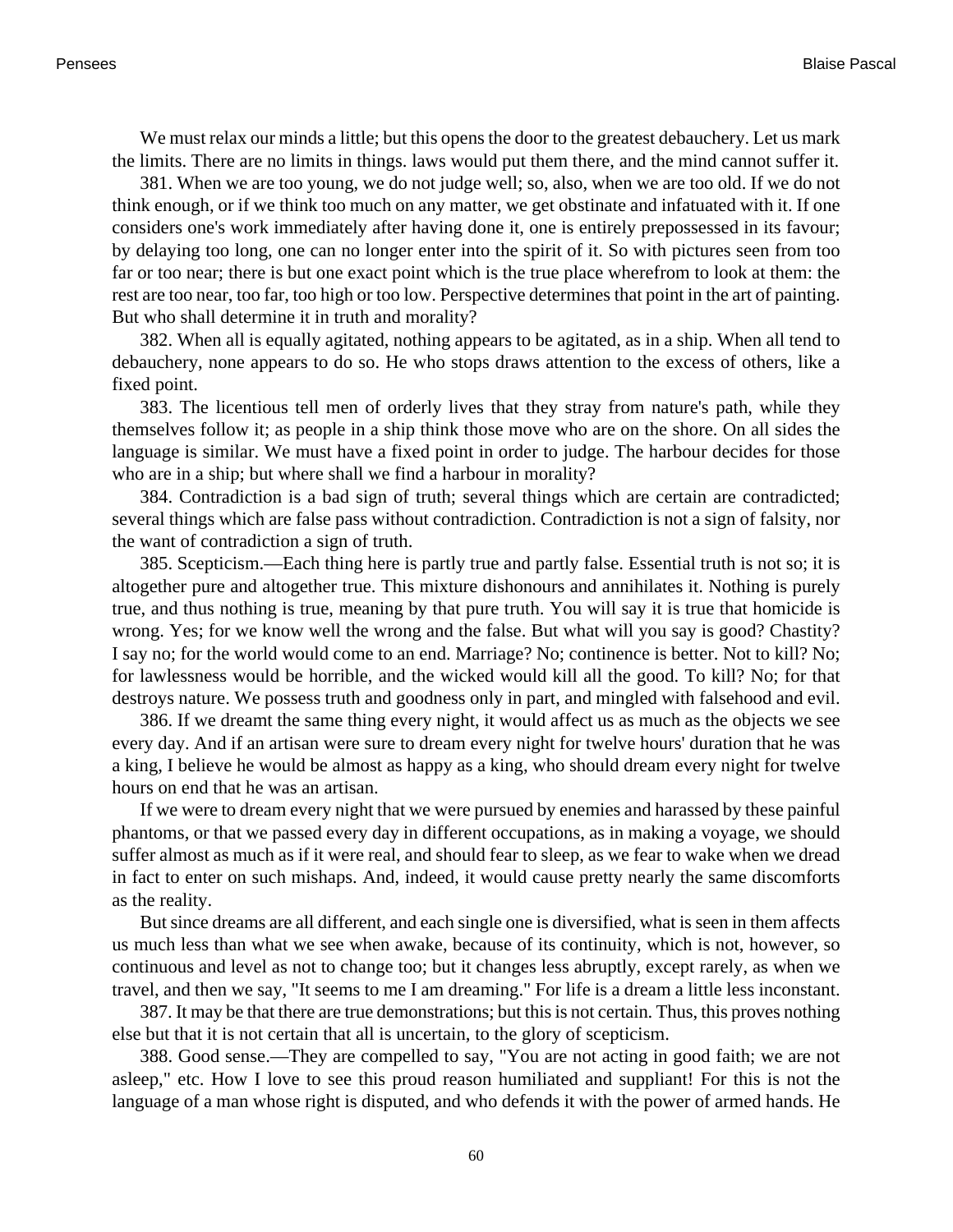is not foolish enough to declare that men are not acting in good faith, but he punishes this bad faith with force.

389. Ecclesiastes shows that man without God is in total ignorance and inevitable misery. For it is wretched to have the wish, but not the power. Now he would be happy and assured of some truth, and yet he can neither know, nor desire not to know. He cannot even doubt.

390. My God! How foolish this talk is! "Would God have made the world to damn it? Would He ask so much from persons so weak"? etc. Scepticism is the cure for this evil, and will take down this vanity.

391. Conversation.—Great words: Religion, I deny it.

Conversation.—Scepticism helps religion.

392. Against Scepticism.—... It is, then, a strange fact that we cannot define these things without obscuring them, while we speak of them with all assurance. We assume that all conceive of them in the same way; but we assume it quite gratuitously, for we have no proof of it. I see, in truth, that the same words are applied on the same occasions, and that every time two men see a body change its place, they both express their view of this same fact by the same word, both saying that it has moved; and from this conformity of application we derive a strong conviction of a conformity of ideas. But this is not absolutely or finally convincing though there is enough to support a bet on the affirmative, since we know that we often draw the same conclusions from different premises.

This is enough, at least, to obscure the matter; not that it completely extinguishes the natural light which assures us of these things. The academicians would have won. But this dulls it and troubles the dogmatists to the glory of the sceptical crowd, which consists in this doubtful ambiguity and in a certain doubtful dimness from which our doubts cannot take away all the clearness, nor our own natural lights chase away all the darkness.

393. It is a singular thing to consider that there are people in the world who, having renounced all the laws of God and nature, have made laws for themselves which they strictly obey, as, for instance, the soldiers of Mahomet, robbers, heretics, etc. It is the same with logicians. It seems that their license must be without any limits or barriers, since they have broken through so many that are so just and sacred.

394. All the principles of sceptics, stoics, atheists, etc., are true. But their conclusions are false, because the opposite principles are also true.

395. Instinct, reason.—We have an incapacity of proof, insurmountable by all dogmatism. We have an idea of truth, invincible to all scepticism.

396. Two things instruct man about his whole nature; instinct and experience.

397. The greatness of man is great in that he knows himself to be miserable. A tree does not know itself to be miserable. It is then being miserable to know oneself to be miserable; but it is also being great to know that one is miserable.

398. All these same miseries prove man's greatness. They are the miseries of a great lord, of a deposed king.

399. We are not miserable without feeling it. A ruined house is not miserable. Man only is miserable. *Ego vir videns*. 63

<sup>63</sup> [Lam. 3:1](http://www.ccel.org/b/bible/asv/xml/asv.Lam.3.xml#Lam.3.1). "I am the man that hath seen."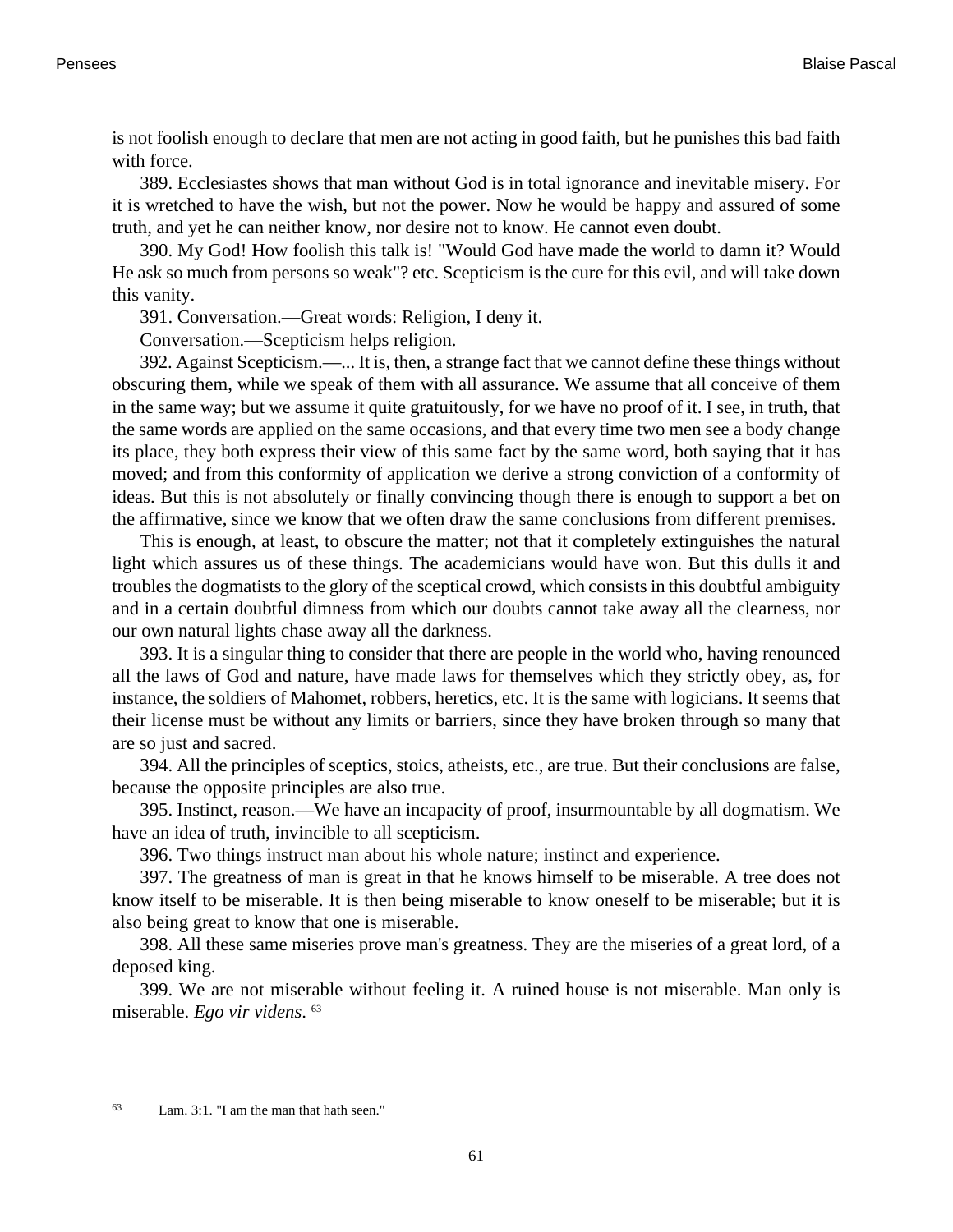400. The greatness of man.—We have so great an idea of the soul of man that we cannot endure being despised, or not being esteemed by any soul; and all the happiness of men consists in this esteem.

401. Glory.—The brutes do not admire each other. A horse does not admire his companion. Not that there is no rivalry between them in a race, but that is of no consequence; for, when in the stable, the heaviest and most ill-formed does not give up his oats to another, as men would have others do to them. Their virtue is satisfied with itself.

402. The greatness of man even in his lust, to have known how to extract from it a wonderful code, and to have drawn from it a picture of benevolence.

403. Greatness.—The reasons of effects indicate the greatness of man, in having extracted so fair an order from lust.

404. The greatest baseness of man is the pursuit of glory. But is the greatest mark of his excellence; for whatever possessions he may have on earth, whatever health and essential comfort, he is not satisfied if he has not the esteem of men. He values human reason so highly that, whatever advantages he may have on earth, he is not content if he is not also ranked highly in the judgement of man. This is the finest position in the world. Nothing can turn him from that desire, which is the most indelible quality of man's heart.

And those who must despise men, and put them on a level with the brutes, yet wish to be admired and believed by men, and contradict themselves by their own feelings; their nature, which is stronger than all, convincing them of the greatness of man more forcibly than reason convinces them of their baseness.

405. Contradiction.—Pride counterbalancing all miseries. Man either hides his miseries, or, if he disclose them, glories in knowing them.

406. Pride counterbalances and takes away all miseries. Here is a strange monster and a very plain aberration. He is fallen from his place and is anxiously seeking it. This is what all men do. Let us see who will have found it.

407. When malice has reason on its side, it becomes proud and parades reason in all its splendour. When austerity or stern choice has not arrived at the true good and must needs return to follow nature, it becomes proud by reason of this return.

408. Evil is easy, and has infinite forms; good is almost unique. But a certain kind of evil is as difficult to find as what we call good; and often on this account such particular evil gets passed off as good. An extraordinary greatness of soul is needed in order to attain to it as well as to good.

409. The greatness of man.—The greatness of man is so evident that it is even proved by his wretchedness. For what in animals is nature, we call in man wretchedness, by which we recognise that, his nature being now like that of animals, he has fallen from a better nature which once was his.

For who is unhappy at not being a king, except a deposed king? Was Paulus Aemilius unhappy at being no longer consul? On the contrary, everybody thought him happy in having been consul, because the office could only be held for a time. But men thought Perseus so unhappy in being no longer king, because the condition of kingship implied his being always king, that they thought it strange that he endured life. Who is unhappy at only having one mouth? And who is not unhappy at having only one eye? Probably no man ever ventured to mourn at not having three eyes. But any one is inconsolable at having none.

410. Perseus, King of Macedon.—Paulus Aemilius reproached Perseus for not killing himself.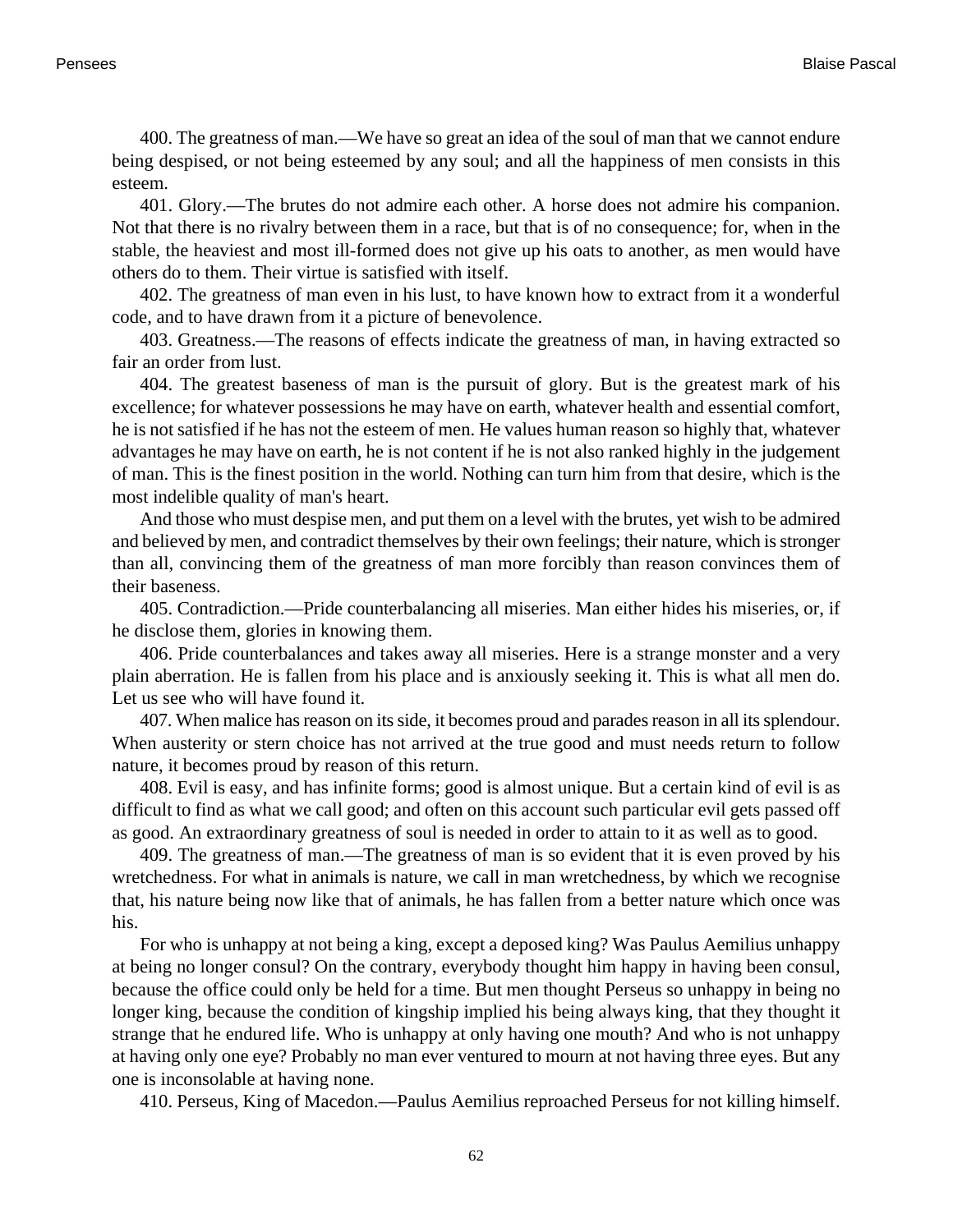411. Notwithstanding the sight of all our miseries, which press upon us and take us by the throat, we have an instinct which we cannot repress and which lifts us up.

412. There is internal war in man between reason and the passions.

If he had only reason without passions...

If he had only passions without reason...

But having both, he cannot be without strife, being unable to be at peace with the one without being at war with the other. Thus he is always divided against and opposed to himself.

413. This internal war of reason against the passions has made a division of those who would have peace into two sects. The first would renounce their passions and become gods; the others would renounce reason and become brute beasts. (Des Barreaux.) But neither can do so, and reason still remains, to condemn the vileness and injustice of the passions and to trouble the repose of those who abandon themselves to them; and the passions keep always alive in those who would renounce them.

414. Men are so necessarily mad that not to be mad would amount to another form of madness.

415. The nature of man may be viewed in two ways: the one according to its end, and then he is great and incomparable; the other according to the multitude, just as we judge of the nature of the horse and the dog, popularly, by seeing its fleetness, et animum arcendi; and then man is abject and vile. These are the two ways which make us judge of him differently and which occasion such disputes among philosophers. For one denies the assumption of the other. One says, "He is not born for this end, for all his actions are repugnant to it." The other says, "He forsakes his end, when he does these base actions."

416. For Port-Royal. Greatness and wretchedness.—Wretchedness being deduced from greatness, and greatness from wretchedness, some have inferred man's wretchedness all the more because they have taken his greatness as a proof of it, and others have inferred his greatness with all the more force, because they have inferred it from his very wretchedness. All that the one party has been able to say in proof of his greatness has only served as an argument of his wretchedness to the others, because the greater our fall, the more wretched we are, and vice versa. The one party is brought back to the other in an endless circle, it being certain that, in proportion as men possess light, they discover both the greatness and the wretchedness of man. In a word, man knows that he is wretched. He is therefore wretched, because be is so; but he is really great because he knows it.

417. This twofold nature of man is so evident that some have thought that we had two souls. A single subject seemed to them incapable of such sudden variations from unmeasured presumption to a dreadful dejection of heart.

418. It is dangerous to make man see too clearly his equality with the brutes without showing him his greatness. It is also dangerous to make his see his greatness too clearly, apart from his vileness. It is still more dangerous to leave him in ignorance of both. But it is very advantageous to show him both. Man must not think that he is on a level either with the brutes or with the angels, nor must he be ignorant of both sides of his nature; but he must know both.

419. I will not allow man to depend upon himself, or upon another, to the end that, being without a resting-place and without repose.

420. If he exalt himself, I humble him; if he humble himself, I exalt him; and I always contradict him, till he understands that he is an incomprehensible monster.

421. I blame equally those who choose to praise man, those who choose to blame him, and those who choose to amuse themselves; and I can only approve of those who seek with lamentation.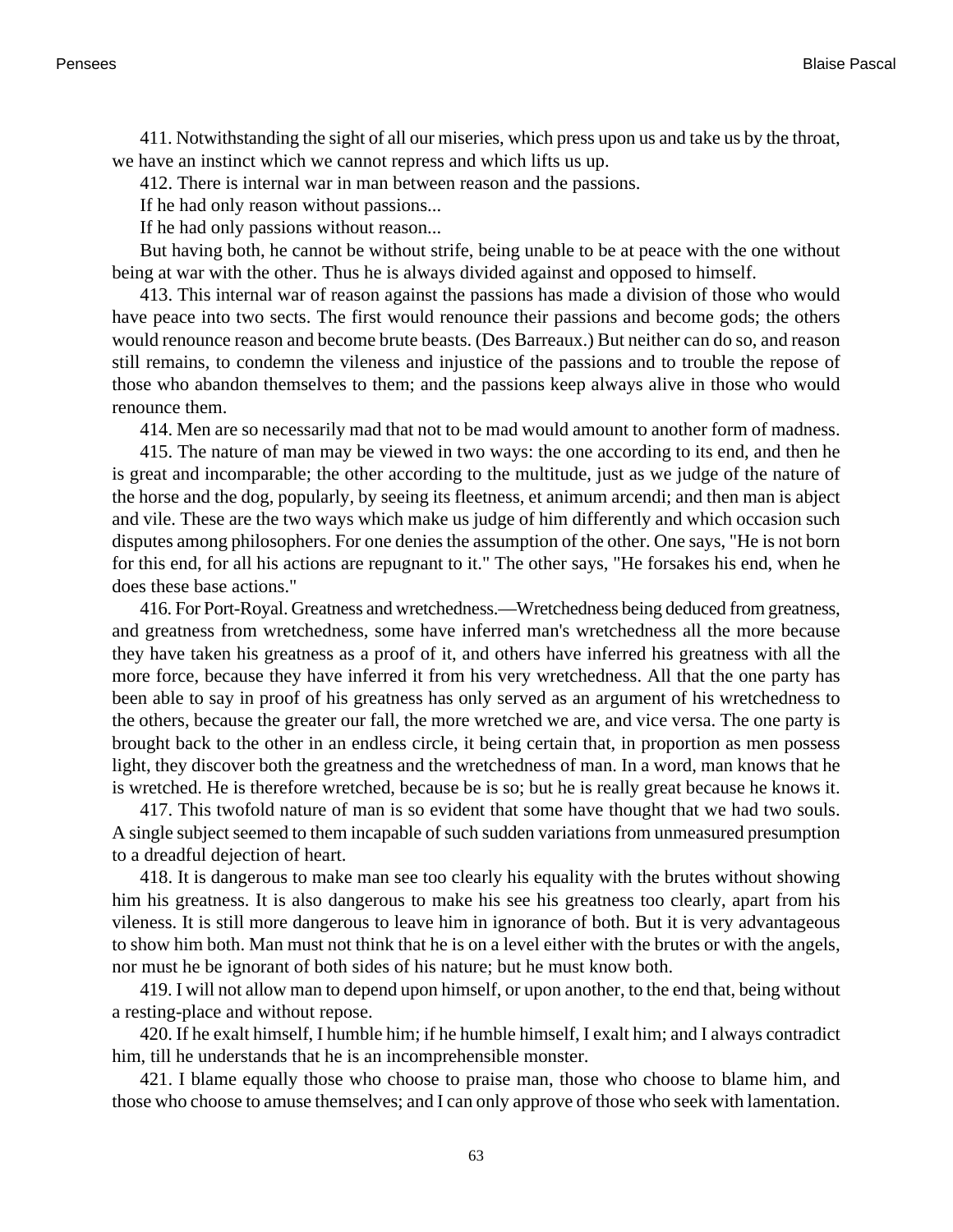422. It is good to be tired and wearied by the vain search after the true good, that we may stretch out our arms to the Redeemer.

423. Contraries. After having shown the vileness and the greatness of man.—Let man now know his value. Let him love himself, for there is in him a nature capable of good; but let him not for this reason love the vileness which is in him. Let him despise himself, for this capacity is barren; but let him not therefore despise this natural capacity. Let him hate himself, let him love himself; he has within him the capacity of knowing the truth and of being happy, but he possesses no truth, either constant or satisfactory.

I would then lead man to the desire of finding truth; to be free from passions, and ready to follow it where he may find it, knowing how much his knowledge is obscured by the passions. I would, indeed, that he should hate in himself the lust which determined his will by itself so that it may not blind him in making his choice, and may not hinder him when he has chosen.

424. All these contradictions, which seem most to keep me from the knowledge of religion, have led me most quickly to the true one.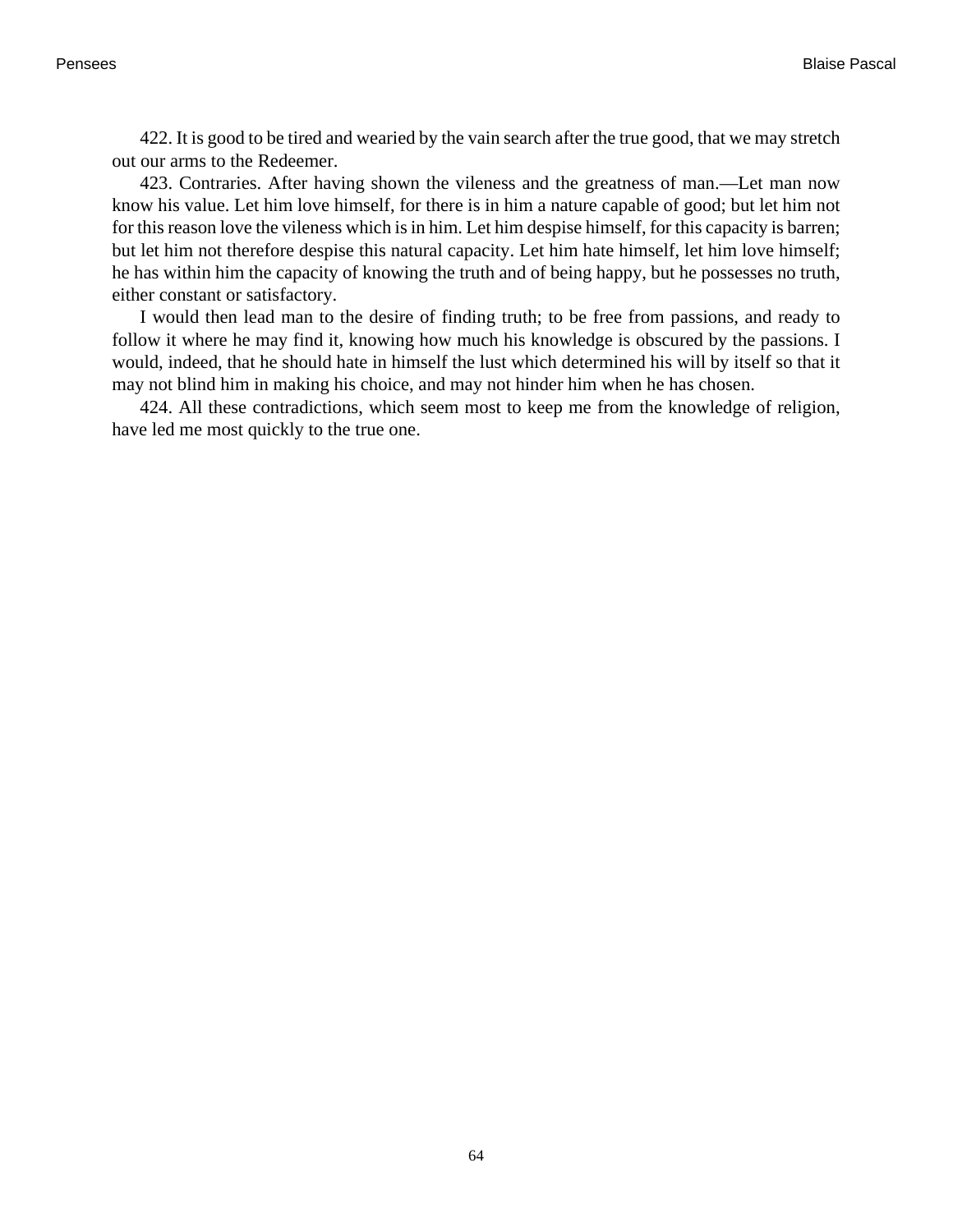## **SECTION VII: MORALITY AND DOCTRINE**

425. Second part.—That man without faith cannot know the true good, nor justice.

All men seek happiness. This is without exception. Whatever different means they employ, they all tend to this end. The cause of some going to war, and of others avoiding it, is the same desire in both, attended with different views. The will never takes the least step but to this object. This is the motive of every action of every man, even of those who hang themselves.

And yet, after such a great number of years, no one without faith has reached the point to which all continually look. All complain, princes and subjects, noblemen and commoners, old and young, strong and weak, learned and ignorant, healthy and sick, of all countries, all times, all ages, and all conditions.

A trial so long, so continuous, and so uniform, should certainly convince us of our inability to reach the good by our own efforts. But example teaches us little. No resemblance is ever so perfect that there is not some slight difference; and hence we expect that our hope will not be deceived on this occasion as before. And thus, while the present never satisfies us, experience dupes us and, from misfortune to misfortune, leads us to death, their eternal crown.

What is it, then, that this desire and this inability proclaim to us, but that there was once in man a true happiness of which there now remain to him only the mark and empty trace, which he in vain tries to fill from all his surroundings, seeking from things absent the help he does not obtain in things present? But these are all inadequate, because the infinite abyss can only be filled by an infinite and immutable object, that is to say, only by God Himself. He only is our true good, and since we have forsaken him, it is a strange thing that there is nothing in nature which has not been serviceable in taking His place; the stars, the heavens, earth, the elements, plants, cabbages, leeks, animals, insects, calves, serpents, fever, pestilence, war, famine, vices, adultery, incest. And since man has lost the true good, everything can appear equally good to him, even his own destruction, though so opposed to God, to reason, and to the whole course of nature.

Some seek good in authority, others in scientific research, others in pleasure. Others, who are in fact nearer the truth, have considered it necessary that the universal good, which all men desire, should not consist in any of the particular things which can only be possessed by one man, and which, when shared, afflict their possessors more by the want of the part he has not than they please him by the possession of what he has. They have learned that the true good should be such as all can possess at once, without diminution and without envy, and which no one can lose against his will. And their reason is that this desire, being natural to man, since it is necessarily in all, and that it is impossible not to have it, they infer from it...

426. True nature being lost, everything becomes its own nature; as the true good being lost, everything becomes its own true good.

427. Man does not know in what rank to place himself. He has plainly gone astray and fallen from his true place without being able to find it again. He seeks it anxiously and unsuccessfully everywhere in impenetrable darkness.

428. If it is a sign of weakness to prove God by nature, do not despise Scripture; if it is a sign of strength to have known these contradictions, esteem Scripture.

429. The vileness of man in submitting himself to the brutes and in even worshipping them. e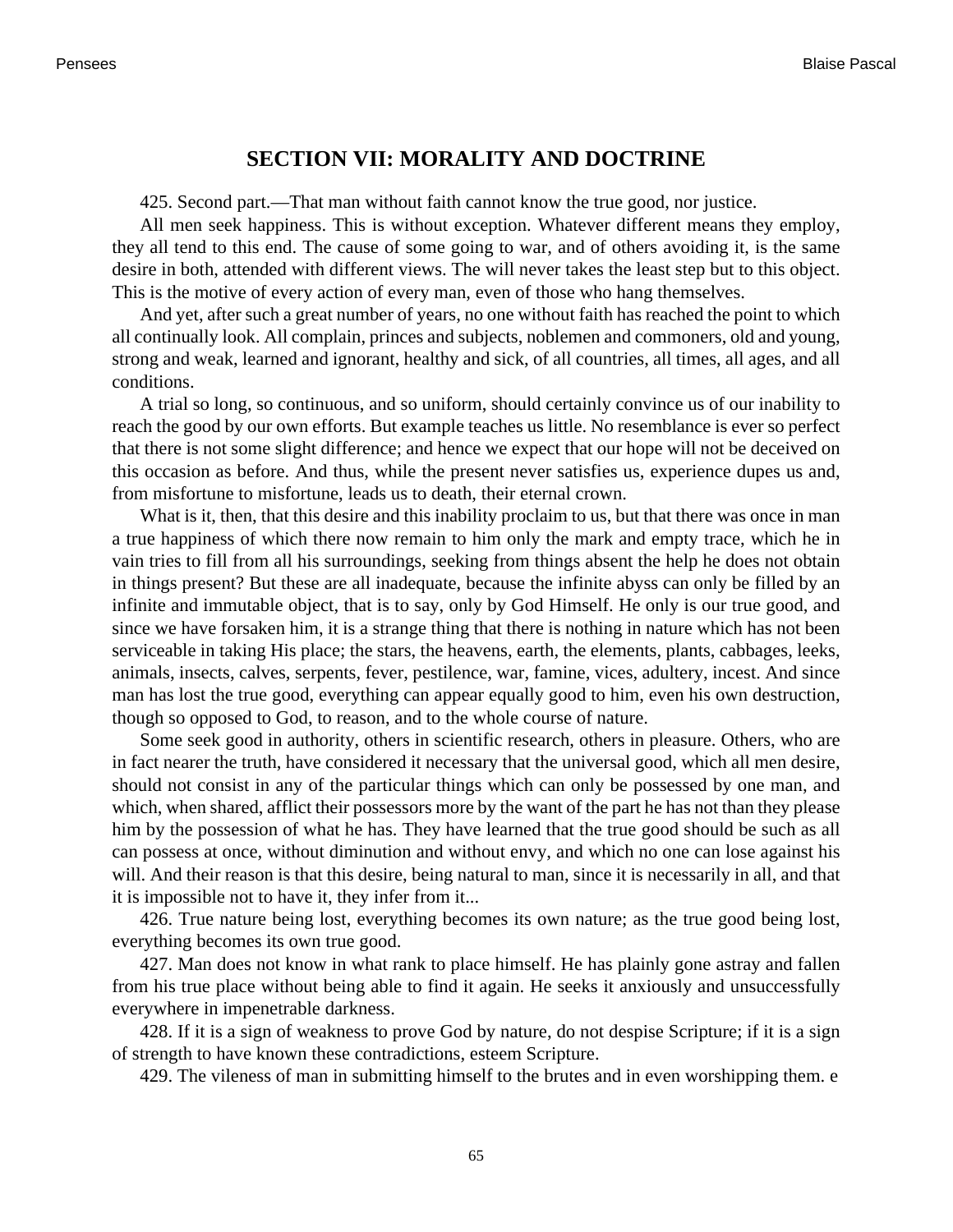430. For Port-Royal. The beginning, after having explained the incomprehensibility.—The greatness and the wretchedness of man are so evident that the true religion must necessarily teach us both that there is in man some great source of greatness and a great source of wretchedness. It must then give us a reason for these astonishing contradictions.

In order to make man happy, it must prove to him that there is a God; that we ought to love Him; that our true happiness is to be in Him, and our sole evil to be separated from Him; it must recognise that we are full of darkness which hinders us from knowing and loving Him; and that thus, as our duties compel us to love God, and our lusts turn us away from Him, we are full of unrighteousness. It must give us an explanation of our opposition to God and to our own good. It must teach us the remedies for these infirmities and the means of obtaining these remedies. Let us, therefore, examine all the religions of the world and see if there be any other than the Christian which is sufficient for this purpose.

Shall it be that of the philosophers, who put forward, as the chief good, the good which is in ourselves? Is this the true good? Have they found the remedy for our ills? Is man's pride cured by placing him on an equality with God? Have those who have made us equal to the brutes, or the Mohammedans who have offered us earthly pleasures as the chief good even in eternity, produced the remedy for our lusts? What religion, then, will teach us to cure pride and lust? What religion will, in fact, teach us our good, our duties, the weakness which turns us from them, the cause of this weakness, the remedies which can cure it, and the means of obtaining these remedies?

All other religions have not been able to do so. Let us see what the wisdom of God will do.

"Expect neither truth," she says, "nor consolation from men. I am she who formed you, and who alone can teach you what you are. But you are now no longer in the state in which I formed you. I created man holy, innocent, perfect. I filled him with light and intelligence. I communicated to him my glory and my wonders. The eye of man saw then the majesty of God. He was not then in the darkness which blinds him, nor subject to mortality and the woes which afflict him. But he has not been able to sustain so great glory without falling into pride. He wanted to make himself his own centre and independent of my help. He withdrew himself from my rule; and, on his making himself equal to me by the desire of finding his happiness in himself, I abandoned him to himself. And setting in revolt the creatures that were subject to him, I made them his enemies; so that man is now become like the brutes and so estranged from me that there scarce remains to him a dim vision of his Author. So far has all his knowledge been extinguished or disturbed! The senses, independent of reason, and often the masters of reason, have led him into pursuit of pleasure. All creatures either torment or tempt him, and domineer over him, either subduing him by their strength, or fascinating him by their charms, a tyranny more awful and more imperious.

"Such is the state in which men now are. There remains to them some feeble instinct of the happiness of their former state; and they are plunged in the evils of their blindness and their lust, which have become their second nature. "From this principle which I disclose to you, you can recognize the cause of those contradictions which have astonished all men and have divided them into parties holding so different views. Observe, now, all the feelings of greatness and glory which the experience of so many woes cannot stifle, and see if the cause of them must not be in another nature.

For Port-Royal to-morrow (Prosopopaea).—"It is in vain, O men, that you seek within yourselves the remedy for your ills. All your light can only reach the knowledge that not in yourselves will you find truth or good. The philosophers have promised you that, and you have been unable to do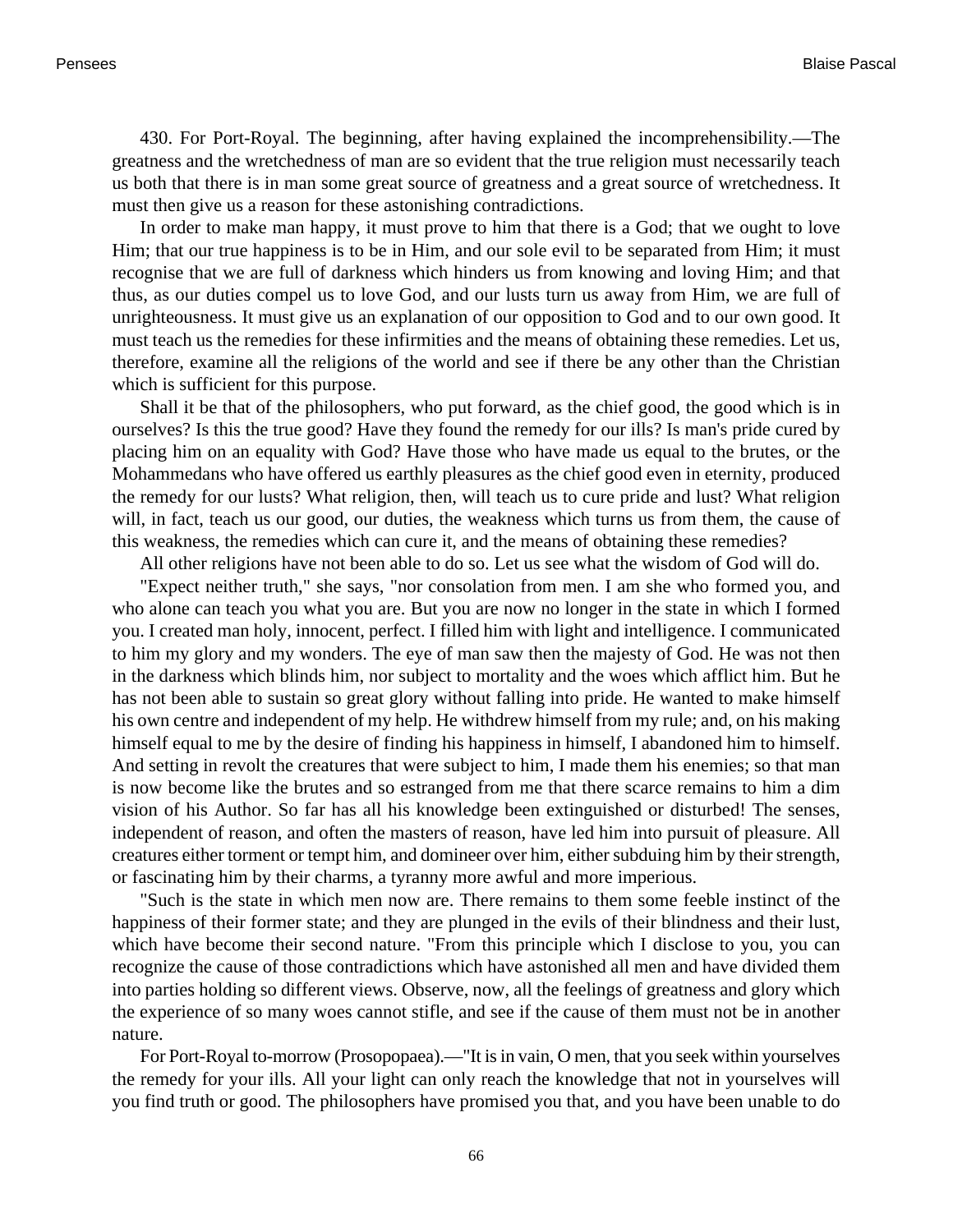it. They neither know what is your true good, nor what is your true state. How could they have given remedies for your ills, when they did not even know them? Your chief maladies are pride, which takes you away from God, and lust, which binds you to earth; and they have done nothing else but cherish one or other of these diseases. If they gave you God as an end, it was only to administer to your pride; they made you think that you are by nature like Him and conformed to Him. And those who saw the absurdity of this claim put you on another precipice, by making you understand that your nature was like that of the brutes, and led you to seek your good in the lusts which are shared by the animals. This is not the way to cure you of your unrighteousness, which these wise men never knew. I alone can make you understand who you are...."

Adam, Jesus Christ.

If you are united to God, it is by grace, not by nature. If you are humbled, it is by penitence, not by nature.

Thus this double capacity...

You are not in the state of your creation.

As these two states are open, it is impossible for you not to recognise them. Follow your own feelings, observe yourselves, and see if you do not find the lively characteristics of these two natures. Could so many contradictions be found in a simple subject?

Incomprehensible. Not all that is incomprehensible ceases to exist. Infinite number. An infinite space equal to a finite.

Incredible that God should unite Himself to us. This consideration is drawn only from the sight of our vileness. But if you are quite sincere over it, follow it as far as I have done and recognise that we are indeed so vile that we are incapable in ourselves of knowing if His mercy cannot make us capable of Him. For I would know how this animal, who knows himself to be so weak, has the right to measure the mercy of God and set limits to it, suggested by his own fancy. He has so little knowledge of what God is that he does not know what he himself is, and, completely disturbed at the sight of his own state, dares to say that God cannot make him capable of communion with Him.

But I would ask him if God demands anything else from him than the knowledge and love of Him, and why, since his nature is capable of love and knowledge, he believes that God cannot make Himself known and loved by him. Doubtless he knows at least that he exists, and that he loves something. Therefore, if he sees anything in the darkness wherein he is, and if he finds some object of his love among the things on earth, why, if God impart to him some ray of His essence, will he not be capable of knowing and of loving Him in the manner in which it shall please Him to communicate Himself to us? There must, then, be certainly an intolerable presumption in arguments of this sort, although they seem founded on an apparent humility, which is neither sincere nor reasonable, if it does not make us admit that, not knowing of ourselves what we are, we can only learn it from God.

"I do not mean that you should submit your belief to me without reason, and I do not aspire to overcome you by tyranny. In fact, I do not claim to give you a reason for everything. And to reconcile these contradictions, I intend to make you see clearly, by convincing proofs, those divine signs in me, which may convince you of what I am, and may gain authority for me by wonders and proofs which you cannot reject; so that you may then believe without... the things which I teach you, since you will find no other ground for rejecting them, except that you cannot know of yourselves if they are true or not.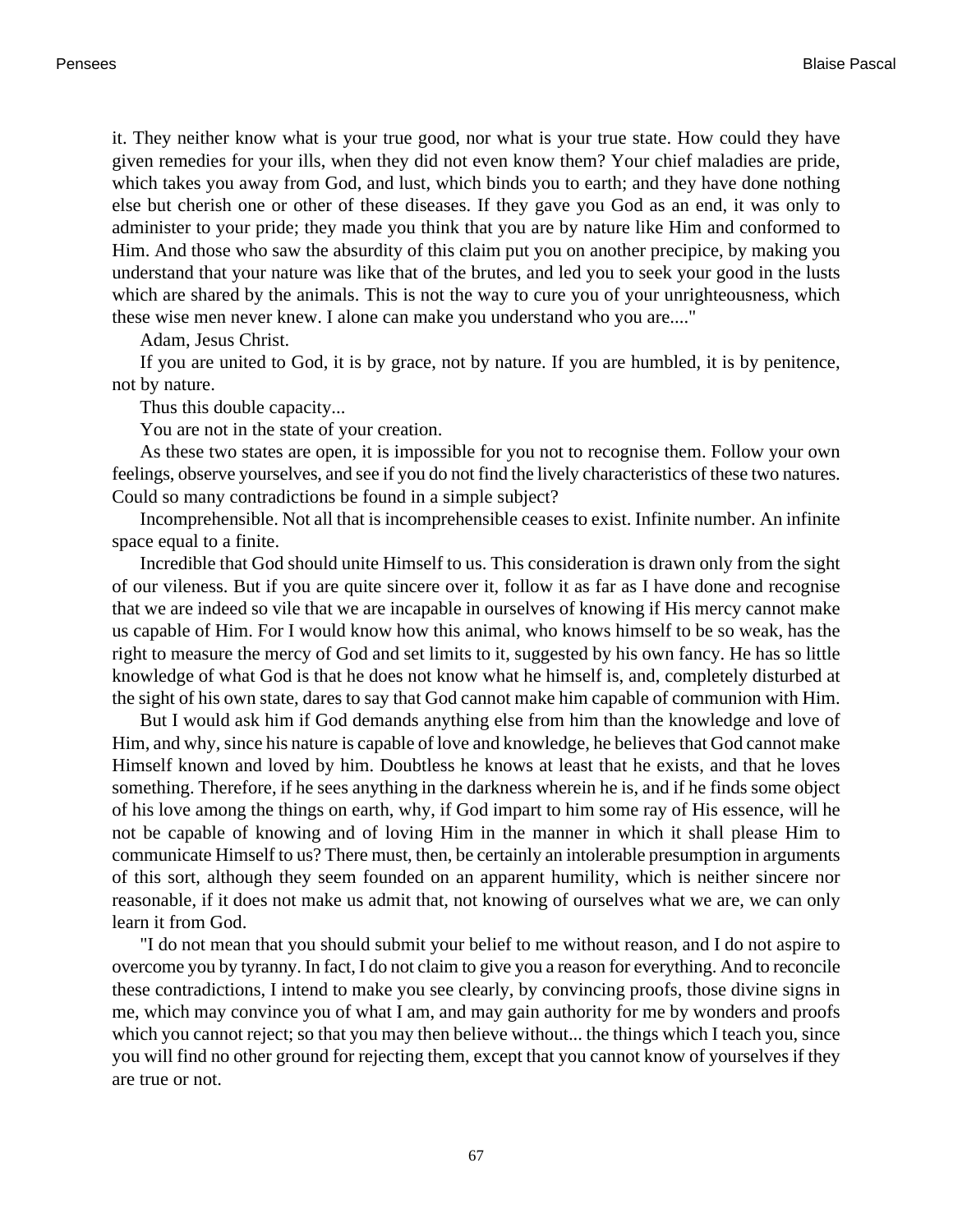"God has willed to redeem men and to open salvation to those who seek it. But men render themselves so unworthy of it that it is right that God should refuse to some, because of their obduracy, what He grants others from a compassion which is not due to them. If He had willed to overcome the obstinacy of the most hardened, He could have done so by revealing Himself so manifestly to them that they could not have doubted of the truth of His essence; as it will appear at the last day, with such thunders and such a convulsion of nature that the dead will rise again, and the blindest will see Him.

"It is not in this manner that He has willed to appear in His advent of mercy, because, as so many make themselves unworthy of His mercy, He has willed to leave them in the loss of the good which they do not want. It was not, then, right that He should appear in a manner manifestly divine, and completely capable of convincing all men; but it was also not right that He should come in so hidden a manner that He could not be known by those who should sincerely seek Him. He has willed to make himself quite recognisable by those; and thus, willing to appear openly to those who seek Him with all their heart, and to be hidden from those who flee from Him with all their heart, He so regulates the knowledge of Himself that He has given signs of Himself, visible to those who seek Him, and not to those who seek Him not. There is enough light for those who only desire to see, and enough obscurity for those who have a contrary disposition."

431. No other religion has recognised that man is the most excellent creature. Some, which have quite recognised the reality of his excellence, have considered as mean and ungrateful the low opinions which men naturally have of themselves; and others, which have thoroughly recognised how real is this vileness, have treated with proud ridicule those feelings of greatness, which are equally natural to man.

"Lift your eyes to God," say the first; "see Him whom you resemble and who has created you to worship Him. You can make yourselves like unto Him; wisdom will make you equal to Him, if you will follow it." "Raise your heads, free men," says Epictetus. And others say, "Bend your eyes to the earth, wretched worm that you are, and consider the brutes whose companion you are."

What, then, will man become? Will he be equal to God or the brutes? What a frightful difference! What, then, shall we be? Who does not see from all this that man has gone astray, that he has fallen from his place, that he anxiously seeks it, that he cannot find it again? And who shall then direct him to it? The greatest men have failed.

432. Scepticism is true; for, after all, men before Jesus Christ did not know where they were, nor whether they were great or small. And those who have said the one or the other knew nothing about it and guessed without reason and by chance. They also erred always in excluding the one or the other.

#### *Quod ergo ignorantes, quaeritis, religio annuntiat vobis*. 64

433. After having understood the whole nature of man.—That a religion may be true, it must have knowledge of our nature. It ought to know its greatness and littleness, and the reason of both. What religion but the Christian has known this?

434. The chief arguments of the sceptics—I pass over the lesser ones—are that we have no certainty of the truth of these principles apart from faith and revelation, except in so far as we naturally perceive them in ourselves. Now this natural intuition is not a convincing proof of their

<sup>64</sup> "What you seek without knowing, religion will announce to you." Pascal misquote[s Acts 17:23.](http://www.ccel.org/b/bible/asv/xml/asv.Acts.17.xml#Acts.17.23) "Whom therefore ye ignorantly worship, him declare I unto you."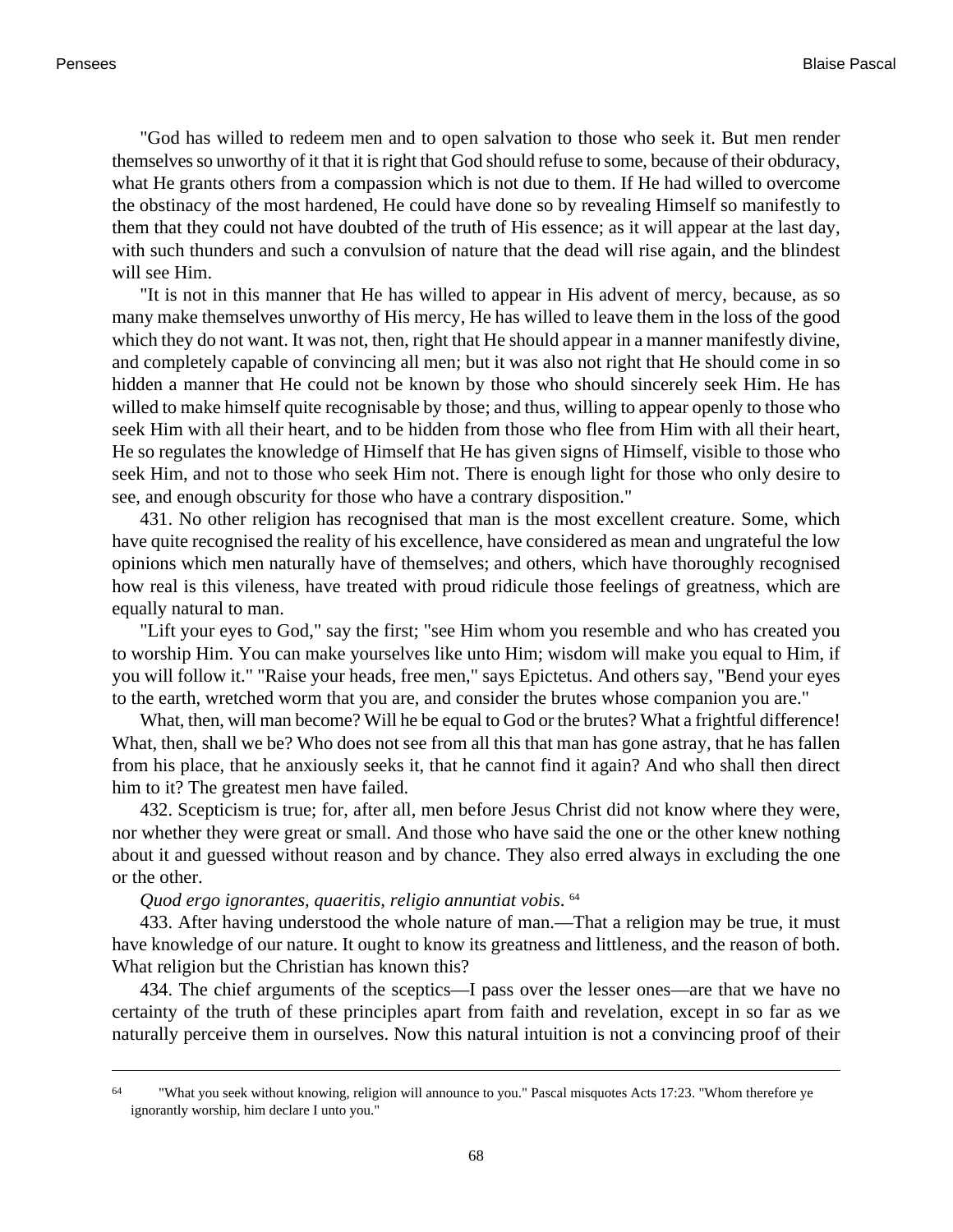truth; since, having no certainty, apart from faith, whether man was created by a good God, or by a wicked demon, or by chance, it is doubtful whether these principles given to us are true, or false, or uncertain, according to our origin. Again, no person is certain, apart from faith, whether he is awake or sleeps, seeing that during sleep we believe that we are awake as firmly as we do when we are awake; we believe that we see space, figure, and motion; we are aware of the passage of time, we measure it; and in fact we act as if we were awake. So that half of our life being passed in sleep, we have on our own admission no idea of truth, whatever we may imagine. As all our intuitions are, then, illusions, who knows whether the other half of our life, in which we think we are awake, is not another sleep a little different from the former, from which we awake when we suppose ourselves asleep?

And who doubts that, if we dreamt in company, and the dreams chanced to agree, which is common enough, and if we were always alone when awake, we should believe that matters were reversed? In short, as we often dream that we dream, heaping dream upon dream, may it not be that this half of our life, wherein we think ourselves awake, is itself only a dream on which the others are grafted, from which we wake at death, during which we have as few principles of truth and good as during natural sleep, these different thoughts which disturb us being perhaps only illusions like the flight of time and the vain fancies of our dreams?

These are the chief arguments on one side and the other.

I omit minor ones, such as the sceptical talk against the impressions of custom, education, manners, country and the like. Though these influence the majority of common folk, who dogmatise only on shallow foundations, they are upset by the least breath of the sceptics. We have only to see their books if we are not sufficiently convinced of this, and we shall very quickly become so, perhaps too much.

I notice the only strong point of the dogmatists, namely, that, speaking in good faith and sincerely, we cannot doubt natural principles. Against this the sceptics set up in one word the uncertainty of our origin, which includes that of our nature. The dogmatists have been trying to answer this objection ever since the world began.

So there is open war among men, in which each must take a part and side either with dogmatism or scepticism. For he who thinks to remain neutral is above all a sceptic. This neutrality is the essence of the sect; he who is not against them is essentially for them. In this appears their advantage. They are not for themselves; they are neutral, indifferent, in suspense as to all things, even themselves being no exception.

What, then, shall man do in this state? Shall he doubt everything? Shall he doubt whether he is awake, whether he is being pinched, or whether he is being burned? Shall he doubt whether he doubts? Shall he doubt whether he exists? We cannot go so far as that; and I lay it down as a fact that there never has been a real complete sceptic. Nature sustains our feeble reason and prevents it raving to this extent.

Shall he, then, say, on the contrary, that he certainly possesses truth—he who, when pressed ever so little, can show no title to it and is forced to let go his hold?

What a chimera, then, is man! What a novelty! What a monster, what a chaos, what a contradiction, what a prodigy! Judge of all things, imbecile worm of the earth; depositary of truth, a sink of uncertainty and error; the pride and refuse of the universe!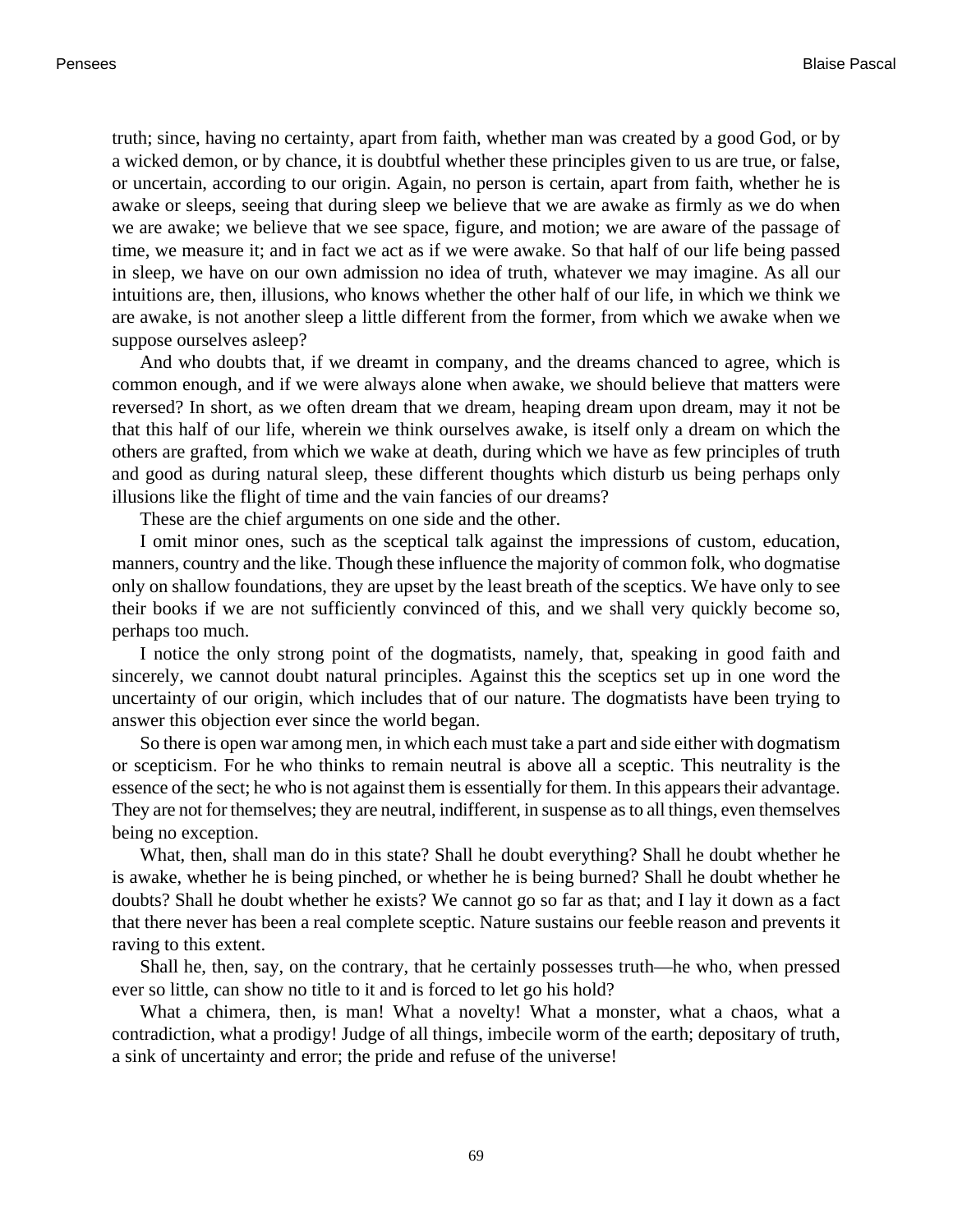Who will unravel this tangle? Nature confutes the sceptics, and reason confutes the dogmatists. What, then, will you become, O men! who try to find out by your natural reason what is your true condition? You cannot avoid one of these sects, nor adhere to one of them.

Know then, proud man, what a paradox you are to yourself. Humble yourself, weak reason; be silent, foolish nature; learn that man infinitely transcends man, and learn from your Master your true condition, of which you are ignorant. Hear God.

For in fact, if man had never been corrupt, he would enjoy in his innocence both truth and happiness with assurance; and if man had always been corrupt, he would have no idea of truth or bliss. But, wretched as we are, and more so than if there were no greatness in our condition, we have an idea of happiness and can not reach it. We perceive an image of truth and possess only a lie. Incapable of absolute ignorance and of certain knowledge, we have thus been manifestly in a degree of perfection from which we have unhappily fallen.

It is, however, an astonishing thing that the mystery furthest removed from our knowledge, namely, that of the transmission of sin, should be a fact without which we can have no knowledge of ourselves. For it is beyond doubt that there is nothing which more shocks our reason than to say that the sin of the first man has rendered guilty those who, being so removed from this source, seem incapable of participation in it. This transmission does not only seem to us impossible, it seems also very unjust. For what is more contrary to the rules of our miserable justice than to damn eternally an infant incapable of will, for a sin wherein he seems to have so little a share that it was committed six thousand years before he was in existence? Certainly nothing offends us more rudely than this doctrine; and yet without this mystery, the most incomprehensible of all, we are incomprehensible to ourselves. The knot of our condition takes its twists and turns in this abyss, so that man is more inconceivable without this mystery than this mystery is inconceivable to man.

Whence it seems that God, willing to render the difficulty of our existence unintelligible to ourselves, has concealed the knot so high, or, better speaking, so low, that we are quite incapable of reaching it; so that it is not by the proud exertions of our reason, but by the simple submissions of reason, that we can truly know ourselves.

These foundations, solidly established on the inviolable authority of religion, make us know that there are two truths of faith equally certain: the one, that man, in the state of creation, or in that of grace, is raised above all nature, made like unto God and sharing in His divinity; the other, that in the state of corruption and sin, he is fallen from this state and made like unto the beasts.

These two propositions are equally sound and certain. Scripture manifestly declares this to us, when it says in some places: *Deliciae meae esse cum filiis hominum*. <sup>65</sup> *Effundam spiritum meum super omnem carnem*. <sup>66</sup> *Dii estis*, <sup>67</sup> etc.; and in other places, *Omnis caro faenum*. <sup>68</sup> *Homo assimilatus est jumentis insipientibus, et similis factus est illis*. <sup>69</sup> *Dixi in corde meo de filiis hominum*. 70

Whence it clearly seems that man by grace is made like unto God, and a partaker in His divinity, and that without grace he is like unto the brute beasts.

<sup>65</sup> [Prov. 8:31.](http://www.ccel.org/b/bible/asv/xml/asv.Prov.8.xml#Prov.8.31) "And my delights were with the sons of men."

<sup>66</sup> [Joel 2:28.](http://www.ccel.org/b/bible/asv/xml/asv.Joel.2.xml#Joel.2.28) "I will pour out my spirit upon all flesh."

 $P_s$ . 82:6. "Ye are gods."<br>68 Is  $40.6$  "All flesh is gra

[Is. 40:6. "](http://www.ccel.org/b/bible/asv/xml/asv.Isa.40.xml#Isa.40.6)All flesh is grass."

<sup>69</sup> [Ps. 49:12, 13. "](http://www.ccel.org/b/bible/asv/xml/asv.Ps.49.xml#Ps.49.12 Bible:Ps.49.13)He is like the beasts that perish; this their way is their folly."

<sup>70</sup> [Eccles. 3:18.](http://www.ccel.org/b/bible/asv/xml/asv.Eccl.3.xml#Eccl.3.18) "I said in mine heart concerning the estate of the sons of men."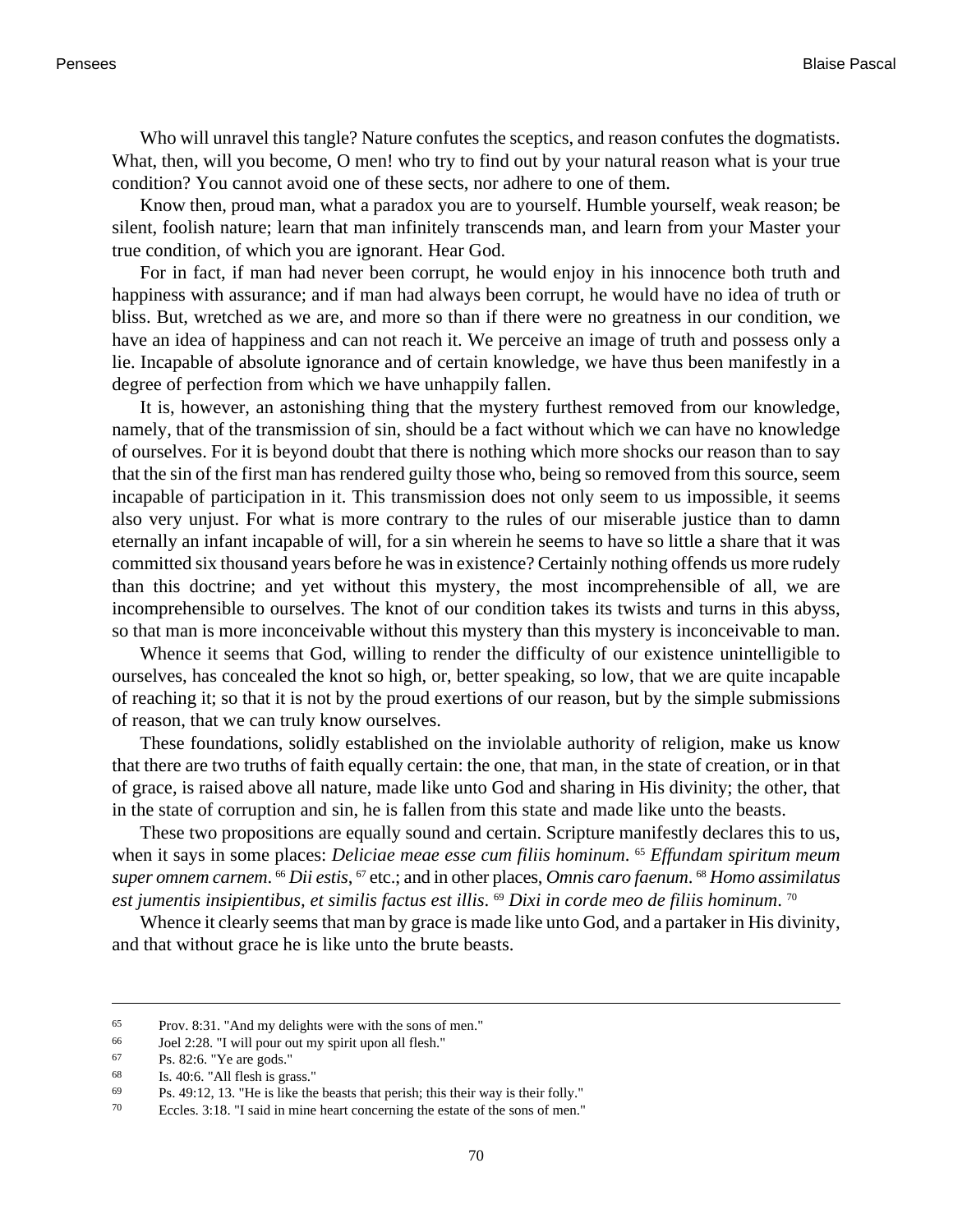435. Without this divine knowledge what could men do but either become elated by the inner feeling of their past greatness which still remains to them, or become despondent at the sight of their present weakness? For, not seeing the whole truth, they could not attain to perfect virtue. Some considering nature as incorrupt, others as incurable, they could not escape either pride or sloth, the two sources of all vice; since they cannot but either abandon themselves to it through cowardice, or escape it by pride. For if they knew the excellence of man, they were ignorant of his corruption; so that they easily avoided sloth, but fell into pride. And if they recognized the infirmity of nature, they were ignorant of its dignity; so that they could easily avoid vanity, but it was to fall into despair. Thence arise the different schools of the Stoics and Epicureans, the Dogmatists, Academicians, etc.

The Christian religion alone has been able to cure these two vices, not by expelling the one through means of the other according to the wisdom of the world, but by expelling both according to the simplicity of the Gospel. For it teaches the righteous that it raises them even to a participation in divinity itself; that in this lofty state they still carry the source of all corruption, which renders them during all their life subject to error, misery, death, and sin; and it proclaims to the most ungodly that they are capable of the grace of their Redeemer. So making those tremble whom it justifies, and consoling those whom it condemns, religion so justly tempers fear with hope through that double capacity of grace and of sin, common to all, that it humbles infinitely more than reason alone can do, but without despair; and it exalts infinitely more than natural pride, but without inflating; thus making it evident that alone being exempt from error and vice, it alone fulfils the duty of instructing and correcting men.

Who, then, can refuse to believe and adore this heavenly light? For is it not clearer than day that we perceive within ourselves ineffaceable marks of excellence? And is it not equally true that we experience every hour the results of our deplorable condition? What does this chaos and monstrous confusion proclaim to us but the truth of these two states, with a voice so powerful that it is impossible to resist it?

436. Weakness.—Every pursuit of men is to get wealth; and they cannot have a title to show that they possess it justly, for they have only that of human caprice; nor have they strength to hold it securely. It is the same with knowledge, for disease takes it away. We are incapable both of truth and goodness.

437. We desire truth, and find within ourselves only uncertainty.

We seek happiness, and find only misery and death.

We cannot but desire truth and happiness, and are incapable of certainty or happiness. This desire is left to us, partly to punish us, partly to make us perceive wherefrom we are fallen.

438. If man is not made for God, why is he only happy in God? If man is made for God, why is he so opposed to God?

439. Nature corrupted.—Man does not act by reason, which constitutes his being.

440. The corruption of reason is shown by the existence of so many different and extravagant customs. It was necessary that truth should come, in order that man should no longer dwell within himself.

441. For myself, I confess that, so soon as the Christian religion reveals the principle that human nature is corrupt and fallen from God, that opens my eyes to see everywhere the mark of this truth: for nature is such that she testifies everywhere, both within man and without him, to a lost God and a corrupt nature.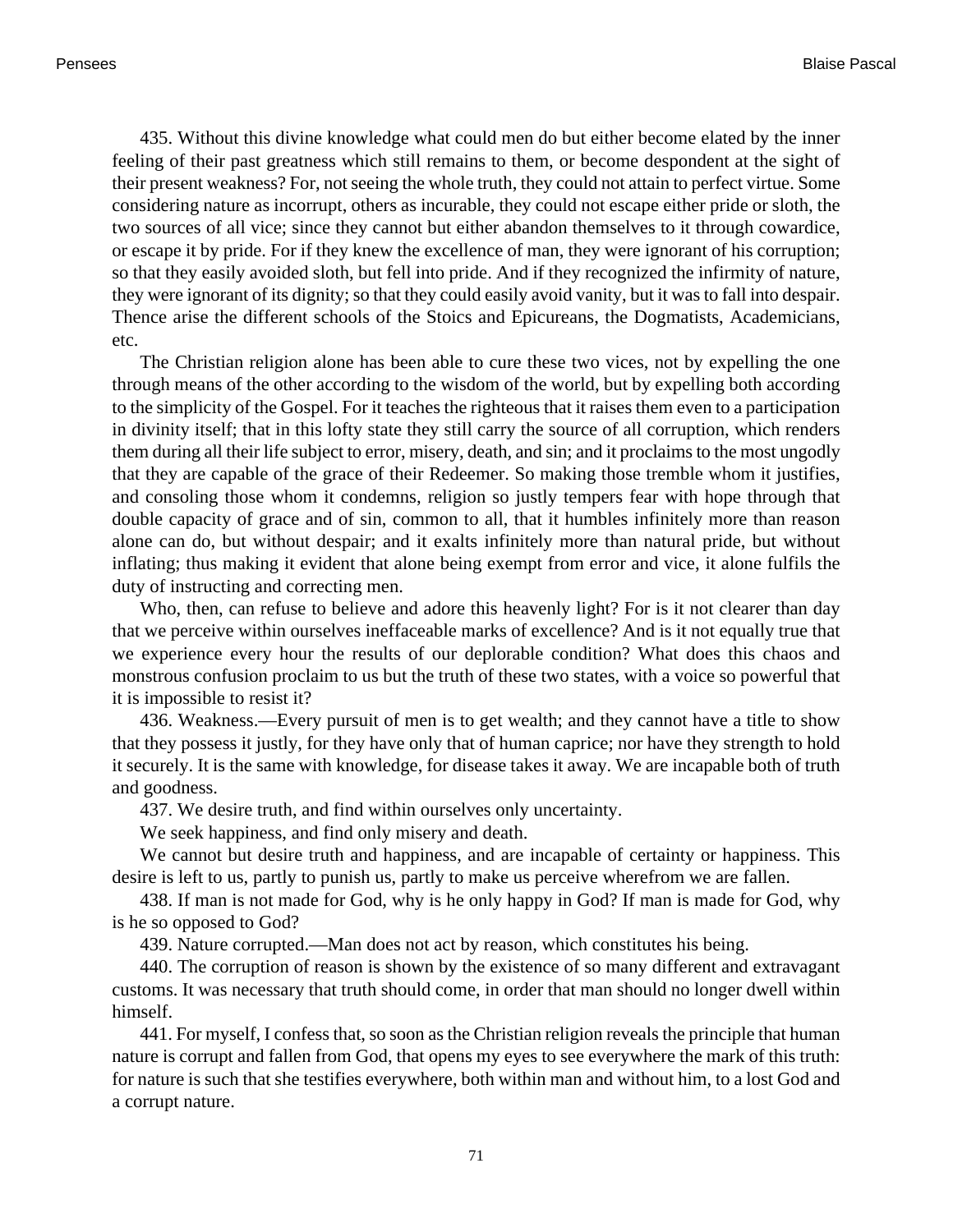442. Man's true nature, his true good, true virtue, and true religion, are things of which the knowledge is inseparable.

443. Greatness, wretchedness.—The more light we have, the more greatness and the more baseness we discover in man. Ordinary men—those who are more educated: philosophers, they astonish ordinary men—Christians, they astonish philosophers.

Who will then be surprised to see that religion only makes us know profoundly what we already know in proportion to our light?

444. This religion taught to her children what men have only been able to discover by their greatest knowledge.

445. Original sin is foolishness to men, but it is admitted to be such. You must not, then, reproach me for the want of reason in this doctrine, since I admit it to be without reason. But this foolishness is wiser than all the wisdom of men, sapientius est hominibus. 71 For without this, what can we say that man is? His whole state depends on this imperceptible point. And how should it be perceived by his reason, since it is a thing against reason, and since reason, far from finding it out by her own ways, is averse to it when it is presented to her?

446. Of original sin. Ample tradition of original sin according to the Jews.

On the saying in [Genesis 8:21](http://www.ccel.org/b/bible/asv/xml/asv.Gen.8.xml#Gen.8.21): "The imagination of man's heart is evil from his youth."

R. Moses Haddarschan: This evil leaven is placed in man from the time that he is formed.

Massechet Succa: This evil leaven has seven names in Scripture. It is called evil, the foreskin, uncleanness, an enemy, a scandal, a heart of stone, the north wind; all this signifies the malignity which is concealed and impressed in the heart of man.

Midrasch Tillim says the same thing and that God will deliver the good nature of man from the evil.

This malignity is renewed every day against man, as it is written, [Psalm 37:32:](http://www.ccel.org/b/bible/asv/xml/asv.Psalms.37.xml#Psalms.37.32) "The wicked watcheth the righteous, and seeketh to slay him"; but God will not abandon him. This malignity tries the heart of man in this life and will accuse him in the other. All this is found in the Talmud.

Midrasch Tillim on [Psalm 4:4](http://www.ccel.org/b/bible/asv/xml/asv.Psalms.4.xml#Psalms.4.4): "Stand in awe and sin not." Stand in awe and be afraid of your lust, and it will not lead you into sin. And on [Psalm 36:1:](http://www.ccel.org/b/bible/asv/xml/asv.Psalms.36.xml#Psalms.36.1) "The wicked has said within his own heart: Let not the fear of God be before me." That is to say that the malignity natural to man has said that to the wicked.

Midrasch el Kohelet: "Better is a poor and wise child than an old and foolish king who cannot foresee the future." The child is virtue, and the king is the malignity of man. It is called king because all the members obey it, and old because it is in the human heart from infancy to old age, and foolish because it leads man in the way of perdition, which he does not foresee. The same thing is in Midrasch Tillim.

Bereschist Rabba on [Psalm 35:10:](http://www.ccel.org/b/bible/asv/xml/asv.Ps.35.xml#Ps.35.10) "Lord, all my bones shall bless Thee, which deliverest the poor from the tyrant." And is there a greater tyrant than the evil leaven? And on [Proverbs 25:21:](http://www.ccel.org/b/bible/asv/xml/asv.Prov.25.xml#Prov.25.21) "If thine enemy be hungry, give him bread to eat." That is to say, if the evil leaven hunger, give him the bread of wisdom of which it is spoken in [Proverbs 9,](http://www.ccel.org/b/bible/asv/xml/asv.Prov..xml#Prov..) and if he be thirsty, give him the water of which it is spoken in [Isaiah 55.](http://www.ccel.org/b/bible/asv/xml/asv.Isa..xml#Isa..)

<sup>71</sup> [1 Cor. 1:25](http://www.ccel.org/b/bible/asv/xml/asv.iCor.1.xml#iCor.1.25) "The foolishness of God is wiser than men; and the weakness of God is stronger than men."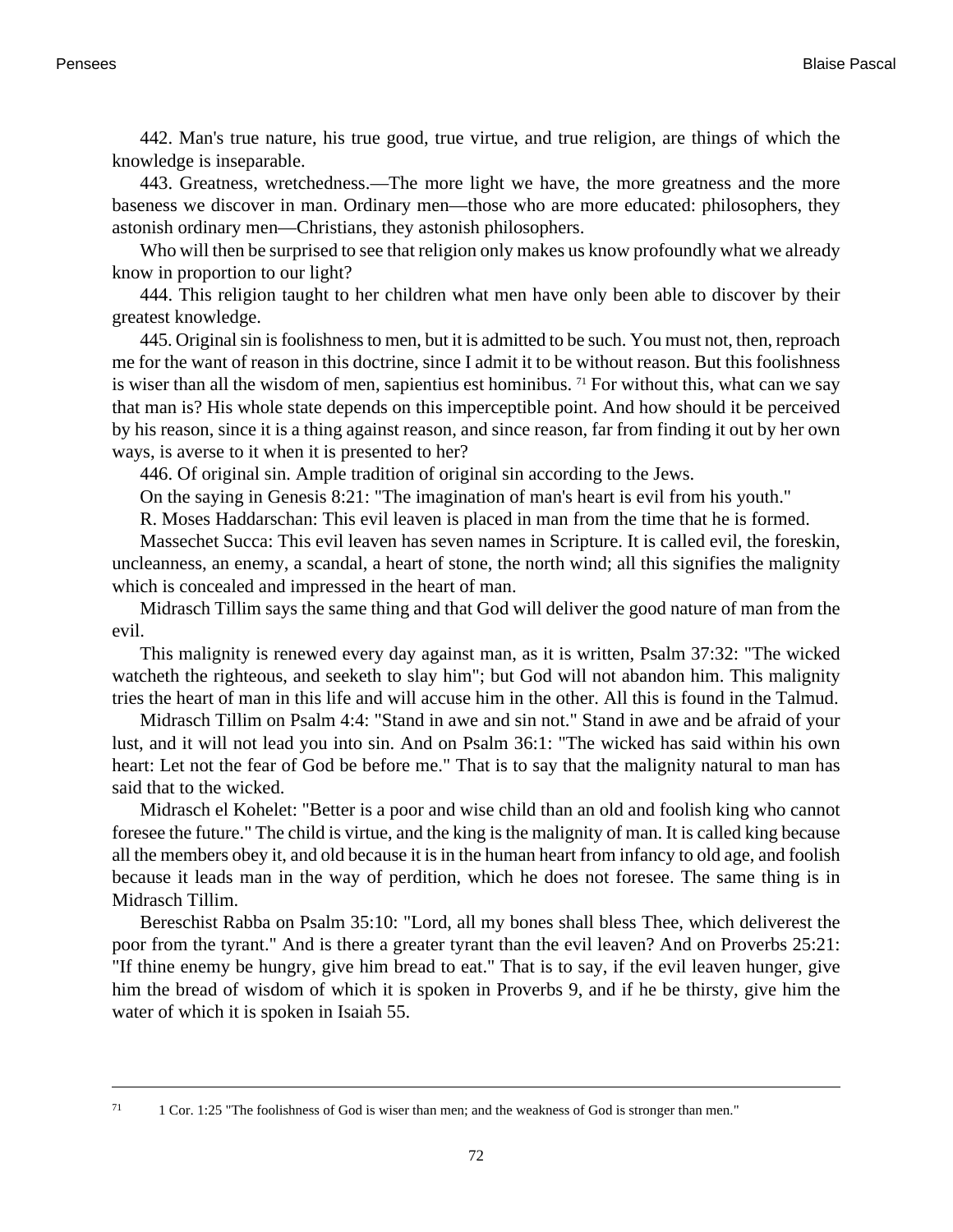Midrasch Tillim says the same thing, and that Scripture in that passage, speaking of the enemy, means the evil leaven; and that, in giving him that bread and that water, we heap coals of fire on his head.

Midrasch el Kohelet on [Ecclesiastes 9:14:](http://www.ccel.org/b/bible/asv/xml/asv.Eccl.9.xml#Eccl.9.14) "A great king besieged a little city." This great king is the evil leaven; the great bulwarks built against it are temptations; and there has been found a poor wise man who has delivered it—that is to say, virtue.

And on [Psalm 41:1](http://www.ccel.org/b/bible/asv/xml/asv.Ps.41.xml#Ps.41.1): "Blessed is he that considereth the poor."

And on [Psalm 78:39:](http://www.ccel.org/b/bible/asv/xml/asv.Ps.78.xml#Ps.78.39) "The spirit passeth away, and cometh not again"; whence some have erroneously argued against the immortality of the soul. But the sense is that this spirit is the evil leaven, which accompanies man till death and will not return at the resurrection.

And on [Psalm 103](http://www.ccel.org/b/bible/asv/xml/asv.Ps..xml#Ps..) the same thing.

And on [Psalm 16](http://www.ccel.org/b/bible/asv/xml/asv.Ps..xml#Ps..).

Principles of Rabbinism: two Messiahs.

447. Will it be said that, as men have declared that righteousness has departed the earth, they therefore knew of original sin?—*Nemo ante obitum beatus est* <sup>72</sup> —that is to say, they knew death to be the beginning of eternal and essential happiness?

448. Milton sees well that nature is corrupt and that men are averse to virtue; he does not know why they cannot fly higher.

449. Order.—After Corruption to say: "It is right that all those who are in that state should know it, both those who are content with it, and those who are not content with it; but it is not right that all should see Redemption."

450. If we do not know ourselves to be full of pride, ambition, lust, weakness, misery, and injustice, we are indeed blind. And if, knowing this, we do not desire deliverance, what can we say of a man...?

What then, can we have but esteem for a religion which knows so well the defects of man, and desire for the truth of a religion which promises remedies so desirable?

451. All men naturally hate one another. They employ lust as far as possible in the service of the public weal. But this is only a pretnece and a false image of love; for at bottom it is only hate.

452. To pity the unfortunate is not contrary to lust. On the contrary, we can quite well give such evidence of friendship, and acquire the reputation of kindly feeling, without giving anything.

453. From lust men have found and extracted excellent rules of policy, morality, and justice; but in reality this vile root of man, this figmentum malum, is only covered, it is not taken away.

454. Injustice.—They have not found any other means of satisfying lust without doing injury to others.

455. Self is hateful. You, Milton, conceal it; you do not for that reason destroy it; you are, then, always hateful.

No; for in acting as we do to oblige everybody, we give no more occasion for hatred of us. That is true, if we only hated in Self the vexation which comes to us from it. But if I hate it because it is unjust and because it makes itself the centre of everything, I shall always hate it.

In a word, the Self has two qualities: it is unjust in itself since it makes itself the centre of everything; it is inconvenient to others since it would enslave them; for each Self is the enemy, and would like to be the tyrant of all others. You take away its inconvenience, but not its injustice, and

<sup>72</sup> Ovid, Metamorphoses, iii. "No one is happy before death."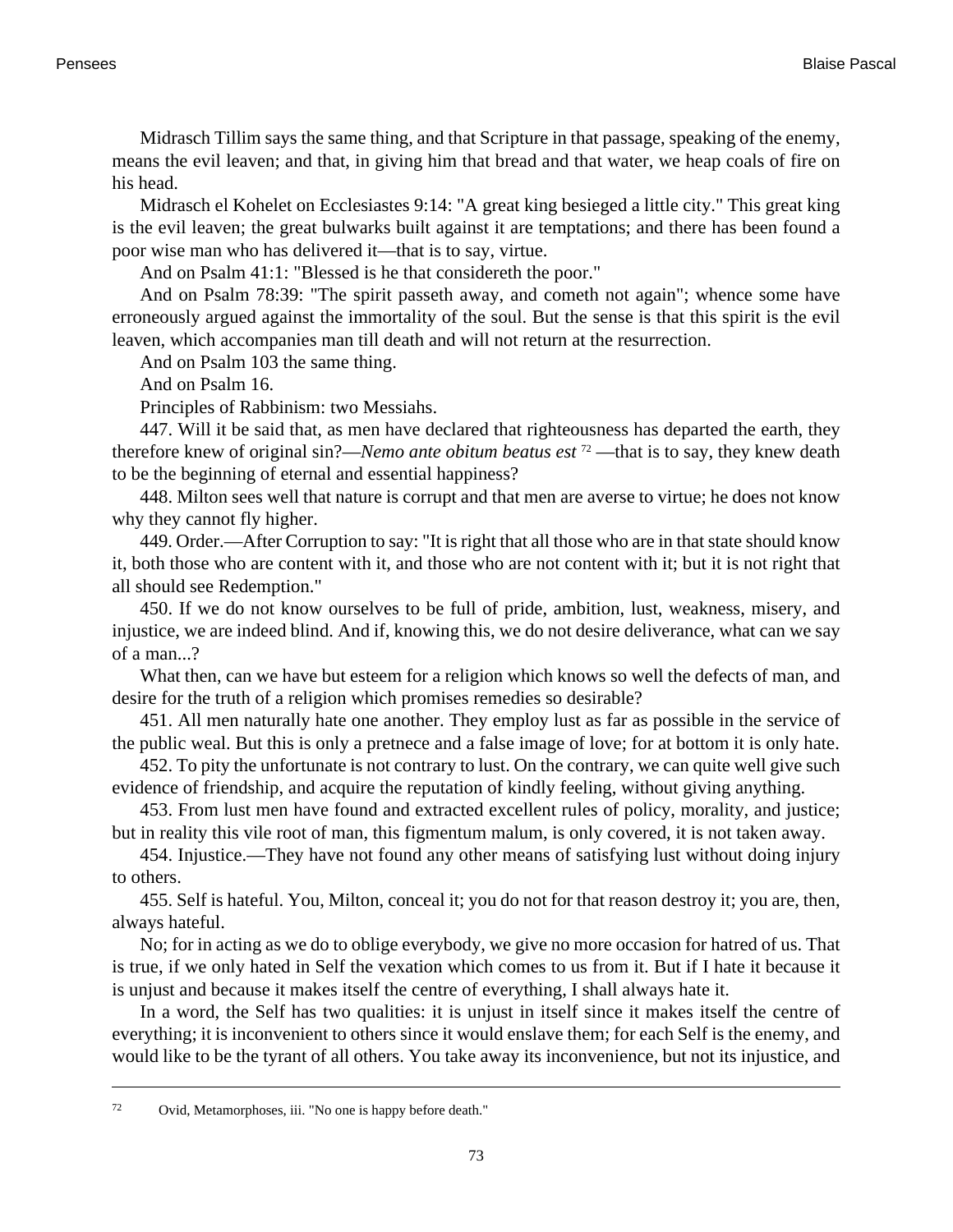so you do not render it lovable to those who hate injustice; you render it lovable only to the unjust, who do not any longer find in it an enemy. And thus you remain unjust and can please only the unjust.

456. It is a perverted judgement that makes every one place himself above the rest of the world, and prefer his own good, and the continuance of his own good fortune and life, to that of the rest of the world!

457. Each one is all in all to himself; for he being dead, all is dead to him. Hence it comes that each believes himself to be all in all to everybody. We must not judge of nature by ourselves, but by it.

458. "All that is in the world is the lust of the flesh, or the lust of the eyes, or the pride of life; libido sentiendi, libido sciendi, libido dominandi." 73 Wretched is the cursed land which these three rivers of fire enflame rather than water! Happy they who, on these rivers, are not overwhelmed nor carried away, but are immovably fixed, not standing but seated on a low and secure base, whence they do not rise before the light, but, having rested in peace, stretch out their hands to Him, who must lift them up, and make them stand upright and firm in the porches of the holy Jerusalem! There pride can no longer assail them nor cast them down; and yet they weep, not to see all those perishable things swept away by the torrents, but at the remembrance of their loved country, the heavenly Jerusalem, which they remember without ceasing during their prolonged exile.

459. The rivers of Babylon rush and fall and sweep away.

O holy Zion, where all is firm and nothing falls!

We must sit upon the waters, not under them or in them, but on them; and not standing but seated; being seated to be humble, and being above them to be secure. But we shall stand in the porches of Jerusalem.

Let us see if this pleasure is stable or transitory; if it pass away, it is a river of Babylon.

460. The lust of the flesh, the lust of the eyes, pride, etc.—There are three orders of things: the flesh, the spirit, and the will. The carnal are the rich and kings; they have the body as their object. Inquirers and scientists; they have the mind as their object. The wise; they have righteousness as their object.

God must reign over all, and all men must be brought back to Him. In things of the flesh lust reigns specially; in intellectual matters, inquiry specially; in wisdom, pride specially. Not that a man cannot boast of wealth or knowledge, but it is not the place for pride; for in granting to a man that he is learned, it is easy to convince him that he is wrong to be proud. The proper place for pride is in wisdom, for it cannot be granted to a man that he has made himself wise, and that he is wrong to be proud; for that is right. Now God alone gives wisdom, and that is why *Qui gloriatur, in Domino glorietur*. 74

461. The three lusts have made three sects; and the philosophers have done no other thing than follow one of the three lusts.

462. Search for the true good.—Ordinary men place the good in fortune and external goods, or at least in amusement. Philosophers have shown the vanity of all this and have placed it where they could.

<sup>73</sup> [1 John 2:16.](http://www.ccel.org/b/bible/asv/xml/asv.iJohn.2.xml#iJohn.2.16)

<sup>74</sup> [1 Cor. 1:31.](http://www.ccel.org/b/bible/asv/xml/asv.iCor.1.xml#iCor.1.31) "He that glorieth, let him glory in the Lord."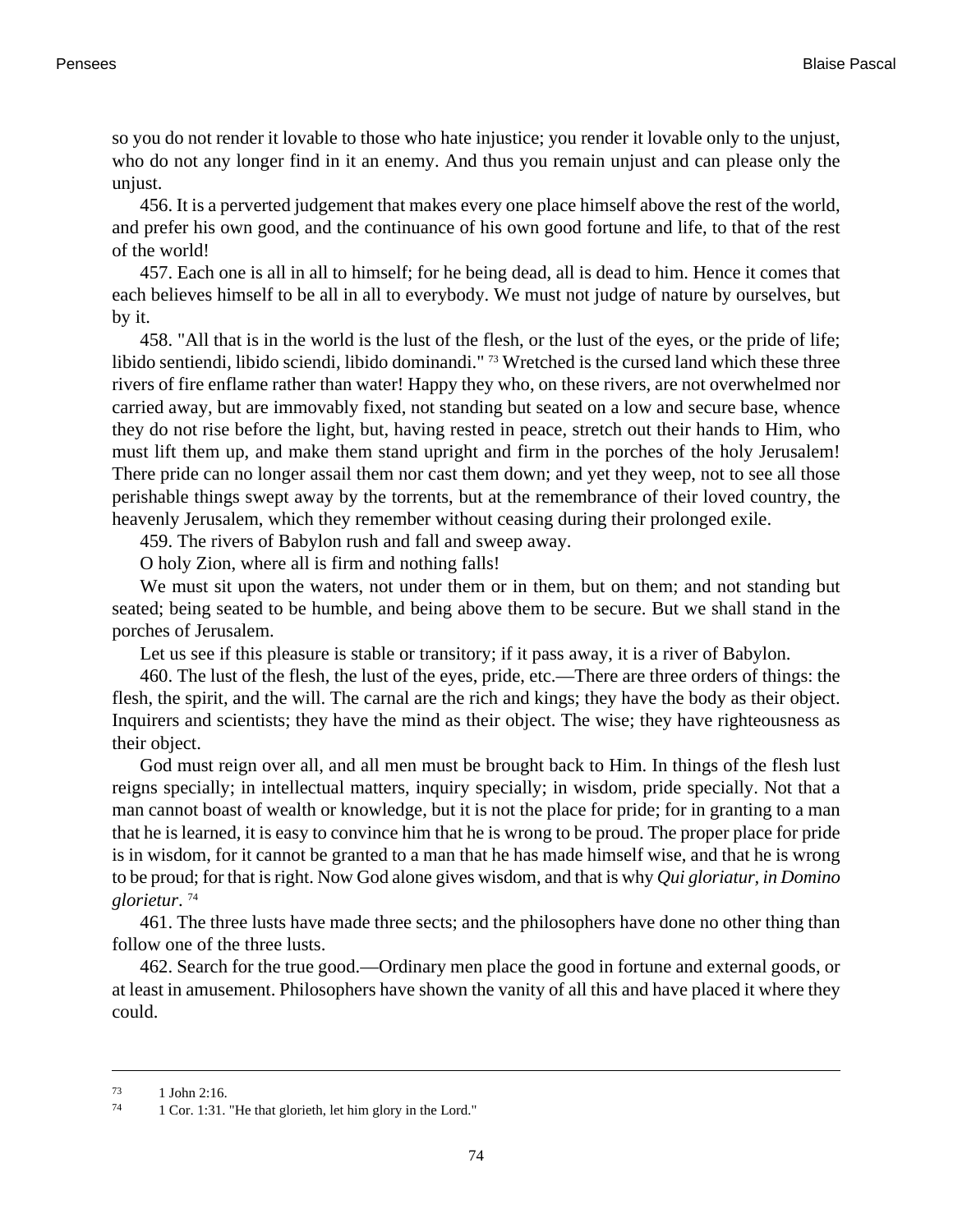463. Philosophers.—They believe that God alone is worthy to be loved and admired; and they have desired to be loved and admired of men and do not know their own corruption. If they feel full of feelings of love and admiration and find therein their chief delight, very well, let them think themselves good. But if they find themselves averse to Him, if they have no inclination but the desire to establish themselves in the esteem of men, and if their whole perfection consists only in making men—but without constraint—find their happiness in loving them, I declare that this perfection is horrible. What! they have known God and have not desired solely that men should love Him, but that men should stop short at them! They have wanted to be the object of the voluntary delight of men.

464. Philosophers.—We are full of things which take us out of ourselves.

Our instinct makes us feel that we must seek our happiness outside ourselves. Our passions impel us outside, even when no objects present themselves to excite them. External objects tempt us of themselves, and call to us, even when we are not thinking of them. And thus philosophers have said in vain: "Retire within yourselves, you will find your good there." We do not believe them, and those who believe them are the most empty and the most foolish.

465. The Stoics say, "Retire within yourselves; it is there you will find your rest."

And that is not true.

Others say, "Go out of yourselves; seek happiness in amusement." And this is not true. Illness comes.

Happiness is neither without us nor within us. It is in God, both without us and within us.

466. Had Epictetus seen the way perfectly, he would have said to men, "You follow a wrong road"; he shows that there is another, but he does not lead to it. It is the way of willing what God wills. Jesus Christ alone leads to it: *Via, veritas*. <sup>75</sup> The vices of Zeno himself.

467. The reason of effects.—Epictetus. Those who say, "You have a headache"; this is not the same thing. We are assured of health, and not of justice; and in fact his own was nonsense.

And yet he believed it demonstrable, when he said, "It is either in our power or it is not." But he did not perceive that it is not in our power to regulate the heart, and he was wrong to infer from this the fact that there were some Christians.

468. No other religion has proposed to men to hate themselves. No other religion, then, can please those who hate themselves, and who seek a Being truly lovable. And these, if they had never heard of the religion of a God humiliated, would embrace it at once.

469. I feel that I might not have been; for the Ego consists in my thoughts. Therefore I, who think, would not have been, if my mother had been killed before I had life. I am not, then, a necessary being. In the same way I am not eternal or infinite; but I see plainly that there exists in nature a necessary Being, eternal and infinite.

470. "Had I seen a miracle," say men, "I should become converted." How can they be sure they would do a thing of the nature of which they are ignorant? They imagine that this conversion consists in a worship of God which is like commerce, and in a communion such as they picture to themselves. True religion consists in annihilating self before that Universal Being, whom we have so often provoked, and who can justly destroy us at any time; in recognising that we can do nothing without Him, and have deserved nothing from Him but His displeasure. It consists in knowing that there is

<sup>75</sup> [John 14:6. "](http://www.ccel.org/b/bible/asv/xml/asv.John.14.xml#John.14.6)I am the way, the truth, and the life."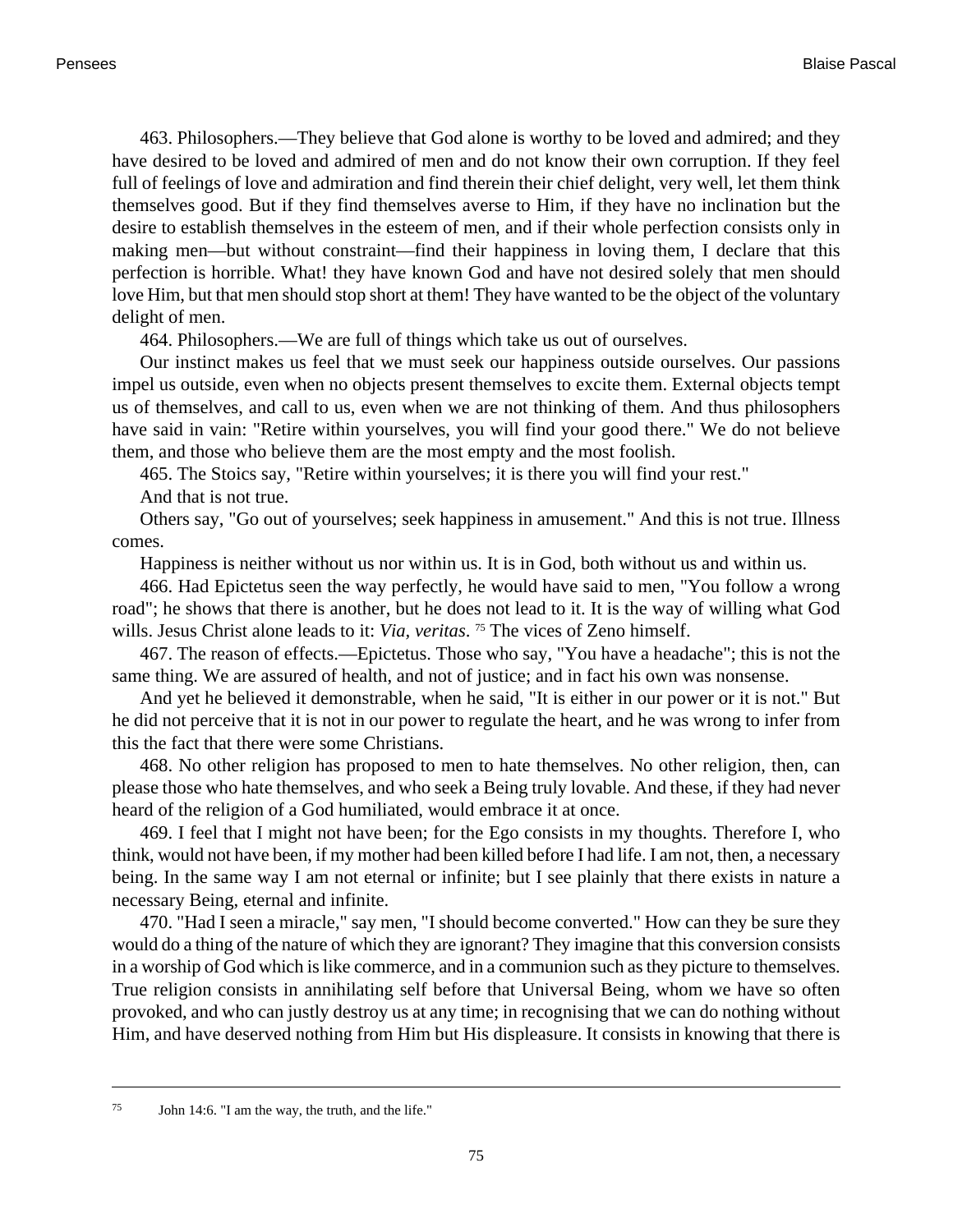an unconquerable opposition between us and God, and that without a mediator there can be no communion with Him.

471. It is unjust that men should attach themselves to me, even though they do it with pleasure and voluntarily. I should deceive those in whom I had created this desire; for I am not the end of any, and I have not the wherewithal to satisfy them. Am I not about to die? And thus the object of their attachment will die. Therefore, as I would be blamable in causing a falsehood to be believed, though I should employ gentle persuasion, though it should be believed with pleasure, and though it should give me pleasure; even so I am blamable in making myself loved and if I attract persons to attach themselves to me. I ought to warn those who are ready to consent to a lie that they ought not to believe it, whatever advantage comes to me from it; and likewise that they ought not to attach themselves to me; for they ought to spend their life and their care in pleasing God, or in seeking Him.

472. Self-will will never be satisfied, though it should have command of all it would; but we are satisfied from the moment we renounce it. Without it we cannot be discontented; with it we cannot be content.

473. Let us imagine a body full of thinking members.

474. Members. To commence with that.—To regulate the love which we owe to ourselves, we must imagine a body full of thinking members, for we are members of the whole, and must see how each member should love itself, etc....

475. If the feet and the hands had a will of their own, they could only be in their order in submitting this particular will to the primary will which governs the whole body. Apart from that, they are in disorder and mischief; but in willing only the good of the body, they accomplish their own good.

476. We must love God only and hate self only.

If the foot had always been ignorant that it belonged to the body, and that there was a body on which it depended, if it had only had the knowledge and the love of self, and if it came to know that it belonged to a body on which it depended, what regret, what shame for its past life, for having been useless to the body which inspired its life, which would have annihilated it if it had rejected it and separated it from itself, as it kept itself apart from the body! What prayers for its preservation in it! And with what submission would it allow itself to be governed by the will which rules the body, even to consenting, if necessary, to be cut off, or it would lose its character as member! For every member must be quite willing to perish for the body, for which alone the whole is.

477. It is false that we are worthy of the love of others; it is unfair that we should desire it. If we were born reasonable and impartial, knowing ourselves and others, we should not give this bias to our will. However, we are born with it; therefore born unjust, for all tends to self. This is contrary to all order. We must consider the general good; and the propensity to self is the beginning of all disorder, in war, in politics, in economy, and in the particular body of man. The will is therefore depraved.

If the members of natural and civil communities tend towards the weal of the body, the communities themselves ought to look to another more general body of which they are members. We ought, therefore, to look to the whole. We are, therefore, born unjust and depraved.

478. When we want to think of God, is there nothing which turns us away, and tempts us to think of something else? All this is bad, and is born in us.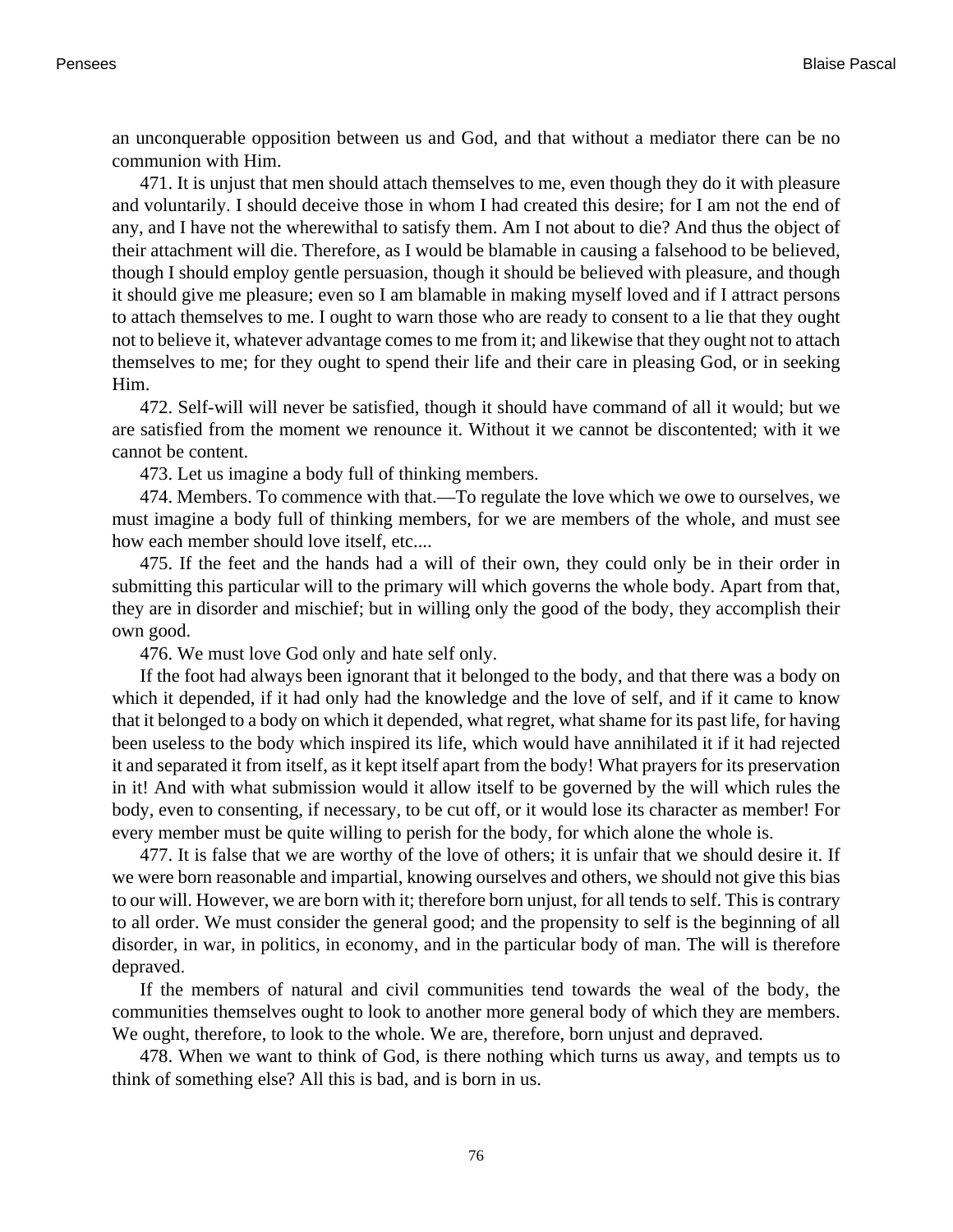479. If there is a God, we must love Him only and not the creatures of a day. The reasoning of the ungodly in the Book of Wisdom is only based upon the nonexistence of God. "On that supposition," say they, "let us take delight in the creatures." That is the worst that can happen. But if there were a God to love, they would not have come to this conclusion, but to quite the contrary. And this is the conclusion of the wise: "There is a God; let us therefore not take delight in the creatures."

Therefore all that incites us to attach ourselves to the creatures is bad; since it prevents us from serving God if we know Him, or from seeking Him if we know Him not. Now we are full of lust. Therefore we are full of evil; therefore we ought to hate ourselves and all that excited us to attach ourselves to any other object than God only.

480. To make the members happy, they must have one will and submit it to the body.

481. The examples of the noble deaths of the Lacedaemonians and others scarce touch us. For what good is it to us? But the example of the death of the martyrs touches us; for they are "our members." We have a common tie with them. Their resolution can form ours, not only by example, but because it has perhaps deserved ours. There is nothing of this in the examples of the heathen. We have no tie with them; as we do not become rich by seeing a stranger who is so, but in fact by seeing a father or a husband who is so.

482. Morality.—God having made the heavens and the earth, which do not feel the happiness of their being, He has willed to make beings who should know it, and who should compose a body of thinking members. For our members do not feel the happiness of their union, of their wonderful intelligence, of the care which has been taken to infuse into them minds, and to make them grow and endure. How happy they would be if they saw and felt it! But for this they would need to have intelligence to know it, and good-will to consent to that of the universal soul. But if, having received intelligence, they employed it to retain nourishment for themselves without allowing it to pass to the other members, they would be not only unjust, but also miserable, and would hate rather than love themselves; their blessedness, as well as their duty, consisting in their consent to the guidance of the whole soul to which they belong, which loves them better than they love themselves.

483. To be a member is to have neither life, being, nor movement, except through the spirit of the body, and for the body.

The separate member, seeing no longer the body to which it belongs, has only a perishing and dying existence. Yet it believes it is a whole, and, seeing not the body on which it depends, it believes it depends only on self and desires to make itself both centre and body. But not having in itself a principle of life, it only goes astray and is astonished in the uncertainty of its being; perceiving in fact that it is not a body, and still not seeing that it is a member of a body. In short, when it comes to know itself, it has returned, as it were, to its own home, and loves itself only for the body. It deplores its past wanderings.

It cannot by its nature love any other thing, except for itself and to subject it to self, because each thing loves itself more than all. But, in loving the body, it loves itself, because it only exists in it, by it, and for it. *Qui adhaeret Deo unus spiritus est*. 76

The body loves the hand; and the hand, if it had a will, should love itself in the same way as it is loved by the soul. All love which goes beyond this is unfair.

<sup>76</sup> [1 Cor. 6:17.](http://www.ccel.org/b/bible/asv/xml/asv.iCor.6.xml#iCor.6.17) "But he that is joined unto the Lord is one spirit."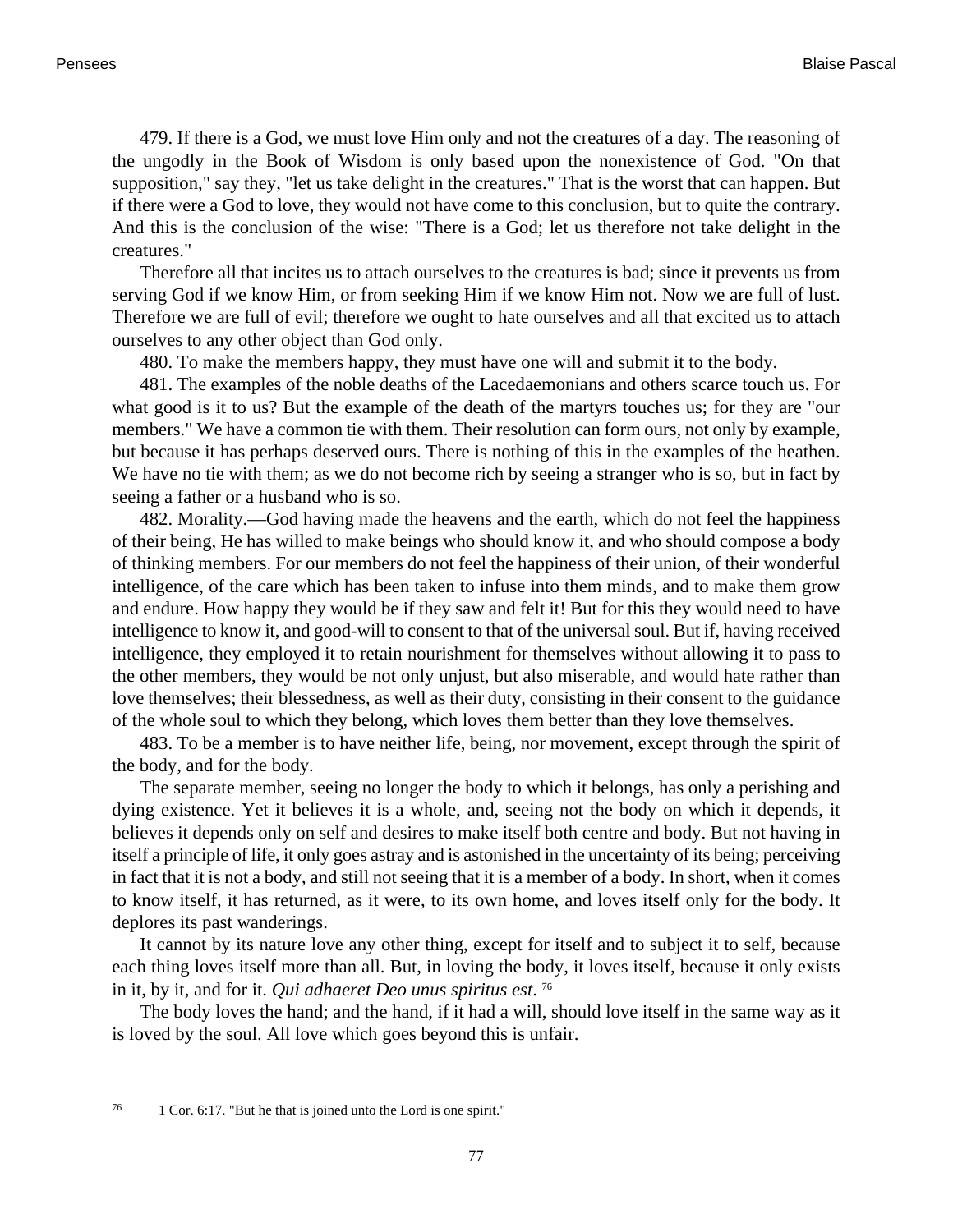Adhaerens Deo unus spiritus est. We love ourselves, because we are members of Jesus Christ. We love Jesus Christ, because He is the body of which we are members. All is one, one is in the other, like the Three Persons.

484. Two laws suffice to rule the whole Christian Republic better than all the laws of statecraft.

485. The true and only virtue, then, is to hate self (for we are hateful on account of lust) and to seek a truly lovable being to love. But as we cannot love what is outside ourselves, we must love a being who is in us and is not ourselves; and that is true of each and all men. Now, only the Universal Being is such. The kingdom of God is within us; the universal good is within us, is ourselves—and not ourselves.

486. The dignity of man in his innocence consisted in using and having dominion over the creatures, but now in separating himself from them and subjecting himself to them.

487. Every religion is false which, as to its faith, does not worship one God as the origin of everything and which, as to its morality, does not love one only God as the object of everything.

488.... But it is impossible that God should ever be the end, if He is not the beginning. We lift our eyes on high, but lean upon the sand; and the earth will dissolve, and we shall fall whilst looking at the heavens.

489. If there is one sole source of everything, there is one sole end of everything; everything through Him, everything for Him. The true religion, then, must teach us to worship Him only, and to love Him only. But as we find ourselves unable to worship what we know not, and to love any other object but ourselves, the religion which instructs us in these duties must instruct us also of this inability, and teach us also the remedies for it. It teaches us that by one man all was lost, and the bond broken between God and us, and that by one man the bond is renewed.

We are born so averse to this love of God, and it is so necessary, that we must be born guilty, or God would be unjust.

490. Men, not being accustomed to form merit, but only to recompense it where they find it formed, judge of God by themselves.

491. The true religion must have as a characteristic the obligation to love God. This is very just, and yet no other religion has commanded this; ours has done so. It must also be aware of human lust and weakness; ours is so. It must have adduced remedies for this; one is prayer. No other religion has asked of God to love and follow Him.

492. He who hates not in himself his self-love, and that instinct which leads him to make himself God, is indeed blinded. Who does not see that there is nothing so opposed to justice and truth? For it is false that we deserve this, and it is unfair and impossible to attain it, since all demand the same thing. It is, then, a manifest injustice which is innate in us, of which we cannot get rid, and of which we must get rid.

Yet no religion has indicated that this was a sin; or that we were born in it; or that we were obliged to resist it; or has thought of giving us remedies for it.

493. The true religion teaches our duties; our weaknesses, pride, and lust; and the remedies, humility and mortification.

494. The true religion must teach greatness and misery; must lead to the esteem and contempt of self, to love and to hate.

495. If it is an extraordinary blindness to live without investigating what we are, it is a terrible one to live an evil life, while believing in God.

496. Experience makes us see an enormous difference between piety and goodness.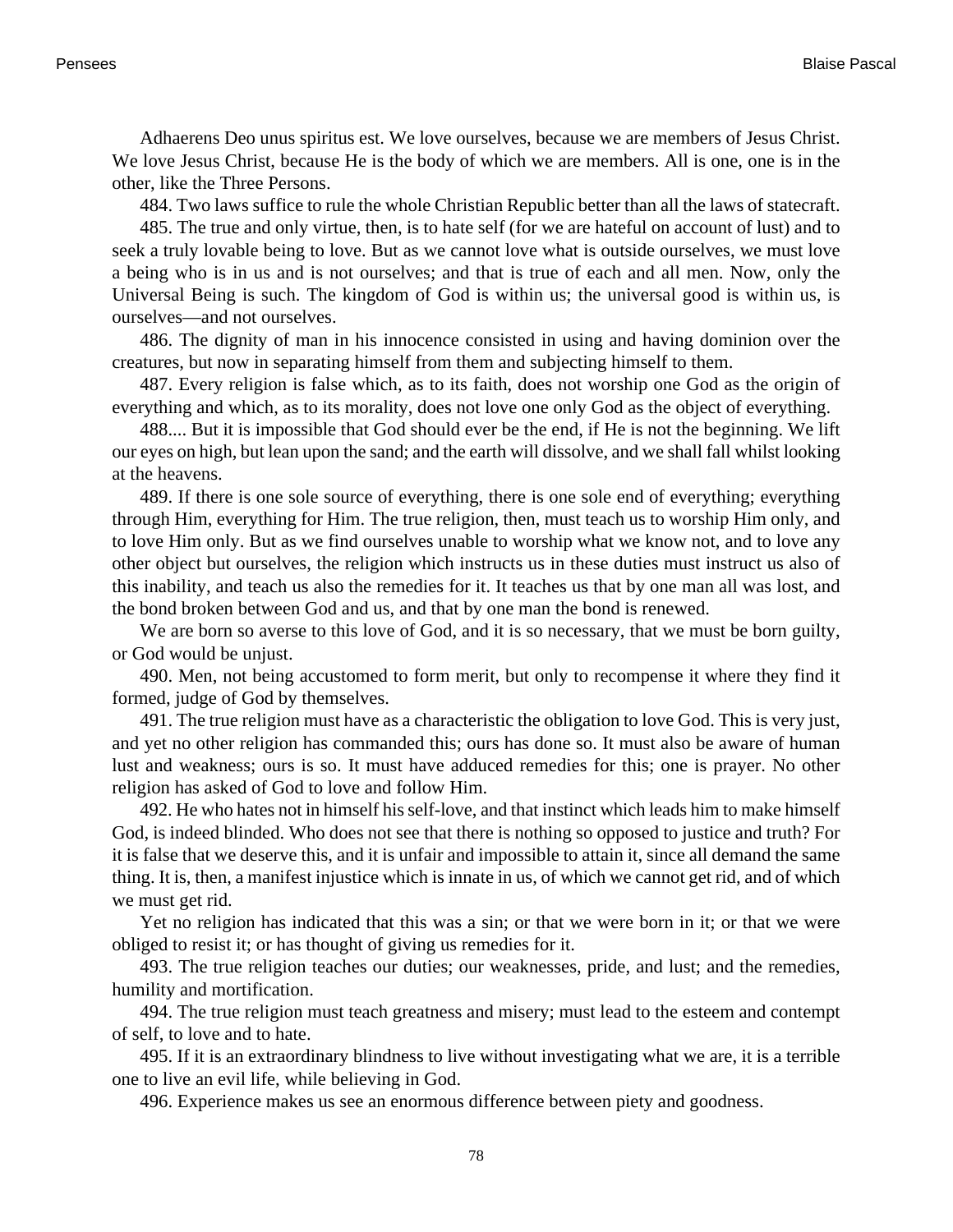497. Against those who, trusting to the mercy of God, live heedlessly, without doing good works.—As the two sources of our sins are pride and sloth, God has revealed to us two of His attributes to cure them, mercy and justice. The property of justice is to humble pride, however holy may be our works, et non intres injudicium, etc.; and the property of mercy is to combat sloth by exhorting to good works, according to that passage: "The goodness of God leadeth to repentance, and that other of the Ninevites: "Let us do penance to see if peradventure He will pity us." And thus mercy is so far from authorising slackness that it is on the contrary the quality which formally attacks it; so that instead of saying, "If there were no mercy in God we should have to make every kind of effort after virtue," we must say, on the contrary, that it is because there is mercy in God that we must make every kind of effort.

498. It is true there is difficulty in entering into godliness. But this difficulty does not arise from the religion which begins in us, but from the irreligion which is still there. If our senses were not opposed to penitence, and if our corruption were not opposed to the purity of God, there would be nothing in this painful to us. We suffer only in proportion as the vice which is natural to us resists supernatural grace. Our heart feels torn asunder between these opposed efforts. But it would be very unfair to impute this violence to God, who is drawing us on, instead of to the world, which is holding us back. It is as a child, which a mother tears from the arms of robbers, in the pain it suffers, should love the loving and legitimate violence of her who procures its liberty, and detest only the impetuous and tyrannical violence of those who detain it unjustly. The most cruel war which God can make with men in this life is to leave them without that war which He came to bring. "I came to send war," He says, "and to teach them of this war. I came to bring fire and the sword." Before Him the world lived in this false peace.

499. External works.—There nothing so perilous as what pleases God and man. For those states, which please God and man, have one property which pleases God, and another which pleases men; as the greatness of Saint Teresa. What pleased God was her deep humility in the midst of her revelations; what pleased men was her light. And so we torment ourselves to imitate her discourses, thinking to imitate her conditions, and not so much to love what God loves and to put ourselves in the state which God loves.

It is better not to fast, and be thereby humbled, than to fast and be self-satisfied therewith. The Pharisee and the Publican.

What use will memory be to me, if it can alike hurt and help me, and all depends upon the blessing of God, who gives only to things done for Him, according to His rules and in His ways, the manner being thus as important as the thing and perhaps more; since God can bring forth good out of evil, and without God we bring forth evil out of good?

500. The meaning of the words, good and evil.

501. First step: to be blamed for doing evil, and praised for doing good.

Second step: to be neither praised nor blamed.

502. Abraham took nothing for himself, but only for his servants. So the righteous man takes for himself nothing of the world, nor of the applause of the world, but only for his passions, which he uses as their master, saying to the one, "Go," and to another, "Come." *Sub te erit appetitus tuus*.  $77$  The passions thus subdued are virtues. Even God attributes to Himself avarice, jealousy, anger; and these are virtues as well as kindness, pity, constancy, which are also passions. We must employ

<sup>77</sup> [Gen. 4:7. "](http://www.ccel.org/b/bible/asv/xml/asv.Gen.4.xml#Gen.4.7)Unto thee shall be his desire."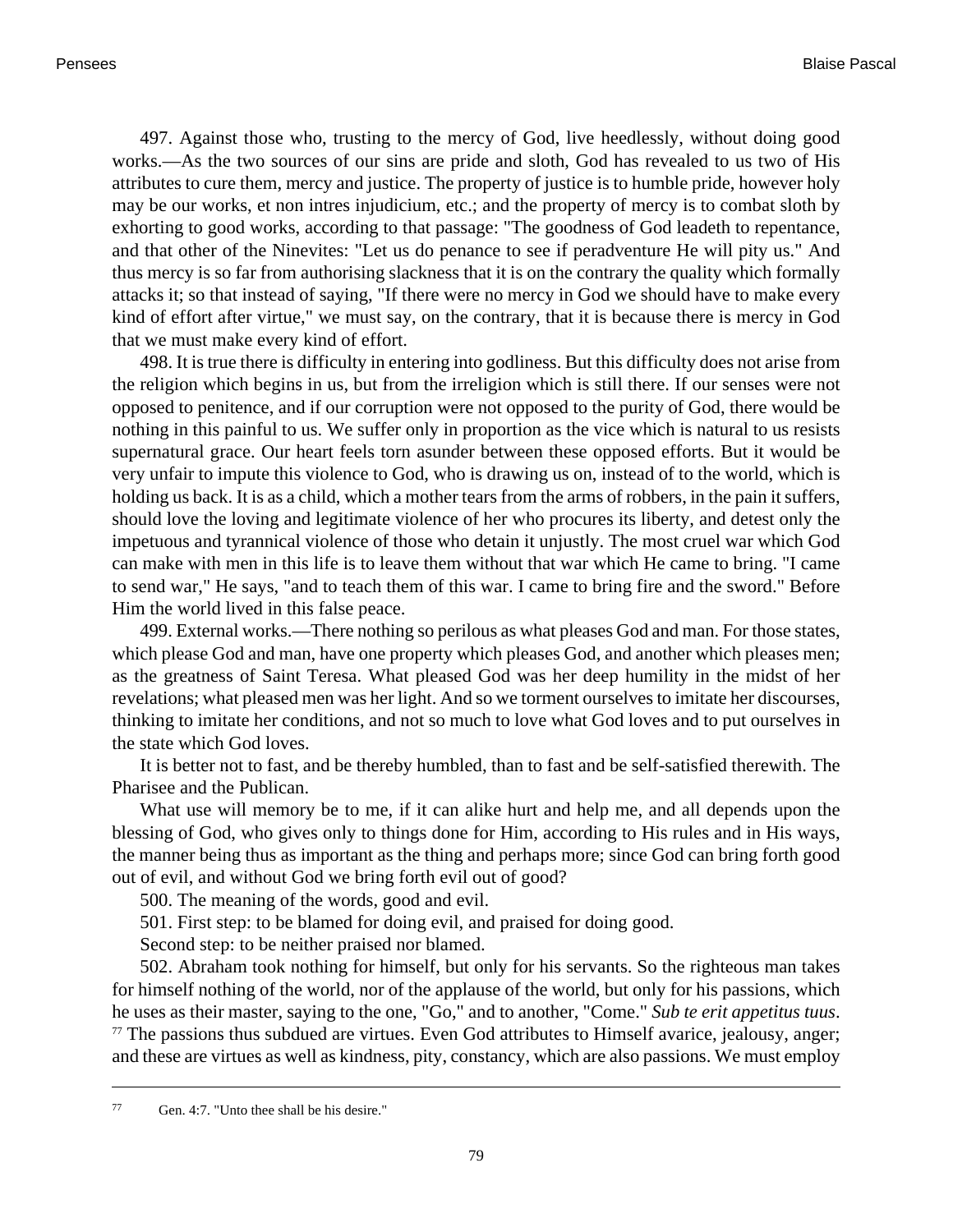them as slaves, and, leaving to them their food, prevent the soul from taking any of it, For, when the passions become masters, they are vices; and they give their nutriment to the soul, and the soul nourishes itself upon it and is poisoned.

503. Philosophers have consecrated the vices by placing them in God Himself. Christians have consecrated the virtues.

504. The just man acts by faith in the least things; when he reproves his servants, he desires their conversion by the Spirit of God, and prays God to correct them; and he expects as much from God as from his own reproofs, and prays God to bless his corrections. And so in all his other actions he proceeds with the Spirit of God; and his actions deceive us by reason of the... or suspension of the Spirit of God in him; and he repents in his affliction.

505. All things can be deadly to us, even the things made to serve us; as in nature walls can kill us, and stairs can kill us, if we do not walk circumspectly.

The least movement affects all nature; the entire sea changes because of a rock. Thus, in grace, the least action affects everything by its consequences; therefore everything is important.

In each action we must look beyond the action at our past, present, and future state, and at others whom it affects, and see the relations of all those things. And then we shall be very cautious.

506. Let God not impute to us our sins, that is to say, all the consequences and results of our sins, which are dreadful, even those of the smallest faults, if we wish to follow them out mercilessly!

507. The spirit of grace; the hardness of the heart; external circumstances.

508. Grace is indeed needed to turn a man into a saint; and he who doubts it does not know what a saint or a man is.

509. Philosophers.—A fine thing to cry to a man who does not know himself, that he should come of himself to God! And a fine thing to say so to a man who does know himself!

510. Man is not worthy of God, but he is not incapable of being made worthy.

It is unworthy of God to unite Himself to wretched man; but it is not unworthy of God to pull him out of his misery.

511. If we would say that man is too insignificant to deserve communion with God, we must indeed be very great to judge of it.

512. It is, in peculiar phraseology, wholly the body of Jesus Christ, but it cannot be said to be the whole body of Jesus Christ. The union of two things without change does not enable us to say that one becomes the other; the soul thus being united to the body, the fire to the timber, without change. But change is necessary to make the form of the one become the form of the other; thus the union of the Word to man. Because my body without my soul would not make the body of a man; therefore my soul united to any matter whatsoever will make my body. It does not distinguish the necessary condition from the sufficient condition; the union is necessary, but not sufficient. The left arm is not the right.

Impenetrability is a property of matter.

Identity de numero in regard to the same time requires the identity of matter.

Thus if God united my soul to a body in China, the same body, idem numero would be in China. The same river which runs there is idem numero as that which runs at the same time in China.

513. Why God has established prayer.

1. To communicate to His creatures the dignity of causality.

2. To teach us from whom our virtue comes.

3. To make us deserve other virtues by work.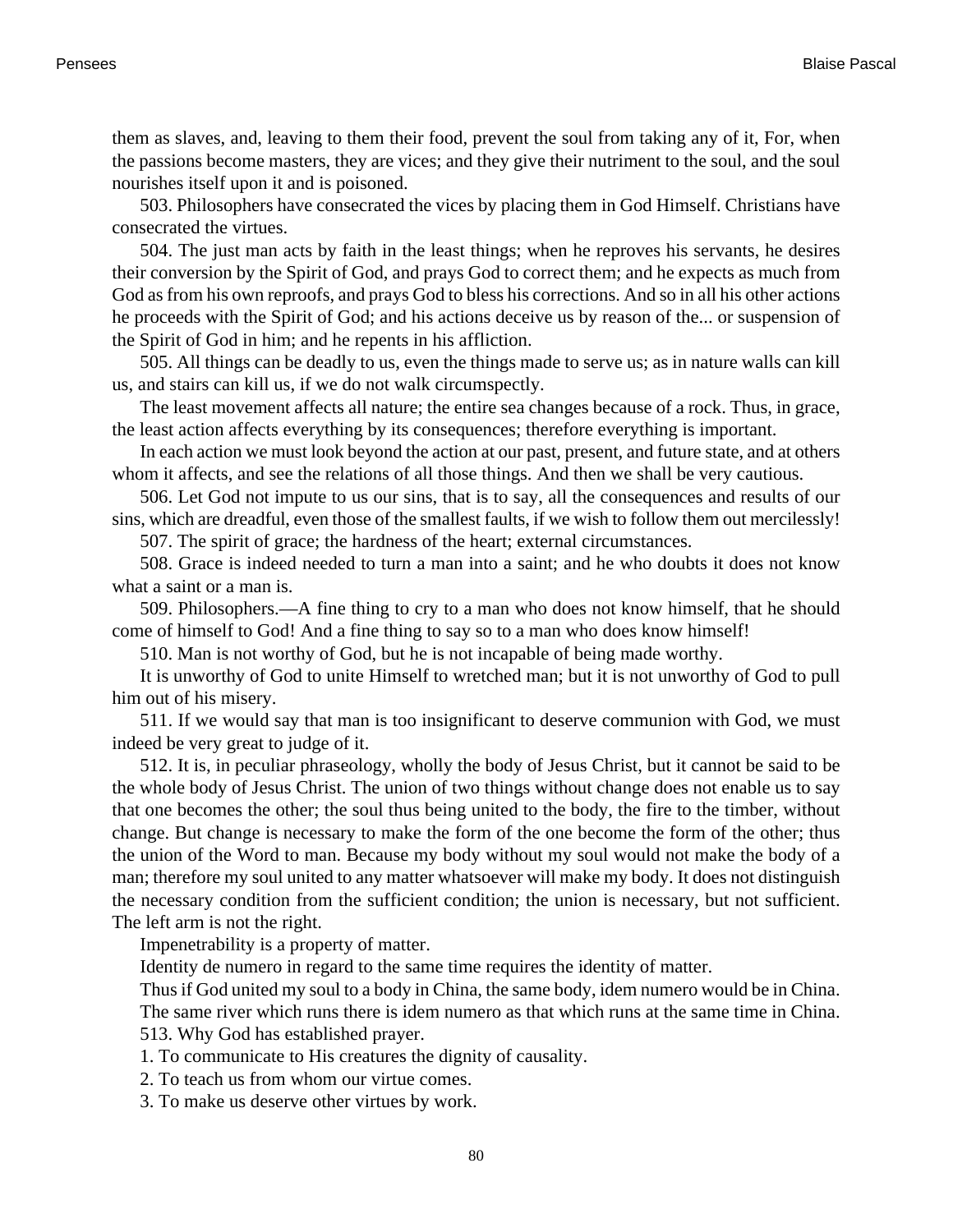(But to keep His own pre-eminence, He grants prayer to whom He pleases.) Objection: But we believe that we hold prayer of ourselves.

This is absurd; for since, though having faith, we cannot have virtues, how should we have faith? Is there a greater distance between infidelity and faith than between faith and virtue?

Merit. This word is ambiguous. *Meruit habere Redemptorem*. 78 *Meruit tam sacra membra tangere*. 79 *Digno tam sacra membra tangere*. 80 *Non sum dignus*. 81 *Qui manducat indignus*. 82 *Dignus est accipere*. 83

*Dignare me*. 84

God is only bound according to His promises. He has promised to grant justice to prayers; He has never promised prayer only to the children of promise.

Saint Augustine has distinctly said that strength would be taken away from the righteous. But it is by chance that he said it; for it might have happened that the occasion of saying it did not present itself. But his principles make us see that, when the occasion for it presented itself, it was impossible that he should not say it, or that he should say anything to the contrary. It is then rather that he was forced to say it, when the occasion presented itself, than that he said it, when the occasion presented itself, the one being of necessity, the other of chance. But the two are all that we can ask.

514. "Work out your own salvation with fear."

Proofs of prayer. Petenti dabitur. <sup>85</sup>

Therefore it is in our power to ask. On the other hand, there is God. So it is not in our power, since the obtaining of (the grace) to pray to Him is not in our power. For since salvation is not in us, and the obtaining of such grace is from Him, prayer is not in our power.

The righteous man should then hope no more in God, for he ought not to hope, but to strive to obtain what he wants.

Let us conclude then that, since man is now unrighteous since the first sin, and God is unwilling that he should thereby not be estranged from Him, it is only by a first effect that he is not estranged.

Therefore, those who depart from God have not this first effect without which they are not estranged from God, and those who do not depart from God have this first effect. Therefore, those whom we have seen possessed for some time of grace by this first effect, cease to pray, for want of this first effect.

Then God abandons the first in this sense.

515. The elect will be ignorant of their virtues, and the outcast of the greatness of their sins: "Lord, when saw we Thee an hungered, thirsty"? etc.

<sup>&</sup>lt;sup>78</sup> Office for Holy Saturday. "Which won for us a Saviour."<br><sup>79</sup> Office for Good Friday. "Which won for us God's hallow

<sup>79</sup> Office for Good Friday. "Which won for us God's hallowed members to embrace."<br> $\frac{80}{2}$  Hymn Vexilla regis. "Worthy God's hallowed members to embrace."

<sup>&</sup>lt;sup>80</sup> Hymn Vexilla regis. "Worthy God's hallowed members to embrace."<br> $\frac{81}{1 \text{ N}}$  Hymn Tuke  $7.6$  "Lemn ot worthy."

[Luke 7:6](http://www.ccel.org/b/bible/asv/xml/asv.Luke.7.xml#Luke.7.6) "I am not worthy."

<sup>&</sup>lt;sup>82</sup> [1 Cor. 11:29. "](http://www.ccel.org/b/bible/asv/xml/asv.iCorinthians.11.xml#iCorinthians.11.29)Who eateth unworthily."<br><sup>83</sup> Rev. 4:11 "Thou art worthy to receive

[Rev. 4:11. "](http://www.ccel.org/b/bible/asv/xml/asv...xml#..)Thou art worthy to receive."

<sup>84</sup> Office of the Holy Virgin. "Make me worthy."

<sup>85</sup> [Matthew, 7:7,](http://www.ccel.org/b/bible/asv/xml/asv.Matt.7.xml#Matt.7.7) "Ask and it shall be given you."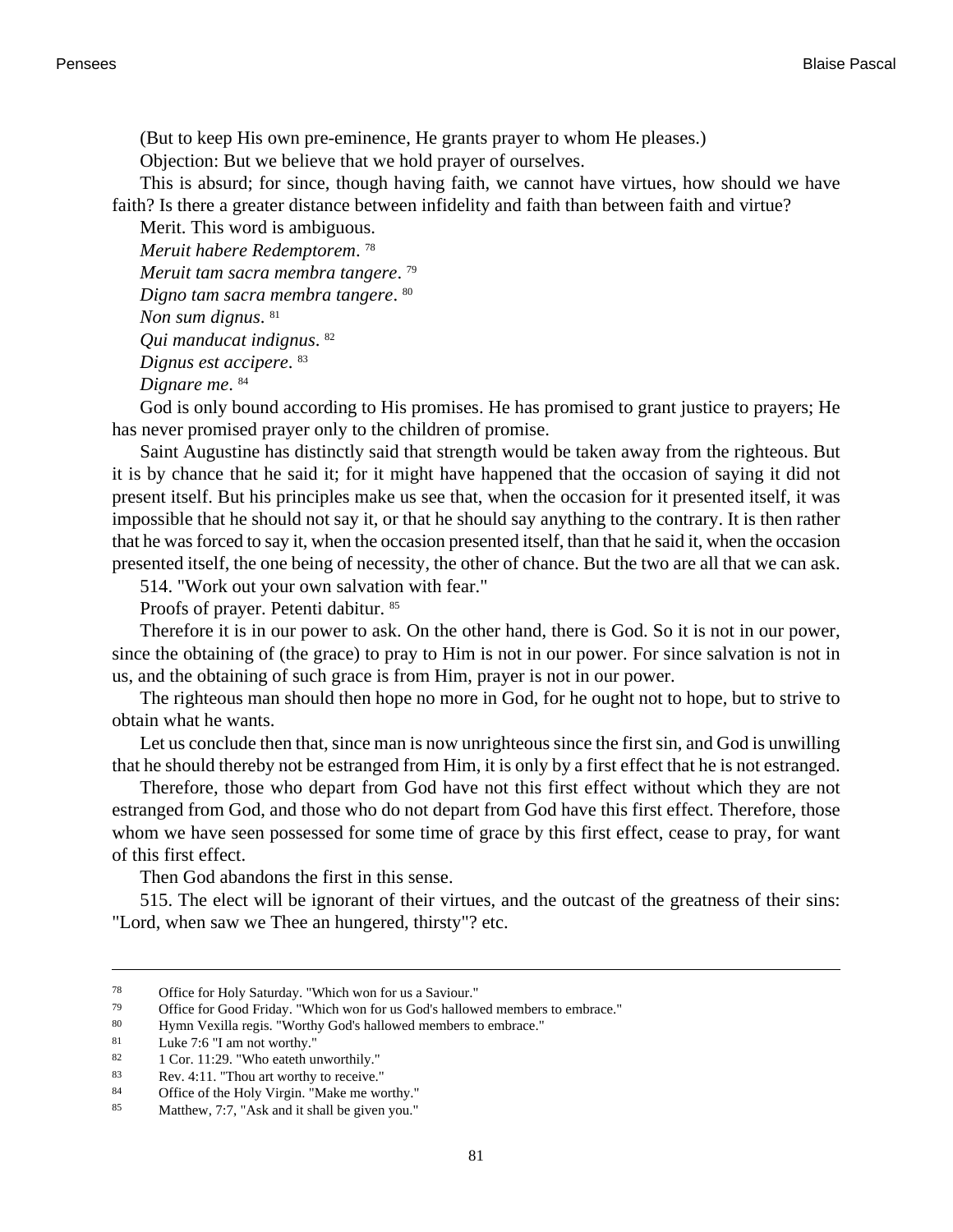516. [Romans 3:27.](http://www.ccel.org/b/bible/asv/xml/asv.Rom.3.xml#Rom.3.27) Boasting is excluded. By what law? Of works? Nay, but by faith. Then faith is not within our power like the deeds of the law, and it is given to us in another way.

517. Comfort yourselves. It is not from yourselves that you should expect grace; but, on the contrary, it is in expecting nothing from yourselves that you must hope for it.

518. Every condition, and even the martyrs, have to fear, according to Scripture. The greatest pain of purgatory is the uncertainty of the judgement. *Deus absconditus*. 86

519. [John 8](http://www.ccel.org/b/bible/asv/xml/asv.John..xml#John..). *Multi crediderunt in eum. Dicebat ergo Jesus: "Si manseritis... VERE mei discipuli eritis, et VERITAS LIBERABIT VOS." Responderunt: "Semen Abrahae sumus, et nemini servimus unquam*." <sup>87</sup>

There is a great difference between disciples and true disciples. We recognise them by telling them that the truth will make them free; for if they answer that they are free and that it is in their power to come out of slavery to the devil, they are indeed disciples, but not true disciples.

520. The law has not destroyed nature, but has instructed it; grace has not destroyed the law, but has made it act. Faith received at baptism is the source of the whole life of Christians and of the converted.

521. Grace will always be in the world, and nature also; so that the former is in some sort natural. And thus there will always be Pelagians, and always Catholics, and always strife; because the first birth makes the one, and the grace of the second birth the other.

522. The law imposed what it did not give. Grace gives what it imposes.

523. All faith consists in Jesus Christ and in Adam, and all morality in lust and in grace.

524. There is no doctrine more appropriate to man than this, which teaches him his double capacity of receiving and of losing grace, because of the double peril to which he is exposed, of despair or of pride.

525. The philosophers did not prescribe feelings suitable to the two states.

They inspired feelings of pure greatness, and that is not man's state.

They inspired feelings of pure littleness, and that is not man's state.

There must be feelings of humility, not from nature, but from penitence, not to rest in them, but to go on to greatness. There must be feelings of greatness, not from merit, but from grace, and after having passed through humiliation.

526. Misery induces despair, pride induces presumption. The Incarnation shows man the greatness of his misery by the greatness of the remedy which he required.

527. The knowledge of God without that of man's misery causes pride. The knowledge of man's misery without that of God causes despair. The knowledge of Jesus Christ constitutes the middle course, because in Him we find both God and our misery.

528. Jesus Christ is a God whom we approach without pride and before whom we humble ourselves without despair.

529.... Not a degradation which renders us incapable of good, nor a holiness exempt from evil.

530. A person told me one day that on coming from confession he felt great joy and confidence. Another told me that he remained in fear. Whereupon I thought that these two together would make

<sup>86</sup> [Is. 45:15.](http://www.ccel.org/b/bible/asv/xml/asv.Isaiah.45.xml#Isaiah.45.15)

<sup>87</sup> [John 8:30-33.](http://www.ccel.org/b/bible/asv/xml/asv.John.8.xml#John.8.30) "Many believed on him. Then Jesus said: 'If ye continue... then ye are my disciples indeed, and the truth shall make you free.' They answered him: 'We be Abraham's seed, and were never in bondage to any man.'"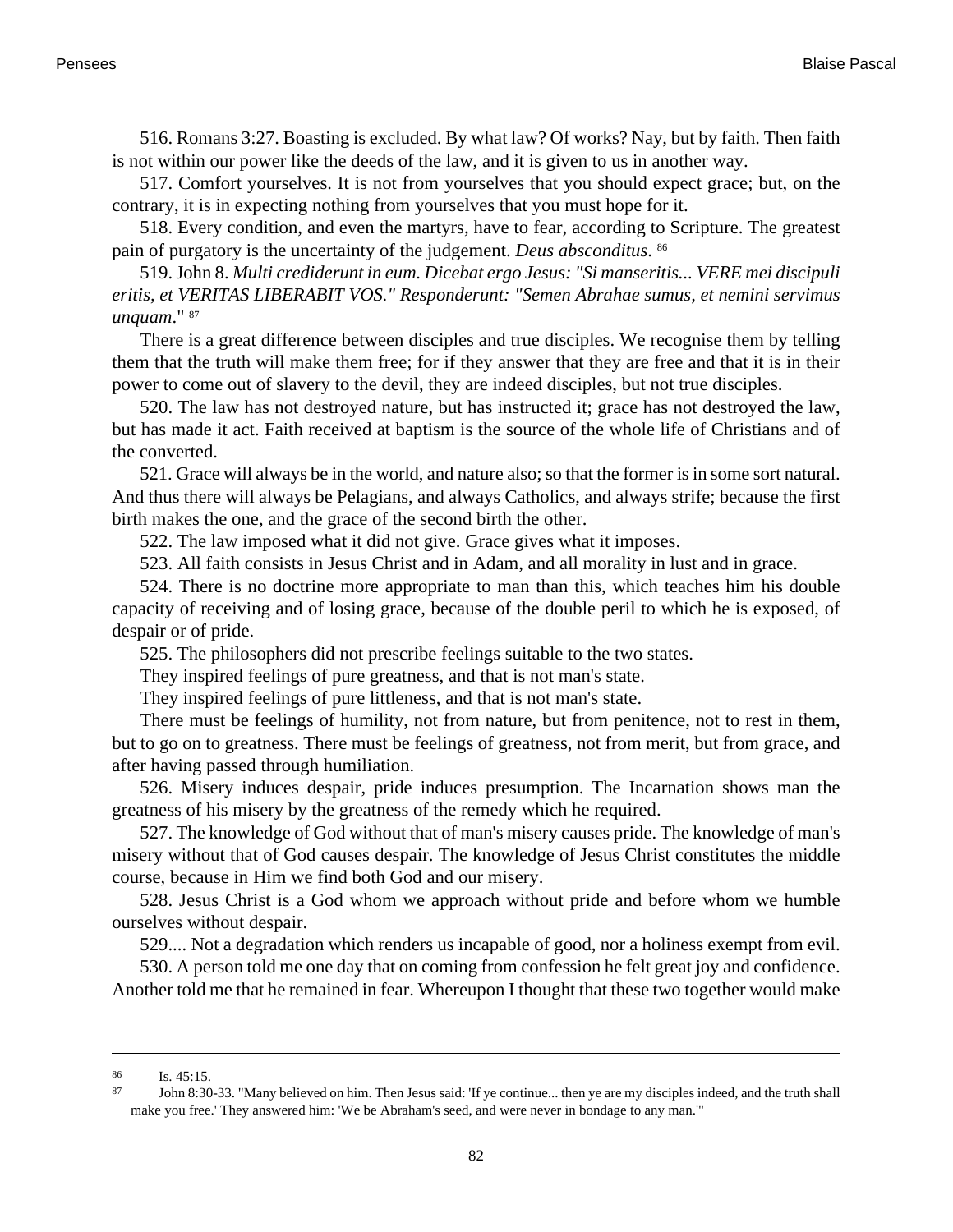one good man, and that each was wanting in that he had not the feeling of the other. The same often happens in other things.

531. He who knows the will of his master will be beaten with more blows, because of the power he has by his knowledge. *Qui justus est, justificetur adhuc*, <sup>88</sup> because of the power he has by justice. From him who has received most, will the greatest reckoning be demanded, because of the power he has by this help.

532. Scripture has provided passages of consolation and of warning for all conditions.

Nature seems to have done the same thing by her two infinities, natural and moral; for we shall always have the higher and the lower, the more clever and the less clever, the most exalted and the meanest, in order to humble our pride and exalt our humility.

533. *Comminutum cor* (Saint Paul). 89 This is the Christian character. Alba has named you, I know you no more (Corneille). That is the inhuman character. The human character is the opposite.

534. There are only two kinds of men: the righteous who believe themselves sinners; the rest, sinners, who believe themselves righteous.

535. We owe a great debt to those who point out faults. For they mortify us. They teach us that we have been despised. They do not prevent our being so in the future; for we have many other faults for which we may be despised. They prepare for us the exercise of correction and freedom from fault.

536. Man is so made that by continually telling him he is a fool he believes it, and by continually telling it to himself he makes himself believe it. For man holds an inward talk with his self alone, which it behoves him to regulate well: *Corrumpunt bonos mores colloquia prava*. <sup>90</sup> We must keep silent as much as possible and talk with ourselves only of God, whom we know to be true; and thus we convince ourselves of the truth.

537. Christianity is strange. It bids man recognise that he is vile, even abominable, and bids him desire to be like God. Without such a counterpoise, this dignity would make him horribly vain, or this humiliation would make him terribly abject.

538. With how little pride does a Christian believe himself united to God! With how little humiliation does he place himself on a level with the worms of earth!

A glorious manner to welcome life and death, good and evil!

539. What difference in point of obedience is there between a soldier and a Carthusian monk? For both are equally under obedience and dependent, both engaged in equally painful exercises. But the soldier always hopes to command and never attains this, for even captains and princes are ever slaves and dependants; still he ever hopes and ever works to attain this. Whereas the Carthusian monk makes a vow to be always dependent. So they do not differ in their perpetual thraldom, in which both of them always exist, but in the hope, which one always has, and the other never.

540. The hope which Christians have of possessing an infinite good is mingled with real enjoyment as well as with fear; for it is not as with those who should hope for a kingdom, of which they, being subjects, would have nothing; but they hope for holiness, for freedom from injustice, and they have something of this.

541. None is so happy as a true Christian, nor so reasonable, virtuous, or amiable.

<sup>88</sup> [Rev. 22:11.](http://www.ccel.org/b/bible/asv/xml/asv...xml#..) "He that is righteous, let him be righteous still."

<sup>89</sup> Circumcidentes cor. [Rom. 2](http://www.ccel.org/b/bible/asv/xml/asv.Rom..xml#Rom..). "Circumcision is that of the heart."

<sup>90</sup> [1 Cor. 15:33. "](http://www.ccel.org/b/bible/asv/xml/asv.iCor.15.xml#iCor.15.33)Evil communications corrupt good manners."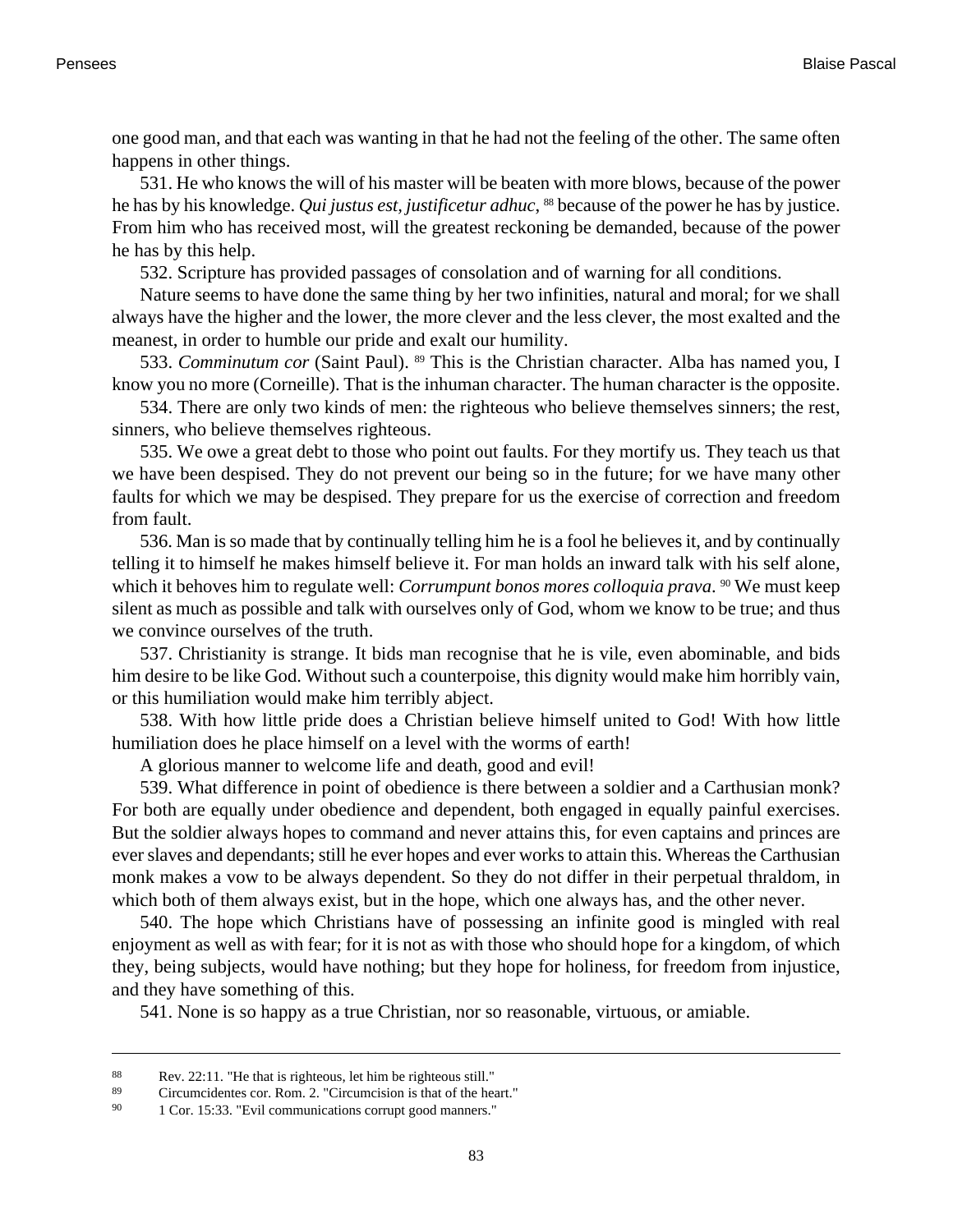542. The Christian religion alone makes man altogether lovable and happy. In honesty, we cannot perhaps be altogether lovable and happy.

543. Preface.—The metaphysical proofs of God are so remote from the reasoning of men, and so complicated, that they make little impression; and if they should be of service to some, it would be only during the moment that they see such demonstration; but an hour afterwards they fear they have been mistaken.

## *Quod curiositate cognoverunt superbia amiserunt*. 91

This is the result of the knowledge of God obtained without Jesus Christ; it is communion without a mediator with the God whom they have known without a mediator. Whereas those who have known God by a mediator know their own wretchedness.

544. The God of the Christians is a God who makes the soul feel that He is her only good, that her only rest is in Him, that her only delight is in loving Him; and who makes her at the same time abhor the obstacles which keep her back and prevent her from loving God with all her strength. Self-love and lust, which hinder us, are unbearable to her. Thus God makes her feel that she has this root of self-love which destroys her, and which He alone can cure.

545. Jesus Christ did nothing but teach men that they loved themselves, that they were slaves, blind, sick, wretched, and sinners; that He must deliver them, enlighten, bless, and heal them; that this would be effected by hating self, and by following Him through suffering and the death on the cross.

546. Without Jesus Christ man must be in vice and misery; with Jesus Christ man is free from vice and misery; in Him is all our virtue and all our happiness. Apart from Him there is but vice, misery, darkness, death, despair.

547. We know God only by Jesus Christ. Without this mediator, all communion with God is taken away; through Jesus Christ we know God. All those who have claimed to know God, and to prove Him without Jesus Christ, have had only weak proofs. But in proof of Jesus Christ we have the prophecies, which are solid and palpable proofs. And these prophecies, being accomplished and proved true by the event, mark the certainty of these truths and, therefore, the divinity of Christ. In Him, then, and through Him, we know God. Apart from Him, and without the Scripture, without original sin, without a necessary mediator promised and come, we cannot absolutely prove God, nor teach right doctrine and right morality. But through Jesus Christ, and in Jesus Christ, we prove God, and teach morality and doctrine. Jesus Christ is, then, the true God of men.

But we know at the same time our wretchedness; for this God is none other than the Saviour of our wretchedness. So we can only know God well by knowing our iniquities. Therefore those who have known God, without knowing their wretchedness, have not glorified Him, but have glorified themselves. *Quia... non cognovit per sapientiam... placuit Deo per stultitiam praedicationis salvos facere*. 92

548. Not only do we know God by Jesus Christ alone, but we know ourselves only by Jesus Christ. We know life and death only through Jesus Christ. Apart from Jesus Christ, we do not know what is our life, nor our death, nor God, nor ourselves.

<sup>&</sup>lt;sup>91</sup> "What they have found by their curiosity, they have lost by their pride." Quod curiositate invenerunt, superbia perdiderunt. St. Augustine, Sermon cxli.

 $92 \text{ }$  [1 Cor. 1:21.](http://www.ccel.org/b/bible/asv/xml/asv.iCor.1.xml#iCor.1.21) "Which... by wisdom knew not... it pleased God by the foolishness of preaching to save them that believe."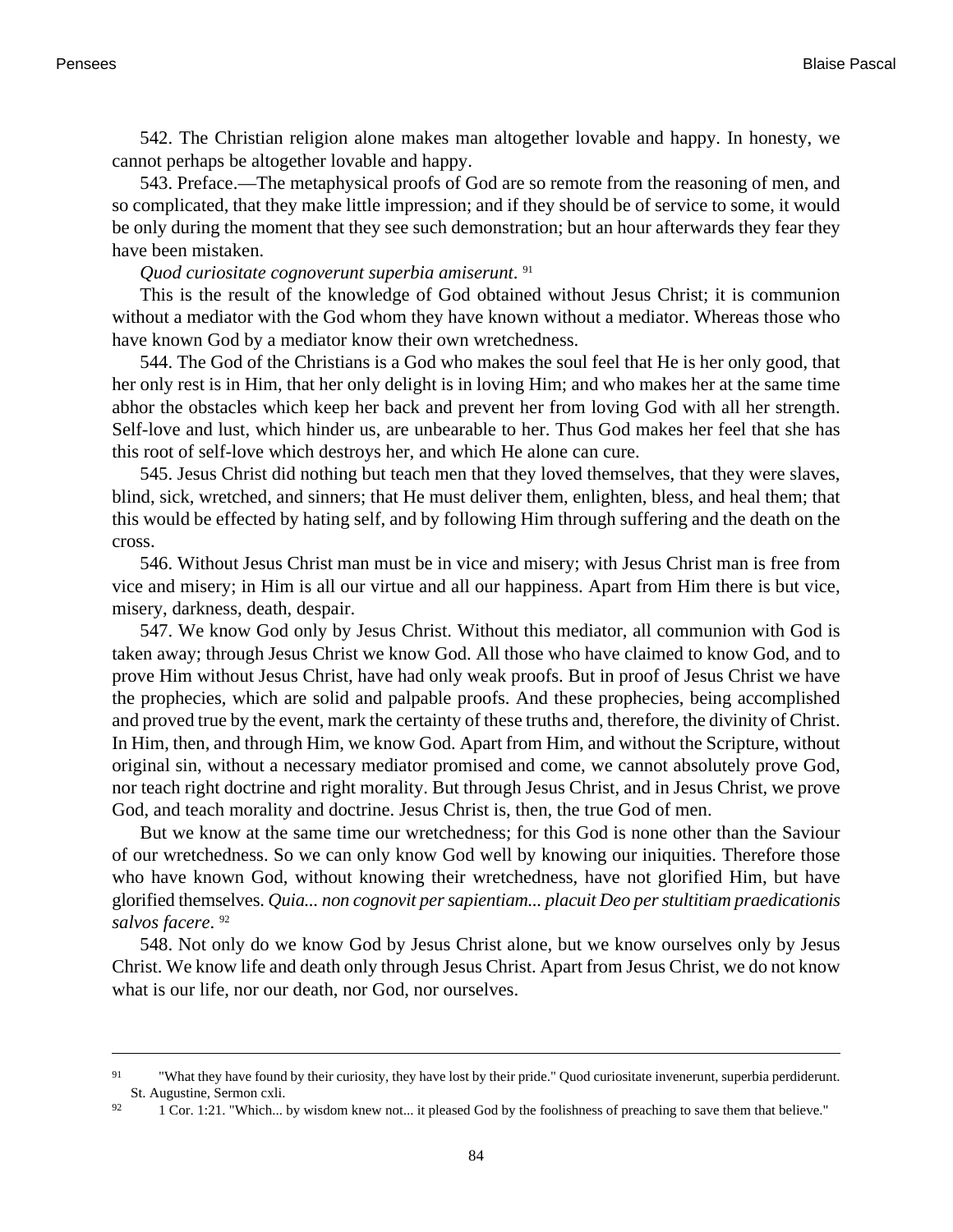Thus without the Scripture, which has Jesus Christ alone for its object, we know nothing, and see only darkness and confusion in the nature of God and in our own nature.

549. It is not only impossible but useless to know God without Jesus Christ. They have not departed from Him, but approached; they have not humbled themselves, but...

*Quo quisque optimus est, pessimus, si hoc ipsum, quod optimus est, adscribat sibi*. 93

550. I love poverty because He loved it. I love riches because they afford me the means of helping the very poor. I keep faith with everybody; I do not render evil to those who wrong me, but I wish them a lot like mine, in which I receive neither evil nor good from men. I try to be just, true, sincere, and faithful to all men; I have a tender heart for those to whom God has more closely united me; and whether I am alone, or seen of men, I do all my actions in the sight of God, who must judge of them, and to whom I have consecrated them all.

These are my sentiments; and every day of my life I bless my Redeemer, who has implanted them in me, and who, of a man full of weakness, of miseries, of lust, of pride, and of ambition, has made a man free from all these evils by the power of His grace, to which all the glory of it is due, as of myself I have only misery and error.

551. Dignior plagis quam osculis non timeo quia amo. <sup>94</sup>

552. The Sepulchre of Jesus Christ.—Jesus Christ was dead, but seen on the Cross. He was dead, and hidden in the Sepulchre.

Jesus Christ was buried by the saints alone.

Jesus Christ wrought no miracle at the Sepulchre.

Only the saints entered it.

It is there, not on the Cross, that Jesus Christ takes a new life.

It is the last mystery of the Passion and the Redemption.

Jesus Christ had nowhere to rest on earth but in the Sepulchre. His enemies only ceased to persecute Him at the Sepulchre.

553. The Mystery of Jesus.—Jesus suffers in His passions the torments which men inflict upon Him; but in His agony He suffers the torments which He inflicts on himself; *turbare semetipsum*. <sup>95</sup> This is a suffering from no human, but an almighty hand, for He must be almighty to bear it.

Jesus seeks some comfort at least in His three dearest friends, and they are asleep. He prays them to bear with Him for a little, and they leave Him with entire indifference, having so little compassion that it could not prevent their sleeping even for a moment. And thus Jesus was left alone to the wrath of God.

Jesus is alone on the earth, without any one not only to feel and share His suffering, but even to know of it; He and Heaven were alone in that knowledge.

Jesus is in a garden, not of delight as the first Adam, where he lost himself and the whole human race, but in one of agony, where He saved himself and the whole human race.

He suffers this affliction and this desertion in the horror of night.

I believe that Jesus never complained but on this single occasion; but then He complained as if he could no longer bear His extreme suffering. "My soul is sorrowful, even unto death."

<sup>93</sup> St. Bernard, Sermones in Cantica Canticorum, lxxxiv. "The better one is, the worse one becomes, if one attributes the cause of this goodness to one's self."

<sup>94</sup> Ibid. "Meriting blows more than kisses, I fear not, because I love."

<sup>95</sup> [John 11:33.](http://www.ccel.org/b/bible/asv/xml/asv.John.11.xml#John.11.33) Et turbarit seipsum. "And he troubled himself."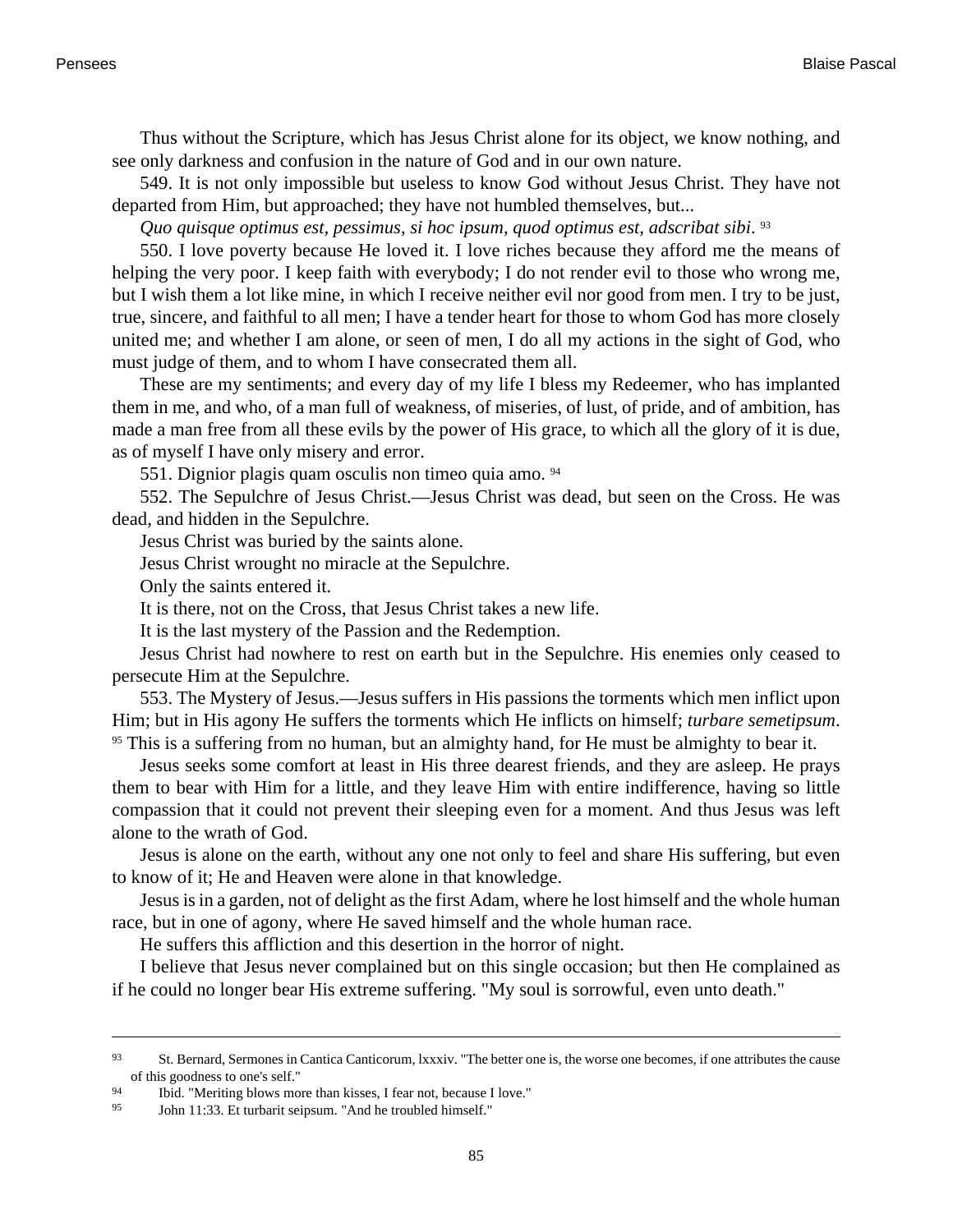Jesus seeks companionship and comfort from men. This is the sole occasion in all His life, as it seems to me. But He receives it not, for His disciples are asleep. Jesus will be in agony even to the end of the world. We must not sleep during that time.

Jesus, in the midst of this universal desertion, including that of His own friends chosen to watch with Him, finding them asleep, is vexed because of the danger to which they expose, not Him, but themselves; He cautions them for their own safety and their own good, with a sincere tenderness for them during their ingratitude, and warns them that the spirit is willing and the flesh weak.

Jesus, finding them still asleep, without being restrained by any consideration for themselves or for Him, has the kindness not to waken them and leaves them in repose.

Jesus prays, uncertain of the will of His Father, and fears death; but, when He knows it, He goes forward to offer Himself to death. *Eamus*. <sup>96</sup> *Processit* (John). <sup>97</sup>

Jesus asked of men and was not heard.

Jesus, while His disciples slept, wrought their salvation. He has wrought that of each of the righteous while they slept, both in their nothingness before their birth, and in their sins after their birth.

He prays only once that the cup pass away, and then with submission; and twice that it come if necessary.

Jesus is weary.

Jesus, seeing all His friends asleep and all His enemies wakeful, commits Himself entirely to His Father.

Jesus does not regard in Judas his enmity, but the order of God, which He loves and admits, since He calls him friend.

Jesus tears Himself away from His disciples to enter into His agony; we must tear ourselves away from our nearest and dearest to imitate Him.

Jesus being in agony and in the greatest affliction, let us pray longer.

We implore the mercy of God, not that He may leave us at peace in our vices, that He may deliver us from them.

If God gave us masters by His own hand, oh! how necessary for us to obey them with a good heart! Necessity and events follow infallibly.

"Console thyself, thou wouldst not seek Me, if thou hadst not found Me.

"I thought of thee in Mine agony, I have sweated such drops of blood for thee.

"It is tempting Me rather than proving thyself, to think if thou wouldst do such and such a thing on an occasion which has not happened; I shall act in thee if it occur.

"Let thyself be guided by My rules; see how well I have led the Virgin and the saints who have let Me act in them.

"The Father loves all that I do.

"Dost thou wish that it always cost Me the blood of My humanity, without thy shedding tears? "Thy conversion is My affair; fear not, and pray with confidence as for Me.

"I am present with thee by My Word in Scripture, by My Spirit in the Church and by inspiration, by My power in the priests, by My prayer in the faithful.

<sup>96</sup> [Matt. 26:46.](http://www.ccel.org/b/bible/asv/xml/asv.Matt.26.xml#Matt.26.46) "Let us be going."

<sup>97</sup> [Matt. 18:2.](http://www.ccel.org/b/bible/asv/xml/asv.Matt.18.xml#Matt.18.2) "Jesus went forth."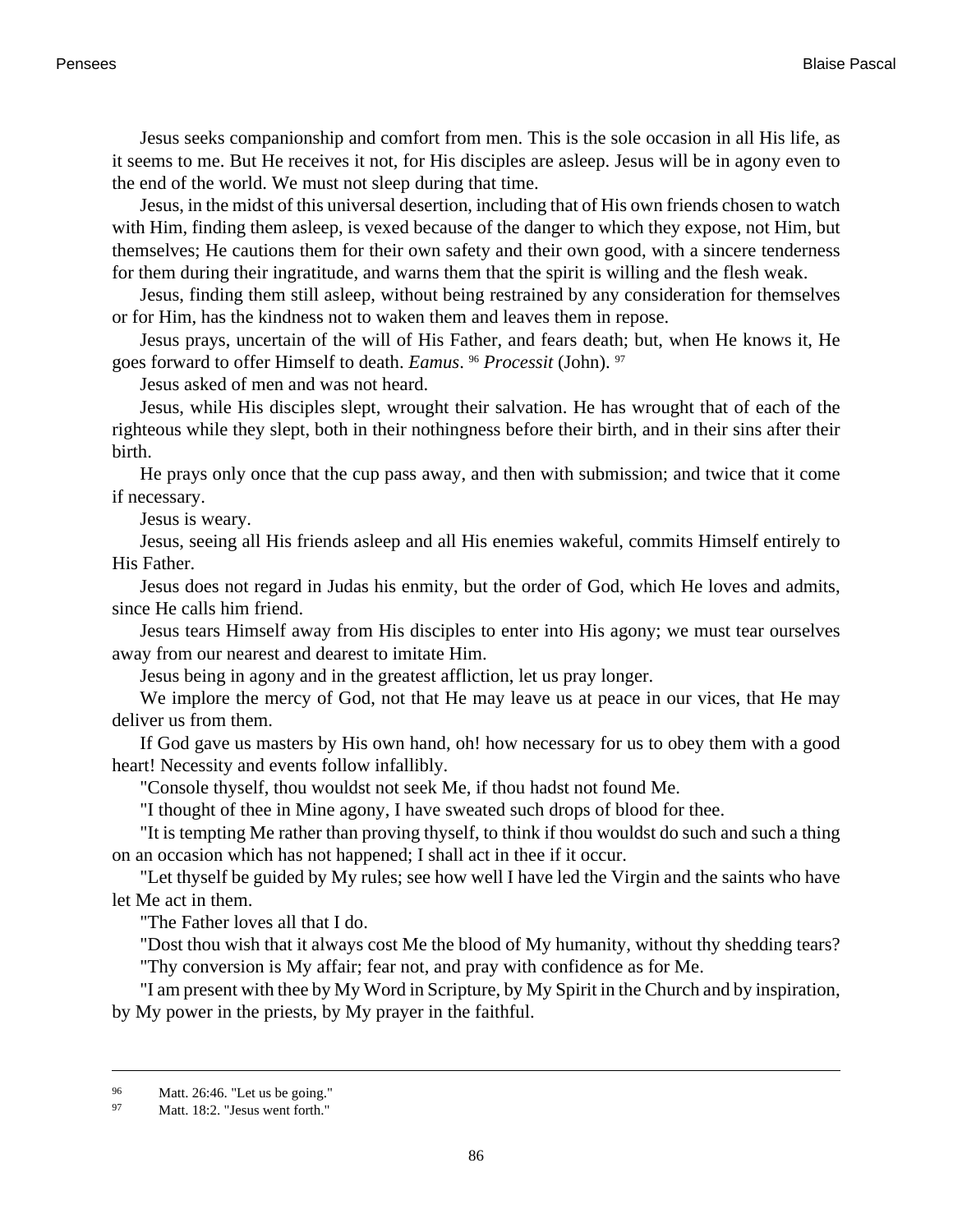"Physicians will not heal thee, for thou wilt die at last. But it is I who heal thee and make the body immortal.

"Suffer bodily chains and servitude, I deliver thee at present only from spiritual servitude.

"I am more a friend to thee than such and such an one, for I have done for thee more then they; they would not have suffered what I have suffered from thee, and they would not have died for thee as I have done in the time of thine infidelities and cruelties, and as I am ready to do, and do, among My elect and at the Holy Sacrament."

"If thou knewest thy sins, thou wouldst lose heart."

I shall lose it then, Lord, for on Thy assurance I believe their malice.

"No, for I, by whom thou learnest, can heal thee of them, and what I say to thee is a sign that I will heal thee. In proportion to thy expiation of them, thou wilt know them, and it will be said to thee: 'Behold thy sins are forgiven thee.' Repent, then, for thy hidden sins, and for the secret malice of those which thou knowest."

Lord, I give Thee all.

"I love thee more ardently than thou hast loved thine abominations, ut immundus pro luto.

"To Me be the glory, not to thee, worm of the earth.

"Ask thy confessor, when My own words are to thee occasion of evil, vanity, or curiosity."

I see in me depths of pride, curiosity, and lust. There is no relation between me and God, nor Jesus Christ the Righteous. But He has been made sin for me; all Thy scourges are fallen upon Him. He is more abominable than I, and, far from abhorring me, He holds Himself honoured that I go to Him and succour Him.

But He has healed Himself, and still more so will He heal me.

I must add my wounds to His, and join myself to Him; and He will save me in saving Himself. But this must not be postponed to the future.

*Eritis sicut dii scientes bonum et malum*. <sup>98</sup> Each one creates his god, when judging, "This is good or bad"; and men mourn or rejoice too much at events.

Do little things as though they were great, because of the majesty of Jesus Christ who does them in us and who lives our life; and do the greatest things as though they were little and easy, because of His omnipotence.

554. It seems to me that Jesus Christ only allowed His wounds to be touched after His resurrection: Noli me tangere. 99 We must unite ourselves only to His sufferings.

At the Last Supper He gave Himself in communion as about to die; to the disciples at Emmaus as risen from the dead; to the whole Church as ascended into heaven.

555. "Compare not thyself with others, but with Me. If thou dost not find Me in those with whom thou comparest thyself, thou comparest thyself to one who is abominable. If thou findest Me in them, compare thyself to Me. But whom wilt thou compare? Thyself, or Me in thee? If it is thyself, it is one who is abominable. If it is I, thou comparest Me to Myself. Now I am God in all.

"I speak to thee, and often counsel thee, because thy director cannot speak to thee, for I do not want thee to lack a guide.

"And perhaps I do so at his prayers, and thus he leads thee without thy seeing it. Thou wouldst not seek Me, if thou didst not possess Me.

<sup>98</sup> [Gen. 3:5. "](http://www.ccel.org/b/bible/asv/xml/asv.Gen.3.xml#Gen.3.5)Ye shall be as gods, knowing good and evil."

<sup>99</sup> [John 20:17.](http://www.ccel.org/b/bible/asv/xml/asv.John.20.xml#John.20.17) "Touch me not."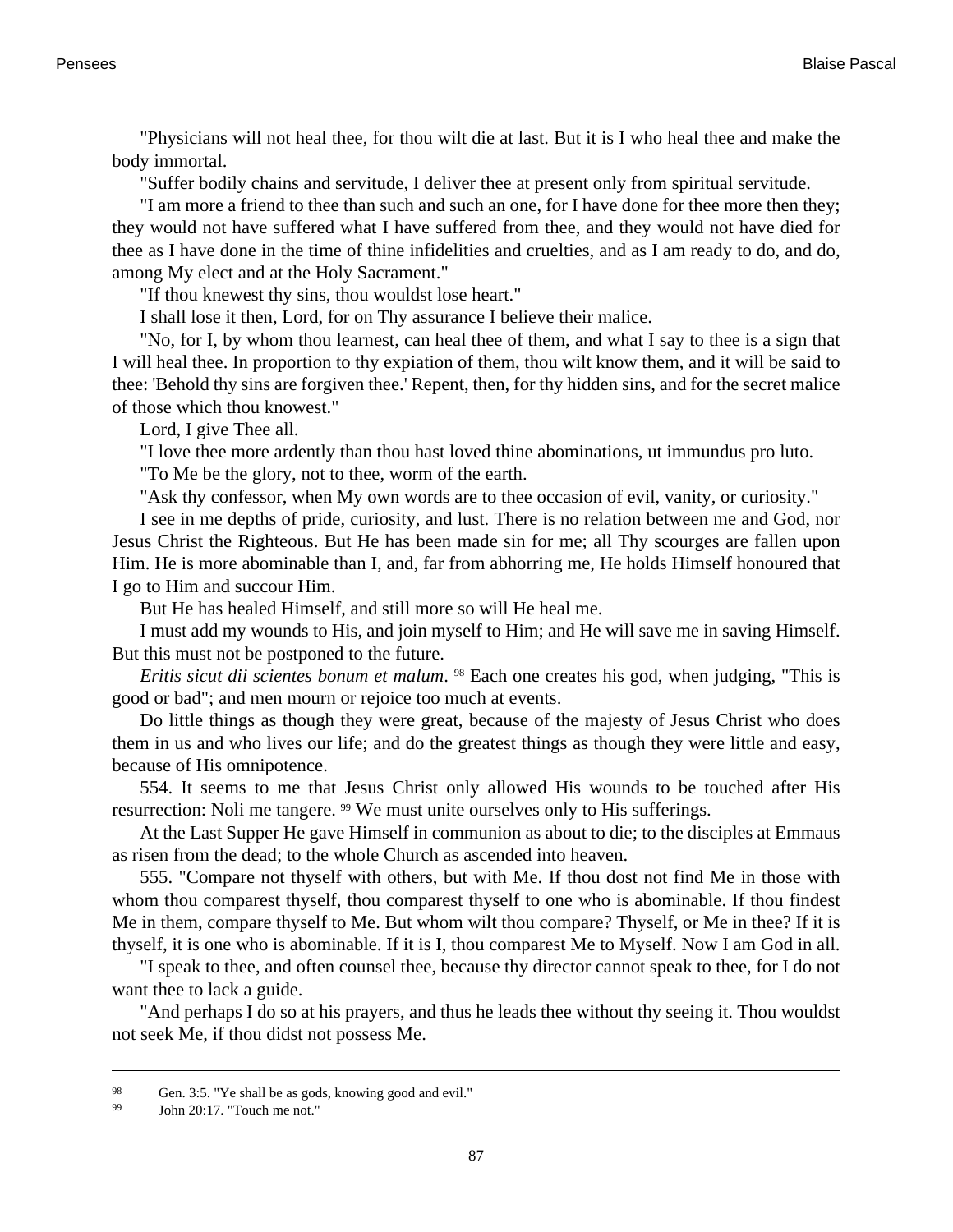"Be not therefore troubled."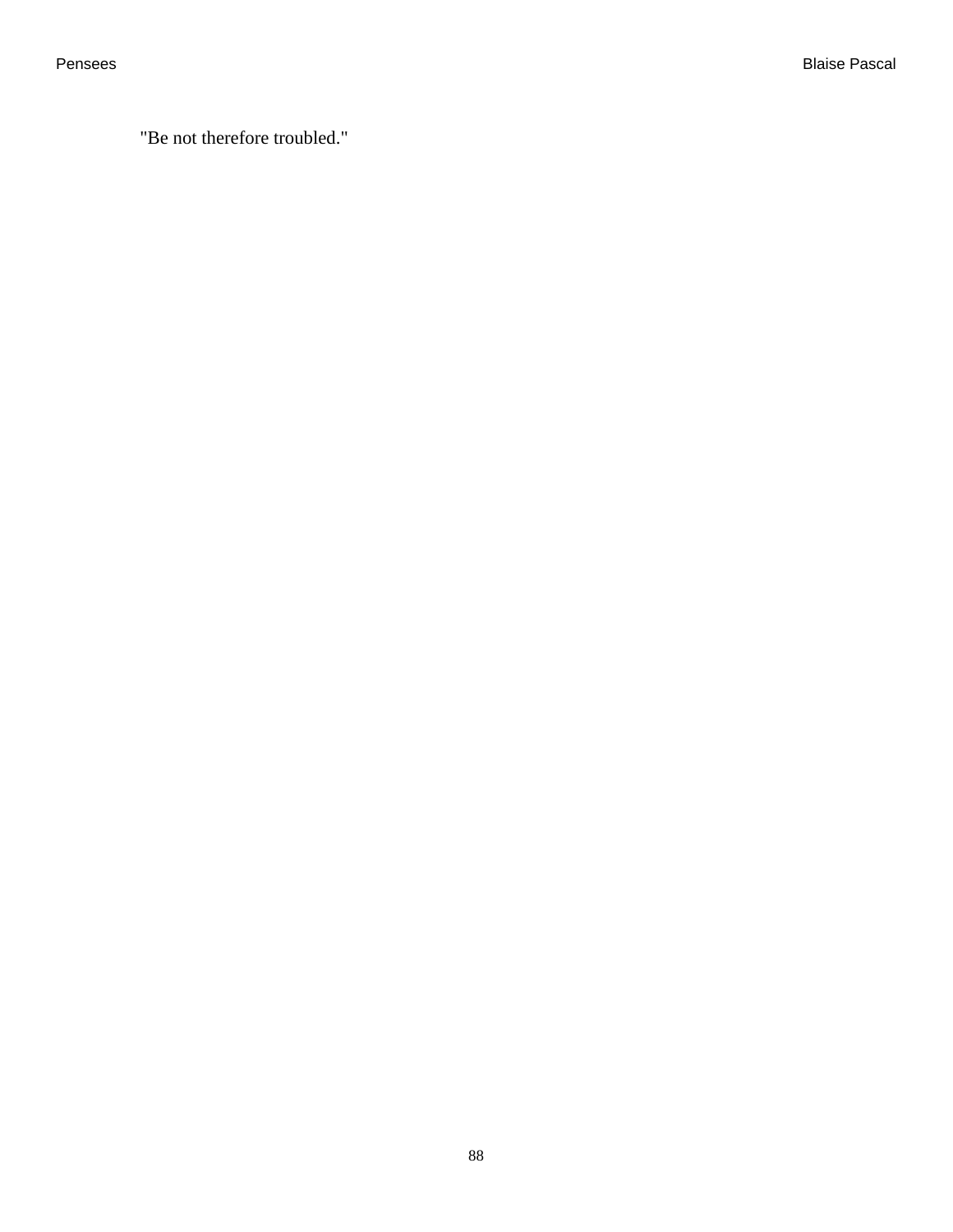## **SECTION VIII: THE FUNDAMENTALS OF THE CHRISTIAN RELIGION**

556.... Men blaspheme what they do not know. The Christian religion consists in two points. It is of equal concern to men to know them, and it is equally dangerous to be ignorant of them. And it is equally of God's mercy that He has given indications of both.

And yet they take occasion to conclude that one of these points does not exist, from that which should have caused them to infer the other. The sages who have said there is only one God have been persecuted, the Jews were hated, and still more the Christians. They have seen by the light of nature that if there be a true religion on earth, the course of all things must tend to it as to a centre.

The whole course of things must have for its object the establishment and the greatness of religion. Men must have within them feelings suited to what religion teaches us. And, finally, religion must so be the object and the centre to which all things tend that whoever knows the principles of religion can give an explanation both of the whole nature of man in particular and of the whole course of the world in general.

And on this ground they take occasion to revile the Christian religion, because they misunderstand it. They imagine that it consists simply in the worship of a God considered as great, powerful, and eternal; which is strictly deism, almost as far removed from the Christian religion as atheism, which is its exact opposite. And thence they conclude that this religion is not true, because they do not see that all things concur to the establishment of this point, that God does not manifest Himself to men with all the evidence which He could show.

But let them conclude what they will against deism, they will conclude nothing against the Christian religion, which properly consists in the mystery of the Redeemer, who, uniting in Himself the two natures, human and divine, has redeemed men from the corruption of sin in order to reconcile them in His divine person to God.

The Christian religion, then, teaches men these two truths; that there is a God whom men can know, and that there is a corruption in their nature which renders them unworthy of Him. It is equally important to men to know both these points; and it is equally dangerous for man to know God without knowing his own wretchedness, and to know his own wretchedness without knowing the Redeemer who can free him from it. The knowledge of only one of these points gives rise either to the pride of philosophers, who have known God, and not their own wretchedness, or to the despair of atheists, who know their own wretchedness, but not the Redeemer.

And, as it is alike necessary to man to know these two points, so is it alike merciful of God to have made us know them. The Christian religion does this; it is in this that it consists.

Let us herein examine the order of the world and see if all things do not tend to establish these two chief points of this religion: Jesus Christ is end of all, and the centre to which all tends. Whoever knows Him knows the reason of everything.

Those who fall into error err only through failure to see one of these two things. We can, then, have an excellent knowledge of God without that of our own wretchedness and of our own wretchedness without that of God. But we cannot know Jesus Christ without knowing at the same time both God and our own wretchedness.

Therefore I shall not undertake here to prove by natural reasons either the existence of God, or the Trinity, or the immortality of the soul, or anything of that nature; not only because I should not feel myself sufficiently able to find in nature arguments to convince hardened atheists, but also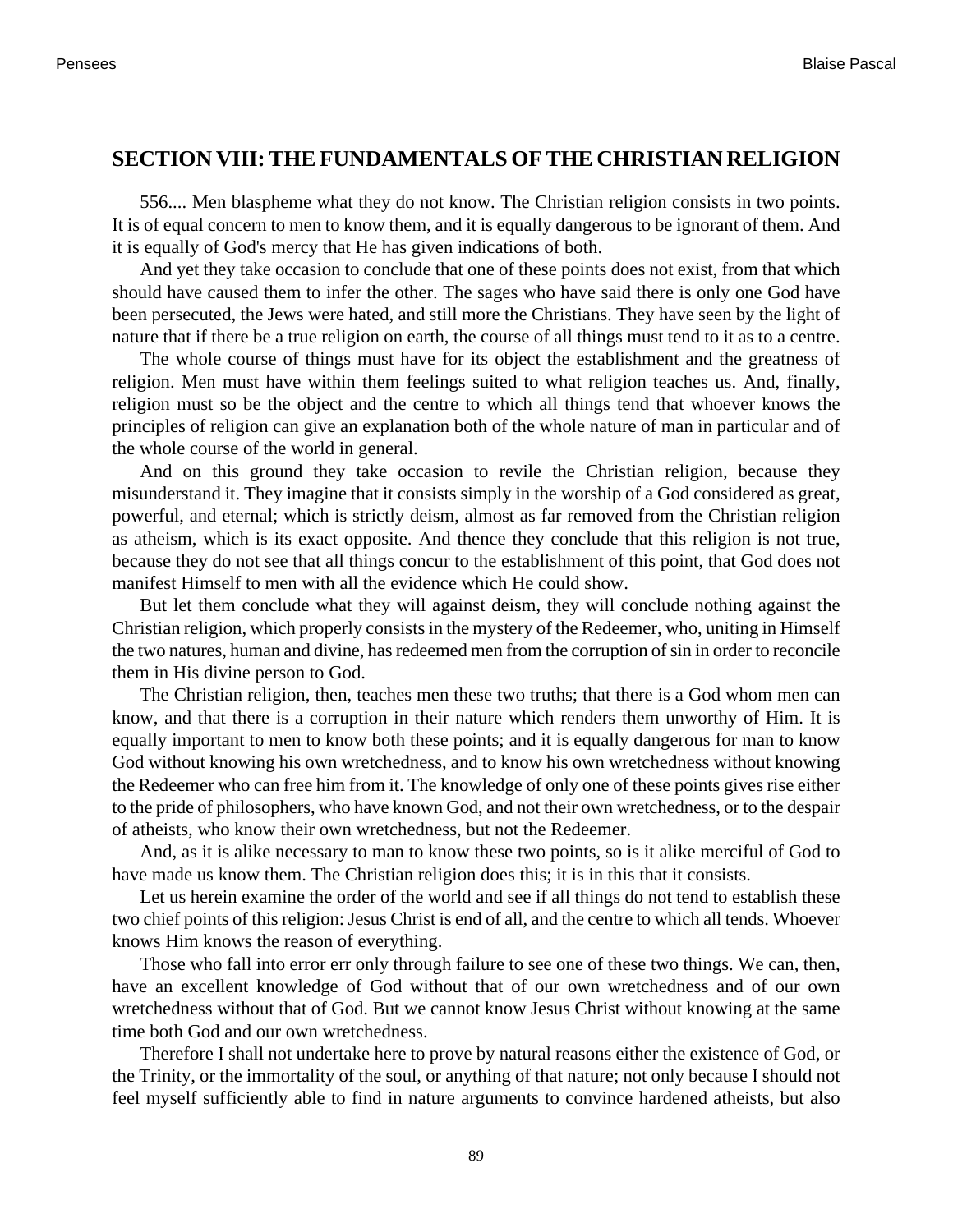because such knowledge without Jesus Christ is useless and barren. Though a man should be convinced that numerical proportions are immaterial truths, eternal and dependent on a first truth, in which they subsist and which is called God, I should not think him far advanced towards his own salvation.

The God of Christians is not a God who is simply the author of mathematical truths, or of the order of the elements; that is the view of heathens and Epicureans. He is not merely a God who exercises His providence over the life and fortunes of men, to bestow on those who worship Him a long and happy life. That was the portion of the Jews. But the God of Abraham, the God of Isaac, the God of Jacob, the God of Christians, is a God of love and of comfort, a God who fills the soul and heart of those whom He possesses, a God who makes them conscious of their inward wretchedness, and His infinite mercy, who unites Himself to their inmost soul, who fills it with humility and joy, with confidence and love, who renders them incapable of any other end than Himself.

All who seek God without Jesus Christ, and who rest in nature, either find no light to satisfy them, or come to form for themselves a means of knowing God and serving Him without a mediator. Thereby they fall either into atheism, or into deism, two things which the Christian religion abhors almost equally.

Without Jesus Christ the world would not exist; for it should needs be either that it would be destroyed or be a hell.

If the world existed to instruct man of God, His divinity would shine through every part in it in an indisputable manner; but as it exists only by Jesus Christ, and for Jesus Christ, and to teach men both their corruption and their redemption, all displays the proofs of these two truths.

All appearance indicates neither a total exclusion nor a manifest presence of divinity, but the presence of a God who hides himself. Everything bears this character.

... Shall he alone who knows his nature know it only to be miserable? Shall he alone who knows it be alone unhappy?

... He must not see nothing at all, nor must he see sufficient for him to believe he possesses it; but he must see enough to know that he has lost it. For to know of his loss, he must see and not see; and that is exactly the state in which he naturally is.

... Whatever part he takes, I shall not leave him at rest.

557.... It is, then, true that everything teaches man his condition, but he must understand this well. For it is not true that all reveals God, and it is not true that all conceals God. But it is at the same time true that He hides Himself from those who tempt Him, and that He reveals Himself to those who seek Him, because men are both unworthy and capable of God; unworthy by their corruption, capable by their original nature.

558. What shall we conclude from all our darkness, but our unworthiness?

559. If there never had been any appearance of God, this eternal deprivation would have been equivocal, and might have as well corresponded with the absence of all divinity, as with the unworthiness of men to know Him; but His occasional, though not continual, appearances remove the ambiguity. If He appeared once, He exists always; and thus we cannot but conclude both that there is a God and that men are unworthy of Him.

560. We do not understand the glorious state of Adam, nor the nature of his sin, nor the transmission of it to us. These are matters which took place under conditions of a nature altogether different from our own and which transcend our present understanding.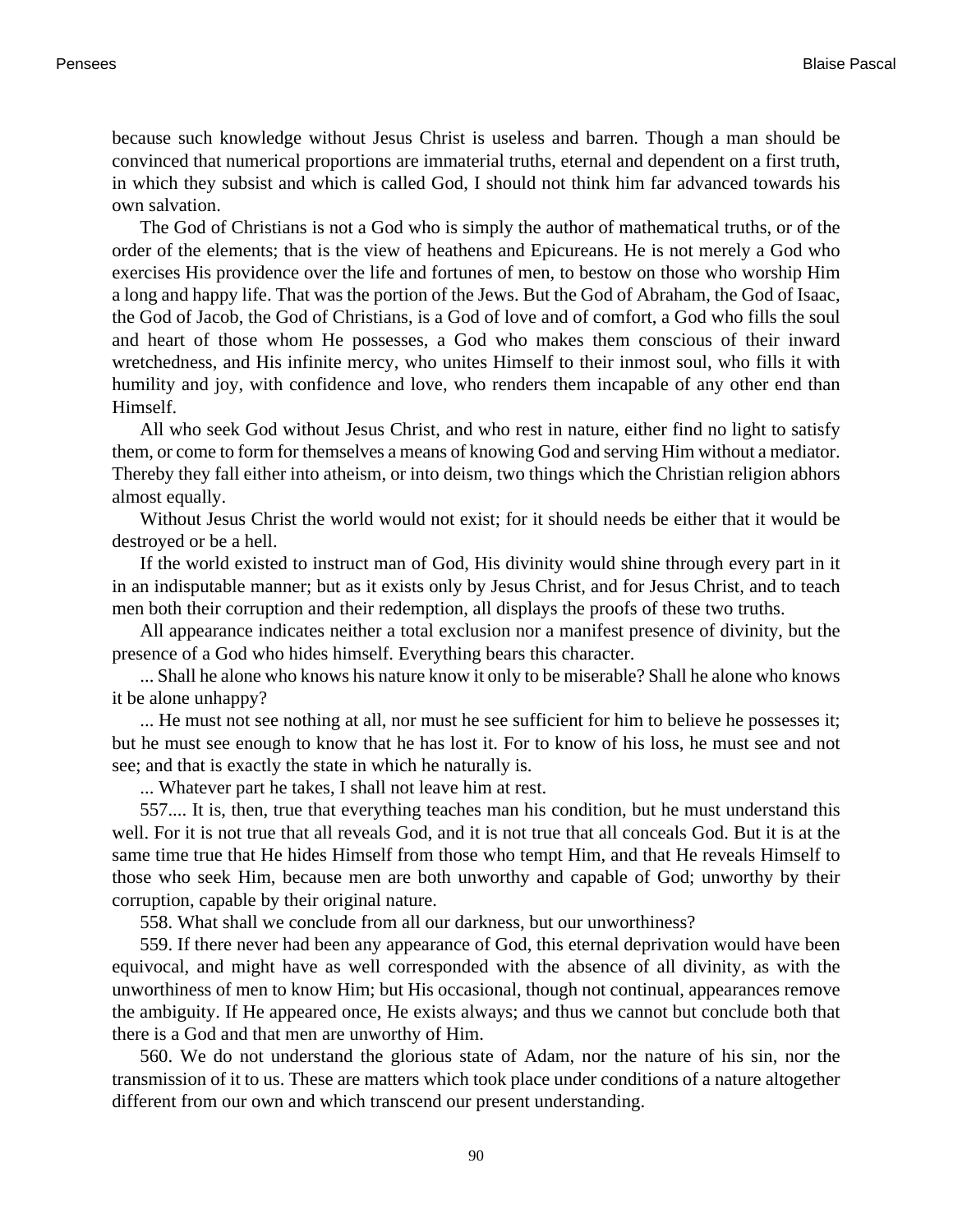The knowledge of all this is useless to us as a means of escape from it; and all that we are concerned to know is that we are miserable, corrupt, separated from God, but ransomed by Jesus Christ, whereof we have wonderful proofs on earth.

So the two proofs of corruption and redemption are drawn from the ungodly, who live in indifference to religion, and from the Jews who are irreconcilable enemies.

561. There are two ways of proving the truths of our religion; one by the power of reason, the other by the authority of him who speaks.

We do not make use of the latter, but of the former. We do not say, "This must be believed, for Scripture, which says it, is divine." But we say that it must be believed for such and such a reason, which are feeble arguments, as reason may be bent to everything.

562. There is nothing on earth that does not show either the wretchedness of man, or the mercy of God; either the weakness of man without God, or the strength of man with God.

563. It will be one of the confusions of the damned to see that they are condemned by their own reason, by which they claimed to condemn the Christian religion.

564. The prophecies, the very miracles and proofs of our religion, are not of such a nature that they can be said to be absolutely convincing. But they are also of such a kind that it cannot be said that it is unreasonable to believe them. Thus there is both evidence and obscurity to enlighten some and confuse others. But the evidence is such that it surpasses, or at least equals, the evidence to the contrary; so that it is not reason which can determine men not to follow it, and thus it can only be lust or malice of heart. And by this means there is sufficient evidence to condemn, and insufficient to convince; so that it appears in those who follow it that it is grace, and not reason, which makes them follow it; and in those who shun it, that it is lust, not reason, which makes them shun it.

Vere discipuli, vere Israelita, vere liberi, vere cibus. <sup>100</sup>

565. Recognise, then, the truth of religion in the very obscurity of religion, in the little light we have of it, and in the indifference which we have to knowing it.

566. We understand nothing of the works of God, if we do not take as a principle that He has willed to blind some and enlighten others.

567. The two contrary reasons. We must begin with that; without that we understand nothing, and all is heretical; and we must even add at the end of each truth that the opposite truth is to be remembered.

568. Objection. The Scripture is plainly full of matters not dictated by the Holy Spirit. Answer. Then they do not harm faith. Objection. But the Church has decided that all is of the Holy Spirit. Answer. I answer two things: first, the Church has not so decided; secondly, if she should so decide, it could be maintained.

Do you think that the prophecies cited in the Gospel are related to make you believe? No, it is to keep you from believing.

569. Canonical.—The heretical books in the beginning of the Church serve to prove the canonical.

570. To the chapter on the Fundamentals must be added that on Typology touching the reason of types: why Jesus Christ was prophesied as to His first coming; why prophesied obscurely as to the manner.

<sup>100</sup> Allusion to [John 6:56; 1:47; 8:36; 6:32.](http://www.ccel.org/b/bible/asv/xml/asv.John.1.xml#John.1.47 Bible:John.6.32 Bible:John.6.56 Bible:John.8.36) "True disciple; an Israelite indeed; free indeed; true bread."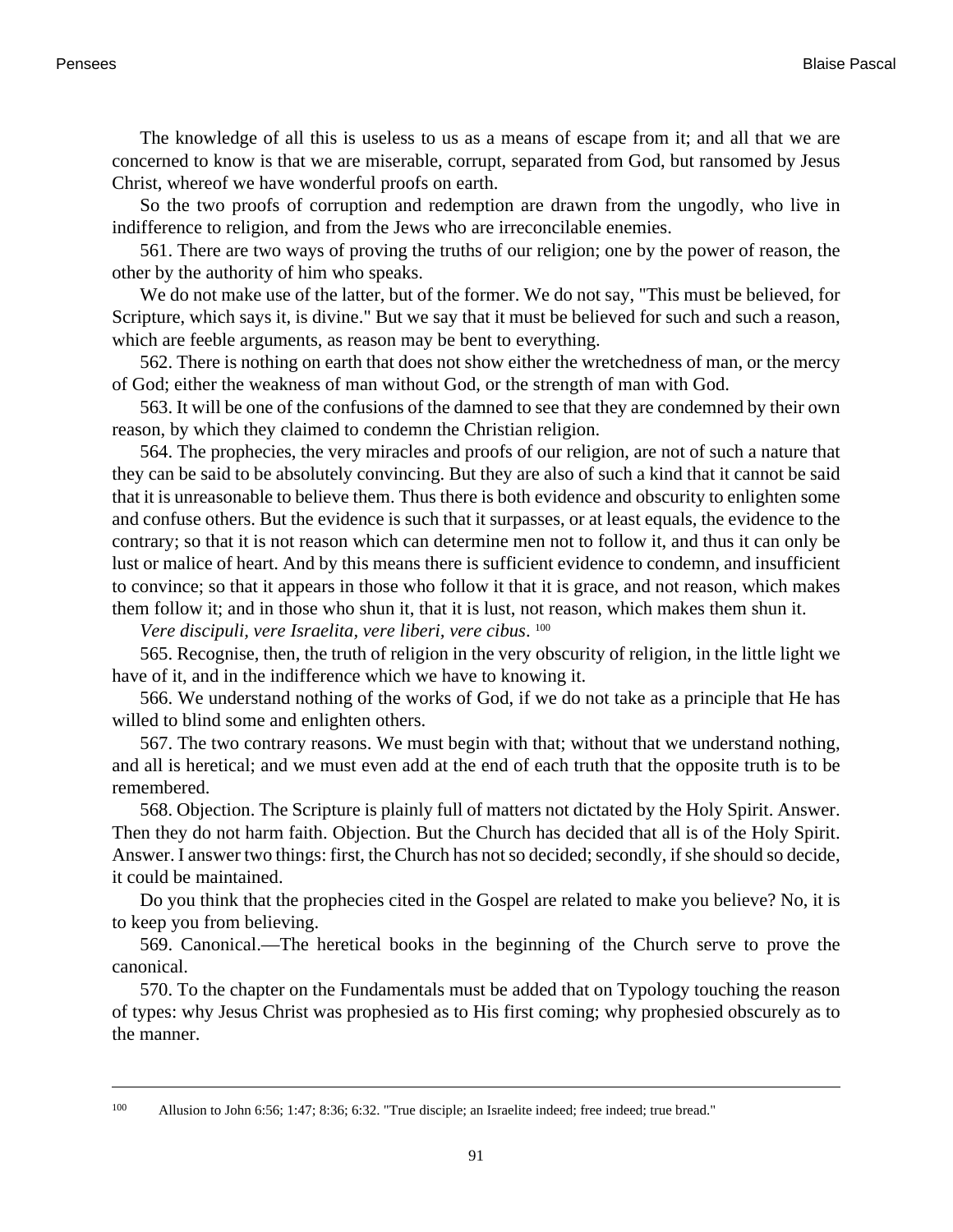571. The reason why. Types.—They had to deal with a carnal people and to render them the depositary of the spiritual covenant. To give faith to the Messiah, it was necessary there should have been precedent prophesies, and that these should be conveyed by persons above suspicion, diligent, faithful, unusually zealous, and known to all the world.

To accomplish all this, God chose this carnal people, to whom He entrusted the prophecies which foretell the Messiah as a deliverer and as a dispenser of those carnal goods which this people loved. And thus they have had an extraordinary passion for their prophets and, in sight of the whole world, have had charge of these books which foretell their Messiah, assuring all nations that He should come and in the way foretold in the books, which they held open to the whole world. Yet this people, deceived by the poor and ignominious advent of the Messiah, have been His most cruel enemies. So that they, the people least open to suspicion in the world of favouring us, the most strict and most zealous that can be named for their law and their prophets, have kept the books incorrupt. Hence those who have rejected and crucified Jesus Christ, who has been to them an offence, are those who have charge of the books which testify of Him, and state that He will be an offence and rejected. Therefore they have shown it was He by rejecting Him, and He has been alike proved both by the righteous Jews who received Him and by the unrighteous who rejected Him, both facts having been foretold.

Wherefore the prophecies have a hidden and spiritual meaning to which this people were hostile, under the carnal meaning which they loved. If the spiritual meaning had been revealed, they would not have loved it, and, unable to bear it, they would not have been zealous of the preservation of their books and their ceremonies; and if they had loved these spiritual promises, and had preserved them incorrupt till the time of the Messiah, their testimony would have had no force, because they had been his friends.

Therefore it was well that the spiritual meaning should be concealed; but, on the other hand, if this meaning had been so hidden as not to appear at all, it could not have served as a proof of the Messiah. What then was done? In a crowd of passages it has been hidden under the temporal meaning, and in a few been clearly revealed; besides that, the time and the state of the world have been so clearly foretold that it is clearer than the sun. And in some places this spiritual meaning is so clearly expressed that it would require a blindness, like that which the flesh imposes on the spirit when it is subdued by it, not to recognise it.

See, then, what has been the prudence of God. This meaning is concealed under another in an infinite number of passages, and in some, though rarely, it is revealed; but yet so that the passages in which it is concealed are equivocal and can suit both meanings; whereas the passages where it is disclosed are unequivocal and can only suit the spiritual meaning.

So that this cannot lead us into error and could only be misunderstood by so carnal a people.

For when blessings are promised in abundance, what was to prevent them from understanding the true blessings, but their covetousness, which limited the meaning to worldly goods? But those whose only good was in God referred them to God alone. For there are two principles, which divide the wills of men, covetousness and charity. Not that covetousness cannot exist along with faith in God, nor charity with worldly riches; but covetousness uses God and enjoys the world, and charity is the opposite.

Now the ultimate end gives names to things. All which prevents us from attaining it is called an enemy to us. Thus the creatures, however good, are the enemies of the righteous, when they turn them away from God, and God Himself is the enemy of those whose covetousness He confounds.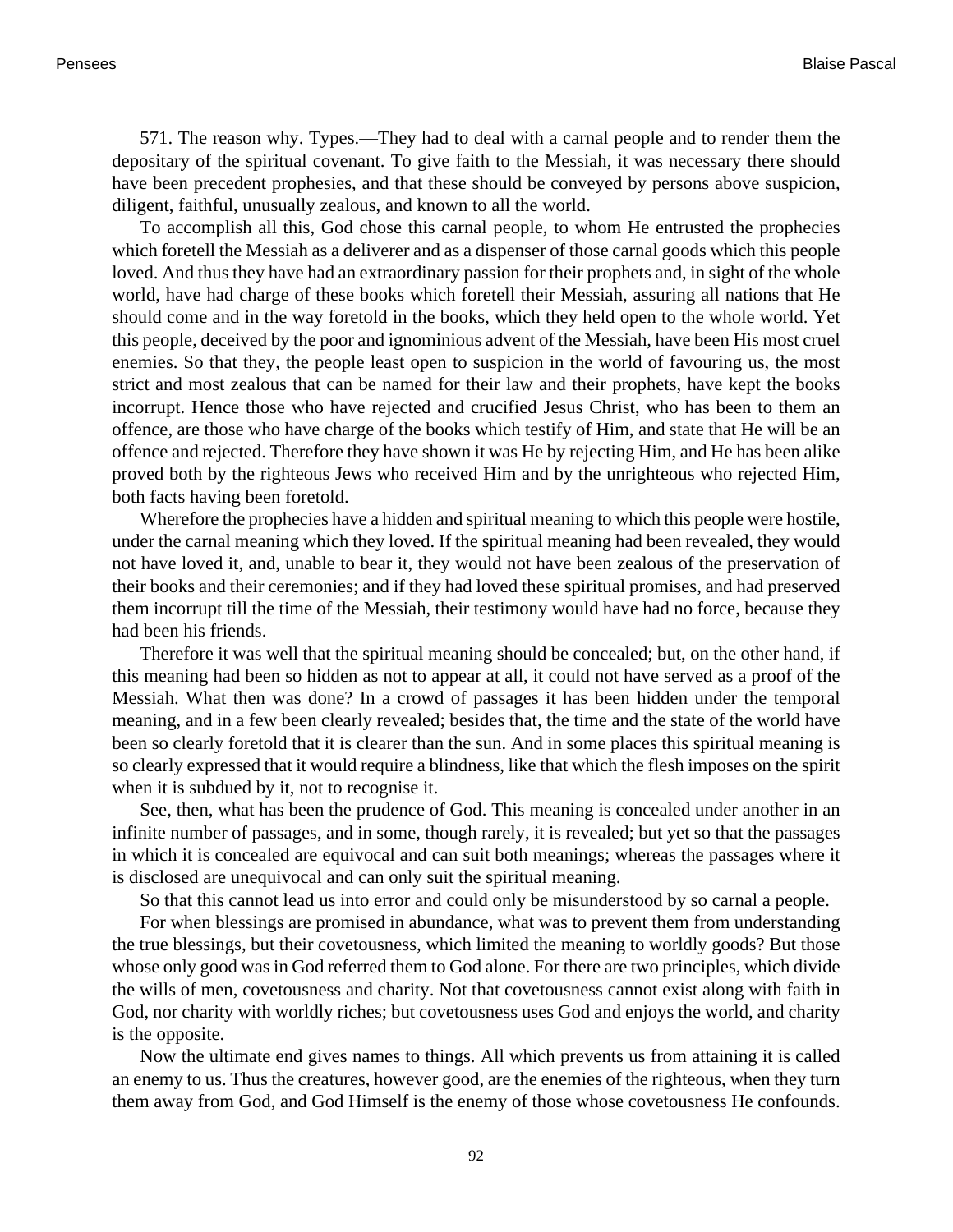Thus as the significance of the word enemy is dependent on the ultimate end, the righteous understood by it their passions, and the carnal the Babylonians; and so these terms were obscure only for the unrighteous. And this is what Isaiah says: *Signa legem in electis meis*, <sup>101</sup> and that Jesus Christ shall be a stone of stumbling. But, "Blessed are they who shall not be offended in him." [Hosea 14:9,](http://www.ccel.org/b/bible/asv/xml/asv.Hos.14.xml#Hos.14.9) says excellently, "Where is the wise? and he shall understand what I say. The righteous shall know them, for the ways of God are right; but the transgressors shall fall therein."

572. Hypothesis that the apostles were impostors. The time clearly, the manner obscurely. Five typical proofs.

1600 prophets.

400 scattered.

-----

2000

573. Blindness of Scripture.—"The Scripture," said the Jews, "says that we shall not know whence Christ will come ([John 7:27,](http://www.ccel.org/b/bible/asv/xml/asv.John.7.xml#John.7.27) and 12:34)—The Scripture says that Christ abideth for ever, and He said that He should die." Therefore, says Saint John, they believed not, though He had done so many miracles, that the word of Isaiah might be fulfilled: "He hath blinded them," etc.

574. Greatness.—Religion is so great a thing that it is right that those who will not take the trouble to seek it, if it be obscure, should be deprived of it. Why, then, do any complain, if it be such as can be found by seeking?

575. All things work together for good to the elect, even the obscurities of Scripture; for they honour them because of what is divinely clear. And all things work together for evil to the rest of the world, even what is clear; for they revile such, because of the obscurities which they do not understand.

576. The general conduct of the world towards the Church: God willing to blind and to enlighten.—The event having proved the divinity of these prophecies, the rest ought to be believed. And thereby we see the order of the world to be of this kind. The miracles of the Creation and the Deluge being forgotten, God sends the law and the miracles of Moses, the prophets who prophesied particular things; and to prepare a lasting miracle, He prepares prophecies and their fulfilment; but, as the prophecies could be suspected, He desires to make them above suspicion, etc.

577. God has made the blindness of this people subservient to the good of the elect.

578. There is sufficient clearness to enlighten the elect, and sufficient obscurity to humble them. There is sufficient obscurity to blind the reprobate, and sufficient clearness to condemn them and make them inexcusable. Saint Augustine, Montaigne, Sebond.

The genealogy of Jesus Christ in the Old Testament is intermingled with so many others that are useless that it cannot be distinguished. If Moses had kept only the record of the ancestors of Christ, that might have been too plain. If he had not noted that of Jesus Christ, it might not have been sufficiently plain. But, after all, whoever looks closely sees that of Jesus Christ expressly traced through Tamar, Ruth, etc.

Those who ordained these sacrifices knew their uselessness; those who have declared their uselessness, have not ceased to practise them.

If God had permitted only one religion, it has been too easily known; but when we look at it closely, we clearly discern the truth amidst this confusion.

<sup>101</sup> In discipulis meis.[Isaiah 8:16. "](http://www.ccel.org/b/bible/asv/xml/asv.Isa.8.xml#Isa.8.16)Seal the law among my disciples."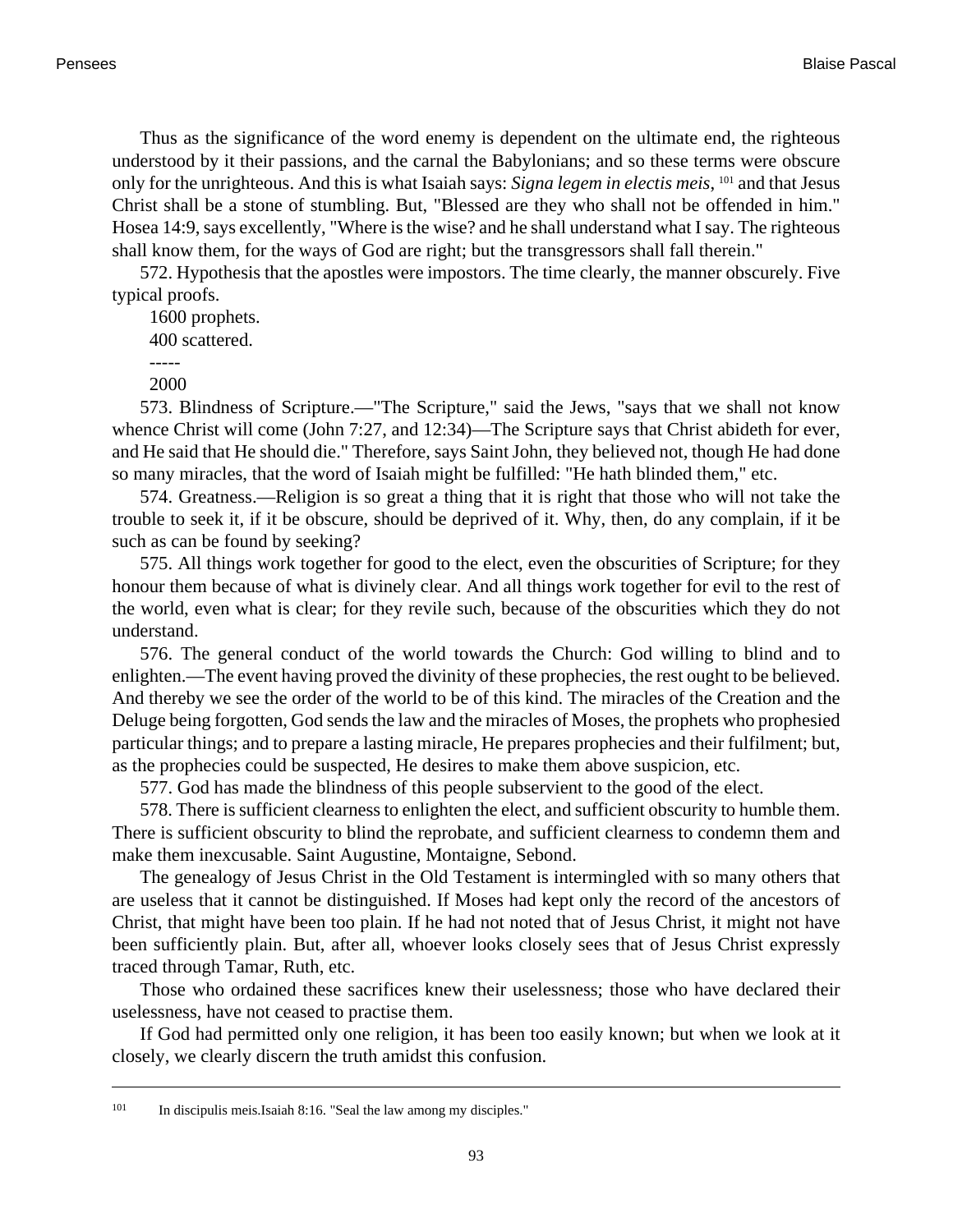The premiss.—Moses was a clever man. If, then, he ruled himself by his reason, he would say nothing clearly which was directly against reason.

Thus all the very apparent weaknesses are strength. Example; the two genealogies in Saint Matthew and Saint Luke. What can be clearer than that this was not concerted?

579. God (and the Apostles), foreseeing that the seeds of pride would make heresies spring up, and being unwilling to give them occasion to arise from correct expressions, has put in Scripture and the prayers of the Church contrary words and sentences to produce their fruit in time.

So in morals He gives charity, which produces fruits contrary to lust.

580. Nature has some perfections to show that she is the image of God, and some defects to show that she is only His image.

581. God prefers rather to incline the will than the intellect. Perfect clearness would be of use to the intellect and would harm the will. To humble pride.

582. We make an idol of truth itself; for truth apart from charity is not God, but His image and idol, which we must neither love nor worship; and still less must we love or worship its opposite, namely, falsehood.

I can easily love total darkness; but if God keeps me in a state of semi-darkness, such partial darkness displeases me, and, because I do not see therein the advantage of total darkness, it is unpleasant to me. This is a fault and a sign that I make for myself an idol of darkness, apart from the order of God. Now only His order must be worshipped.

583. The feeble-minded are people who know the truth, but only affirm it so far as consistent with their own interest. But, apart from that, they renounce it.

584. The world exists for the exercise of mercy and judgement, not as if men were placed in it out of the hands of God, but as hostile to God; and to them He grants by grace sufficient light, that they may return to Him, if they desire to seek and follow Him; and also that they may be punished, if they refuse to seek or follow Him.

585. That God has willed to hide Himself.—If there were only one religion, God would indeed be manifest. The same would be the case if there were no martyrs but in our religion.

God being thus hidden, every religion which does not affirm that God is hidden is not true; and every religion which does not give the reason of it is not instructive. Our religion does all this: Vere tu es Deus absconditus. <sup>102</sup>

586. If there were no obscurity, man would not be sensible of his corruption; if there were no light, man would not hope for a remedy. Thus, it is not only fair, but advantageous to us, that God be partly hidden and partly revealed; since it is equally dangerous to man to know God without knowing his own wretchedness, and to know his own wretchedness without knowing God.

587. This religion, so great in miracles, saints, blameless Fathers, learned and great witnesses, martyrs, established kings as David, and Isaiah, a prince of the blood, and so great in science, after having displayed all her miracles and all her wisdom, rejects all this, and declares that she has neither wisdom nor signs, but only the cross and foolishness.

For those, who, by these signs and that wisdom, have deserved your belief, and who have proved to you their character, declare to you that nothing of all this can change you, and render you capable of knowing and loving God, but the power of the foolishness of the cross without wisdom and

<sup>102</sup> [Is. 45:15.](http://www.ccel.org/b/bible/asv/xml/asv.Isaiah.45.xml#Isaiah.45.15)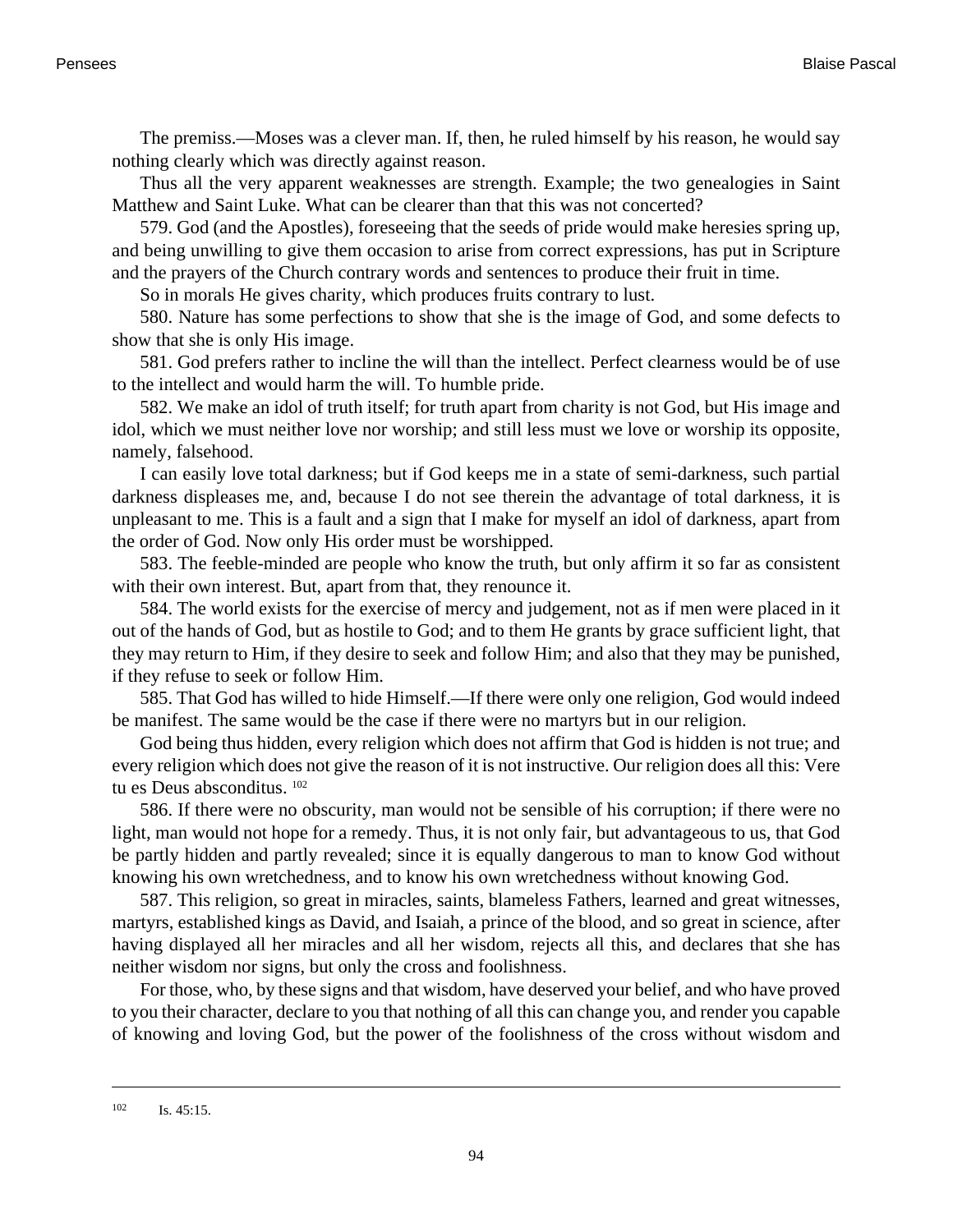signs, and not the signs without this power. Thus our religion is foolish in respect to the effective cause and wise in respect to the wisdom which prepares it.

588. Our religion is wise and foolish. Wise, because it is the most learned and the most founded on miracles, prophecies, etc. Foolish, because it is not all this which makes us belong to it. This makes us, indeed, condemn those who do not belong to it; but it does not cause belief in those who do belong to it. It is the cross that makes them believe, *ne evacuata sit crux*. <sup>103</sup> And so Saint Paul, who came with wisdom and signs, says that he has come neither with wisdom nor with signs; for he came to convert. But those who come only to convince can say that they come with wisdom and with signs.

<sup>103</sup> [1 Cor. 1:17.](http://www.ccel.org/b/bible/asv/xml/asv.iCor.1.xml#iCor.1.17) "Lest the cross of Christ should be made of none effect."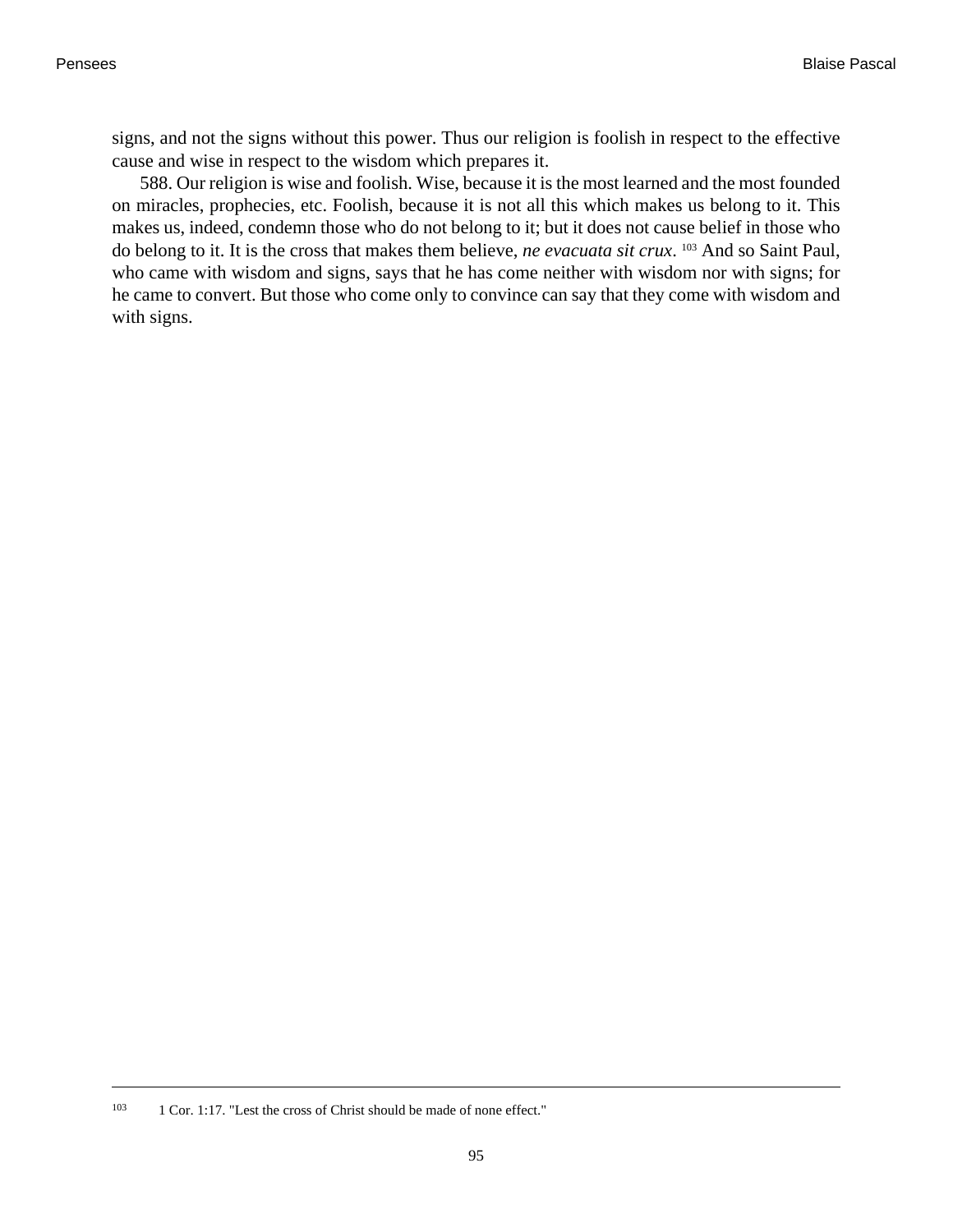## **SECTION IX: PERPETUITY**

589. On the fact that the Christian religion is not the only religion.—So far is this from being a reason for believing that it is not the true one that, on the contrary, it makes us see that it is so.

590. Men must be sincere in all religions; true heathens, true Jews, true Christians.

591.

J. C.

Heathens | Mahomet

\ . . . . . . . . . . . . . /

Ignorance of God

592. The falseness of other religions.—They have no witnesses. Jews have. God defies other religions to produce such signs: [Isaiah 43:9;](http://www.ccel.org/b/bible/asv/xml/asv.Isa.43.xml#Isa.43.9) 44:8.

593. History of China.—I believe only the histories, whose witnesses got themselves killed.

Which is the more credible of the two, Moses or China?

It is not a question of seeing this summarily. I tell you there is in it something to blind, and something to enlighten.

By this one word I destroy all your reasoning. "But China obscures," say you; and I answer, "China obscures, but there is clearness to be found; seek it."

Thus all that you say makes for one of the views and not at all against the other.

So this serves, and does no harm.

We must, then, see this in detail; we must put the papers on the table.

594. Against the history of China.—The historians of Mexico, the five suns, of which the last is only eight hundred years old.

The difference between a book accepted by a nation and one which makes a nation.

595. Mahomet was without authority. His reasons, then, should have been very strong, having only their own force. What does he say, then, that we must believe him?

596. The Psalms are chanted throughout the whole world.

Who renders testimony to Mahomet? Himself. Jesus Christ desires His own testimony to be as nothing.

The quality of witnesses necessitates their existence always and everywhere; and he, miserable creature, is alone.

597. Against Mahomet.—The Koran is not more of Mahomet than the Gospel is of Saint Matthew, for it is cited by many authors from age to age. Even its very enemies, Celsus and Porphyry, never denied it.

The Koran says Saint Matthew was an honest man. Therefore Mahomet was a false prophet for calling honest men wicked, or for not agreeing with what they have said of Jesus Christ.

598. It is not by that which is obscure in Mahomet, and which may be interpreted in a mysterious sense, that I would have him judged, but by what is clear, as his paradise and the rest. In that he is ridiculous. And since what is clear is ridiculous, it is not right to take his obscurities for mysteries.

It is not the same with the Scripture. I agree that there are in it obscurities as strange as those of Mahomet; but there are admirably clear passages, and the prophecies are manifestly fulfilled. The cases are, therefore, not on a par. We must not confound and put on one level things which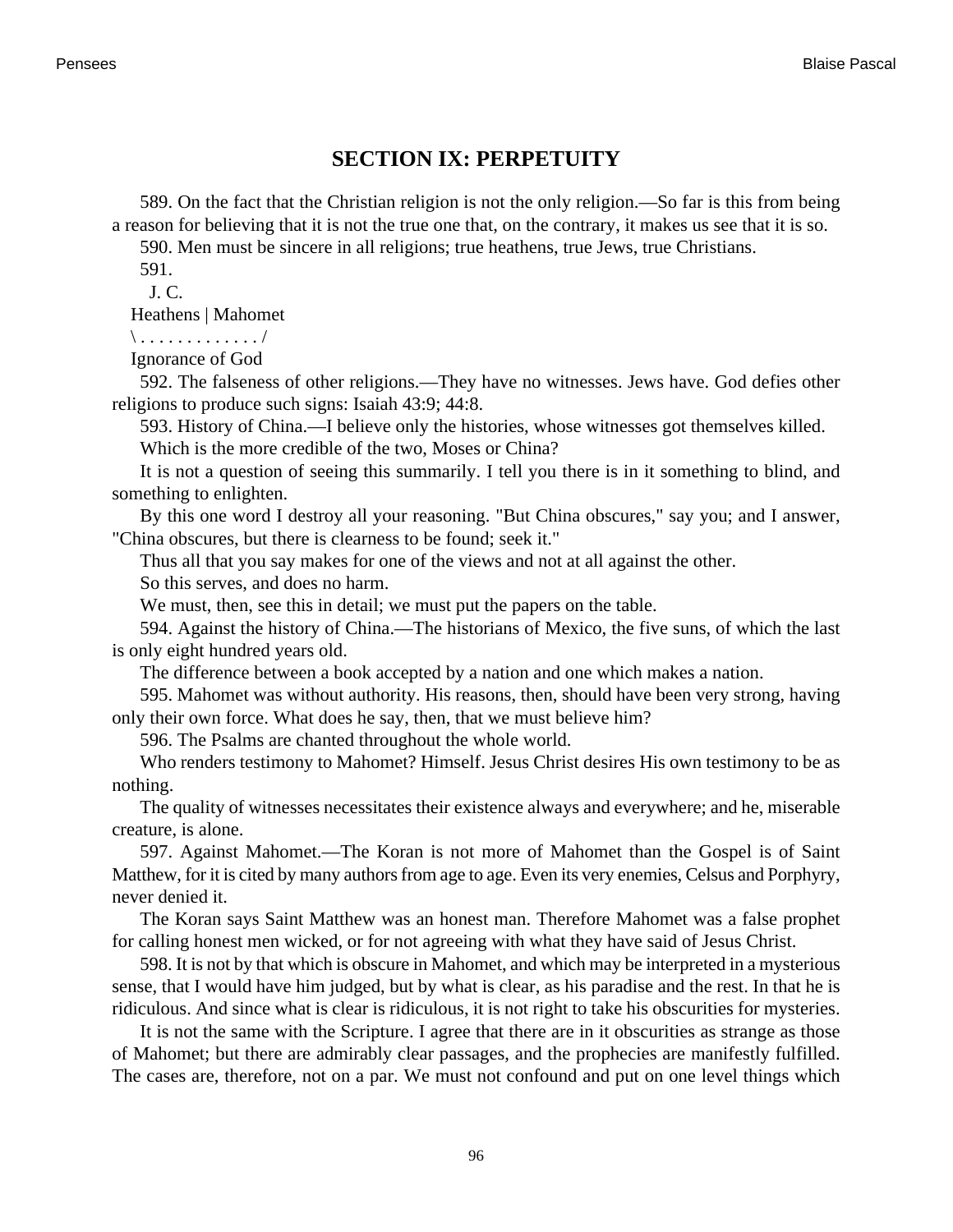only resemble each other in their obscurity, and not in the clearness, which requires us to reverence the obscurities.

599. The difference between Jesus Christ and Mahomet.—Mahomet was not foretold; Jesus Christ was foretold.

Mahomet slew; Jesus Christ caused His own to be slain.

Mahomet forbade reading; the Apostles ordered reading.

In fact, the two are so opposed that, if Mahomet took the way to succeed from a worldly point of view, Jesus Christ, from the same point of view, took the way to perish. And instead of concluding that, since Mahomet succeeded, Jesus Christ might well have succeeded, we ought to say that, since Mahomet succeeded, Jesus Christ should have failed.

600. Any man can do what Mahomet has done; for he performed no miracles, he was not foretold. No man can do what Christ has done.

601. The heathen religion has no foundation at the present day. It is said once to have had a foundation by the oracles which spoke. But what are the books which assure us of this? Are they so worthy of belief on account of the virtue of their authors? Have they been preserved with such care that we can be sure that they have not been meddled with?

The Mahometan religion has for a foundation the Koran and Mahomet. But has this prophet, who was to be the last hope of the world, been foretold? What sign has he that every other man has not who chooses to call himself a prophet? What miracles does he himself say that he has done? What mysteries has he taught, even according to his own tradition? What was the morality, what the happiness held out by him?

The Jewish religion must be differently regarded in the tradition of the Holy Bible and in the tradition of the people. Its morality and happiness are absurd in the tradition of the people, but are admirable in that of the Holy Bible. (And all religion is the same; for the Christian religion is very different in the Holy Bible and in the casuists.) The foundation is admirable; it is the most ancient book in the world, and the most authentic; and whereas Mahomet, in order to make his own book continue in existence, forbade men to read it, Moses, for the same reason, ordered every one to read his.

Our religion is so divine that another divine religion has only been the foundation of it.

602. Order.—To see what is clear and indisputable in the whole state of the Jews.

603. The Jewish religion is wholly divine in its authority, its duration, its perpetuity, its morality, its doctrine, and its effects.

604. The only science contrary to common sense and human nature is that alone which has always existed among men.

605. The only religion contrary to nature, to common sense, and to our pleasure, is that alone which has always existed.

606. No religion but our own has taught that man is born in sin. No sea of philosophers has said this. Therefore none have declared the truth.

No sect or religion has always existed on earth, but the Christian religion.

607. Whoever judges of the Jewish religion by its coarser forms will misunderstand it. It is to be seen in the Holy Bible, and in the tradition of the prophets, who have made it plain enough that they did not interpret the law according to the letter. So our religion is divine in the Gospel, in the Apostles, and in tradition; but it is absurd in those who tamper with it.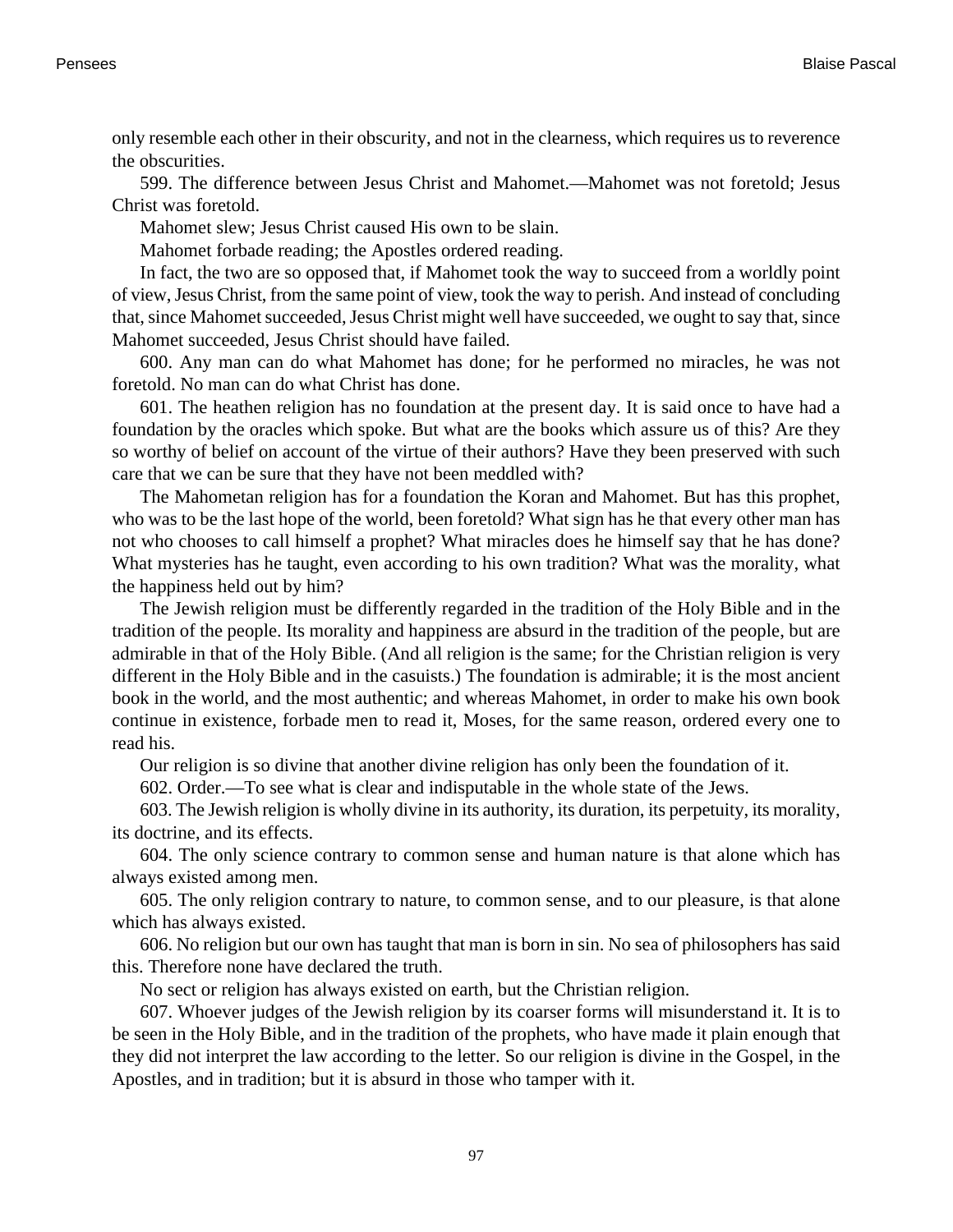The Messiah, according to the carnal Jews, was to be a great temporal prince. Jesus Christ, according to carnal Christians, has come to dispense us from the love of God and to give us sacraments which shall do everything without our help. Such is not the Christian religion, nor the Jewish. True Jews and true Christians have always expected a Messiah who should make them love God and by that love triumph over their enemies.

608. The carnal Jews hold a midway place between Christians and heathens. The heathens know not God, and love the world only. The Jews know the true God, and love the world only. The Christians know the true God, and love not the world. Jews and heathens love the same good. Jews and Christians know the same God.

The Jews were of two kinds; the first had only heathen affections, the other had Christian affections.

609. There are two kinds of men in each religion: among the heathen, worshippers of beasts and the worshippers of the one only God of natural religion; among the Jews, the carnal, and the spiritual, who were the Christians of the old law; among Christians, the coarser-minded, who are the Jews of the new law. The carnal Jews looked for a carnal Messiah; the coarser Christians believe that the Messiah has dispensed them from the love of God; true Jews and true Christians worship a Messiah who makes them love God.

610. To show that the true Jews and the true Christians have but the same religion.—The religion of the Jews seemed to consist essentially in the fatherhood of Abraham, in circumcision, in sacrifices, in ceremonies, in the Ark, in the temple, in Jerusalem, and, finally, in the law, and in the covenant with Moses.

I say that it consisted in none of those things, but only in the love of God, and that God disregarded all the other things.

That God did not accept the posterity of Abraham.

That the Jews were to be punished like strangers, if they transgressed. [Deut. 8:19:](http://www.ccel.org/b/bible/asv/xml/asv.Deut.8.xml#Deut.8.19) "If thou do at all forget the Lord thy God, and walk after other gods, I testify against you this day that ye shall surely perish, as the nations which the Lord destroyeth before your face."

That strangers, if they loved God, were to be received by Him as the Jews. [Isaiah 56:3](http://www.ccel.org/b/bible/asv/xml/asv.Isa.56.xml#Isa.56.3): "Let not the stranger say, 'The Lord will not receive me.' The strangers who join themselves unto the Lord to serve Him and love Him, will I bring unto my holy mountain, and accept therein sacrifices, for mine house is a house of prayer."

That the true Jews considered their merit to be from God only, and not from Abraham. [Isaiah](http://www.ccel.org/b/bible/asv/xml/asv.Isa.63.xml#Isa.63.16) [63:16](http://www.ccel.org/b/bible/asv/xml/asv.Isa.63.xml#Isa.63.16): "Doubtless thou art our Father, though Abraham be ignorant of us, and Israel acknowledge us not. Thou art our Father and our Redeemer."

Moses himself told them that God would not accept persons. [Deut. 10:17](http://www.ccel.org/b/bible/asv/xml/asv.Deut.10.xml#Deut.10.17): "God," said he, "regardeth neither persons nor sacrifices."

The Sabbath was only a sign, [Exod. 31:13;](http://www.ccel.org/b/bible/asv/xml/asv.Exod.31.xml#Exod.31.13) and in memory of the escape from Egypt, [Deut.](http://www.ccel.org/b/bible/asv/xml/asv.Deut.5.xml#Deut.5.19) [5:19](http://www.ccel.org/b/bible/asv/xml/asv.Deut.5.xml#Deut.5.19). Therefore it is no longer necessary, since Egypt must be forgotten.

Circumcision was only a sign, [Gen. 17:11.](http://www.ccel.org/b/bible/asv/xml/asv.Gen.17.xml#Gen.17.11) And thence it came to pass that, being in the desert, they were not circumcised, because they could not be confounded with other peoples; and after Jesus Christ came, it was no longer necessary.

That the circumcision of the heart is commanded. [Deut. 10:16;](http://www.ccel.org/b/bible/asv/xml/asv.Deut.10.xml#Deut.10.16) [Jeremiah 4:4](http://www.ccel.org/b/bible/asv/xml/asv.Jer.4.xml#Jer.4.4): "Be ye circumcised in heart; take away the superfluities of your heart, and harden yourselves not. For your God is a mighty God, strong and terrible, who accepteth not persons."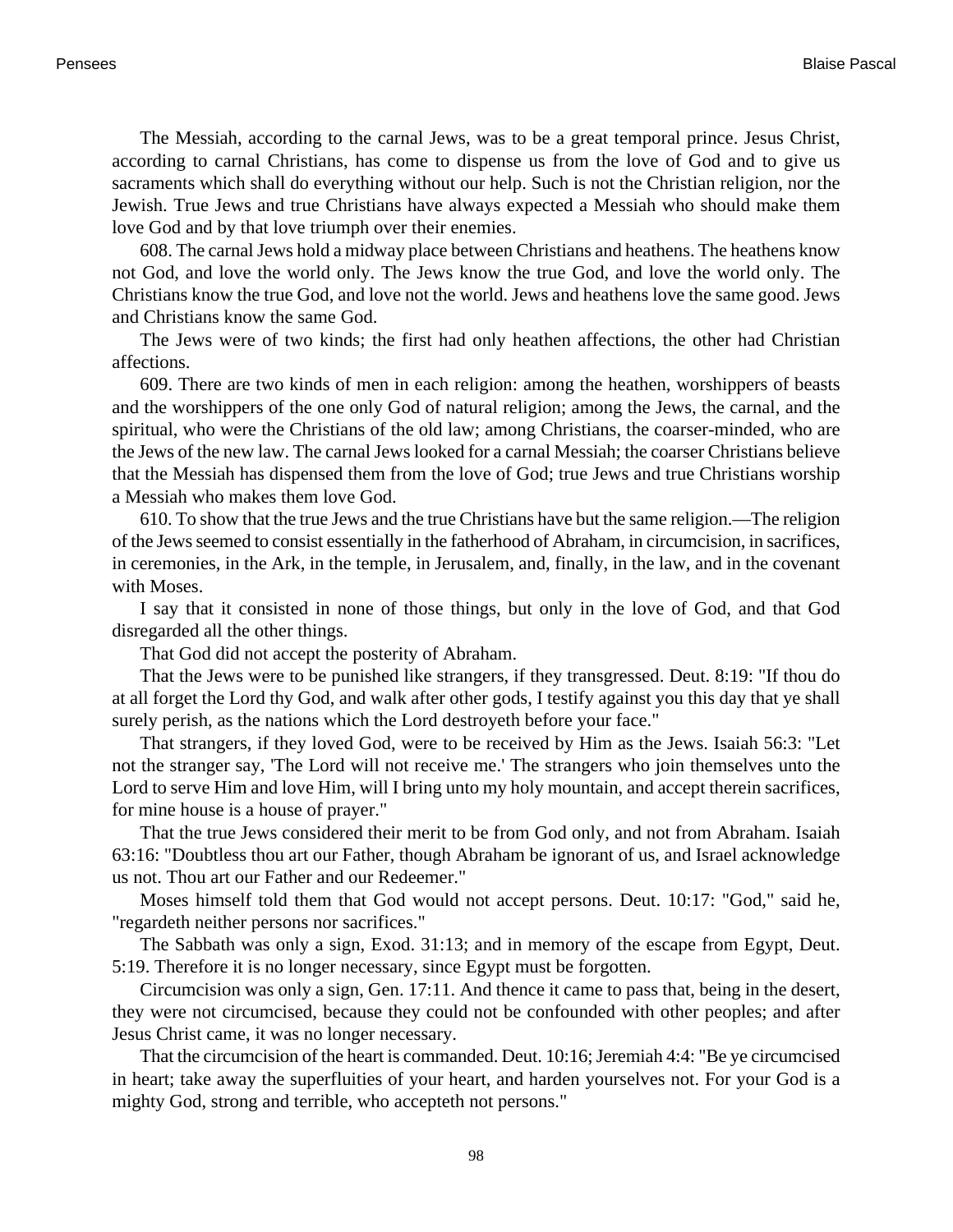That God said He would one day do it. [Deut. 30:6:](http://www.ccel.org/b/bible/asv/xml/asv.Deut.30.xml#Deut.30.6) "God will circumcise thine heart, and the heart of thy seed, that thou mayest love Him with all thine heart."

That the uncircumcised in heart shall be judged. [Jeremiah 9:26](http://www.ccel.org/b/bible/asv/xml/asv.Jer.9.xml#Jer.9.26): For God will judge the uncircumcised peoples, and all the people of Israel, because he is "uncircumcised in heart."

That the external is of no avail apart from the internal. [Joel 2:13:](http://www.ccel.org/b/bible/asv/xml/asv.Joel.2.xml#Joel.2.13) Scindite corda vestra, <sup>104</sup> etc.; [Isaiah 58:3, 4,](http://www.ccel.org/b/bible/asv/xml/asv.Isa.58.xml#Isa.58.3 Bible:Isa.58.4) etc.

The love of God is enjoined in the whole of Deuteronomy. [Deut. 30:19](http://www.ccel.org/b/bible/asv/xml/asv.Deut.30.xml#Deut.30.19): "I call heaven and earth to record that I have set before you life and death, that you should choose life, and love God, and obey Him, for God is your life."

That the Jews, for lack of that love, should be rejected for their offences, and the heathen chosen in their stead. [Hosea 1:10;](http://www.ccel.org/b/bible/asv/xml/asv.Hos.1.xml#Hos.1.10) [Deut. 32:20](http://www.ccel.org/b/bible/asv/xml/asv.Deut.32.xml#Deut.32.20). "I will hide my face from them, I will see what their end shall be, for they are a very froward generation, children in whom is no faith. have moved me to jealousy with that which is not God... and I will move them to jealousy with those which are not a people... and with a foolish nation." [Isaiah 65:1](http://www.ccel.org/b/bible/asv/xml/asv.Isa.65.xml#Isa.65.1).

That temporal goods are false, and that the true good is to be united to God. [Psalm 143:15.](http://www.ccel.org/b/bible/asv/xml/asv.Ps.143.xml#Ps.143.15) That their feasts are displeasing to God. [Amos 5:21.](http://www.ccel.org/b/bible/asv/xml/asv.Amos.5.xml#Amos.5.21)

That the sacrifices of the Jews displeased God. [Isaiah 66:1-3](http://www.ccel.org/b/bible/asv/xml/asv.Isa.66.xml#Isa.66.1); 1:11; [Jer. 6:20;](http://www.ccel.org/b/bible/asv/xml/asv.Jer.6.xml#Jer.6.20) David, *Miserere*. <sup>105</sup> Even on the part of the good, *Expectavi*. <sup>106</sup> [Psalm 49:8, 9, 10, 11, 12, 13](http://www.ccel.org/b/bible/asv/xml/asv.Ps.49.xml#Ps.49.8 Bible:Ps.49.9 Bible:Ps.49.10 Bible:Ps.49.11 Bible:Ps.49.12 Bible:Ps.49.13), and 14.

That He has established them only for their hardness. Micah, admirably, 6; [1 Kings 15:22;](http://www.ccel.org/b/bible/asv/xml/asv.iKgs.15.xml#iKgs.15.22) [Hosea 6:6](http://www.ccel.org/b/bible/asv/xml/asv.Hos.6.xml#Hos.6.6).

That the sacrifices of the Gentiles will be accepted of God, and that God will take no pleasure in the sacrifices of the Jews. [Malachi 1:11.](http://www.ccel.org/b/bible/asv/xml/asv.Mal.1.xml#Mal.1.11)

That God will make a new covenant with the Messiah, and the old will be annulled. [Jer. 31:31](http://www.ccel.org/b/bible/asv/xml/asv.Jer.31.xml#Jer.31.31). *Mandata non bona*. 107

That the old things will be forgotten. [Isaiah 43:18, 19](http://www.ccel.org/b/bible/asv/xml/asv.Isa.43.xml#Isa.43.18 Bible:Isa.43.19); 65:17, 10

That the Ark will no longer be remembered. [Jer. 3:15, 16](http://www.ccel.org/b/bible/asv/xml/asv.Jer.3.xml#Jer.3.15 Bible:Jer.3.16)

That the temple should be rejected. [Jer 7:12, 13, 14.](http://www.ccel.org/b/bible/asv/xml/asv.Jer.7.xml#Jer.7.12 Bible:Jer.7.13 Bible:Jer.7.14)

That the sacrifices should be rejected, and other pure sacrifices established. [Malachi 1:11.](http://www.ccel.org/b/bible/asv/xml/asv.Mal.1.xml#Mal.1.11)

That the order of Aaron's priesthood should be rejected, and that of Melchizedek introduced by the Messiah. Ps. *Dixit Dominus*.

That this priesthood should be eternal. *Ibid*.

That Jerusalem should be rejected, and Rome admitted, *Ibid*.

That the name of the Jews should be rejected, and a new name given. [Isaiah 65:15](http://www.ccel.org/b/bible/asv/xml/asv.Isa.65.xml#Isa.65.15).

That this last name should be more excellent than that of the Jews, and eternal. [Isaiah 56:5.](http://www.ccel.org/b/bible/asv/xml/asv.Isa.56.xml#Isa.56.5)

That the Jews should be without prophets (Amos), without a king, without princes, without sacrifice, without an idol.

That the Jews should, nevertheless, always remain a people. [Jer. 31:36](http://www.ccel.org/b/bible/asv/xml/asv.Jer.31.xml#Jer.31.36)

611. Republic.—The Christian republic—and even the Jewish—has only had God for ruler, as Philo the Jew notices, On Monarchy.

 $^{104}$  "Rend your heart."<br> $^{105}$  Ps 9:14 "Have me

[Ps. 9:14. "](http://www.ccel.org/b/bible/asv/xml/asv.Ps.9.xml#Ps.9.14)Have mercy."

<sup>106</sup> [Is. 5:7.](http://www.ccel.org/b/bible/asv/xml/asv.Isa.5.xml#Isa.5.7) "He has looked for."

<sup>107</sup> [Ezek. 20:25.](http://www.ccel.org/b/bible/asv/xml/asv.Ezek.20.xml#Ezek.20.25) Praecepta non bona. "Statutes that were not good."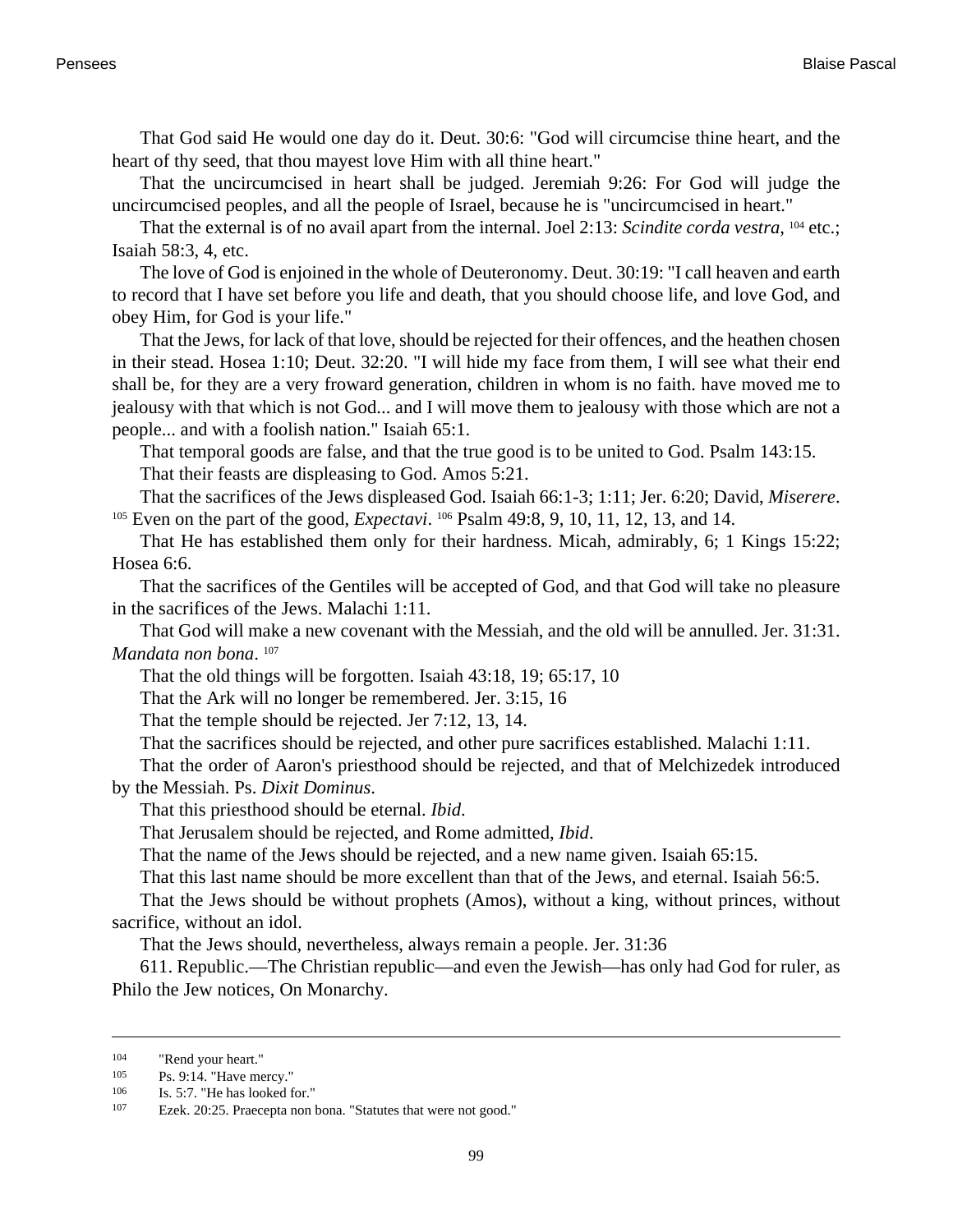When they fought, it was for God only; their chief hope was in God only; they considered their towns as belonging to God only, and kept them for God. [I Chron. 19:13.](http://www.ccel.org/b/bible/asv/xml/asv.iChr.19.xml#iChr.19.13)

612. [Gen. 17:7](http://www.ccel.org/b/bible/asv/xml/asv.Gen.17.xml#Gen.17.7). *Statuam pactum meum inter me et te foedere sempiterno... us sim Deus tuus*... 108

## *Et tu ergo custodies pactum meum*. 109

Perpetuity.—That religion has always existed on earth which consists in believing that man has fallen from a state of glory and of communion with God into a state of sorrow, penitence, and estrangement from God, but that after this life we shall be restored by a Messiah who should have come. All things have passed away, and this has endured, for which all things are.

Men have in the first age of the world been carried away into every kind of debauchery, and yet there were saints, as Enoch, Lamech, and others, who waited patiently for the Christ promised from the beginning of the world. Noah saw the wickedness of men at its height; and he was held worthy to save the world in his person, by the hope of the Messiah of whom he was the type. Abraham was surrounded by idolaters, when God made known to him the mystery of the Messiah, whom he welcomed from afar. In the time of Isaac and Jacob, abomination was spread over all the earth; but these saints lived in faith; and Jacob, dying and blessing his children, cried in a transport which made him break off his discourse, "I await, O my God, the Saviour whom Thou hast promised. *Salutare tuum expectabo, Domine*." 110 The Egyptians were infected both with idolatry and magic; the very people of God were led astray by their example. Yet Moses and others believed Him whom they saw not, and worshipped Him, looking to the eternal gifts which He was preparing for them.

The Greeks and Latins then set up false deities; the poets made a hundred different theologies, while the philosophers separated into a thousand different sects; and yet in the heart of Judaea there were always chosen men who foretold the coming of this Messiah, which was known to them alone.

He came at length in the fullness of time, and time has since witnessed the birth of so many schisms and heresies, so many political revolutions, so many changes in all things; yet this Church, which worships Him who has always been worshipped, has endured uninterruptedly. It is a wonderful, incomparable, and altogether divine fact that this religion, which has always endured, has always been attacked. It has been a thousand times on the eve of universal destruction, and every time it has been in that state, God has restored it by extraordinary acts of His power. This is astonishing, as also that it has preserved itself without yielding to the will of tyrants. For it is not strange that a State endures, when its laws are sometimes made to give way to necessity, but that... (See the passage indicated in Montaigne.)  $111$ 

614. States would perish if they did not often make their laws give way to necessity. But religion has never suffered this, or practised it. Indeed, there must be these compromises or miracles. It is not strange to be saved by yieldings, and this is not strictly self-preservation; besides, in the end they perish entirely. None has endured a thousand years. But the fact that this religion has always maintained itself, inflexible as it is, proves its divinity.

615. Whatever may be said, it must be admitted that the Christian religion has something astonishing in it. Some will say, "This is because you were born in it." Far from it; I stiffen myself

<sup>&</sup>lt;sup>108</sup> "I will establish my covenant between me and Thee for an everlasting covenant, to be a God unto Thee."<br><sup>109</sup> Gen 17:9 "Thou shalt keen my covenant therefore."

[Gen. 17:9. "](http://www.ccel.org/b/bible/asv/xml/asv.Gen.17.xml#Gen.17.9)Thou shalt keep my covenant therefore."

<sup>110</sup> [Gen. 49:18.](http://www.ccel.org/b/bible/asv/xml/asv.Gen.49.xml#Gen.49.18) "I have waited for thy salvation, O Lord."

<sup>111</sup> Essays, 1. 22.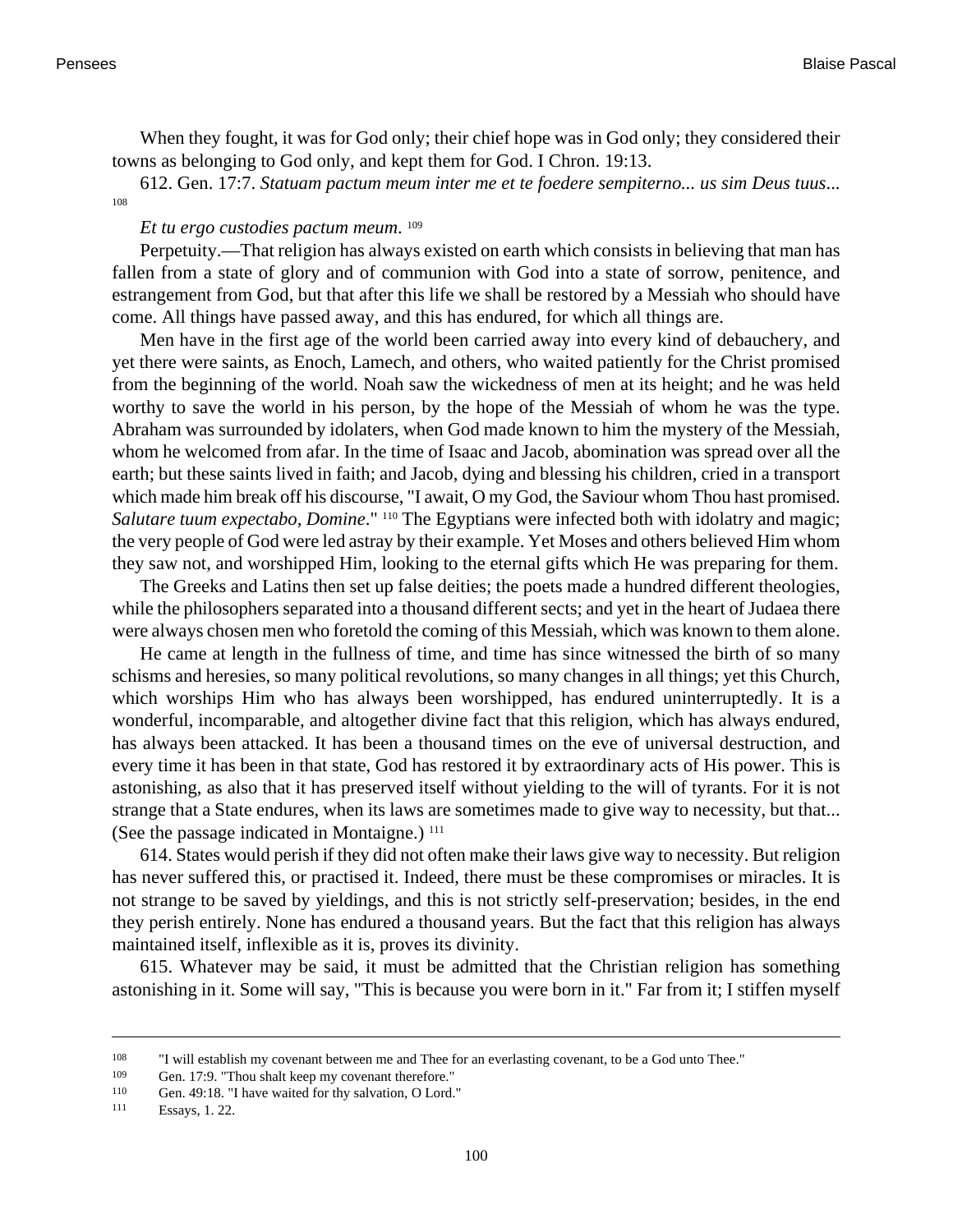against it for this very reason, for fear this prejudice bias me. But, although I am born in it, I cannot help finding it so.

616. Perpetuity.—The Messiah has always been believed in. The tradition from Adam was fresh in Noah and in Moses. Since then the prophets have foretold him, while at the same time foretelling other things, which, being from time to time fulfilled in the sight of men, showed the truth of their mission, and consequently that of their promises touching the Messiah. Jesus Christ performed miracles, and the Apostles also, who converted all the heathen; and all the prophecies being thereby fulfilled, the Messiah is for ever proved.

617. Perpetuity.—Let us consider that since the beginning of the world the expectation of worship of the Messiah has existed uninterruptedly; that there have been found men who said that God had revealed to them that a Redeemer was to be born, who should save His people; that Abraham came afterwards, saying that he had had revelation that the Messiah was to spring from him by a son, whom he should have; that Jacob declared that, of his twelve sons, the Messiah would spring from Judah; that Moses and the prophets then came to declare the time and the manner of His coming; that they said their law was only temporary till that of the Messiah, that it should endure till then, but that the other should last for ever; that thus either their law, or that of the Messiah, of which it was the promise, would be always upon the earth; that, in fact, it has always endured; that at last Jesus Christ came with all the circumstances foretold. This is wonderful.

618. This is positive fact. While all philosophers separate into different sects, there is found in one corner of the world the most ancient people in it, declaring that all the world is in error, that God has revealed to them the truth, that they will always exist on the earth. In fact, all other seas come to an end, this one still endures, and has done so for four thousand years.

They declare that they hold from their ancestors that man has fallen from communion with God, and is entirely estranged from God, but that He has promised to redeem them; that this doctrine shall always exist on the earth; that their law has a double signification; that during sixteen hundred years they have had people, whom they believed prophets, foretelling both the time and the manner; that four hundred years after they were scattered everywhere, because Jesus Christ was to be everywhere announced; that Jesus Christ came in the manner, and at the time foretold; that the Jews have since been scattered abroad under a curse and, nevertheless, still exist.

619. I see the Christian religion founded upon a preceding religion, and this is what I find as a fact.

I do not here speak of the miracles of Moses, of Jesus Christ, and of the Apostles, because they do not at first seem convincing, and because I only wish here to put in evidence all those foundations of the Christian religion which are beyond doubt and which cannot be called in question by any person whatsoever. It is certain that we see in many places of the world a peculiar people, separated from all other peoples of the world and called the Jewish people.

I see then a crowd of religions in many parts of the world and in all times; but their morality cannot please me, nor can their proofs convince me. Thus I should equally have rejected the religion of Mahomet and of China, of the ancient Romans and of the Egyptians, for the sole reason that none having more marks of truth than another, nor anything which should necessarily persuade me, reason cannot incline to one rather than the other.

But, in thus considering this changeable and singular variety of morals and beliefs at different times, I find in one corner of the world a peculiar people, separated from all other peoples on earth,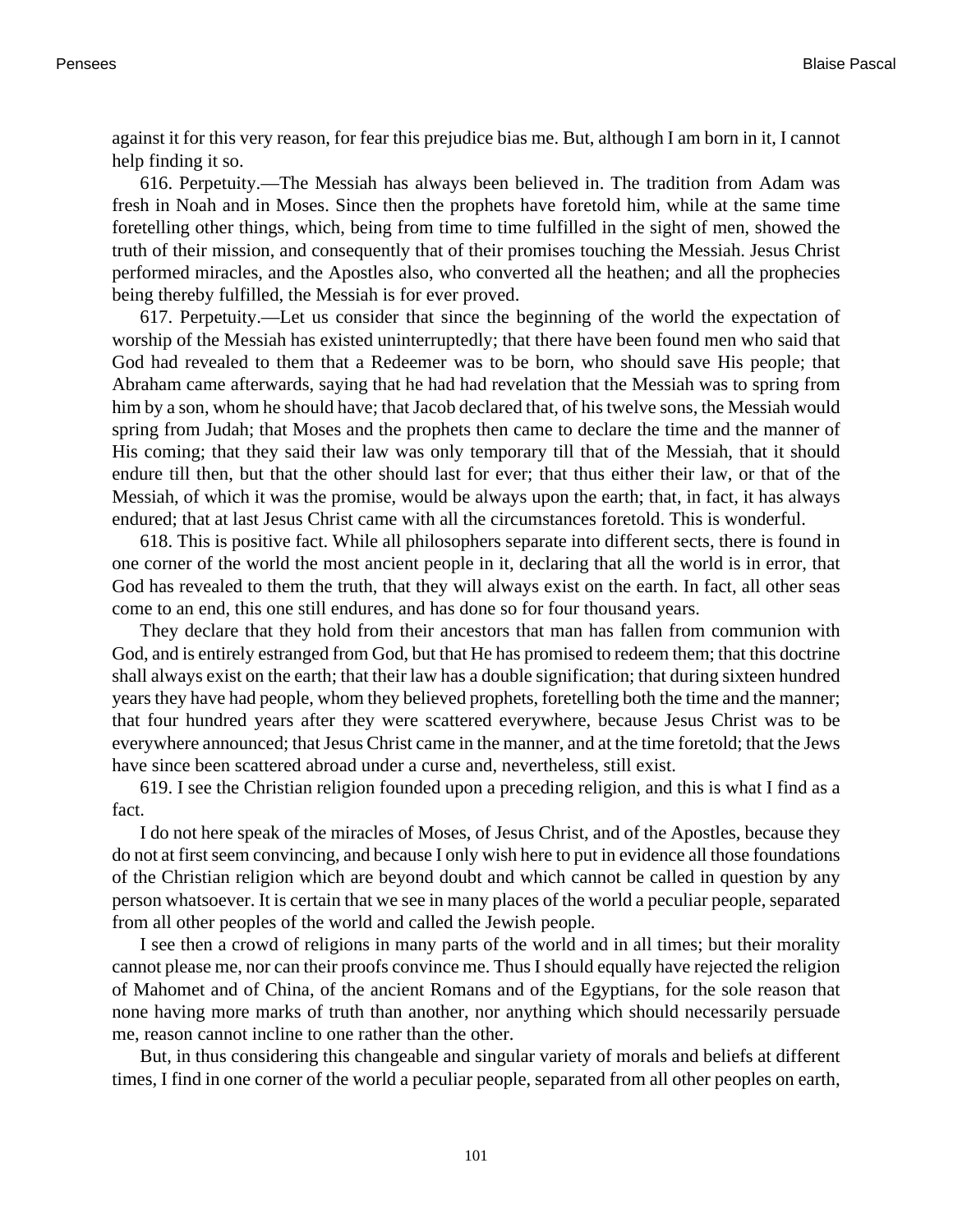the most ancient of all, and whose histories are earlier by many generations than the most ancient which we possess.

I find, then, this great and numerous people, sprung from a single man, who worship one God and guide themselves by a law which they say that they obtained from His own hand. They maintain that they are the only people in the world to whom God has revealed His mysteries; that all men are corrupt and in disgrace with God; that they are all abandoned to their senses and their own imagination, whence come the strange errors and continual changes which happen among them, both of religions and of morals, whereas they themselves remain firm in their conduct; but that God will not leave other nations in this darkness for ever; that there will come a Saviour for all; that they are in the world to announce Him to men; that they are expressly formed to be forerunners and heralds of this great event and to summon all nations to join with them in the expectation of this Saviour.

To meet with this people is astonishing to me, and seems to me worthy of attention. I look at the law which they boast of having obtained from God, and I find it admirable. It is the first law of all and is of such a kind that, even before the term law was in currency among the Greeks, it had, for nearly a thousand years earlier, been uninterruptedly accepted and observed by the Jews. I likewise think it strange that the first law of the world happens to be the most perfect; so that the greatest legislators have borrowed their laws from it, as is apparent from the law of the Twelve Tables at Athens, afterwards taken by the Romans, and as it would be easy to prove, if Josephus and others had not sufficiently dealt with this subject.

620. Advantages of the Jewish people.—In this search the Jewish people at once attracts my attention by the number of wonderful and singular facts which appear about them.

I first see that they are a people wholly composed of brethren, and whereas all others are formed by the assemblage of an infinity of families, this, though so wonderfully fruitful, has all sprung from one man alone, and, being thus all one flesh, and members one of another, they constitute a powerful state of one family. This is unique.

This family, or people, is the most ancient within human knowledge, a fact which seems to me to inspire a peculiar veneration for it, especially in view of our present inquiry; since if God had from all time revealed himself to men, it is to these we must turn for knowledge of the tradition.

This people are not eminent solely by their antiquity, but are also singular by their duration, which has always continued from their origin till now. For, whereas the nations of Greece and of Italy, of Lacedaemon, of Athens and of Rome, and others who came long after, have long since perished, these ever remain, and in spite of the endeavours of many powerful kings who have a hundred times tried to destroy them, as their historians testify, and as it is easy to conjecture from the natural order of things during so long a space of years, they have nevertheless been preserved (and this preservation has been foretold); and extending from the earliest times to the latest, their history comprehends in its duration all our histories which it preceded by a long time.

The law by which this people is governed is at once the most ancient law in the world, the most perfect, and the only one which has been always observed without a break in a state. This is what Josephus admirably proves, Against Apion, and also Philo the Jew, in different places, where they point out that it is so ancient that the very name of law was only known by the oldest nation more than a thousand years afterwards; so that Homer, who has written the history of so many states, has never used the term. And it is easy to judge of its perfection by simply reading it; for we see that it has provided for all things with so great wisdom, equity, and judgement, that the most ancient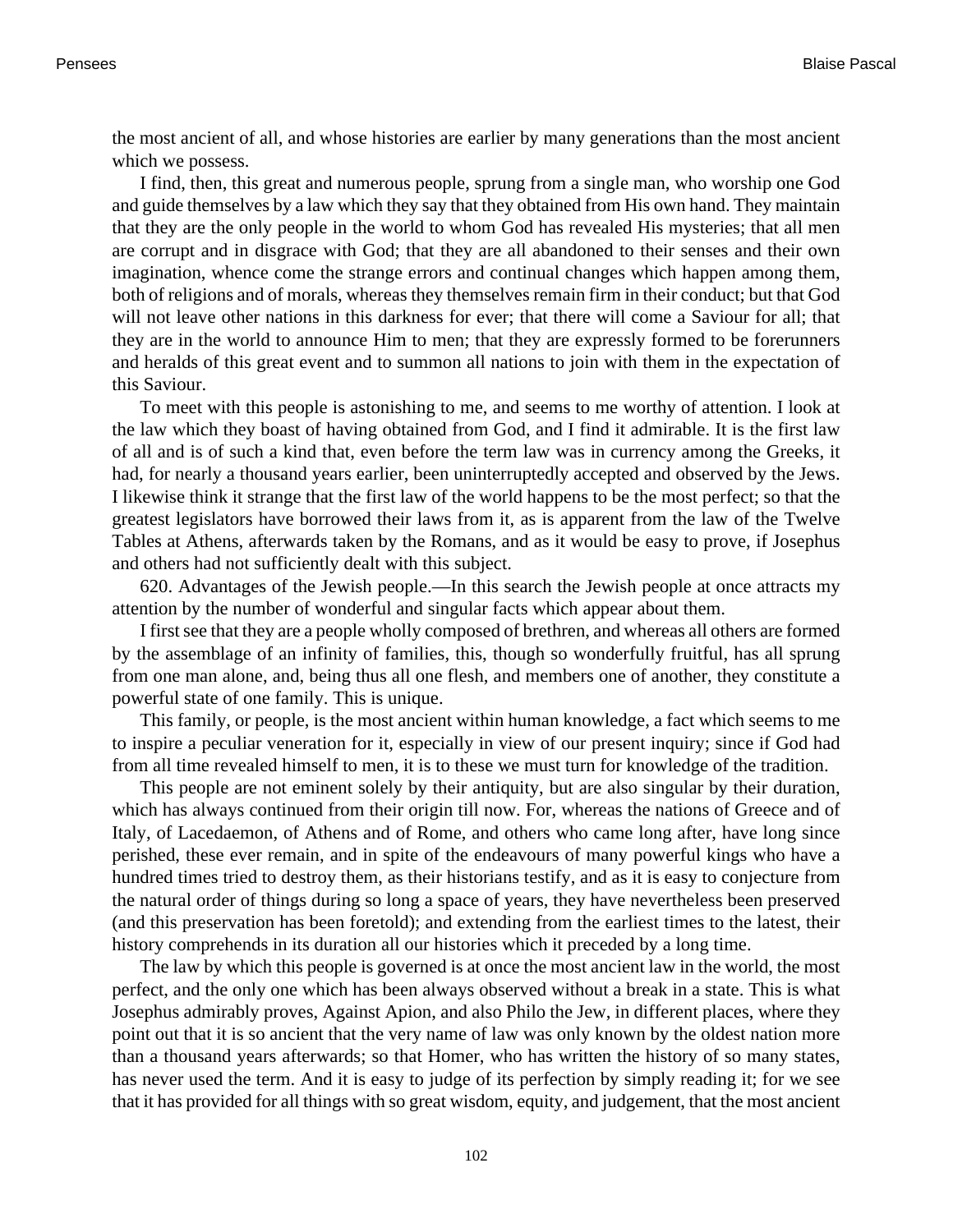legislators, Greek and Roman, having had some knowledge of it, have borrowed from it their principal laws; this is evident from what are called the Twelve Tables, and from the other proofs which Josephus gives.

But this law is at the same time the severest and strictest of all in respect to their religious worship, imposing on this people, in order to keep them to their duty, a thousand peculiar and painful observances, on pain of death. Whence it is very astonishing that it has been constantly preserved during many centuries by a people, rebellious and impatient as this one was; while all other states have changed their laws from time to time, although these were far more lenient.

The book which contains this law, the first of all, is itself the most ancient book in the world, those of Homer, Hesiod, and others, being six or seven hundred years later.

621. The creation of the deluge being past, and God no longer requiring to destroy the world, nor to create it anew, nor to give such great signs of Himself, He began to establish a people on the earth, purposely formed, who were to last until the coming of the people whom the Messiah should fashion by His spirit.

622. The creation of the world beginning to be distant, God provided a single contemporary historian, and appointed a whole people as guardians of this book, in order that this history might be the most authentic in the world, and that all men might thereby learn a fact so necessary to know, and which could only be known through that means.

623. Japhet begins the genealogy.

Joseph folds his arms, and prefers the younger.

624. Why should Moses make the lives of men so long, and their generations so few?

Because it is not the length of years, but the multitude of generations, which renders things obscure. For truth is perverted only by the change of men. And yet he puts two things, the most memorable that were ever imagined, namely, the creation and the deluge, so near that we reach from one to the other.

625. Shem, who saw Lamech, who saw Adam, saw also Jacob, who saw those who saw Moses; therefore the deluge and the creation are true. This is conclusive among certain people who understand it rightly.

626. The longevity of the patriarchs, instead of causing the loss of past history, conduced, on the contrary, to its preservation. For the reason why we are sometimes insufficiently instructed in the history of our ancestors is that we have never lived long with them, and that they are often dead before we have attained the age of reason. Now, when men lived so long, children lived long with their parents. They conversed long with them. But what else could be the subject of their talk save the history of their ancestors, since to that all history was reduced, and men did not study science or art, which now form a large part of daily conversation? We see also that in these days tribes took particular care to preserve their genealogies.

627. I believe that Joshua was the first of God's people to have this name, as Jesus Christ was the last of God's people.

628. Antiquity of the Jews.—What a difference there is between one book and another! I am not astonished that the Greeks made the Iliad, nor the Egyptians and the Chinese their histories.

We have only to see how this originates. These fabulous historians are not contemporaneous with the facts about which they write. Homer composes a romance, which he gives out as such, and which is received as such; for nobody doubted that Troy and Agamemnon no more existed than did the golden apple. Accordingly, he did not think of making a history, but solely a book to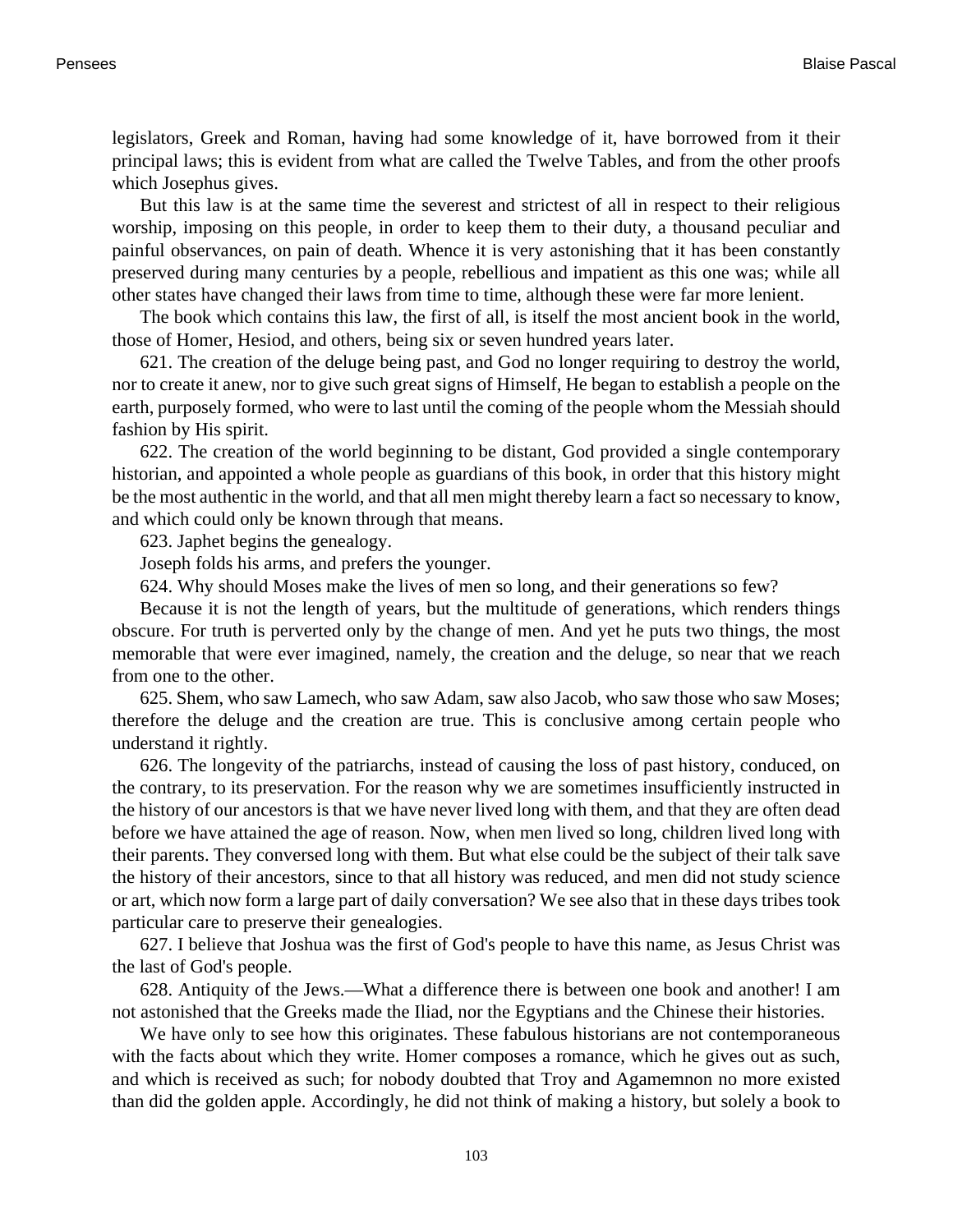amuse; he is the only writer of his time; the beauty of the work has made it last, every one learns it and talks of it, it is necessary to know it, and each one knows it by heart. Four hundred years afterwards the witnesses of these facts are no longer alive, no one knows of his own knowledge if it be a fable or a history; one has only learnt it from his ancestors, and this can pass for truth.

Every history which is not contemporaneous, as the books of the Sibyls and Trismegistus, and so many others which have been believed by the world, are false, and found to be false in the course of time. It is not so with contemporaneous writers.

There is a great difference between a book which an individual writes and publishes to a nation, and a book which itself creates a nation. We cannot doubt that the book is as old as the people.

629. Josephus hides the shame of his nation.

Moses does not hide his own shame.

*Quis mihi det ut omnes prophetent*? <sup>112</sup>

He was weary of the multitude.

630. The sincerity of the Jews.—Maccabees, after they had no more prophets; the Masorah, since Jesus Christ.

This book will be a testimony for you.

Defective and final letters.

Sincere against their honour, and dying for it; this has no example in the world, and no root in nature.

631. Sincerity of the Jews.—They preserve lovingly and carefully the book in which Moses declares that they have been all their life ungrateful to God, and that he knows they will be still more so after his death; but that he calls heaven and earth to witness against them and that he has taught them enough.

He declares that God, being angry with them, shall at last scatter them among all the nations of the earth; that as they have offended Him by worshipping gods who were not their God, so He will provoke them by calling a people who are not His people; that He desires that all His words be preserved for ever, and that His book be placed in the Ark of the Covenant to serve for ever as a witness against them.

Isaiah says the same thing, 30.

632. On Esdras.—The story that the books were burnt with the temple proved false by Maccabees: "Jeremiah gave them the law."

The story that he recited the whole by heart. Josephus and Esdras point out that he read the book. Baronius, Annales Ecclesiastici a Christo Nato ad Annum 1198, 180: Nullus penitus Hebraeorum antiquorum reperitur qui tradiderit libros periisse et per Esdram esse restitutos, nisi in IV Esdrae.

The story that he changed the letters.

Philo, in Vita Mosis: Illa lingua ac character quo antiquitus scripta est lex sic permansit usque ad LXX.

Josephus says that the Law was in Hebrew when it was translated by the Seventy.

Under Antiochus and Vespasian, when they wanted to abolish the books, and when there was no prophet, they could not do so. And under the Babylonians, when no persecution had been made, and when there were so many prophets, would they have let them be burnt?

<sup>112</sup> [Num. 11:29. Q](http://www.ccel.org/b/bible/asv/xml/asv.Num.11.xml#Num.11.29)uis tribuat ut omnis populus prophetet. "Would God that all the Lord's people were prophets."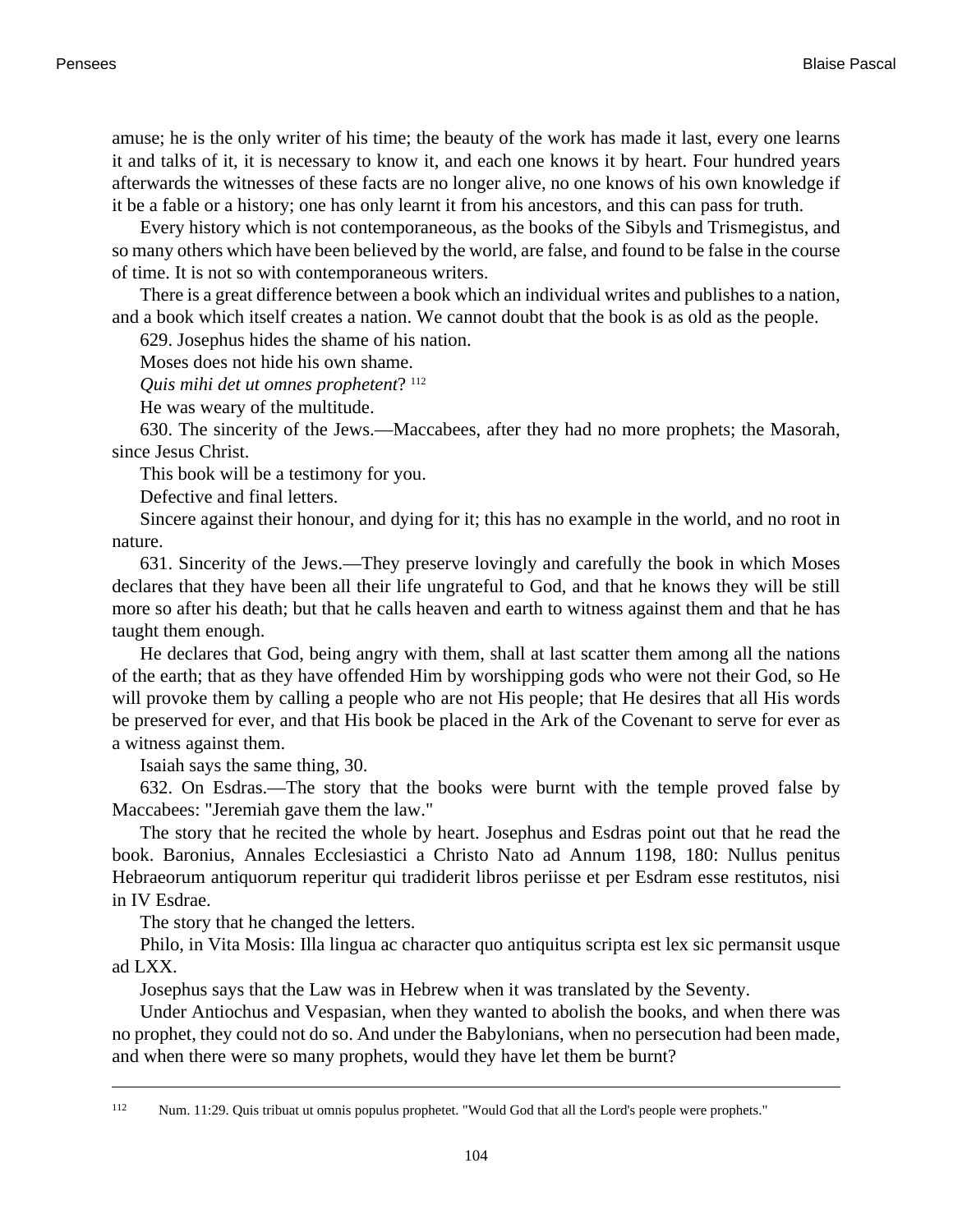Josephus laughs at the Greeks who would not hear...

Tertullian: Perinde potuit abolefactam eam violentia cataclysmi in spiritu rursus reformare, quemadmodum et Hierosolymis Babylonia expugnatione deletis, omne instrumentum Judaicae literaturae per Esdram constat restauratum. <sup>113</sup>

He says that Noah could as easily have restored in spirit the book of Enoch, destroyed by the Deluge, as Esdras could have restored the Scriptures lost during the Captivity.

(Theos) en te epi Nabouchodonosor aichmalosia tou laou, diaphthareison ton Graphon... enepneuse 'Esdra to ierei, ek tes phules Leui tous ton progegonoton propheton pantas anataxasthai logous, kai apokatastesai to lae ten dia Mouseos nomothesian. He alleges this to prove that it is not incredible that the Seventy may have explained the Holy Scriptures with that uniformity which we admire in them. And he took that from Saint Irenaeus.

Saint Hilary, in his preface to the Psalms, says that Esdras arranged the Psalms in order.

The origin of this tradition comes from the 14th chapter of the fourth book of Esdras. Deus glorificatus est, et Scripturae vere divinae creditae sunt, omnibus eandem et eisdem verbis et eisdem nominibus recitantibus ab initio usque ad finem, uti et praesentes gentes cognoscerent quoniam per inspirationem Dei interpretatae sunt Scripturae, et non esset mirabile Deum hoc in eis operatum: quando in ea captivitate populi quae facta est a Nabuchodonosor, corruptis scripturis et post 70 annos Judaeis descendentibus in regionem suam, et post deinde temporibus Artaxerxis Persarum regis, inspiravit Esdrae sacerdoti tribus Levi praeteritorum prophetarum omnes rememorare sermones, et restituere populo eam legem quae data est per Moysen. <sup>114</sup>

633. Against the story in Esdras, [2 Maccab. 2.](http://www.ccel.org/b/bible/asv/xml/asv.iiMacc..xml#iiMacc..); Josephus, Antiquities, II, i.—Cyrus took occasion from the prophecy of Isaiah to release the people. The Jews held their property in peace under Cyrus in Babylon; hence they could well have the law.

Josephus, in the whole history of Esdras, does not say one word about this restoration. [2 Kings](http://www.ccel.org/b/bible/asv/xml/asv.iiKgs.17.xml#iiKgs.17.27) [17:27](http://www.ccel.org/b/bible/asv/xml/asv.iiKgs.17.xml#iiKgs.17.27).

634. If the story in Esdras is credible, then it must be believed that the Scripture is Holy Scripture; for this story is based only on the authority of those who assert that of the Seventy, which shows that the Scripture is holy.

Therefore, if this account be true, we have what we want therein; if not, we have it elsewhere. And thus those who would ruin the truth of our religion, founded on Moses, establish it by the same authority by which they attack it. So by this providence it still exists.

635. Chronology of Rabbinism. (The citations of pages are from the book Pugio.) Page 27. R. Hakadosch (anno 200), author of the Mischna, or vocal law, or second law. Commentaries on the Mischna (anno 340): The one Siphra. Barajetot.

<sup>113</sup> De cultu feminarum, i-3. "He could equally have renewed it, under the Spirit's inspiration, after it had been destroyed by the violence of the deluge, as, after the destruction of Jerusalem by the Babylonian storming of it, every document of the Jewish literature is generally agreed to have been restored through Ezra."

<sup>114</sup> Eusebius, Ecclesiastical History, V. viii. 14. "God was glorified, and the Scriptures were recognized as truly divine, for they all rendered the same things in the same words and the same names, from beginning to end, so that even the heathen who were present knew that the Scriptures had been translated by the inspiration of God. And it is no marvel that God did this, for when the Scriptures had been destroyed in the captivity of the people in the days of Nebuchadnezzar, and the Jews had gone back to their country after seventy years, then in the times of Artaxerxes, the king of the Persians, he inspired Ezra, the priest of the tribe of Levi, to restore all the sayings of the prophets who had gone before, and to restore to the people the law given by Moses." This is Pascal's rendering into Latin of the passage from Eusebius of which the last lines are in Greek, above.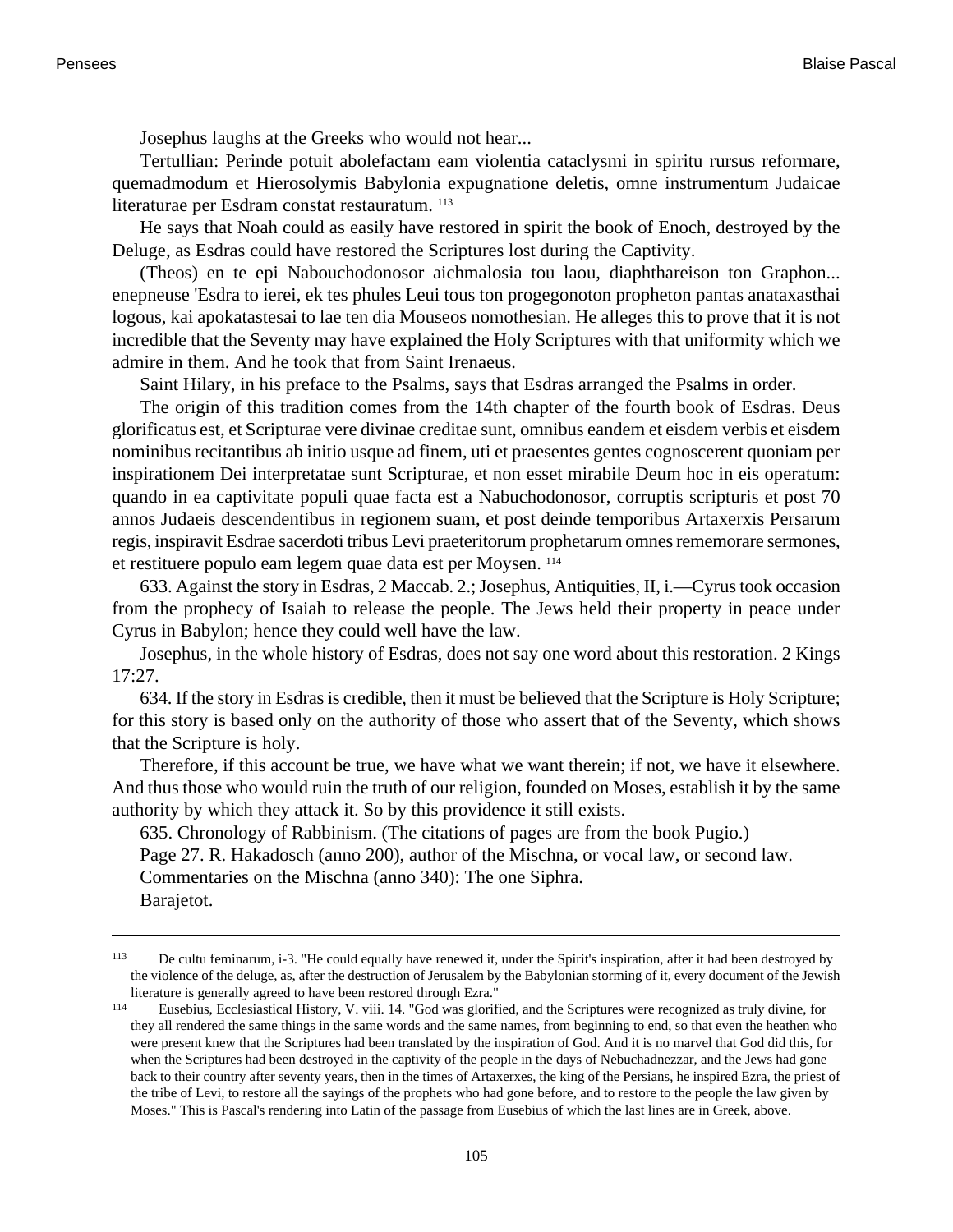Talmud Hierosol.

Tosiphtot.

Bereschit Rabah, by R. Osaiah Rabah, commentary on the Mischna.

Bereschit Rabah, Bar Naconi, are subtle and pleasant discourses, historical and theological. This same author wrote the books called Rabot.

A hundred years after the Talmud Hierosol was composed the Babylonian Talmud, by R. Ase, A.D. 440, by the universal consent of all the Jews, who are necessarily obliged to observe all that is contained therein.

The addition of R. Ase is called the Gemara, that is to say, the commentary on the Mischna. And the Talmud includes together the Mischna and the Gemara.

636. If does not indicate indifference: Malachi, Isaiah.

Isaiah, Si volumus, etc.

In quacumque die. <sup>115</sup>

637. Prophecies.—The sceptre was not interrupted by the captivity in Babylon, because the return was promised and foretold.

638. Proofs of Jesus Christ.—Captivity, with the assurance of deliverance within seventy years, was not real captivity. But now they are captives without any hope.

God has promised them that, even though He should scatter them to the ends of the earth, nevertheless, if they were faithful to His law, He would assemble them together again. They are very faithful to it and remain oppressed.

639. When Nebuchadnezzar carried away the people, for fear they should believe that the sceptre had departed from Judah, they were told beforehand that they would be there for a short time, and that they would be restored. They were always consoled by the prophets; and their kings continued. But the second destruction is without promise of restoration, without prophets, without kings, without consolation, without hope, because the sceptre is taken away for ever.

640. It is a wonderful thing, and worthy of particular attention, to see this Jewish people existing so many years in perpetual misery, it being necessary as a proof of Jesus Christ both that they should exist to prove Him and that they should be miserable because they crucified Him; and though to be miserable and to exist are contradictory, they nevertheless still exist in spite of their misery.

641. They are visibly a people expressly created to serve as a witness to the Messiah [\(Isaiah](http://www.ccel.org/b/bible/asv/xml/asv.Isa.43.xml#Isa.43.9) [43:9](http://www.ccel.org/b/bible/asv/xml/asv.Isa.43.xml#Isa.43.9); 44:8). They keep the books, and love them, and do not understand them. And all this was foretold; that God's judgments are entrusted to them, but as a sealed book.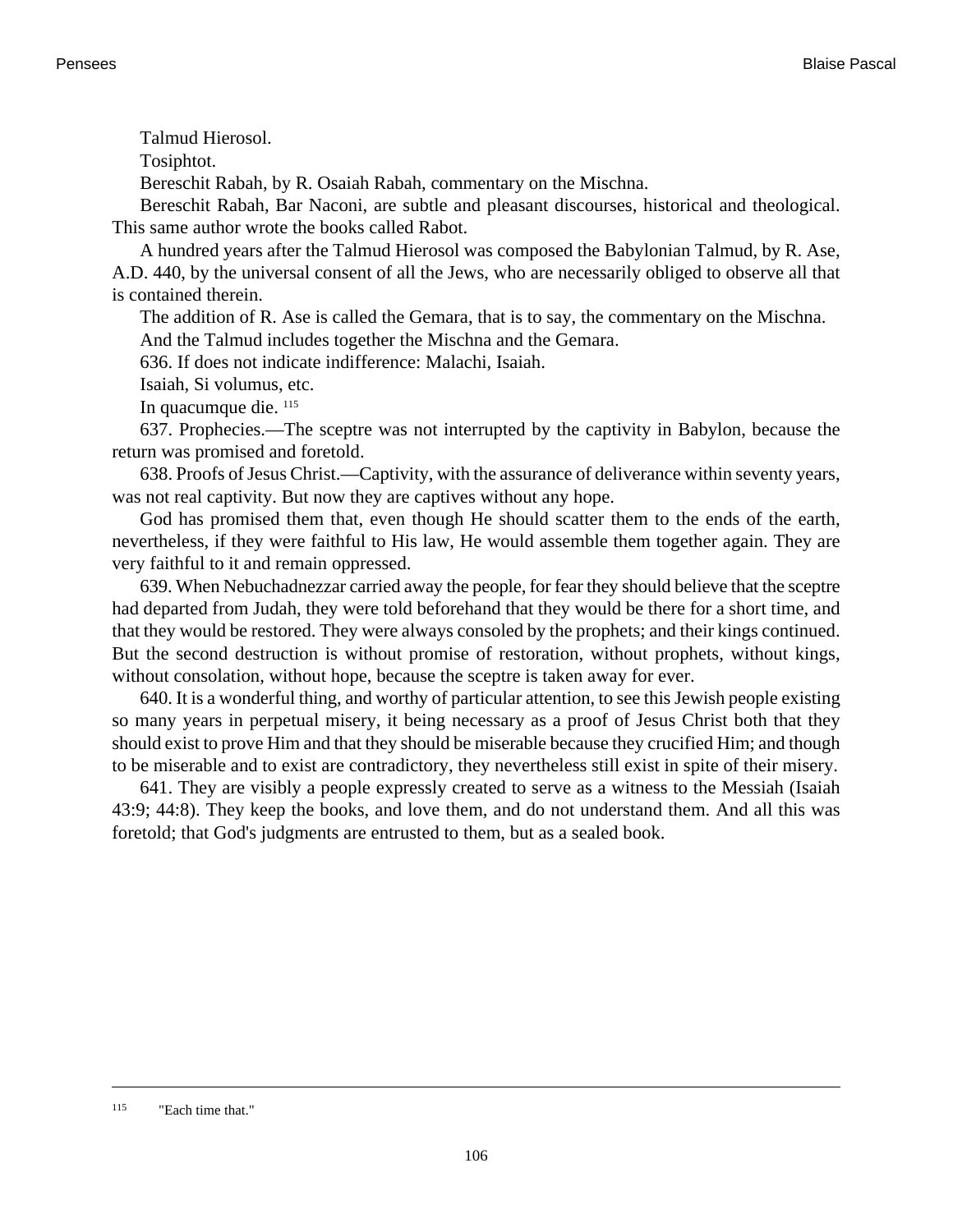## **SECTION X: TYPOLOGY**

642. Proof of the two Testaments at once.—To prove the two at one stroke, we need only see if the prophecies in one are fulfilled in the other. To examine the prophecies, we must understand them. For if we believe they have only one meaning, it is certain that the Messiah has not come; but if they have two meanings, it is certain that He has come in Jesus Christ.

The whole problem then is to know if they have two meanings.

That the Scripture has two meanings, which Jesus Christ and the Apostles have given, is shown by the following proofs:

1. Proof by Scripture itself.

2. Proof by the Rabbis. Moses Maimonides says that it has two aspects and that the prophets have prophesied Jesus Christ only.

3. Proof by the Kabbala.

4. Proof by the mystical interpretation which the Rabbis themselves give to Scripture.

5. Proof by the principles of the Rabbis, that there are two meanings; that there are two advents of the Messiah, a glorious and an humiliating one, according to their desert; that the prophets have prophesied of the Messiah only—the Law is not eternal, but must change at the coming of the Messiah—that then they shall no more remember the Red Sea; that the Jews and the Gentiles shall be mingled.

6. Proof by the key which Jesus Christ and the Apostles give us.

643. [Isaiah 51.](http://www.ccel.org/b/bible/asv/xml/asv.Isa..xml#Isa..) The Red Sea an image of the Redemption. *Ut sciatis quod filius hominis habet potestatem remittendi peccata... tibi dico: Surge*. <sup>116</sup> God, wishing to show that He could form a people holy with an invisible holiness, and fill them with an eternal glory, made visible things. As nature is an image of grace, He has done in the bounties of nature what He would do in those of grace, in order that we might judge that He could make the invisible, since He made the visible excellently.

Therefore He saved this people from the deluge; He has raised them up from Abraham, redeemed them from their enemies, and set them at rest.

The object of God was not to save them from the deluge, and raise up a whole people from Abraham, only in order to bring them into a rich land.

And even grace is only the type of glory, for it is not the ultimate end. It has been symbolised by the law, and itself symbolises glory. But it is the type of it, and the origin or cause.

The ordinary life of men is like that of the saints. They all seek their satisfaction and differ only in the object in which they place it; they call those their enemies who hinder them, etc. God has then shown the power which He has of giving invisible blessings, by that which He has shown Himself to have over things visible.

644. Types.—God, wishing to form for Himself an holy people, whom He should separate from all other nations, whom He should deliver from their enemies and should put into a place of rest, has promised to do so and has foretold by His prophets the time and the manner of His coming. And yet, to confirm the hope of His elect, He has made them see in it an image through all time, without leaving them devoid of assurances of His power and of His will to save them. For, at the

<sup>116</sup> [Mark 2:10, 11. "](http://www.ccel.org/b/bible/asv/xml/asv.Mark.2.xml#Mark.2.10 Bible:Mark.2.11)But that ye may know that the son of man hath power on earth to forgive sins... I say unto thee, Arise."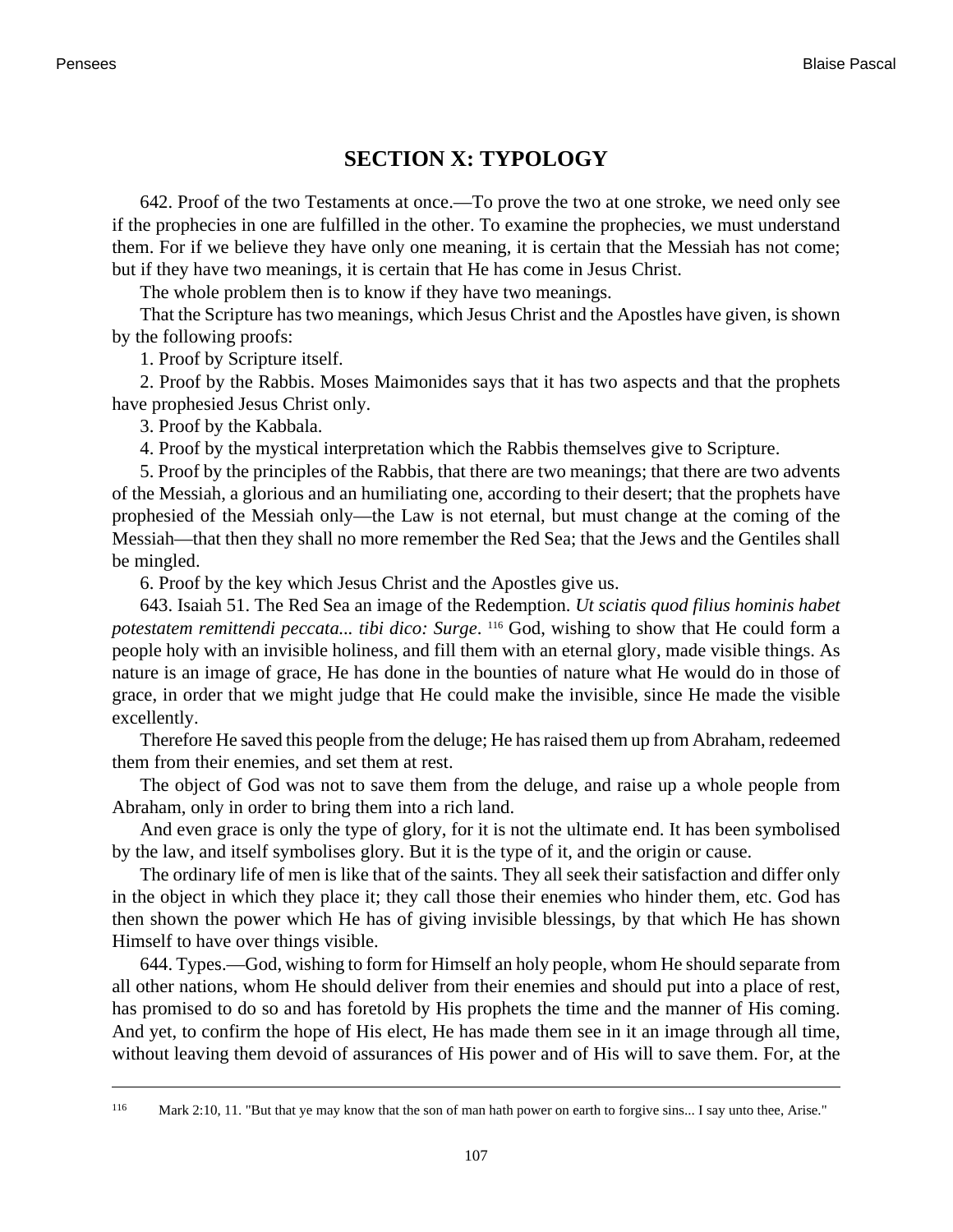creation of man, Adam was the witness, and guardian of the promise of a Saviour, who should be born of woman, when men were still so near the creation that they could not have forgotten their creation and their fall. When those who had seen Adam were no longer in the world, God sent Noah whom He saved, and drowned the whole earth by a miracle which sufficiently indicated the power which He had to save the world, and the will which He had to do so, and to raise up from the seed of woman Him whom He had promised. This miracle was enough to confirm the hope of men.

The memory of the Deluge being so fresh among men, while Noah was still alive, God made promises to Abraham, and, while Shem was still living, sent Moses, etc....

645. Types.—God, willing to deprive His own of perishable blessings, created the Jewish people in order to show that this was not owing to lack of power.

646. The Synagogue did not perish, because it was a type. But, because it was only a type, it fell into servitude. The type existed till the truth came, in order that the Church should be always visible, either in the sign which promised it, or in substance.

647. That the law was figurative.

648. Two errors: 1. To take everything literally. 2. To take everything spiritually.

649. To speak against too greatly figurative language.

650. There are some types clear and demonstrative, but others which seem somewhat far-fetched, and which convince only those who are already persuaded. These are like the Apocalyptics. But the difference is that they have none which are certain, so that nothing is so unjust as to claim that theirs are as well founded as some of ours; for they have none so demonstrative as some of ours. The comparison is unfair. We must not put on the same level and confound things, because they seem to agree in one point, while they are so different in another. The clearness in divine things requires us to revere the obscurities in them.

It is like men, who employ a certain obscure language among themselves. Those who should not understand it would understand only a foolish meaning.

651. Extravagances of the Apocalyptics, Preadamites, who would base extravagant opinions on Scripture will, for example, base them on this. It is said that "this generation shall not pass till all these things be fulfilled." Upon that I will say that after that generation will come another generation, and so on ever in succession.

Solomon and the King are spoken of in the second book of Chronicles as if they were two different persons. I will say that they were two.

652. Particular Types.—A double law, double tables of the law, a double temple, a double captivity.

653. Types.—The prophets prophesied by symbols of a girdle, a beard, and burnt hair, etc.

654. Difference between dinner and supper.

In God the word does not differ from the intention, for He is true; nor the word from the effect, for He is powerful; nor the means from the effect, for He is wise. St. Bernard, Ultimo Sermo in Missam.

St. Augustine, City of God, v. 10. This rule is general. God can do everything, except those things which, if He could do, He would not be almighty, as dying, being deceived, lying, etc.

Several Evangelists for the confirmation of the truth; their difference useful.

The Eucharist after Lord's Supper. Truth after the type.

The ruin of Jerusalem, a type of the ruin of the world, forty years after the death of Jesus. "I know not," as a man, or as an ambassador ([Mark 13:32](http://www.ccel.org/b/bible/asv/xml/asv.Mark.13.xml#Mark.13.32); [Matthew 24:36.](http://www.ccel.org/b/bible/asv/xml/asv.Matt.24.xml#Matt.24.36))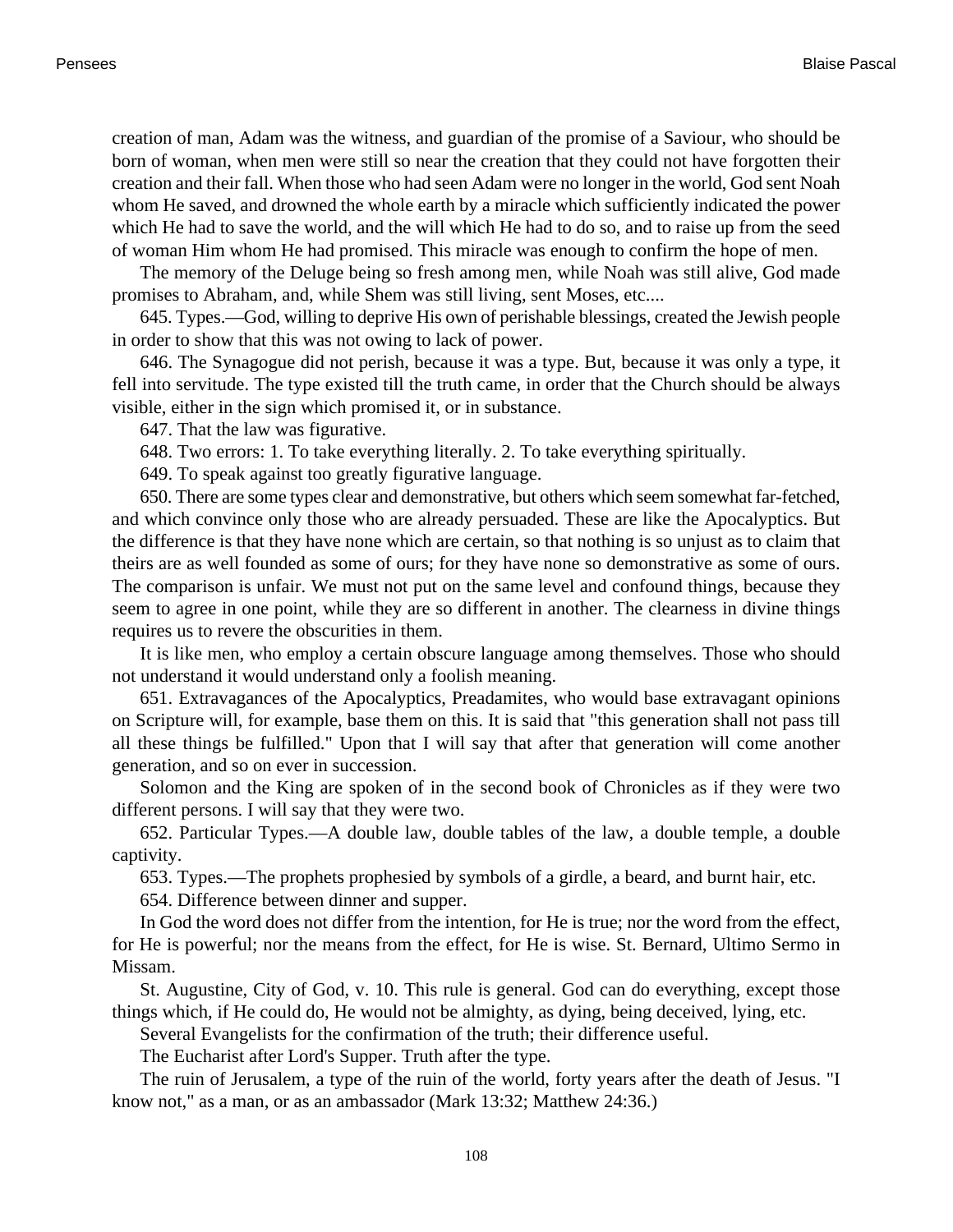Jesus condemned by the Jews and the Gentiles.

The Jews and the Gentiles typified by the two sons. St. Augustine City of God, xx. 29.

655. The six ages, the six Fathers of the six ages, the six wonders at the beginning of the six ages, the six mornings at the beginning of the six ages.

656. *Adam forma futuri*. <sup>117</sup> The six days to form the one, the six ages to form the other. The six days, which Moses represents for the formation of Adam, are only the picture of the six ages to form Jesus Christ and the Church. If Adam had not sinned, and Jesus Christ had not come, there had been only one covenant, only one age of men, and the creation would have been represented as accomplished at one single time.

657. Types.—The Jewish and Egyptian peoples were plainly foretold by the two individuals whom Moses met; the Egyptian beating the Jew, Moses avenging him and killing the Egyptian, and the Jew being ungrateful.

658. The symbols of the Gospel for the state of the sick soul are sick bodies; but, because one body cannot be sick enough to express it well, several have been needed. Thus there are the deaf, the dumb, the blind, the paralytic, the dead Lazarus, the possessed. All this crowd is in the sick soul.

659. Types.—To show that the Old Testament is only figurative and that the prophets understood by temporal blessings other blessings, this is the proof:

First, that this would be unworthy of God.

Secondly, that their discourses express very clearly the promise of temporal blessings, and that they say nevertheless that their discourses are obscure, and that their meaning will not be understood. Whence it appears that this secret meaning was not that which they openly expressed, and that consequently they meant to speak of other sacrifices, of another deliverer, etc. They say that they will be understood only in the fullness of time [\(Jer. 30:24\)](http://www.ccel.org/b/bible/asv/xml/asv.Jer.30.xml#Jer.30.24).

The third proof is that their discourses are contradictory, and neutralise each other; so that, if we think that they did not mean by the words law and sacrifice anything else than that of Moses, there is a plain and gross contradiction. Therefore they meant something else, sometimes contradicting themselves in the same chapter. Now, to understand the meaning of an author...

660. Lust has become natural to us and has made our second nature. Thus there are two natures in us—the one good, the other bad. Where is God? Where you are not, and the kingdom of God is within you.The Rabbis.

661. Penitence, alone of all these mysteries, has been manifestly declared to the Jews, and by Saint John, the Forerunner; and then the other mysteries; to indicate that in each man, as in the entire world, this order must be observed.

662. The carnal Jews understood neither the greatness nor the humiliation of the Messiah foretold in their prophecies. They misunderstood Him in His foretold greatness, as when He said that the Messiah should be lord of David, though his son, and that He was before Abraham, who had seen Him. They did not believe Him so great as to be eternal, and they likewise misunderstood Him in His humiliation and in His death. "The Messiah," said they, "abideth for ever, and this man says that he shall die." Therefore they believed Him neither mortal nor eternal; they only sought in Him for a carnal greatness.

<sup>117</sup> [Rom. 5:14.](http://www.ccel.org/b/bible/asv/xml/asv.Rom.5.xml#Rom.5.14) "The figure of him that was to come."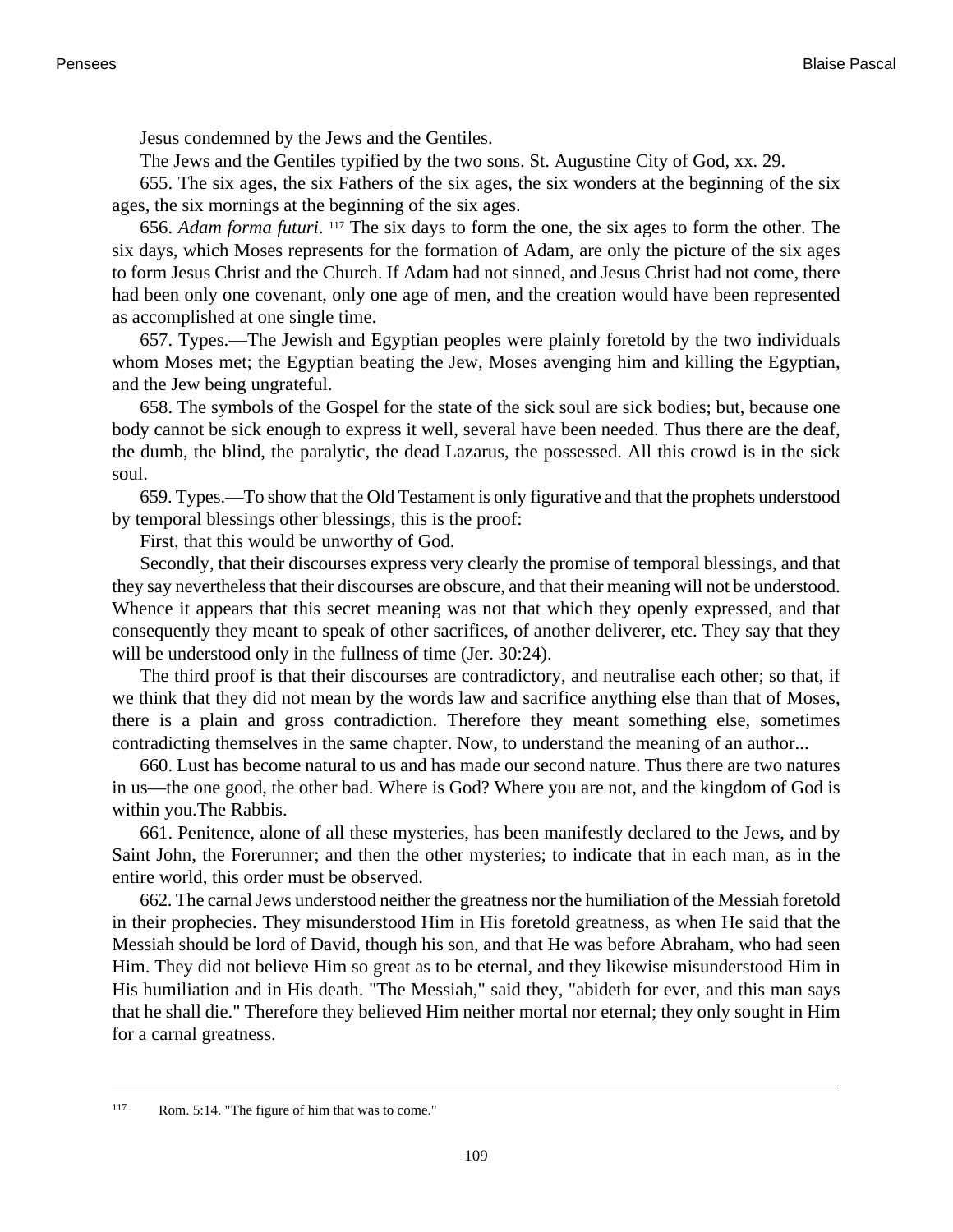663. Typical.—Nothing is so like charity as covetousness, and nothing is so opposed to it. Thus the Jews, full of possessions which flattered their covetousness, were very like Christians, and very contrary. And by this means they had the two qualities which it was necessary they should have, to be very like the Messiah to typify Him, and very contrary not to be suspected witnesses.

664. Typical.—God made use of the lust of the Jews to make them minister to Jesus Christ, who brought the remedy for their lust.

665. Charity is not a figurative precept. It is dreadful to say that Jesus Christ, who came to take away types in order to establish the truth, came only to establish the type of charity, in order to take away the existing reality which was there before.

"If the light be darkness, how great is that darkness!"

666. Fascination. *Somnum suum*. <sup>118</sup> *Figura hujus mundi*. 119

The Eucharist. *Comedes panem tuum*. <sup>120</sup> *Panem nostrum*. 121

*Inimici Dei terram lingent*. <sup>122</sup> Sinners lick the dust, that is to say, love earthly pleasures.

The Old Testament contains the types of future joy, and the New contains the means of arriving at it. The types were of joy; the means of penitence; and nevertheless the Paschal Lamb was eaten with bitter herbs, *cum amaritudinibus*. 123

Singularis sum ego donec transeam.<sup>124</sup> Jesus Christ before His death was almost the only martyr. 667. Typical.—The expressions sword, shield. Potentissime. <sup>125</sup>

668. We are estranged only by departing from charity. Our prayers and our virtues are abominable before God, if they are not the prayers and the virtues of Jesus Christ. And our sins will never be the object of mercy, but of the justice of God, if they are not Jesus Christ. He has adopted our sins, and has us into union, for virtues are His own, and sins are foreign to Him; while virtues are foreign to us, and our sins are our own.

Let us change the rule which we have hitherto chosen for judging what is good. We had our own will as our rule. Let us now take the will of God; all that He wills is good and right to us, all that He does not will is bad.

All that God does not permit is forbidden. Sins are forbidden by the general declaration that God has made, that He did not allow them. Other things which He has left without general prohibition, and which for that reason are said to be permitted, are nevertheless not always permitted. For when God removed some one of them from us, and when, by the event, which is a manifestation of the will of God, it appears that God does not will that we should have a thing, that is then forbidden to us as sin; since the will of God is that we should not have one more than another. There is this sole difference between these two things, that it is certain that God will never allow sin, while it is not certain that He will never allow the other. But so long as God does not permit it, we ought to regard it as sin; so long as the absence of God's will, which alone is all goodness and all justice, renders it unjust and wrong.

<sup>&</sup>lt;sup>118</sup> [Ps. 75. 5. "](http://www.ccel.org/b/bible/asv/xml/asv.Ps.75.xml#Ps.75.5)They have slept their sleep."<br><sup>119</sup> 1 Cor. 7:31 "The fashion of this world."

<sup>&</sup>lt;sup>119</sup> [1 Cor. 7:31](http://www.ccel.org/b/bible/asv/xml/asv.iCor.7.xml#iCor.7.31) "The fashion of this world."<br><sup>120</sup> Deut 8:0 "Bread without scarceness."

<sup>&</sup>lt;sup>120</sup> [Deut. 8:9. "](http://www.ccel.org/b/bible/asv/xml/asv.Deut.8.xml#Deut.8.9)Bread without scarceness."<br><sup>121</sup> Like 11:2 "Our deily bread."

[Luke 11:3.](http://www.ccel.org/b/bible/asv/xml/asv.Luke.11.xml#Luke.11.3) "Our daily bread."

<sup>&</sup>lt;sup>122</sup> [Ps. 71:9. "](http://www.ccel.org/b/bible/asv/xml/asv.Ps.71.xml#Ps.71.9)The enemies of the Lord shall lick the dust."<br><sup>123</sup> Exod. 12:8. Cum lacticibus agreestibus. "With bitter her

<sup>123</sup> [Exod. 12:8.](http://www.ccel.org/b/bible/asv/xml/asv.Exod.12.xml#Exod.12.8) Cum lacticibus agrestibus. "With bitter herbs."

<sup>124</sup> [Ps. 140:10.](http://www.ccel.org/b/bible/asv/xml/asv.Ps.140.xml#Ps.140.10) "Whilst that I withal escape."

<sup>125</sup> [Ps. 44:4](http://www.ccel.org/b/bible/asv/xml/asv.Ps.44.xml#Ps.44.4) "O most mighty."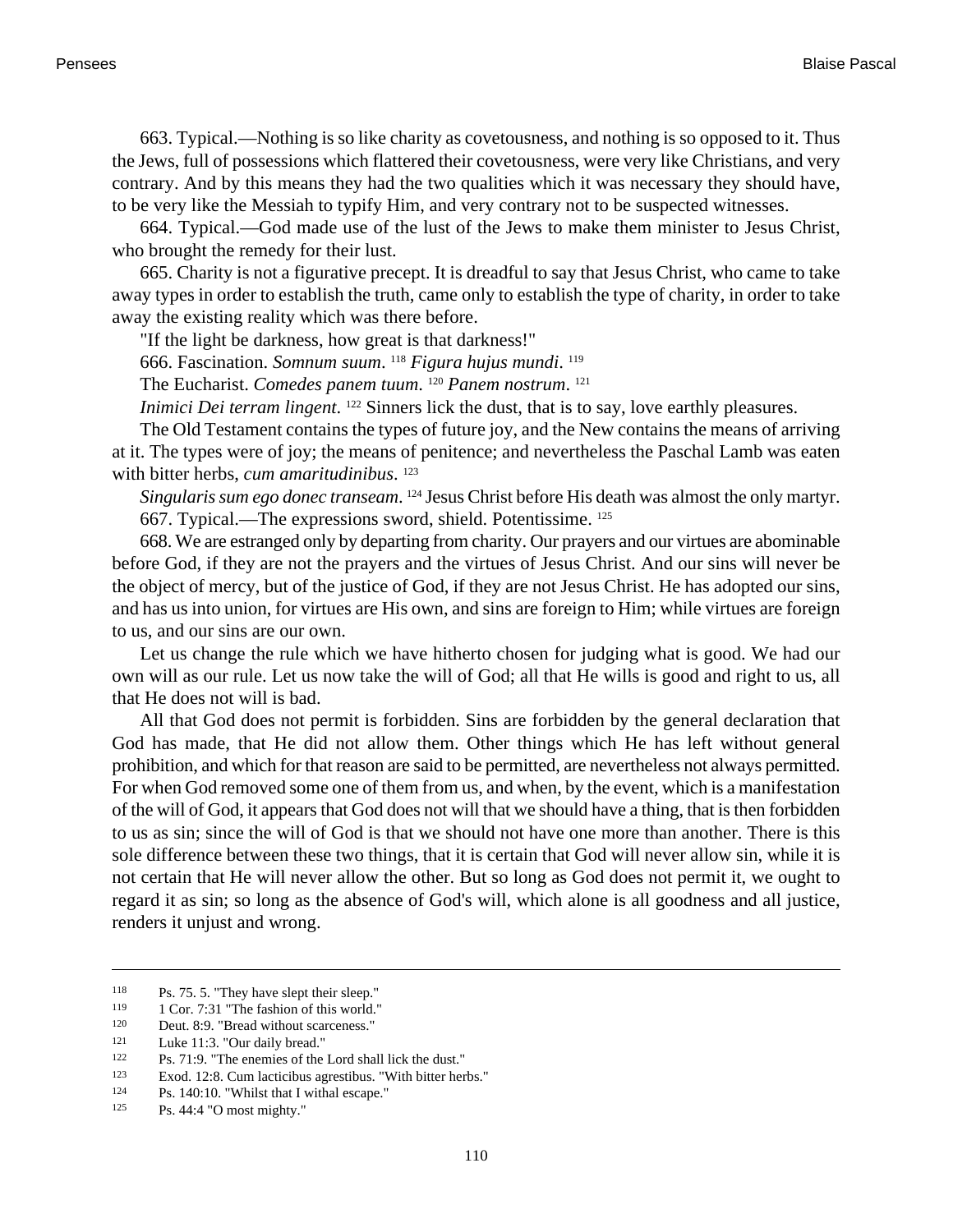669. To change the type, because of our weakness.

670. Types.—The Jews had grown old in these earthly thoughts, that God loved their father Abraham, his flesh and what sprung from it; that on account of this He had multiplied them and distinguished them from all other nations, without allowing them to intermingle; that, when they were languishing in Egypt, He brought them out with all these great signs in their favour; that He fed them with manna in the desert, and led them into a very rich land; that He gave them kings and a well-built temple, in order to offer up beasts before Him, by the shedding of whose blood they should be purified; and that, at last, He was to send them the Messiah to make them masters of all the world, and foretold the time of His coming.

The world having grown old in these carnal errors, Jesus Christ came at the time foretold, but not with the expected glory; and thus men did not think it was He. After His death, Saint Paul came to teach men that all these things had happened in allegory; that the kingdom of God did not consist in the flesh, but in the spirit; that the enemies of men were not the Babylonians, but the passions; that God delighted not in temples made with hands, but in a pure and contrite heart; that the circumcision of the body was unprofitable, but that of the heart was needed; that Moses had not given them the bread from heaven, etc.

But God, not having desired to reveal these things to this people who were unworthy of them and having, nevertheless, desired to foretell them, in order that they might be believed, foretold the time clearly, and expressed the things sometimes clearly, but very often in figures, in order that those who loved symbols might consider them and those who loved what was symbolised might see it therein.

All that tends not to charity is figurative.

The sole aim of the Scripture is charity.

All which tends not to the sole end is the type of it. For since there is only one end, all which does not lead to it in express terms is figurative.

God thus varies that sole precept of charity to satisfy our curiosity which seeks for variety, by that variety which still leads us to the one thing needful. For one thing alone is needful, and we love variety; and God satisfies both by these varieties, which lead to the one thing needful.

The Jews have so much loved the shadows and have so strictly expected them that they have misunderstood the reality, when it came in the time and manner foretold.

The Rabbis take the breasts of the Spouse for types, and all that does not express the only end they have, namely, temporal good.

And Christians take even the Eucharist as a type of the glory at which they aim.

671. The Jews, who have been called to subdue nations and kings, have been the slaves of sin; and the Christians, whose calling has been to be servants and subjects, are free children.

672. A formal point.—When Saint Peter and the Apostles deliberated about abolishing circumcision, where it was a question of acting against the law of God, they did not heed the prophets, but simply the reception of the Holy Spirit in the persons uncircumcised.

They thought it more certain that God approved of those whom He filled with His Spirit than it was that the law must be obeyed. They knew that the end of the law was only the Holy Spirit; and that thus, as men certainly had this without circumcision, it was not necessary.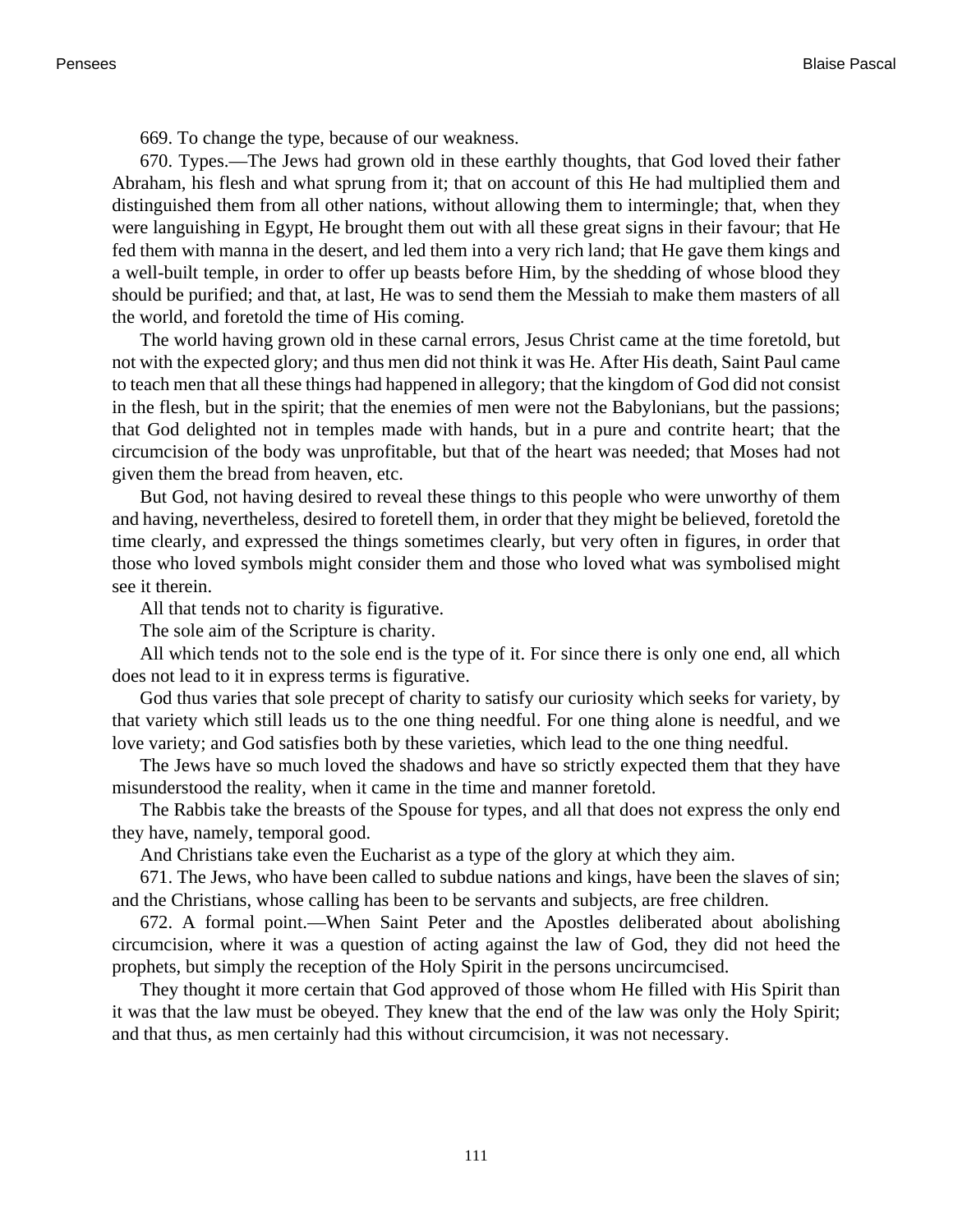673. *Fac secundum exemplar quod tibi ostensum est in monte*. <sup>126</sup> —The Jewish religion then has been formed on its likeness to the truth of the Messiah; and the truth of the Messiah has been recognised by the religion, which was the type of it.

Among the Jews the truth was only typified; in heaven it is revealed.

In the Church it is hidden and recognised by its resemblance to the type.

The type has been made according to the truth, and the truth has been recognised according to the type.

Saint Paul says himself that people will forbid to marry, and he himself speaks of it to the Corinthians in a way which is a snare. For if a prophet had said the one, and Saint Paul had then said the other, he would have been accused.

674. Typical.—"Do all things according to the pattern which has been shown thee on the mount." On which Saint Paul says that the Jews have shadowed forth heavenly things.

675.... And yet this Covenant, made to blind some and enlighten others, indicated in those very persons, whom it blinded, the truth which should be recognised by others. For the visible blessings which they received from God were so great and so divine that He indeed appeared able to give them those that are invisible and a Messiah.

For nature is an image of Grace, and visible miracles are images of the invisible. *Ut sciatis... tibi dico: Surge*. 127

Isaiah says that Redemption will be as the passage of the Red Sea.

God has, then, shown by the deliverance from Egypt, and from the sea, by the defeat of kings, by the manna, by the whole genealogy of Abraham, that He was able to save, to send down bread from heaven, etc.; so that the people hostile to Him are the type and the representation of the very Messiah whom they know not, etc.

He has, then, taught us at last that all these things were only types and what is "true freedom," a "true Israelite," "true circumcision," "true bread from heaven," etc.

In these promises each one finds what he has most at heart, temporal benefits or spiritual, God or the creatures; but with this difference, that those who therein seek the creatures find them, but with many contradictions, with a prohibition against loving them, with the command to worship God only, and to love Him only, which is the same thing, and, finally, that the Messiah came not for them; whereas those who therein seek God find Him, without any contradiction, with the command to love Him only, and that the Messiah came in the time foretold, to give them the blessings which they ask.

Thus the Jews had miracles and prophecies, which they saw fulfilled, and the teaching of their law was to worship and love God only; it was also perpetual. Thus it had all the marks of the true religion; and so it was. But the Jewish teaching must be distinguished from the teaching of the Jewish law. Now the Jewish teaching was not true, although it had miracles and prophecy and perpetuity, because it had not this other point of worshipping and loving God only.

676. The veil, which is upon these books for the Jews, is there also for evil Christians and for all who do not hate themselves.

But how well disposed men are to understand them and to know Jesus Christ, when they truly hate themselves!

<sup>126</sup> [Exod. 25:40.](http://www.ccel.org/b/bible/asv/xml/asv.Exod.25.xml#Exod.25.40) "Make them after their pattern, which was showed thee on the mount."

<sup>127</sup> [Mark 2:10, 11. "](http://www.ccel.org/b/bible/asv/xml/asv.Mark.2.xml#Mark.2.10 Bible:Mark.2.11)That ye may know... I say unto thee: Arise."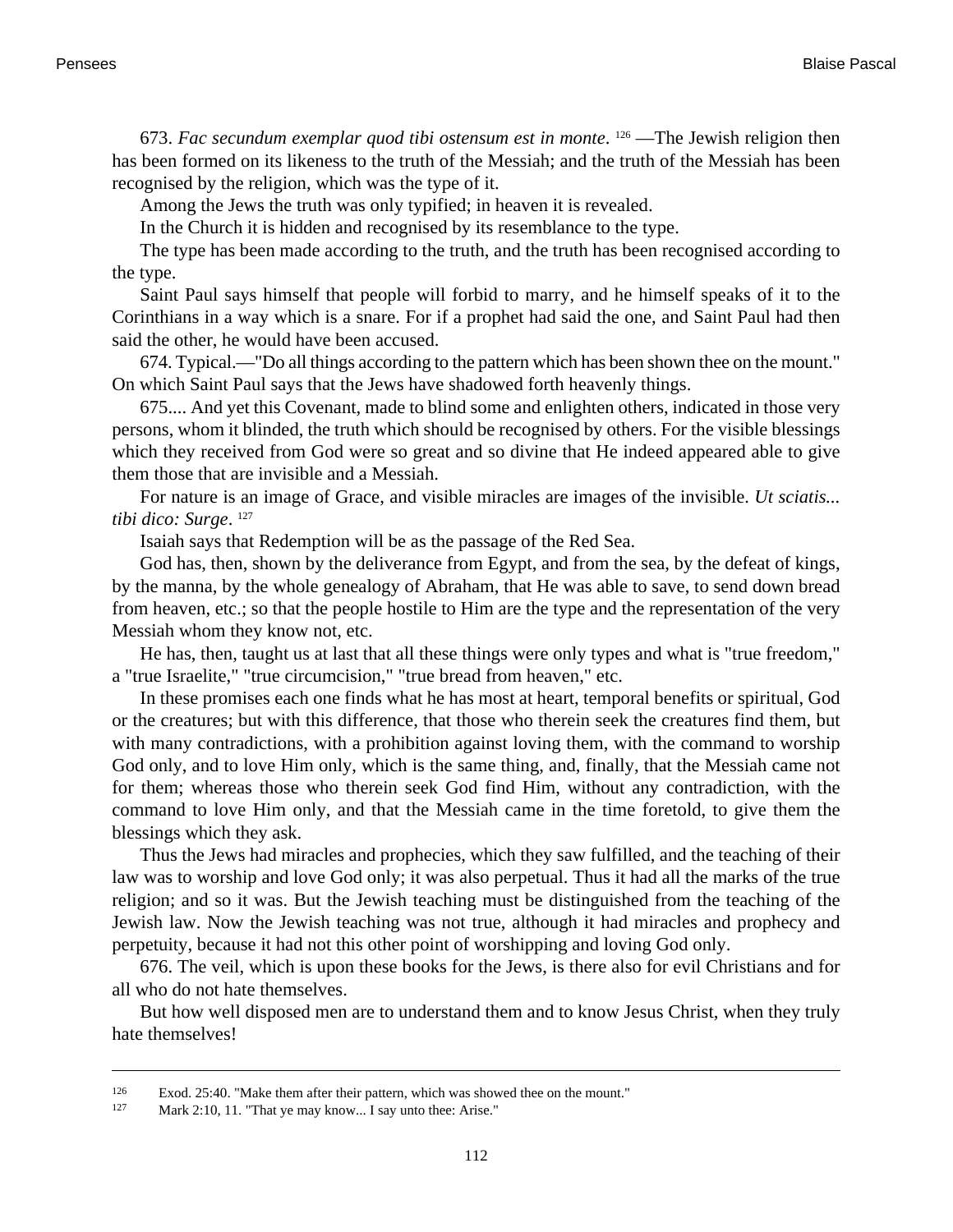677. A type conveys absence and presence, pleasure and pain.

A cipher has a double meaning, one clear and one in which it is said that the meaning is hidden.

678. Types.—A portrait conveys absence and presence, pleasure and pain. The reality excludes absence and pain.

To know if the law and the sacrifices are a reality or a type, we must see if the prophets, in speaking of these things, confined their view and their thought to them, so that they saw only the old covenant; or if they saw therein something else of which they were the representation, for in a portrait we see the thing figured. For this we need only examine what they say of them.

When they say that it will be eternal, do they mean to speak of that covenant which they say will be changed; and so of the sacrifices, etc.?

A cipher has two meanings. When we find out an important letter in which we discover a clear meaning, and in which it is nevertheless said that the meaning is veiled and obscure, that it is hidden, so that we might read the letter without seeing it, and interpret it without understanding it, what must we think but that here is a cipher with a double meaning, and the more so if we find obvious contradictions in the literal meaning? The prophets have clearly said that Israel would be always loved by God and that the law would be eternal; and they have said that their meaning would not be understood and that it was veiled.

How greatly, then, ought we to value those who interpret the cipher and teach us to understand the hidden meaning, especially if the principles which they educe are perfectly clear and natural! This is what Jesus Christ did, and the Apostles. They broke the seal; He rent the veil, and revealed the spirit. They have taught us through this that the enemies of man are his passions; that the Redeemer would be spiritual, and His reign spiritual; that there would be two advents, one in lowliness to humble the proud, the other in glory to exalt the humble; that Jesus Christ would be both God and man.

679. Types.—Jesus Christ opened their mind to understand the Scriptures.

Two great revelations are these. (1) All things happened to them in types: vere Israelitae, vere liberi, true bread from Heaven. (2) A God humbled to the Cross. It was necessary that Christ should suffer in order to enter into glory, "that He should destroy death through death." Two advents.

680. Types.—When once this secret is disclosed, it is impossible not to see it. Let us read the Old Testament in this light, and let us see if the sacrifices were real; if the fatherhood of Abraham was the true cause of the friendship of God; and if the promised land was the true place of rest. No. They are therefore types. Let us in the same way examine all those ordained ceremonies, all those commandments which are not of charity, and we shall see that they are types.

All these sacrifices and ceremonies were then either types or nonsense. Now these are things too clear and too lofty to be thought nonsense.

To know if the prophets confined their view in the Old Testament, or saw therein other things.

681. Typical.—The key of the cipher. Veri adoratores. 128 Ecce agnus Dei qui tollit peccata mundi. <sup>129</sup>

682. [Is. 1:21](http://www.ccel.org/b/bible/asv/xml/asv.Isa.1.xml#Isa.1.21). Change of good into evil, and the vengeance of God. [Is. 10:1;](http://www.ccel.org/b/bible/asv/xml/asv.Isa.10.xml#Isa.10.1) 26:20; 28:1. Miracles: [Is. 33:9](http://www.ccel.org/b/bible/asv/xml/asv.Isa.33.xml#Isa.33.9); 40:17; 41:26; 43:13.

<sup>128</sup> [John 4:23. "](http://www.ccel.org/b/bible/asv/xml/asv.John.4.xml#John.4.23)True worshippers."

<sup>129</sup> [John 1:29. "](http://www.ccel.org/b/bible/asv/xml/asv.John.1.xml#John.1.29)Behold the Lamb of God, which taketh away the sin of the world."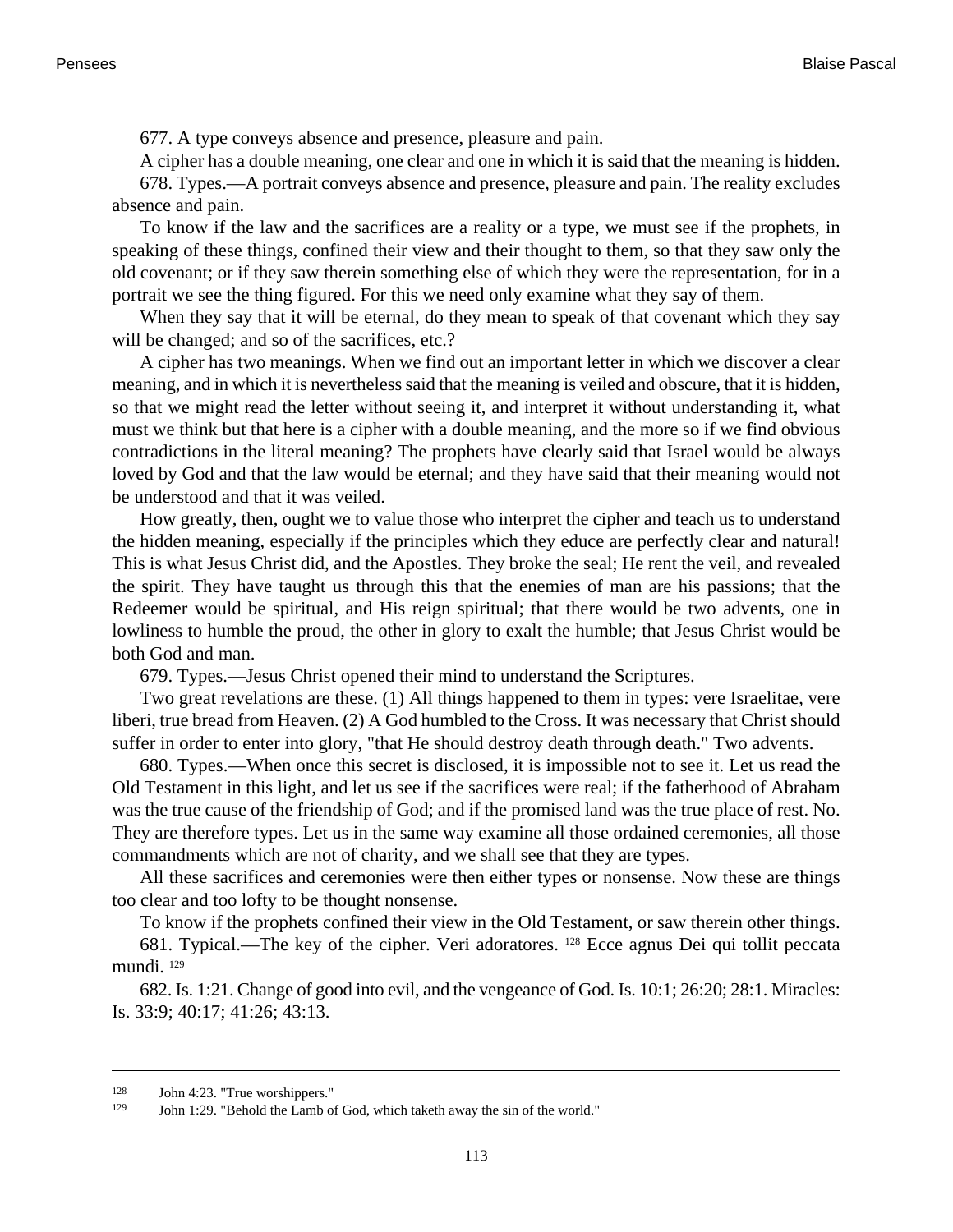[Jer. 11:21;](http://www.ccel.org/b/bible/asv/xml/asv.Jer.11.xml#Jer.11.21) 15:12; 17:9. *Pravum est cor omnium et incrustabile; quis cognoscet illud*? 130 that is to say, Who can know all its evil? For it is already known to be wicked. *Ego dominus*, <sup>131</sup> etc.—vii. 14, *Faciam domui huic*, <sup>132</sup> etc. Trust in external sacrifices—7:22, *Quia non sum locutus*, <sup>133</sup> etc. Outward sacrifice is not the essential point—11:13, *Secundum numerum*, <sup>134</sup> etc. A multitude of doctrines.

[Is. 44:20-24](http://www.ccel.org/b/bible/asv/xml/asv.Isa.44.xml#Isa.44.20)[; 54:8;](http://www.ccel.org/b/bible/asv/xml/asv.Isa.54.xml#Isa.54.8) [63:12-17](http://www.ccel.org/b/bible/asv/xml/asv.Isa.63.xml#Isa.63.12); [66:17](http://www.ccel.org/b/bible/asv/xml/asv.Isa.66.xml#Isa.66.17). [Jer. 2:35](http://www.ccel.org/b/bible/asv/xml/asv.Jer.2.xml#Jer.2.35); [4:22-24](http://www.ccel.org/b/bible/asv/xml/asv.Jer.4.xml#Jer.4.22)[; 5:4,](http://www.ccel.org/b/bible/asv/xml/asv.Jer.5.xml#Jer.5.4) [29-31;](http://www.ccel.org/b/bible/asv/xml/asv.Jer.5.xml#Jer.5.29) [6:16](http://www.ccel.org/b/bible/asv/xml/asv.Jer.6.xml#Jer.6.16); [22:15-17](http://www.ccel.org/b/bible/asv/xml/asv.Jer.22.xml#Jer.22.15).

683. Types.—The letter kills. All happened in types. Here is the cipher which Saint Paul gives us. Christ must suffer. An humiliated God. Circumcision of the heart, true fasting, true sacrifice, a true temple. The prophets have shown that all these must be spiritual.

Not the meat which perishes, but that which does not perish.

"Ye shall be free indeed." Then the other freedom was only a type of freedom.

"I am the true bread from Heaven."

684. Contradiction.—We can only describe a good character by reconciling all contrary qualities, and it is not enough to keep up a series of harmonious qualities, without reconciling contradictory ones. To understand the meaning of an author, we must make all the contrary passages agree.

Thus, to understand Scripture, we must have a meaning in which all the contrary passages are reconciled. It is not enough to have one which suits many concurring passages; but it is necessary to have one which reconciles even contradictory passages.

Every author has a meaning in which all the contradictory passages agree, or he has no meaning at all. We cannot affirm the latter of Scripture and the prophets; they undoubtedly are full of good sense. We must, then, seek for a meaning which reconciles all discrepancies.

The true meaning, then, is not that of the Jews; but in Jesus Christ all the contradictions are reconciled.

The Jews could not reconcile the cessation of the royalty and principality, foretold by Hosea, with the prophecy of Jacob.

If we take the law, the sacrifices, and the kingdom as realities, we cannot reconcile all the passages. They must then necessarily be only types. We cannot even reconcile the passages of the same author, nor of the same book, nor sometimes of the same chapter, which indicates copiously what was the meaning of the author. As when Ezekiel, chap. 20., Says that man will not live by the commandments of God and will live by them.

685. Types.—If the law and the sacrifices are the truth, it must please God, and must not displease Him. If they are types, they must be both pleasing and displeasing.

Now in all the Scripture they are both pleasing and displeasing. It is said that the law shall be changed; that the sacrifice shall be changed; that they shall be without law, without a prince, and without a sacrifice; that a new covenant shall be made; that the law shall be renewed; that the precepts which they have received are not good; that their sacrifices are abominable; that God has demanded none of them.

<sup>130</sup> "The heart is deceitful above all things and desperately wicked: who can know it?"

<sup>&</sup>lt;sup>131</sup> [Is. 44:24.](http://www.ccel.org/b/bible/asv/xml/asv.Isa.44.xml#Isa.44.24) "I am the Lord."<br><sup>132</sup> "I will do unto this house

<sup>&</sup>quot;I will do unto this house."

<sup>133</sup> "For I spoke not unto your fathers."

<sup>134</sup> "According to the number."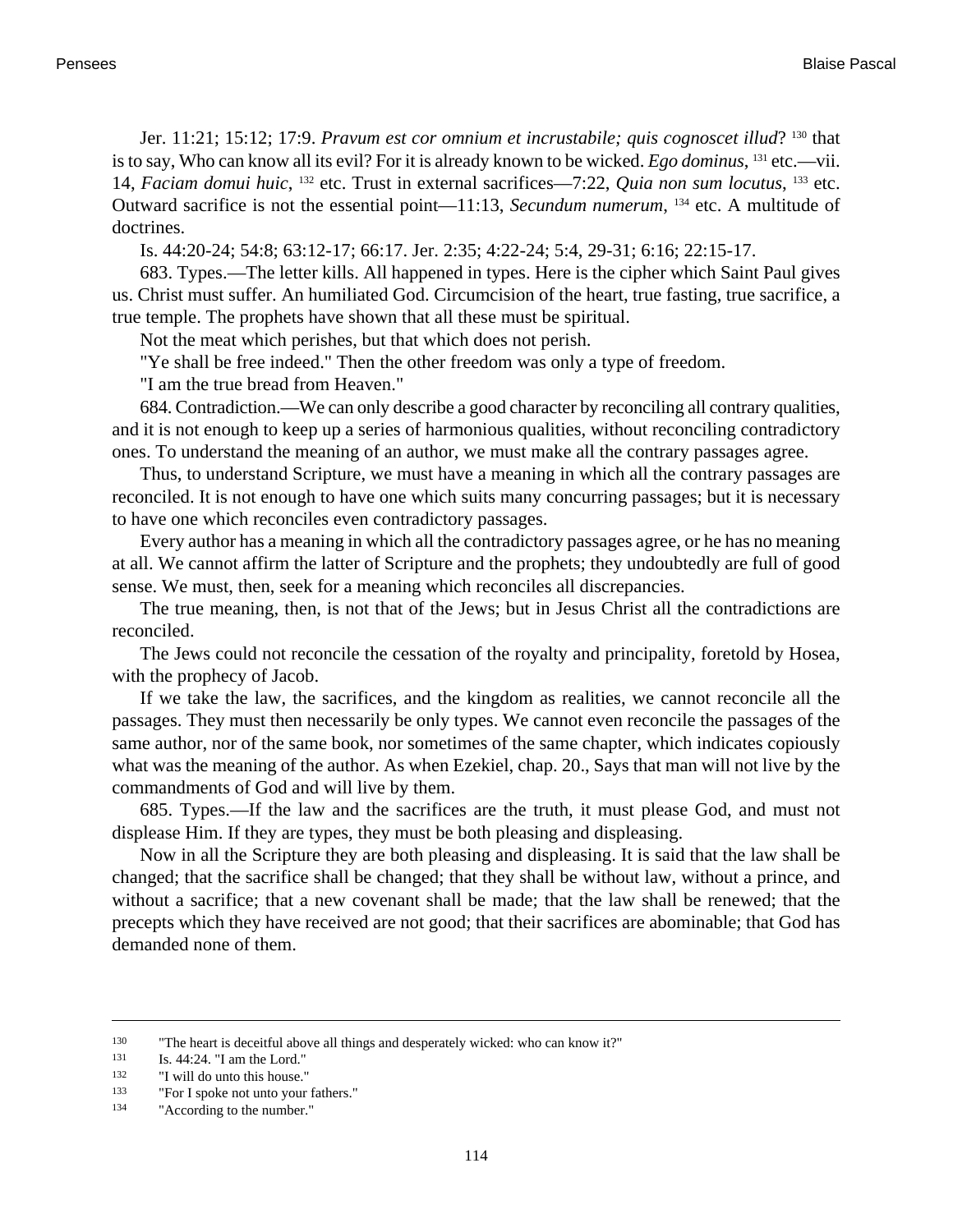It is said, on the contrary, that the law shall abide for ever; that this covenant shall be for ever; that sacrifice shall be eternal; that the sceptre shall never depart from among them, because it shall not depart from them till the eternal King comes.

Do all these passages indicate what is real? No. Do they then indicate what is typical? No, but what is either real or typical. But the first passages, excluding as they do reality, indicate that all this is only typical.

All these passages together cannot be applied to reality; all can be said to be typical; therefore they are not spoken of reality, but of the type.

*Agnus occisus est ab origine mundi*. <sup>135</sup> A sacrificing judge.

686. Contradictions.—The sceptre till the Messiah—without king or prince.

The eternal law—changed.

The eternal covenant—a new covenant.

Good laws—bad precepts. Ezekiel.

687. Types.—When the word of God, which is really true, is false literally, it is true spiritually. *Sede a dextris meis*: <sup>136</sup> this is false literally, therefore it is true spiritually.

In these expressions, God is spoken of after the manner of men; and this means nothing else but that the intention which men have in giving a seat at their right hand, God will have also. It is then an indication of the intention of God, not of His manner of carrying it out.

Thus when it is said, "God has received the odour of your incense, and will in recompense give you a rich land," that is equivalent to saying that the same intention which a man would have, who, pleased with your perfumes, should in recompense give you a rich land, God will have towards you, because you have had the same intention as a man has towards him to whom he presents perfumes. So iratus est, a "jealous God," etc. For, the things of God being inexpressible, they cannot be spoken of otherwise, and the Church makes use of them even to-day: *Quia confortavit seras*, 137 etc.

It is not allowable to attribute to Scripture the meaning which is not revealed to us that it has. Thus, to say that the closed mem of Isaiah signifies six hundred, has not been revealed. It might be said that the final tsade and he deficientes may signify mysteries. But it is not allowable to say so, and still less to say this is the way of the philosopher's stone. But we say that the literal meaning is not the true meaning, because the prophets have themselves said so.

688. I do not say that the mem is mystical.

689. Moses ([Deut. 30\)](http://www.ccel.org/b/bible/asv/xml/asv.Deut..xml#Deut..) Promises that God will circumcise their heart to render them capable of loving Him.

690. One saying of David, or of Moses, as for instance that "God will circumcise the heart," enables us to judge of their spirit. If all their other expressions were ambiguous and left us in doubt whether they were philosophers or Christians, one saying of this kind would in fact determine all the rest, as one sentence of Epictetus decides the meaning of all the rest to be the opposite. So far ambiguity exists, but not afterwards.

691. If one of two persons, who are telling silly stories, uses language with a double meaning, understood in his own circle, while the other uses it with only one meaning, any one not in the

<sup>135</sup> [Rev. 13:8. "](http://www.ccel.org/b/bible/asv/xml/asv...xml#..)The Lambs slain from the foundation of the world."

<sup>136</sup> [Ps. 109:1.](http://www.ccel.org/b/bible/asv/xml/asv.Ps.109.xml#Ps.109.1) " Sit then at my right hand."

<sup>137</sup> [Ps. 147:13.](http://www.ccel.org/b/bible/asv/xml/asv.Psalms.147.xml#Psalms.147.13) Quoniam not quia. "For he hath strengthened the bars."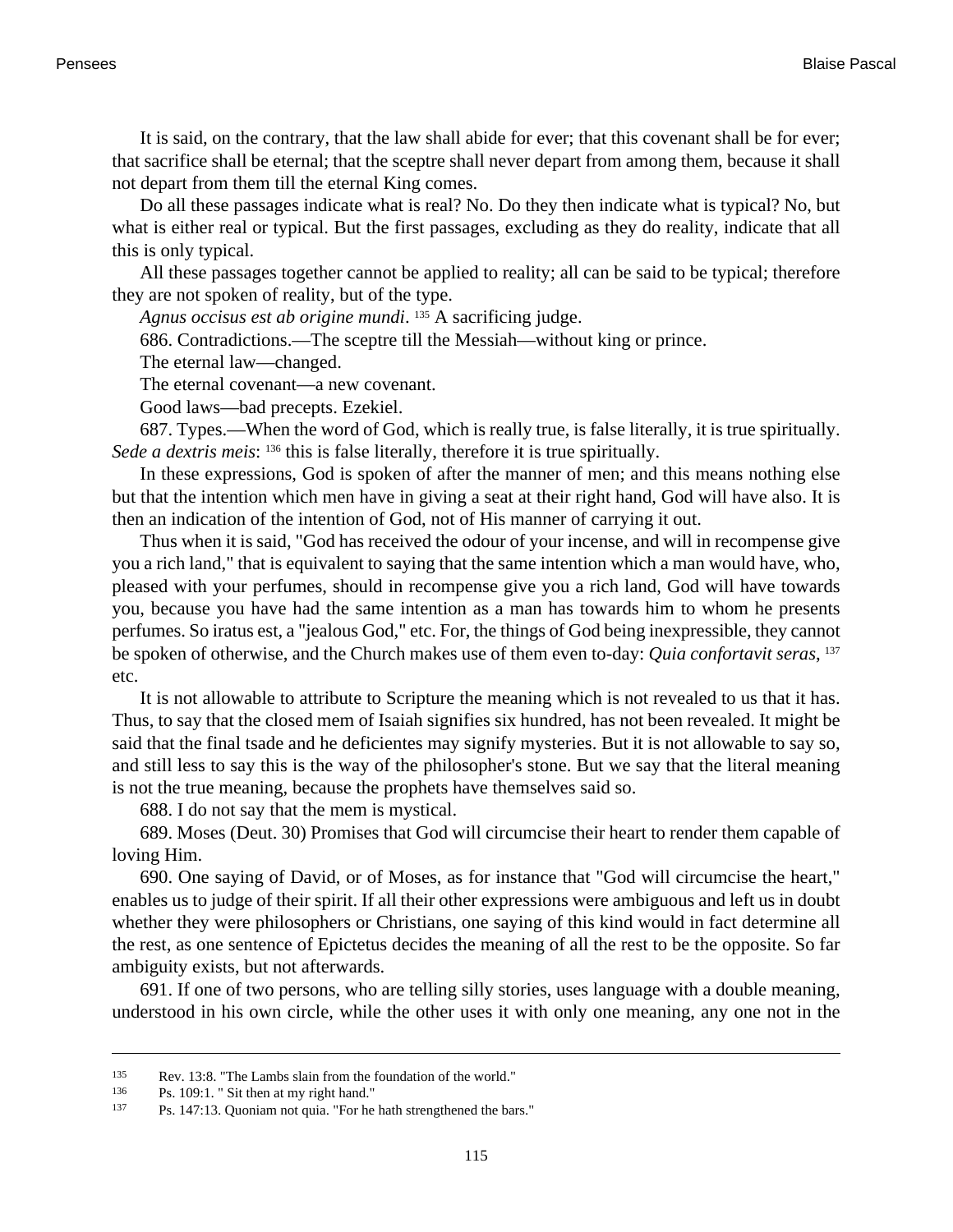secret, who hears them both talk in this manner, will pass upon them the same judgment. But, if, afterwards, in the rest of their conversation one says angelic things, and the other always dull commonplaces, he will judge that the one spoke in mysteries, and not the other; the one having sufficiently shown that he is incapable of such foolishness and capable of being mysterious; and the other that he is incapable of mystery and capable of foolishness.

The Old Testament is a cipher.

692. There are some that see clearly that man has no other enemy than lust, which turns him from God, and not God; and that he has no other good than God, and not a rich land. Let those who believe that the good of man is in the flesh, and evil in what turns him away from sensual pleasures, satiate themselves with them, and die in them. But let those who seek God with all their heart, who are only troubled at not seeing Him, who desire only to possess Him and have as enemies only those who turn them away from Him, who are grieved at seeing themselves surrounded and overwhelmed with such enemies, take comfort. I proclaim to them happy news. There exists a Redeemer for them. I shall show Him to them. I shall show that there is a God for them. I shall not show Him to others. I shall make them see that a Messiah has been promised, who should deliver them from their enemies, and that One has come to free them from their iniquities, but not from their enemies.

When David foretold that the Messiah would deliver His people from their enemies, one can believe that in the flesh these would be the Egyptians; and then I cannot show that the prophecy was fulfilled. But one can well believe also that the enemies would be their sins; for indeed the Egyptians were not their enemies, but their sins were so. This word enemies is, therefore, ambiguous. But if he says elsewhere, as he does, that He will deliver His people from their sins, as indeed do Isaiah and others, the ambiguity is removed, and the double meaning of enemies is reduced to the simple meaning of iniquities. For if he had sins in his mind, he could well denote them as enemies; but if he thought of enemies, he could not designate them as iniquities.

Now Moses, David, and Isaiah used the same terms. Who will say, then, that they have not the same meaning and that David's meaning, which is plainly iniquities when he spoke of enemies, was not the same as that of Moses when speaking of enemies?

Daniel (ix) prays for the deliverance of the people from the captivity of their enemies. But he was thinking of sins, and, to show this, he says that Gabriel came to tell him that his prayer was heard, and that there were only seventy weeks to wait, after which the people would be freed from iniquity, sin would have an end, and the Redeemer, the Holy of Holies, would bring eternal justice, not legal, but eternal.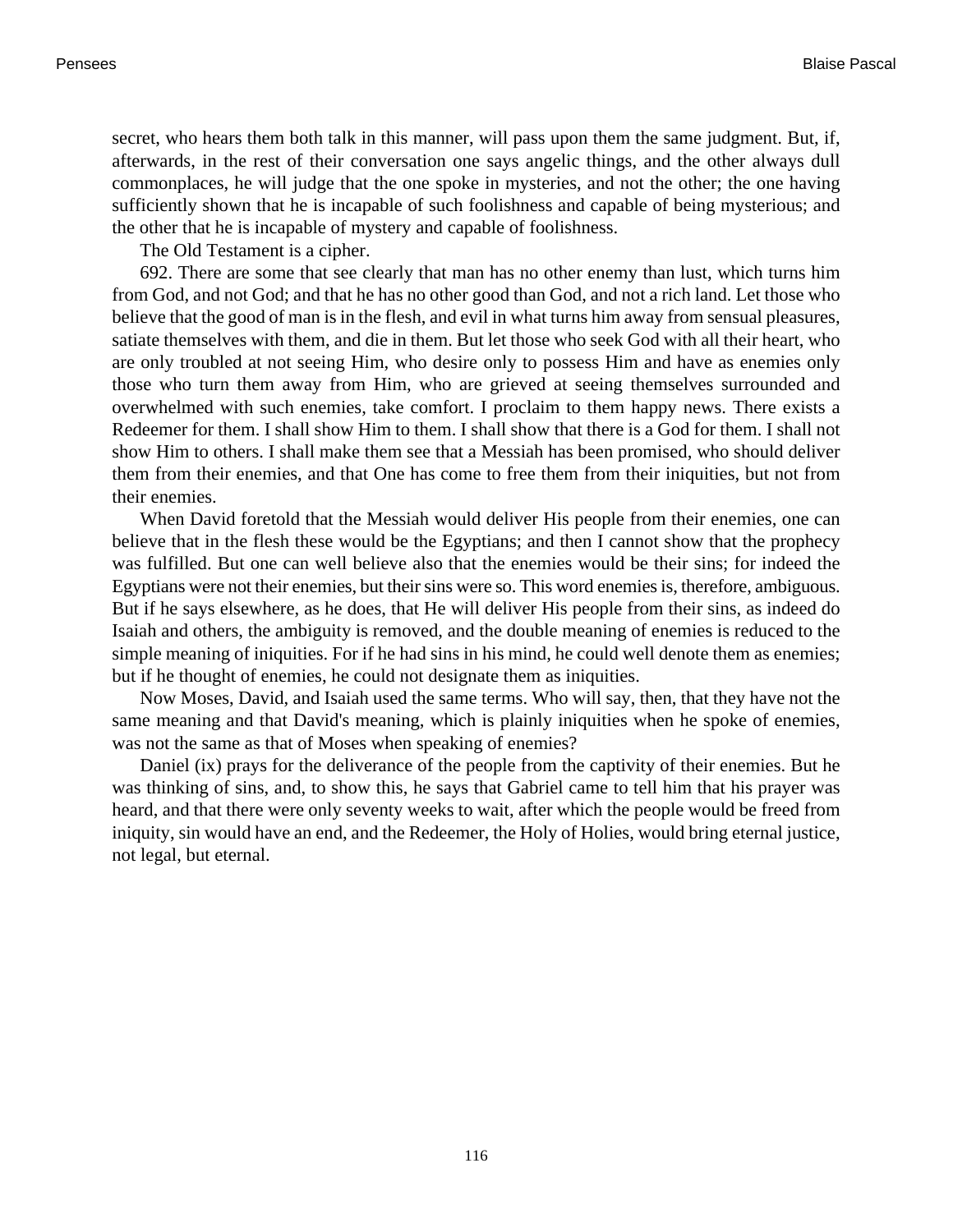## **SECTION XI: THE PROPHECIES**

693. When I see the blindness and the wretchedness of man, when I regard the whole silent universe and man without light, left to himself and, as it were, lost in this corner of the universe, without knowing who has put him there, what he has come to do, what will become of him at death, and incapable of all knowledge, I become terrified, like a man who should be carried in his sleep to a dreadful desert island and should awake without knowing where he is and without means of escape. And thereupon I wonder how people in a condition so wretched do not fall into despair. I see other persons around me of a like nature. I ask them if they are better informed than I am. They tell me that they are not. And thereupon these wretched and lost beings, having looked around them and seen some pleasing objects, have given and attached themselves to them. For my own part, I have not been able to attach myself to them, and, considering how strongly it appears that there is something else than what I see, I have examined whether this God has not left some sign of Himself.

I see many contradictory religions, and consequently all false save one. Each wants to be believed on its own authority, and threatens unbelievers. I do not therefore believe them. Every one can say this; every one can call himself a prophet. But I see that Christian religion wherein prophecies are fulfilled; and that is what every one cannot do.

694. And what crowns all this is prediction, so that it should not be said that it is chance which has done it?

Whosoever, having only a week to live, will not find out that it is expedient to believe that all this is not a stroke of chance...

Now, if the passions had no hold on us, a week and a hundred years would amount to the same thing.

695. Prophecies.—Great Pan is dead.

696. Susceperunt verbum cum omni aviditate, scrutantes Scripturas, si ita se haberent. <sup>138</sup>

697. Prodita lege. Impleta cerne. Implenda collige. <sup>139</sup>

698. We understand the prophecies only when we see the events happen. Thus the proofs of retreat, discretion, silence, etc., are proofs only to those who know and believe them.

Joseph so internal in a law so external.

Outward penances dispose to inward, as humiliations to humility. Thus the...

699. The synagogue has preceded the church; the Jews, the Christians. The prophets have foretold the Christians; Saint John, Jesus Christ.

700. It is glorious to see with the eyes of faith the history of Herod and of Caesar.

701. The zeal of the Jews for their law and their temple (Josephus, and Philo the Jew, Ad Caium). What other people had such a zeal? It was necessary they should have it.

Jesus Christ foretold as to the time and the state of the world. The ruler taken from the thigh, and the fourth monarchy. How lucky we are to see this light amidst this darkness!

How fine it is to see, with the eyes of faith, Darius and Cyrus, Alexander, the Romans, Pompey and Herod working, without knowing it, for the glory of the Gospel!

<sup>138</sup> [Acts 17:11. "](http://www.ccel.org/b/bible/asv/xml/asv.Acts.17.xml#Acts.17.11)They received the word with all readiness of mind, and searched the Scriptures daily, whether those things were so."

<sup>139</sup> "Read what has been announced. See what has been accomplished. Meditate on what is to be done."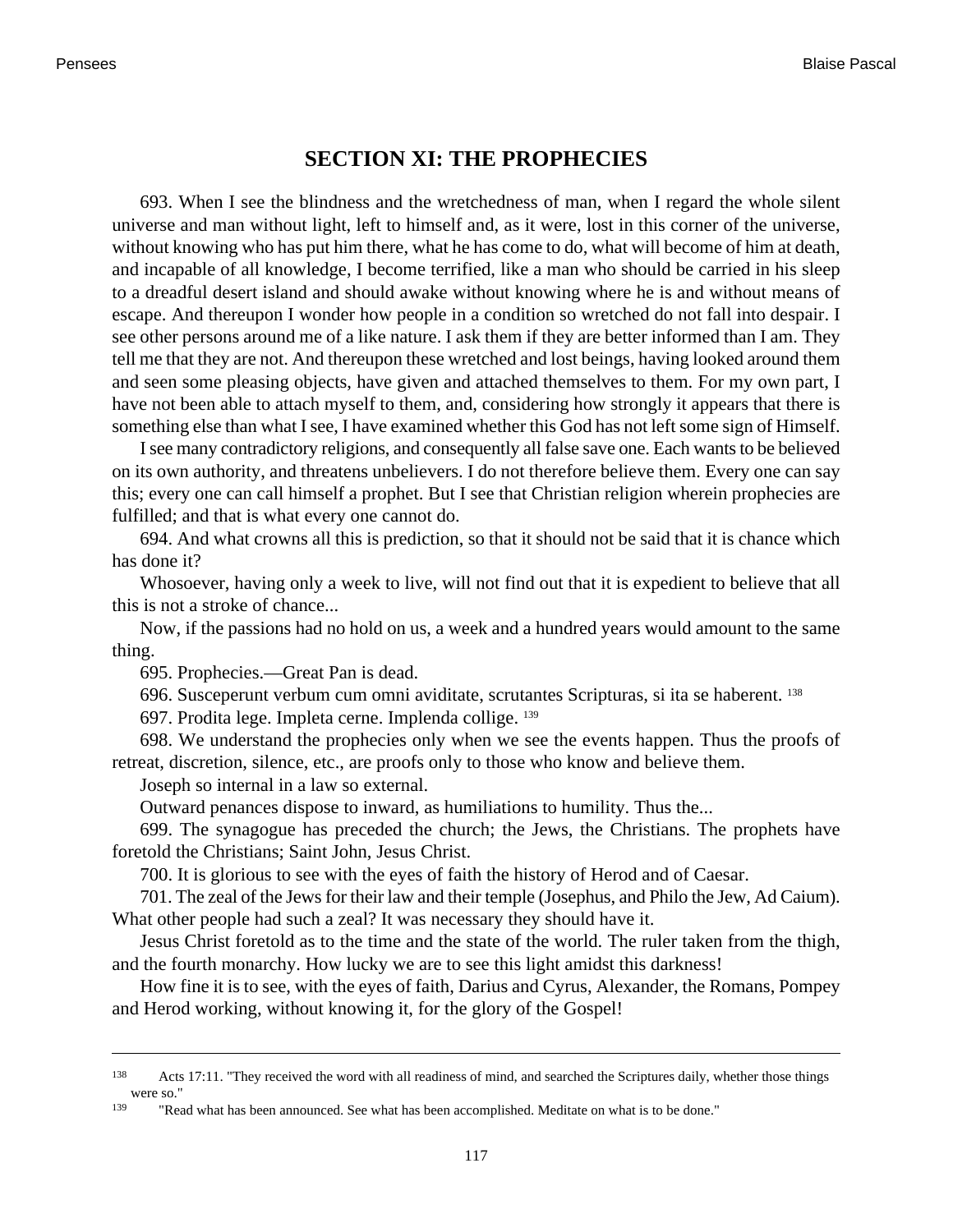702. Zeal of the Jewish people for the law, especially after there were no more prophets.

703. While the prophets were for maintaining the law, the people were indifferent. But, since there have been no more prophets, zeal has succeeded them.

704. The devil troubled the zeal of the Jews before Jesus Christ, because he would have been their salvation, but not since.

The Jewish people scorned by the Gentiles; the Christian people persecuted.

705. Proof.—Prophecies with their fulfilment; what has preceded and what has followed Jesus Christ.

706. The prophecies are the strongest proof of Jesus Christ. It is for them also that God has made most provision; for the event which has fulfilled them is a miracle existing since the birth of the Church to the end. So God has raised up prophets during sixteen hundred years, and, during four hundred years afterwards, He has scattered all these prophecies among all the Jews, who carried them into all parts of the world. Such was the preparation for the birth of Jesus Christ, and, as His Gospel was to be believed by all the world, it was not only necessary that there should be prophecies to make it believed, but that these prophecies should exist throughout the whole world, in order to make it embraced by the whole world.

707. But it was not enough that the prophecies should exist. It was necessary that they should be distributed throughout all places and preserved throughout all times. And, in order that this agreement might not be taken for an effect of chance, it was necessary that this should be foretold.

It is far more glorious for the Messiah that the Jews should be the specators and even the instruments of His glory, besides that God had reserved them.

708. Prophecies.—The time foretold by the state of the Jewish people, by the state of the heathen, by the state of the temple, by the number of years.

709. One must be bold to predict the same thing in so many ways. It was necessary that the four idolatrous or pagan monarchies, the end of the kingdom of Judah, and the seventy weeks, should happen at the same time, and all this before the second temple was destroyed.

710. Prophecies.—If one man alone had made a book of predictions about Jesus Christ, as to the time and the manner, and Jesus Christ had come in conformity to these prophecies, this fact would have infinite weight.

But there is much more here. Here is a succession of men during four thousand years, who, consequently and without variation, come, one after another, to foretell this same event. Here is a whole people who announce it and who have existed for four thousand years, in order to give corporate testimony of the assurances which they have and from which they cannot be diverted by whatever threats and persecutions people may make against them. This is far more important.

711. Predictions of particular things.—They were strangers in Egypt, without any private property, either in that country or elsewhere. There was not the least appearance, either of the royalty which had previously existed so long, or of that supreme council of seventy judges which they called the Sanhedrin and which, having been instituted by Moses, lasted to the time of Jesus Christ. All these things were as far removed from their state at that time as they could be, when Jacob, dying, and blessing his twelve children, declared to them, that they would be proprietors of a great land, and foretold in particular to the family of Judah, that the kings, who would one day rule them, should be of his race; and that all his brethren should be their subjects; and that even the Messiah, who was to be the expectation of nations, should spring from him; and that the kingship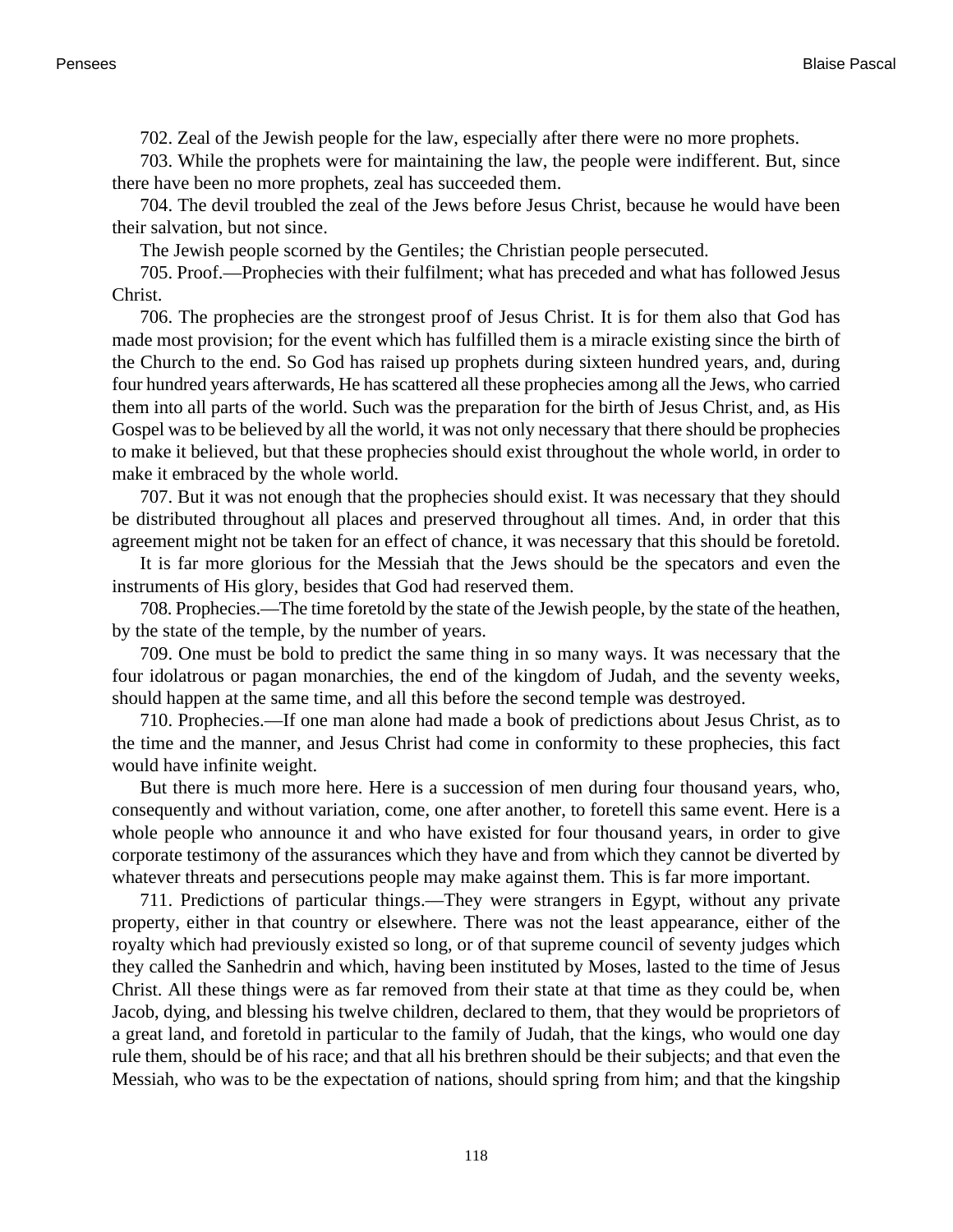should not be taken away from Judah, nor the ruler and law-giver of his descendants, till the expected Messiah should arrive in his family.

This same Jacob, disposing of this future land as though he had been its ruler, gave a portion to Joseph more than to the others. "I give you," said he, "one part more than to your brothers." And blessing his two children, Ephraim and Manasseh, whom Joseph had presented to him, the elder, Manasseh, on his right, and the young Ephraim on his left, he put his arms crosswise, and placing his right hand on the head of Ephraim, and his left on Manasseh, he blessed them in this manner. And, upon Joseph's representing to him that he was preferring the younger, he replied to him with admirable resolution: "I know it well, my son; but Ephraim will increase more than Manasseh." This has been indeed so true in the result that, being alone almost as fruitful as the two entire lines which composed a whole kingdom, they have been usually called by the name of Ephraim alone.

This same Joseph, when dying, bade his children carry his bones with them when they should go into that land to which they only came two hundred years afterwards.

Moses, who wrote all these things so long before they happened, himself assigned to each family portions of that land before they entered it, as though he had been its ruler. In fact he declared that God was to raise up from their nation and their race a prophet, of whom he was the type; and he foretold them exactly all that was to happen to them in the land which they were to enter after his death, the victories which God would give them, their ingratitude towards God, the punishments which they would receive for it, and the rest of their adventures. He gave them judges who should make the division. He prescribed the entire form of political government which they should observe, the cities of refuge which they should build, and...

712. The prophecies about particular things are mingled with those about the Messiah, so that the prophecies of the Messiah should not be without proofs, nor the special prophecies without fruit.

713. Perpetual captivity of the Jews.—Jer. 11:11: "I will bring evil upon Judah from which they shall not be able to escape."

Types.—Is. 5: "The Lord had a vineyard, from which He looked for grapes; and it brought forth only wild grapes. I will therefore lay it waste, and destroy it; the earth shall only bring forth thorns, and I will forbid the clouds from raining upon it. The vineyard of the Lord is the house of Israel, and the men of Judah His pleasant plant. I looked that they should do justice, and they bring forth only iniquities."

[Is. 8:](http://www.ccel.org/b/bible/asv/xml/asv.Isa..xml#Isa..) "Sanctify the Lord with fear and trembling; let Him be your only dread, and He shall be to you for a sanctuary, but for a stone of stumbling and a rock of offence to both the houses of Israel, for a gin and for a snare to the inhabitants of Jerusalem; and many among them shall stumble against that stone, and fall, and be broken, and be snared, and perish. Hide my words, and cover my law for my disciples.

"I will then wait in patience upon the Lord that hideth and concealeth Himself from the house of Jacob."

[Is. 29](http://www.ccel.org/b/bible/asv/xml/asv.Isa..xml#Isa..): "Be amazed and wonder, people of Israel; stagger and stumble, and be drunken, but not with wine; stagger, but not with strong drink. For the Lord hath poured out upon you the spirit of deep sleep. He will close your eyes; He will cover your princes and your prophets that have visions." (Daniel xii: "The wicked shall not understand, but the wise shall understand." Hosea, the last chapter, the last verse, after many temporal blessings, says: "Who is wise, and he shall understand these things?" etc.) "And the visions of all the prophets are become unto you as a sealed book, which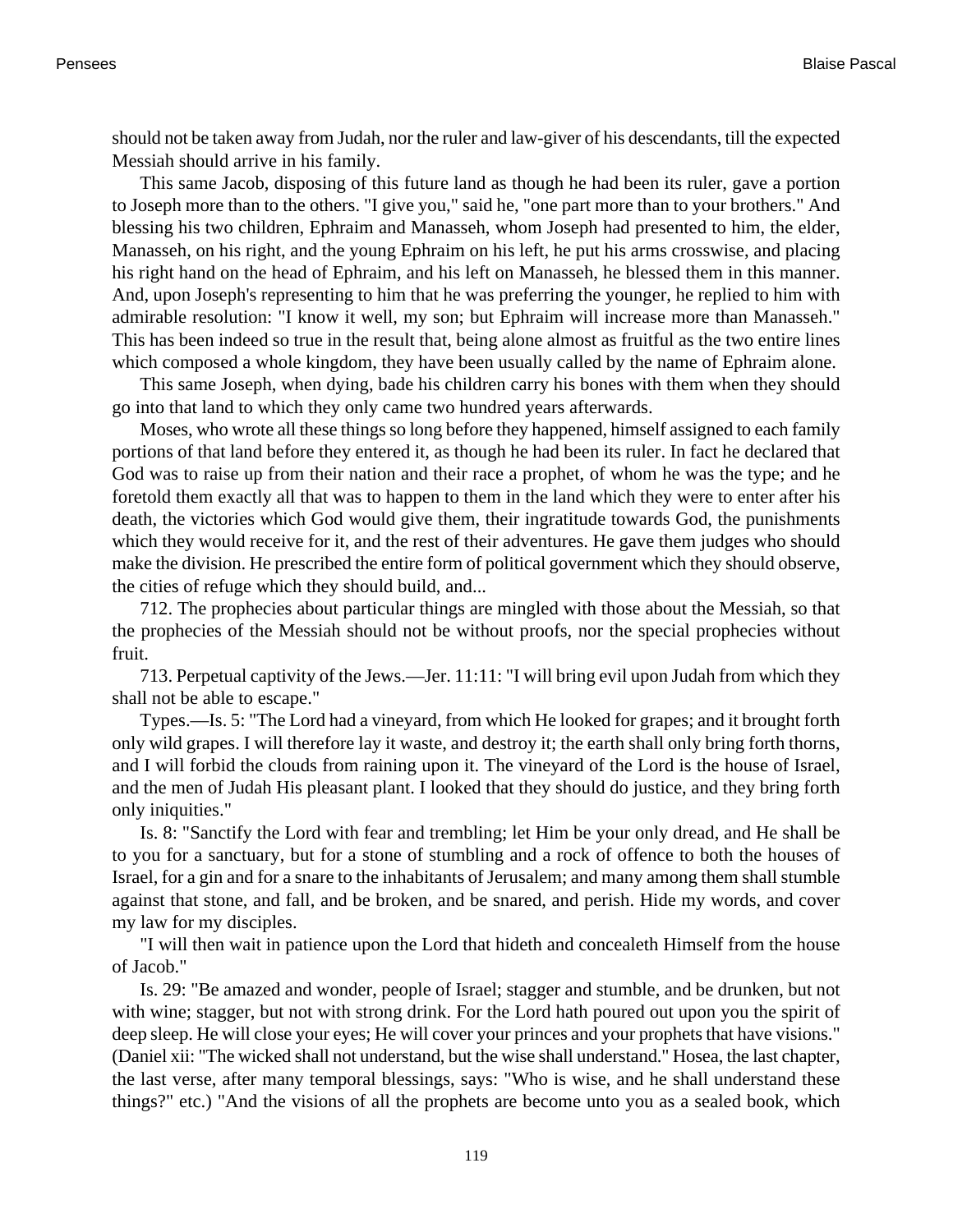men deliver to one that is learned, and who can read; and he saith, I cannot read it, for it is sealed. And when the book is delivered to them that are not learned, they say, I am not learned.

"Wherefore the Lord said, Forasmuch as this people with their lips do honour me, but have removed their heart far from me,"—there is the reason and the cause of it; for if they adored God in their hearts, they would understand the prophecies,—"and their fear towards me is taught by the precept of man. Therefore, behold, I will proceed to do a marvellous work among this people, even a marvellous work and a wonder; for the wisdom of their wise men shall perish, and their understanding shall be hid."

Prophecies. Proofs of Divinity.—Is. 41: "Shew the things that are to come hereafter, that we may know that ye are gods: we will incline our heart unto your words. Teach us the things that have been at the beginning, and declare us things for to come.

"By this we shall know that ye are gods. Yea, do good or do evil, if you can. Let us then behold it and reason together. Behold, ye are of nothing, and only an abomination, etc. Who," (among contemporary writers), "hath declared from the beginning that we may know of the things done from the beginning and origin? that we may say, You are righteous. There is none that teacheth us, yea, there is none that declareth the future."

[Is. 42](http://www.ccel.org/b/bible/asv/xml/asv.Isa..xml#Isa..): "I am the Lord, and my glory will I not give to another. I have foretold the things which have come to pass, and things that are to come do I declare. Sing unto God a new song in all the earth.

"Bring forth the blind people that have eyes and see not, and the deaf that have ears and hear not. Let all the nations be gathered together. Who among them can declare this, and shew us former things, and things to come? Let them bring forth their witnesses, that they may be justified; or let them hear, and say, It is truth.

"Ye are my witnesses, saith the Lord, and my servant whom I have chosen; that ye may know and believe me, and understand that I am He.

"I have declared, and have saved, and I alone have done wonders before your eyes: ye are my witnesses, said the Lord, that I am God.

"For your sake I have brought down the forces of the Babylonians. I am the Lord, your Holy One and Creator.

"I have made a way in the sea, and a path in the mighty waters. I am He that drowned and destroyed for ever the mighty enemies that have resisted you.

"Remember ye not the former things, neither consider the things of old.

"Behold, I will do a new thing; now it shall spring forth; shall ye not know it? I will even make a way in the wilderness, and rivers in the desert.

"This people have I formed for myself; I have established them to shew forth my praise, etc.

"I, even I, am He that blotteth out thy transgressions for mine own sake, and will not remember thy sins. Put in remembrance your ingratitude: see thou, if thou mayest be justified. Thy first father hath sinned, and thy teachers have transgressed against me."

[Is. 44.](http://www.ccel.org/b/bible/asv/xml/asv.Isa..xml#Isa..): "I am the first, and I am the last, saith the Lord. Let him who will equal himself to me, declare the order of things since I appointed the ancient people, and the things that are coming. Fear ye not: have I not told you all these things? Ye are my witnesses."

Prophecy of Cyrus.—Is. 45:4: "For Jacob's sake, mine elect, I have called thee by thy name."

[Is. 45:21](http://www.ccel.org/b/bible/asv/xml/asv.Isa.45.xml#Isa.45.21): "Come and let us reason together. Who hath declared this from ancient time? Who hath told it from that time? Have not I, the Lord?"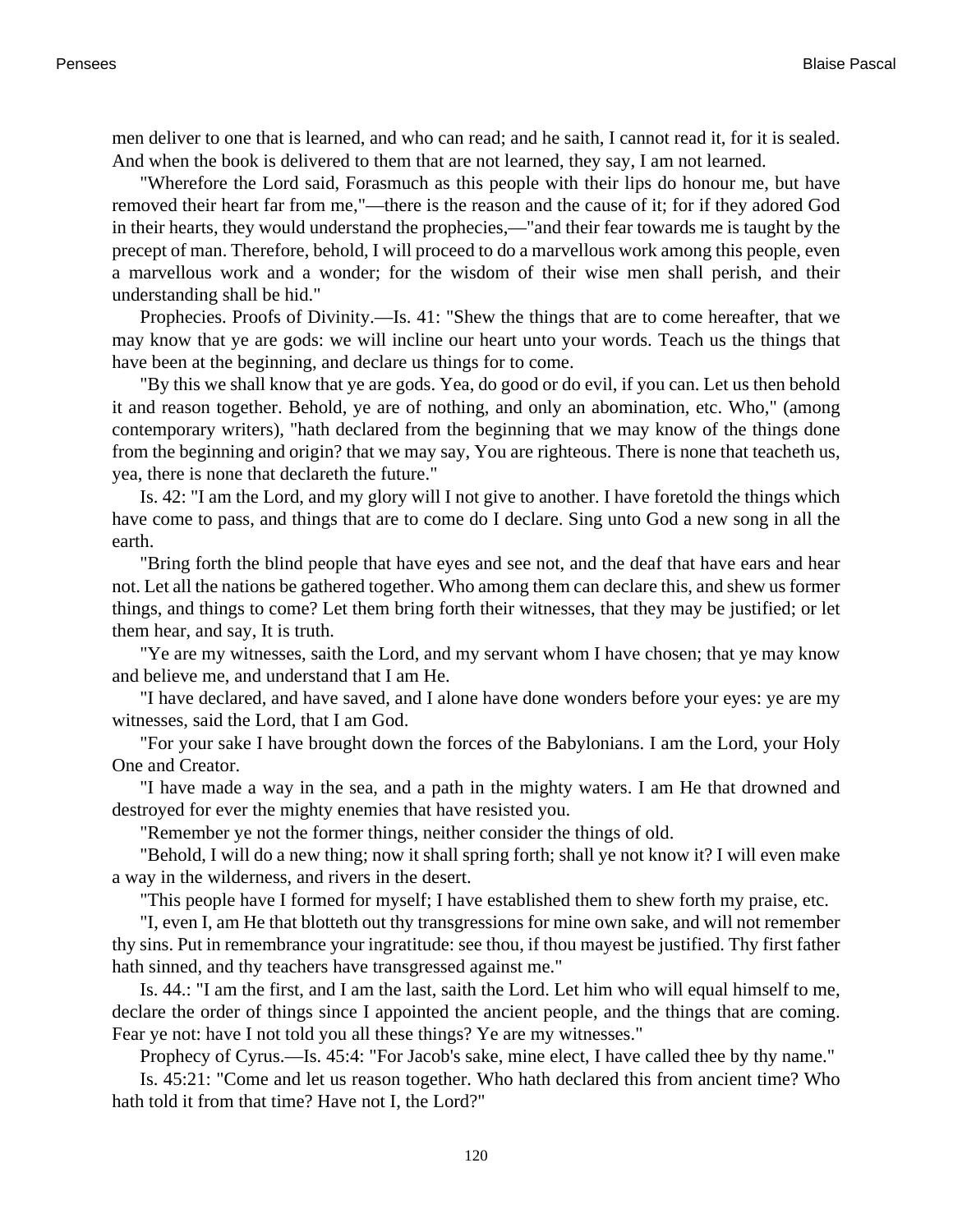[Is. 46](http://www.ccel.org/b/bible/asv/xml/asv.Isa..xml#Isa..): "Remember the former things of old, and know there is none like me, declaring the end from the beginning, and from ancient times the things that are not yet done, saying, My counsel shall stand, and I will do all my pleasure."

[Is. 42](http://www.ccel.org/b/bible/asv/xml/asv.Isa..xml#Isa..): "Behold, the former things are come to pass, and new things do I declare; before they spring forth I tell you of them."

[Is. 48:3:](http://www.ccel.org/b/bible/asv/xml/asv.Isa.48.xml#Isa.48.3) "I have declared the former things from the beginning; I did them suddenly; and they came to pass. Because I know that thou art obstinate, that thy spirit is rebellious, and thy brow brass; I have even declared it to thee before it came to pass: lest thou shouldst say that it was the work of thy gods, and the effect of their commands.

"Thou hast seen all this; and will not ye declare it? I have shewed thee new things from this time, even hidden things, and thou didst not know them. They are created now, and not from the beginning; I have kept them hidden from thee; lest thou shouldst say, Behold, I knew them.

"Yea, thou knewest not; yea, thou heardest not; yea, from that time that thine ear was not opened: for I knew that thou couldst deal very treacherously, and wast called a transgressor from the womb."

Reprobation of the Jews and conversion of the Gentiles.—Is. 65: "I am sought of them that asked not for me; I am found of them that sought me not; I said, Behold me, behold me, behold me, unto a nation that did not call upon my name.

"I have spread out my hands all the day unto an unbelieving people, which walketh in a way that was not good, after their own thoughts; a people that provoketh me to anger continually by the sins they commit in my face; that sacrificeth to idols, etc.

"These shall be scattered like smoke in the day of my wrath, etc.

"Your iniquities, and the iniquities of your fathers, will I assemble together, and will recompense you for all according to your works.

"Thus saith the Lord, As the new wine is found in the cluster, and one saith, Destroy it not, for a blessing is in it and the promise of fruit: for my servants' sake I will not destroy all Israel.

"Thus I will bring forth a seed out of Jacob and out of Judah, an inheritor of my mountains, and mine elect and my servants shall inherit it, and my fertile and abundant plains; but I will destroy all others, because you have forgotten your God to serve strange gods. I called, and ye did not answer; I spake, and ye did not hear; and ye did choose the thing which I forbade.

"Therefore thus saith the Lord, Behold, my servants shall eat, but ye shall be hungry; my servants shall rejoice, but ye shall be ashamed; my servants shall sing for joy of heart, but ye shall cry and howl for vexation of spirit.

"And ye shall leave your name for a curse unto my chosen: for the Lord shall slay thee, and call His servants by another name, that he who blesseth himself in the earth shall bless himself in God, etc., because the former troubles are forgotten.

"For, behold, I create new heavens and a new earth; and the former things shall not be remembered, nor come into mind.

"But be ye glad and rejoice for ever in that which I create; for, behold, I create Jerusalem a rejoicing, and her people a joy.

"And I will rejoice in Jerusalem and joy in my people; and the voice of weeping shall no more be heard in her, nor the voice of crying.

"Before they call, I will answer; and while they are yet speaking, I will hear. The wolf and the lamb shall feed together, and the lion shall eat straw like the bullock; and dust shall be the serpent's meat. They shall not hurt nor destroy in all my holy mountain."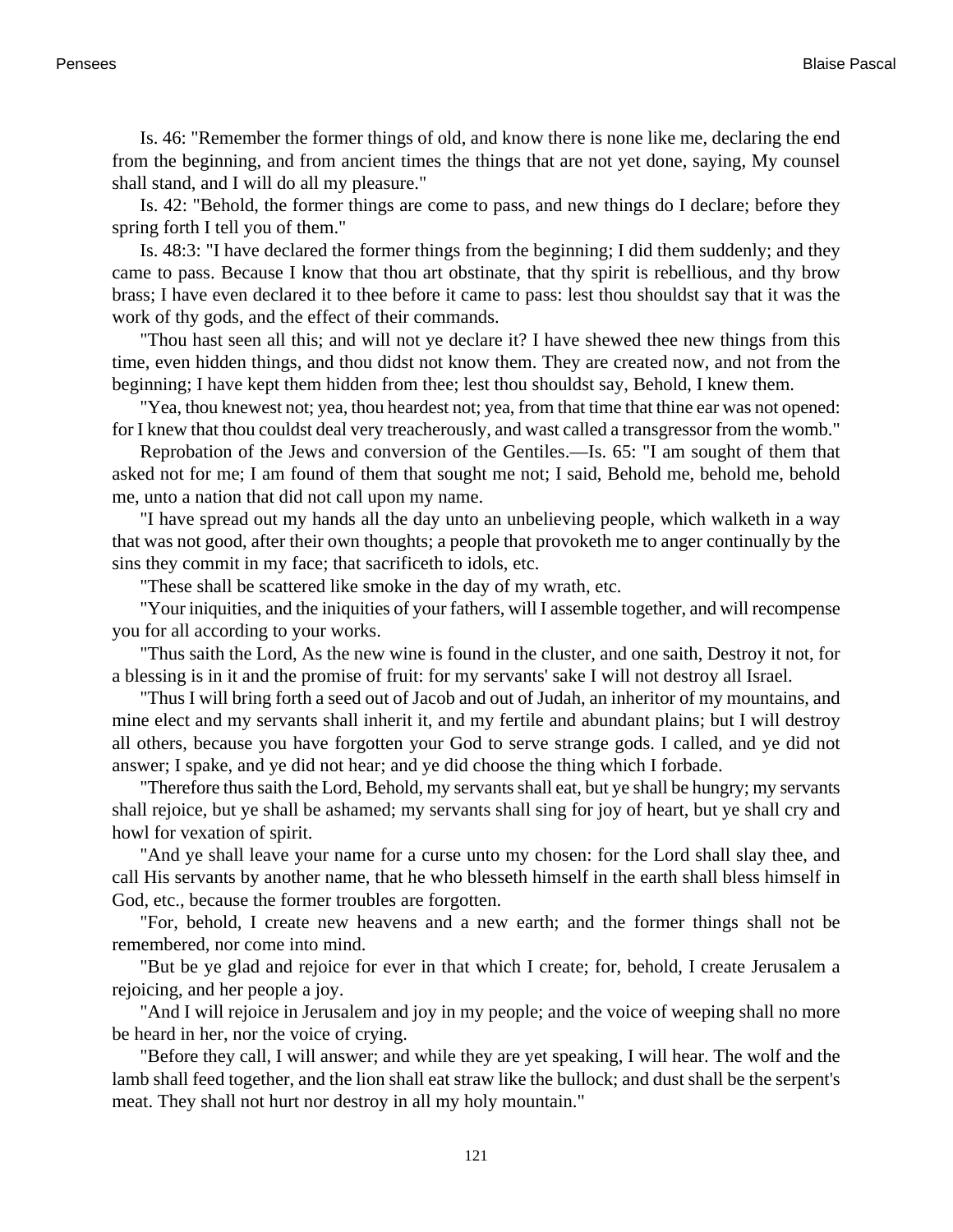[Is. 56:3:](http://www.ccel.org/b/bible/asv/xml/asv.Isa.56.xml#Isa.56.3) "Thus saith the Lord, Keep ye judgment, and do justice: for my salvation is near to come, and my righteousness to be revealed.

"Blessed is the man that doeth this, that keepeth the Sabbath, and keepeth his hand from doing any evil.

"Neither let the strangers that have joined themselves to me, say, God will separate me from His people. For thus saith the Lord: Whoever will keep my Sabbath, and choose the things that please me, and take hold of my covenant; even unto them will I give in mine house a place and a name better than that of sons and of daughters: I will give them an everlasting name, that shall not be cut off."

[Is. 59:9:](http://www.ccel.org/b/bible/asv/xml/asv.Isa.59.xml#Isa.59.9) "Therefore for our iniquities is justice far from us: we wait for light, but behold obscurity; for brightness, but we walk in darkness. We grope for the wall like the blind; we stumble at noonday as in the night: we are in desolate places as dead men.

"We roar all like bears, and mourn sore like doves; we look for judgment, but there is none; for salvation, but it is far from us."

[Is. 66:18:](http://www.ccel.org/b/bible/asv/xml/asv.Isa.66.xml#Isa.66.18) "But I know their works and their thoughts; it shall come that I will gather all nations and tongues, and they shall see my glory.

"And I will set a sign among them, and I will send those that escape of them unto the nations, to Africa, to Lydia, to Italy, to Greece, and to the people that have not heard my fame, neither have seen my glory. And they shall bring your brethren.

[Jer. 7](http://www.ccel.org/b/bible/asv/xml/asv.Jer..xml#Jer..). Reprobation of the Temple: "Go ye unto Shiloth, where I set my name at the first, and see what I did to it for the wickedness of my people. And now, because ye have done all these works, saith the Lord, I will do unto this house, wherein my name is called upon, wherein ye trust, and unto the place which I gave to your priests, as I have done to Shiloth." (For I have rejected it, and made myself a temple elsewhere.)

"And I will cast you out of my sight, as I have cast out all your brethren, even the seed of Ephraim." (Rejected for ever.) "Therefore pray not for this people."

[Jer. 7:22:](http://www.ccel.org/b/bible/asv/xml/asv.Jer.7.xml#Jer.7.22) "What avails it you to add sacrifice to sacrifice? For I spake not unto your fathers, when I brought them out of the land of Egypt, concerning burnt offerings or sacrifices. But this thing commanded I them, saying, Obey and be faithful to my commandments, and I will be your God, and ye shall be my people." (It was only after they had sacrificed to the golden calf that I gave myself sacrifices to turn into good an evil custom.)

[Jer. 7:4](http://www.ccel.org/b/bible/asv/xml/asv.Jer.7.xml#Jer.7.4): "Trust ye not in lying words, saying, The temple of the Lord, the temple of the Lord, the temple of the Lord, are these."

714. The Jews witnesses for God. [Is. 43:9;](http://www.ccel.org/b/bible/asv/xml/asv.Isa.43.xml#Isa.43.9) 44:8. Prophecies fulfilled.—I Kings 13:2. [I Kings](http://www.ccel.org/b/bible/asv/xml/asv.iKgs.22.xml#iKgs.22.16) [22:16](http://www.ccel.org/b/bible/asv/xml/asv.iKgs.22.xml#iKgs.22.16). [Joshua 6:26](http://www.ccel.org/b/bible/asv/xml/asv.Josh.6.xml#Josh.6.26). [I Kings 16:34](http://www.ccel.org/b/bible/asv/xml/asv.iKgs.16.xml#iKgs.16.34). [Deut. 23.](http://www.ccel.org/b/bible/asv/xml/asv.Deut..xml#Deut..)

[Malachi 1:11.](http://www.ccel.org/b/bible/asv/xml/asv.Mal.1.xml#Mal.1.11) The sacrifice of the Jews rejected, and the sacrifice of the heathen, (even out of Jerusalem,) and in all places.

Moses, before dying, foretold the calling of the Gentiles, [Deut. 32:21](http://www.ccel.org/b/bible/asv/xml/asv.Deut.32.xml#Deut.32.21). and the reprobation of the Jews.

Moses foretold what would happen to each tribe.

Prophecy.—"Your name shall be a curse unto mine elect, and I will give them another name." "Make their heart fat," and how? by flattering their lust and making them hope to satisfy it.

715. Prophecy.—Amos and Zechariah. They have sold the just one, and therefore will not be recalled. Jesus Christ betrayed.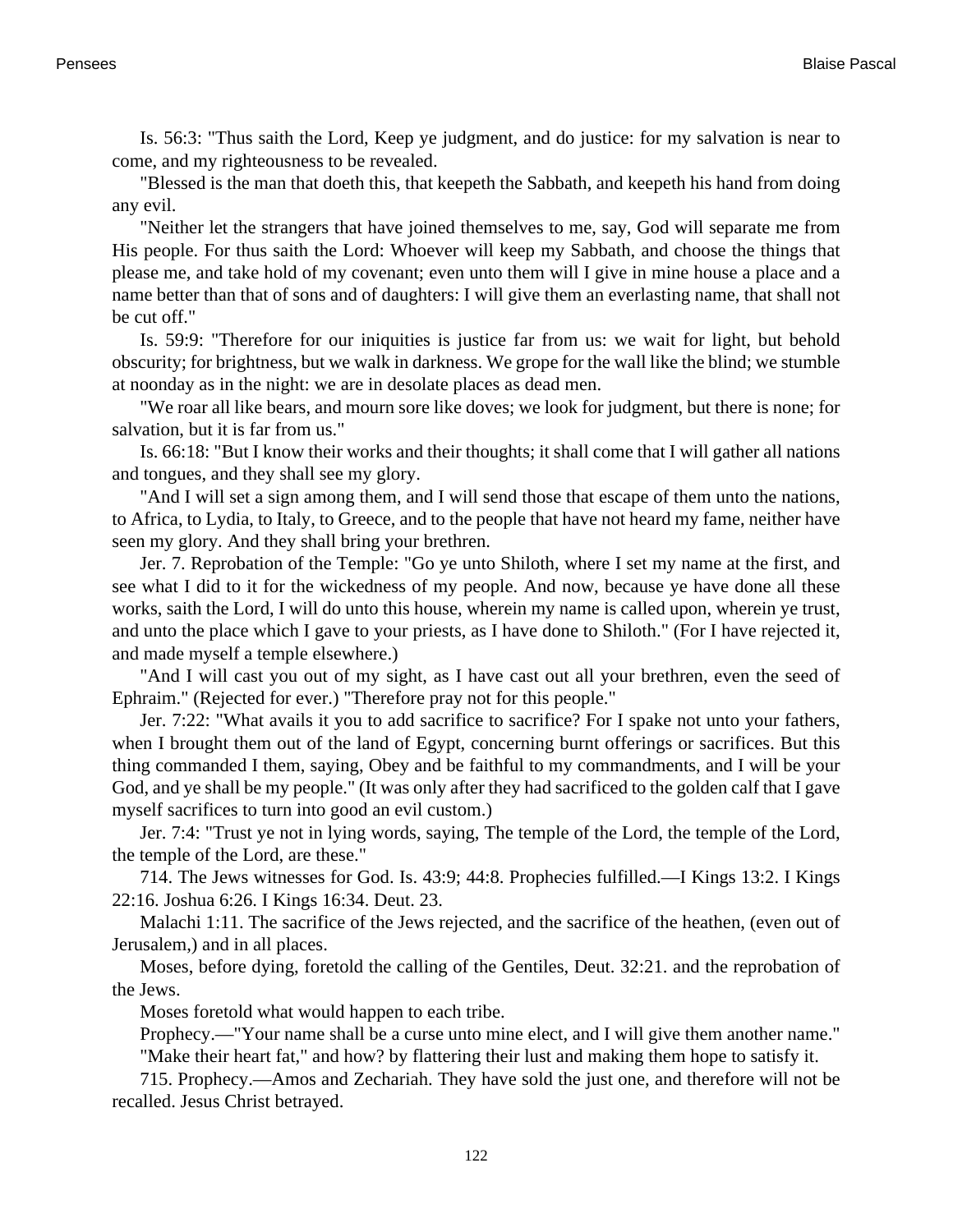They shall no more remember Egypt. See [Is. 43:16, 17, 18, 19.](http://www.ccel.org/b/bible/asv/xml/asv.Isa.43.xml#Isa.43.16 Bible:Isa.43.17 Bible:Isa.43.18 Bible:Isa.43.19) [Jer. 23:6, 7.](http://www.ccel.org/b/bible/asv/xml/asv.Jer.23.xml#Jer.23.6 Bible:Jer.23.7)

Prophecy.—The Jews shall be scattered abroad. [Is. 27:6.](http://www.ccel.org/b/bible/asv/xml/asv.Isa.27.xml#Isa.27.6) A new law, [Jerem. 31:32.](http://www.ccel.org/b/bible/asv/xml/asv.Jer.31.xml#Jer.31.32)

Malachi. Grotius. The second temple glorious. Jesus Christ will come. [Haggai 2:7, 8, 9, 10.](http://www.ccel.org/b/bible/asv/xml/asv.Hag.2.xml#Hag.2.7 Bible:Hag.2.8 Bible:Hag.2.9 Bible:Hag.2.10)

The calling of the Gentiles. [Joel 2:28.](http://www.ccel.org/b/bible/asv/xml/asv.Joel.2.xml#Joel.2.28) [Hosea 2:24.](http://www.ccel.org/b/bible/asv/xml/asv.Hos.2.xml#Hos.2.24) [Deut. 32:21.](http://www.ccel.org/b/bible/asv/xml/asv.Deut.32.xml#Deut.32.21) [Malachi 1:11](http://www.ccel.org/b/bible/asv/xml/asv.Mal.1.xml#Mal.1.11).

716. [Hosea 3.](http://www.ccel.org/b/bible/asv/xml/asv.Hos..xml#Hos..)—Is. 42. 48. 44. 60. 61. last verse. "I foretold it long since that they might know that it is I." Jaddus to Alexander.

717. Prophecies.—The promise that David will always have descendants. [Jer. 13:13](http://www.ccel.org/b/bible/asv/xml/asv.Jer.13.xml#Jer.13.13).

718. The eternal reign of the race of David, II Chron., by all the prophecies, and with an oath. And it was not temporally fulfilled. [Jer. 23:20](http://www.ccel.org/b/bible/asv/xml/asv.Jer.23.xml#Jer.23.20).

719. We might perhaps think that, when the prophets foretold that the sceptre should not depart from Judah until the eternal King came, they spoke to flatter the people and that their prophecy was proved false by Herod. But to show that this was not their meaning and that, on the contrary, they knew well that this temporal kingdom should cease, they said that they would be without a king and without a prince, and for a long time. [Hosea 3:4](http://www.ccel.org/b/bible/asv/xml/asv.Hos.3.xml#Hos.3.4).

720. Non habemus regem nisi Caesarem. 140 Therefore Jesus Christ was the Messiah, since they had no longer any king but a stranger, and would have no other.

721. We have no king but Caesar.

722. [Daniel 2:](http://www.ccel.org/b/bible/asv/xml/asv.Dan..xml#Dan..) "All thy soothsayers and wise men cannot shew unto thee the secret which thou hast demanded. But there is a God in heaven who can do so, and that hath revealed to thee in thy dream what shall be in the latter days." (This dream must have caused him much misgiving.)

"And it is not by my own wisdom that I have knowledge of this secret, but by the revelation of this same God, that hath revealed it to me, to make it manifest in thy presence.

"Thy dream was then of this kind. Thou sawest a great image, high and terrible, which stood before thee. His head was of gold, his breast and arms of silver, his belly and his thighs of brass, his legs of iron, his feet part of iron and part of clay. Thus thou sawest till that a stone was cut out without hands, which smote the image upon his feet, that were of iron and of clay, and brake them to pieces.

"Then was the iron, the clay, the brass, the silver, and the gold broken to pieces together, and the wind carried them away; but this stone that smote the image became a great mountain, and filled the whole earth. This is the dream, and now I will give thee the interpretation thereof.

"Thou who art the greatest of kings, and to whom God hath given a power so vast that thou art renowned among all peoples, art the head of gold which thou hast seen. But after thee shall arise another kingdom inferior to thee, and another third kingdom of brass, which shall bear rule over all the earth.

"But the fourth kingdom shall be strong as iron, and even as iron breaketh in pieces and subdueth all things, so shall this empire break in pieces and bruise all.

"And whereas thou sawest the feet and toes, part of clay and part of iron, the kingdom shall be divided; but there shall be in it of the strength of iron and of the weakness of clay.

"But as iron cannot be firmly mixed with clay, so they who are represented by the iron and by the clay, shall not cleave one to another though united by marriage.

"Now in the days of these kings shall God set up a kingdom, which shall never be destroyed, nor ever be delivered up to other people. It shall break in pieces and consume all these kingdoms,

<sup>140</sup> [John 19:15.](http://www.ccel.org/b/bible/asv/xml/asv.John.19.xml#John.19.15) "We have no king but Caesar."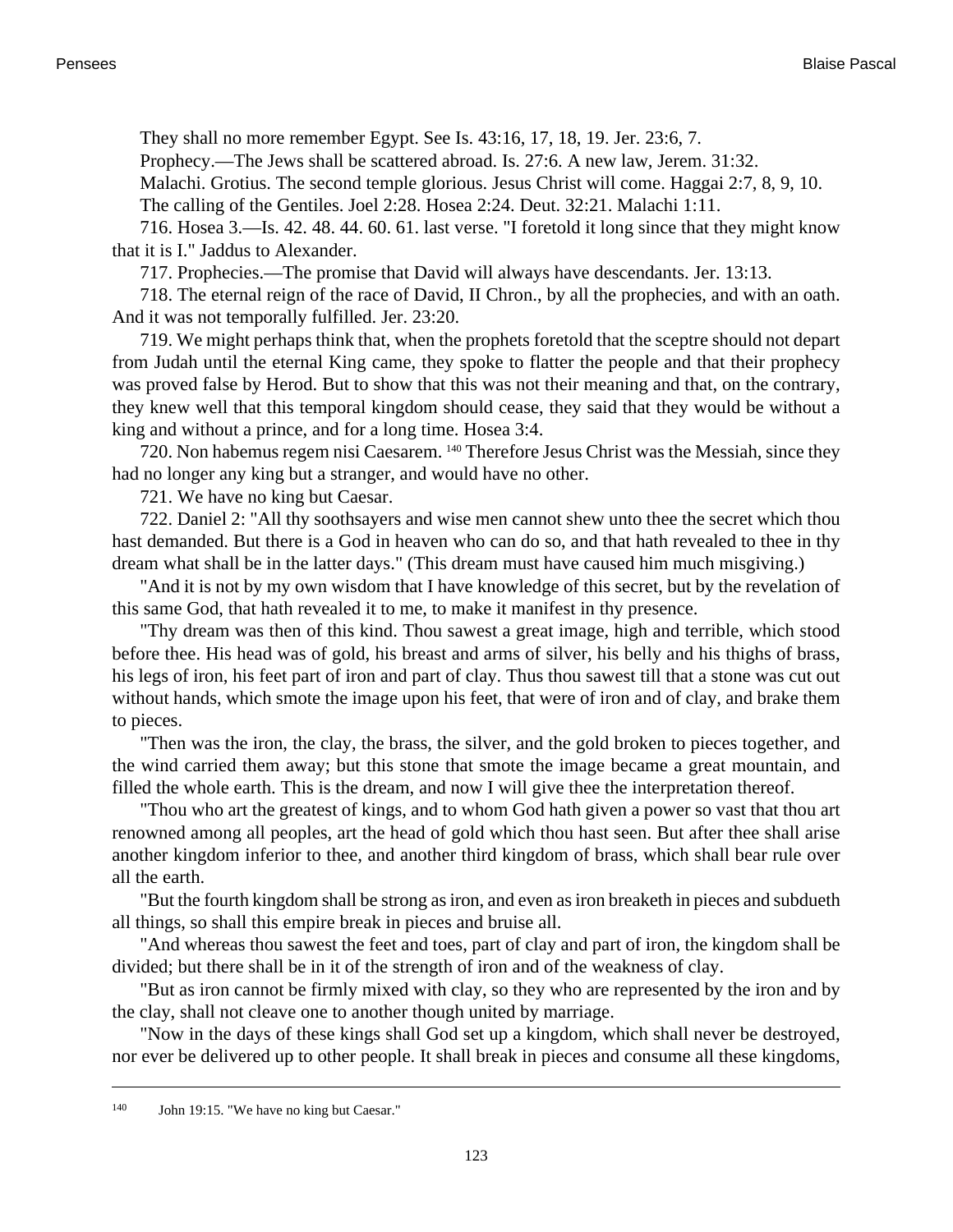and it shall stand for ever, according as thou sawest that the stone was cut out of the mountain without hands, and that it fell from the mountain, and brake in pieces the iron, the clay, the silver, and the gold. God hath made known to thee what shall come to pass hereafter. This dream is certain, and the interpretation thereof sure.

"Then Nebuchadnezzar fell upon his face towards the earth," etc.

[Daniel 8:8.](http://www.ccel.org/b/bible/asv/xml/asv.Dan.8.xml#Dan.8.8) "Daniel having seen the combat of the ram and of the he-goat, who vanquished him and ruled over the earth, whereof the principal horn being broken four others came up toward the four winds of heaven, and out of one of them came forth a little horn, which waxed exceedingly great toward the south, and toward the east, and toward the land of Israel, and it waxed great even to the host of heaven; and it cast down some of the stars, and stamped upon them, and at last overthrew the prince, and by him the daily sacrifice was taken away, and the place of his sanctuary was cast down.

"This is what Daniel saw. He sought the meaning of it, and a voice cried in this manner, 'Gabriel, make this man to understand the vision.' And Gabriel said:

"The ram which thou sawest is the king of the Medes and Persians, and the he-goat is the king of Greece, and the great horn that is between his eyes is the first king of this monarchy.

"Now that being broken, whereas four stood up for it, four kingdoms shall stand up out of the nation, but not in his power.

"And in the latter time of their kingdom, when iniquities are come to the full, there shall arise a king, insolent and strong, but not by his own power, to whom all things shall succeed after his own will; and he shall destroy the holy people, and through his policy also he shall cause craft to prosper in his hand, and he shall destroy many. He shall also stand up against the Prince of princes, but he shall perish miserably, and nevertheless by a violent hand."

[Daniel 9:20](http://www.ccel.org/b/bible/asv/xml/asv.Dan.9.xml#Dan.9.20). "Whilst I was praying with all my heart, and confessing my sin and the sin of all my people, and prostrating myself before my God, even Gabriel, whom I had seen in the vision at the beginning, came to me and touched me about the time of the evening oblation, and he informed me and said, O Daniel, I am now come forth to give thee the knowledge of things. At the beginning of thy supplications I came to shew that which thou didst desire, for thou are greatly beloved: therefore understand the matter, and consider the vision. Seventy weeks are determined upon thy people, and upon thy holy city, to finish the transgression, and to make an end of sins, and to abolish iniquity, and to bring in everlasting righteousness; to accomplish the vision and the prophecies, and to anoint the Most Holy. (After which this people shall be no more thy people, nor this city the holy city. The times of wrath shall be passed, and the years of grace shall come for ever.)

"Know therefore, and understand, that, from the going forth of the commandment to restore and to build Jerusalem unto the Messiah the Prince, shall be seven weeks, and three score and two weeks." (The Hebrews were accustomed to divide numbers, and to place the small first. Thus, 7 and 62 make 69. Of this 70 there will then remain the 70th, that is to say, the 7 last years of which he will speak next.)

"The street shall be built again, and the wall, even in troublous times. And after three score and two weeks," (which have followed the first seven. Christ will then be killed after the sixty-nine weeks, that is to say, in the last week), "the Christ shall be cut off, and a people of the prince that shall come shall destroy the city and the sanctuary, and overwhelm all, and the end of that war shall accomplish the desolation."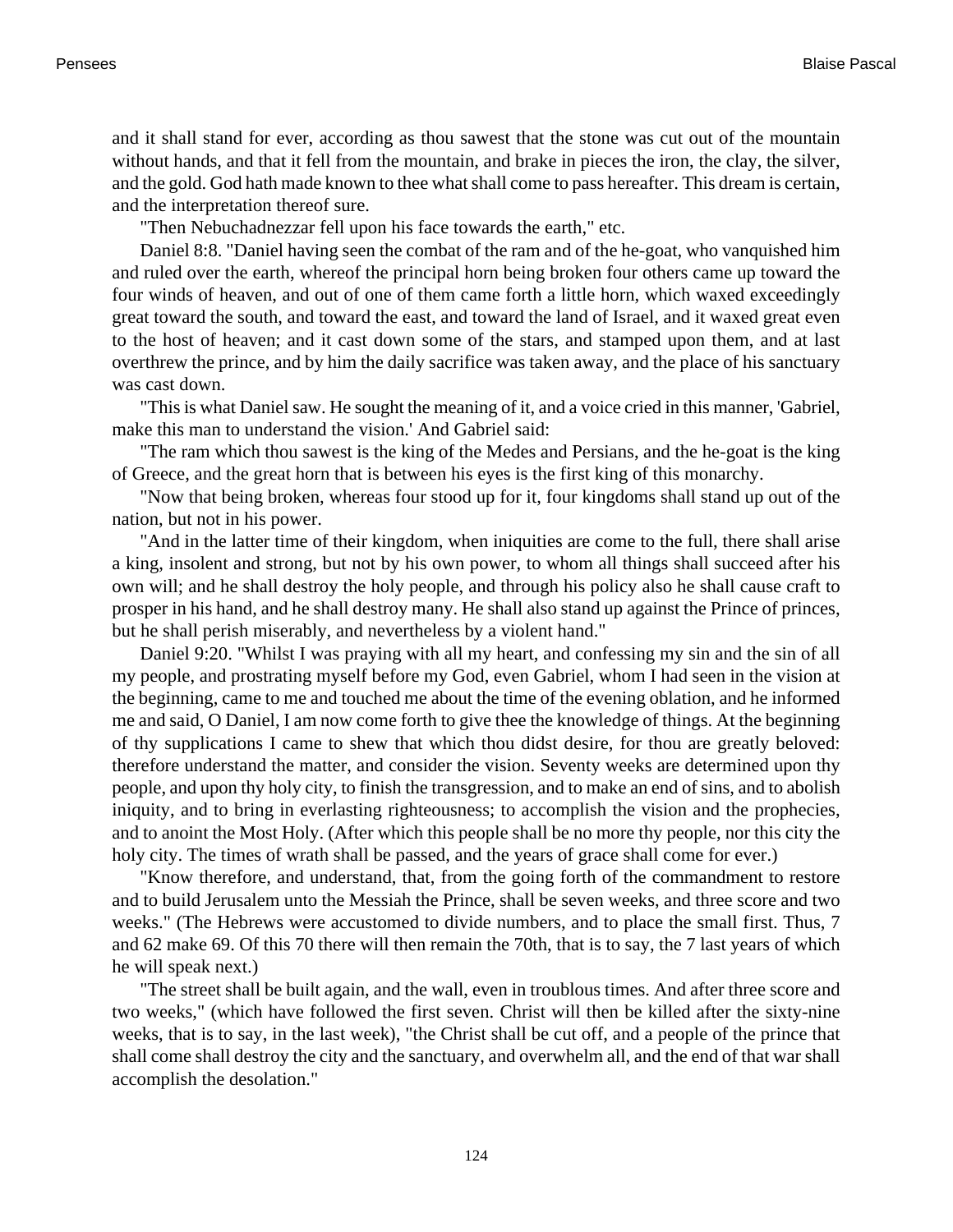"Now one week," (which is the seventieth, which remains), "shall confirm the covenant with many, and in the midst of the week," (that is to say, the last three and a half years), "he shall cause the sacrifice and the oblation to cease, and for the overspreading of abominations he shall make it desolate, even until the consummation, and that determined shall be poured upon the desolate."

[Daniel 11.](http://www.ccel.org/b/bible/asv/xml/asv.Dan..xml#Dan..) "The angel said to Daniel: There shall stand up yet," (after Cyrus, under whom this still is), "three kings in Persia," (Cambyses, Smerdis, Darius); and the fourth who shall then come," (Xerxes) "shall be far richer than they all, and far stronger, and shall stir up all his people against the Greeks.

"But a mighty king shall stand up," (Alexander), "that shall rule with great dominion, and do according to his will. And when he shall stand up, his kingdom shall be broken, and shall be divided in four parts toward the four winds of heaven," (as he had said above, 7:6; 8:8), "but not his posterity; and his successors shall not equal his power, for his kingdom shall be plucked up, even for others besides these," (his four chief successors).

"And the king of the south," (Ptolemy, son of Lagos, Egypt), "shall be strong; but one of his princes shall be strong above him, and his dominion shall be a great dominion," (Seleucus, King of Syria. Appian says that he was the most powerful of Alexander's successors).

"And in the end of years they shall join themselves together, and the king's daughter of the south," (Berenice, daughter of Ptolemy Philadelphus, son of the other Ptolemy), "shall come to the king of the north," (to Antiochus Deus, King of Syria and of Asia, son of Seleucus Lagidas), "to make peace between these princes.

"But neither she nor her seed shall have a long authority; for she and they that brought her, and her children, and her friends, shall be delivered to death." (Berenice and her son were killed by Seleucus Callinicus.)

"But out of a branch of her roots shall one stand up," (Ptolemy Euergetes was the issue of the same father as Berenice), "which shall come with a mighty army into the land of the king of the north, where he shall put all under subjection, and he shall also carry captive into Egypt their gods, their princes, their gold, their silver, and all their precious spoils," (if he had not been called into Egypt by domestic reasons, says Justin, he would have entirely stripped Seleucus); "and he shall continue several years when the king of the north can do nought against him.

"And so he shall return into his kingdom. But his sons shall be stirred up, and shall assemble a multitude of great forces," (Seleucus Ceraunus, Antiochus the Great). "And their army shall come and overthrow all; wherefore the king of the south shall be moved with choler, and shall also form a great army, and fight him," (Ptolemy Philopator against Antiochus the Great at Raphia), "and conquer; and his troops shall become insolent, and his heart shall be lifted up," (this Ptolemy desecrated the temple; Josephus): "he shall cast down many ten thousands, but he shall not be strengthened by it. For the king of the north," (Antiochus the Great), "shall return with a greater multitude than before, and in those times also a great number of enemies shall stand up against the king of the south," (during the reign of the young Ptolemy Epiphanes); "also the apostates and robbers of thy people shall exalt themselves to establish the vision; but they shall fall." (Those who abandon their religion to please Euergetes, when he will send his troops to Scopas; for Antiochus will again take Scopas, and conquer them.) "And the king of the north shall destroy the fenced cities, and the arms of the south shall not withstand, and all shall yield to his will; he shall stand in the land of Israel, and it shall yield to him. And thus he shall think to make himself master of all the empire of Egypt, (despising the youth of Epiphanes, says Justin). "And for that he shall make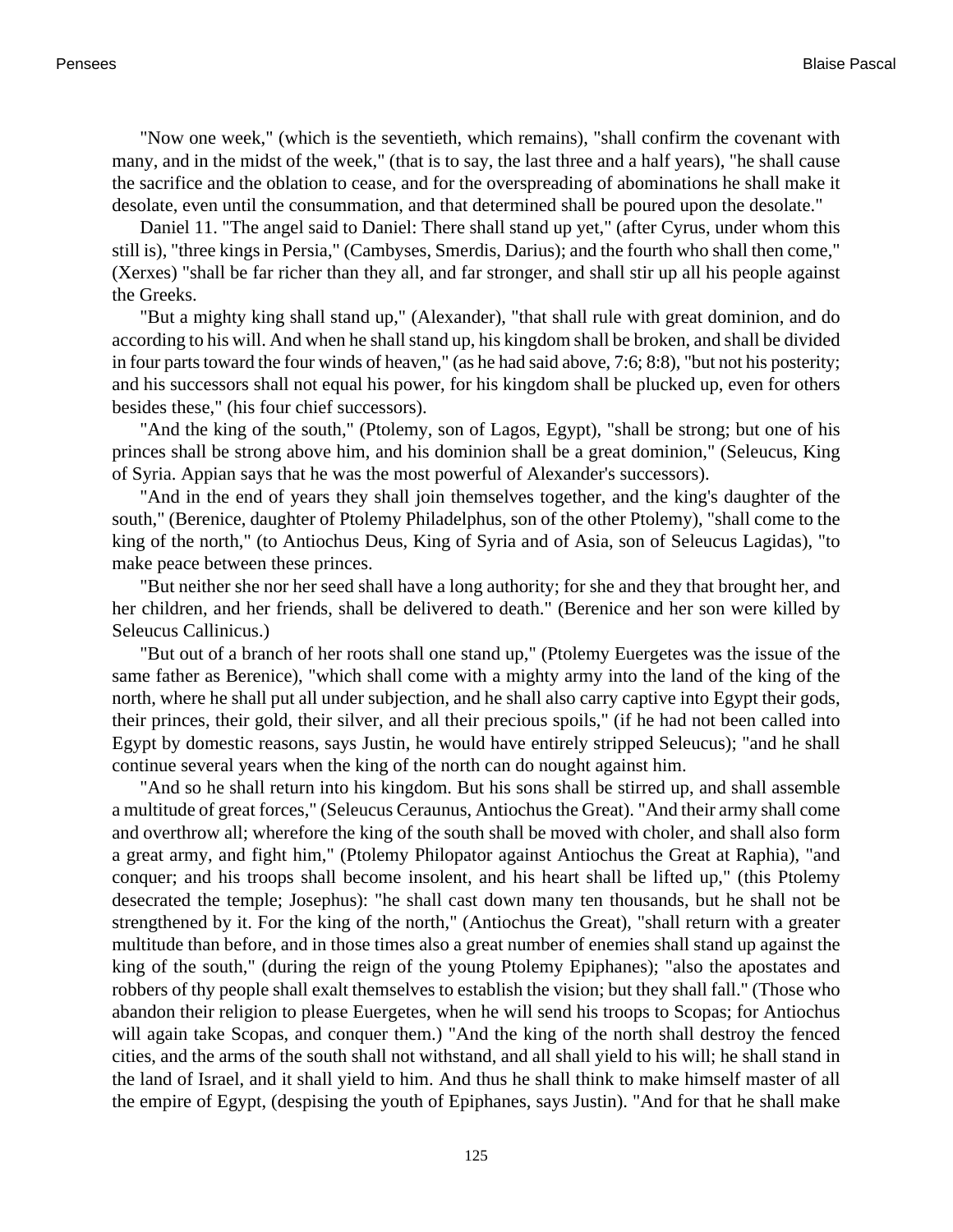alliance with him, and give his daughter" (Cleopatra, in order that she may betray her husband. On which Appian says that, doubting his ability to make himself master of Egypt by force, because of the protection of the Romans, he wished to attempt it by cunning). "He shall wish to corrupt her, but she shall not stand on his side, neither be for him. Then he shall turn his face to other designs, and shall think to make himself master of some isles, (that is to say, seaports), "and shall take many," (as Appian says).

"But a prince shall oppose, his conquests," (Scipio Africanus, who stopped the progress of Antiochus the Great, because he offended the Romans in the person of their allies), "and shall cause the reproach offered by him to cease. He shall then return into his kingdom and there perish, and be no more." (He was slain by his soldiers.)

"And he who shall stand up in his estate," (Seleucus Philopator or Soter, the son of Antiochus the Great), "shall be a tyrant, a raiser of taxes in the glory of the kingdom," (which means the people), "but within a few days he shall be destroyed, neither in anger nor in battle. And in his place shall stand up a vile person, unworthy of the honour of the kingdom, but he shall come in cleverly by flatteries. All armies shall bend before him; he shall conquer them, and even the prince with whom he has made a covenant. For having renewed the league with him, he shall work deceitfully, and enter with a small people into his province, peaceably and without fear. He shall take the fattest places, and shall do that which his fathers have not done, and ravage on all sides. He shall forecast great devices during his time."

723. Prophecies.—The seventy weeks of Daniel are ambiguous as regards the term of commencement, because of the terms of the prophecy; and as regards the term of conclusion, because of the differences among chronologists. But all this difference extends only to two hundred years.

724. Predictions.—That in the fourth monarchy, before the destruction of the second temple, before the dominion of the Jews was taken away, in the seventieth week of Daniel, during the continuance of the second temple, the heathen should be instructed, and brought to the knowledge of the God worshipped by the Jews; that those who loved Him should be delivered from their enemies, and filled with His fear and love.

And it happened that in the fourth monarchy, before the destruction of the second temple, etc., the heathen in great number worshipped God, and led an angelic life. Maidens dedicated their virginity and their life to God. Men renounced their pleasures. What Plato could only make acceptable to a few men, specially chosen and instructed, a secret influence imparted by the power of a few words, to a hundred million ignorant men.

The rich left their wealth. Children left the dainty homes of their parents to go into the rough desert. (See Philo the Jew.) All this was foretold a great while ago. For two thousand years no heathen had worshipped the God of the Jews; and at the time foretold, a great number of the heathen worshipped this only God. The temples were destroyed. The very kings made submission to the cross. All this was due to the Spirit of God, which was spread abroad upon the earth.

No heathen, since Moses until Jesus Christ, believed according to the very Rabbis. A great number of the heathen, after Jesus Christ, believed in the books of Moses, kept them in substance and spirit, and only rejected what was useless.

725. Prophecies.—The conversion of the Egyptians [\(Isaiah 19:19\)](http://www.ccel.org/b/bible/asv/xml/asv.Isa.19.xml#Isa.19.19); an altar in Egypt to the true God.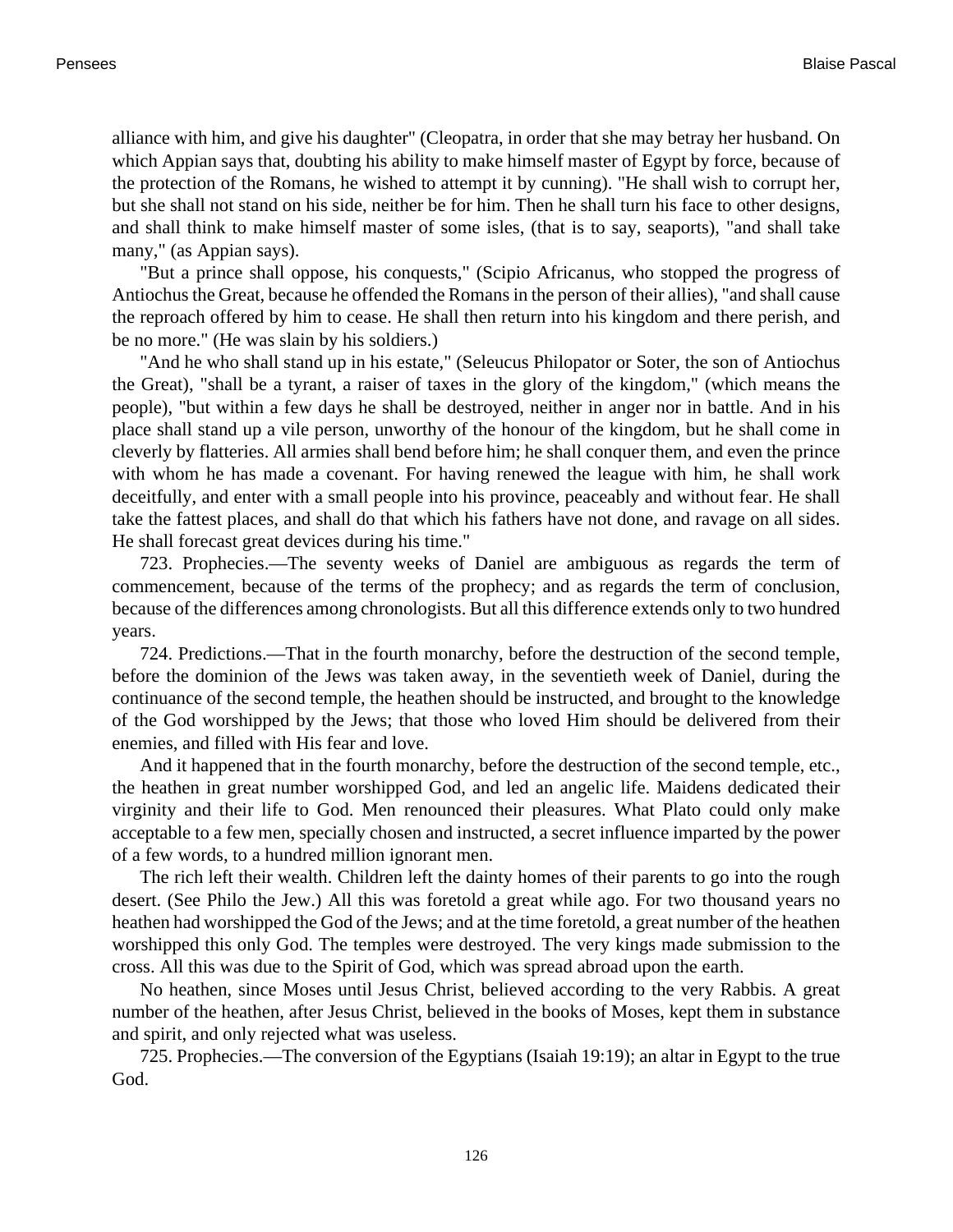726. Prophecies.—In Egypt. Pugio Fidei, p. 659. Talmud. "It is a tradition among us, that, when the Messiah shall come, the house of God, destined for the dispensation of His Word, shall be full of filth and impurity; and that the wisdom of the scribes shall be corrupt and rotten. Those who shall be afraid to sin, shall be rejected by the people, and treated as senseless fools."

Is. xlix: "Listen, O isles, unto me, and hearken, ye people, from afar: The Lord hath called me by my name from the womb of my mother; in the shadow of His hand hath He hid me, and hath made my words like a sharp sword, and said unto me, Thou art my servant in whom I will be glorified. Then I said, Lord, have I laboured in vain? have I spent my strength for nought? yet surely my judgment is with Thee, O Lord, and my work with Thee. And now, saith the Lord, that formed me from the womb to be His servant, to bring Jacob and Israel again to Him, Thou shalt be glorious in my sight, and I will be thy strength. It is a light thing that thou shouldst convert the tribes of Jacob; I have raised thee up for a light to the Gentiles, that thou mayest be my salvation unto the ends of the earth. Thus saith the Lord to him whom man despiseth, to him whom the nation abhorreth, to a servant of rulers, Princes and kings shall worship thee, because the Lord is faithful that hath chosen thee.

"Again saith the Lord unto me, I have heard thee in the days of salvation and of mercy, and I will preserve thee for a covenant of the people, to cause to inherit the desolate nations, that thou mayest say to the prisoners: Go forth; to them that are in darkness show yourselves, and possess these abundant and fertile lands. They shall not hunger nor thirst, neither shall the heat nor sun smite them; for he that hath mercy upon them shall lead them, even by the springs of waters shall he guide them, and make the mountains a way before them. Behold, the peoples shall come from all parts, from the east and from the west, from the north and from the south. Let the heavens give glory to God; let the earth be joyful; for it hath pleased the Lord to comfort His people, and He will have mercy upon the poor who hope in Him.

"Yet Zion dared to say: The Lord hath forsaken me, and hath forgotten me. Can a woman forget her child, that she should not have compassion on the son of her womb? but if she forget, yet will not I forget thee, O Sion. I will bear thee always between my hands, and thy walls are continually before me. They that shall build thee are come, and thy destroyers shall go forth of thee. Lift up thine eyes round about, and behold; all these gather themselves together, and come to thee. As I live, saith the Lord, thou shalt surely clothe thee with them all, as with an ornament. Thy waste and thy desolate places, and the land of thy destruction shall even now be too narrow by reason of the inhabitants, and the children thou shalt have after thy barrenness shall say again in thy ears: The place is too strait for me: give place to me that I may dwell. Then shalt thou say in thy heart: Who hath begotten me these, seeing I have lost my children, and am desolate, a captive, and removing to and fro? and who brought up these? Behold, I was left alone; these, where had they been? And the Lord shall say to thee: Behold, I will lift up mine hand to the Gentiles, and set up my standard to the people; and they shall bring thy sons in their arms and in their bosoms. And kings shall be their nursing fathers, and queens their nursing mothers; they shall bow down to thee with their face toward the earth, and lick up the dust of thy feet; and thou shalt know that I am the Lord; for they shall not be ashamed that wait for me. Shall the prey be taken from the mighty? But even if the captives be taken away from the strong, nothing shall hinder me from saving thy children, and from destroying thy enemies; and all flesh shall know that I am the Lord, thy Saviour and thy Redeemer, the mighty One of Jacob.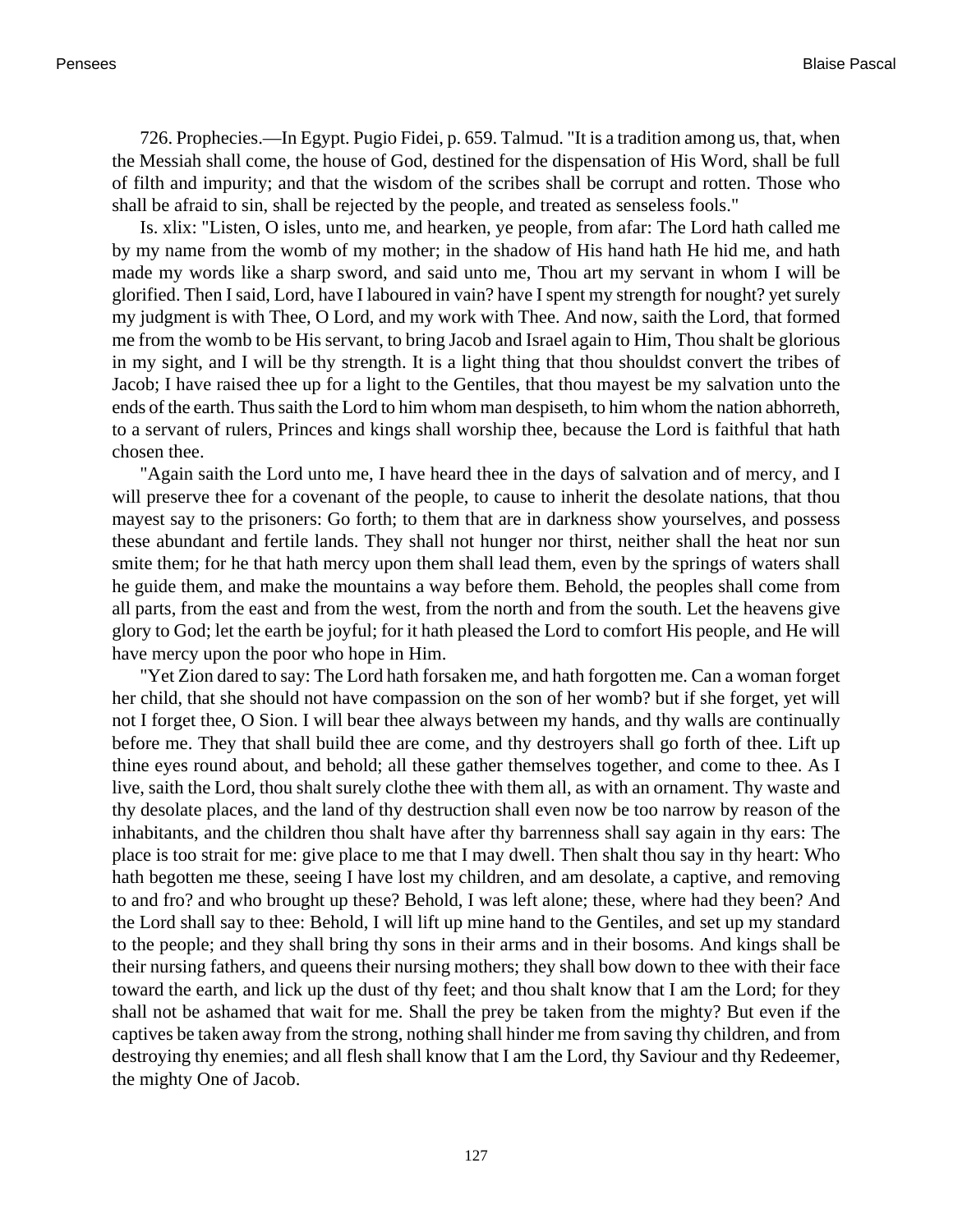"Thus saith the Lord: What is the bill of this divorcement, wherewith I have put away the synagogue? and why have I delivered it into the hand of your enemies? Is it not for your iniquities and for your transgressions that I have put it away?

"For I came, and no man received me; I called and there was none to hear. Is my arm shortened, that I cannot redeem?

"Therefore I will show the tokens of mine anger; I will clothe the heavens with darkness, and make sackcloth their covering.

"The Lord hath given me the tongue of the learned that I should know how to speak a word in season to him that is weary. He hath opened mine ear, and I have listened to Him as a master.

"The Lord hath revealed His will, and I was not rebellious.

"I gave my body to the smiters, and my cheeks to outrage; I hid not my face from shame and spitting. But the Lord hath helped me; therefore I have not been confounded.

"He is near that justifieth me; who will contend with me? who will be mine adversary, and accuse me of sin, God himself being my protector?

"All men shall pass away, and be consumed by time; let those that fear God hearken to the voice of His servant; let him that languisheth in darkness put his trust in the Lord. But as for you, ye do but kindle the wrath of God upon you; ye walk in the light of your fire and in the sparks that ye have kindled. This shall ye have of mine hand; ye shall lie down in sorrow.

"Hearken to me, ye that follow after righteousness, ye that seek the Lord: look unto the rock whence ye are hewn, and to the hole of the pit whence ye are digged. Look unto Abraham, your father, and unto Sarah that bare you: for I called him alone, when childless, and increased him. Behold, I have comforted Zion, and heaped upon her blessings and consolations.

"Hearken unto me, my people, and give ear unto me; for a law shall proceed from me, and I will make my judgment to rest for a light of the Gentiles."

[Amos viii.](http://www.ccel.org/b/bible/asv/xml/asv.Amos..xml#Amos..) The prophet, having enumerated the sins of Israel, said that God had sworn to take vengeance on them.

He says this: "And it shall come to pass in that day, saith the Lord, that I will cause the sun to go down at noon, and I will darken the earth in the clear day; and I will turn your feasts into mourning, and all your songs into lamentation.

"You all shall have sorrow and suffering, and I will make this nation mourn as for an only son, and the end therefore as a bitter day. Behold, the days come, saith the Lord, that I will send a famine in the land, not a famine of bread, nor a thirst for water, but of hearing the words of the Lord. And they shall wander from sea to sea, and from the north even to the east; they shall run to and fro to seek the word of the Lord, and shall not find it.

"In that day shall the fair virgins and young men faint for thirst. They that have followed the idols of Samaria, and sworn by the god of Dan, and followed the manner of Beersheba, shall fall, and never rise up again."

[Amos 3:2](http://www.ccel.org/b/bible/asv/xml/asv.Amos.3.xml#Amos.3.2): "Ye only have I known of all the families of the earth for my people."

[Daniel 12:7](http://www.ccel.org/b/bible/asv/xml/asv.Dan.12.xml#Dan.12.7). Having described all the extent of the reign of the Messiah, he says: "All these things shall be finished, when the scattering of the people of Israel shall be accomplished."

[Haggai 2:4:](http://www.ccel.org/b/bible/asv/xml/asv.Hag.2.xml#Hag.2.4) "Ye who, comparing this second house with the glory of the first, despise it, be strong, saith the Lord, be strong, O Zerubbabel, and O Jesus, the high priest, be strong, all ye people of the land, and work. For I am with you, saith the Lord of hosts; according to the word that I covenanted with you when ye came out of Egypt, so my spirit remaineth among you. Fear ye not.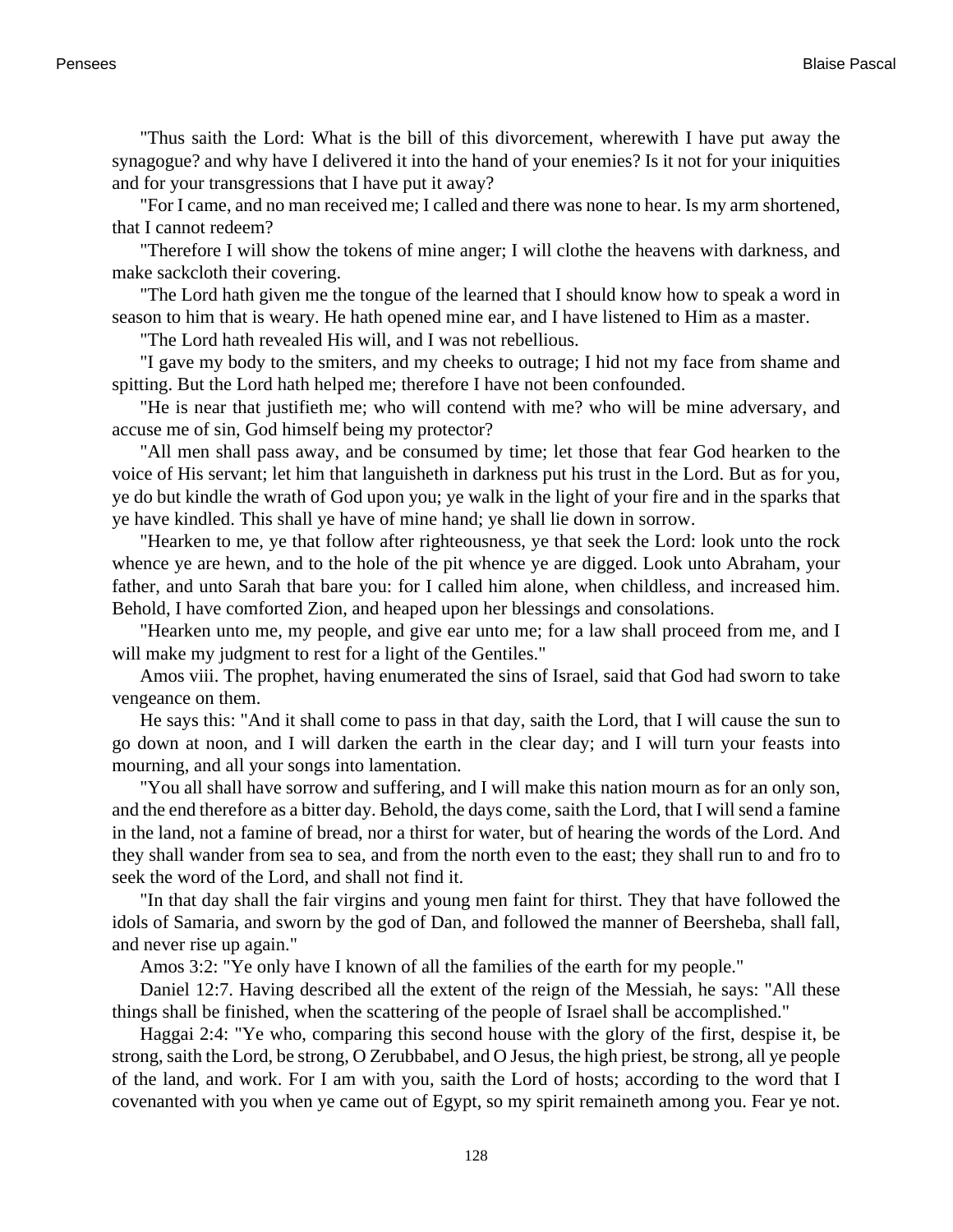For thus saith the Lord of hosts: Yet one little while, and I will shake the heavens, and the earth, and the sea, and the dry land," (a way of speaking to indicate a great and an extraordinary change); "and I will shake all nations, and the desire of all the Gentiles shall come; and I will fill this house with glory, saith the Lord.

"The silver is mine, and the gold is mine, saith the Lord," (that is to say, it is not by that that I wish to be honoured; as it is said elsewhere: All the beasts of the field are mine, what advantages me that they are offered me in sacrifice?). "The glory of this latter house shall be greater than of the former, saith the Lord of hosts; and in this place will I establish my house, saith the Lord.

"According to all that thou desiredst in Horeb in the day of the assembly, saying, Let us not hear again the voice of the Lord, neither let us see this fire any more, that we die not. And the Lord said unto me, Their prayer is just. I will raise them up a prophet from among their brethren, like unto thee, and will put my words in his mouth; and he shall speak unto them all that I shall command him. And it shall come to pass, that whosoever will not hearken unto my words which he will speak in my name, I will require it of him.

[Genesis 49](http://www.ccel.org/b/bible/asv/xml/asv.Gen..xml#Gen..): "Judah, thou art he whom thy brethren shall praise, and thou shalt conquer thine enemies; thy father's children shall bow down before thee. Judah is a lion's whelp: from the prey, my son, thou art gone up, and art couched as a lion, and as a lioness that shall be roused up.

"The sceptre shall not depart from Judah, nor a lawgiver from between his feet, until Shiloh come; and unto him shall the gathering of the people be."

727. During the life of the Messiah. Aenigmatis. Ezek. l7.

His forerunner. [Malachi 3.](http://www.ccel.org/b/bible/asv/xml/asv.Mal..xml#Mal..)

He will be born an infant. [Is. 9.](http://www.ccel.org/b/bible/asv/xml/asv.Isa..xml#Isa..)

He will be born in the village of Bethlehem. [Micah 5.](http://www.ccel.org/b/bible/asv/xml/asv.Mic..xml#Mic..) He will appear chiefly in Jerusalem and will be a descendant of the family of Judah and of David.

He is to blind the learned and the wise, [Is. 6, 8, 29](http://www.ccel.org/b/bible/asv/xml/asv.Isa.6 Bible:Isa.xml#Isa.6 Bible:Isa.8 Bible:Isa.29). etc.; and to preach the Gospel to the lowly, [Is. 29;](http://www.ccel.org/b/bible/asv/xml/asv.Isa..xml#Isa..) to open the eyes of the blind, give health to the sick, and bring light to those that languish in darkness. [Is. 61.](http://www.ccel.org/b/bible/asv/xml/asv.Isa..xml#Isa..)

He is to show the perfect way, and be the teacher of the Gentiles. [Is. 55;](http://www.ccel.org/b/bible/asv/xml/asv.Isa..xml#Isa..) 43:1-7.

The prophecies are to be unintelligible to the wicked, [Dan. 12;](http://www.ccel.org/b/bible/asv/xml/asv.Dan..xml#Dan..) [Hosea 14:10](http://www.ccel.org/b/bible/asv/xml/asv.Hos.14.xml#Hos.14.10); but they are to be intelligible to those who are well informed.

The prophecies, which represent Him as poor, represent Him as master of the nations. [Is. 52:14](http://www.ccel.org/b/bible/asv/xml/asv.Isa.52.xml#Isa.52.14), etc.; 53; [Zech. 9:9.](http://www.ccel.org/b/bible/asv/xml/asv.Zech.9.xml#Zech.9.9)

The prophecies, which foretell the time, foretell Him only as master of the nations and suffering, and not as in the clouds nor as judge. And those, which represent Him thus as judge and in glory, do not mention the time. When the Messiah is spoken of as great and glorious, it is as the judge of the world, and not its Redeemer.

He is to be the victim for the sins of the world. [Is. 39:53.](http://www.ccel.org/b/bible/asv/xml/asv.Isa.39.xml#Isa.39.53) etc.

He is to be the precious corner-stone. [Is. 28:16.](http://www.ccel.org/b/bible/asv/xml/asv.Isa.28.xml#Isa.28.16)

He is to be a stone of stumbling and offence. [Is. viii.](http://www.ccel.org/b/bible/asv/xml/asv.Isa..xml#Isa..) Jerusalem is to dash against this stone.

The builders are to reject this stone. [Ps. 117:22](http://www.ccel.org/b/bible/asv/xml/asv.Ps.117.xml#Ps.117.22).

God is to make this stone the chief corner-stone.

And this stone is to grow into a huge mountain and fill the whole earth. [Dan. 2](http://www.ccel.org/b/bible/asv/xml/asv.Dan..xml#Dan..).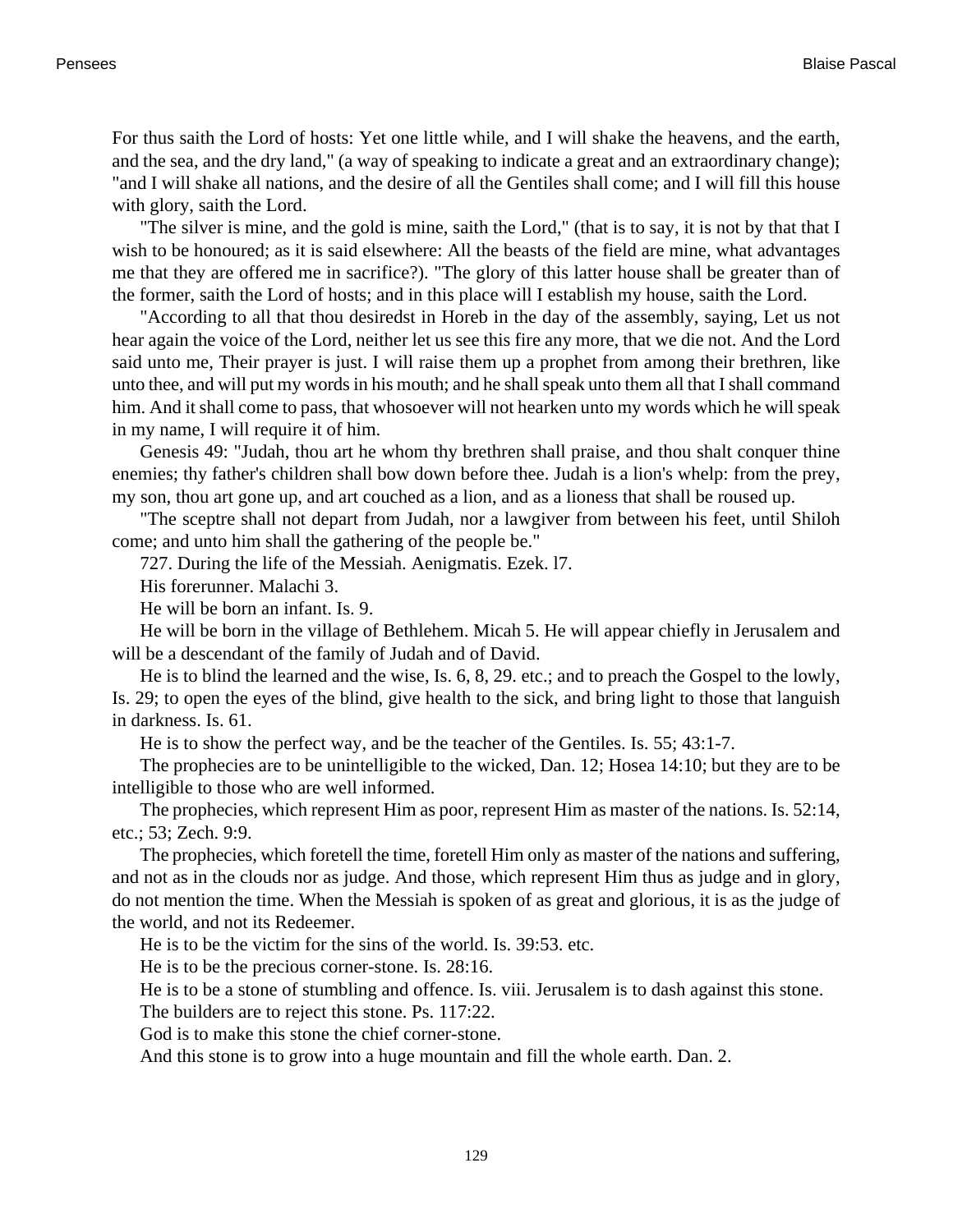So He is to be rejected, despised, betrayed ([Ps. 108:8](http://www.ccel.org/b/bible/asv/xml/asv.Ps.108.xml#Ps.108.8)), sold ([Zech. 11:12](http://www.ccel.org/b/bible/asv/xml/asv.Zech.11.xml#Zech.11.12)), spit upon, buffeted, mocked, afflicted in innumerable ways, given gall to drink [\(Ps. 68](http://www.ccel.org/b/bible/asv/xml/asv.Ps..xml#Ps..)), pierced ([Zech. 12](http://www.ccel.org/b/bible/asv/xml/asv.Zech..xml#Zech..)), His feet and His hands pierced, slain, and lots cast for His raiment.

He will rise again ([Ps. 15](http://www.ccel.org/b/bible/asv/xml/asv.Ps..xml#Ps..)) the third day ([Hosea 6:3](http://www.ccel.org/b/bible/asv/xml/asv.Hos.6.xml#Hos.6.3)).

He will ascend to heaven to sit on the right hand. [Ps. 110](http://www.ccel.org/b/bible/asv/xml/asv.Ps..xml#Ps..).

The kings will arm themselves against Him. [Ps. 2.](http://www.ccel.org/b/bible/asv/xml/asv.Ps..xml#Ps..)

Being on the right hand of the Father, He will be victorious over His enemies.

The kings of the earth and all nations will worship Him. [Is. lx.](http://www.ccel.org/b/bible/asv/xml/asv.Isa..xml#Isa..)

The Jews will continue as a nation. Jeremiah.

They will wander, without kings, etc. [\(Hosea 3](http://www.ccel.org/b/bible/asv/xml/asv.Hos..xml#Hos..)), without prophets (Amos), looking for salvation and finding it not (Isaiah).

Calling of the Gentiles by Jesus Christ. [Is. 52:15;](http://www.ccel.org/b/bible/asv/xml/asv.Isa.52.xml#Isa.52.15) 55:5; 60, etc. [Ps. 81](http://www.ccel.org/b/bible/asv/xml/asv.Ps..xml#Ps..).

[Hosea 1:9](http://www.ccel.org/b/bible/asv/xml/asv.Hos.1.xml#Hos.1.9): "Ye are not my people, and I will not be your God, when ye are multiplied after the dispersion. In the places where it was said, Ye are not my people, I will call them my people."

728. It was not lawful to sacrifice outside of Jerusalem, which was the place that the Lord had chosen, nor even to eat the tithes elsewhere. [Deut. 12:5,](http://www.ccel.org/b/bible/asv/xml/asv.Deut.12.xml#Deut.12.5) etc.; [Deut. 14:23,](http://www.ccel.org/b/bible/asv/xml/asv.Deut.14.xml#Deut.14.23) etc.; 15:20; 16:2, 7, 11, 15.

Hosea foretold that they should be without a king, without a prince, without a sacrifice, and without an idol; and this prophecy is now fulfilled, as they cannot make a lawful sacrifice out of Jerusalem.

729. Predictions.—It was foretold that, in the time of the Messiah, He should come to establish a new covenant, which should make them forget the escape from Egypt [\(Jer. 23:5](http://www.ccel.org/b/bible/asv/xml/asv.Jer.23.xml#Jer.23.5); [Is. 43:10\)](http://www.ccel.org/b/bible/asv/xml/asv.Isa.43.xml#Isa.43.10); that He should place His law not in externals, but in the heart; that He should put His fear, which had only been from without, in the midst of the heart. Who does not see the Christian law in all this?

730.... That then idolatry would be overthrown; that this Messiah would cast down all idols and bring men into the worship of the true God.

That the temples of the idols would be cast down, and that among all nations and in all places of the earth. He would be offered a pure sacrifice, not of beasts.

That He would be king of the Jews and Gentiles. And we see this king of the Jews and Gentiles oppressed by both, who conspire His death; and ruler of both, destroying the worship of Moses in Jerusalem, which was its centre, where He made His first Church; and also the worship of idols in Rome, the centre of it, where He made His chief Church.

731. Prophecies.—That Jesus Christ will sit on the right hand, till God has subdued His enemies. Therefore He will not subdue them Himself.

732. "... Then they shall teach no more every man his neighbour, saying, Here is the Lord, for God shall make Himself known to all."

"... Your sons shall prophesy." "I will put my spirit and my fear in your heart."

All that is the same thing. To prophesy is to speak of God, not from outward proofs, but from an inward and immediate feeling.

733. That He would teach men the perfect way.

And there has never come, before Him nor after Him, any man who has taught anything divine approaching to this.

734.... That Jesus Christ would be small in His beginning, and would then increase. The little stone of Daniel.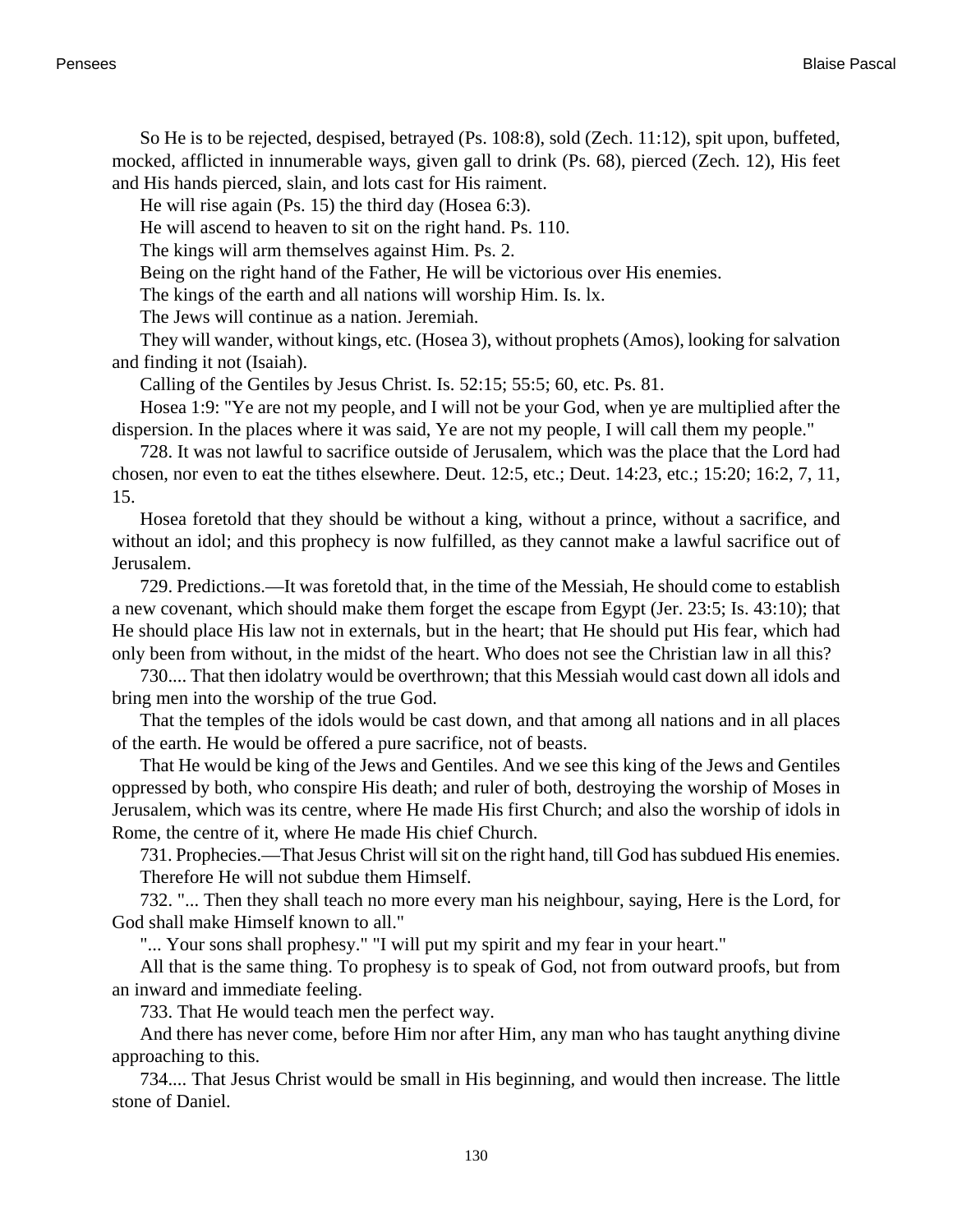If I had in no wise heard of the Messiah, nevertheless, after such wonderful predictions of the course of the world which I see fulfilled, I see that He is divine. And, if I knew that these same books foretold a Messiah, I should be sure that He would come; and seeing that they place His time before the destruction of the second temple, I should say that He had come.

735. Prophecies.—That the Jews would reject Jesus Christ, and would be rejected of God, for this reason, that the chosen vine brought forth only wild grapes. That the chosen people would be fruitless, ungrateful, and unbelieving, *populum non credentem et contradicentem*. <sup>141</sup> That God would strike them with blindness, and in full noon they would grope like the blind; and that a forerunner would go before Him.

736. Transfixerunt. <sup>142</sup> [Zech. 12:10.](http://www.ccel.org/b/bible/asv/xml/asv.Zech.12.xml#Zech.12.10)

That a deliverer should come, who would crush the demon's head, and free His people from their sins, ex omnibus iniquitatibus; 143 that there should be a New Covenant, which would be eternal; that there should be another priesthood after the order of Melchisedek, and it should be eternal; that the Christ should be glorious, mighty, strong, and yet so poor that He would not be recognised, nor taken for what He is, but rejected and slain; that His people who denied Him should no longer be His people; that the idolaters should receive Him, and take refuge in Him; that He should leave Zion to reign in the centre of idolatry; that nevertheless the Jews should continue for ever; that He should be of Judah, and when there should be no longer a king.

<sup>141</sup> [Is. 65:2. "](http://www.ccel.org/b/bible/asv/xml/asv.Isa.65.xml#Isa.65.2)Arebellious people, which walketh in a way that was not good."

<sup>142</sup> "They have pierced."

<sup>143</sup> [Ps. 130:8.](http://www.ccel.org/b/bible/asv/xml/asv.Ps.130.xml#Ps.130.8) "from all his iniquities."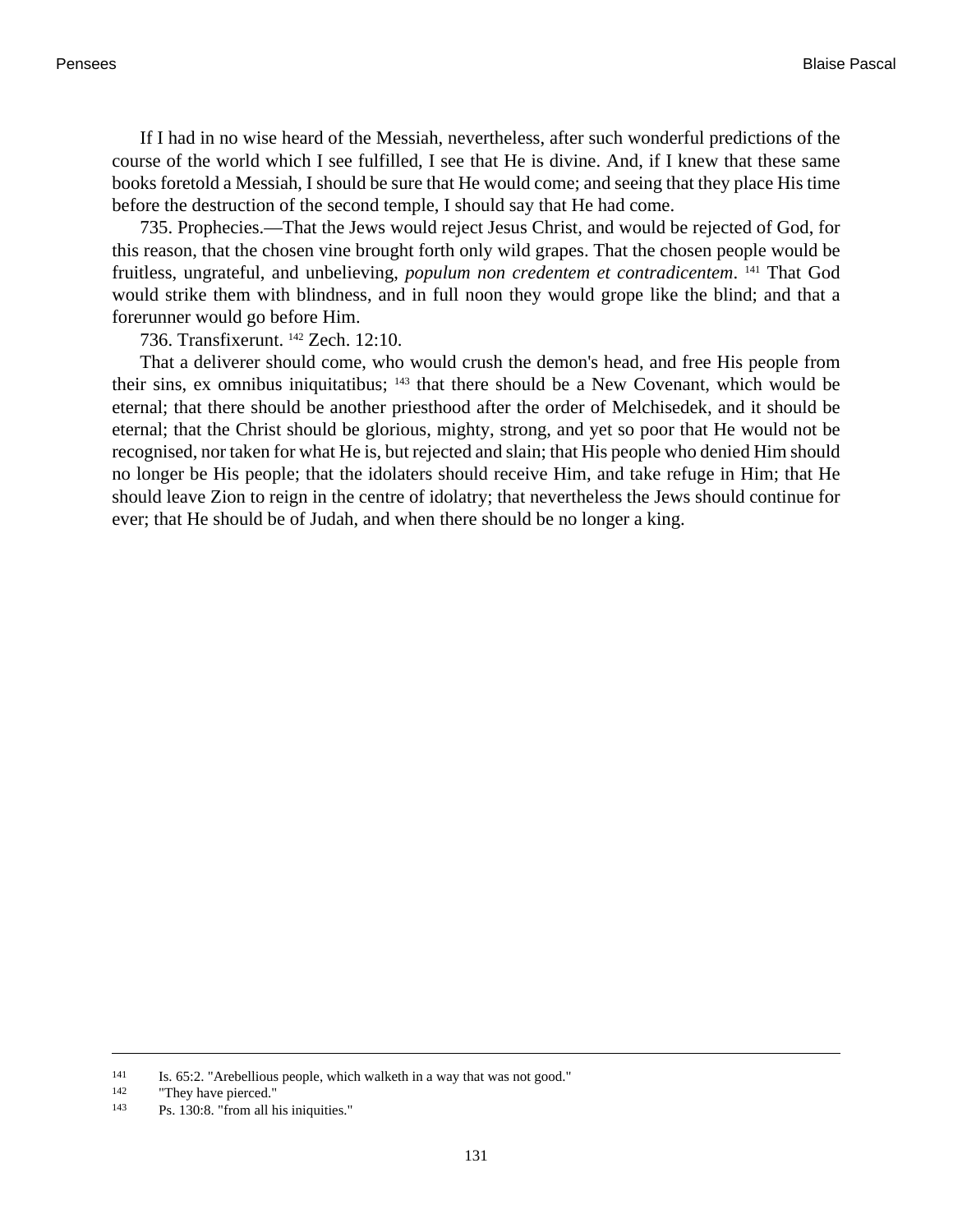## **SECTION XII: PROOFS OF JESUS CHRIST**

737. Therefore I reject all other religions. In that way I find an answer to all objections. It is right that a God so pure should only reveal Himself to those whose hearts are purified. Hence this religion is lovable to me, and I find it now sufficiently justified by so divine a morality. But I find more in it.

I find it convincing that, since the memory of man has lasted, it was constantly announced to men that they were universally corrupt, but that a Redeemer should come; that it is not one man who said it, but innumerable men, and a whole nation expressly made for the purpose and prophesying for four thousand years. This is a nation which is more ancient than every other nation. Their books, scattered abroad, are four thousand years old.

The more I examine them, the more truths I find in them: an entire nation foretell Him before His advent, and an entire nation worship Him after His advent; what has preceded and what has followed; in short, people without idols and kings, this synagogue which was foretold, and these wretches who frequent it and who, being our enemies, are admirable witnesses of the truth of these prophecies, wherein their wretchedness and even their blindness are foretold.

I find this succession, this religion, wholly divine in its authority, in its duration, in its perpetuity, in its morality, in its conduct, in its doctrine, in its effects. The frightful darkness of the Jews was foretold. *Eris palpans in meridie*. <sup>144</sup> *Dabitur liber scienti literas... et dicet: Non possum legere*. 145 While the sceptre was still in the hands of the first foreign usurper, there is the report of the coming of Jesus Christ.

So I hold out my arms to my Redeemer, who, having been foretold for four thousand years, has come to suffer and to die for me on earth, at the time and under all the circumstances foretold. By His grace, I await death in peace, in the hope of being eternally united to Him. Yet I live with joy, whether in the prosperity which it pleases Him to bestow upon me, or in the adversity which He sends for my good, and which He has taught me to bear by His example.

738. The prophecies having given different signs which should all happen at the advent of the Messiah, it was necessary that all these signs should occur at the same time. So it was necessary that the fourth monarchy should have come, when the seventy weeks of Daniel were ended; and that the sceptre should have then departed from Judah. And all this happened without any difficulty. Then it was necessary that the Messiah should come; and Jesus Christ then came, who was called the Messiah. And all this again was without difficulty. This indeed shows the truth of the prophecies.

739. The prophets foretold, and were not foretold. The saints again were foretold, but did not foretell. Jesus Christ both foretold and was foretold.

740. Jesus Christ, whom the two Testaments regard, the Old as its hope, the New as its model, and both as their centre.

741. The two oldest books in the world are those of Moses and Job, the one a Jew and the other a Gentile. Both of them look upon Jesus Christ as their common centre and object: Moses in relating

<sup>144</sup> [Deut. 28:29. E](http://www.ccel.org/b/bible/asv/xml/asv.Deut.28.xml#Deut.28.29)t palpes in meridie. "And thou shalt grope at noonday."

<sup>145</sup> [Is. 29:11.](http://www.ccel.org/b/bible/asv/xml/asv.Isa.29.xml#Isa.29.11) Quem (librum) cum dederint scienti litteras et respondebit: Non possum. "Which men deliver to one that is learned... and he saith, I cannot."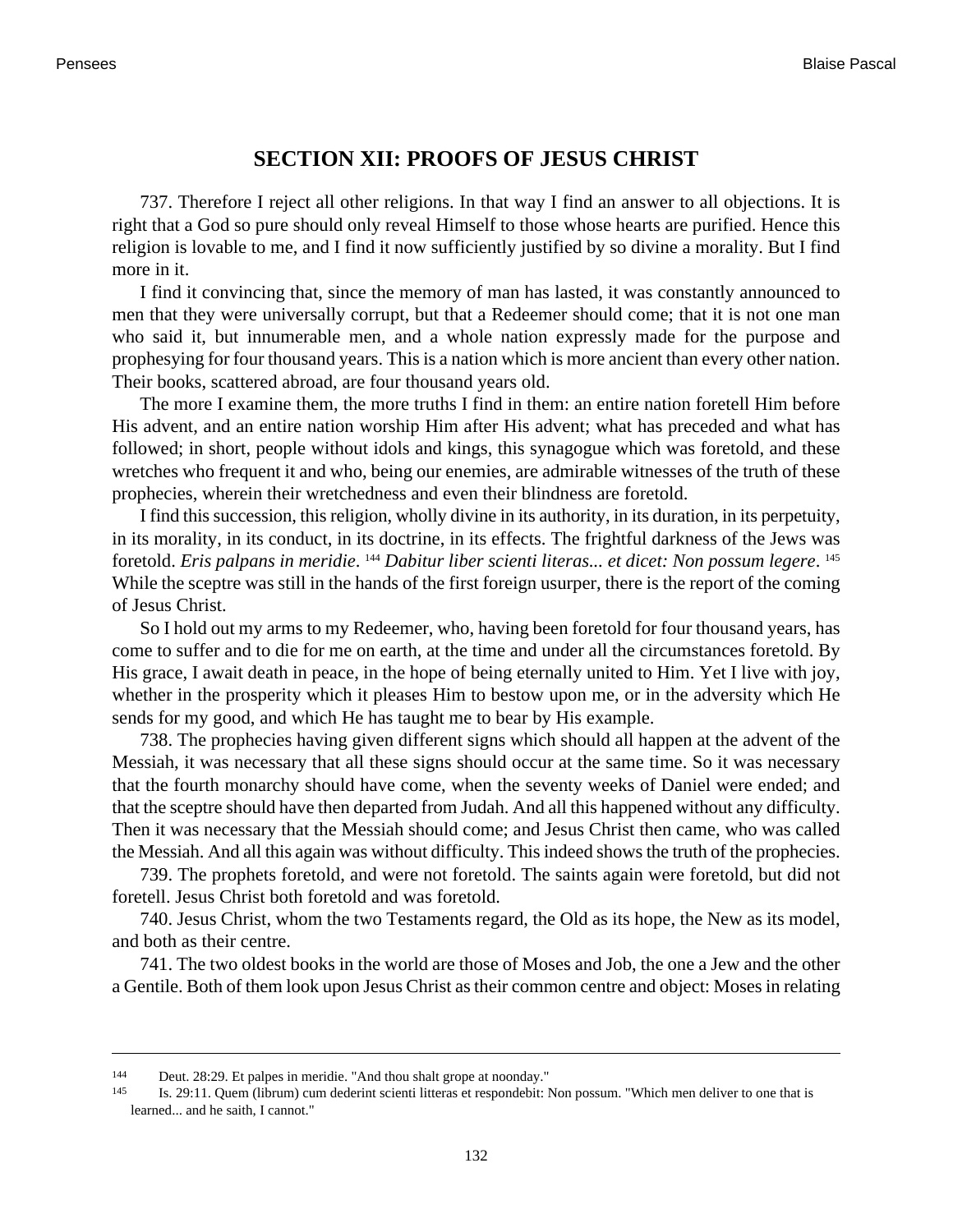the promises of God to Abraham, Jacob, etc., and his prophecies; and Job, *Quis mihi det ut, etc. Scio enim quod redemptor meus vivit, etc*. 146

742. The Gospel only speaks of the virginity of the Virgin up to the time of the birth of Jesus Christ. All with reference to Jesus Christ.

743. Proofs Of Jesus Christ.

Why was the book of Ruth preserved?

Why the story of Tamar?

744. "Pray that ye enter not into temptation." It is dangerous to be tempted; and people are tempted because they do not pray.

*Et tu conversus confirma fratres tuos. But before, conversus Jesus respexit Petrum*. 147

Saint Peter asks permission to strike Malchus and strikes before hearing the answer. Jesus Christ replies afterwards.

The word, Galilee, which the mob pronounced as if by chance, in accusing Jesus Christ before Pilate, afforded Pilate a reason for sending Jesus Christ to Herod. And thereby the mystery was accomplished, that He should be judged by Jews and Gentiles. Chance was apparently the cause of the accomplishment of the mystery.

745. Those who have a difficulty in believing seek a reason in the fact that the Jews do not believe. "Were this so clear," say they, "why did the Jews not believe"? And they almost wish that they had believed, so as not to be kept back by the example of their refusal. But it is their very refusal that is the foundation of our faith. We should be much less disposed to the faith, if they were on our side. We should then have a more ample pretext. The wonderful thing is to have made the Jews great lovers of the things foretold, and great enemies of their fulfilment.

746. The Jews were accustomed to great and striking miracles, and so, having had the great miracles of the Red Sea and of the land of Canaan as an epitome of the great deeds of their Messiah, they therefore looked for more striking miracles, of which those of Moses were only the patterns.

747. The carnal Jews and the heathen have their calamities, and Christians also. There is no Redeemer for the heathen, for they do not so much as hope for one. There is no Redeemer for the Jews; they hope for Him in vain. There is a Redeemer only for Christians. (See Perpetuity.)

748. In the time of the Messiah the people divided themselves. The spiritual embraced the Messiah, and the coarser-minded remained to serve as witnesses of Him.

749. "If this was clearly foretold to the Jews, how did they not believe it, or why were they not destroyed for resisting a fact so clear?"

I reply: in the first place, it was foretold both that they would not believe a thing so clear and that they would not be destroyed. And nothing is more to the glory of the Messiah; for it was not enough that there should be prophets; their prophets must be kept above suspicion. Now, etc.

750. If the Jews had all been converted by Jesus Christ, we should have none but questionable witnesses. And if they had been entirely destroyed, we should have no witnesses at all.

751. What do the prophets say of Jesus Christ? That He will be clearly God? No; but that He is a God truly hidden; that He will be slighted; that none will think that it is He; that He will be a stone of stumbling, upon which many will stumble, etc. Let people then reproach us no longer for want of clearness, since we make profession of it.

<sup>146</sup> [Job 19:23-25. "](http://www.ccel.org/b/bible/asv/xml/asv.Job.19.xml#Job.19.23)for I know that my redeemer liveth."

<sup>147</sup> [Luke 22:32, 61.](http://www.ccel.org/b/bible/asv/xml/asv.Luke.22.xml#Luke.22.32 Bible:Luke.22.61) "And when thou art converted, strengthen thy brother." "And the Lord turned, and looked upon Peter."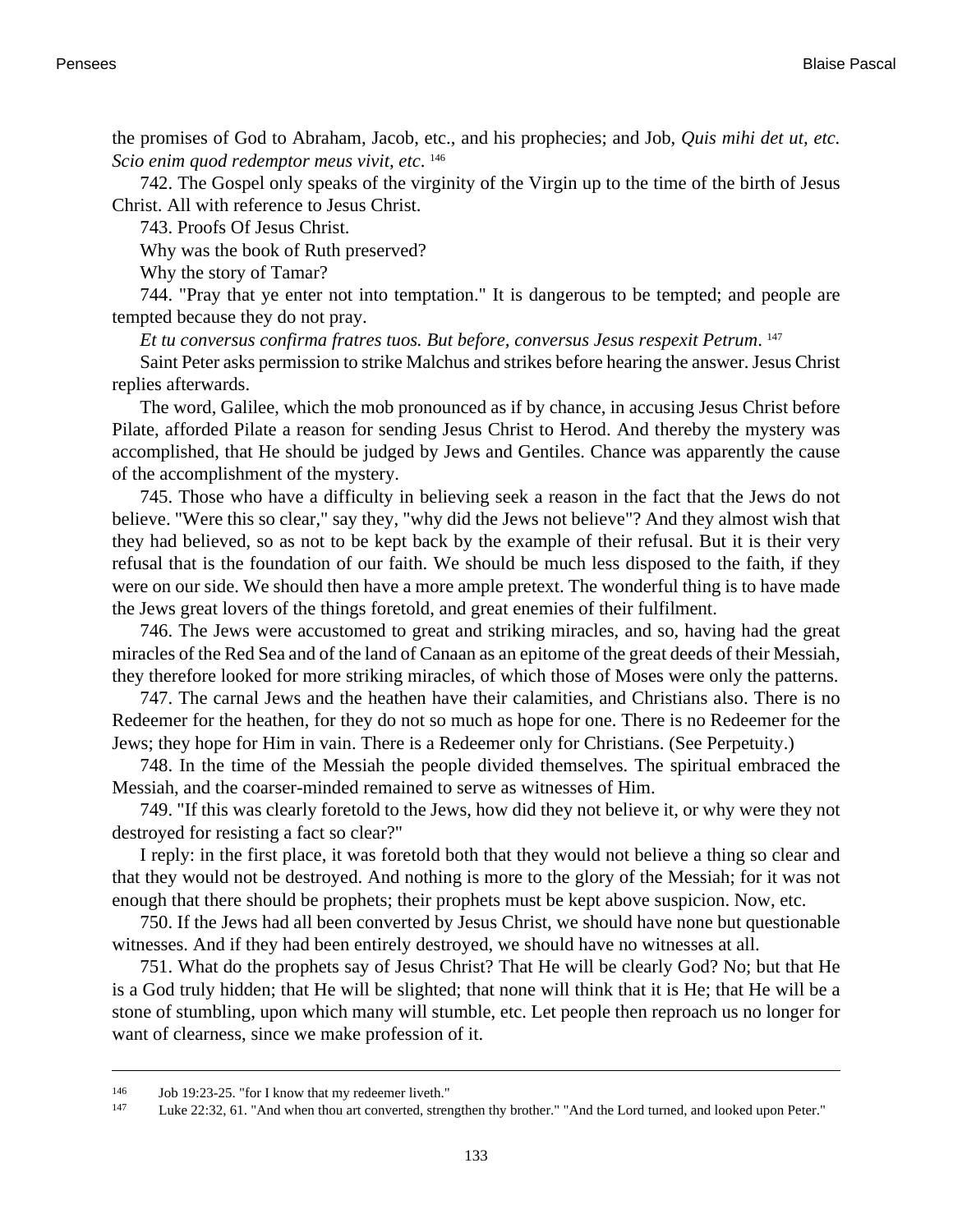But, it is said, there are obscurities. And without that, no one would have stumbled over Jesus Christ, and this is one of the formal pronouncements of the prophets: *Excaeca*... 148

752. Moses first teaches the Trinity, original sin, the Messiah.

David: a great witness; a king, good, merciful, a beautiful soul, a sound mind, powerful. He prophesies, and his wonder comes to pass. This is infinite.

He had only to say that he was the Messiah, if he had been vain; for the prophecies are clearer about him than about Jesus Christ. And the same with Saint John.

753. Herod was believed to be the Messiah. He had taken away the sceptre from Judah but he was not of Judah. This gave rise to a considerable sect.

Curse of the Greeks upon those who count three periods of time.

In what way should the Messiah come, seeing that through Him the sceptre was to be eternally in Judah and at His coming the sceptre was to be taken away from Judah?

In order to effect that seeing they should not see, and hearing they should not understand, nothing could be better done.

754. *Homo existens te Deum facit*. 149 *Scriptum est, Dii estis, et non potest solvi Scriptura*. 150 *Haec infirmitas non est ad vitam et est ad mortem*. 151 *Lazarus dormit, et deinde dixit: Lazarus mortuus est*. 152

755. The apparent discrepancy of the Gospels.

756. What can we have but reverence for a man who foretells plainly things which come to pass, and who declares his intention both to blind and to enlighten, and who intersperses obscurities among the clear things which come to pass?

757. The time of the first advent was foretold; the time of the second is not so; because the first was to be obscure, and the second is to be brilliant and so manifest that even His enemies will recognise it. But, as He was first to come only in obscurity and to be known only of those who searched the Scriptures.

758. God, in order to cause the Messiah to be known by the good and not to be known by the wicked, made Him to be foretold in this manner. If the manner of the Messiah had been clearly foretold, there would have been no obscurity, even for the wicked. If the time had been obscurely foretold, there would have been obscurity, even for the good. For their goodness of heart would not have made them understand, for instance, that the closed mem signifies six hundred years. But that time has been clearly foretold, and the manner in types.

By this means, the wicked, taking the promised blessings for material blessings, have fallen into error, in spite of the clear prediction of the time; and the good have not fallen in error. For the understanding of the promised blessings depends on the heart, which calls good that which it loves; but the understanding of the promised time does not depend on the heart. And thus the clear prediction of the time, and the obscure prediction of the blessings, deceive the wicked alone.

759. Either the Jews or the Christians must be wicked.

<sup>148</sup> [Is. 6:10. "](http://www.ccel.org/b/bible/asv/xml/asv.Isa.6.xml#Isa.6.10)Shut their eyes."

<sup>&</sup>lt;sup>149</sup> "The man who exists makes you God."<br><sup>150</sup> "It is written: 'You are Gods' Ps. 80:6)

<sup>&</sup>quot;It is written: 'You are Gods'[\( Ps. 80:6](http://www.ccel.org/b/bible/asv/xml/asv.Ps.80.xml#Ps.80.6)), and the Scripture cannot be made naught of."

<sup>151</sup> "This weakness is not for life; it is for death."

<sup>152</sup> [John 11:11, 14. "](http://www.ccel.org/b/bible/asv/xml/asv.John.11.xml#John.11.11 Bible:John.11.14)'Lazarus sleeps,' and later it says: 'Lazarus is dead.'"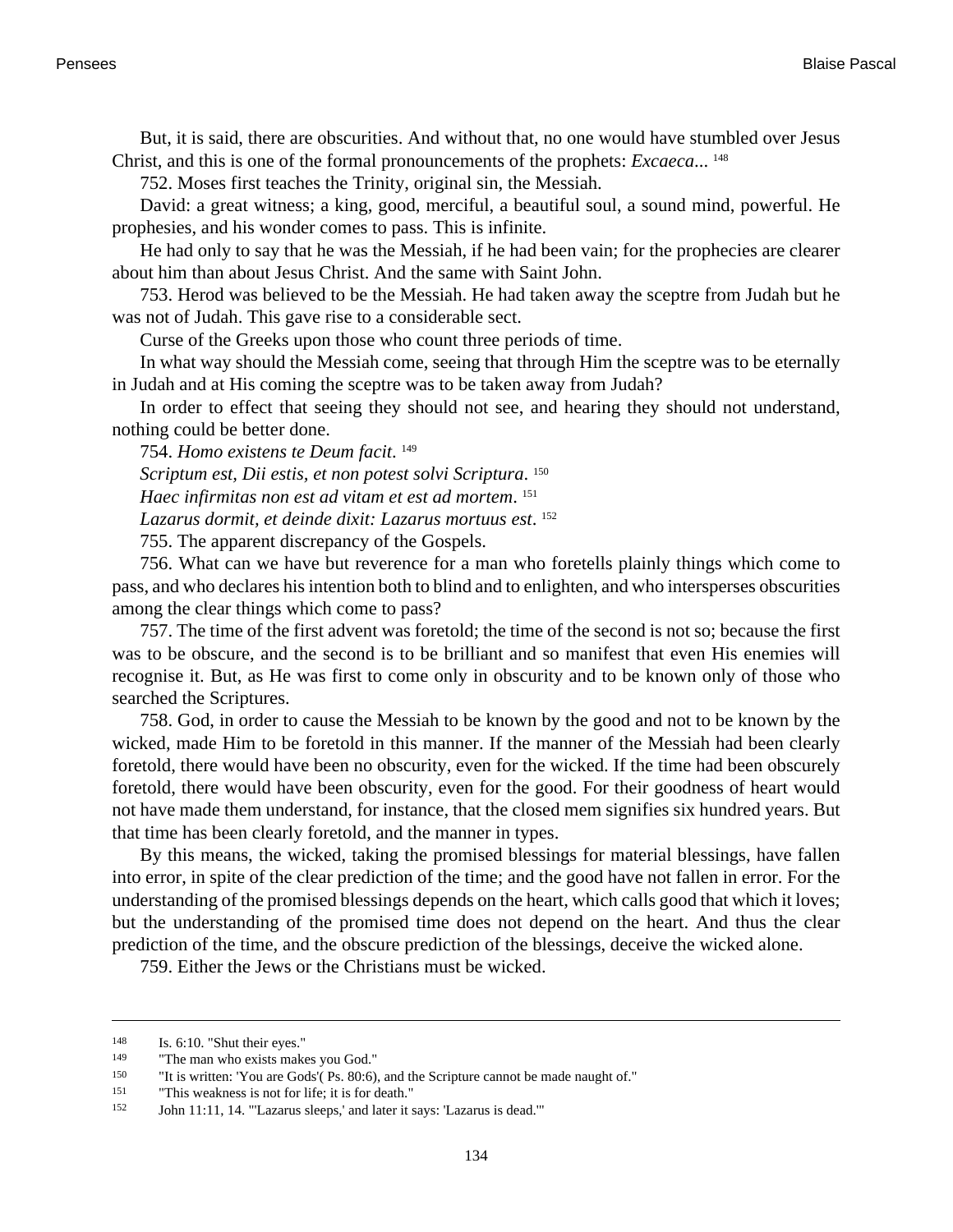760. The Jews reject Him, but not all. The saints receive Him, and not the carnal-minded. And so far is this from being against His glory, that it is the last touch which crowns it. For their argument, the only one found in all their writings, in the Talmud and in the Rabbinical writings, amounts only to this, that Jesus Christ has not subdued the nations with sword in hand, gladium tuum, potentissime. <sup>153</sup> (Is this all they have to say? Jesus Christ has been slain, say they. He has failed. He has not subdued the heathen with His might. He has not bestowed upon us their spoil. He does not give riches. Is this all they have to say? It is in this respect that He is lovable to me. I would not desire Him whom they fancy.) It is evident that it is only His life which has prevented them from accepting Him; and through this rejection they are irreproachable witnesses, and, what is more, they thereby accomplish the prophecies.

By means of the fact that this people have not accepted Him, this miracle here has happened. The prophecies were the only lasting miracles which could be wrought, but they were liable to be denied.

761. The Jews, in slaying Him in order not to receive Him as the Messiah, have given Him the final proof of being the Messiah.

And in continuing not to recognise Him, they made themselves irreproachable witnesses. Both in slaying Him and in continuing to deny Him, they have fulfilled the prophecies ([Is. 60;](http://www.ccel.org/b/bible/asv/xml/asv.Isa..xml#Isa..) [Ps. 71](http://www.ccel.org/b/bible/asv/xml/asv.Ps..xml#Ps..)).

762. What could the Jews, His enemies, do? If they receive Him, they give proof of Him by their reception; for then the guardians of the expectation of the Messiah receive Him. If they reject Him, they give proof of Him by their rejection.

763. The Jews, in testing if He were God, have shown that He was man.

764. The Church has had as much difficulty in showing that Jesus Christ was man, against those who denied it, as in showing that He was God; and the probabilities were equally great.

765. Source of contradictions.—A God humiliated, even to the death on the cross; a Messiah triumphing over death by his own death. Two natures in Jesus Christ, two advents, two states of man's nature.

766. Types.—Saviour, father, sacrificer, offering, food, king, wise, law-giver, afflicted, poor, having to create a people whom He must lead and nourish and bring into His land...

Jesus Christ. Offices.—He alone had to create a great people, elect, holy, and chosen; to lead, nourish, and bring it into the place of rest and holiness; to make it holy to God; to make it the temple of God; to reconcile it to, and, save it from, the wrath of God; to free it from the slavery of sin, which visibly reigns in man; to give laws to this people, and engrave these laws on their heart; to offer Himself to God for them, and sacrifice Himself for them; to be a victim without blemish, and Himself the sacrificer, having to offer Himself, His body, and His blood, and yet to offer bread and wine to God...

Ingrediens mundum. <sup>154</sup>

"Stone upon stone."

What preceded and what followed. All the Jews exist still and are wanderers.

767. Of all that is on earth, He partakes only of the sorrows, not of the joys. He loves His neighbours, but His love does not confine itself within these bounds, and overflows to His own enemies, and then to those of God.

<sup>153</sup> [Ps. 44:4. G](http://www.ccel.org/b/bible/asv/xml/asv.Ps.44.xml#Ps.44.4)ladio tuo- "Thy sword, O most mighty."

<sup>154</sup> [Heb. 10:5. "](http://www.ccel.org/b/bible/asv/xml/asv.Heb.10.xml#Heb.10.5)When he cometh into the world."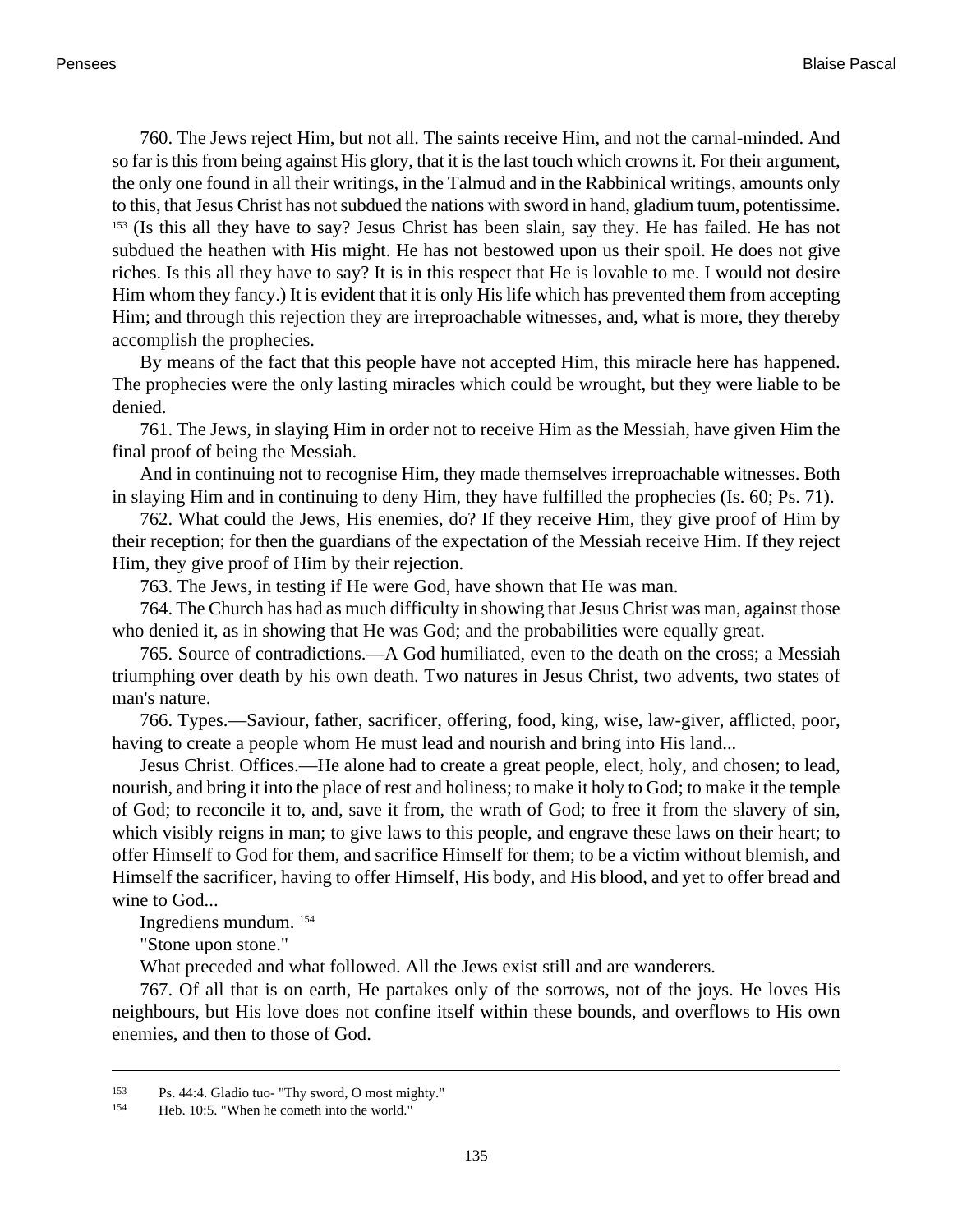768. Jesus Christ typified by Joseph, the beloved of his father, sent by his father to see his brethren, etc., innocent, sold by his brethren for twenty pieces of silver, and thereby becoming their lord, their saviour, the saviour of strangers and the saviour of the world; which had not been but for their plot to destroy him, their sale and their rejection of him.

In prison, Joseph innocent between two criminals; Jesus Christ on the cross between two thieves. Joseph foretells freedom to the one, and death to the other, from the same omens. Jesus Christ saves the elect, and condemns the outcast for the same sins. Joseph foretells only; Jesus Christ acts. Joseph asks him who will be saved to remember him, when he comes into his glory; and he whom Jesus Christ saves asks that He will remember him, when He comes into His kingdom.

769. The conversion of the heathen was only reserved for the grace of the Messiah. The Jews have been so long in opposition to them without success; all that Solomon and the prophets said has been useless. Sages, like Plato and Socrates, have not been able to persuade them.

770. After many persons had gone before, Jesus Christ at last came to say: "Here am I, and this is the time. That which the prophets have said was to come in the fullness of time, I tell you my apostles will do. The Jews shall be cast out. Jerusalem shall be soon destroyed. And the heathen shall enter into the knowledge of God. My apostles shall do this after you have slain the heir of the vineyard."

Then the apostles said to the Jews: "You shall be accursed," (Celsus laughed at it); and to the heathen, "You shall enter into the knowledge of God." And this then came to pass.

771. Jesus Christ came to blind those who saw clearly, and to give sight to the blind; to heal the sick, and leave the healthy to die; to call to repentance, and to justify sinners, and to leave the righteous in their sins; to fill the needy, and leave the rich empty.

772. Holiness.—Effundam spiritum meum. 155 All nations were in unbelief and lust. The whole world now became fervent with love. Princes abandoned their pomp; maidens suffered martyrdom. Whence came this influence? The Messiah was come. These were the effect and sign of His coming.

773. Destruction of the Jews and heathen by Jesus Christ: *Omnes gentes venient et adorabunt* eum. <sup>156</sup> Parum est ut, <sup>157</sup> etc. Postula a me. <sup>158</sup> Adorabunt eum omnes reges. <sup>159</sup> Testes iniqui. <sup>160</sup> *Dabit maxillam percutienti*. <sup>161</sup> *Dederunt fel in escam*. 162

774. Jesus Christ for all, Moses for a nation.

The Jews blessed in Abraham: "I will bless those that bless thee." But: "All nations blessed in his seed." *Parum est ut*, <sup>163</sup> etc.

*Lumen ad revelationem gentium*. 164

Non fecit taliter omni nationi, said David, in speaking of the Law. But, in speaking of Jesus Christ, we must say: *Fecit taliter omni nationi*. <sup>165</sup> *Parum est ut*, etc., Isaiah. So it belongs to Jesus

 $155$  [Joel. 2:28.](http://www.ccel.org/b/bible/asv/xml/asv.Joel.2.xml#Joel.2.28) "I will pour out my spirit."<br> $156$  Pe 21:28. "All peoples shall come an

<sup>&</sup>lt;sup>156</sup> [Ps. 21:28.](http://www.ccel.org/b/bible/asv/xml/asv.Ps.21.xml#Ps.21.28) "All peoples shall come and worship him."<br> $\frac{157}{15}$  Is 40:6. "It is a light thing that thou shouldst be my set

<sup>&</sup>lt;sup>157</sup> [Is. 49:6. "](http://www.ccel.org/b/bible/asv/xml/asv.Isa.49.xml#Isa.49.6)It is a light thing that thou shouldst be my servant," etc.<br><sup>158</sup> Ps. 2:8, "Ask of me."

 $\frac{158}{159}$  [Ps. 2:8.](http://www.ccel.org/b/bible/asv/xml/asv.Ps.2.xml#Ps.2.8) "Ask of me."

<sup>&</sup>lt;sup>159</sup> [Ps. 71:11.](http://www.ccel.org/b/bible/asv/xml/asv.Ps.71.xml#Ps.71.11) "All kings shall fall down before him."<br> $160$  Pe. 34:11. "Witnesses rise up."

[Ps. 34:11.](http://www.ccel.org/b/bible/asv/xml/asv.Ps.34.xml#Ps.34.11) "Witnesses rise up."

<sup>161</sup> [Lam. 3:30.](http://www.ccel.org/b/bible/asv/xml/asv.Lam.3.xml#Lam.3.30) "He giveth his cheek to him that smiteth him."

<sup>&</sup>lt;sup>162</sup> [Ps. 68:22.](http://www.ccel.org/b/bible/asv/xml/asv.Ps.68.xml#Ps.68.22) Dederunt in escam meam fel. "They gave me also gall for my meat."<br><sup>163</sup> Is  $49.6$  "It is a light thing that thou shouldst be my servant" etc.

[Is. 49:6. "](http://www.ccel.org/b/bible/asv/xml/asv.Isa.49.xml#Isa.49.6)It is a light thing that thou shouldst be my servant," etc.

<sup>164</sup> [Luke 2:32.](http://www.ccel.org/b/bible/asv/xml/asv.Luke.2.xml#Luke.2.32) "A light to lighten the Gentiles."

<sup>165</sup> [Ps. 167:20.](http://www.ccel.org/b/bible/asv/xml/asv.Ps.167.xml#Ps.167.20) "He hath not dealt so with any nation."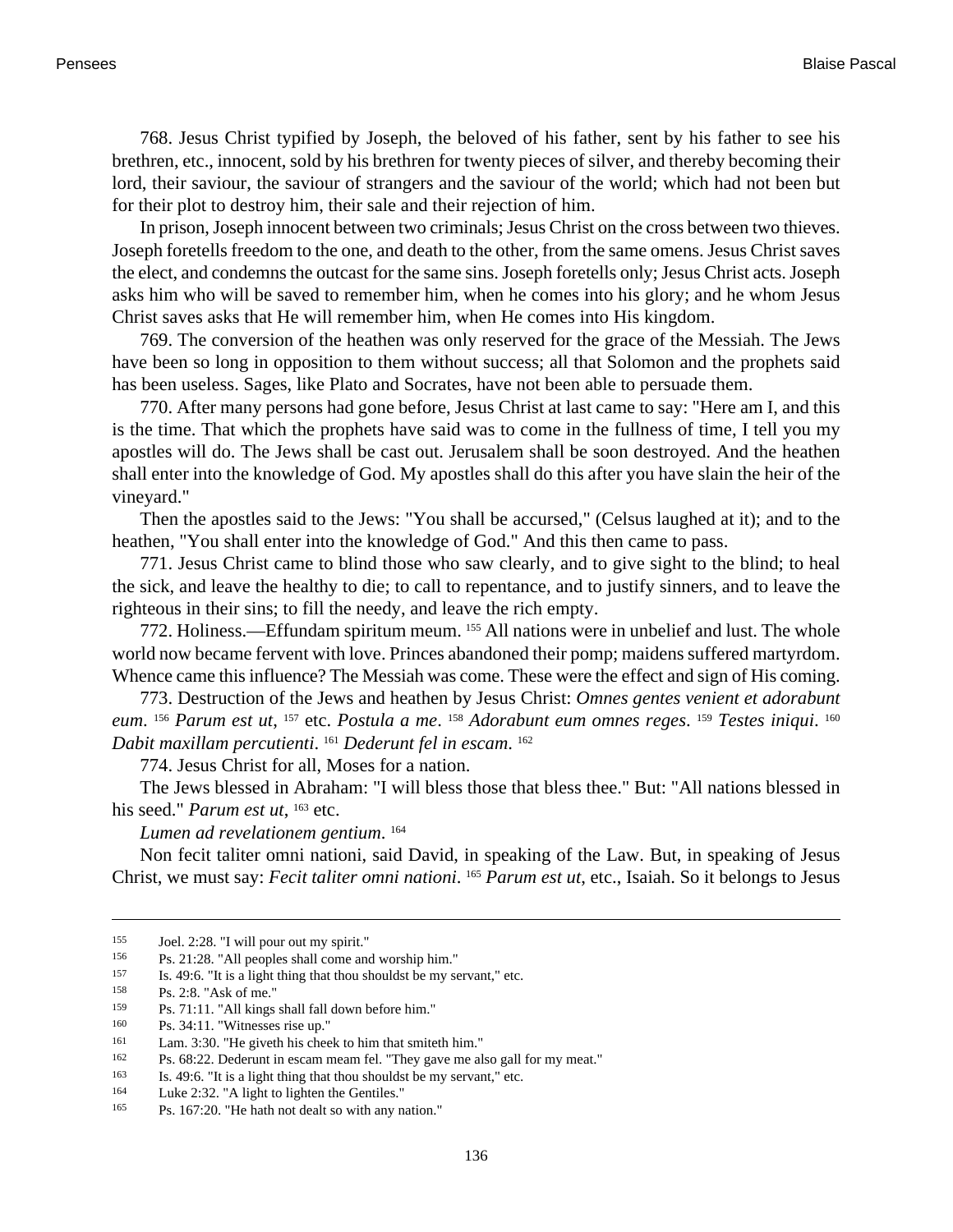Christ to be universal. Even the Church offers sacrifice only for the faithful. Jesus Christ offered that of the cross for all.

775. There is heresy in always explaining omnes by all, and heresy is not explaining it sometimes by all. *Bibite ex hoc omnes*; 166 The Huguenots are heretics in explaining it by all. *In quo omnes peccaverunt*, <sup>167</sup> the Huguenots are heretics in excepting the children of true believers. We must, then, follow the Fathers and tradition in order to know when to do so, since there is heresy to be feared on both sides.

776. *Ne timeas pusillus grex*. <sup>168</sup> *Timore et tremore*. 169 —*Quid ergo*? *Ne timeas modo timeas*. Fear not, provided you fear; but if you fear not, then fear.

*Qui me recipit, non me recipit, sed eum qui me misit*. 170

*Nemo scit, neque Filius*. 171

*Nubes lucida obumbravit*. 172

Saint John was to turn the hearts of the fathers to the children, and Jesus Christ to plant division. There is not contradiction.

777. The effects in communi and in particulari. The semi-Pelagians err in saying of in communi what is true only in particulari; and the Calvinists in saying in particulari what is true in communi. (Such is my opinion.)

778. *Omnis Judaea regio, et Jerosolmymi universi, et baptizabantur*. <sup>173</sup> Because of all the conditions of men who came there.

From these stones there can come children unto Abraham.

779. If men knew themselves, God would heal and pardon them. *Ne convertantur et sanem eos, et dimittantur eis peccata*. 174

780. Jesus Christ never condemned without hearing. To Judas: Amice, ad guid venisti? 175 To him that had not on the wedding garment, the same.

781. The types of the completeness of the Redemption, as that the sun gives light to all, indicate only completeness; but the types of exclusions, as of the Jews elected to the exclusion of the Gentiles, indicate exclusion.

"Jesus Christ the Redeemer of all." Yes, for He has offered, like a man who has ransomed all those who were willing to come to Him. If any die on the way, it is their misfortune; but, so far as He was concerned, He offered them redemption. That holds good in this example, where he who ransoms and he who prevents death are two persons, but not of Jesus Christ, who does both these things. No, for Jesus Christ, in the quality of Redeemer, is not perhaps Master of all; and thus, in so far as it is in Him, He is the Redeemer of all.

<sup>166</sup> [Matt. 26:27.](http://www.ccel.org/b/bible/asv/xml/asv.Matt.26.xml#Matt.26.27) "Drink ye all of it."<br>167 Dom 5:12 "for that all have sin

<sup>&</sup>lt;sup>167</sup> [Rom. 5:12.](http://www.ccel.org/b/bible/asv/xml/asv.Rom.5.xml#Rom.5.12) "for that all have sinned."<br><sup>168</sup> Luke 12:32. "Fear not little flock."

<sup>&</sup>lt;sup>168</sup> [Luke 12:32. "](http://www.ccel.org/b/bible/asv/xml/asv.Luke.12.xml#Luke.12.32)Fear not little flock."<br>
<sup>169</sup> Phil 2:12 "With fear and tremblin

<sup>&</sup>lt;sup>169</sup> [Phil. 2:12. "](http://www.ccel.org/b/bible/asv/xml/asv.Phil.2.xml#Phil.2.12)With fear and trembling."<br><sup>170</sup> Mark 9:37. "Whosoever receive the

<sup>170</sup> [Mark 9:37.](http://www.ccel.org/b/bible/asv/xml/asv.Mark.9.xml#Mark.9.37) "Whosoever receiveth me, receiveth not me, but him that sent me."<br>171 Mark 13:32 "No one knows, poither the Son, but the Eather."

[Mark 13:32. "](http://www.ccel.org/b/bible/asv/xml/asv.Mark.13.xml#Mark.13.32)No one knows, neither the Son, but the Father."

<sup>&</sup>lt;sup>172</sup> "Clouds shadowed over the light."<br> $173$  Mark 1:5 "All the land of Judaea

[Mark 1:5. "](http://www.ccel.org/b/bible/asv/xml/asv.Mark.1.xml#Mark.1.5)All the land of Judaea, and they of Jerusalem, and were all baptized of him."

<sup>174</sup> [Mark 4:12.](http://www.ccel.org/b/bible/asv/xml/asv.Mark.4.xml#Mark.4.12) "Lest they should be converted, and their sins should be forgiven them."

<sup>175</sup> [Matt. 26:50.](http://www.ccel.org/b/bible/asv/xml/asv.Matt.26.xml#Matt.26.50) "Friend, wherefore art thou come?"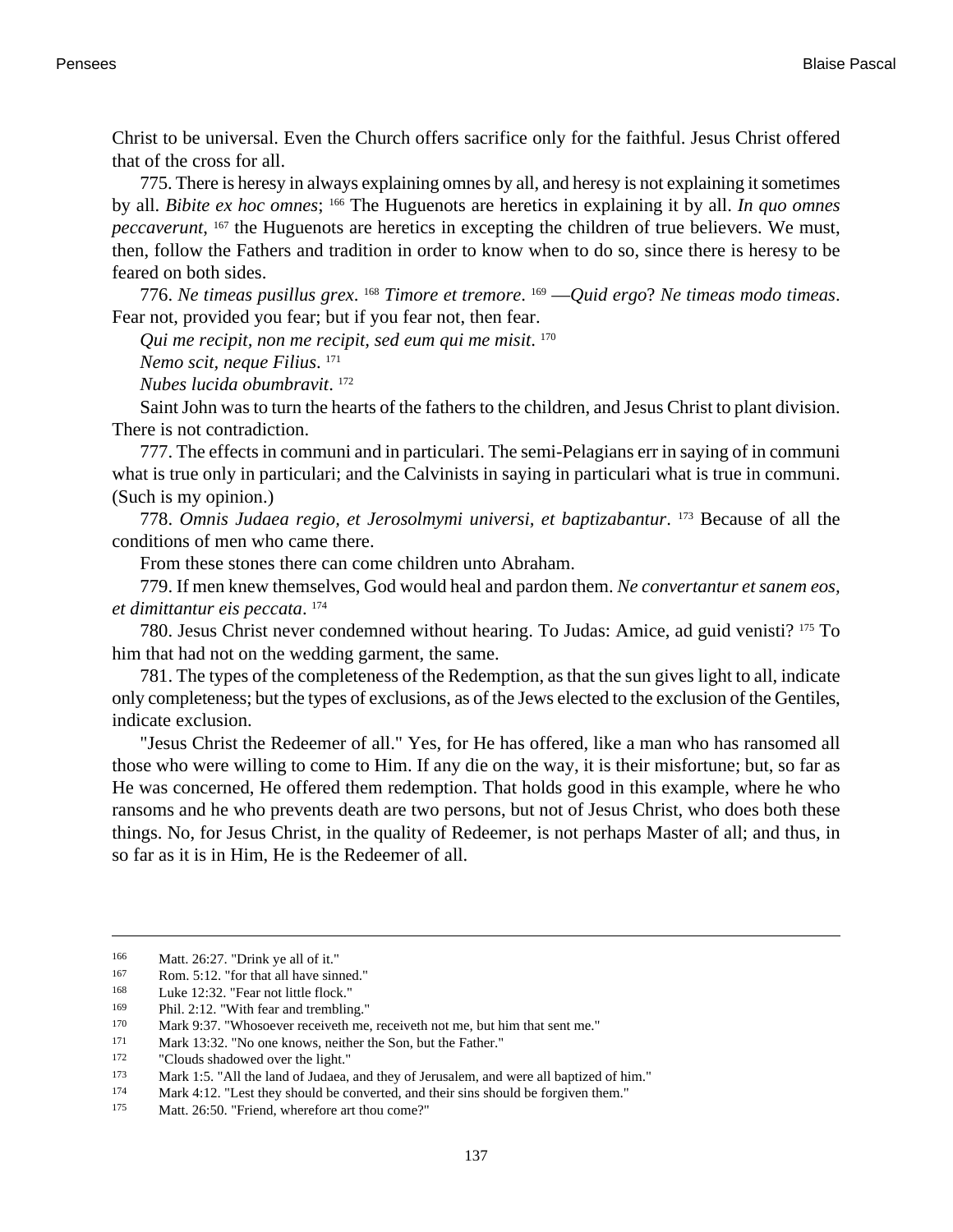When it is said that Jesus Christ did not die for all, you take undue advantage of a fault in men who at once apply this exception to themselves; and is to favour despair, instead of turning them from it to favour hope. For men thus accustom themselves in inward virtues by outward customs.

782. The victory over death. "What is a man advantaged if he gain the whole world and lose his own soul? Whosoever will save his soul, shall lose it."

"I am not come to destroy the law, but to fulfil."

"Lambs took not away the sins of the world, but I am the lamb which taketh away the sins."

"Moses hath not led you out of captivity, and made you truly free."

783.... Then Jesus Christ comes to tell men that they have no other enemies but themselves; that it is their passions which keep them apart from God; that He comes to destroy these, and give them His grace, so as to make of them all one Holy Church; that He comes to bring back into this Church the heathen and Jews; that He comes to destroy the idols of the former and the superstition of the latter. To this all men are opposed, not only from the natural opposition of lust; but, above all, the kings of the earth, as had been foretold, join together to destroy this religion at its birth. (Proph.: *Quare fremuerunt gentes... reges terrae... adversus Christum*.) <sup>176</sup>

All that is great on earth is united together; the learned, the wise, the kings. The first write; the second condemn; the last kill. And notwithstanding all these oppositions, these men, simple and weak, resist all these powers, subdue even these kings, these learned men and these sages, and remove idolatry from all the earth. And all this is done by the power which had foretold it.

784. Jesus Christ would not have the testimony of devils, nor of those who were not called, but of God and John the Baptist.

785. I consider Jesus Christ in all persons and in ourselves: Jesus Christ as a Father in His Father, Jesus Christ as a Brother in His Brethren, Jesus Christ as poor in the poor, Jesus Christ as rich in the rich, Jesus Christ as Doctor and Priest in priests, Jesus Christ as Sovereign in princes, etc. For by His glory He is all that is great, being God; and by His mortal life He is all that is poor and abject. Therefore He has taken this unhappy condition, so that He could be in all persons and the model of all conditions.

786. Jesus Christ is an obscurity (according to what the world calls obscurity), such that historians, writing only of important matters of states, have hardly noticed Him.

787. On the fact that neither Josephus, nor Tacitus, nor other historians have spoken of Jesus Christ.—So far is this from telling against Christianity that, on the contrary, it tells for it. For it is certain that Jesus Christ has existed; that His religion has made a great talk; and that these persons were not ignorant of it. Thus it is plain that they purposely concealed it, or that, if they did speak of it, their account has been suppressed or changed.

788. "I have reserved me seven thousand." I love the worshippers unknown to the world and to the very prophets.

789. As Jesus Christ remained unknown among men, so His truth remains among common opinions without external difference. Thus the Eucharist among ordinary bread.

790. Jesus would not be slain without the forms of justice; for it is far more ignominious to die by justice than by an unjust sedition.

791. The false justice of Pilate only serves to make Jesus Christ suffer; for he causes Him to be scourged by his false justice, and afterwards puts Him to death. It would have been better to

<sup>176</sup> [Ps. 2:1, 2.](http://www.ccel.org/b/bible/asv/xml/asv.Ps.2.xml#Ps.2.1 Bible:Ps.2.2) "Why do the heathen rage... and the rulers of the earth... against the Lord."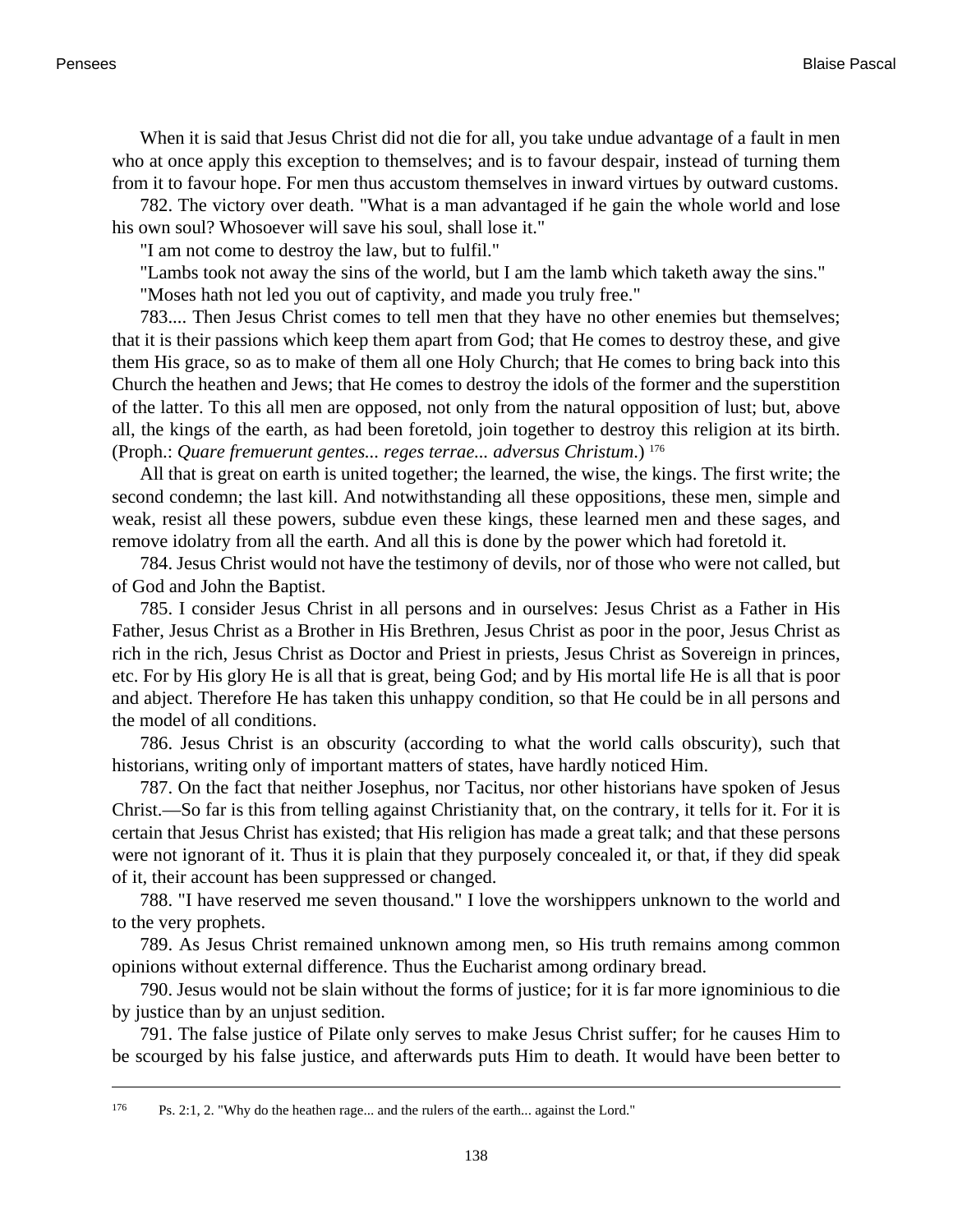have put Him to death at once. Thus it is with the falsely just. They do good and evil works to please the world, and to show that they are not altogether of Jesus Christ; for they are ashamed of Him. And at last, under great temptation and on great occasions, they kill Him.

792. What man ever had more renown? The whole Jewish people foretell Him before His coming. The Gentile people worship Him after His coming. The two peoples, Gentile and Jewish, regard Him as their centre.

And yet what man enjoys this renown less? Of thirty-three years, He lives thirty without appearing. For three years He passes as an impostor; the priests and the chief people reject Him; His friends and His nearest relatives despise Him. Finally, He dies, betrayed by one of His own disciples, denied by another, and abandoned by all.

What part, then, has He in this renown? Never had man so much renown; never had man more ignominy. All that renown has served only for us, to render us capable of recognising Him; and He had none of it for Himself.

793. The infinite distance between body and mind is a symbol of the infinitely more infinite distance between mind and charity; for charity is supernatural.

All the glory of greatness has no lustre for people who are in search of understanding.

The greatness of clever men is invisible to kings, to the rich, to chiefs, and to all the worldly great.

The greatness of wisdom, which is nothing if not of God, is invisible to the carnal-minded and to the clever. These are three orders differing in kind.

Great geniuses have their power, their glory, their greatness, their victory, their lustre, and have no need of worldly greatness, with which they are not in keeping. They are seen, not by the eye, but by the mind; this is sufficient.

The saints have their power, their glory, their victory, their lustre, and need no worldly or intellectual greatness, with which they have no affinity; for these neither add anything to them, nor take away anything from them. They are seen of God and the angels, and not of the body, nor of the curious mind. God is enough for them.

Archimedes, apart from his rank, would have the same veneration. He fought no battles for the eyes to feast upon; but he has given his discoveries to all men. Oh! how brilliant he was to the mind!

Jesus Christ, without riches and without any external exhibition of knowledge, is in His own order of holiness. He did not invent; He did not reign. But He was humble, patient, holy, holy to God, terrible to devils, without any sin. Oh! in what great pomp and in what wonderful splendour He is come to the eyes of the heart, which perceive wisdom!

It would have been useless for Archimedes to have acted the prince in his books on geometry, although he was a prince.

It would have been useless for our Lord Jesus Christ to come like a king, in order to shine forth in His kingdom of holiness. But He came there appropriately in the glory of His own order.

It is most absurd to take offence at the lowliness of Jesus Christ, as if His lowliness were in the same order as the greatness which He came to manifest. If we consider this greatness in His life, in His passion, in His obscurity, in His death, in the choice of His disciples, in their desertion, in His secret resurrection, and the rest, we shall see it to be so immense that we shall have no reason for being offended at a lowliness which is not of that order.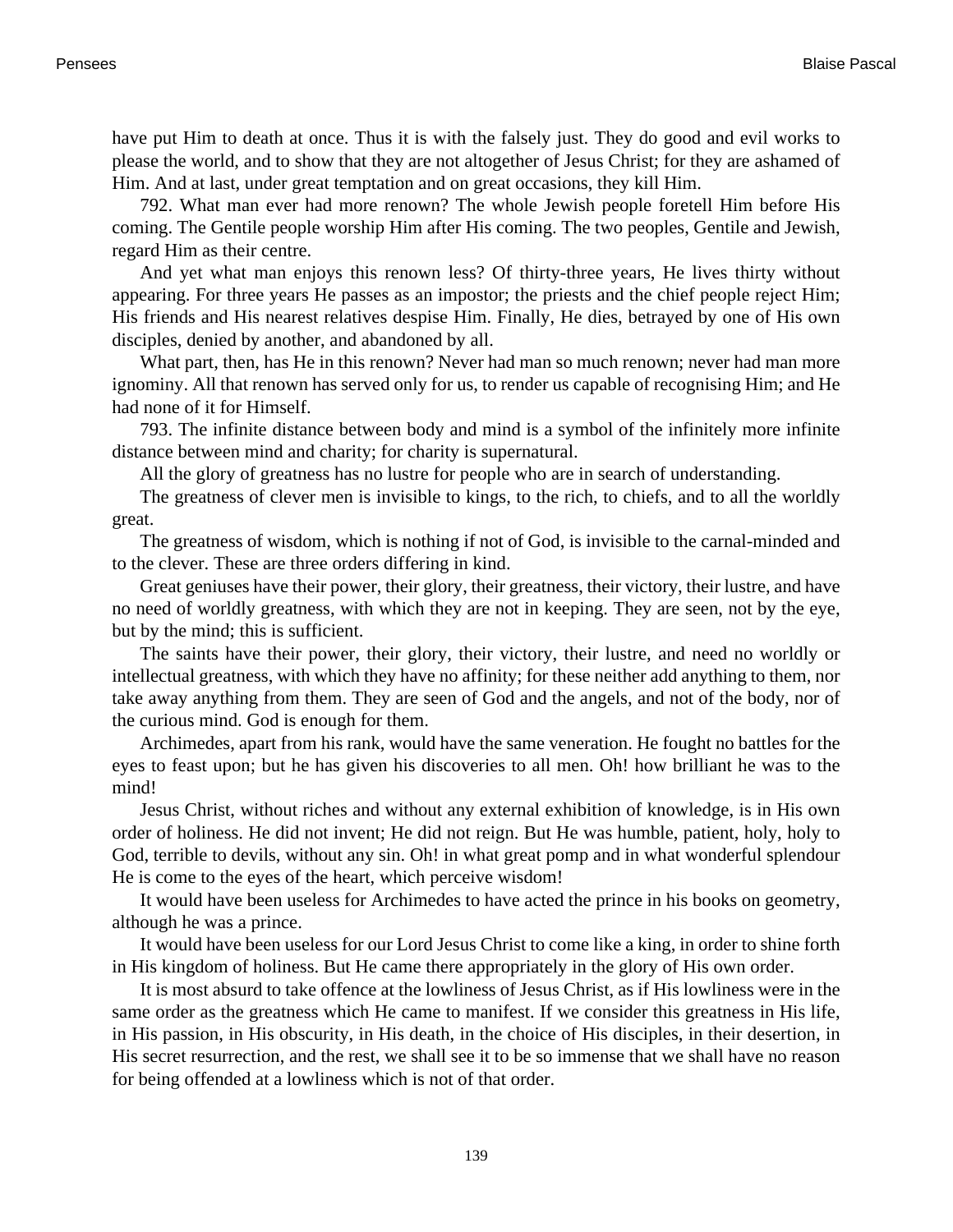But there are some who can only admire worldly greatness, as though there were no intellectual greatness; and others who only admire intellectual greatness, as though there were not infinitely higher things in wisdom.

All bodies, the firmament, the stars, the earth and its kingdoms, are not equal to the lowest mind; for mind knows all these and itself; and these bodies nothing.

All bodies together, and all minds together, and all their products, are not equal to the least feeling of charity. This is of an order infinitely more exalted.

From all bodies together, we cannot obtain one little thought; this is impossible and of another order. From all bodies and minds, we cannot produce a feeling of true charity; this is impossible and of another and supernatural order.

794. Why did Jesus Christ not come in a visible manner, instead of obtaining testimony of Himself from preceding prophecies? Why did He cause Himself to be foretold in types?

795. If Jesus Christ had only come to sanctify, all Scripture and all things would tend to that end; and it would be quite easy to convince unbelievers. If Jesus Christ had only come to blind, all His conduct would be confused; and we would have no means of convincing unbelievers. But as He came in *sanctificationem et in scandalum*, <sup>177</sup> as Isaiah says, we cannot convince unbelievers, and they cannot convince us. But by this very fact we convince them; since we say that in His whole conduct there is no convincing proof on one side or the other.

796. Jesus Christ does not say that He is not of Nazareth, in order to leave the wicked in their blindness; nor that He is not Joseph's son.

797. Proofs of Jesus Christ.—Jesus Christ said great things so simply that it seems as though He had not thought them great; and yet so clearly that we easily see what He thought of them. This clearness, joined to this simplicity, is wonderful.

798. The style of the gospel is admirable in so many ways, and among the rest in hurling no invectives against the persecutors and enemies of Jesus Christ. For there is no such invective in any of the historians against Judas, Pilate, or any of the Jews.

If this moderation of the writers of the Gospels had been assumed, as well as many other traits of so beautiful a character, and they had only assumed it to attract notice, even if they had not dared to draw attention to it themselves, they would not have failed to secure friends who would have made such remarks to their advantage. But as they acted thus without pretence and from wholly disinterested motives, they did not point it out to any one; and I believe that many such facts have not been noticed till now, which is evidence of the natural disinterestedness with which the thing has been done.

799. An artisan who speaks of wealth, a lawyer who speaks of war, of royalty, etc.; but the rich man rightly speaks of wealth, a king speaks indifferently of a great gift he has just made, and God rightly speaks of God.

800. Who has taught the evangelists the qualities of a perfectly heroic soul, that they paint it so perfectly in Jesus Christ? Why do they make Him weak in His agony? Do they not know how to paint a resolute death? Yes, for the same Saint Luke paints the death of Saint Stephen as braver than that of Jesus Christ.

They make Him, therefore, capable of fear, before the necessity of dying has come, and then altogether brave.

<sup>177</sup> [Is. 8:14.](http://www.ccel.org/b/bible/asv/xml/asv.Isa.8.xml#Isa.8.14) "For a sanctuary and for a rock of offence."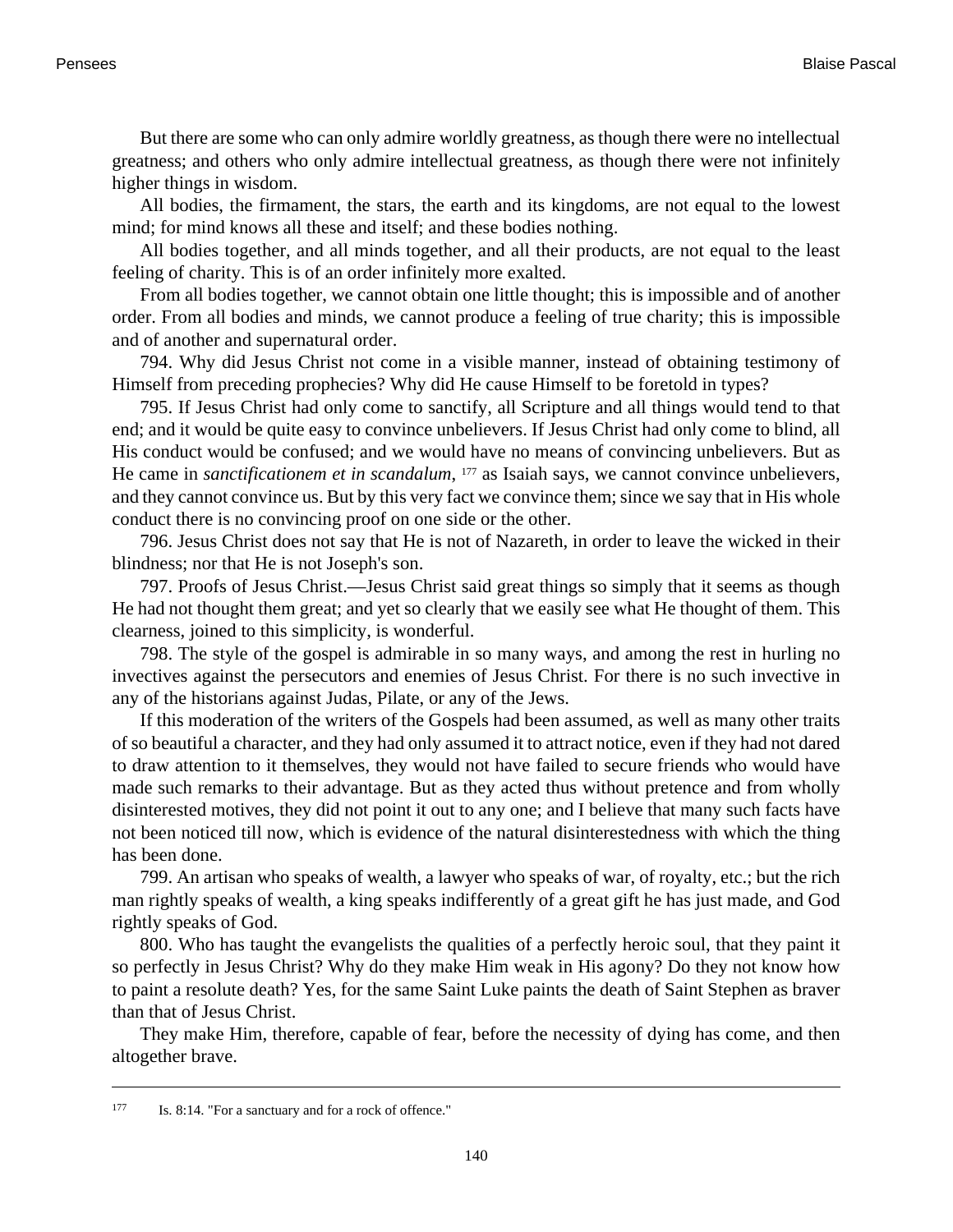But when they make Him so troubled, it is when He afflicts Himself; and when men afflict Him, He is altogether strong.

801. Proof of Jesus Christ.—The supposition that the apostles were impostors is very absurd. Let us think it out. Let us imagine those twelve men, assembled after the death of Jesus Christ, plotting to say that He was risen. By this they attack all the powers. The heart of man is strangely inclined to fickleness, to change, to promises, to gain. However little any of them might have been led astray by all these attractions, nay more, by the fear of prisons, tortures, and death, they were lost. Let us follow up this thought.

802. The apostles were either deceived or deceivers. Either supposition has difficulties; for it is not possible to mistake a man raised from the dead...

While Jesus Christ was with them, He could sustain them. But, after that, if He did not appear to them, who inspired them to act?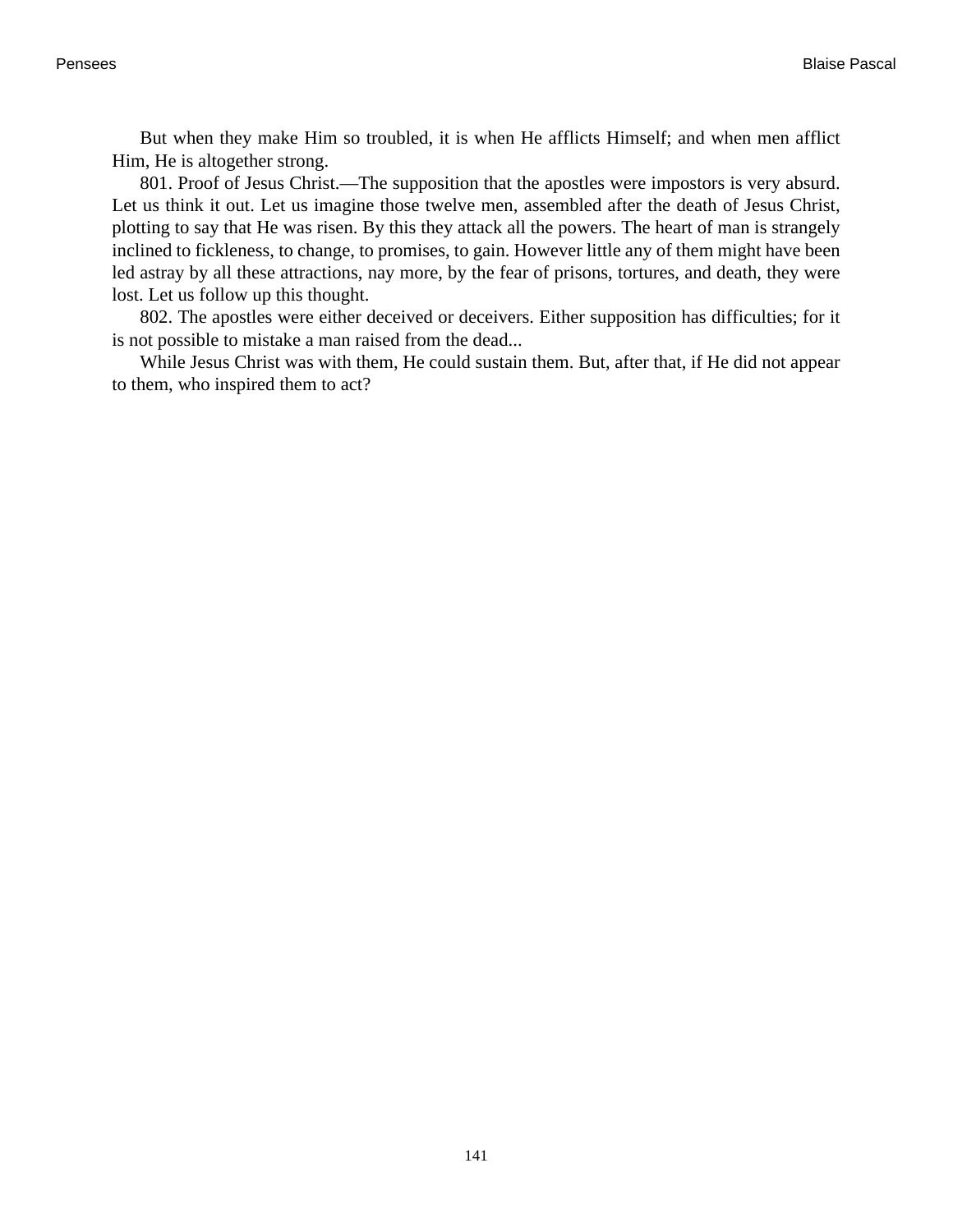## **SECTION XIII: THE MIRACLES**

803. The beginning.—Miracles enable us to judge of doctrine, and doctrine enables us to judge of miracles.

There are false miracles and true. There must be a distinction, in order to know them; otherwise they would be useless. Now they are not useless; on the contrary, they are fundamental. Now the rule which is given to us must be such that it does not destroy the proof which the true miracles give of the truth, which is the chief end of the miracles.

<span id="page-145-1"></span><span id="page-145-0"></span>Moses has given two rules: that the prediction does not come to pass [\(Deut. 18.](http://www.ccel.org/b/bible/asv/xml/asv.Deut..xml#Deut..)), and that they do not lead to idolatry ([Deut. 13](http://www.ccel.org/b/bible/asv/xml/asv.Deut..xml#Deut..).); and Jesus Christ one.

If doctrine regulates miracles, miracles are useless for doctrine.

If miracles regulate...

Objection to the rule.—The distinction of the times. One rule during the time of Moses, another at present.

804. Miracle.—It is an effect, which exceeds the natural power of the means which are employed for it; and what is not a miracle is an effect, which does not exceed the natural power of the means which are employed for it. Thus, those who heal by invocation of the devil do not work a miracle; for that does not exceed the natural power of the devil. But...

805. The two fundamentals; one inward, the other outward; grace and miracles; both supernatural.

806. Miracles and truth are necessary, because it is necessary to convince the entire man, in body and soul.

807. In all times, either men have spoken of the true God, or the true God has spoken to men.

808. Jesus Christ has verified that He was the Messiah, never in verifying His doctrine by Scripture and the prophecies, but always by His miracles.

He proves by a miracle that He remits sins.

Rejoice not in your miracles, said Jesus Christ, but because your names are written in heaven. If they believe not Moses, neither will they believe one risen from the dead.

Nicodemus recognises by His miracles that His teaching is of God. *Scimus quia venisti a Deo magister; nemo enim potest haec signa facere quae tu facis nisi Deus fuerit cum eo*. <sup>178</sup> He does not judge of the miracles by the teaching, but of the teaching by the miracles.

The Jews had a doctrine of God as we have one of Jesus Christ, and confirmed by miracles. They were forbidden to believe every worker of miracles; and they were further commanded to have recourse to the chief priests and to rely on them.

And thus, in regard to their prophets, they had all those reasons which we have for refusing to believe the workers of miracles.

<span id="page-145-3"></span><span id="page-145-2"></span>And yet they were very sinful in rejecting the prophets and Jesus Christ because of their miracles; and they would not have been culpable, if they had not seen the miracles. Nisi fecissem... peccatum non haberent. 179 Therefore all belief rests upon miracles.

<sup>178</sup> [John 3:2.](http://www.ccel.org/b/bible/asv/xml/asv.John.3.xml#John.3.2) "We know that thou art a teacher come from God; for no man can do these miracles that thou doest, except God be with him."

<sup>179</sup> [John. 15:24](http://www.ccel.org/b/bible/asv/xml/asv.John.15.xml#John.15.24) "If I had not done... they had not had sin."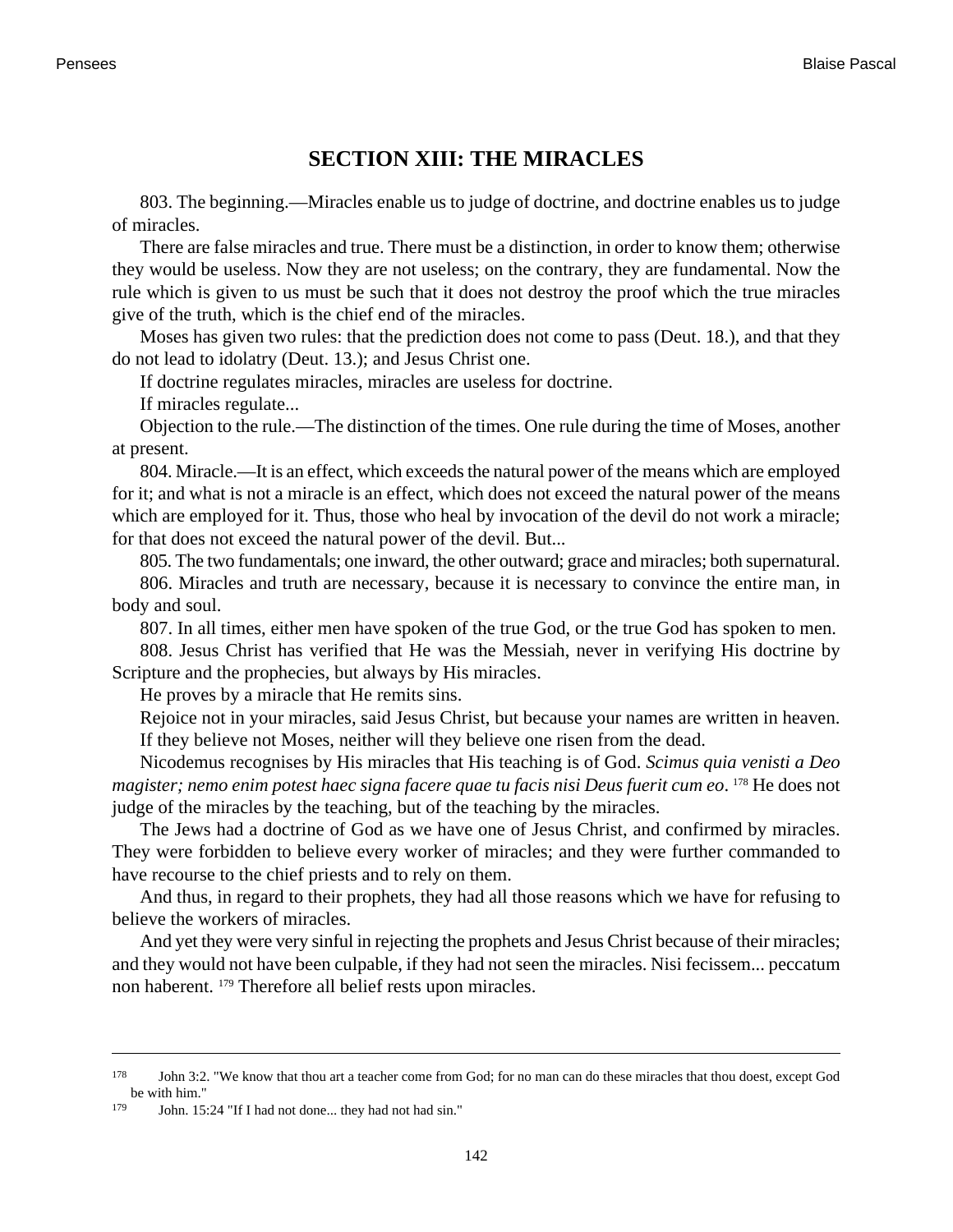Prophecy is not called miracle; as Saint John speaks of the first miracle in Cana and then of what Jesus Christ says to the woman of Samaria, when He reveals to her all her hidden life. Then He heals the centurion's son; and Saint John calls this "the second miracle."

809. The combinations of miracles.

810. The second miracle can suppose the first, but the first cannot suppose the second.

811. Had it not been for the miracles, there would have been no sin in not believing in Jesus Christ.

812. "I should not be a Christian, but for the miracles," said Saint Augustine.

813. Miracles.—How I hate those who make men doubt of miracles! Montaigne speaks of them as he should in two places. In one, we see how careful he is; and yet, in the other, he believes and makes sport of unbelievers.

However it may be, the Church is without proofs if they are right.

814. Montaigne against miracles.

Montaigne for miracles.

815. It is not possible to have a reasonable belief against miracles.

816. Unbelievers the most credulous. They believe the miracles of Vespasian, in order not to believe those of Moses.

817. Title: How it happens that men believe so many liars, who say that they have seen miracles, and do not believe any of those who say that they have secrets to make men immortal, or restore youth to them.—Having considered how it happens that so great credence is given to so many impostors, who say they have remedies, often to the length of men putting their lives into their hands, it has appeared to me that the true cause is that there are true remedies. For it would not be possible that there should be so many false remedies and that so much faith should be placed in them, if there were none true. If there had never been any remedy for any in, and all ills had been incurable, it is impossible that men should have imagined that they could give remedies, and still more impossible that so many others should have believed those who boasted of having remedies; in the same way as did a man boast of preventing death, no one would believe him, because there is no example of this. But as there were a number of remedies found to be true by the very knowledge of the greatest men, the belief of men is thereby induced; and, this being known to be possible, it has been therefore concluded that it was. For people commonly reason thus: "A thing is possible, therefore it is"; because the thing cannot be denied generally, since there are particular effects which are true, the people, who cannot distinguish which among these particular effects are true, believe them all. In the same way, the reason why so many false effects are credited to the moon is that there are some true, as the tide.

It is the same with prophecies, miracles, divination by dreams, sorceries, etc.

For if there had been nothing true in all this, men would have believed nothing of them; and thus, instead of concluding that there are no true miracles because there are so many false, we must, on the contrary, say that there certainly are true miracles, since there are false, and that there are false miracles only because some are true. We must reason in the same way about religion; for it would not be possible that men should have imagined so many false religions, if there had not been a true one. The objection to this is that savages have a religion; but the answer is that they have heard the true spoken of, as appears by the Deluge, circumcision, the cross of Saint Andrew, etc.

818. Having considered how it comes that there are so many false miracles, false revelations, sorceries, etc., it has seemed to me that the true cause is that there are some true; for it would not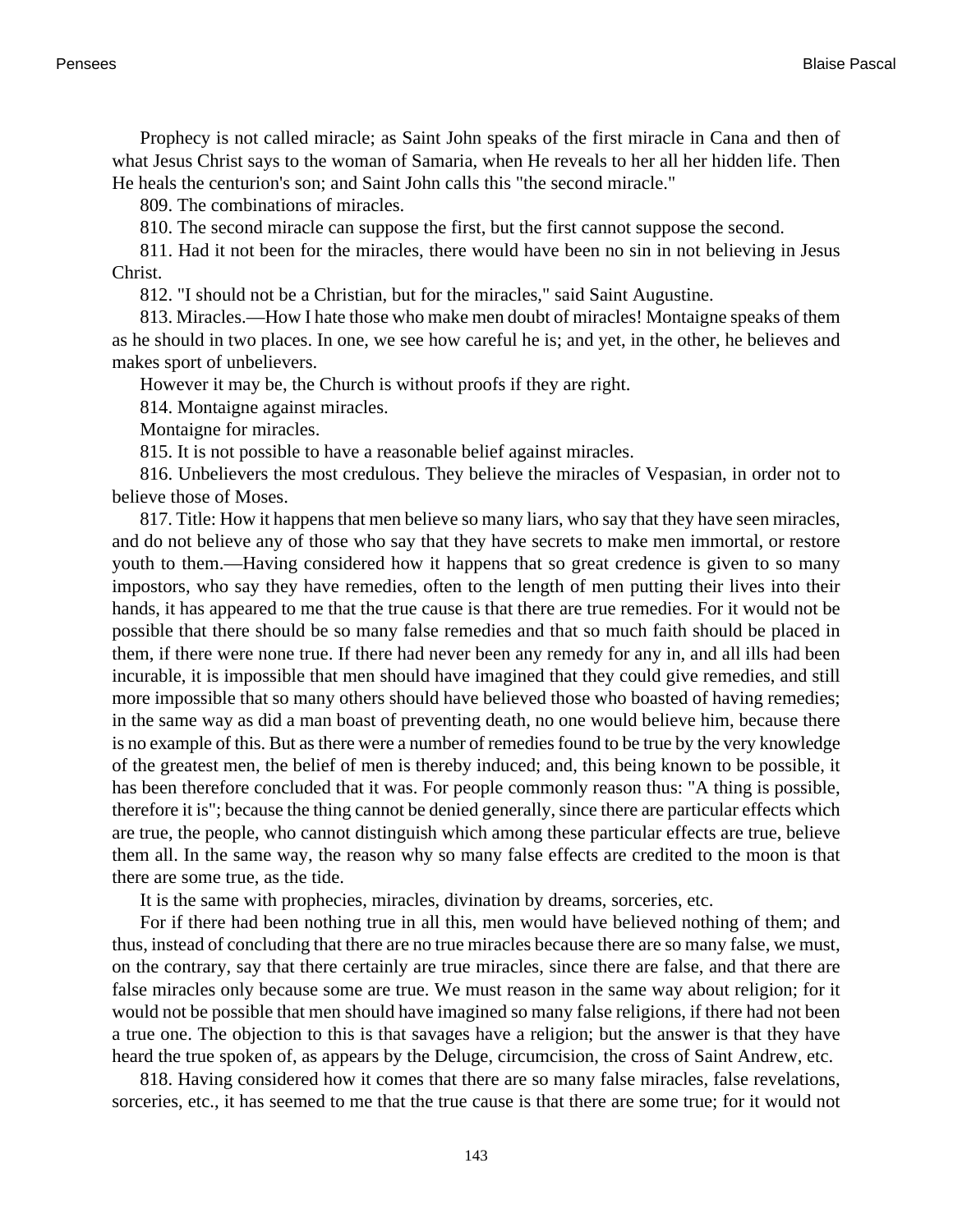be possible that there should be so many false miracles, if there were none true, nor so many false revelations, if there were none true, nor so many false religions, if there were not one true. For if there had never been all this, it is almost impossible that men should have imagined it, and still more impossible that so many others should have believed it. But as there have been very great things true, and as they have been believed by great men, this impression has been the cause that nearly everybody is rendered capable of believing also the false. And thus, instead of concluding that there are no true miracles, since there are so many false, it must be said, on the contrary, that there are true miracles, since there are so many false; and that there are false ones only because there are true; and that in the same way there are false religions because there is one true.—Objection to this: savages have a religion. But this is because they have heard the true spoken of, as appears by the cross of Saint Andrew, the Deluge, circumcision, etc. This arises from the fact that the human mind, finding itself inclined to that side by the truth, becomes thereby susceptible of all the falsehoods of this...

<span id="page-147-3"></span><span id="page-147-1"></span><span id="page-147-0"></span>819. [Jeremiah 23:32.](http://www.ccel.org/b/bible/asv/xml/asv.Jer.23.xml#Jer.23.32) The miracles of the false prophets. In the Hebrew and Vatable they are the tricks.

<span id="page-147-2"></span>Miracle does not always signify miracle. [I Sam. 14:15](http://www.ccel.org/b/bible/asv/xml/asv.iSam.14.xml#iSam.14.15); miracle signifies fear, and is so in the Hebrew. The same evidently in [Job 33:7;](http://www.ccel.org/b/bible/asv/xml/asv.Job.33.xml#Job.33.7) and also [Isaiah 21:4;](http://www.ccel.org/b/bible/asv/xml/asv.Isa.21.xml#Isa.21.4) [Jeremiah 44:12.](http://www.ccel.org/b/bible/asv/xml/asv.Jer.44.xml#Jer.44.12) Portentum signifies simulacrum, [Jeremiah 50:38;](http://www.ccel.org/b/bible/asv/xml/asv.Jer.50.xml#Jer.50.38) and it is so in the Hebrew and Vatable. [Isaiah 8:18.](http://www.ccel.org/b/bible/asv/xml/asv.Isa.8.xml#Isa.8.18) Jesus Christ says that He and His will be in miracles.

820. If the devil favoured the doctrine which destroys him, he would be divided against himself, as Jesus Christ said. If God favoured the doctrine which destroys the Church, He would be divided against Himself. Omne regnum divisum. 180 For Jesus Christ wrought against the devil, and destroyed his power over the heart, of which exorcism is the symbolisation, in order to establish the kingdom of God. And thus He adds, *Si in digito Dei... regnum Dei ad Vos*. 181

821. There is a great difference between tempting and leading into error. God tempts, but He does not lead into error. To tempt is to afford opportunities, which impose no necessity; if men do not love God, they will do a certain thing. To lead into error is to place a man under the necessity of inferring and following out what is untrue.

822. Abraham and Gideon are above revelation. The Jews blinded themselves in judging of miracles by the Scripture. God has never abandoned His true worshippers.

I prefer to follow Jesus Christ than any other, because He has miracle, prophecy, doctrine, perpetuity, etc.

The Donatists. No miracle which obliges them to say it is the devil.

The more we particularise God, Jesus Christ, the Church.

823. If there were no false miracles, there would be certainty. If there were no rule to judge of them, miracles would be useless and there would be no reason for believing.

Now there is, humanly speaking, no human certainty, but we have reason.

<span id="page-147-5"></span><span id="page-147-4"></span>824. Either God has confounded the false miracles, or He has foretold them; and in both ways He has raised Himself above what is supernatural with respect to us, and has raised us to it.

825. Miracles serve not to convert, but to condemn. Part I-II (Q. 113, A. 10, Ad. 2.) <sup>182</sup>

<sup>180</sup> [Matt. 12:25](http://www.ccel.org/b/bible/asv/xml/asv.Matt.12.xml#Matt.12.25 Bible:Luke.11.17); [Luke 11:17.](http://www.ccel.org/b/bible/asv/xml/asv.Matt.12.xml#Matt.12.25 Bible:Luke.11.17) "Every kingdom divided against itself."

<sup>181</sup> [Luke 11:20. "](http://www.ccel.org/b/bible/asv/xml/asv.Luke.11.xml#Luke.11.20)If with the finger of God... the kingdom of God is come upon you."

<sup>182</sup> St. Thomas Aquinas, Summa Theologica.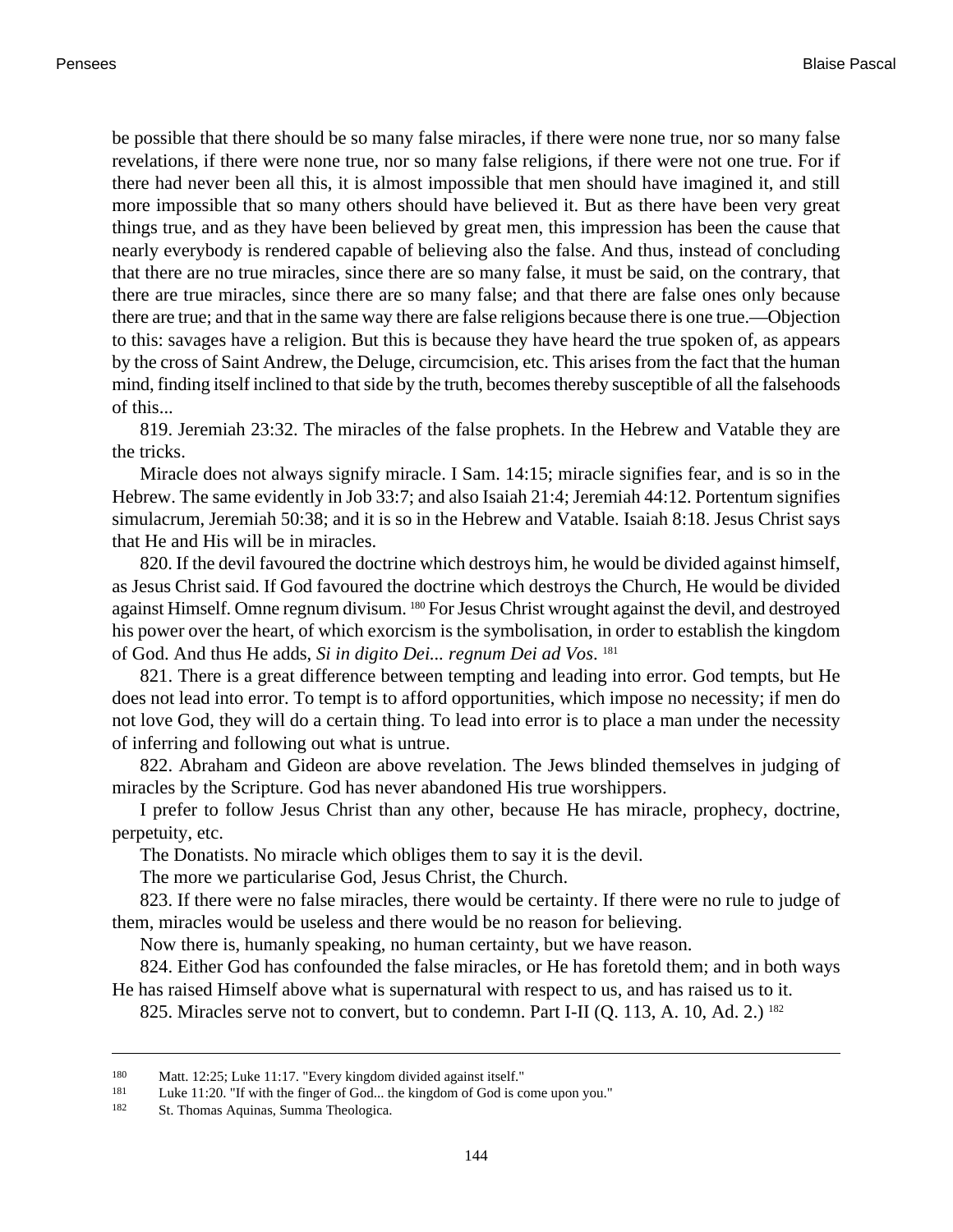826. Reasons why we do not believe.

<span id="page-148-3"></span>[John 12:37.](http://www.ccel.org/b/bible/asv/xml/asv.John.12.xml#John.12.37) *Cum autem tanta signa fecisset, non credebant in eum, ut sermo Isayae impleretur... Excaecavit*, <sup>183</sup> etc.

*Haec dixit Isaias, quando vidit gloriam ejus et locutus est de eo*. 184

*Judaei signa petunt et Graeci sapientiam quaerunt, nos autem Jesum crucifixum*. <sup>185</sup> (*Sed plenum signis, sed plenum sapientia; vos autem Christum non crucifixum et religionem sine miraculis et* sine sapientia.) <sup>186</sup>

What makes us not believe in the true miracles is want of love. John: *Sed vos non creditis, quia non estis ex ovibus*. <sup>187</sup> What makes us believe the false is want of love. Thess. 2.

The foundation of religion. It is the miracles. What then? Does God speak against miracles, against the foundations of the faith which we have in Him?

If there is a God, faith in God must exist on earth. Now the miracles of Jesus Christ are not foretold by Antichrist, but the miracles of Antichrist are foretold by Jesus Christ. And so, if Jesus Christ were not the Messiah, He would have indeed led into error. When Jesus Christ foretold the miracles of Antichrist, did He think of destroying faith in His own miracles?

Moses foretold Jesus Christ and bade to follow Him. Jesus Christ foretold Antichrist and forbade to follow him.

It was impossible that in the time of Moses men should keep their faith for Antichrist, who was unknown to them. But it is quite easy, in the time of Antichrist, to believe in Jesus Christ, already known.

<span id="page-148-0"></span>There is no reason for believing in Antichrist, which there is not for believing in Jesus Christ. But there are reasons for believing in Jesus Christ, which there are not for believing in the other.

<span id="page-148-6"></span><span id="page-148-1"></span>827. [Judges 13:23:](http://www.ccel.org/b/bible/asv/xml/asv.Judg.13.xml#Judg.13.23) "If the Lord were pleased to kill us, He would not have shewed us all these things."

Hezekiah, Sennacherib.

Jeremiah. Hananiah, the false prophet, dies in seven months.

[II Macc. 3.](http://www.ccel.org/b/bible/asv/xml/asv.iiMacc..xml#iiMacc..) The temple, ready for pillage, miraculously succoured.—II Macc. 15.

<span id="page-148-2"></span>[I Kings 17](http://www.ccel.org/b/bible/asv/xml/asv.iKgs..xml#iKgs..). The widow to Elijah, who had restored her son, "By this I know that thy words are true."

[I Kings 18.](http://www.ccel.org/b/bible/asv/xml/asv.iKgs..xml#iKgs..) Elijah with the prophets of Baal.

In the dispute concerning the true God and the truth of religion, there has never happened any miracle on the side of error, and not of truth.

828. Opposition.—Abel, Cain; Moses, the Magicians; Elijah, the false prophets: Jeremiah, Hananiah; Micaiah, the false prophets; Jesus Christ, the Pharisees; Saint Paul, Bar-jesus; the Apostles, the Exorcists; Christians, unbelievers; Catholics, heretics; Elijah, Enoch, Antichrist.

<span id="page-148-5"></span><span id="page-148-4"></span>829. Jesus Christ says that the Scriptures testify of Him. But He does not point out in what respect.

<sup>&</sup>lt;sup>183</sup> "But though he had done so many miracles before them, yet they believed not on him: that the saying of Esaias the prophet might be fulfilled... He hath blinded their eyes."

<sup>184</sup> [John 12:41.](http://www.ccel.org/b/bible/asv/xml/asv.John.12.xml#John.12.41) "These things said Esaias, when he saw his glory, and spake of him."

<sup>185</sup> [1 Cor. 1:22, 23. "](http://www.ccel.org/b/bible/asv/xml/asv.iCor.1.xml#iCor.1.22 Bible:1Cor.1.23)For the Jews require a sign, and the Greeks seek after wisdom: but we preach Christ crucified."

<sup>186</sup> "But full of signs, full of wisdom; you the Jesuits, what you wish is a Christ not crucified, a religion without miracles and without wisdom."

<sup>187</sup> 10:26 "But ye believe not, because ye are not of my sheep."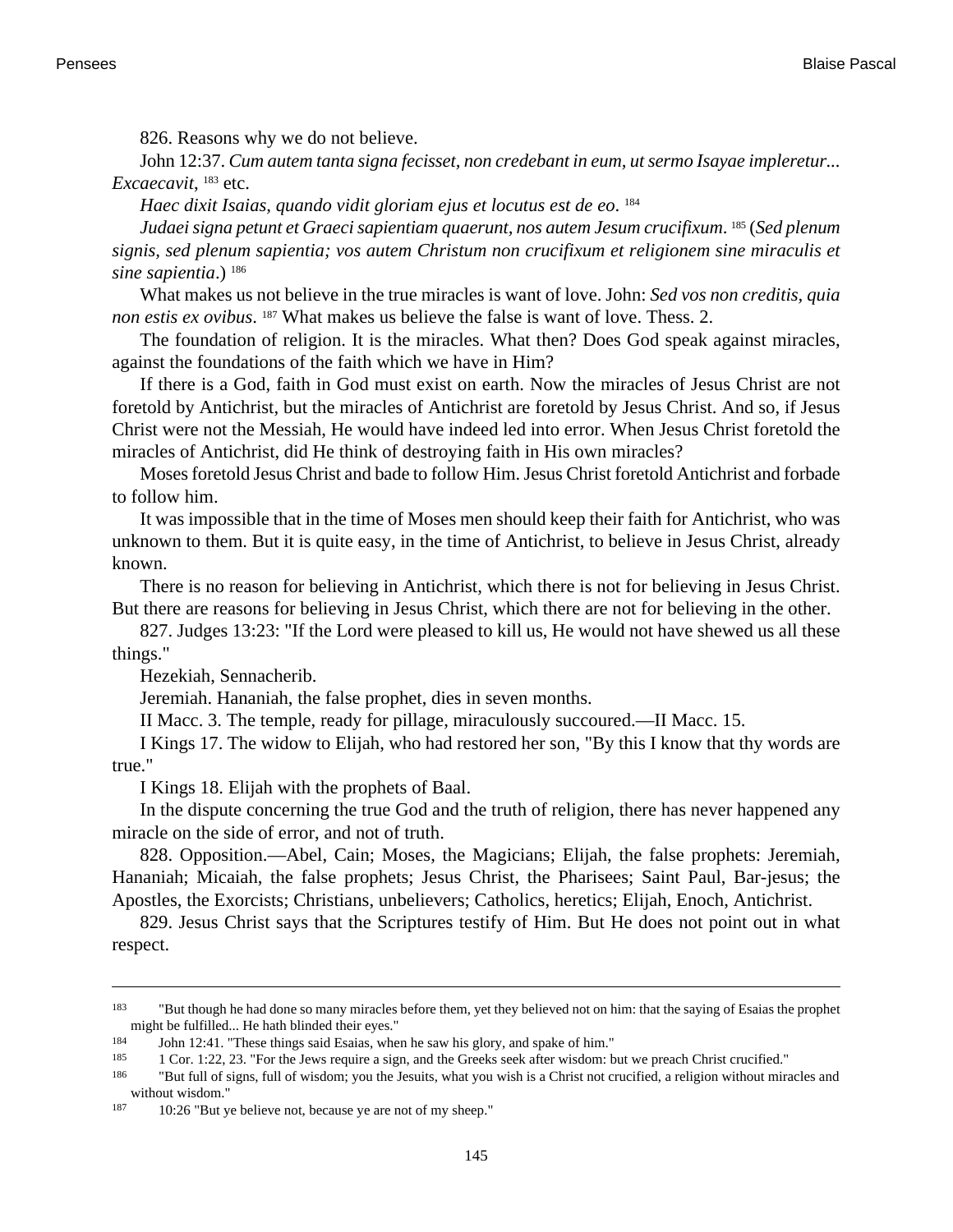Even the prophecies could not prove Jesus Christ during His life; and so men would not have been culpable for not believing in Him before His death had the miracles not sufficed without doctrine. Now those who did not believe in Him, when He was still alive, were sinners, as He said himself, and without excuse. Therefore they must have had proof beyond doubt, which they resisted. Now, they had not the prophecies, but only the miracles. Therefore the latter suffice, when the doctrine is not inconsistent with them; and they ought to be believed.

<span id="page-149-1"></span>[John 7:40.](http://www.ccel.org/b/bible/asv/xml/asv.John.7.xml#John.7.40) Dispute among the Jews as among the Christians of to-day. Some believed in Jesus Christ; others believed Him not, because of the prophecies which said that He should be born in Bethlehem. They should have considered more carefully whether He was not. For His miracles being convincing, they should have been quite sure of these supposed contradictions of His teaching to Scripture; and this obscurity did not excuse, but blinded them. Thus those who refuse to believe in the miracles in the present day on account of a supposed contradiction, which is unreal, are not excused.

The Pharisees said to the people, who believed in Him, because of His miracles: "This people who knoweth not the law are cursed. But have any of the rulers or of the Pharisees believed in him? For we know that out of Galilee ariseth no prophet." Nicodemus answered: "Doth our law judge any man before it hear him, and specially such a man who works such miracles"?

830. The prophecies were ambiguous; they are no longer so.

831. The five propositions were ambiguous; they are no longer so.

832. Miracles are no longer necessary, because we have had them already. But when tradition is no longer minded; when the Pope alone is offered to us; when he has been imposed upon; and when the true source of truth, which is tradition, is thus excluded; and the Pope, who is its guardian, is biased; the truth is no longer free to appear. Then, as men speak no longer of truth, truth itself must speak to men. This is what happened in the time of Arius. (Miracles under Diocletian and under Arius.)

<span id="page-149-0"></span>833. Miracle.—The people concluded this of themselves; but if the reason of it must be given to you...

It is unfortunate to be in exception to the rule. The same must be strict, and opposed to exception. But yet, as it is certain that there are exceptions to a rule, our judgment must though strict, be just.

834. [John 6:26](http://www.ccel.org/b/bible/asv/xml/asv.John.6.xml#John.6.26): *Non quia vidisti signum, sed quia saturati estis*. 188

<span id="page-149-2"></span>Those who follow Jesus Christ because of His miracles honour His power in all the miracles which it produces. But those who, making profession to follow Him because of His miracles, follow Him in fact only because He comforts them and satisfies them with worldly blessings, discredit His miracles, when they are opposed to their own comforts.

[John 9:](http://www.ccel.org/b/bible/asv/xml/asv.John..xml#John..) *Non est hic homo a Deo, quia sabbatum non custodit. Alii: Quomodo potest homo peccator haec signa facere*? <sup>189</sup>

Which is the most clear?

This house is not of God; for they do not there believe that the five propositions are in Jansenius. Others: This house is of God; for in it there are wrought strange miracles.

Which is the most clear?

<sup>188</sup> "Not because ye saw the miracles, but because ye... were filled."

<sup>&</sup>lt;sup>189</sup> 16. "This man is not of God, because he keepeth not the Sabbath day. Others said: How can a man that is a sinner do such miracles?"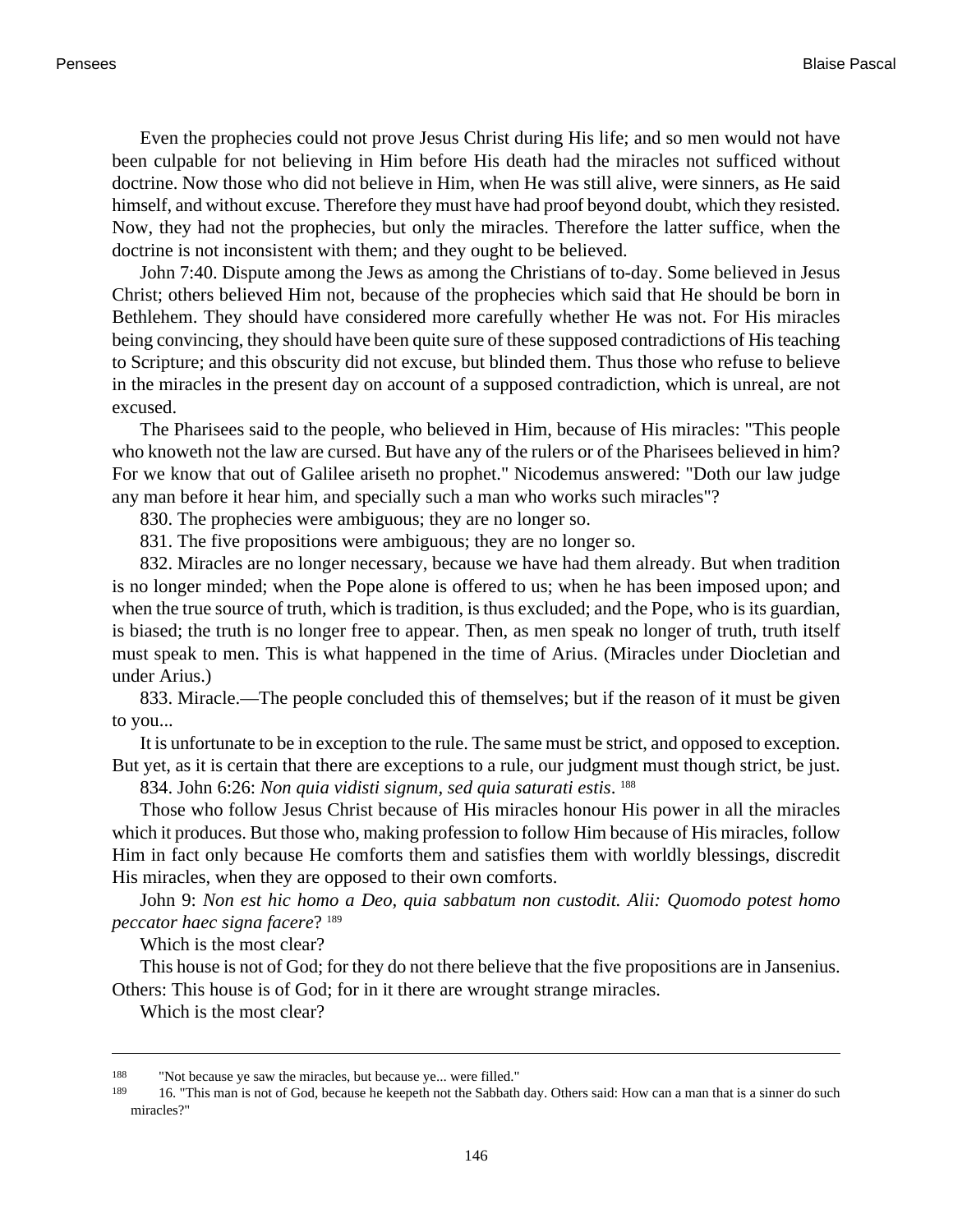Tu quid dicis? Dico quia propheta est. Nisi esset hic a Deo, non poterat facere quidquam. <sup>190</sup>

835. In the Old Testament, when they will turn you from God. In the New, when they will turn you from Jesus Christ. These are the occasions for excluding particular miracles from belief. No others need be excluded.

Does it, therefore, follow that they would have the right to exclude all the prophets who came to them? No; they would have sinned in not excluding those who denied God, and would have sinned in excluding those who did not deny God.

So soon, then, as we see a miracle, we must either assent to it or have striking proofs to the contrary. We must see if it denies a God, or Jesus Christ, or the Church.

836. There is a great difference between not being for Jesus Christ and saying so, and not being for Jesus Christ and pretending to be so. The one party can do miracles, not the others. For it is clear of the one party that they are opposed to the truth, but not of the others; and thus miracles are clearer.

837. That we must love one God only is a thing so evident that it does not require miracles to prove it.

838. Jesus Christ performed miracles, then the apostles, and the first saints in great number; because the prophecies not being yet accomplished, but in the process of being accomplished by them, the miracles alone bore witness to them. It was foretold that the Messiah should convert the nations. How could this prophecy be fulfilled without the conversion of the nations? And how could the nations be converted to the Messiah, if they did not see this final effect of the prophecies which prove Him? Therefore, till He had died, risen again, and converted the nations, all was not accomplished; and so miracles were needed during all this time. Now they are no longer needed against the Jews; for the accomplished prophecies constitute a lasting miracle.

839. "Though ye believe not Me, believe at least the works." He refers them, as it were, to the strongest proof.

It had been told to the Jews, as well as to Christians, that they should not always believe the prophets; but yet the Pharisees and Scribes are greatly concerned about His miracles and try to show that they are false, or wrought by the devil. For they must needs be convinced, if they acknowledge that they are of God.

At the present day we are not troubled to make this distinction. Still it is very easy to do: those who deny neither God nor Jesus Christ do no miracles which are not certain. *Nemo facit virtutem in nomine meo, et cito possit de me male loqui*. 191

But we have not to draw this distinction. Here is a sacred relic. Here is a thorn from the crown of the Saviour of the world, over whom the prince of this world has no power, which works miracles by the peculiar power of the blood shed for us. Now God Himself chooses this house in order to display conspicuously therein His power.

<span id="page-150-1"></span><span id="page-150-0"></span>These are not men who do miracles by an unknown and doubtful virtue, which makes a decision difficult for us. It is God Himself. It is the instrument of the Passion of His only Son, who, being in many places, chooses this, and makes men come from all quarters there to receive these miraculous alleviations in their weaknesses.

<sup>190</sup> [John 9:17, 33.](http://www.ccel.org/b/bible/asv/xml/asv.John.9.xml#John.9.17 Bible:John.9.33) "What sayest thou of him? He said, He is a prophet. If this man were not of God, he could do nothing."

<sup>191</sup> [Mark 9:39.](http://www.ccel.org/b/bible/asv/xml/asv.Mark.9.xml#Mark.9.39) Nemo est enim qui faciat. "There is no man which shall do a miracle in my name, that can lightly speak evil of me."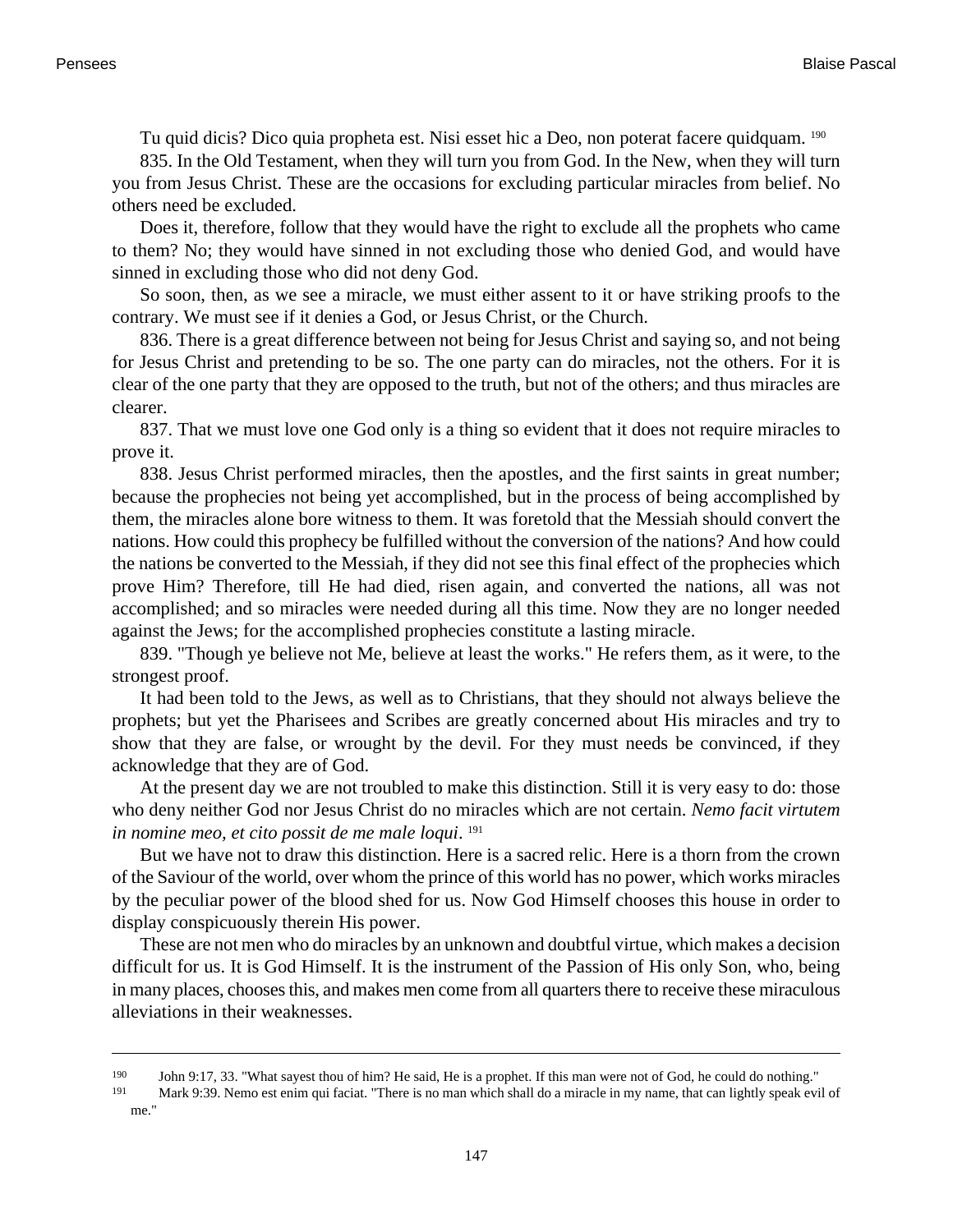840. The Church has three kinds of enemies: the Jews, who have never been of her body; the heretics, who have withdrawn from it; and the evil Christians, who rend her from within.

These three kinds of different adversaries usually attack her in different ways. But here they attack her in one and the same way. As they are all without miracles, and as the Church has always had miracles against them, they have all had the same interest in evading them; and they all make use of this excuse, that doctrine must not be judged by miracles, but miracles by doctrine. There were two parties among those who heard Jesus Christ: those who followed His teaching on account of His miracles; others who said. There were two parties in the time of Calvin... There are now the Jesuits, etc.

841. Miracles furnish the test in matters of doubt, between Jews and heathens, Jews and Christians, Catholics and heretics, the slandered and slanderers, between the two crosses.

But miracles would be useless to heretics; for the Church, authorised by miracles which have already obtained belief, tells us that they have not the true faith. There is no doubt that they are not in it, since the first miracles of the Church exclude belief of theirs. Thus there is miracle against miracle, both the first and greatest being on the side of the Church.

These nuns, astonished at what is said—that they are in the way of perdition; that their confessors are leading them to Geneva; that they suggest to them that Jesus Christ is not in the Eucharist, nor on the right hand of the Father—know that all this is false and, therefore, offer themselves to God in this state. *Vide si via iniquitatis in me est*. <sup>192</sup> What happens thereupon? This place, which is said to be the temple of the devil, God makes His own temple. It is said that the children must be taken away from it. God heals them there. It is said that it is the arsenal of hell. God makes of it the sanctuary of His grace. Lastly, they are threatened with all the fury and vengeance of heaven; and God overwhelms them with favours. A man would need to have lost his senses to conclude from this that they are therefore in the way of perdition.

(We have without doubt the same signs as Saint Athanasius.)

842. *Si tu es Christus, dic nobis*. 193

<span id="page-151-6"></span>*Opera quae ego facio in nomine patris mei, haec testimonium perhibent de me. Sed vos non creditis quia non estis ex ovibus meis. Oves meae vocem meam audiunt*. 194

<span id="page-151-7"></span><span id="page-151-2"></span>[John 6:30.](http://www.ccel.org/b/bible/asv/xml/asv.John.6.xml#John.6.30) *Quod ergo tu facis signum ut videamus et credamus tibi*? (*Non dicunt: Quam doctrinam praedicas*?) <sup>195</sup>

<span id="page-151-0"></span>*Nemo potest facere signa quae tu facis nisi Deus*. 196 [II Macc. 14:15.](http://www.ccel.org/b/bible/asv/xml/asv.iiMacc.14.xml#iiMacc.14.15) *Deus qui signis evidentibus suam portionem protegit.* <sup>197</sup> *Volumus signum videre de coelo, tentantes eum*. <sup>198</sup> [Luke 11:16](http://www.ccel.org/b/bible/asv/xml/asv.Luke.11.xml#Luke.11.16). *Generatio prava signum quaerit; et non dabitur*. 199

<span id="page-151-5"></span><span id="page-151-4"></span><span id="page-151-3"></span><sup>&</sup>lt;sup>192</sup> [Ps. 138:24.](http://www.ccel.org/b/bible/asv/xml/asv.Ps.138.xml#Ps.138.24) "And see if there be any wicked way in me."<br><sup>193</sup> Luke 22:66 "Art thou the Christ? tell us "

<span id="page-151-1"></span><sup>&</sup>lt;sup>193</sup> [Luke 22:66. "](http://www.ccel.org/b/bible/asv/xml/asv.Luke.22.xml#Luke.22.66)Art thou the Christ? tell us."<br> $\frac{194}{\text{C}}$  Leby 5:26. "The works which the father has

<sup>194</sup> [John 5:36.](http://www.ccel.org/b/bible/asv/xml/asv.John.5.xml#John.5.36) "The works which the father hath given me to finish... bear witness of me.[" John 10:26-27.](http://www.ccel.org/b/bible/asv/xml/asv.John.10.xml#John.10.26) "But ye believe not, because ye are not of my sheep... My sheep hear my voice.

<sup>195</sup> "What sign shewest thou then, that we may see, and believe thee. (They do not say: What doctrine do you preach?)"

<sup>&</sup>lt;sup>196</sup> [John 3:2.](http://www.ccel.org/b/bible/asv/xml/asv.John.3.xml#John.3.2) "No man can do these miracles that thou doest, except God be with him."<br><sup>197</sup> "The Lord, making manifest his presence, upholdeth them that are his own portion

<sup>&</sup>quot;The Lord, making manifest his presence, upholdeth them that are his own portion."

<sup>198</sup> "And others, tempting him, sought of him a sign from heaven."

<sup>199</sup> [Matt. 12:39.](http://www.ccel.org/b/bible/asv/xml/asv.Matt.12.xml#Matt.12.39) "An evil generation seeketh after a sign; and there shall no sign be given to it."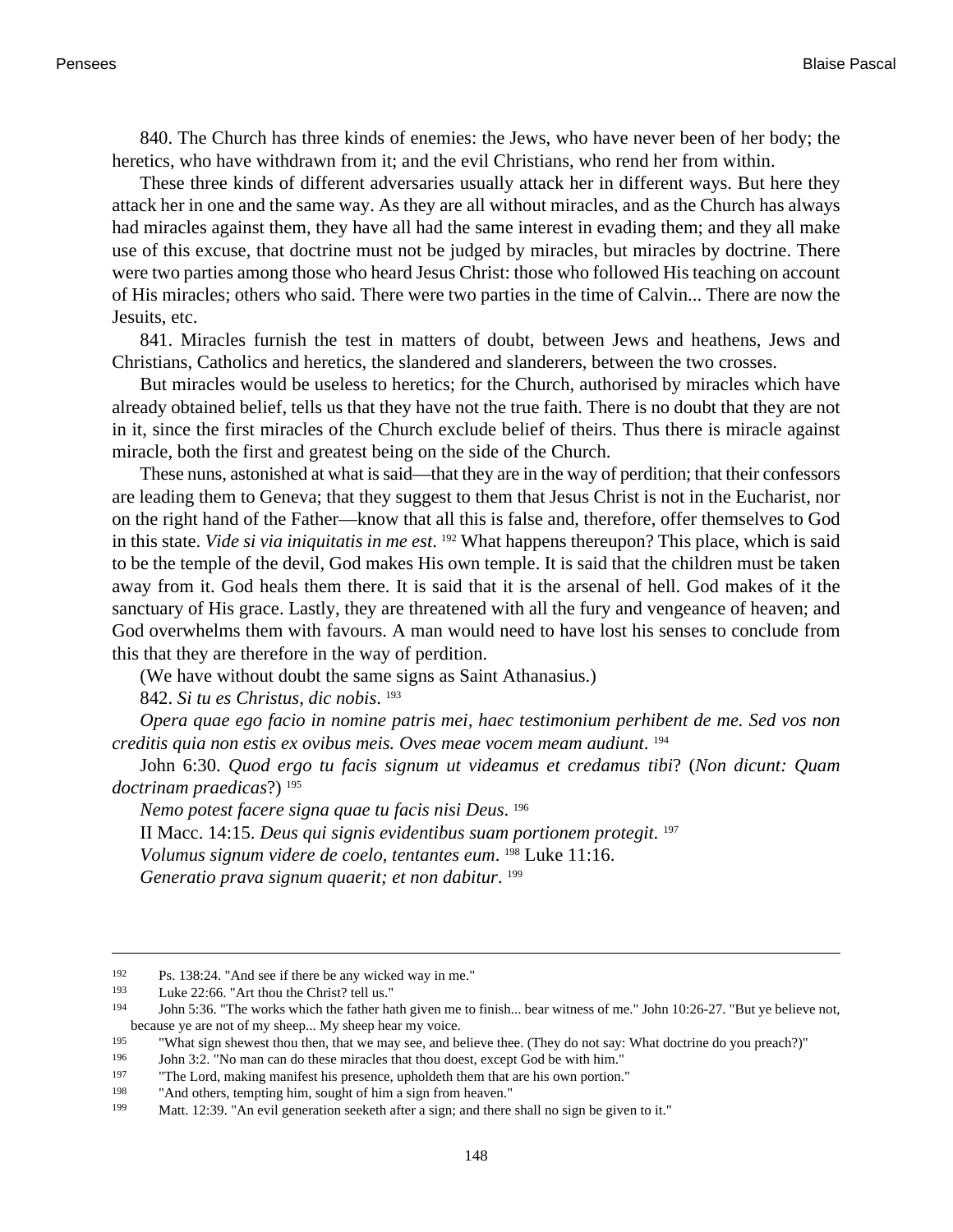<span id="page-152-3"></span>*Et ingemiscens ait: Quid generatio ista signum quaerit*? 200 ([Mark 8:12.](http://www.ccel.org/b/bible/asv/xml/asv.Mark.8.xml#Mark.8.12)) They asked a sign with an evil intention.

*Et non poterat facere*. <sup>201</sup> And yet he promises them the sign of Jonah, the great and wonderful miracle of his resurrection.

<span id="page-152-6"></span>*Nisi videritis, non creditis*. <sup>202</sup> He does not blame them for not believing unless there are miracles, but for not believing unless they are themselves spectators of them.

*Antichrist in signis mendacibus*, <sup>203</sup> says Saint Paul, [II Thess. 2.](http://www.ccel.org/b/bible/asv/xml/asv.iiThess..xml#iiThess..)

*Secundum operationem Satanae, in seductione iis qui pereunt eo quod charitatem veritatis non receperunt ut salvi fierent, ideo mittet illis Deus optationes erroris ut credant mendacio*. 204

As in the passage of Moses: *Tentat enim vos Deus, utrum diligatis eum*. 205

*Ecce praedixi vobis: vos ergo videte*. 206

843. Here is not the country of truth. She wanders unknown amongst men. God has covered her with a veil, which leaves her unrecognised by those who do not hear her voice. Room is opened for blasphemy, even against the truths that are at least very likely. If the truths of the Gospel are published, the contrary is published too, and the questions are obscured, so that the people cannot distinguish. And they ask, "What have you to make you believed rather than others? What sign do you give? You have only words, and so have we. If you had miracles, good and well." That doctrine ought to be supported by miracles is a truth, which they misuse in order to revile doctrine. And if miracles happen, it is said that miracles are not enough without doctrine; and this is another truth, which they misuse in order to revile miracles.

Jesus Christ cured the man born blind and performed a number of miracles on the Sabbath day. In this way He blinded the Pharisees, who said that miracles must be judged by doctrine.

"We have Moses: but, as for this fellow, we know not from whence he is." It is wonderful that you know not whence He is, and yet He does such miracles.

Jesus Christ spoke neither against God, nor against Moses.

Antichrist and the false prophets, foretold by both Testaments, will speak openly against God and against Jesus Christ. Who is not hidden... God would not allow him, who would be a secret enemy, to do miracles openly.

<span id="page-152-5"></span>In a public dispute where the two parties profess to be for God, for Jesus Christ, for the Church, miracles have never been on the side of the false Christians, and the other side has never been without a miracle.

"He hath a devil." [John 10:21.](http://www.ccel.org/b/bible/asv/xml/asv.John.10.xml#John.10.21) And others said, "Can a devil open the eyes of the blind?"

<span id="page-152-4"></span><span id="page-152-2"></span>The proofs which Jesus Christ and the apostles draw from Scripture are not conclusive; for they say only that Moses foretold that a prophet should come. But they do not thereby prove that this is He; and that is the whole question. These passages, therefore, serve only to show that they are not

<span id="page-152-7"></span><sup>&</sup>lt;sup>200</sup> "And he sighed deeply in his spirit, and saith, why doth this generation seek after a sign?"<br><sup>201</sup> Mark 6:5, "And he could there do no mighty work."

<span id="page-152-1"></span><span id="page-152-0"></span><sup>&</sup>lt;sup>201</sup> [Mark 6:5. "](http://www.ccel.org/b/bible/asv/xml/asv.Mark.6.xml#Mark.6.5)And he could there do no mighty work."<br> $\frac{202}{\pi}$  Lebn 4:48 "Executive see, we will not believe"

 $\frac{202}{203}$  [John 4:48.](http://www.ccel.org/b/bible/asv/xml/asv.John.4.xml#John.4.48) "Except ye see... ye will not believe."

<sup>9. &</sup>quot;In signs and lying wonders."

<sup>204</sup> [2 Thess. 2:9-11 "](http://www.ccel.org/b/bible/asv/xml/asv.iiThess.2.xml#iiThess.2.9)After the working of Satan... and with all deceivableness of unrighteousness in them that perish, because they received not the love of the truth, that they might be saved. And for this cause God shall send them strong delusion, that they should believe a lie."

<sup>205</sup> [Deut. 13:3.](http://www.ccel.org/b/bible/asv/xml/asv.Deut.13.xml#Deut.13.3) "for the Lord your God proveth you, to know whether ye love the Lord."

<sup>206</sup> [Matt. 24:25-26.](http://www.ccel.org/b/bible/asv/xml/asv.Matt.24.xml#Matt.24.25) "Behold, I have told you before. Wherefore if they shall say unto you, Behold."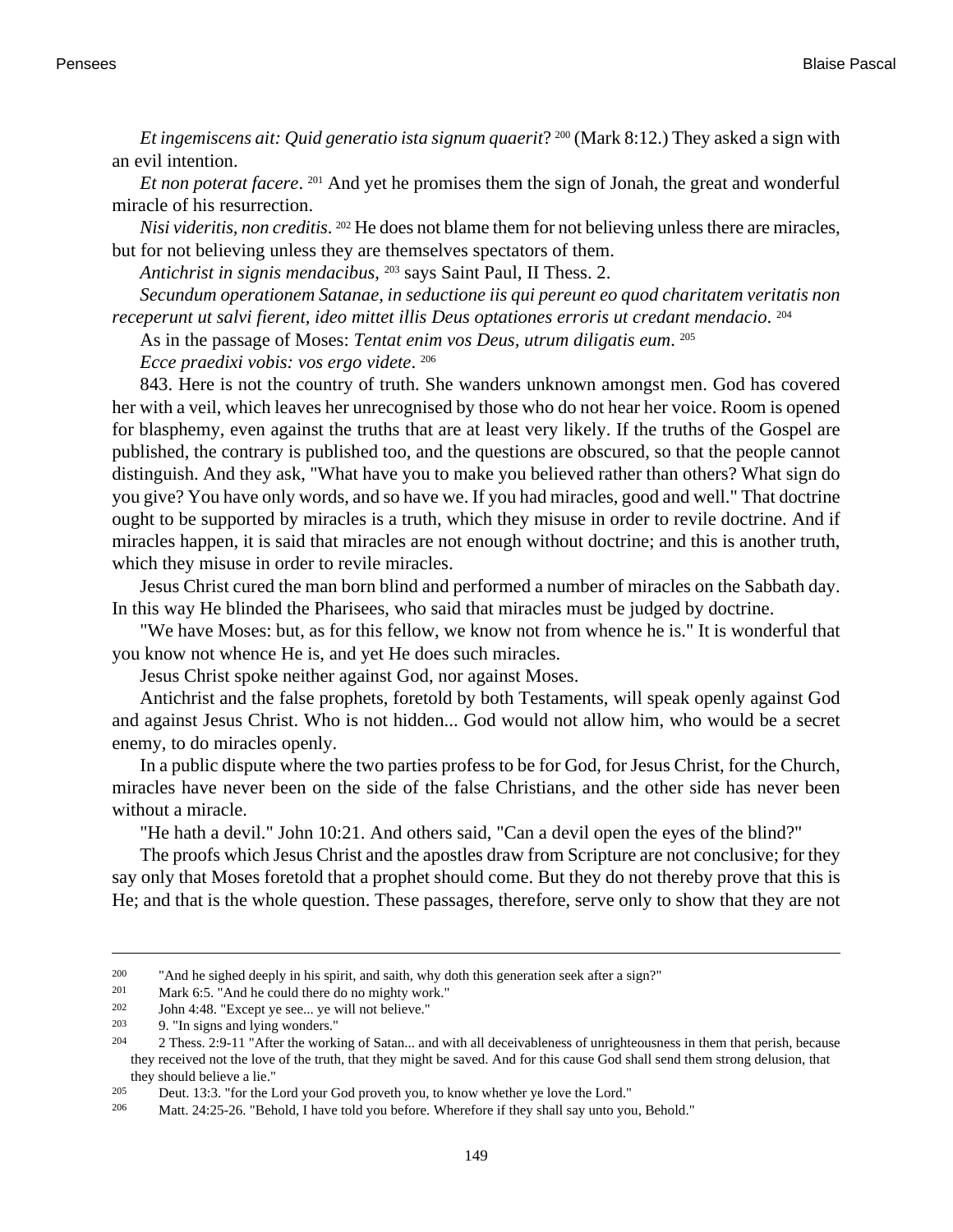contrary to Scripture and that there appears no inconsistency, but not that there is agreement. Now this is enough, namely, exclusion of inconsistency, along with miracles.

There is a mutual duty between God and men. We must pardon Him this saying: *Quid debui*? <sup>207</sup> "Accuse me, " said God in Isaiah.

"God must fulfil His promises," etc.

Men owe it to God to accept the religion which He sends. God owes it to men not to lead them into error. Now, they would be led into error, if the workers of miracles announced a doctrine which should not appear evidently false to the light of common sense, and if a greater worker of miracles had not already wamed men not to believe them.

Thus, if there were divisions in the Church, and the Arians, for example, who declared themselves founded on Scripture just as the Catholics, had done miracles, and not the Catholics, men should have been led into error.

For, as a man, who announces to us the secrets of God, is not worthy to be believed on his private authority, and that is why the ungodly doubt him; so when a man, as a token of the communion which he has with God, raises the dead, foretells the future, removes the seas, heals the sick, there is none so wicked as not to bow to him, and the incredulity of Pharaoh and the Pharisees is the effect of a supernatural obduracy.

When, therefore, we see miracles and a doctrine not suspicious, both on one side, there is no difficulty. But when we see miracles and suspicious doctrine on the same side, we must then see which is the clearest. Jesus Christ was suspected.

Bar-jesus blinded. The power of God surpasses that of His enemies.

The Jewish exorcists beaten by the devils, saying, "Jesus I know, and Paul I know; but who are ye"?

Miracles are for doctrine, and not doctrine for miracles.

If the miracles are true, shall we be able to persuade men of all doctrine? No; for this will not come to pass. Si angelus... <sup>208</sup>

Rule: we must judge of doctrine by miracles; we must judge of miracles by doctrine. All this is true, but contains no contradiction.

For we must distinguish the times.

How glad you are to know the general rules, thinking thereby to set up dissension and render all useless! We shall prevent you, my father; truth is one and constant.

It is impossible, from the duty of God to men, that a man, hiding his evil teaching, and only showing the good, saying that he conforms to God and the Church, should do miracles so as to instil insensibly a false and subtle doctrine. This cannot happen.

And still less that God, who knows the heart should perform miracles in favour of such a one.

844. The three marks of religion: perpetuity, a good life, miracles. They destroy perpetuity by their doctrine of probability; a good life by their morals, miracles by destroying either their truth or the conclusions to be drawn from them.

<span id="page-153-1"></span><span id="page-153-0"></span>If we believe them, the Church will have nothing to do with perpetuity, holiness, and miracles. The heretics deny them, or deny the conclusions to be drawn from them; they do the same. But one

<sup>207</sup> [Is. 5:4.](http://www.ccel.org/b/bible/asv/xml/asv.Isa.5.xml#Isa.5.4) Quis est quod debui ultra facere vineae meae, et non faci ei? "What could have been done more to my vineyard, that I have not done in it?"

<sup>208</sup> [Gal. 1:8. "](http://www.ccel.org/b/bible/asv/xml/asv.Gal.1.xml#Gal.1.8)But though an angel."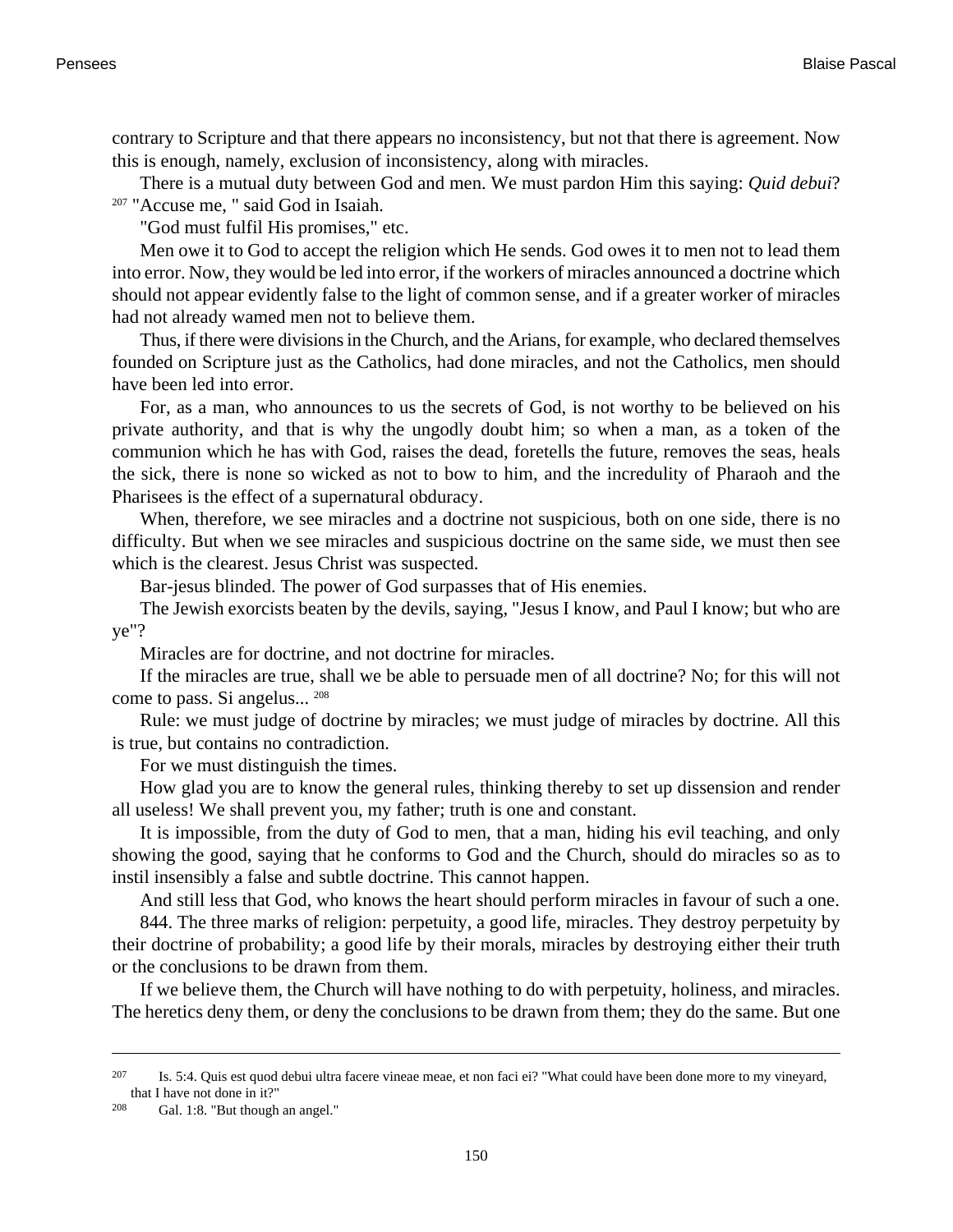would need to have no sincerity in order to deny them, or again to lose one's senses in order to deny the conclusions to be drawn from them.

Nobody has ever suffered martyrdom for the miracles which he says he has seen; for the folly of men goes perhaps to the length of martyrdom, for those which the Turks believe by tradition, but not for those which they have seen.

845. The heretics have always attacked these three marks, which they have not.

846. First objection: "An angel from heaven. We must not judge of truth by miracles, but of miracles by truth. Therefore the miracles are useless.

Now they are of use, and they must not be in opposition to the truth. Therefore what Father Lingende has said that "God will not permit that a miracle may lead into error..."

When there shall be a controversy in the same Church, miracle will decide.

Second objection: "But Antichrist will do miracles."

The magicians of Pharaoh did not entice to error. Thus we cannot say to Jesus respecting Antichrist, "You have led me into error." For Antichrist will do them against Jesus Christ, and so they cannot lead into error. Either God will not permit false miracles, or He will procure greater.

Jesus Christ has existed since the beginning of the world: this is more impressive than all the miracles of Antichrist.

If in the same Church there should happen a miracle on the side of those in error, men would be led into error. Schism is visible; a miracle is visible. But schism is more a sign of error than a miracle is a sign of truth. Therefore a miracle cannot lead into error.

But, apart from schism, error is not so obvious as a miracle is obvious. Therefore a miracle could lead into error.

*Ubi est Deus tuus*? <sup>209</sup> Miracles show Him, and are a light.

847. One of the anthems for Vespers at Christmas: Exortum est in tenebris lumen rectis corde. 210

848. If the compassion of God is so great that He instructs us to our benefit, even when He hides Himself, what light ought we not to expect from Him when He reveals Himself?

849. Will *Est et non est*. <sup>211</sup> be received in faith itself as well as in miracles? And if it is inseparable in the others...

When Saint Xavier works miracles. Saint Hilary. "Ye wretches, who oblige us to speak of miracles."

Unjust judges, make not your own laws on the moment; judge by those which are established, and by yourselves. *Vae qui conditis leges iniquas*. 212

Miracles endless, false.

In order to weaken your adversaries, you disarm the whole Church.

<span id="page-154-1"></span><span id="page-154-0"></span>If they say that our salvation depends upon God, they are "heretics." If they say that they are obedient to the Pope, that is "hypocrisy." If they are ready to subscribe to all the articles, that is not enough. If they say that a man must not be killed for an apple, "they attack the morality of Catholics."

<span id="page-154-2"></span><sup>&</sup>lt;sup>209</sup> [Ps. 41:4. "](http://www.ccel.org/b/bible/asv/xml/asv.Ps.41.xml#Ps.41.4)Where is thy God?"<br><sup>210</sup> Ps. 111:4. "Unto the unright the

[Ps. 111:4.](http://www.ccel.org/b/bible/asv/xml/asv.Ps.111.xml#Ps.111.4) "Unto the upright there ariseth light in the darkness."

<sup>211</sup> "The yes and the no."

<sup>212</sup> [Is. 10:1. "](http://www.ccel.org/b/bible/asv/xml/asv.Isa.10.xml#Isa.10.1)Woe unto them that decree unrighteous decrees."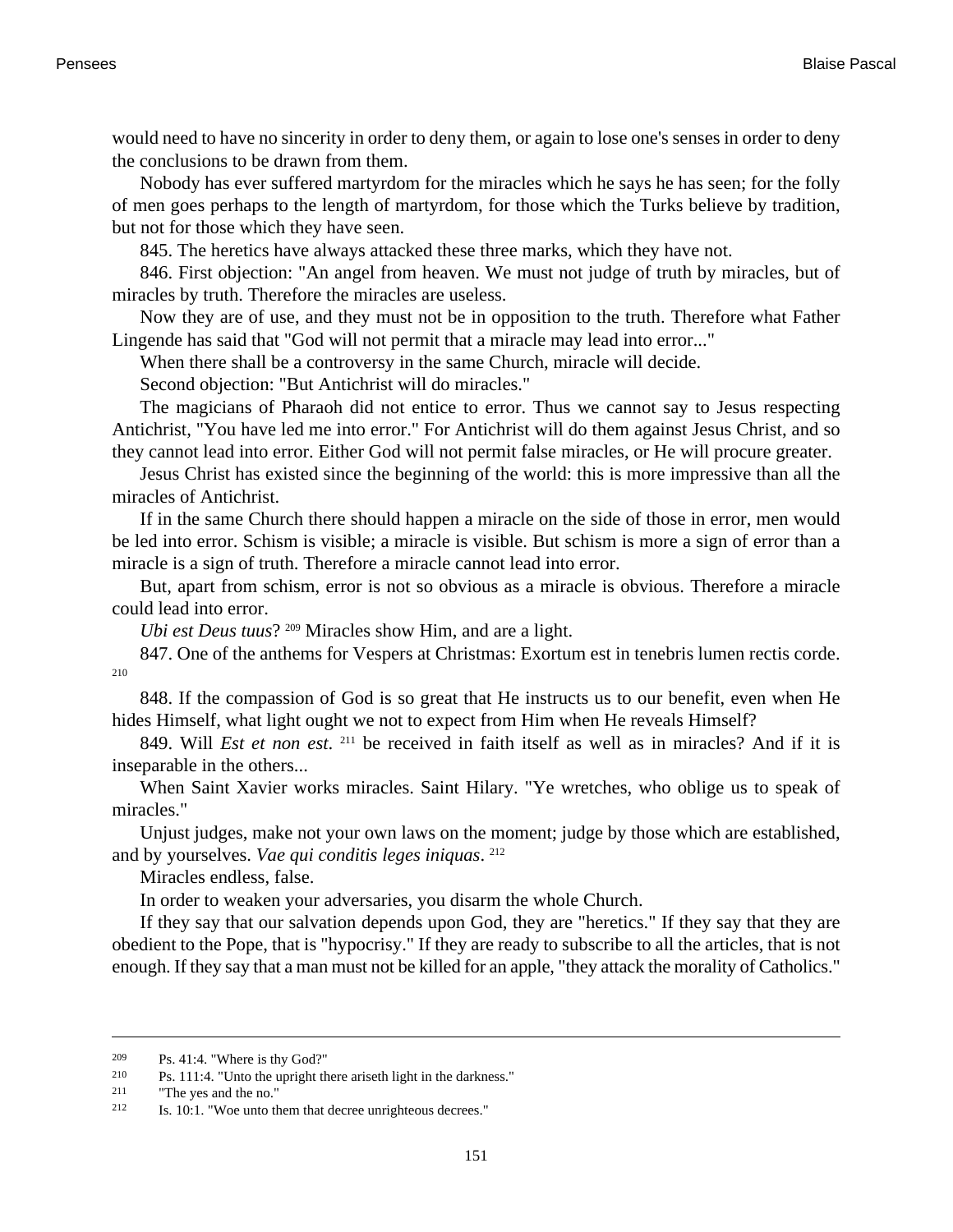If miracles are done among them, it is not a sign of holiness, and is, on the contrary a symptom of heresy.

This way in which the Church has existed is that truth has been without dispute, or, if it has been contested, there has been the Pope, or, failing him, there has been the Church.

850. The five propositions condemned, but no miracle; for the truth was not attacked. But the Sorbonne... but the bull...

It is impossible that those who love God with all their heart should fail to recognise the Church; so evident is she. It is impossible that those who do not love God should be convinced of the Church.

<span id="page-155-0"></span>Miracles have such influence that it was necessary that God should warn men not to believe in them in opposition to Him, all clear as it is that there is a God. Without this they would have been able to disturb men.

And thus so far from these passages, [Deut. 13](http://www.ccel.org/b/bible/asv/xml/asv.Deut..xml#Deut..), making against the authority of the miracles, nothing more indicates their influence. And the same in respect of Antichrist. "To seduce, if it were possible, even the elect."

851. The history of the man born blind.

What says Saint Paul? Does he continually speak of the evidence of the prophecies? No, but of his own miracle. What says Jesus Christ? Does He speak of the evidence of the prophecies? No; His death had not fulfilled them. But he says, *Si non fecissem*. <sup>213</sup> Believe the works.

Two supernatural foundations of our wholly supernatural religion; one visible, the other invisible; miracles with grace, miracles without grace.

The synagogue, which had been treated with love as a type of the Church, and with hatred, because it was only the type, has been restored, being on the point of falling when it was well with God, and thus a type.

Miracles prove the power which God has over hearts, by that which He exercises over bodies. The Church has never approved a miracle among heretics.

Miracles a support of religion: they have been the test of Jews; they have been the test of Christians, saints, innocents, and true believers.

A miracle among schismatics is not so much to be feared; for schism, which is more obvious than a miracle, visibly indicates their error. But, when there is no schism and error is in question, miracle decides.

*Si non fecissem quae alius non fecit*. <sup>214</sup> The wretches who have obliged us to speak of miracles. Abraham and Gideon confirm faith by miracles.

Judith. God speaks at last in their greatest oppression.

If the cooling of love leaves the Church almost without believers, miracles will rouse them. This is one of the last effects of grace.

If one miracle were wrought among the Jesuits!

<span id="page-155-2"></span><span id="page-155-1"></span>When a miracle disappoints the expectation of those in whose presence it happens, and there is a disproportion between the state of their faith and the instrument of the miracle, it ought—then to induce them to change. But with you it is otherwise. There would be as much reason in saying that, if the Eucharist raised a dead man, it would be necessary for one to turn a Calvinist rather than

<sup>213</sup> [John 15:24.](http://www.ccel.org/b/bible/asv/xml/asv.John.15.xml#John.15.24) "If he had not done."

<sup>214</sup> [John 15:24.](http://www.ccel.org/b/bible/asv/xml/asv.John.15.xml#John.15.24) "If he had not done among them the works which none other man did."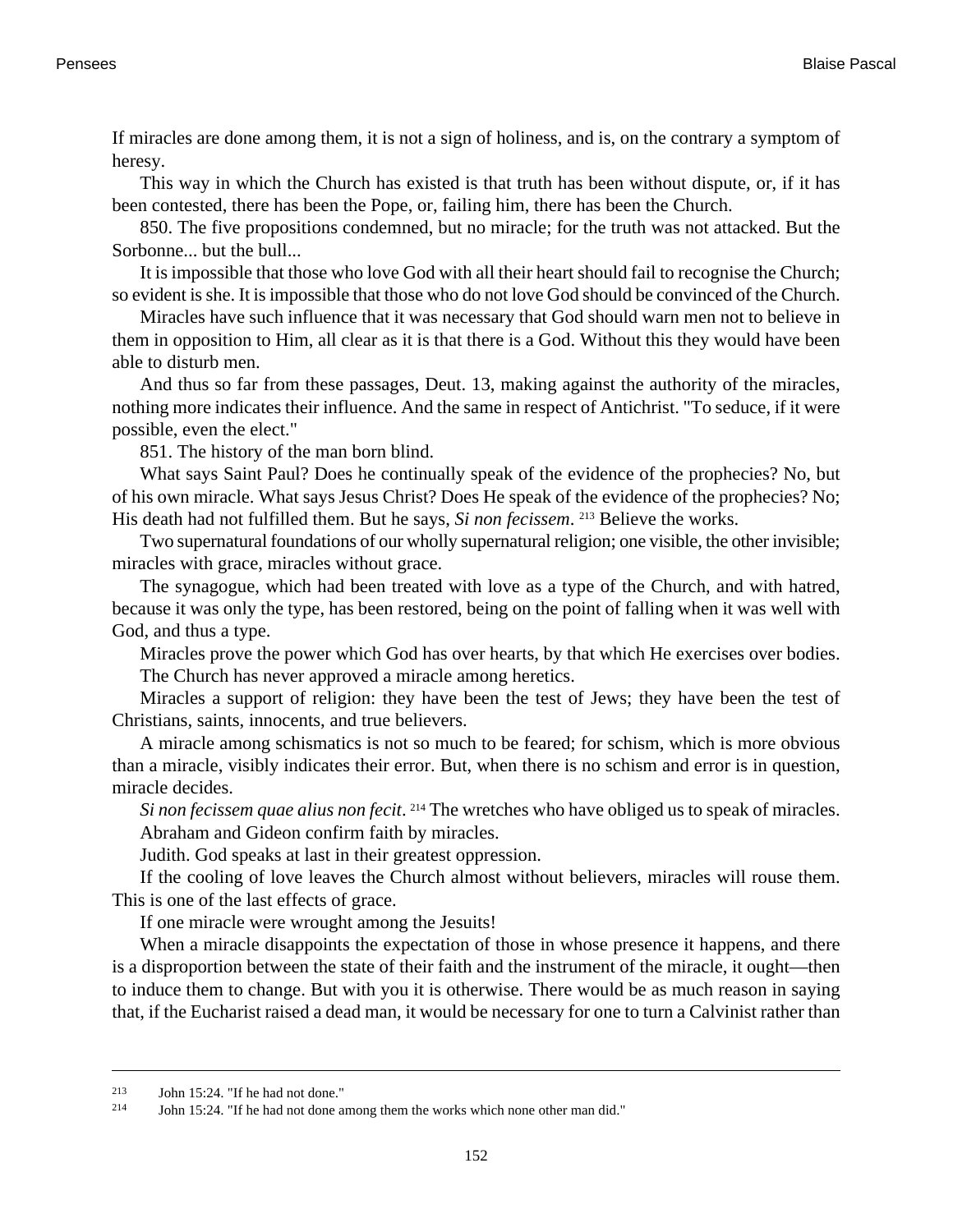remain a Catholic. But when it crowns the expectation, and those, who hoped that God would bless the remedies, see themselves healed without remedies.

The ungodly.—No sign has ever happened on the part of the devil without a stronger sign on the part of God, or even without it having been foretold that such would happen.

852. Unjust persecutors of those whom God visibly protects. If they reproach you with your excesses, "they speak as the heretics." If they say that the grace of Jesus Christ distinguishes us, "they are heretics." If they do miracles, "it is the mark of their heresy."

Ezekiel. They say: These are the people of God who speak thus.

It is said, "Believe in the Church"; but it is not said, "Believe in miracles"; because the last is natural, and not the first. The one had need of a precept, not the other. Hezekiah.

The synagogue was only a type, and thus it did not perish; and it was only a type, and so it is decayed. It was a type which contained the truth, and thus it has lasted until it no longer contained the truth.

My reverend father, all this happened in types. Other religions perish; this one perishes not.

Miracles are more important than you think. They have served for the foundation, and will serve for the continuation of the Church till Antichrist, till the end.

The two witnesses.

In the Old Testament and the New, miracles are performed in connection with types. Salvation, or a useless thing, if not to show that we must submit to the Scriptures: type of the sacrament.

853. We must judge soberly of divine ordinances, my father. Saint Paul in the isle of Malta.

854. The hardness of the Jesuits, then, surpasses that of the Jews, since those refused to believe Jesus Christ innocent only because they doubted if His miracles were of God. Whereas the Jesuits, though unable to doubt that the miracles of Port-Royal are of God, do not cease to doubt still the innocence of that house.

855. I suppose that men believe miracles. You corrupt religion either in favour of your friends or against your enemies. You arrange it at your will.

856. On the miracle.—As God has made no family more happy, let it also be the case that He find none more thankful.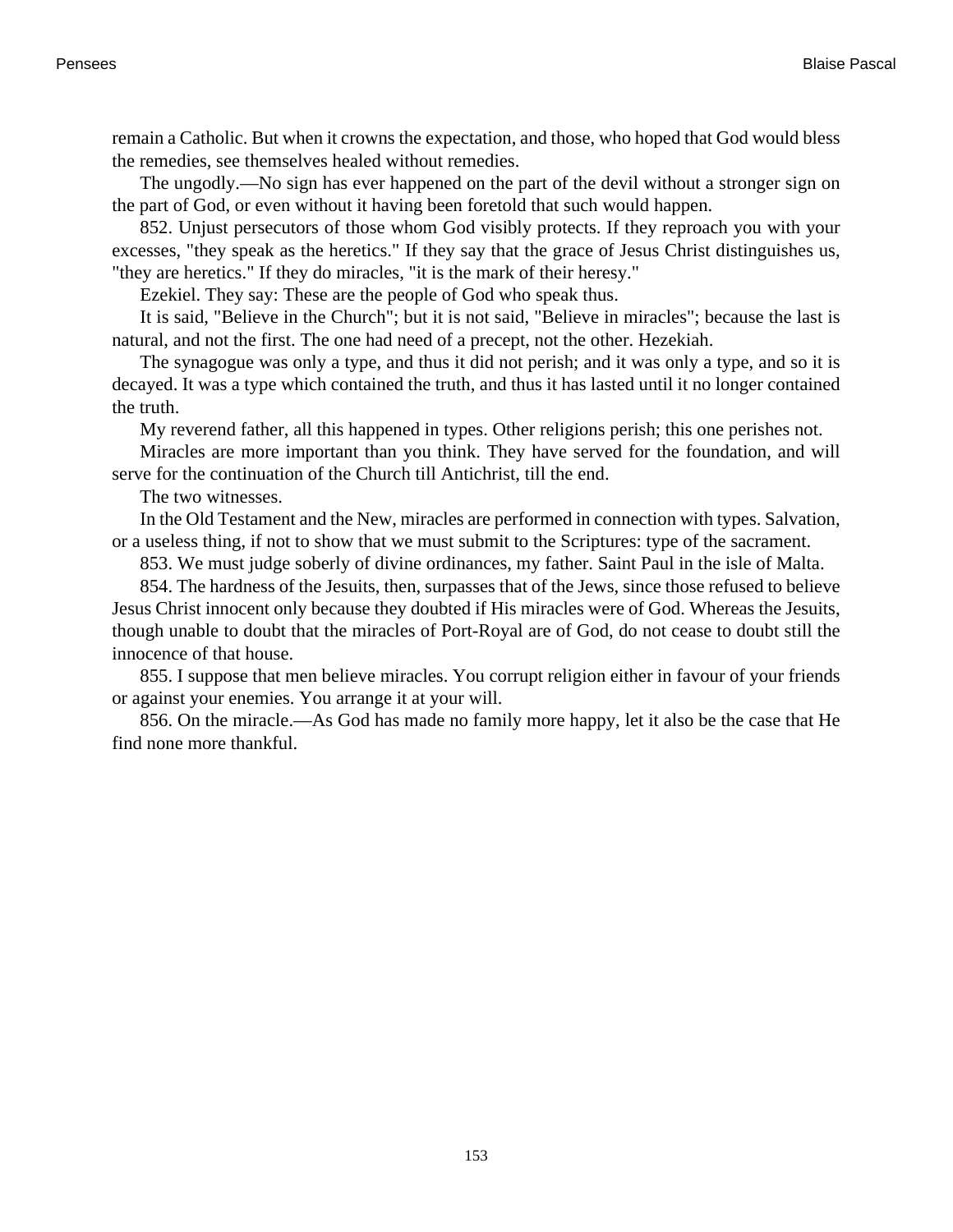## **SECTION XIV: APPENDIX: POLEMICAL FRAGMENTS**

857. Clearness, obscurity.—There would be too great darkness, if truth had not visible signs. This is a wonderful one, that it has always been preserved in one Church and one visible assembly of men. There would be too great clearness, if there were only one opinion in this Church. But in order to recognise what is true, one has only to look at what has always existed; for it is certain that truth has always existed, and that nothing false has always existed.

858. The history of the Church ought properly to be called the history of truth.

859. There is a pleasure in being in a ship beaten about by a storm, when we are sure that it will not founder. The persecutions which harass the Church are of this nature.

860. In addition to so many other signs of piety, they are also persecuted, which is the best sign of piety.

861. The Church is in an excellent state when it is sustained by God only.

862. The Church has always been attacked by opposite errors, but perhaps never at the same time, as now. And if she suffer more because of the multiplicity of errors, she derives this advantage from it, that they destroy each other.

She complains of both, but far more of the Calvinists, because of the schism.

It is certain that many of the two opposite sects are deceived. They must be disillusioned.

Faith embraces many truths which seem to contradict each other. There is a time to laugh, and time to weep, etc. *Responde. Ne respondeas*, <sup>215</sup> etc.

The source of this is the union of the two natures in Jesus Christ; and also the two worlds (the creation of a new heaven and a new earth; a new life and a new death; all things double, and the same names remaining); and finally the two natures that are in the righteous (for they are the two worlds, and a member and image of Jesus Christ. And thus all the names suit them: righteous, yet sinners; dead, yet living; living, yet dead; elect, yet outcast, etc.).

There are then a great number of truths, both of faith and of morality, which seem contradictory and which all hold good together in a wonderful system. The source of all heresies is the exclusion of some of these truths; and the source of all the objections which the heretics make against us is the ignorance of some of our truths. And it generally happens that, unable to conceive the connection of two opposite truths, and believing that the admission of one involves the exclusion of the other, they adhere to the one, exclude the other, and think of us as opposed to them. Now exclusion is the cause of their heresy; and ignorance that we hold the other truth causes their objections.

1st example: Jesus Christ is God and man. The Arians, unable to reconcile these things, which they believe incompatible, say that He is man; in this they are Catholics. But they deny that He is God; in this they are heretics. They allege that we deny His humanity; in this they are ignorant.

<span id="page-157-0"></span>2nd example: On the subject of the Holy Sacrament. We believe that, the substance of the bread being changed, and being consubstantial with that of the body of our Lord, Jesus Christ is therein really present. That is one truth. Another is that this Sacrament is also a type of the cross and of glory, and a commemoration of the two. That is the Catholic faith, which comprehends these two truths which seem opposed.

<sup>215</sup> [Prov. 26. 4-5. "](http://www.ccel.org/b/bible/asv/xml/asv.Prov.26.xml#Prov.26.4 Bible:Prov.26.5)Answer... Answer not."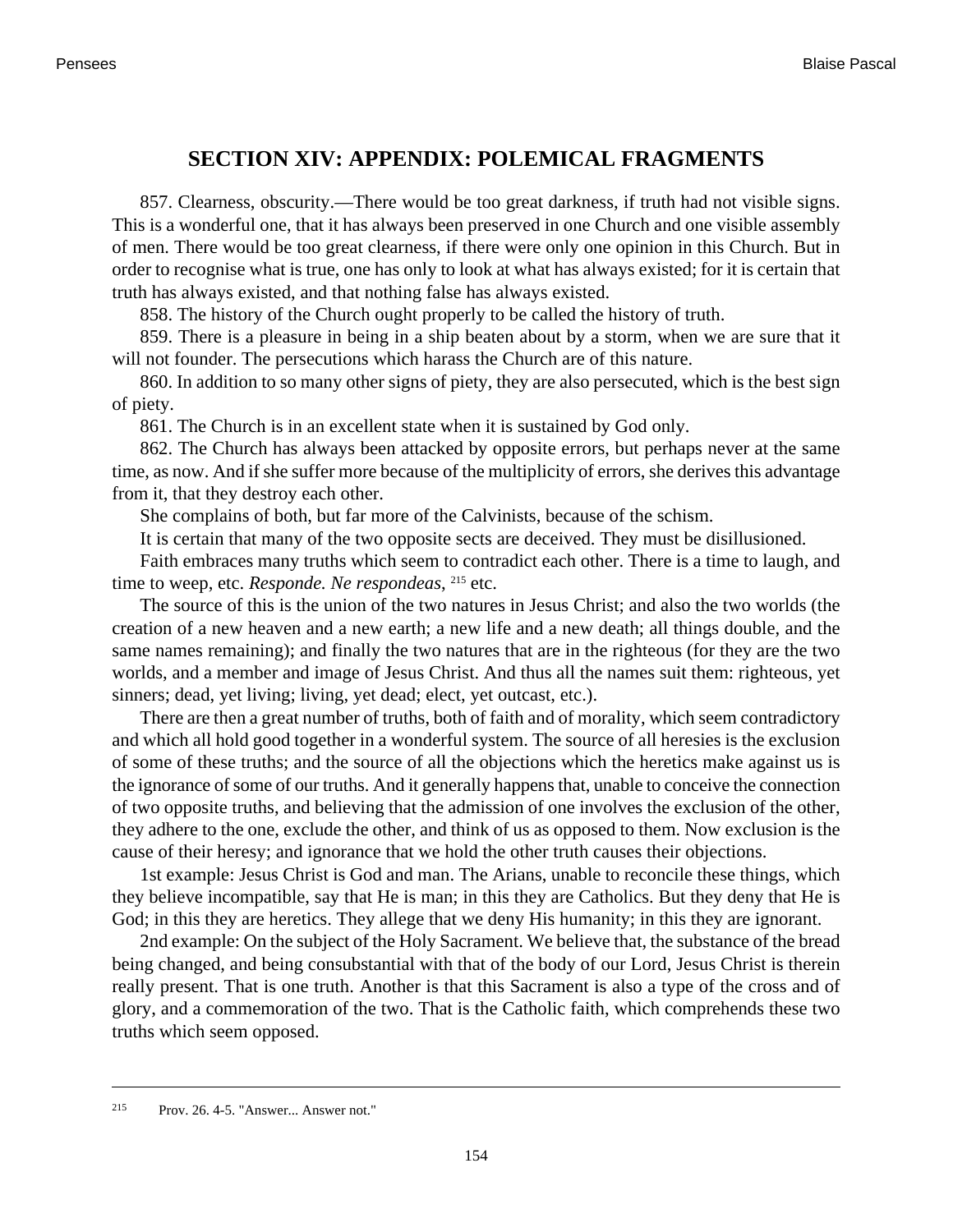The heresy of to-day, not conceiving that this Sacrament contains at the same time both the presence of Jesus Christ and a type of Him, and that it is a sacrifice and a commemoration of a sacrifice, believes that neither of these truths can be admitted without excluding the other for this reason.

They fasten to this point alone, that this Sacrament is typical; and in this they are not heretics. They think that we exclude this truth; hence it comes that they raise so many objections to us out of the passages of the Fathers which assert it. Finally, they deny the presence; and in this they are heretics.

3rd example: Indulgences.

The shortest way, therefore, to prevent heresies is to instruct in all truths; and the surest way to refute them is to declare them all. For what will the heretics say?

In order to know whether an opinion is a Father's...

863. All err the more dangerously, as they each follow a truth. Their fault is not in following a falsehood, but in not following another truth.

864. Truth is so obscure in these times, and falsehood so established, that, unless we love the truth, we cannot know it.

865. If there is ever a time in which we must make profession of two opposite truths, it is when we are reproached for omitting one. Therefore the Jesuits and Jansenists are wrong in concealing them, but the Jansenists more so, for the Jesuits have better made profession of the two.

866. Two kinds of people make things equal to one another, as feasts to working days, Christians to priests, all things among them, etc. And hence the one party conclude that what is then bad for priests is also so for Christians, and the other that what is not bad for Christians is lawful for priests.

867. If the ancient Church was in error, the Church is fallen. If she should be in error to-day, it is not the same thing; for she has always the superior maxim of tradition from the hand of the ancient Church; and so this submission and this conformity to the ancient Church prevail and correct all. But the ancient Church did not assume the future Church and did not consider her, as we assume and consider the ancient.

868. That which hinders us in comparing what formerly occurred in the Church with what we see there now is that we generally look upon Saint Athanasius, Saint Theresa, and the rest, as crowned with glory and acting towards us as gods. Now that time has cleared up things, it does so appear. But at the time when he was persecuted, this great saint was a man called Athanasius; and Saint Theresa was a nun. "Elias was a man subject to like passions as we are," says Saint James, to disabuse Christians of that false idea which makes us reject the example of the saints as disproportioned to our state. "They were saints," say we, "they are not like us." What then actually happened? Saint Athanasius was a man called Athanasius, accused of many crimes, condemned by such and such a council for such and such a crime. All the bishops assented to it, and finally the Pope. What said they to those who opposed this? That they disturbed the peace, that they created schism, etc.

Zeal, light. Four kinds of persons: zeal without knowledge; knowledge without zeal; neither knowledge nor zeal; both zeal and knowledge. The first three condemned him. The last acquitted him, were excommunicated by the Church and yet saved the Church.

869. If Saint Augustine came at the present time and was as little authorised as his defenders, he would accomplish nothing. God directs His Church well, by having sent him before with authority.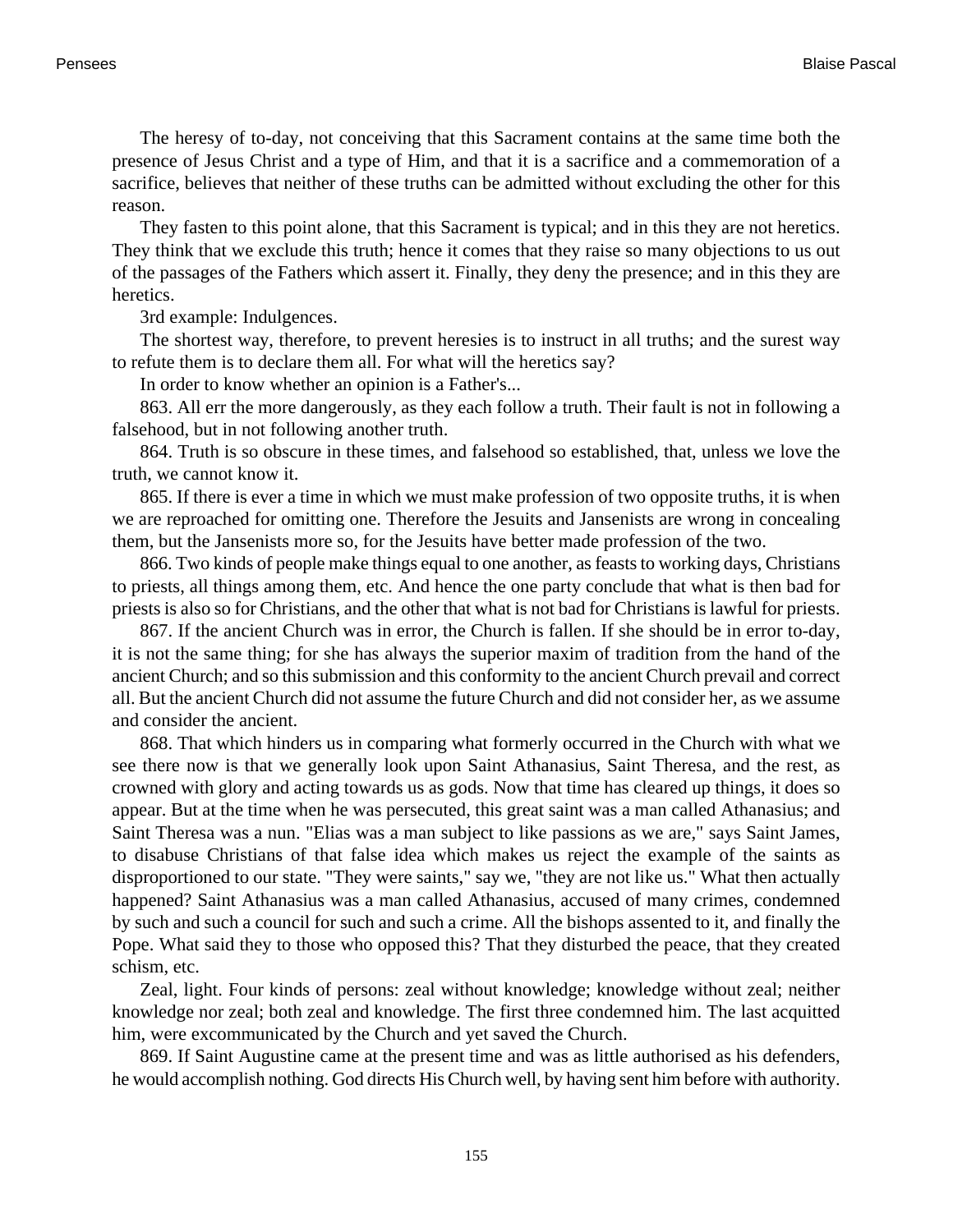870. God has not wanted to absolve without the Church. As she has part in the offence, He desires her to have part in the pardon. He associates her with this power, as kings their parliaments. But if she absolves or binds without God, she is no longer the Church. For, as in the case of parliament, even if the king have pardoned a man, it must be ratified; but if parliament ratifies without the king, or refuses to ratify on the order of the king, it is no longer the parliament of the king, but a rebellious assembly.

871. The Church, the Pope. Unity, plurality.—Considering the Church as a unity, the Pope, who is its head, is as the whole. Considering it as a plurality, the Pope is only a part of it. The Fathers have considered the Church now in the one way, now in the other. And thus they have spoken differently of the Pope. (Saint Cyprian: *Sacerdos Dei*.) 216 But in establishing one of these truths, they have not excluded the other. Plurality which is not reduced to unity is confusion; unity which does not depend on plurality is tyranny. There is scarcely any other country than France in which it is permissible to say that the Council is above the Pope.

872. The Pope is head. Who else is known of all? Who else is recognised by all, having power to insinuate himself into all the body, because he holds the principal shoot, which insinuates itself everywhere? How easy it was to make this degenerate into tyranny! That is why Christ has laid down for them this precept: Vos autem non sic. <sup>217</sup>

873. The Pope hates and fears the learned, who do not submit to him at will.

874. We must not judge of what the Pope is by some words of the Fathers—as the Greeks said in a council, important rules—but by the acts of the Church and the Fathers, and by the canons.

*Duo* <sup>218</sup> *aut tres*. <sup>219</sup> In unum. Unity and plurality. It is an error to exclude one of the two, as the papists do who exclude plurality, or the Huguenots who exclude unity.

875. Would the Pope be dishonoured by having his knowledge from God and tradition; and is it not dishonouring him to separate him from this holy union?

876. God does not perform miracles in the ordinary conduct of His Church. It would be a strange miracle if infallibility existed in one man. But it appears so natural for it to reside in a multitude, since the conduct of God is hidden under nature, as in all His other works.

877. Kings dispose of their own power; but the Popes cannot dispose of theirs.

878. *Summum jus, summa injuria*. 220

The majority is the best way, because it is visible and has strength to make itself obeyed. Yet it is the opinion of the least able.

If men could have done it, they would have placed might in the hands of justice. But as might does not allow itself to be managed as men want, because it is a palpable quality, whereas justice is a spiritual quality of which men dispose as they please, they have placed justice in the hands of might. And thus that is called just which men are forced to obey.

<span id="page-159-2"></span><span id="page-159-0"></span>Hence comes the right of the sword, for the sword gives a true right. Otherwise we should see violence on one side and justice on the other (end of the twelfth Provincial Letter). Hence comes the injustice of the Fronde, which raises its alleged justice against power. It is not the same in the Church, for there is a true justice and no violence.

<span id="page-159-1"></span><sup>216</sup> Epistle 63. "Priest of the Lord."

<sup>&</sup>lt;sup>217</sup> [Luke 22:26. "](http://www.ccel.org/b/bible/asv/xml/asv.Luke.22.xml#Luke.22.26)But ye shall not be so."<br><sup>218</sup> Lohn 10:30. "I and my father are one

[John 10:30.](http://www.ccel.org/b/bible/asv/xml/asv.John.10.xml#John.10.30) "I and my father are one."

<sup>219</sup> [John 5:7.](http://www.ccel.org/b/bible/asv/xml/asv.John.5.xml#John.5.7) "And these three agree in one."

<sup>220</sup> "The strictest law is the greatest injustice." Terrence, Heauton Timorumenus, iv. 5. 47; and Cicero, De officiis, i. 10.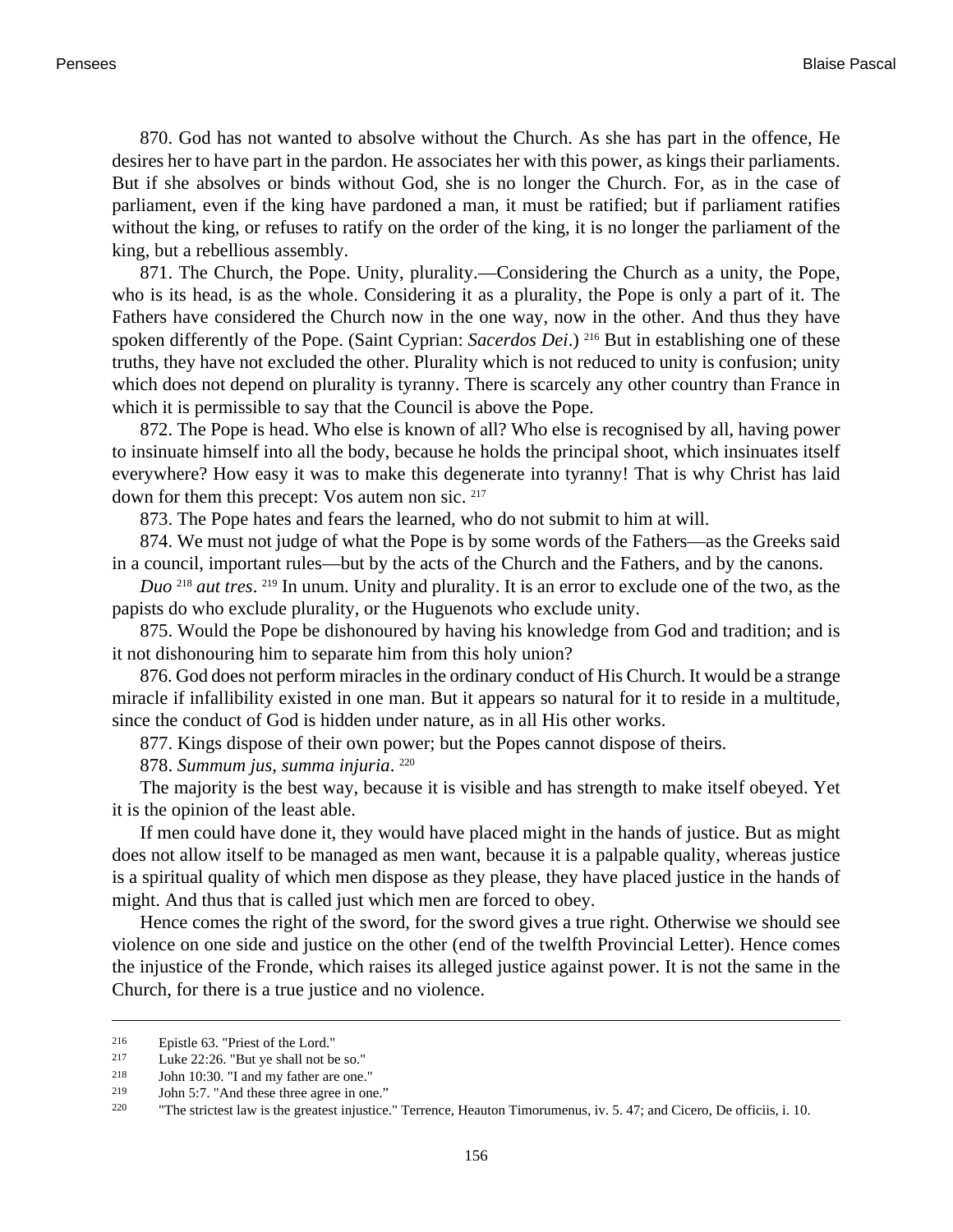879. Injustice.—Jurisdiction is not given for the sake of the judge, but for that of the litigant. It is dangerous to tell this to the people. But the people have too much faith in you; it will not harm them and may serve you. It should, therefore, be made known. *Pasce oves meas, not tuas*. <sup>221</sup> You owe me pasturage.

880. Men like certainty. They like the Pope to be infallible in faith, and grave doctors to be infallible in morals, so as to have certainty.

881. The Church teaches, and God inspires, both infallibly. The work of the Church is of use only as a preparation for grace or condemnation. What it does is enough for condemnation, not for inspiration.

882. Every time the Jesuits may impose upon the Pope, they will make all Christendom perjured.

The Pope is very easily imposed upon, because of his occupations, and the confidence which he has in the Jesuits; and the Jesuits are very capable of imposing upon him by means of calumny.

883. The wretches who have obliged me to speak of the basis of religion.

884. Sinners purified without penitence; the righteous justified without love; all Christians without the grace of Jesus Christ; God without power over the will of men; a predestination without mystery; a redemption without certitude!

885. Any one is made a priest, who wants to be so, as under Jeroboam.

It is a horrible thing that they propound to us the discipline of the Church of to-day as so good that it is made a crime to desire to change it. Formerly it was infallibly good, and it was thought that it could be changed without sin; and now, such as it is, we cannot wish it changed! It has indeed been permitted to change the custom of not making priests without such great circumspection that there were hardly any who were worthy; and it is not allowed to complain of the custom which makes so many who are unworthy!

886. Heretics.—Ezekiel. All the heathen, and also the Prophet, spoke evil of Israel. But the Israelites were so far from having the right to say to him, "You speak like the heathen," that he is most forcible upon this, that the heathen say the same as he.

887. The Jansenists are like the heretics in the reformation of morality; but you are like them in evil.

888. You are ignorant of the prophecies, if you do not know that all this must happen; princes, prophets, Pope, and even the priests. And yet the Church is to abide. By the grace of God we have not come to that. Woe to these priests! But we hope that God will bestow His mercy upon us that we shall not be of them.

Saint Peter, Epistle ii: false prophets in the past, the image of future ones.

889.... So that if it is true, on the one hand, that some lax monks and some corrupt casuists, who are not members of the hierarchy, are steeped in these corruptions, it is, on the other hand, certain that the true pastors of the Church, who are the true guardians of the Divine Word, have preserved it unchangeably against the efforts of those who have attempted to destroy it.

<span id="page-160-0"></span>And thus true believers have no pretext to follow that laxity, which is only offered to them by the strange hands of these casuists, instead of the sound doctrine which is presented to them by the fatherly hands of their own pastors. And the ungodly and heretics have no ground for publishing these abuses as evidence of imperfection in the providence of God over His Church; since, the Church consisting properly in the body of the hierarchy, we are so far from being able to conclude

<sup>221</sup> [John 21:17.](http://www.ccel.org/b/bible/asv/xml/asv.John.21.xml#John.21.17) "Feed my sheep." Not "yours."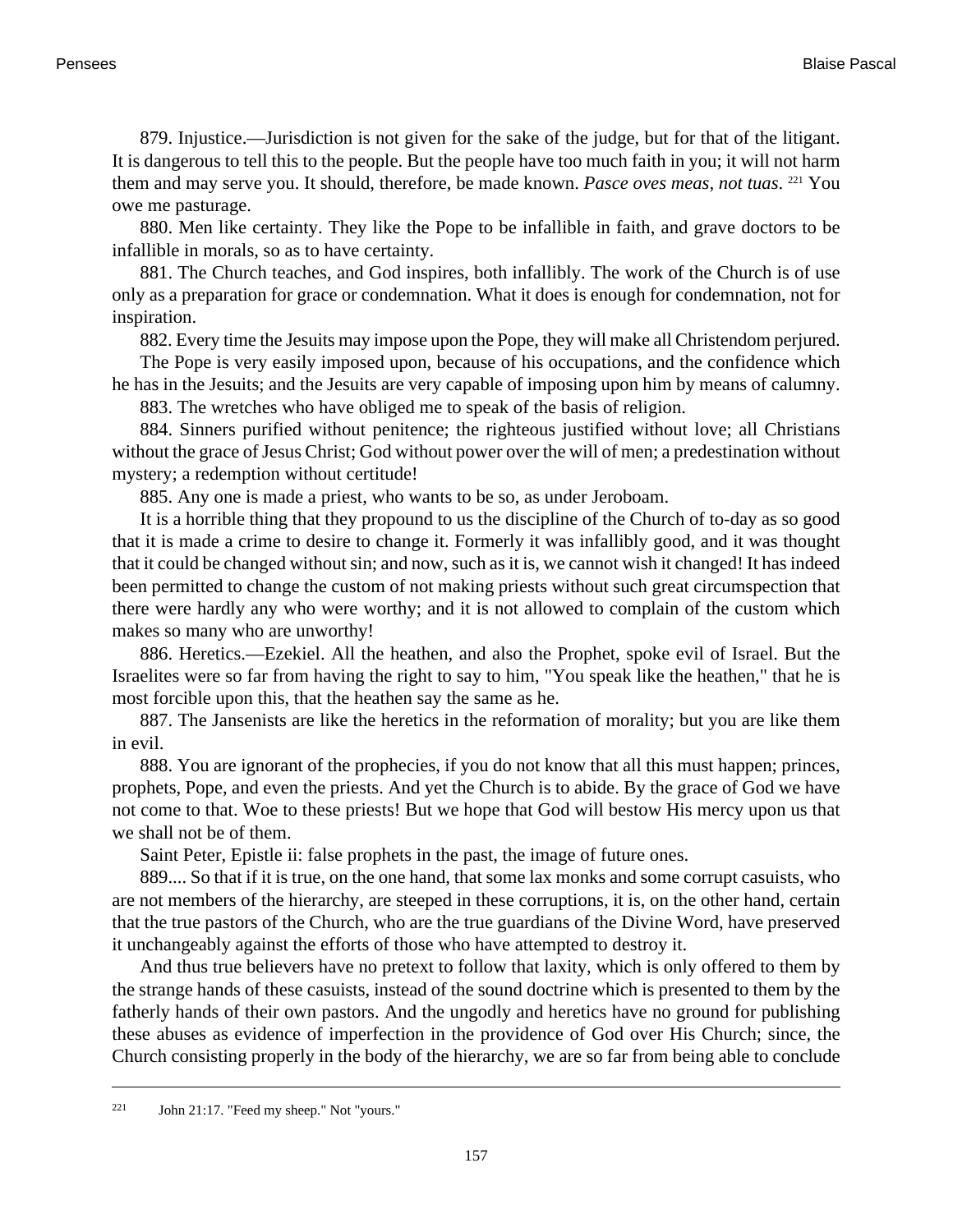from the present state of matters that God has abandoned her to corruption, that it has never been more apparent than at the present time that God visibly protects her from corruption.

For if some of these men, who, by an extraordinary vocation, have made profession of withdrawing from the world and adopting the monks' dress, in order to live in a more perfect state than ordinary Christians, have fallen into excesses which horrify ordinary Christians, and have become to us what the false prophets were among the Jews; this is a private and personal misfortune, which must indeed be deplored, but from which nothing can be inferred against the care which God takes of His Church; since all these things are so clearly foretold, and it has been so long since announced that these temptations would arise from people of this kind; so that when we are well instructed, we see in this rather evidence of the care of God than of His forgetfulness in regard to us.

890. Tertullian: *Nunquam Ecclesia reformabitur*. 222

891. Heretics, who take advantage of the doctrine of the Jesuits, must be made to know that it is not that of the Church, and that our divisions do not separate us from the altar.

892. If in differing we condemned, you would be right. Uniformity without diversity is useless to others; diversity without uniformity is ruinous for us. The one is harmful outwardly; the other inwardly.

893. By showing the truth, we cause it to be believed; but by showing the injustice of ministers, we do not correct it. Our mind is assured by a proof of falsehood; our purse is not made secure by proof of injustice.

894. Those who love the Church lament to see the corruption of morals; but laws at least exist. But these corrupt the laws. The model is damaged.

895. Men never do evil so completely and cheerfully as when they do it from religious conviction.

896. It is in vain that the Church has established these words, anathemas, heresies, etc. They are used against her.

897. The servant knoweth not what his lord doeth, for the master tells him only the act and not the intention. And this is why he often obeys slavishly, and defeats the intention. But Jesus Christ has told us the object. And you defeat that object.

898. They cannot have perpetuity, and they seek universality; and therefore they make the whole Church corrupt, that they may be saints.

899. Against those who misuse passages of Scripture, and who pride themselves in finding one which seems to favour their error.—The chapter for Vespers, Passion Sunday, the prayer for the king.

Explanation of these words: "He that is not with me is against me." And of these others: "He that is not against you is for you." A person who says: "I am neither for nor against"; we ought to reply to him...

900. He who will give the meaning of Scripture, and does not take it from Scripture, is an enemy of Scripture. (St. Augustine, Of Christian Doctrine.)

<span id="page-161-0"></span>901. *Humilibus dat gratiam*; <sup>223</sup> *an ideo non dedit humilitatem*? <sup>224</sup>

<sup>222</sup> "The Church will never be reformed."

<sup>223</sup> [Jas. 4:6](http://www.ccel.org/b/bible/asv/xml/asv.Jas.4.xml#Jas.4.6). "God giveth grace unto the humble."

<sup>224</sup> "But did he not give them humility?"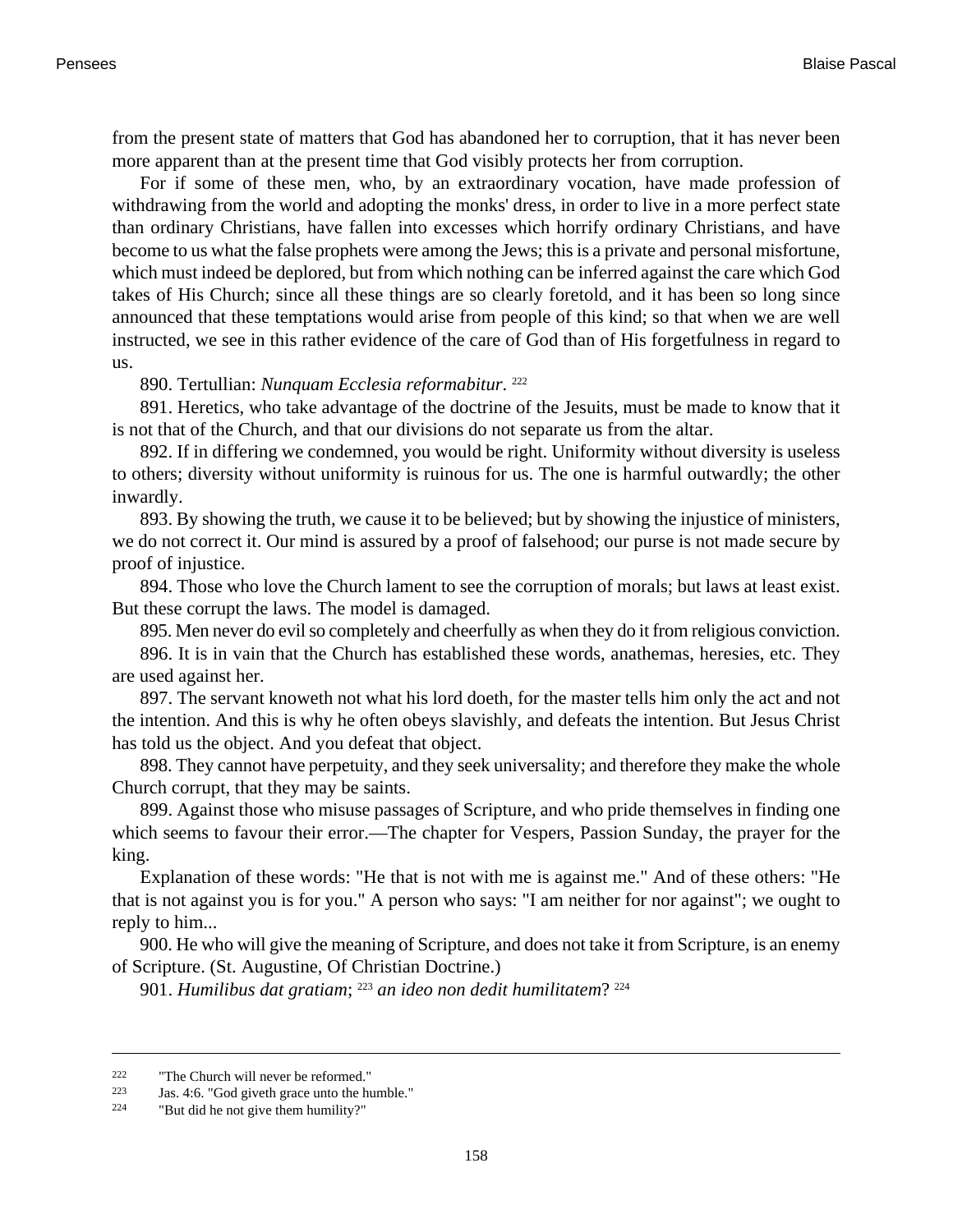#### *Sui eum non receperunt; quotquot autem non receperunt*, <sup>225</sup> *an non erant sui*? <sup>226</sup>

902. "It must indeed be," says Feuillant, "that this is not so certain; for controversy indicates uncertainty (Saint Athanasius, Saint Chrysostom, morals, unbelievers)."

The Jesuits have not made the truth uncertain, but they have made their own ungodliness certain. Contradiction has always been permitted, in order to blind the wicked; for all that offends truth or love is evil. This is the true principle.

903. All religions and sects in the world have had natural reason for a guide. Christians alone have been constrained to take their rules from without themselves, and to acquaint themselves with those which Jesus Christ bequeathed to men of old to be handed down to true believers. This constraint wearies these good Fathers. They desire, like other people, to have liberty to follow their own imaginations. It is in vain that we cry to them, as the prophets said to the Jews of old: "Enter into the Church; acquaint yourselves with the precepts which the men of old left to her, and follow those paths." They have answered like the Jews: "We will not walk in them; but we will follow the thoughts of our hearts"; and they have said, "We will be as the other nations."

904. They make a rule of exception.

Have the men of old given absolution before penance? Do this as exceptional. But of the exception you make a rule without exception, so that you do not even want the rule to be exceptional.

905. On confessions and absolutions without signs of regret.

God regards only the inward; the Church judges only by the outward. God absolves as soon as He sees penitence in the heart; the Church when she sees it in works. God will make a Church pure within, which confounds, by its inward and entirely spiritual holiness, the inward impiety of proud sages and Pharisees; and the Church will make an assembly of men whose external manners are so pure as to confound the manners of the heathen. If there are hypocrites among them, but so well disguised that she does not discover their venom, she tolerates them; for, though they are not accepted of God, whom they cannot deceive, they are of men, whom they do deceive. And thus she is not dishonoured by their conduct, which appears holy. But you want the Church to judge neither of the inward, because that belongs to God alone, nor of the outward, because God dwells only upon the inward; and thus, taking away from her all choice of men, you retain in the Church the most dissolute and those who dishonour her so greatly that the synagogues of the Jews and sects of philosophers would have banished them as unworthy and have abhorred them as impious.

906. The easiest conditions to live in according to the world are the most difficult to live in according to God, and vice versa. Nothing is so difficult according to the world as the religious life; nothing is easier than to live it according to God. Nothing is easier, according to the world, than to live in high office and great wealth; nothing is more difficult than to live in them according to God, and without acquiring an interest in them and a liking for them.

907. The casuists submit the decision to the corrupt reason, and the choice of decisions to the corrupt will, in order that all that is corrupt in the nature of man may contribute to his conduct.

908. But is it probable that probability gives assurance?

<span id="page-162-0"></span>Difference between rest and security of conscience. Nothing gives certainty but truth; nothing gives rest but the sincere search for truth.

<sup>225</sup> [John 1:11-12. "](http://www.ccel.org/b/bible/asv/xml/asv.John.1.xml#John.1.11)The world knew him not; and his own received him not."

<sup>226</sup> "And were they not his?"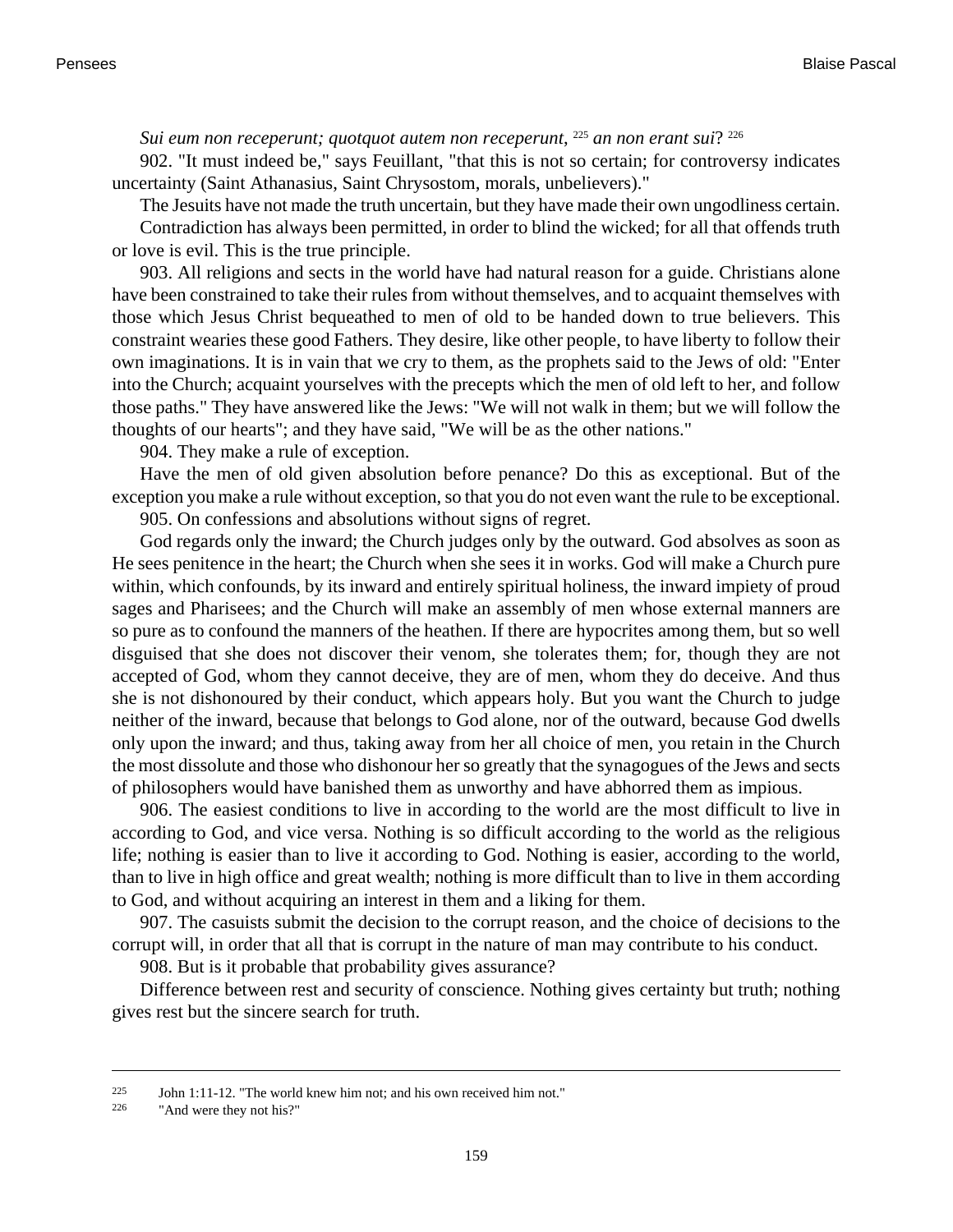909. The whole society itself of their casuists cannot give assurance to a conscience in error, and that is why it is important to choose good guides.

Thus they will be doubly culpable, both in having followed ways which they should not have followed, and in having listened to teachers to whom they should not have listened.

910. Can it be anything but compliance with the world which makes you find things probable? Will you make us believe that it is truth and that, if duelling were not the fashion, you would find it probable that they might fight, considering the matter in itself.?

911. Must we kill to prevent there being any wicked? This is to make both parties wicked instead of one. *Vince in bono malum*. <sup>227</sup> (Saint Augustine.)

912. Universal.—Ethics and language are special, but universal sciences.

913. Probability.—Each one can employ it; no one can take it away.

914. They allow lust to act, and check scruples; whereas they should do the contrary.

915. Montalte.—Lax opinions please men so much, that it is strange that theirs displease. It is because they have exceeded all bounds. Again, there are many people who see the truth, and who cannot attain to it; but there are few who do not know that the purity of religion is opposed to our corruptions. It is absurd to say that an eternal recompense is offered to the morality of Escobar.

916. Probability.—They have some true principles; but they misuse them. Now, the abuse of truth ought to be as much punished as the introduction of falsehood.

As if there were two hells, one for sins against love, the other for those against justice!

917. Probability.—The earnestness of the saints in seeking the truth was useless, if the probable is trustworthy. The fear of the saints who have always followed the surest way. (Saint Theresa having always followed her confessor.)

918. Take away probability, and you can no longer please the world; give probability, and you can no longer displease it.

919. These are the effects of the sins of the peoples and of the Jesuits. The great have wished to be flattered. The Jesuits have wished to be loved by the great. They have all been worthy to be abandoned to the spirit of lying, the one party to deceive, the others to be deceived. They have been avaricious, ambitious, voluptuous. *Coacervabunt tibi magistros*. <sup>228</sup> Worthy disciples of such masters, they have sought flatterers, and have found them.

920. If they do not renounce their doctrine of probability, their good maxims are as little holy as the bad, for they are founded on human authority; and thus, if they are more just, they will be more reasonable, but not more holy. They take after the wild stem on which they are grafted.

If what I say does not serve to enlighten you, it will be of use to the people.

If these are silent, the stones will speak.

<span id="page-163-0"></span>Silence is the greatest persecution; the saints were never silent. It is true that a call is necessary; but it is not from the decrees of the Council that we must learn whether we are called, it is from the necessity of speaking. Now, after Rome has spoken, and we think that she has condemned the truth, and that they have written it, and after the books which have said the contrary are censured; we must cry out so much the louder, the more unjustly we are censured, and the more violently they would stifle speech, until there come a Pope who hears both parties, and who consults antiquity to do justice. So the good Popes will find the Church still in outcry.

<span id="page-163-1"></span><sup>227</sup> [Rom. 12:2](http://www.ccel.org/b/bible/asv/xml/asv.Rom.12.xml#Rom.12.2) "But overcome evil with good."

<sup>228</sup> [2 Tim. 4:3.](http://www.ccel.org/b/bible/asv/xml/asv.iiTim.4.xml#iiTim.4.3) "Shall they heap to themselves teachers."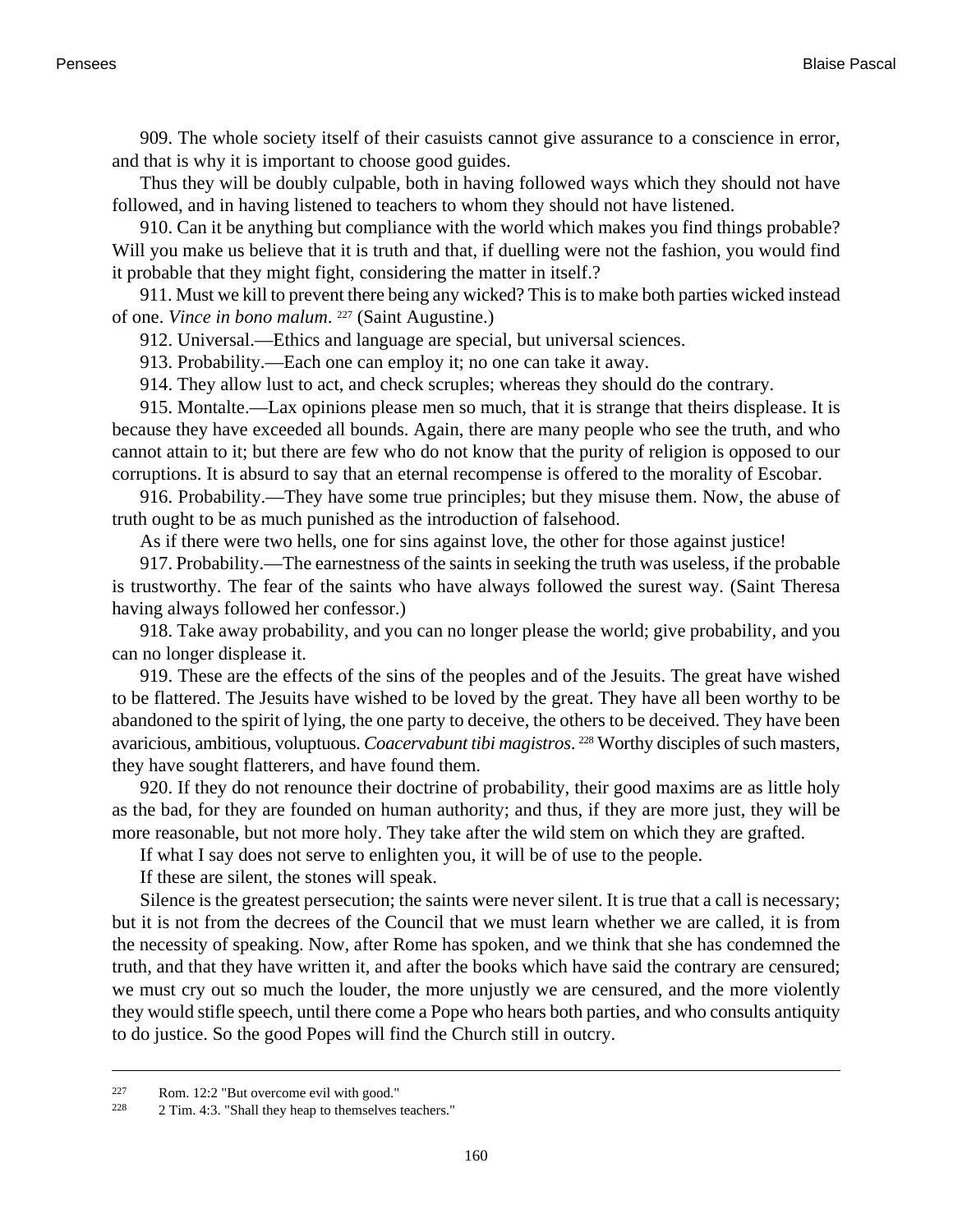The Inquisition and the Society are the two scourges of the truth.

Why do you not accuse them of Arianism? For, though they have said that Jesus Christ is God, perhaps they mean by it not the natural interpretation, but, as it is said, *Dii estis*. 229

If my Letters are condemned at Rome, that which I condemn in them is condemned in heaven. Ad tuum, Domine Jesu, tribunal appello. <sup>230</sup>

You yourselves are corruptible.

I feared that I had written ill, seeing myself condemned; but the example of so many pious writings makes me believe the contrary. It is no longer allowable to write well, so corrupt or ignorant is the Inquisition!

"It is better to obey God than men."

I fear nothing; I hope for nothing. It is not so with the bishops. Port-Royal fears, and it is bad policy to disperse them; for they will fear no longer and will cause greater fear. I do not even fear your like censures, if they are not founded on those of tradition. Do you censure all? What! Even my respect? No. Say then what, or you will do nothing, if you do not point out the evil, and why it is evil. And this is what they will have great difficulty in doing.

Probability.—They have given a ridiculous explanation of certitude; for, after having established that all their ways are sure, they have no longer called that sure which leads to heaven without danger of not arriving there by it, but that which leads there without danger of going out of that road.

921.... The saints indulge in subtleties in order to think themselves criminals and impeach their better actions. And these indulge in subtleties in order to excuse the most wicked.

The heathen sages erected a structure equally fine outside, but upon a bad foundation; and the devil deceived men by this apparent resemblance based upon the most different foundation.

Man never had so good a cause as I; and others have never furnished so good a capture as you... The more they point out weakness in my person, the more they authorise my cause.

You say that I am a heretic. Is that lawful? And if you do not fear that men do justice, do you not fear that God does justice?

You will feel the force of the truth, and you will yield to it...

There is something supernatural in such a blindness. *Digna necessitas*. <sup>231</sup> *Mentiris impudentissime*. 232

*Doctrina sua noscetur vir*... 233

False piety, a double sin.

I am alone against thirty thousand. No. Protect you, the court; protect, you, deception; let me protect the truth. It is all my strength. If I lose it, I am undone. I shall not lack accusations, and persecutions. But I possess the truth, and we shall see who will take it away.

<span id="page-164-2"></span><span id="page-164-0"></span>I do not need to defend religion, but you do not need to defend error and injustice. Let God, out of His compassion, having no regard to the evil which is in me, and having regard to the good which is in you, grant us all grace that truth may not be overcome in my hands, and that falsehood...

<span id="page-164-1"></span><sup>229</sup> [Ps. 81:6. "](http://www.ccel.org/b/bible/asv/xml/asv.Ps.81.xml#Ps.81.6)Ye are gods."

<sup>&</sup>lt;sup>230</sup> "To your tribunal, Lord Jesus, I call."<br><sup>231</sup> Wisd of Sol. 19:4 "Doom which the

[Wisd. of Sol. 19:4.](http://www.ccel.org/b/bible/asv/xml/asv.Wis.19.xml#Wis.19.4) "Doom which they deserved."

<sup>232</sup> "Most impudent Liars." See Provincial Letter xvi.

<sup>233</sup> [Prov. 12:8.](http://www.ccel.org/b/bible/asv/xml/asv.Prov.12.xml#Prov.12.8) "A man shall be commended according to his wisdom."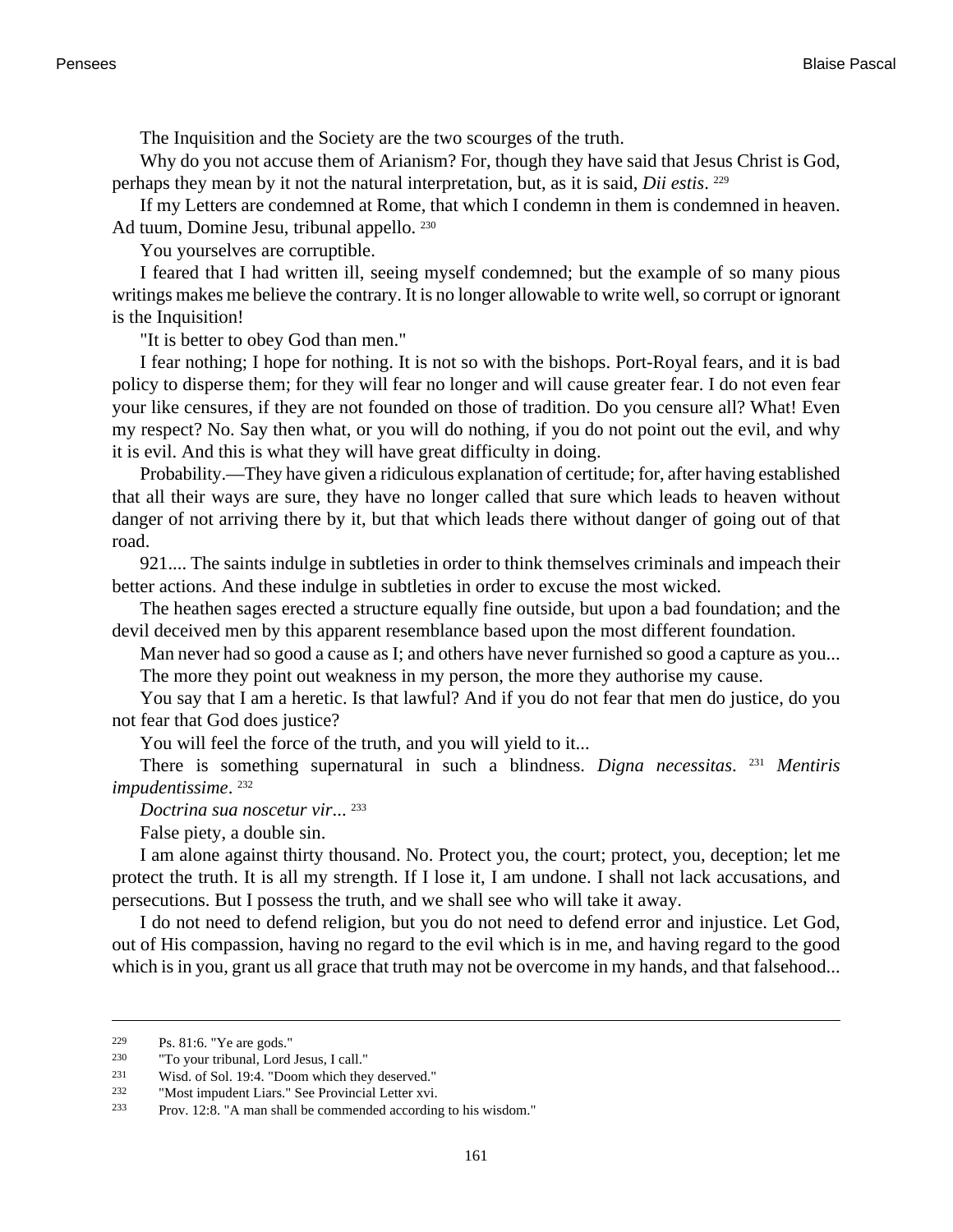922. Probable.—Let us see if we seek God sincerely, by comparison of the things which we love. It is probable that this food will not poison me. It is probable that I shall not lose my action by not prosecuting it...

923. It is not absolution only which remits sins by the sacrament of penance, but contrition, which is not real if it does not seek the sacrament.

924. People who do not keep their word, without faith, without honour, without truth, deceitful in heart, deceitful in speech; for which that amphibious animal in fable was once reproached, which held itself in a doubtful position between the fish and the birds...

It is important to kings and princes to be considered pious; therefore they must confess themselves to you.

**THE END**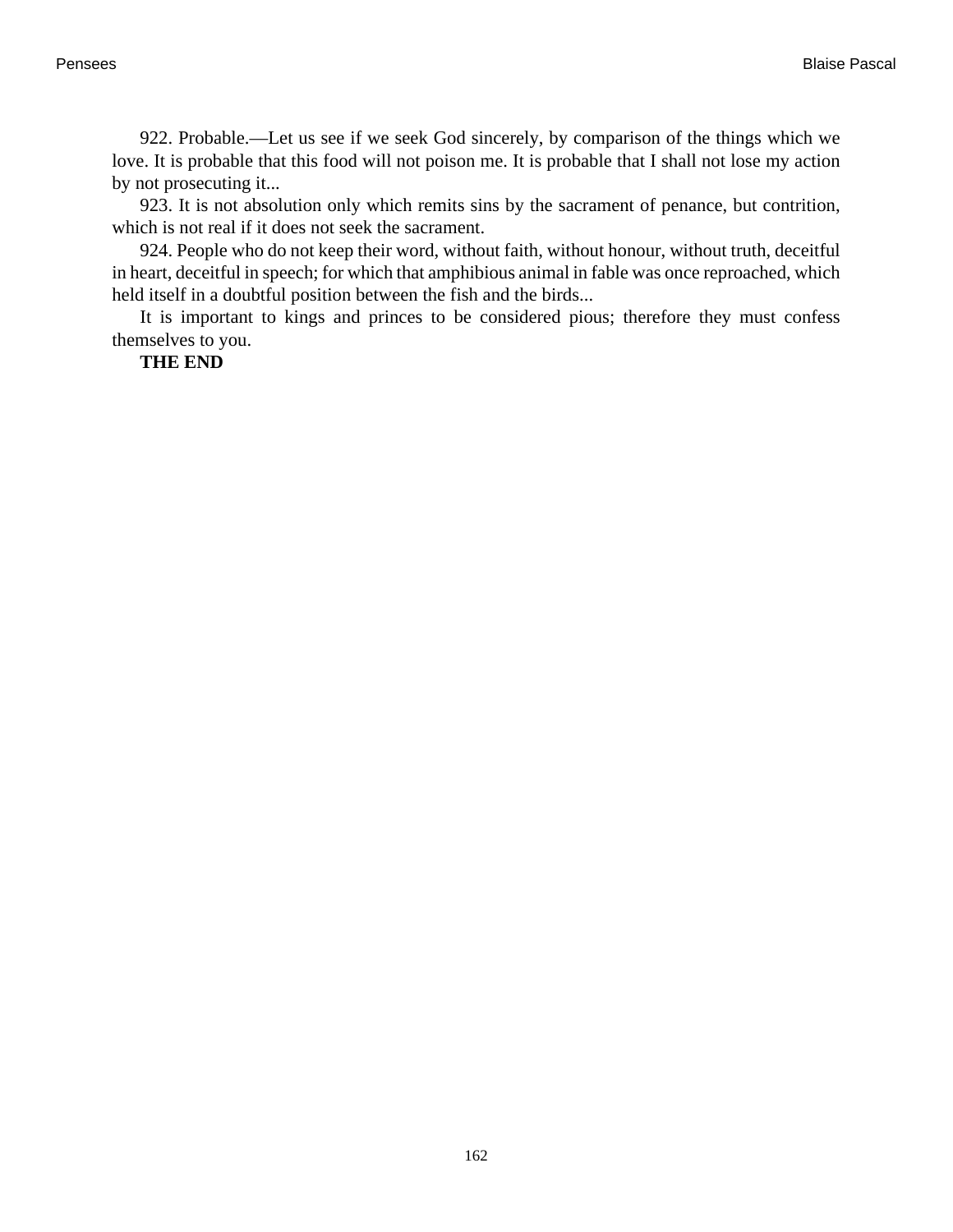# **Indexes**

### **Index of Scripture References**

**Genesis**

[3:5](#page-90-0) [4:7](#page-82-0) [7:14](#page-21-0) [8:21](#page-75-0) [17:7](#page-103-0) [17:9](#page-103-1) [17:11](#page-101-0) [49](#page-132-0) [49:18](#page-103-2)

**Exodus**

[12:8](#page-113-0) [25:40](#page-115-0) [31:13](#page-101-1)

**Numbers**

[11:29](#page-107-0)

**Deuteronomy**

[5:19](#page-101-1) [8:9](#page-113-1) [8:19](#page-101-2) [10:16](#page-101-3) [10:17](#page-101-4) [12:5](#page-133-0) [13](#page-145-0) [13](#page-155-0) [13:3](#page-152-0) [14:23](#page-133-0) [18](#page-145-1) [23](#page-125-0) [28:29](#page-135-0) [30](#page-118-0) [30:6](#page-102-0) [30:19](#page-102-1)

[32:20](#page-102-2) [32:21](#page-125-1) [32:21](#page-126-0)

**Joshua**

[6:26](#page-125-0)

**Judges**

[13:23](#page-148-0)

**1 Samuel**

[14:15](#page-147-0)

**1 Kings**

[15:22](#page-102-3) [16:34](#page-125-0) [17](#page-148-1) [18](#page-148-2) [22:16](#page-125-2)

**2 Kings**

[17:27](#page-108-0)

### **1 Chronicles**

[19:13](#page-103-3)

## **Job**

[19:23-25](#page-136-0) [33:7](#page-147-1)

#### **Psalms**

[2](#page-133-1) [2:1](#page-141-0) [2:2](#page-141-0) [2:8](#page-139-0) [4:4](#page-75-1) [9:14](#page-102-4) [15](#page-133-2) [16](#page-76-0) [21:28](#page-139-1) [34:11](#page-139-2) [35:10](#page-75-2) [36:1](#page-75-3) [37:32](#page-75-4) [41:1](#page-76-1) [41:4](#page-154-0) [44:4](#page-138-0) [44:4](#page-113-2) [49:8](#page-102-5) [49:9](#page-102-5) [49:10](#page-102-5) [49:11](#page-102-5) [49:12](#page-73-0) [49:12](#page-102-5) [49:13](#page-73-0) [49:13](#page-102-5) [68](#page-133-3) [68:22](#page-139-3) [71](#page-138-1) [71:9](#page-113-3) [71:11](#page-139-4) [75:5](#page-113-4) [78:39](#page-76-2) [80:6](#page-137-0) [81](#page-133-4) [81:6](#page-164-0) [82:6](#page-73-1) [103](#page-76-3) [108:8](#page-133-5) [109:1](#page-118-1) [110](#page-133-6) [111:4](#page-154-1) [117:22](#page-132-1) [119:36](#page-46-0) [119:36](#page-50-0) [130:8](#page-134-0) [138:24](#page-151-0) [140:10](#page-113-5) [143:15](#page-102-6) [147:13](#page-118-2) [167:20](#page-139-5)

**Proverbs**

[8:31](#page-73-2) [9](#page-75-5) [12:8](#page-164-1) [25:21](#page-75-6) [26:4](#page-157-0) [26:5](#page-157-0)

#### **Ecclesiastes**

[3:18](#page-73-3) [3:19](#page-58-0) [9:14](#page-76-4)

#### **Isaiah**

[1:21](#page-116-0) [5:4](#page-153-0) [5:7](#page-102-7) [6](#page-132-2) [6:10](#page-137-1) [8](#page-122-0) [8](#page-132-2) [8](#page-132-3) [8:14](#page-143-0) [8:16](#page-96-0) [8:18](#page-147-2) [9](#page-132-4) [10:1](#page-116-0) [10:1](#page-154-2) [19:19](#page-129-0) [21:4](#page-147-1) [27:6](#page-126-1) [28:16](#page-132-5) [29](#page-122-1) [29](#page-132-2) [29](#page-132-6) [29:11](#page-135-1) [33:9](#page-116-1) [39:53](#page-132-7) [40:6](#page-73-4) [42](#page-123-0) [42](#page-124-0) [43:9](#page-99-0) [43:9](#page-109-0) [43:9](#page-125-2) [43:10](#page-133-7) [43:16](#page-126-2) [43:17](#page-126-2) [43:18](#page-102-8) [43:18](#page-126-2) [43:19](#page-102-8) [43:19](#page-126-2) [44](#page-123-1) [44:20-24](#page-117-0) [44:24](#page-117-1) [45:15](#page-34-0) [45:15](#page-45-0) [45:15](#page-85-0) [45:15](#page-97-0) [45:21](#page-123-2) [46](#page-124-1) [48:3](#page-124-2) [49:6](#page-139-6)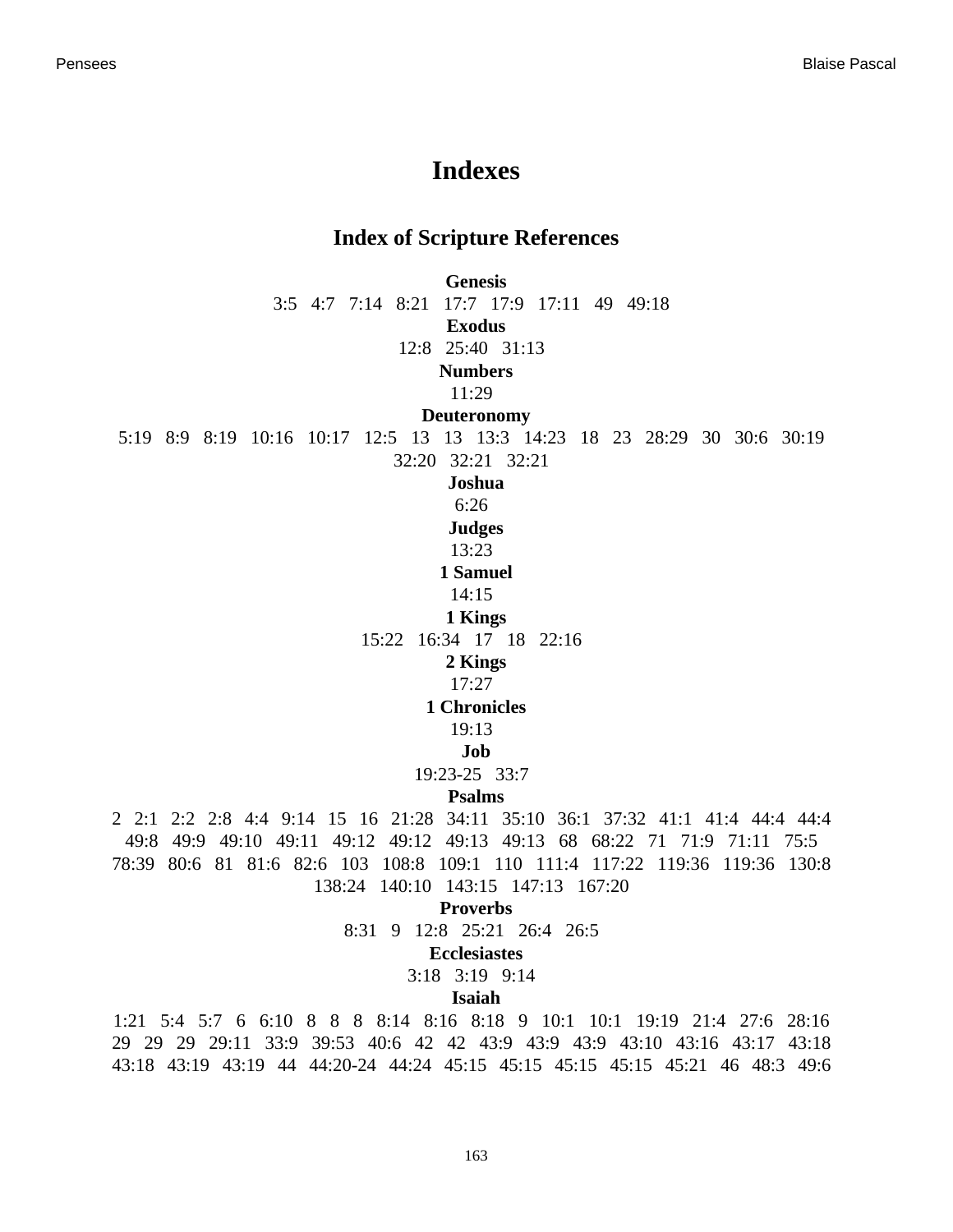[49:6](#page-139-7) [51](#page-110-0) [52:14](#page-132-8) [52:15](#page-133-4) [54:8](#page-117-0) [55](#page-75-7) [55](#page-132-9) [56:3](#page-101-5) [56:3](#page-125-3) [56:5](#page-102-9) [58:3](#page-102-10) [58:4](#page-102-10) [59:9](#page-125-4) [60](#page-138-1) [60](#page-133-8) [61](#page-132-10) [63:12-17](#page-117-0) [63:16](#page-101-6) [65:1](#page-102-11) [65:2](#page-134-1) [65:15](#page-102-12) [66:1-3](#page-102-13) [66:17](#page-117-0) [66:18](#page-125-5) **Jeremiah** [2:35](#page-117-0) [3:15](#page-102-14) [3:16](#page-102-14) [4:4](#page-101-3) [4:22-24](#page-117-0) [5:4](#page-117-0) [5:29-31](#page-117-0) [6:16](#page-117-0) [6:20](#page-102-13) [7](#page-125-6) [7:4](#page-125-7) [7:12](#page-102-15) [7:13](#page-102-15) [7:14](#page-102-15) [7:22](#page-125-8) [9:26](#page-102-16) [11:21](#page-117-2) [13:13](#page-126-3) [22:15-17](#page-117-0) [23:5](#page-133-7) [23:6](#page-126-2) [23:7](#page-126-2) [23:20](#page-126-4) [23:32](#page-147-3) [30:24](#page-112-0) [31:31](#page-102-17) [31:32](#page-126-1) [31:36](#page-102-18) [44:12](#page-147-1) [50:38](#page-147-2) **Lamentations** [3:1](#page-64-0) [3:30](#page-139-8) **Ezekiel** [20:25](#page-102-19) **Daniel** [2](#page-126-5) [2](#page-132-11) [8:8](#page-127-0) [9:20](#page-127-1) [11](#page-128-0) [12](#page-132-12) [12:7](#page-131-0) **Hosea** [1:9](#page-133-9) [1:10](#page-102-2) [2:24](#page-126-0) [3](#page-126-6) [3](#page-133-10) [3:4](#page-126-7) [6:3](#page-133-2) [6:6](#page-102-20) [14:9](#page-96-1) [14:10](#page-132-12) **Joel** [2:13](#page-102-21) [2:28](#page-73-5) [2:28](#page-139-9) [2:28](#page-126-0) **Amos** [3:2](#page-131-1) [5:21](#page-102-22) [8](#page-131-2) **Micah** [5](#page-132-13) **Haggai** [2:4](#page-131-3) [2:7](#page-126-8) [2:8](#page-126-8) [2:9](#page-126-8) [2:10](#page-126-8) **Zechariah** [9:9](#page-132-14) [11:12](#page-133-5) [12](#page-133-3) [12:10](#page-134-2) **Malachi** [1:11](#page-102-23) [1:11](#page-102-24) [1:11](#page-125-9) [1:11](#page-126-0) [3](#page-132-15) **Matthew** [7:7](#page-84-0) [11:27](#page-45-1) [12:25](#page-147-4) [12:25](#page-147-4) [12:39](#page-151-1) [18:2](#page-89-0) [18:3](#page-48-0) [24:25-26](#page-152-1) [24:36](#page-111-0) [26:27](#page-140-0) [26:46](#page-89-1) [26:50](#page-140-1) **Mark** [1:5](#page-140-2) [2:10](#page-110-1) [2:10](#page-115-1) [2:11](#page-110-1) [2:11](#page-115-1) [4:12](#page-140-3) [6:5](#page-152-2) [8:12](#page-152-3) [9:37](#page-140-4) [9:39](#page-150-0) [13:32](#page-111-0) [13:32](#page-140-5) **Luke** [2:32](#page-139-10) [7:6](#page-84-1) [11:3](#page-113-6) [11:16](#page-151-2) [11:17](#page-147-4) [11:17](#page-147-4) [11:20](#page-147-5) [12:32](#page-140-6) [22:26](#page-159-0) [22:32](#page-136-1) [22:61](#page-136-1) [22:66](#page-151-3) **John** [1:11-12](#page-162-0) [1:29](#page-116-2) [1:47](#page-94-0) [3:2](#page-145-2) [3:2](#page-151-4) [4:23](#page-116-3) [4:48](#page-152-4) [5:7](#page-159-1) [5:36](#page-151-5) [6:26](#page-149-0) [6:30](#page-151-6) [6:32](#page-94-0) [6:56](#page-94-0) [7:27](#page-96-2) [7:40](#page-149-1) [8](#page-85-1) [8:30-33](#page-85-2) [8:36](#page-94-0) [9](#page-149-2) [9:17](#page-150-1) [9:33](#page-150-1) [10:21](#page-152-5) [10:26-27](#page-151-5) [10:30](#page-159-2) [11:11](#page-137-2) [11:14](#page-137-2) [11:33](#page-88-0) [12:37](#page-148-3) [12:41](#page-148-4) [14:6](#page-78-0) [15:24](#page-145-3) [15:24](#page-155-1) [15:24](#page-155-2) [19:15](#page-126-9) [20:17](#page-90-1) [21:17](#page-160-0) **Acts** [17:11](#page-120-0) [17:23](#page-71-0) **Romans** [1:17](#page-46-1) [2](#page-86-0) [3:27](#page-85-3) [5:12](#page-140-7) [5:14](#page-112-1) [8:20](#page-58-1) [8:21](#page-58-1) [10:17](#page-46-2) [12:2](#page-163-0) **1 Corinthians** [1:17](#page-45-2) [1:17](#page-98-0) [1:21](#page-42-0) [1:21](#page-87-0) [1:22](#page-148-5) [1:23](#page-148-5) [1:25](#page-75-8) [1:31](#page-77-0) [6:17](#page-80-0) [7:31](#page-113-7) [11:29](#page-84-2) [15:33](#page-86-1) **Galatians** [1:8](#page-153-1)